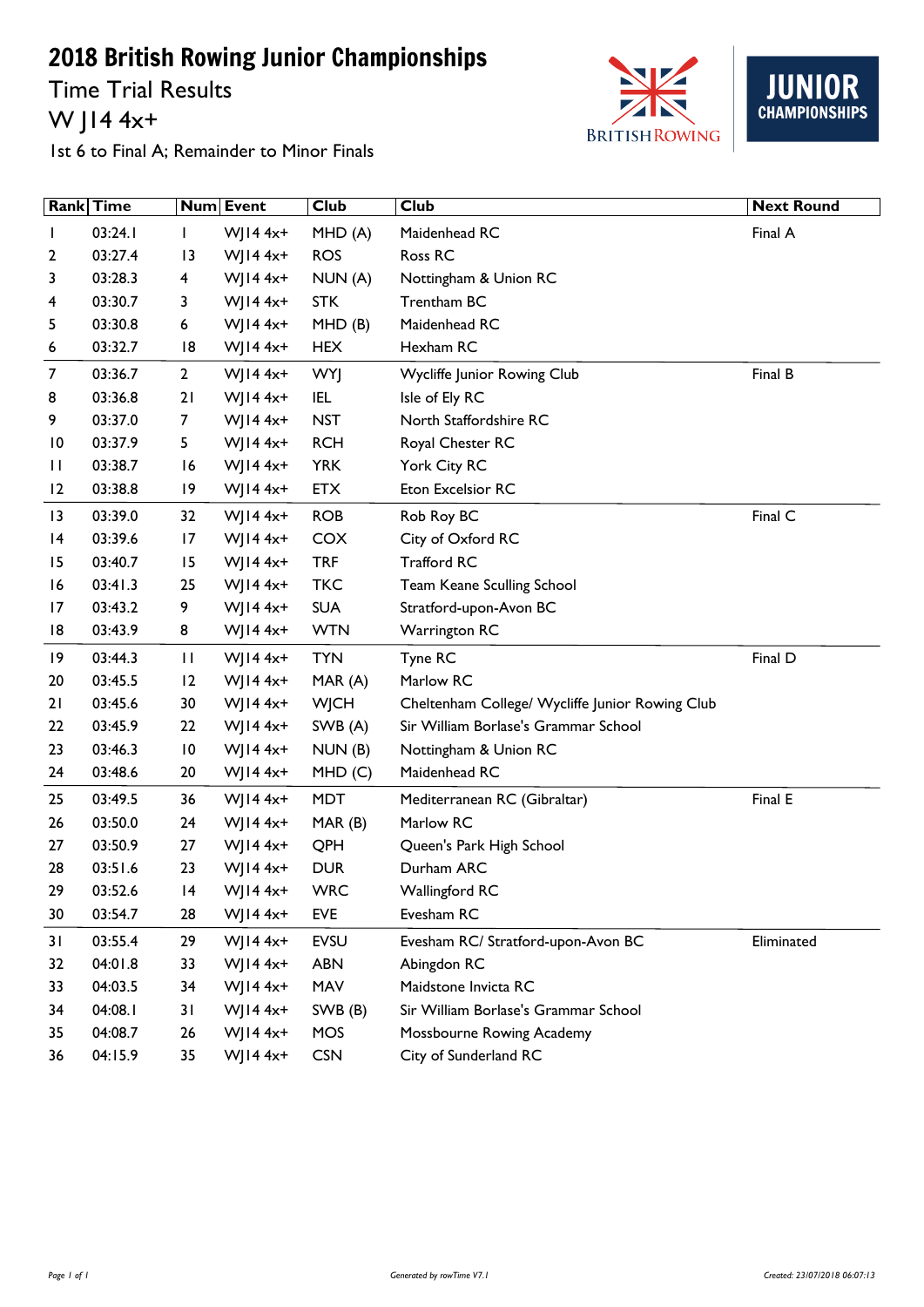Time Trial Results Op J14 4x+





1st 6 to Final A; Remainder to Minor Finals

|                 | Rank Time |    | Num Event               | <b>Club</b> | <b>Club</b>                          | <b>Next Round</b> |
|-----------------|-----------|----|-------------------------|-------------|--------------------------------------|-------------------|
| L               | 03:11.0   | 37 | $O  4 4x+$              | <b>STK</b>  | Trentham BC                          | Final A           |
| 2               | 03:15.8   | 42 | OJ14 4x+                | <b>HER</b>  | <b>Hereford RC</b>                   |                   |
| 3               | 03:18.7   | 38 | $O  4 4x+$              | <b>WTN</b>  | <b>Warrington RC</b>                 |                   |
| 4               | 03:19.9   | 50 | $O  4 4x+$              | <b>MHD</b>  | Maidenhead RC                        |                   |
| 5               | 03:20.8   | 44 | $OJI44x+$               | <b>TYN</b>  | Tyne RC                              |                   |
| 6               | 03:23.0   | 45 | OJ $14$ 4x <sup>+</sup> | <b>COX</b>  | City of Oxford RC                    |                   |
| $\overline{7}$  | 03:23.6   | 55 | $O  4 4x+$              | <b>HEX</b>  | Hexham RC                            | Final B           |
| 8               | 03:23.9   | 46 | OJ14 4x+                | <b>CBR</b>  | City of Bristol RC                   |                   |
| 9               | 03:24.9   | 41 | $OJI44x+$               | CCS(A)      | <b>Claires Court School</b>          |                   |
| 10              | 03:25.4   | 39 | $O  4 4x+$              | <b>WRC</b>  | Wallingford RC                       |                   |
| П               | 03:26.3   | 47 | OJ $14$ 4x <sup>+</sup> | QPH(A)      | Queen's Park High School             |                   |
| 12              | 03:27.5   | 40 | OJ $14$ 4x <sup>+</sup> | <b>TKC</b>  | Team Keane Sculling School           |                   |
| 13              | 03:30.1   | 52 | $O  4 4x+$              | <b>YRK</b>  | York City RC                         | Final C           |
| $\overline{14}$ | 03:30.7   | 58 | $OJI44x+$               | <b>NUN</b>  | Nottingham & Union RC                |                   |
| 15              | 03:31.4   | 57 | $O  4 4x+$              | <b>FAL</b>  | Falcon RC                            |                   |
| 16              | 03:31.5   | 43 | $O  4 4x+$              | SWB (A)     | Sir William Borlase's Grammar School |                   |
| 17              | 03:32.9   | 49 | $O  4 4x+$              | CCS(B)      | <b>Claires Court School</b>          |                   |
| 18              | 03:33.6   | 53 | $OJI44x+$               | <b>ROS</b>  | Ross RC                              |                   |
| 9               | 03:33.7   | 48 | OJ14 4x+                | <b>MOS</b>  | Mossbourne Rowing Academy            | Final D           |
| 20              | 03:34.1   | 54 | OJ $14$ 4x <sup>+</sup> | <b>RCH</b>  | Royal Chester RC                     |                   |
| 21              | 03:40.0   | 61 | $O  4 4x+$              | <b>GWC</b>  | George Watson's College              |                   |
| 22              | 03:44.5   | 56 | OJ $14$ 4x <sup>+</sup> | QPH(B)      | Queen's Park High School             |                   |
| 23              | 03:45.5   | 59 | $O  4 4x+$              | <b>HWG</b>  | Royal Grammar School, High Wycombe   |                   |
| 24              | 03:46.6   | 51 | OJ $14$ 4x <sup>+</sup> | SWB (B)     | Sir William Borlase's Grammar School |                   |
| 25              | 03:47.2   | 60 | $OJI44x+$               | CAB         | Cantabrigian RC                      | Eliminated        |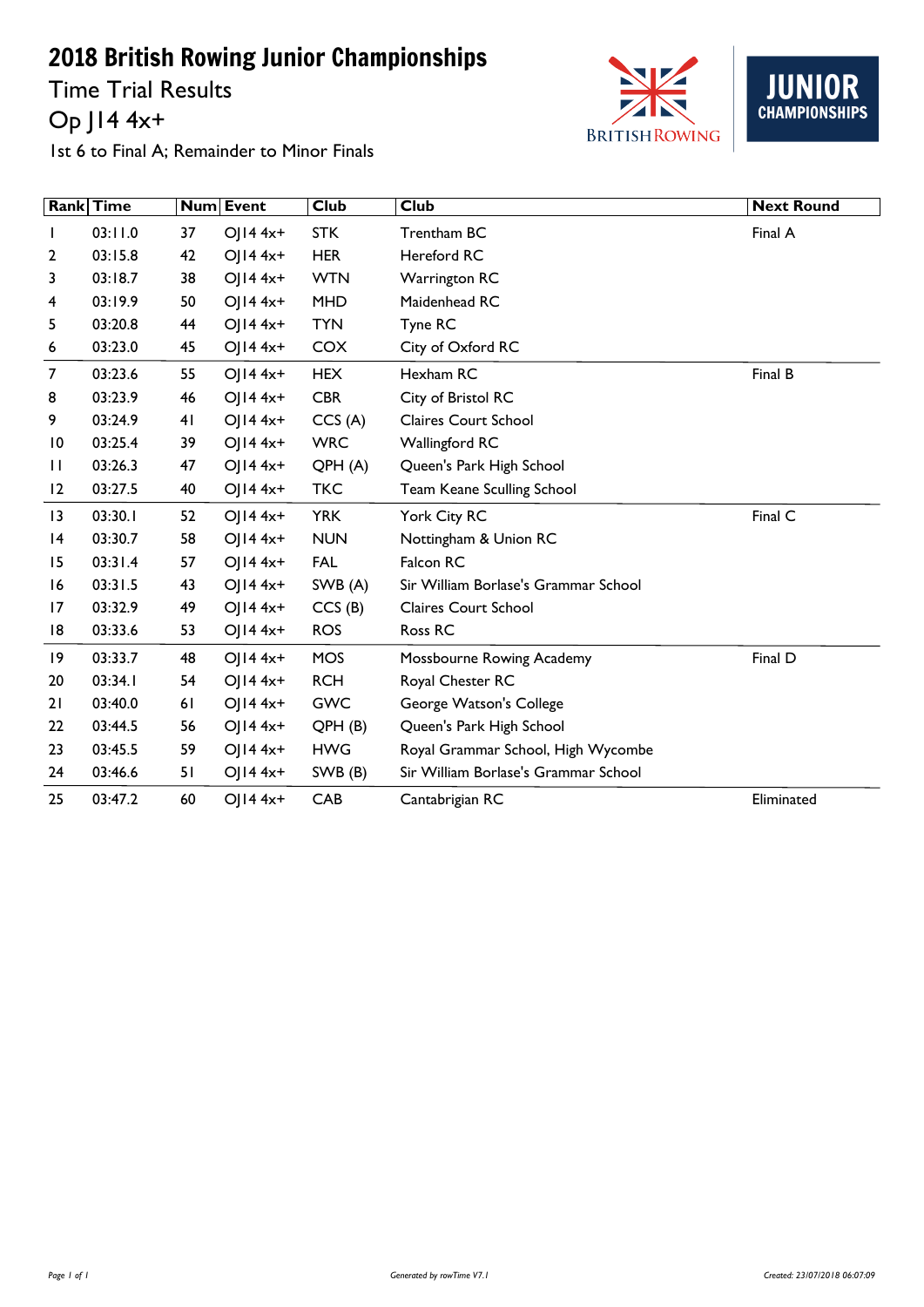Race 10 WJ14 4x+ W J14 4x+ Final E



| Posn           | Lane           | <b>Club</b>                                                                                                              |              | 500m     | <b>Finish</b>          | <b>Next</b> |
|----------------|----------------|--------------------------------------------------------------------------------------------------------------------------|--------------|----------|------------------------|-------------|
| J.             | $\overline{2}$ | QPH<br>Queen's Park HS<br>Elizabeth Henderson-Palmer, Erin Kendall, Kiara<br>Parlevliet, Gracie Twigg, [Cox] Kiera Burke | $W$   14 4x+ | 02:05.40 | 04:12.76<br>(02:07.36) |             |
| $\overline{2}$ | 5              | <b>DUR</b><br>Durham ARC<br>Amy Slater, Niamh Lang, Ruby Coe, Georgia Abbott,<br>[Cox] Libby Morris                      | $W$   14 4x+ | 02:06.30 | 04:14.64<br>(02:08.34) |             |
| 3              | 4              | MAR(B)<br>Marlow RC<br>Amelie Brindle, Emily Pendlebury, Amy Furlonger,<br>Lauren Stevenson, Niall Parsons               | $W$   14 4x+ | 02:09.40 | 04:16.19<br>(02:06.79) |             |
| 4              | 6              | <b>EVE</b><br>Evesham RC<br>Olivia Evans, Emma Parkin, Rachel Egan, Sacha Wilson,<br>Martha Bradley                      | $W$   14 4x+ | 02:05.80 | 04:18.42<br>(02:12.62) |             |
| 5              |                | <b>WRC</b><br>Wallingford RC<br>Meara James, Scarlet Mountford, Ella Griffiths, Sophie<br>Ray, [Cox] Nia Watson          | $W$   14 4x+ | 02:11.20 | 04:27.74<br>(02:16.54) |             |
| 6              | 3              | <b>MDT</b><br>Mediterranean<br>Ruby Knight, Julia Link, Samantha Balfour, Kelsey<br>Cornelio, [Cox] Samuel Sheehan Galia | $W$   14 4x+ | 02:38.10 | 05:19.32<br>(02:41.22) |             |

| <b>r</b> ear | Holder<br>. .              | i ime         |
|--------------|----------------------------|---------------|
| 2017         | ۱A<br>Marlow<br>n v<br>ld. | $- - -$<br>~~ |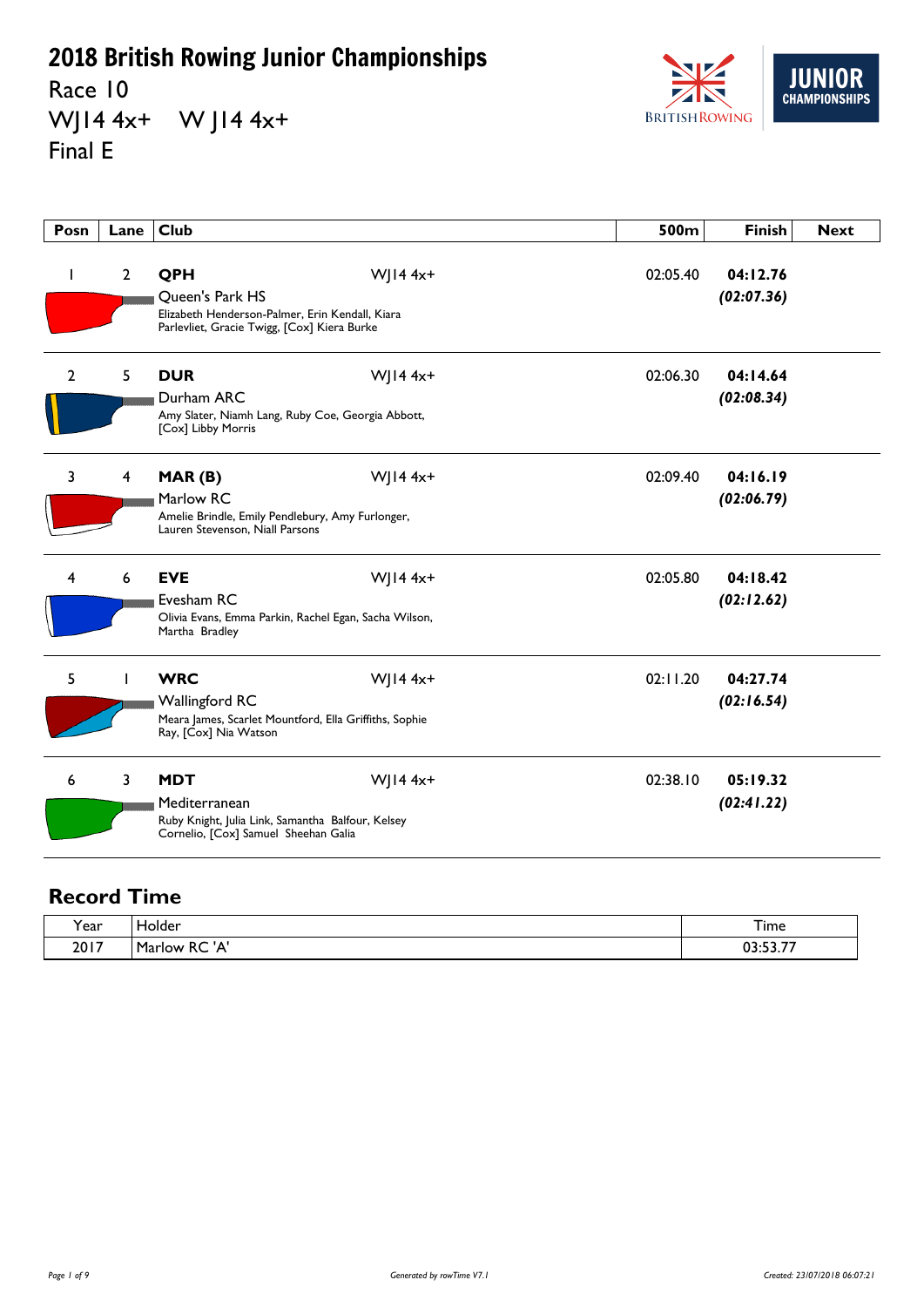Race 11 WJ14 4x+ W J14 4x+ Final D



| Posn           | Lane         | <b>Club</b>                                                                                                                    |              | 500m     | <b>Finish</b>          | <b>Next</b> |
|----------------|--------------|--------------------------------------------------------------------------------------------------------------------------------|--------------|----------|------------------------|-------------|
|                | 3            | <b>TYN</b><br>Tyne RC<br>Erin Temple, Harriet James, Charlotte Hudson,<br>Mariella Klein, Lottie Gray                          | $W$   14 4x+ | 01:40.40 | 03:41.02<br>(02:00.62) |             |
| $\overline{2}$ | 5            | SWB (A)<br><b>W</b> Borlase Sch<br>Ana Graham-Usabiaga, Elizabeth Rietdyk, Katherine<br>Sayers, Giukia Sarno, Charlotte Farmer | WJ14 $4x+$   | 01:41.60 | 03:47.95<br>(02:06.35) |             |
| 3              | 4            | MAR(A)<br>Marlow RC<br>Amelia Pope, Abigail Cronin, Amelia Unwin, Amelie<br>Hamilton, [Cox] Neave Stark                        | WJ14 $4x+$   | 01:43.60 | 03:52.53<br>(02:08.93) |             |
| 4              | L            | NUN(B)<br>Nottm & Union<br>Cerys Rigby, Evie Newman, Amy Cullis, Lauren<br>McLeod, [Cox] Katie Stevens                         | $W$   14 4x+ | 01:49.70 | 03:55.20<br>(02:05.50) |             |
| 5              | $\mathbf{2}$ | <b>WJCH</b><br>WycJun/CheltCol<br>Annabel Cane, Mia Colman, Scarlett Cowell, Charlotte<br>Ross, [Cox] Meghan Porteous          | $W$   14 4x+ | 01:47.40 | 03:56.61<br>(02:09.21) |             |
| 6              | 6            | MHD(C)<br>Maidenhead RC<br>India White, Rucha Potdukhe, Sylvie Evans, Poppy<br>Lydia Jaminson, [Cox] James Harlow              | $W$   14 4x+ | 01:47.10 | 03:56.87<br>(02:09.77) |             |

| Year | Holder                                | I ime             |
|------|---------------------------------------|-------------------|
| 2017 | '<br>Marlow<br>D <sub>C</sub><br>'NU. | $- - -$<br>$\sim$ |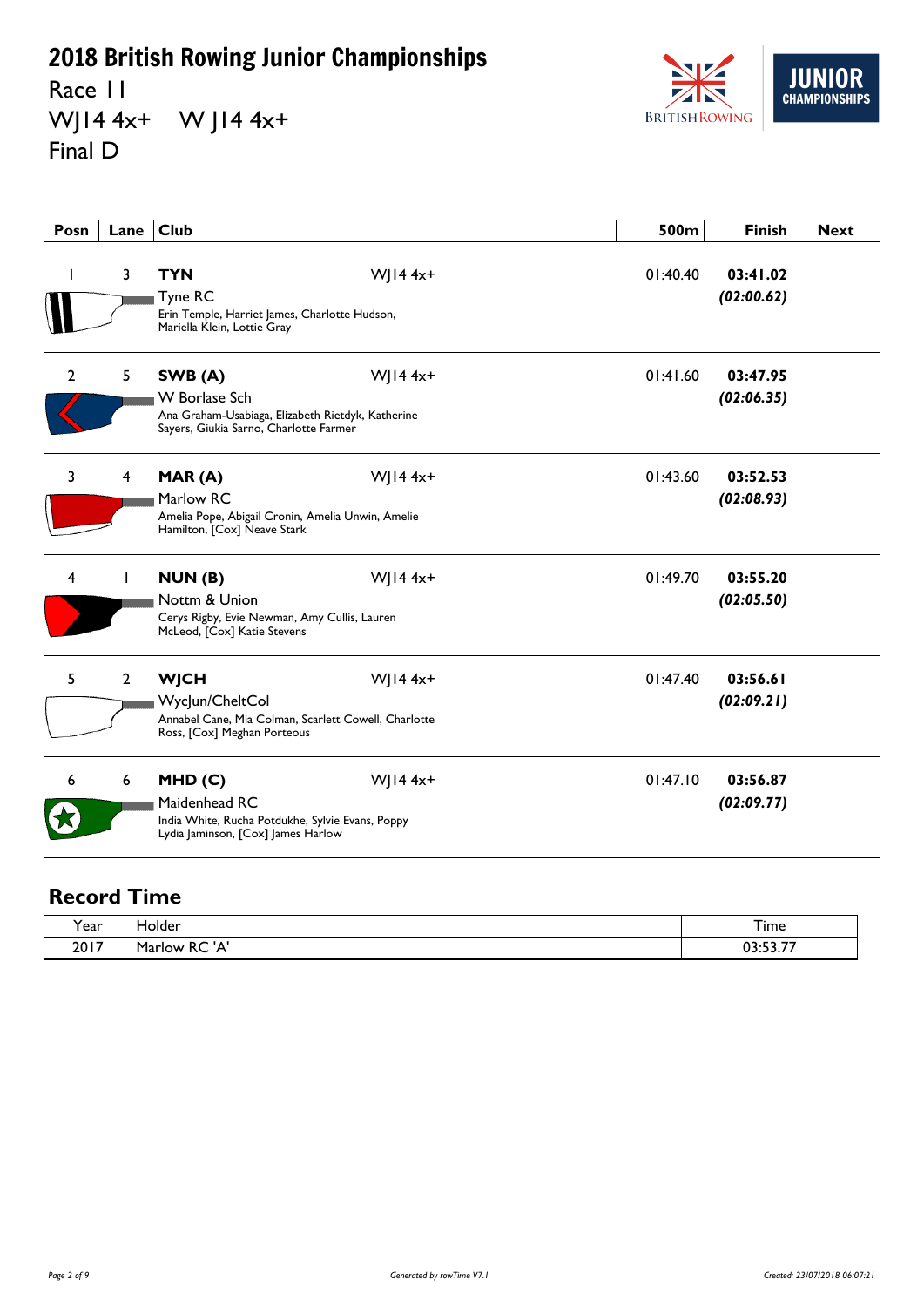Race 12 WJ14 4x+ W J14 4x+ Final C



| Posn           | Lane           | <b>Club</b>                                                                                                                |              | 500m     | <b>Finish</b>          | <b>Next</b> |
|----------------|----------------|----------------------------------------------------------------------------------------------------------------------------|--------------|----------|------------------------|-------------|
| L              | 4              | <b>COX</b><br>Oxford City<br>Tilly Elliston, Ellen Grainger, Evie Tinegate, Anna<br>Grunewald, [Cox] Kathryn Grainger      | $W$ JI4 4x+  | 01:58.90 | 04:00.31<br>(02:01.41) |             |
| $\overline{2}$ | 6              | <b>WTN</b><br><b>Warrington RC</b><br>Martha Farrow, Elle Kadir, Anna Loxley, Isabella May<br>White, [Cox] Matthew Smith   | $W$ JI4 4x+  | 02:00.50 | 04:02.13<br>(02:01.63) |             |
| 3              | 3              | <b>ROB</b><br>Rob Roy BC<br>Elana Phillpot, Lily Smith-howell, Elizabeth Bourne,<br>Grace Church, [Cox] Chloe Johnston     | $W$   14 4x+ | 02:01.00 | 04:02.15<br>(02:01.15) |             |
| 4              | 5              | <b>TKC</b><br>Team Keane<br>Martha Kemp, Millie Herbert, Dana In der Rieden,<br>Amelie Raymond, [Cox] Charlie White        | $W$   14 4x+ | 02:00.00 | 04:02.29<br>(02:02.29) |             |
| 5              | $\overline{2}$ | <b>TRF</b><br><b>Trafford RC</b><br>Olivia Smithson, Charlotte Kelly, Ellen Hardisty, Cara<br>Loates, [Cox] Olivia Bradley | $W$ JI4 4x+  | 02:01.30 | 04:04.63<br>(02:03.33) |             |
| 6              |                | <b>SUA</b><br>Stratford Avon<br>Sienna Rawlings, Harriet Hodgson, Sophie Elstone,<br>Amelie Sartain, [Cox] Mary Walton     | $W$   14 4x+ | 02:04.50 | 04:14.70<br>(02:10.20) |             |

| <b>r</b> ear | Holder<br>. .              | i ime         |
|--------------|----------------------------|---------------|
| 2017         | ۱A<br>Marlow<br>n v<br>ld. | $- - -$<br>~~ |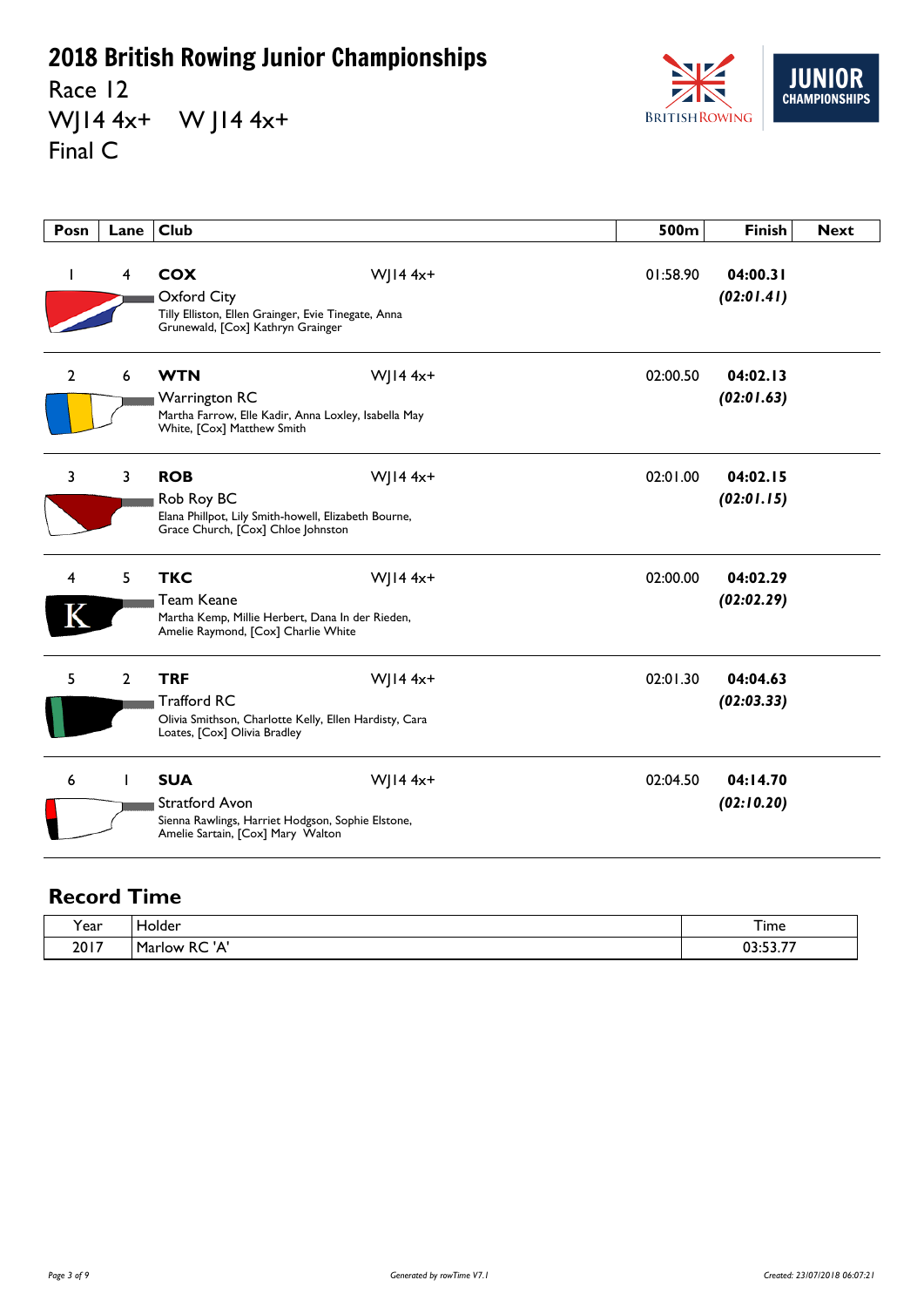Race 13 OJ14 4x+ Op J14 4x+ Final D



| Posn                  | Lane           | Club                                                                                                                      |              | 500m     | <b>Finish</b>          | <b>Next</b> |
|-----------------------|----------------|---------------------------------------------------------------------------------------------------------------------------|--------------|----------|------------------------|-------------|
|                       | $\overline{4}$ | <b>RCH</b><br>Royal Chester<br>George Munday, Geraint Rees-Hughes, Luke Dillon,<br>George Staden, Danielsykes3012 Sykes   | $OJI44x+$    | 01:53.10 | 03:49.99<br>(01:56.89) |             |
| $\overline{2}$<br>המו | 3              | <b>MOS</b><br>Mossbourne Acad<br>Thomas Beaumont, Mateusz Boniewicz, Charles<br>Adams, Benjamin Moxon, [Cox] Kamile Gowan | $O$ JI4 4x+  | 01:54.90 | 03:51.17<br>(01:56.27) |             |
| 3                     | $\overline{2}$ | <b>GWC</b><br>George Watson's<br>Fraser Tasker, James Martin, Robbie Watters, Murray<br>Tasker, [Cox] Gregor Watson       | $O$ JI4 4x+  | 01:57.30 | 04:02.71<br>(02:05.41) |             |
| 4                     |                | <b>HWG</b><br><b>RGS H Wycombe</b><br>Ryan Massey, Samuel Leonard, Robert Turney,<br>Krishnan Tewari, [Cox] Alp Lester    | $OJI44x+$    | 02:06.90 | 04:19.17<br>(02:12.27) |             |
| <b>DNS</b>            | 5              | QPH(B)<br>Queen's Park HS<br>Joshua Halewood, Tom Lawrence, Joshua Williamson,<br>Joe Bamber, Elizabeth Henderson-Palmer  | $O$   14 4x+ |          |                        |             |
| <b>DNS</b>            | 6              | SWB(B)<br><b>W</b> Borlase Sch<br>Charles Betz, Mani Ipchi, Oliver Cox, Max Rhamian,<br>[Cox] Domonic Young               | $OJI44x+$    |          |                        |             |

| í ear | Holder          | Time  |
|-------|-----------------|-------|
| 2017  | BC<br>' rentham | 22222 |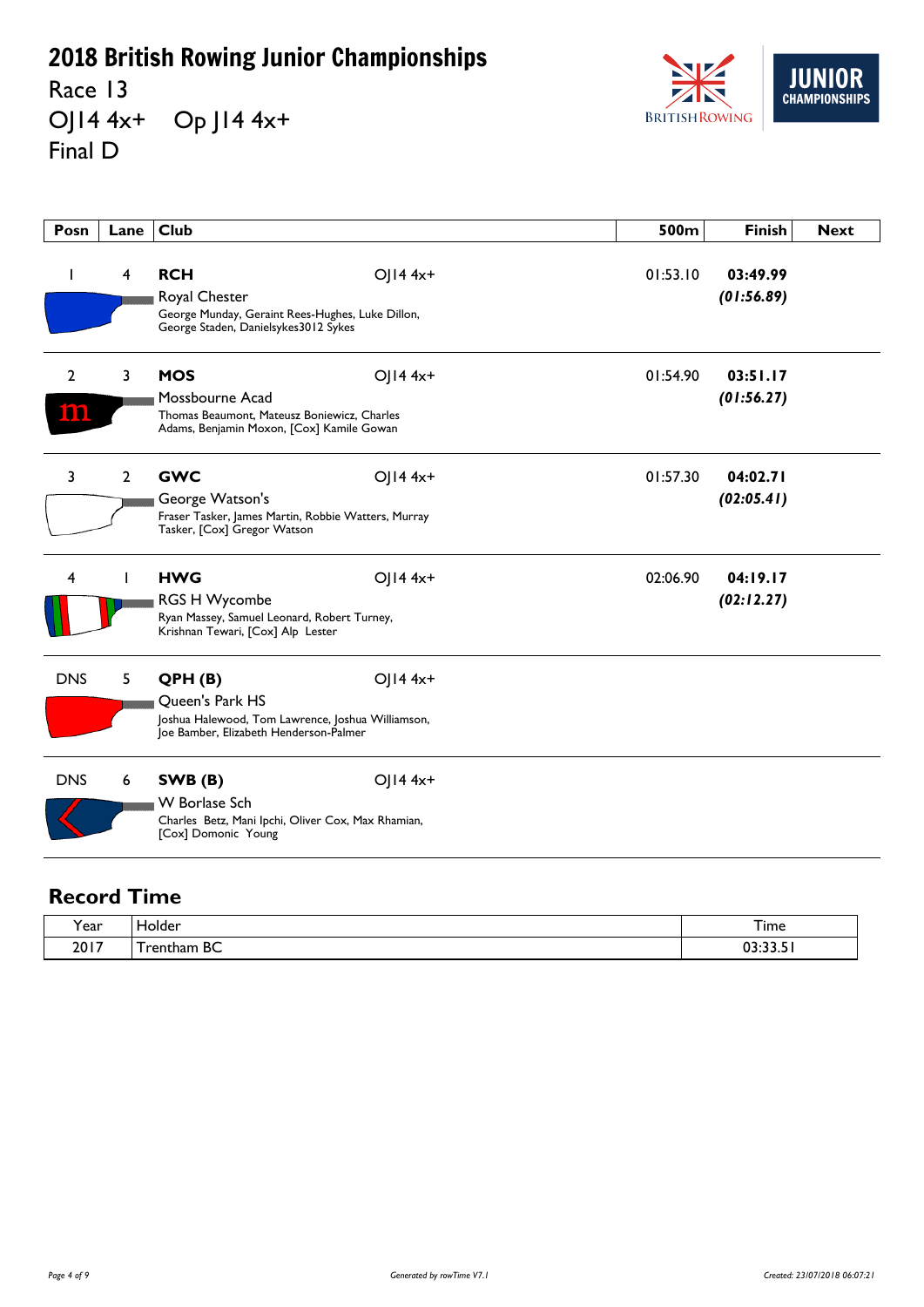Race 14 OJ14 4x+ Op J14 4x+ Final C



| Posn           | Lane           | <b>Club</b>                                                                                                          |              | 500m     | <b>Finish</b>          | <b>Next</b> |
|----------------|----------------|----------------------------------------------------------------------------------------------------------------------|--------------|----------|------------------------|-------------|
|                | 3              | <b>YRK</b><br>York City RC<br>Samuel Bristow, Billy Hoque, Charles Cockburn, Riley<br>Mills, [Cox] Harvey Orskov     | $OJI44x+$    | 01:48.90 | 03:44.72<br>(01:55.82) |             |
| $\overline{2}$ | 5 <sub>1</sub> | SWB (A)<br><b>W</b> Borlase Sch<br>John Kennedy, Max Byng-Maddick, Toby Tremmeling,<br>Elliot Kent, Jackson Hatfield | $O$   14 4x+ | 01:53.20 | 03:48.96<br>(01:55.76) |             |
| 3              | 6              | <b>ROS</b><br>Ross RC<br>Oliver Billington, Joshua Quan-Buchanan, Elic Wales,<br>Tom Clatworthy, [Cox] Niamh Hickey  | $O$   14 4x+ | 01:52.70 | 03:50.35<br>(01:57.65) |             |
| 4              | 4              | <b>NUN</b><br>Nottm & Union<br>Daniel Waddell, Dominic Burrows, William Knowles,<br>George Rainbow, April Bone       | OJ14 4x+     | 01:53.70 | 03:53.43<br>(01:59.73) |             |
| 5              | $\overline{2}$ | <b>FAL</b><br>Falcon RC<br>Louis Garden, Toby Pridmore, Tom Carruthers,<br>Yussuf Selim, [Cox] liaoyang Forman       | $O$   14 4x+ | 01:54.00 | 03:53.69<br>(01:59.69) |             |
| 6              | L              | CCS(B)<br><b>Claires Court</b><br>Miles Deer, Alex Fairley, Isaac Grittiths, Sebastian<br>Walker, Harvey Rose        | $O$   14 4x+ | 01:56.50 | 03:57.73<br>(02:01.23) |             |

| í ear | Holder          | Time  |
|-------|-----------------|-------|
| 2017  | BC<br>' rentham | 22222 |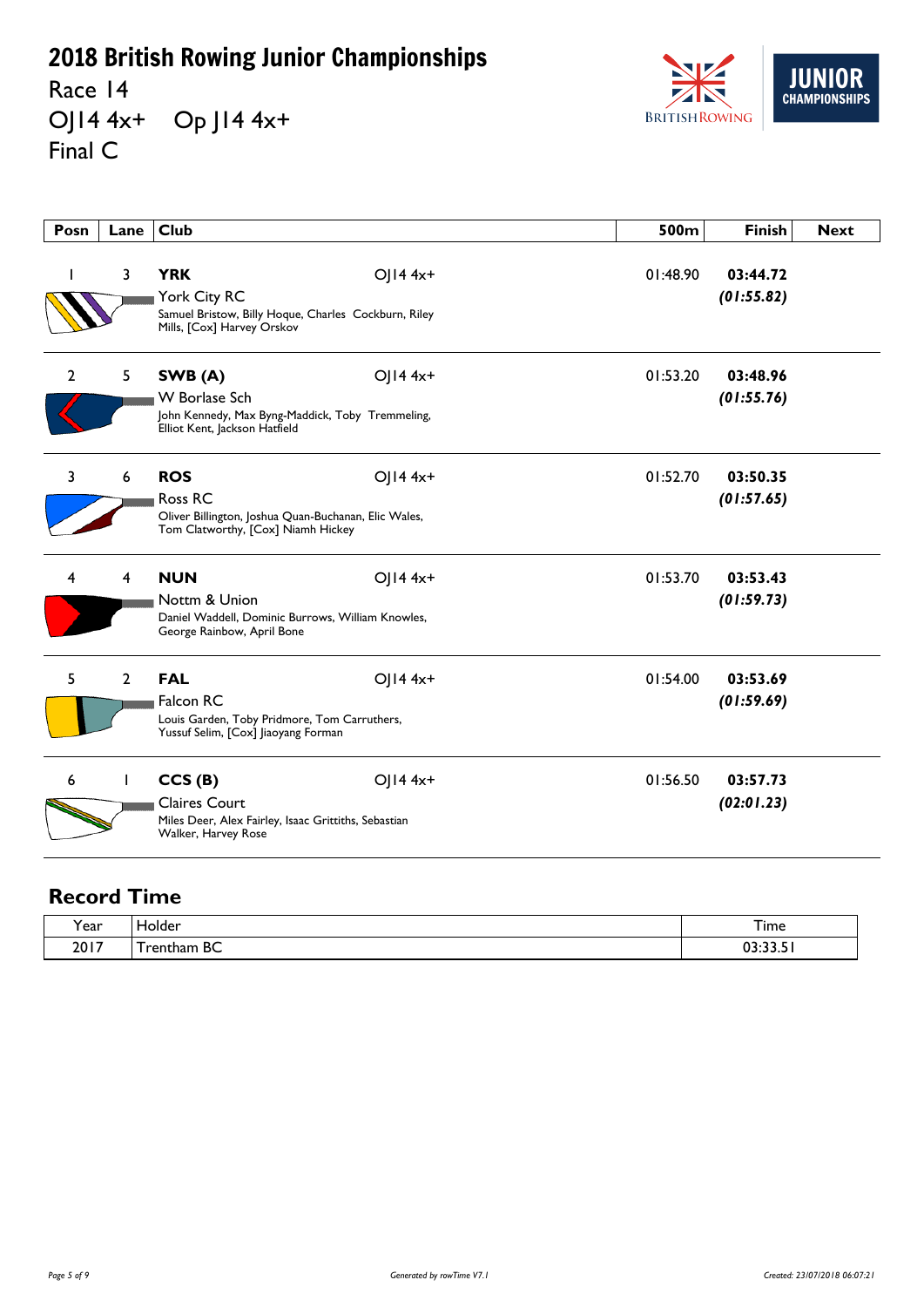Race 15 WJ14 4x+ W J14 4x+ Final B



| Posn         | Lane           | <b>Club</b>                                                                                                                |              | 500m     | <b>Finish</b>          | <b>Next</b> |
|--------------|----------------|----------------------------------------------------------------------------------------------------------------------------|--------------|----------|------------------------|-------------|
| ı            | 4              | <b>IEL</b><br>Isle of Ely RC<br>Madison Howard, Seren Palmer, Emillie Howard, Lara<br>Foulkes, [Cox] Emma Huckle           | $W$ JI4 4x+  | 01:53.70 | 03:53.24<br>(01:59.54) |             |
| $\mathbf{2}$ | 3              | <b>WYJ</b><br>Wycliffe Junior<br>Eva Fletcher, Megan Edwards, Neve Porteous, Maya<br>Rowles, [Cox] Jenna Meiklejohn        | $W$   14 4x+ | 01:55.80 | 03:53.60<br>(01:57.80) |             |
| 3            | 6              | <b>ETX</b><br><b>Eton Excelsior</b><br>Maya Waller, Faye Haswell, Mia Vickerman, Isabella<br>Checkley, [Cox] Amy Donaldson | $W$ ] 14 4x+ | 01:55.30 | 03:57.46<br>(02:02.16) |             |
| 4            | 5              | <b>RCH</b><br>Royal Chester<br>Emily Salmon, Teigan Foster, Mica Hird, Eliza Harris,<br>[Cox] Sophie Guy                   | $W$ ] 14 4x+ | 01:57.10 | 03:58.61<br>(02:01.51) |             |
| 5            | $\overline{2}$ | <b>NST</b><br>North Staffs RC<br>Olivia Barratt, Emeline Hall, Lauren Barratt, Victoria<br>Sheldon, [Cox] Tallie Silvester | $W$   14 4x+ | 01:57.40 | 04:00.00<br>(02:02.60) |             |
| 6            |                | <b>YRK</b><br>York City RC<br>Eleanor Garner Steel, Ella Clixby, Daisy Jackson,<br>Eliana Soma, [Cox] Lucy Gowling         | $W$ ] 14 4x+ | 01:57.80 | 04:03.19<br>(02:05.39) |             |

| rear) | Holder<br>__                               | <u>. т</u><br>I ime    |
|-------|--------------------------------------------|------------------------|
| 2017  | ۰A<br>$D^{\prime}$<br>Marlow<br>n v<br>ld. | $- - -$<br>$\sim$<br>. |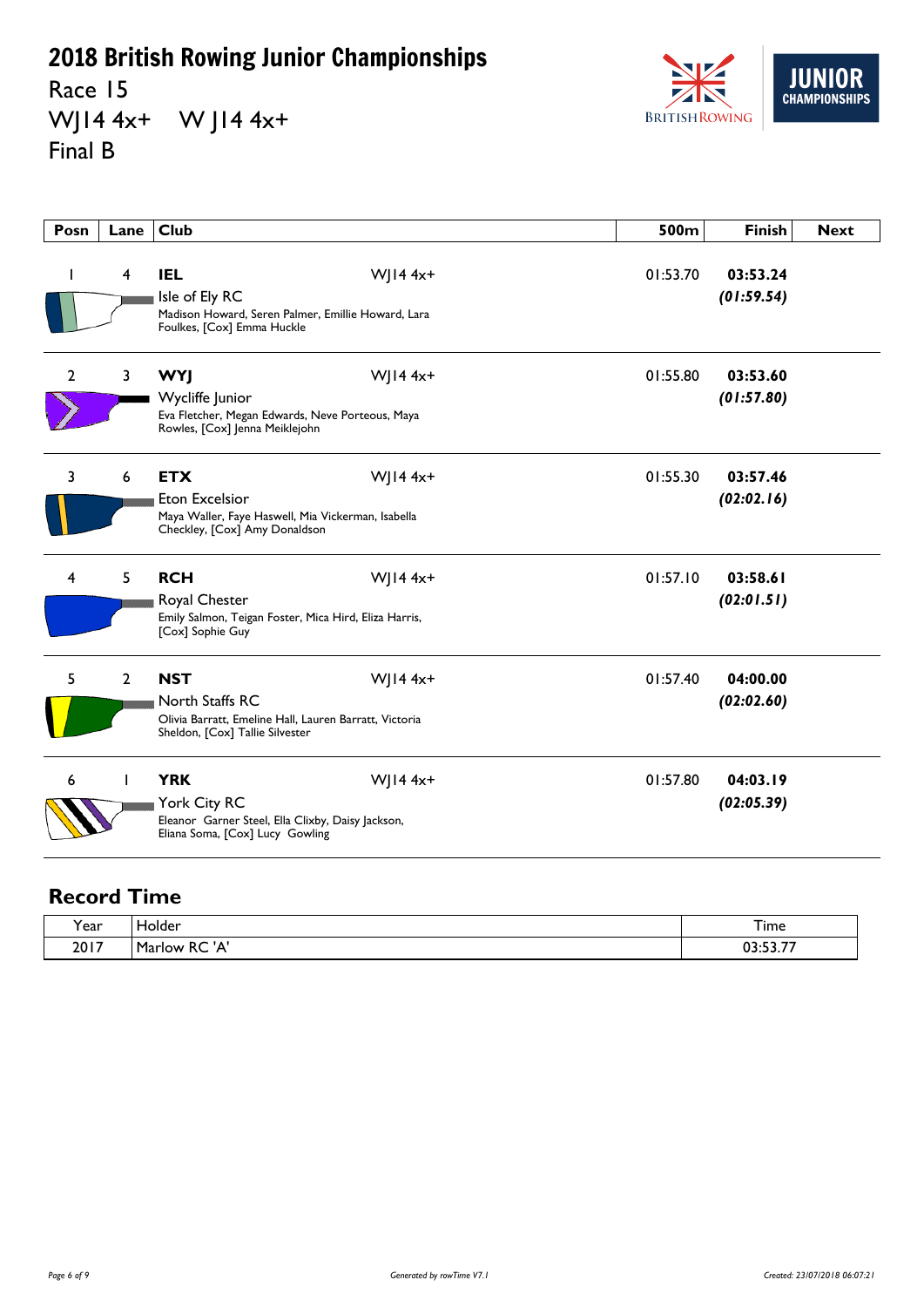Race 16 WJ14 4x+ W J14 4x+ Final A



| Posn           | Lane           | <b>Club</b>                                                                                                                     |              | 500m     | <b>Finish</b>          | <b>Next</b> |
|----------------|----------------|---------------------------------------------------------------------------------------------------------------------------------|--------------|----------|------------------------|-------------|
|                | 4              | <b>ROS</b><br>Ross RC<br>Niamh Gabb, Ella Bardsley-Taylor, Yasmin Howe,<br>Emily Hermon, [Cox] Tom Gianessi                     | $W$ JI4 4x+  | 01:48.30 | 03:46.04<br>(01:57.74) |             |
| $\overline{2}$ | $\overline{2}$ | NUN(A)<br>Nottm & Union<br>Amelia Apps, Madeleine Gisby, Niamh Kirkham, Ruby<br>Penn, [Cox] Jay James                           | $W$ ] 14 4x+ | 01:52.70 | 03:47.32<br>(01:54.62) |             |
| 3              | 5              | <b>STK</b><br>Trentham BC<br>Eve Fowler, Evie Wilson, Holly Fowler, Meredith<br>Oakes, [Cox] Natalya Green                      | $W$   14 4x+ | 01:51.60 | 03:48.52<br>(01:56.92) |             |
| 4              | 6              | <b>HEX</b><br>Hexham RC<br>Hayley Elizabeth Hannant, Ciara Duncan, Lucy Thorpe,<br>Toni-Louise Brown, [Cox] Owen Slipman        | $W$ ] 14 4x+ | 01:52.00 | 03:50.08<br>(01:58.08) |             |
| 5              |                | MHD(B)<br>Maidenhead RC<br>Bethyn Roberts, Abby Jones, Dallas Thompson, Ellen<br>Gomersall, [Cox] Unai Parcell-Arregi           | $W$ JI4 4x+  | 01:53.10 | 03:54.47<br>(02:01.37) |             |
| <b>DNS</b>     | 3              | MHD(A)<br>Maidenhead RC<br>Ametz Parcell-Arregi, Jasmine Stockdale, Olivia Hall,<br>Amelia Carpenter, [Cox] Ione Parcell-Arregi | $W$   14 4x+ |          |                        |             |

| r ear | Holder               | $ -$<br>I ime                     |
|-------|----------------------|-----------------------------------|
| 2017  | ' ∧י<br>RC<br>Marlow | $- - -$<br>כח<br>. .<br>,,,,,,,,, |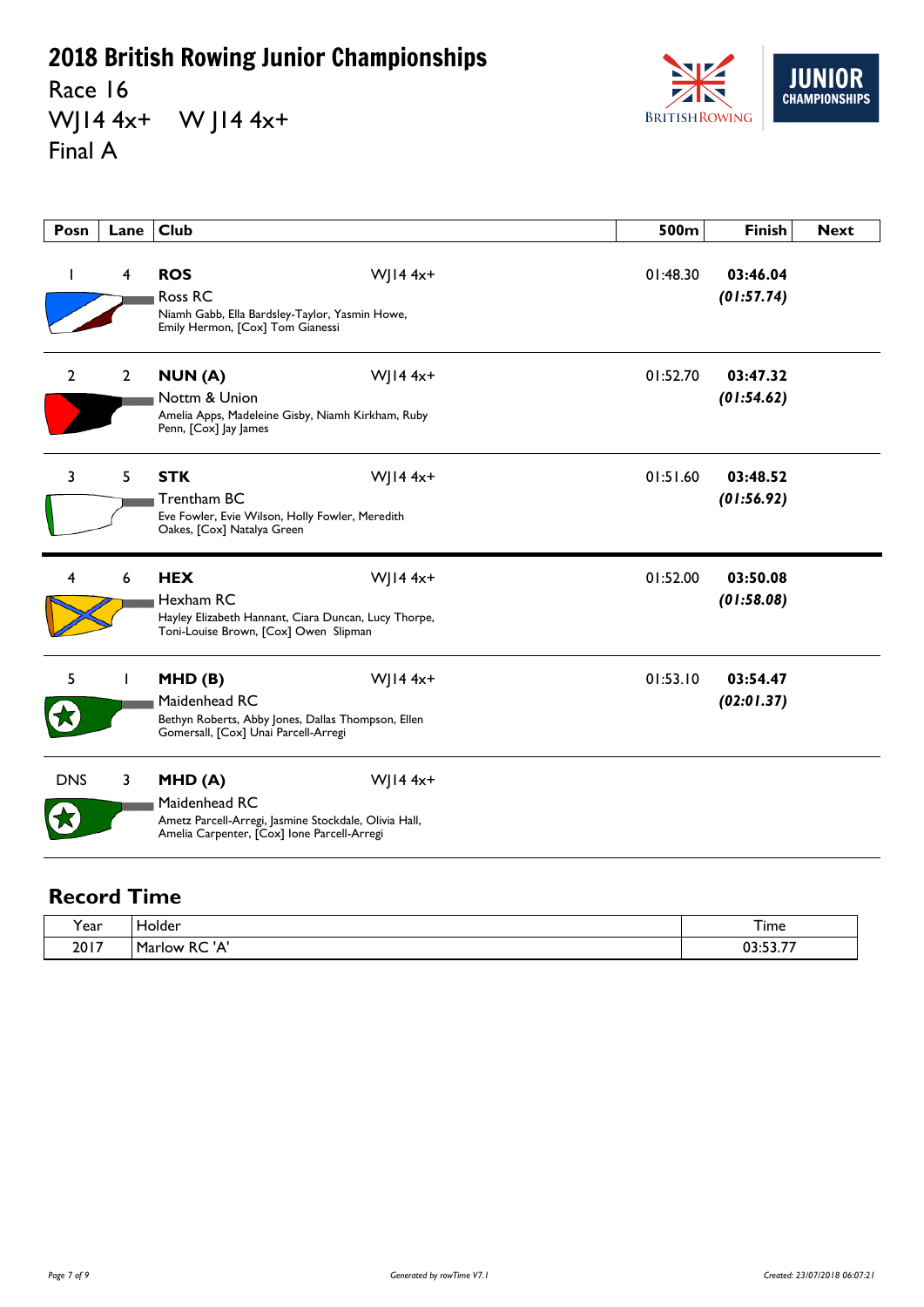Race 17 OJ14 4x+ Op J14 4x+ Final B



| Posn           | Lane           | <b>Club</b>                                                                                                                      |              | 500m     | <b>Finish</b>          | <b>Next</b> |
|----------------|----------------|----------------------------------------------------------------------------------------------------------------------------------|--------------|----------|------------------------|-------------|
|                | 4              | <b>CBR</b><br><b>Bristol City</b><br>Patrick Ainsley, Bruno Kay, Lawrence Lightfoot,<br>Arthur Shufflebotham, [Cox] Louis Benton | $OJI44x+$    | 01:47.00 | 03:36.15<br>(01:49.15) |             |
| $\overline{2}$ | 5              | <b>WRC</b><br>Wallingford RC<br>Matthew Lane, Henry White, Frederick Woodall,<br>Dylan Shaw, [Cox] Luke Rayner                   | $OJI44x+$    | 01:45.70 | 03:36.26<br>(01:50.56) |             |
| 3              | $\overline{2}$ | CCS(A)<br><b>Claires Court</b><br>Theo Josh, John Getley, Max Pianta, James Connor,<br>[Cox] Harvey Rose                         | $OJI44x+$    | 01:48.70 | 03:41.71<br>(01:53.01) |             |
| 4              | 6              | <b>TKC</b><br>Team Keane<br>George Scott, Francesco Venco, Jasper Trott, Fred<br>Beck, [Cox] George Wells                        | $O  4 4x+$   | 01:49.70 | 03:42.40<br>(01:52.70) |             |
| 5              |                | QPH(A)<br>Queen's Park HS<br>lestyn Burke, Tyler Gordon, Dylan Howard, James<br>Cox, Kiera Burke                                 | $O$   14 4x+ | 01:50.00 | 03:42.81<br>(01:52.81) |             |
| 6              | 3              | <b>HEX</b><br>Hexham RC<br>Gabriel Wells-Johnson, Archie Stewart, James<br>Turnbull, Aidan Wright, Justin Cronk                  | OJ14 4x+     | 01:49.30 | 03:44.63<br>(01:55.33) |             |

| í ear | Holder          | Time  |
|-------|-----------------|-------|
| 2017  | BC<br>' rentham | 22222 |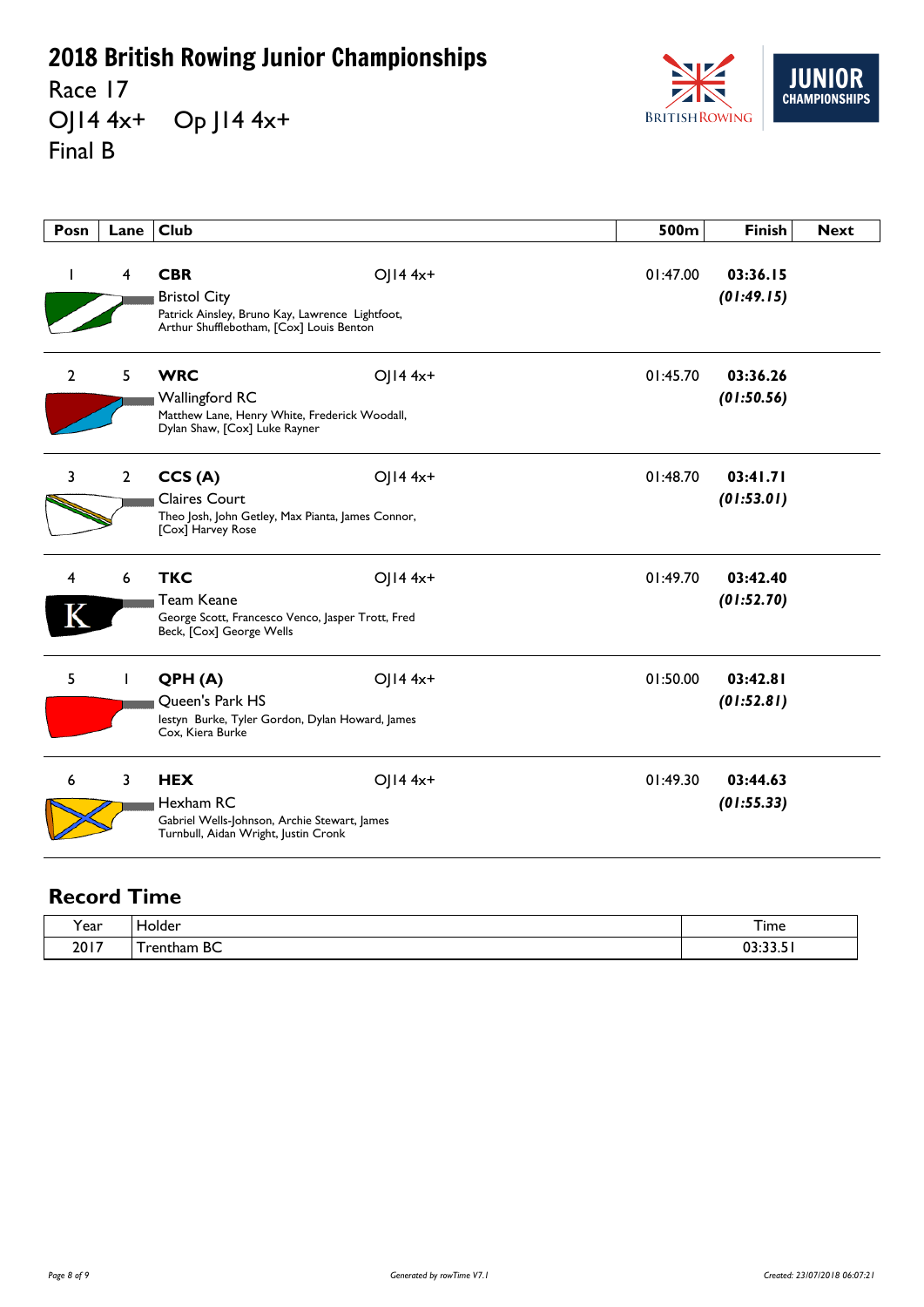Race 18 OJ14 4x+ Op J14 4x+ Final A



| Posn           | Lane         | <b>Club</b>                                                                                                                   |              | 500m     | <b>Finish</b>          | <b>Next</b> |
|----------------|--------------|-------------------------------------------------------------------------------------------------------------------------------|--------------|----------|------------------------|-------------|
|                | 3            | <b>STK</b><br>Trentham BC<br>Patrick Brown, Luke Brown, Max Hills, Jake Lawson,<br>[Cox] Elliot Hudson                        | $O$   14 4x+ | 01:45.20 | 03:26.86<br>(01:41.66) |             |
| $\overline{2}$ | 4            | <b>HER</b><br><b>Hereford RC</b><br>Ollie Gittins, Alfie Wynter, Henry Fraser, Jake Birch,<br>[Cox] Toby Payton               | OJ14 4x+     | 01:44.30 | 03:29.25<br>(01:44.95) |             |
| 3              | 5            | <b>MHD</b><br>Maidenhead RC<br>Daniel Lewis, Patrick Jaminson, Jacob Ioras, Nathaniel<br>Harlow, [Cox] James Harlow           | OJ14 4x+     | 01:41.30 | 03:31.27<br>(01:49.97) |             |
| 4              | 6            | <b>COX</b><br>Oxford City<br>Louis Lawson, Alvaro Daza, Robert Mcrae, Gabriel<br>Reynolds, [Cox] William Bingham-Hall         | OJ14 4x+     | 01:41.70 | 03:35.13<br>(01:53.43) |             |
| 5              | $\mathbf{2}$ | <b>WTN</b><br><b>Warrington RC</b><br>Benjamin Exley, Quinlan Dunne, Charlie James Ford,<br>Samuel Preston, [Cox] Emma Tarpey | OJ14 4x+     | 01:46.50 | 03:36.17<br>(01:49.67) |             |
| 6              |              | <b>TYN</b><br>Tyne RC<br>Ciaran Moscrop, Joseph Flood, James Stewart, Jamie<br>Setch, Rebecca Wearmouth                       | $O$   14 4x+ | 01:47.00 | 03:39.22<br>(01:52.22) |             |

| <b>Y</b> ear | Holder          | --<br>l ime |
|--------------|-----------------|-------------|
| 2017         | BC<br>' rentham | 03:33.51    |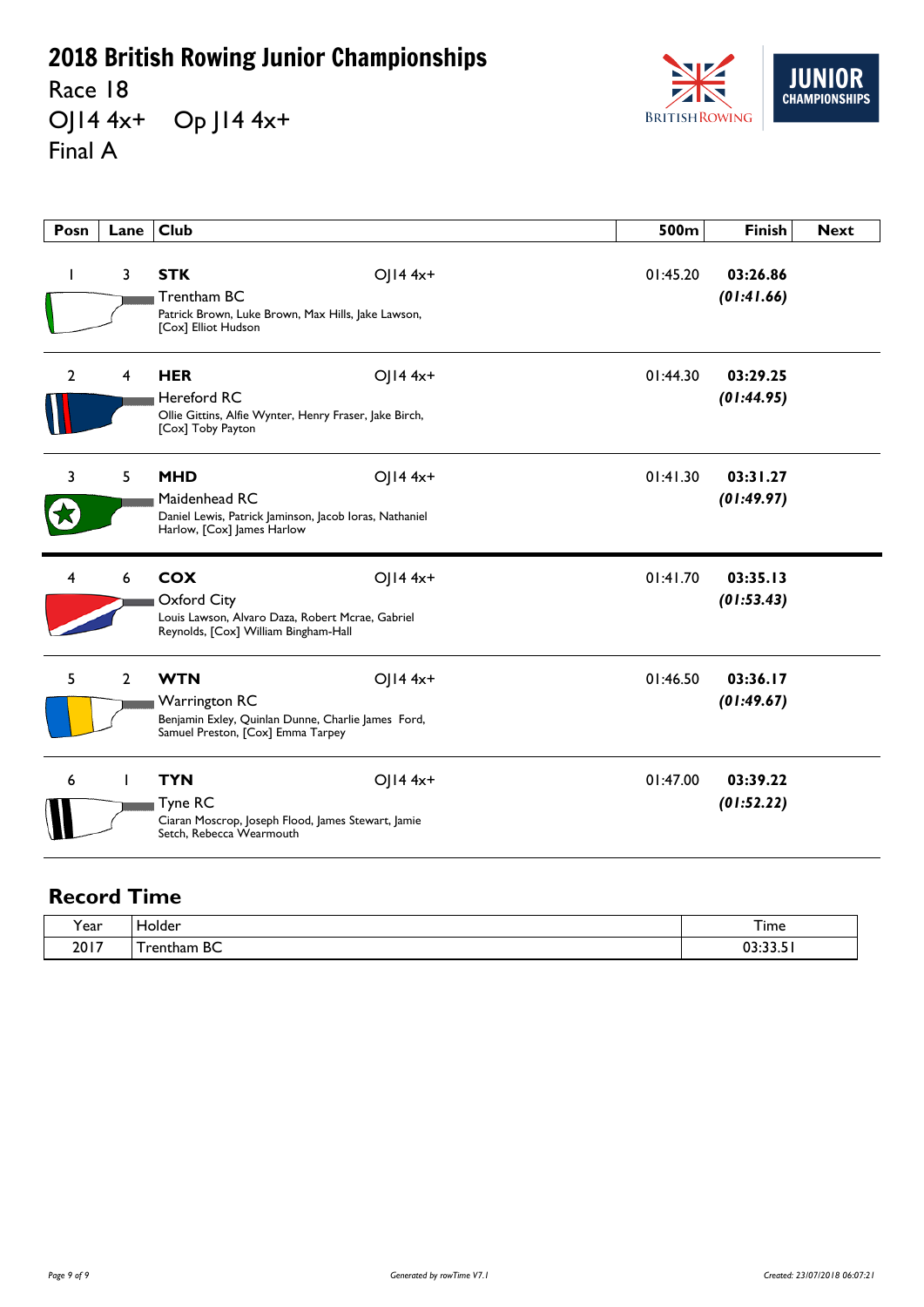Time Trial Results Op J16 4+





1st 3 to Final; Rem to Semifinal

|                | <b>Rank Time</b> |              | Num Event | <b>Club</b> | <b>Club</b>                  | <b>Next Round</b> |
|----------------|------------------|--------------|-----------|-------------|------------------------------|-------------------|
|                | 05:13.4          | $\mathbf{H}$ | $O(164+)$ | <b>CLS</b>  | <b>Chester-le-Street ARC</b> | Final A           |
| $\overline{2}$ | 05:14.7          | 107          | $O(164+$  | WLT         | <b>Walton RC</b>             |                   |
| 3              | 05:15.4          | 106          | $O(164+$  | <b>ASR</b>  | Aberdeen Schools RA          |                   |
| 4              | 05:23.1          | 109          | $O(164+$  | <b>MAV</b>  | Maidstone Invicta RC         | <b>SemiFinal</b>  |
| 5.             | 05:24.1          | 108          | $O(164+$  | <b>HEN</b>  | Henley RC                    |                   |
| 6              | 05:34.9          | 112          | $O(164+$  | <b>CAB</b>  | Cantabrigian RC              |                   |
| 7              | 05:37.5          | l 10         | $OII64+$  | QEH         | Queen Elizabeth High School  |                   |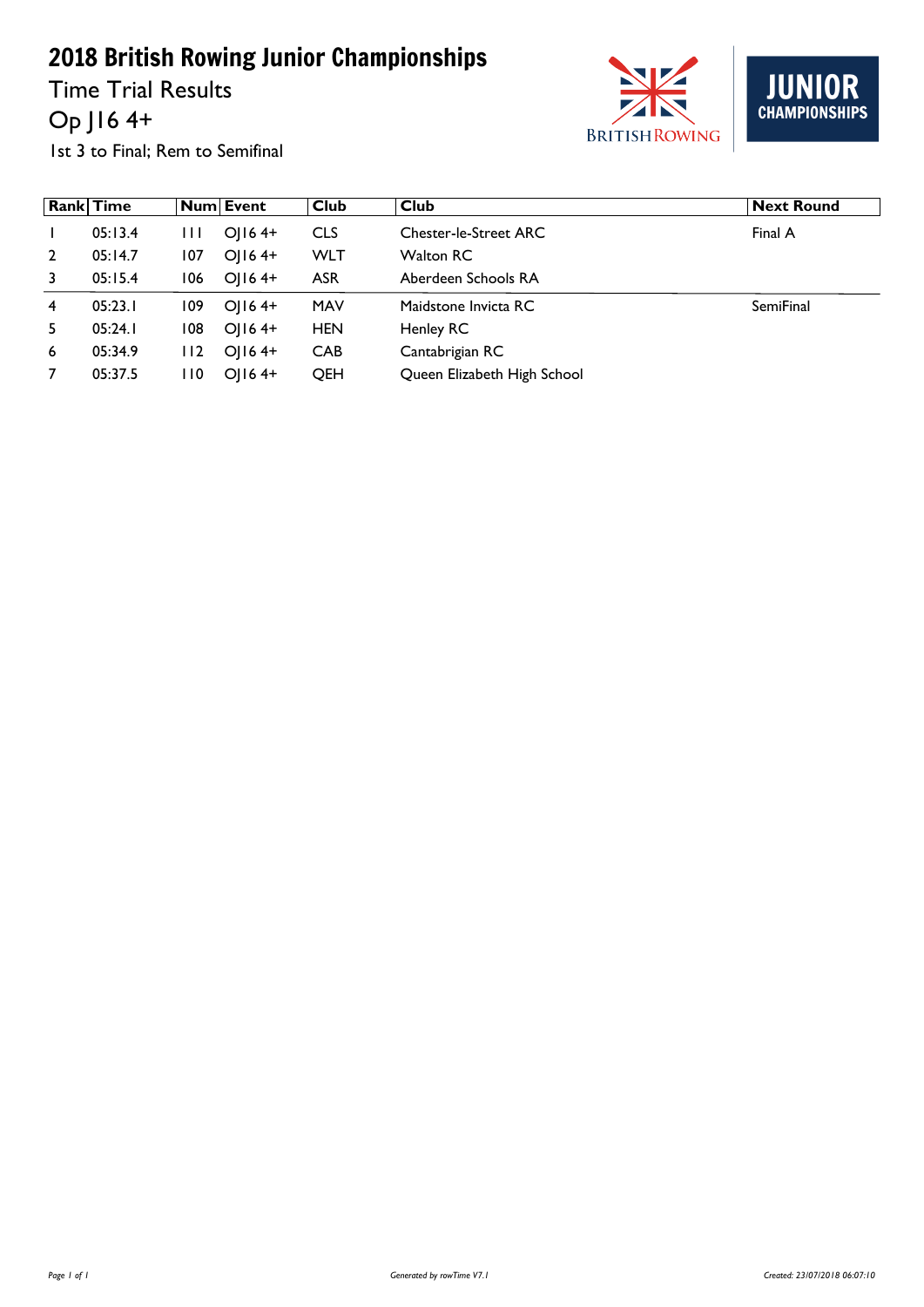Time Trial Results W J16 4x-



**JUNIOR**<br>CHAMPIONSHIPS

All to Semifinals AB

|                 | <b>Rank Time</b> |     | <b>Num Event</b> | <b>Club</b> | <b>Club</b>                                      | <b>Next Round</b> |
|-----------------|------------------|-----|------------------|-------------|--------------------------------------------------|-------------------|
|                 | 05:25.0          | 2   | W  $16.4x$       | <b>HEN</b>  | Henley RC                                        | <b>SemiFinal</b>  |
| $\overline{2}$  | 05:26.4          | 122 | W  $16.4x$       | <b>MAR</b>  | Marlow RC                                        |                   |
| 3               | 05:30.9          | 129 | W  $16.4x$       | <b>LSCG</b> | Clydesdale ARC/ George Watson's College/ Loch Lo |                   |
| 4               | 05:40.5          | 126 | W  $16.4x$       | <b>EVE</b>  | Evesham RC                                       |                   |
| 5               | 05:45.0          | 123 | W  $16.4x$       | <b>WRC</b>  | <b>Wallingford RC</b>                            |                   |
| 6               | 05:48.9          | 125 | W  $16.4x$       | <b>SUA</b>  | Stratford-upon-Avon BC                           |                   |
| 7               | 05:49.3          | 127 | W  $16.4x$       | <b>COX</b>  | City of Oxford RC                                |                   |
| 8               | 05:59.7          | 128 | W  $164x$        | <b>SLS</b>  | St Leonard's School                              |                   |
| 9               | 06:01.4          | 124 | W  $16.4x$       | LIV         | Liverpool Victoria RC                            |                   |
| $\overline{10}$ | 06:08.4          | 130 | W  $16.4x$       | QEH         | Queen Elizabeth High School                      |                   |
| $\mathbf{H}$    | 06:17.6          | 131 | W  $16.4x$       | <b>CAB</b>  | Cantabrigian RC                                  |                   |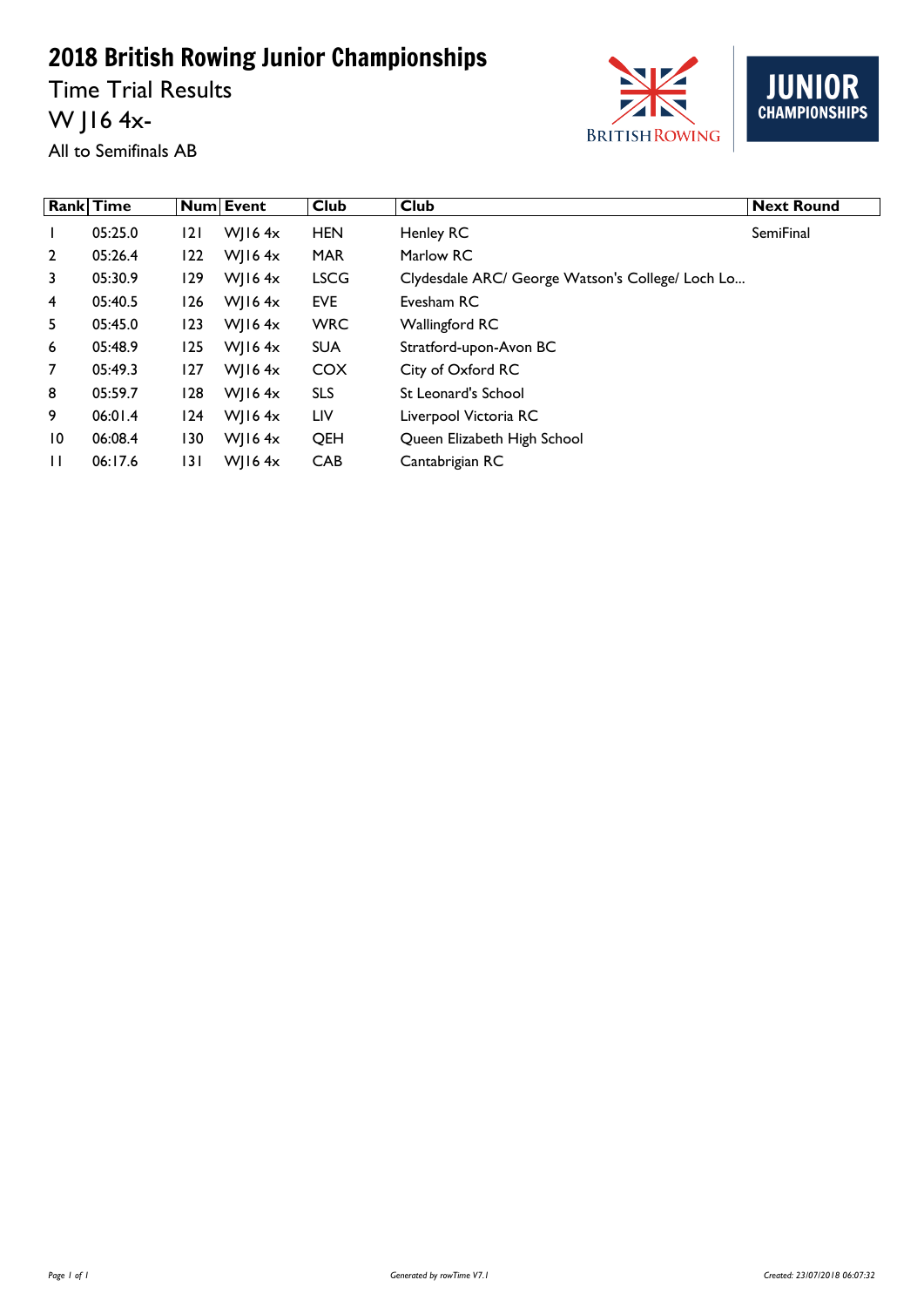Time Trial Results W J15 2x





|                 | Rank Time |     | Num Event  | <b>Club</b> | <b>Club</b>                          | <b>Next Round</b> |
|-----------------|-----------|-----|------------|-------------|--------------------------------------|-------------------|
|                 | 05:50.9   | 132 | $W$ JI5 2x | <b>MAR</b>  | Marlow RC                            | SemiFinal         |
| 2               | 05:56.8   | 160 | WJ15 $2x$  | <b>IERR</b> | Isle of Ely RC/ Rob Roy BC           |                   |
| 3               | 05:58.8   | 133 | $W$ JI5 2x | HEN(A)      | <b>Henley RC</b>                     |                   |
| 4               | 06:00.9   | 144 | WJ15 $2x$  | <b>WRC</b>  | <b>Wallingford RC</b>                |                   |
| 5               | 06:00.9   | 164 | WJ15 $2x$  | <b>GWC</b>  | George Watson's College              |                   |
| 6               | 06:01.2   | 140 | WJ15 $2x$  | MHD(B)      | Maidenhead RC                        |                   |
| 7               | 06:02.8   | 134 | WJ15 $2x$  | MHD(A)      | Maidenhead RC                        |                   |
| 8               | 06:03.7   | 138 | WJ15 $2x$  | <b>SUA</b>  | Stratford-upon-Avon BC               |                   |
| 9               | 06:04.4   | 159 | WJ15 $2x$  | <b>BED</b>  | <b>Bedford RC</b>                    |                   |
| $\overline{10}$ | 06:05.1   | 139 | WJ15 $2x$  | TRF(A)      | Trafford RC                          |                   |
| П               | 06:09.8   | 135 | WJ15 $2x$  | <b>EVE</b>  | Evesham RC                           |                   |
| 2               | 06:11.0   | 145 | WJ15 $2x$  | MHD(C)      | Maidenhead RC                        |                   |
| 13              | 06:11.7   | 158 | WJ15 $2x$  | <b>TYU</b>  | <b>Tyne United RC</b>                | Final C           |
| 4               | 06:13.2   | 6   | WJ15 $2x$  | CLS(A)      | <b>Chester-le-Street ARC</b>         |                   |
| 15              | 06:13.4   | 163 | WJ15 $2x$  | GLB         | Globe RC                             |                   |
| 16              | 06:13.8   | 4   | WJ15 $2x$  | <b>STP</b>  | Stourport BC                         |                   |
| 17              | 06:14.4   | 157 | WJ15 $2x$  | <b>NOR</b>  | Norwich RC                           |                   |
| 18              | 06:16.0   | 147 | WJ15 $2x$  | HEN(B)      | <b>Henley RC</b>                     |                   |
| 19              | 06:16.2   | 156 | WJ15 $2x$  | ROS(B)      | Ross RC                              | Final D           |
| 20              | 06:19.3   | 150 | WJ15 $2x$  | <b>ARD</b>  | Ardingly RC                          |                   |
| 21              | 06:21.1   | 154 | $W$ JI5 2x | <b>BRX</b>  | Broxbourne RC                        |                   |
| 22              | 06:21.8   | 143 | WJ15 $2x$  | COX         | City of Oxford RC                    |                   |
| 23              | 06:22.0   | 142 | WJ15 $2x$  | TSS $(A)$   | <b>Tideway Scullers School</b>       |                   |
| 24              | 06:22.4   | 146 | WJ15 $2x$  | ROS(A)      | Ross RC                              |                   |
| 25              | 06:22.6   | 168 | WJ15 $2x$  | <b>CBS</b>  | Cambois RC                           | Final E           |
| 26              | 06:22.9   | 149 | WJ15 $2x$  | TSS(B)      | <b>Tideway Scullers School</b>       |                   |
| 27              | 06:23.3   | 152 | WJ15 $2x$  | <b>TYN</b>  | Tyne RC                              |                   |
| 28              | 06:23.5   | 167 | WJ15 $2x$  | CLS(B)      | <b>Chester-le-Street ARC</b>         |                   |
| 29              | 06:25.3   | 170 | WJ15 $2x$  | <b>LBR</b>  | Loughborough BC                      |                   |
| 30              | 06:26.2   | 162 | WJ15 $2x$  | HIN(B)      | Hinksey Sculling School              |                   |
| 31              | 06:27.3   | 7   | $W$ JI5 2x | <b>ROB</b>  | Rob Roy BC                           | Eliminated        |
| 32              | 06:27.9   | 169 | $W$ JI5 2x | <b>PET</b>  | Peterborough City RC                 |                   |
| 33              | 06:30.0   | 151 | WJ15 $2x$  | ABN (B)     | Abingdon RC                          |                   |
| 34              | 06:36.4   | 155 | $W$ JI5 2x | SWB         | Sir William Borlase's Grammar School |                   |
| 35              | 06:36.5   | 148 | WJ15 $2x$  | HIN(A)      | Hinksey Sculling School              |                   |
| 36              | 06:37.7   | 153 | WJ15 $2x$  | TRF(B)      | <b>Trafford RC</b>                   |                   |
| 37              | 06:43.2   | 173 | WJ15 $2x$  | <b>SHS</b>  | Shanklin Sandown RC                  |                   |
| 38              | 06:43.6   | 166 | WJ15 $2x$  | LIV         | Liverpool Victoria RC                |                   |
| 39              | 06:45.5   | 165 | WJ15 $2x$  | QPH         | Queen's Park High School             |                   |
| 40              | 06:49.8   | 137 | WJ15 $2x$  | ABN (A)     | Abingdon RC                          |                   |
| 41              | 06:59.5   | 172 | WJ15 $2x$  | <b>MTS</b>  | Merchant Taylors' School             |                   |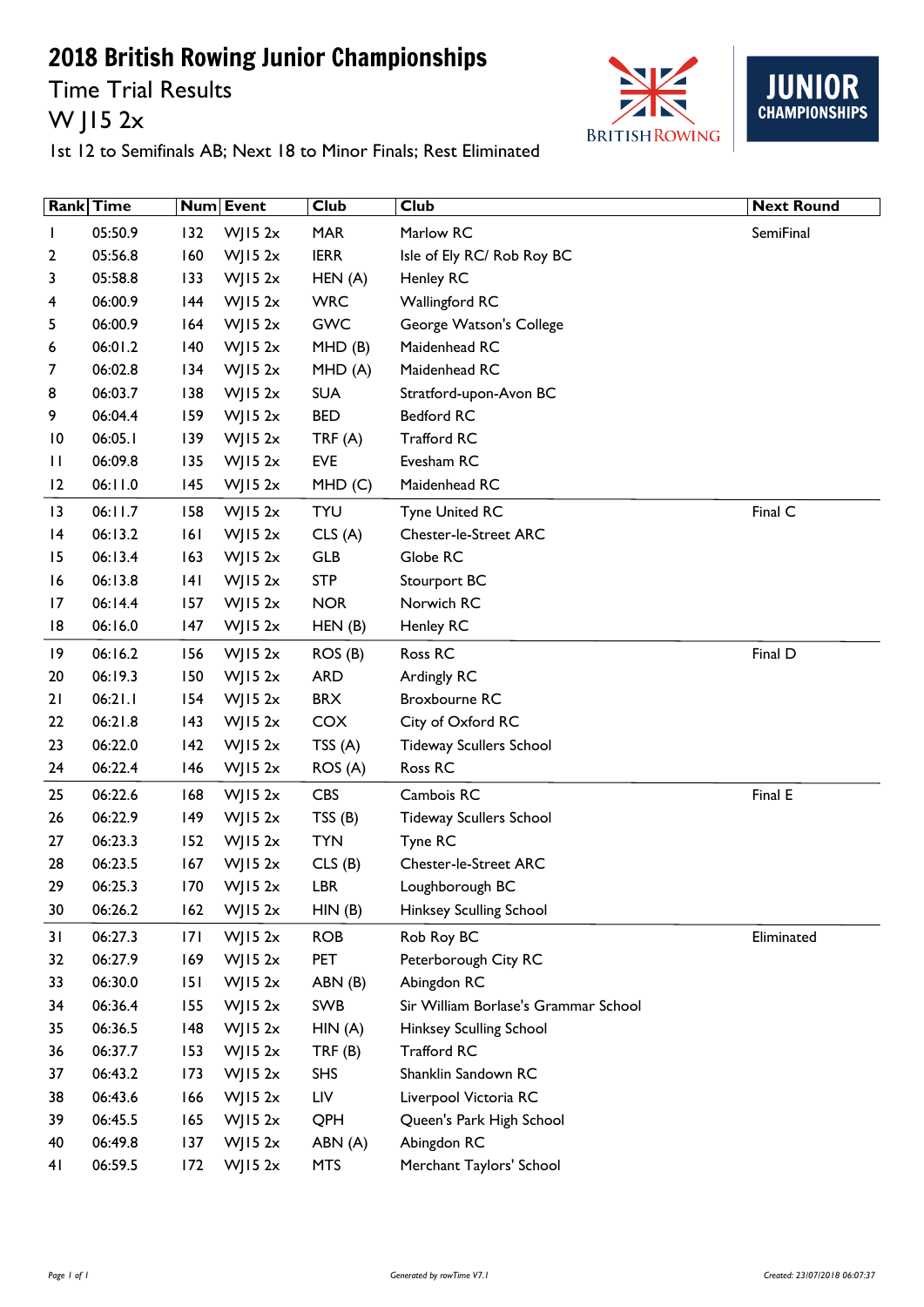Time Trial Results Op J15 1x





|                 | <b>Rank Time</b> |       | Num Event          | <b>Club</b> | <b>Club</b>                          | <b>Next Round</b> |
|-----------------|------------------|-------|--------------------|-------------|--------------------------------------|-------------------|
|                 | 05:40.2          | 182   | $O$   15 $1x$      | CLS(A)      | <b>Chester-le-Street ARC</b>         | SemiFinal         |
| 2               | 05:42.9          | 175   | $O$   $15$ $1x$    | <b>STK</b>  | Trentham BC                          |                   |
| 3               | 05:46.4          | 208   | $OJI5$ $1x$        | <b>BEB</b>  | <b>Bewl Bridge RC</b>                |                   |
| 4               | 05:56.9          | 174   | $OJI5$ $1x$        | TSS(A)      | <b>Tideway Scullers School</b>       |                   |
| 5               | 05:59.5          | 177   | $OJI5$ $1x$        | <b>WLT</b>  | <b>Walton RC</b>                     |                   |
| 6               | 05:59.6          | 203   | $O$   15 $1x$      | <b>ROB</b>  | Rob Roy BC                           |                   |
| 7               | 06:00.2          | 199   | $OJI5$ $1x$        | <b>HOL</b>  | Hollingworth Lake RC                 |                   |
| 8               | 06:00.5          | 209   | $OJI5$ $1x$        | <b>STA</b>  | Star Club                            |                   |
| 9               | 06:01.1          | 204   | $O$   $15$ $1x$    | <b>CHR</b>  | Christchurch RC                      |                   |
| $\overline{10}$ | 06:01.9          | 207   | $O$   15 $1x$      | CLS(B)      | <b>Chester-le-Street ARC</b>         |                   |
| П               | 06:02.2          | 218   | $OJI5$ $1x$        | <b>TRT</b>  | <b>Trent RC</b>                      |                   |
| 12              | 06:03.2          | 186   | $OJI5$ $1x$        | GWC (A)     | George Watson's College              |                   |
| 3               | 06:04.1          | 215   | $O$   15 $1x$      | QEH         | Queen Elizabeth High School          | Final C           |
| 4               | 06:05.5          | 196   | $OJI5$ $1x$        | EVE(B)      | Evesham RC                           |                   |
| 15              | 06:05.6          | 216   | $OJI5$ $1x$        | <b>NUN</b>  | Nottingham & Union RC                |                   |
| 16              | 06:05.7          | 192   | $O$   15 $1x$      | <b>SUA</b>  | Stratford-upon-Avon BC               |                   |
| 17              | 06:07.2          | 180   | $OJI5$ $1x$        | <b>DUS</b>  | Durham School                        |                   |
| 18              | 06:07.9          | 200   | $OJI5$ $1x$        | <b>HEN</b>  | Henley RC                            |                   |
| 19              | 06:08.1          | 178   | $OJI5$ $1x$        | WYJ (A)     | Wycliffe Junior Rowing Club          | Final D           |
| 20              | 06:09.8          | 205   | $OJI5$ $1x$        | <b>WRC</b>  | Wallingford RC                       |                   |
| 21              | 06:09.8          | 206   | $O$   15 $1x$      | <b>DBY</b>  | Derby RC                             |                   |
| 22              | 06:11.7          | 184   | $OJI5$ $1x$        | TSS(C)      | <b>Tideway Scullers School</b>       |                   |
| 23              | 06:12.6          | 176   | $OJI5$ $1x$        | HWG(A)      | Royal Grammar School, High Wycombe   |                   |
| 24              | 06:14.0          | $212$ | $OJI5$ $1x$        | <b>COX</b>  | City of Oxford RC                    |                   |
| 25              | 06:15.7          | 193   | $OJI5$ $1x$        | <b>TYN</b>  | Tyne RC                              | Final E           |
| 26              | 06:16.3          | 214   | $OJI5$ $1x$        | <b>STO</b>  | <b>Stowe Sculling Club</b>           |                   |
| 27              | 06:19.1          | 213   | $OJI5$ $1x$        | <b>PET</b>  | Peterborough City RC                 |                   |
| 28              | 06:21.6          | 210   | $OJI5$ $1x$        | <b>STP</b>  | Stourport BC                         |                   |
| 29              | 06:22.8          | 191   | $O$   5   $\times$ | EVE(A)      | Evesham RC                           |                   |
| 30              | 06:23.3          | 201   | $OJI5$ $1x$        | <b>MHD</b>  | Maidenhead RC                        |                   |
| 31              | 06:24.9          | 181   | $O$   $15$ $1x$    | HWG(B)      | Royal Grammar School, High Wycombe   | Eliminated        |
| 32              | 06:25.3          | 185   | $OJI5$ $1x$        | <b>BRX</b>  | <b>Broxbourne RC</b>                 |                   |
| 33              | 06:27.5          | 219   | $OJI5$ $1x$        | CAL         | Calpe RC (Gibraltar)                 |                   |
| 34              | 06:27.6          | 189   | $OJI5$ $1x$        | TSS(D)      | <b>Tideway Scullers School</b>       |                   |
| 35              | 06:28.5          | 187   | $O$   15 $1x$      | HWG(C)      | Royal Grammar School, High Wycombe   |                   |
| 36              | 06:30.5          | 190   | $OJI5$ $1x$        | SWB (A)     | Sir William Borlase's Grammar School |                   |
| 37              | 06:30.5          | 194   | $OJI5$ $1x$        | <b>BIR</b>  | Birmingham RC                        |                   |
| 38              | 06:31.3          | 195   | $OJI5$ $1x$        | TSS(E)      | <b>Tideway Scullers School</b>       |                   |
| 39              | 06:33.2          | 183   | $OJI5$ $1x$        | WYJ(B)      | Wycliffe Junior Rowing Club          |                   |
| 40              | 06:37.7          | 198   | $OJI5$ $1x$        | GWC (B)     | George Watson's College              |                   |
| 41              | 06:50.9          | 217   | $OJI5$ $1x$        | <b>CSN</b>  | City of Sunderland RC                |                   |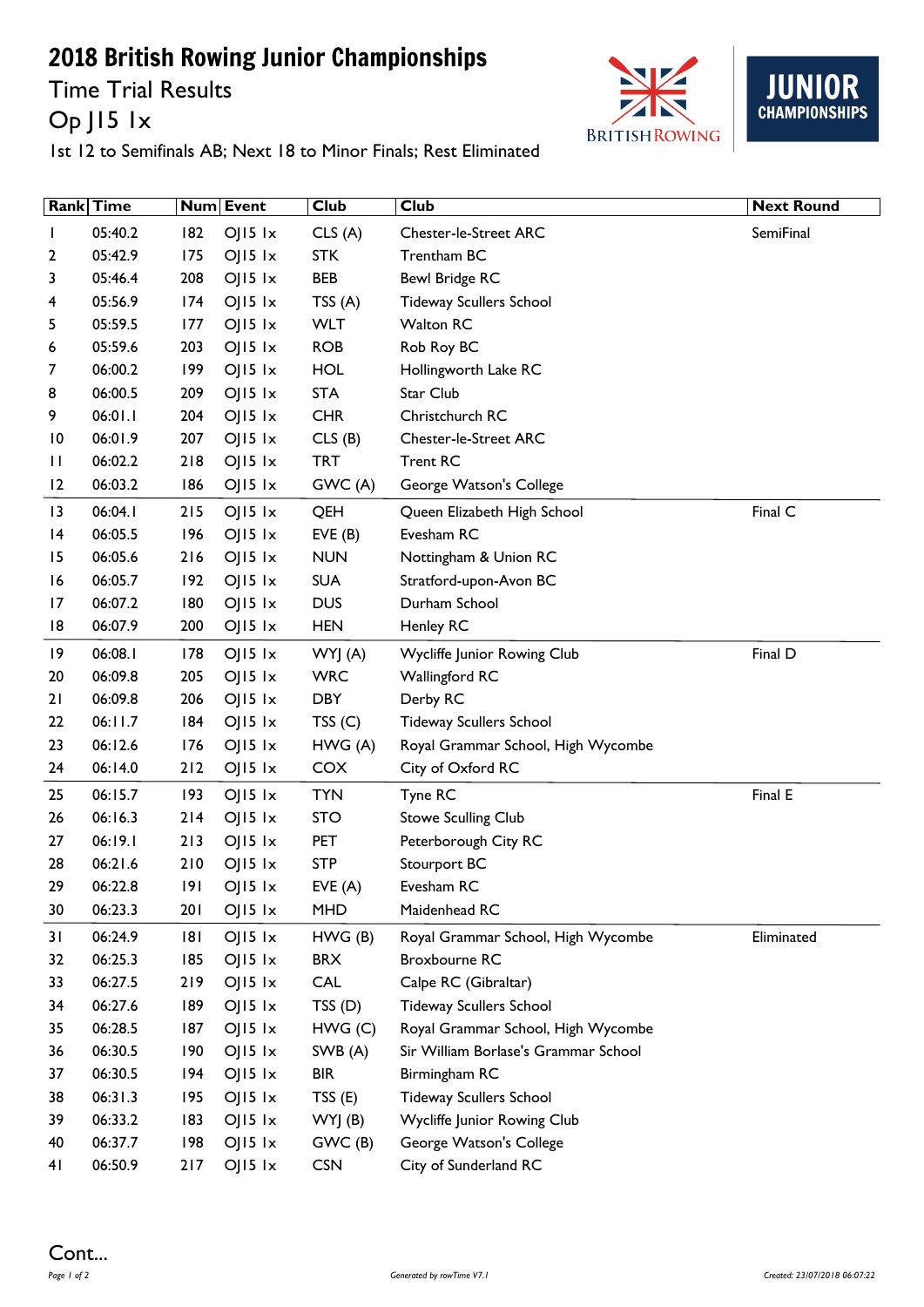Time Trial Results

Op J15 1x





**1st 12**<br>1st 12 to Semifinals AB; Next 18 to Minor Finals; Rest Eliminated (Cont.)

|     | <b>Rank Time</b> |     | Num  Event            | Club    | <b>Club</b>                          | Next Round |
|-----|------------------|-----|-----------------------|---------|--------------------------------------|------------|
| -42 | 07:15.8          | 197 | $OII5$ $\overline{x}$ | SWB (B) | Sir William Borlase's Grammar School | Eliminated |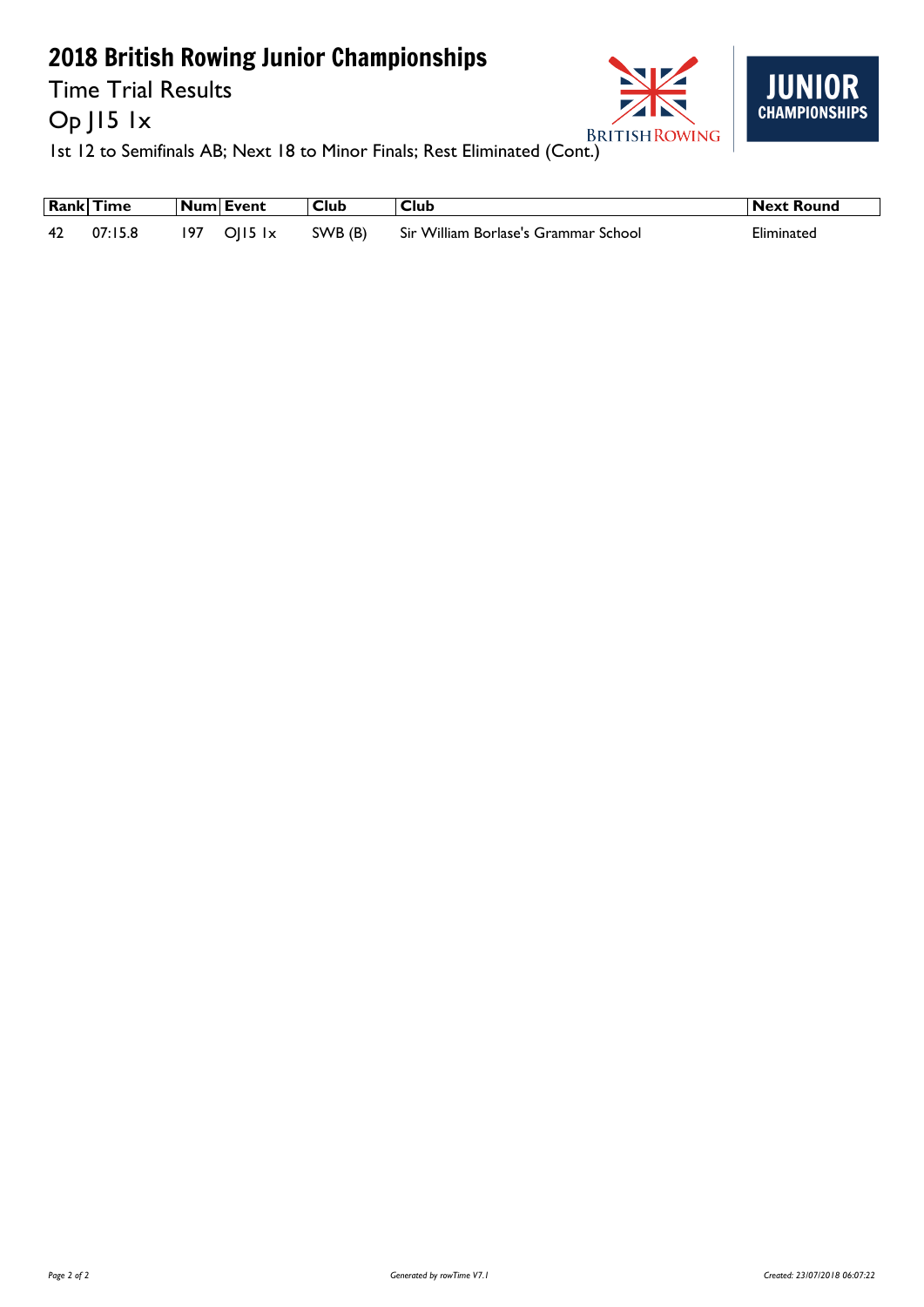Time Trial Results W J18 4x-





All to Semifinals AB

|                | <b>Rank Time</b> |      | Num Event     | Club       | <b>Club</b>                 | <b>Next Round</b> |
|----------------|------------------|------|---------------|------------|-----------------------------|-------------------|
|                | 05:31.3          | 288  | $W$   184 $x$ | <b>SWP</b> | Sir William Perkin's School | <b>SemiFinal</b>  |
| $\overline{2}$ | 05:37.1          | 293  | $W$   184 $x$ | <b>CAB</b> | Cantabrigian RC             |                   |
| 3              | 05:38.0          | 290  | $W$   184 $x$ | <b>MHD</b> | Maidenhead RC               |                   |
| $\overline{4}$ | 05:42.4          | 292  | $W$   184 $x$ | <b>STA</b> | Star Club                   |                   |
| 5.             | 05:47.0          | 29 I | $W$   184 $x$ | <b>WRR</b> | Worcester RC                |                   |
| 6              | 05:48.8          | 289  | $W$   184 $x$ | <b>KSE</b> | The King's School, Ely      |                   |
| $\overline{7}$ | 05:55.1          | 296  | $W$   184 $x$ | <b>SCP</b> | Strathclyde Park RC         |                   |
| 8              | 06:08.4          | 294  | WII84x        | <b>QEH</b> | Queen Elizabeth High School |                   |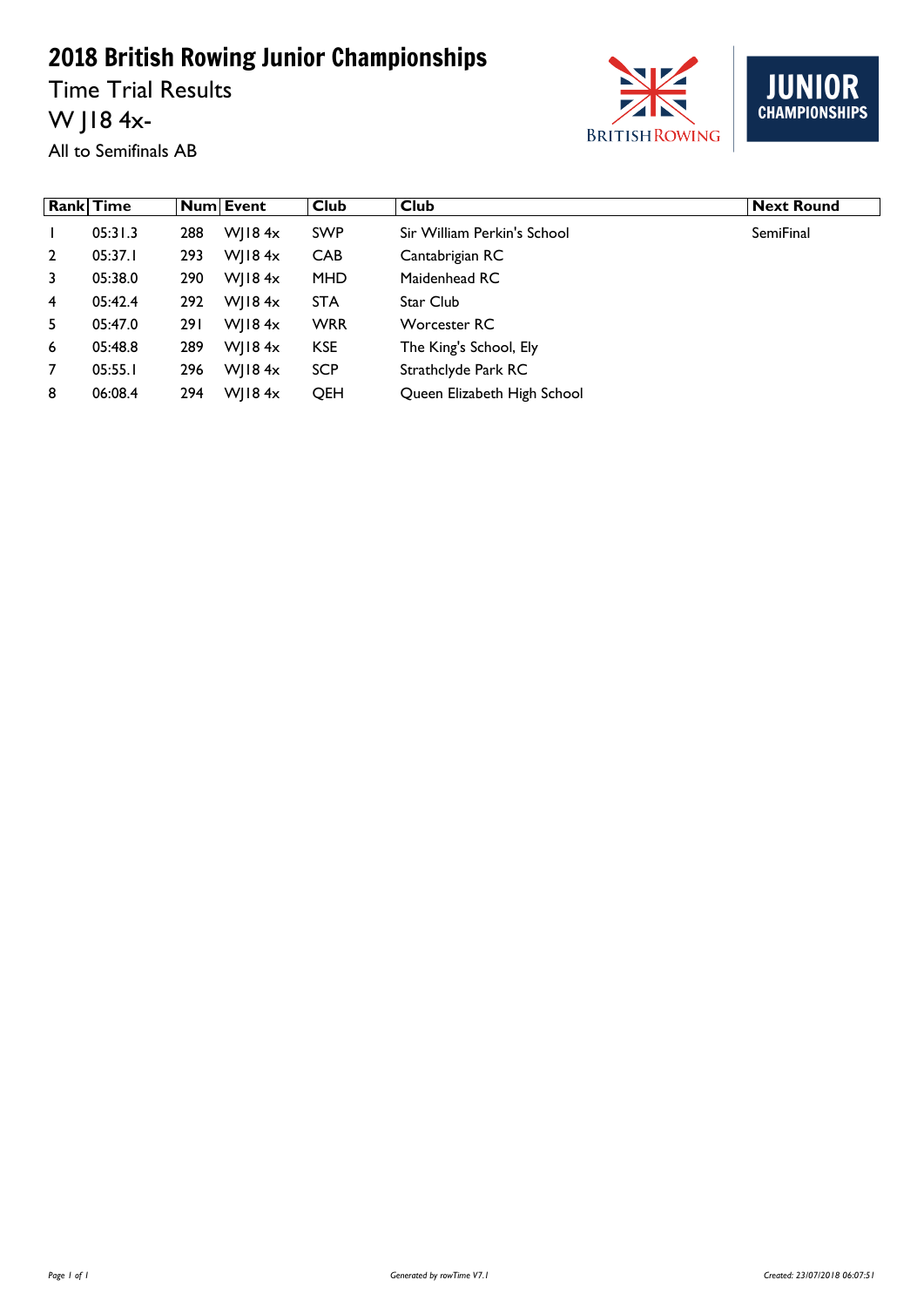Time Trial Results Op J18 1x





|                 | <b>Rank</b> Time |     | Num Event       | <b>Club</b> | <b>Club</b>                    | <b>Next Round</b> |
|-----------------|------------------|-----|-----------------|-------------|--------------------------------|-------------------|
|                 | 05:35.7          | 229 | OJ18 1x         | TSS(B)      | <b>Tideway Scullers School</b> | SemiFinal         |
| 2               | 05:36.9          | 236 | $O$   $18$ $1x$ | QEH         | Queen Elizabeth High School    |                   |
| 3               | 05:38.1          | 232 | OJ18 1x         | AGE         | Agecroft RC                    |                   |
| 4               | 05:38.5          | 226 | OJ18 1x         | <b>NOW</b>  | Northwich RC                   |                   |
| 5               | 05:39.4          | 238 | OJ18 1x         | TYN(A)      | Tyne RC                        |                   |
| 6               | 05:42.2          | 234 | OJ18 1x         | TSS(C)      | <b>Tideway Scullers School</b> |                   |
| 7               | 05:43.4          | 222 | OJ18 1x         | MAR (A)     | Marlow RC                      |                   |
| 8               | 05:43.8          | 241 | OJ18 1x         | <b>ROB</b>  | Rob Roy BC                     |                   |
| 9               | 05:44.0          | 227 | $O$   $18$ $1x$ | <b>HOL</b>  | Hollingworth Lake RC           |                   |
| $\overline{10}$ | 05:45.1          | 223 | OJ18 1x         | TSS(A)      | <b>Tideway Scullers School</b> |                   |
| П               | 05:45.2          | 246 | OJ18 1x         | <b>FAL</b>  | Falcon RC                      |                   |
| 12              | 05:45.5          | 242 | OJ18 1x         | <b>NCR</b>  | Nottinghamshire County RA      |                   |
| 13              | 05:46.1          | 255 | OJ18 1x         | <b>CLD</b>  | Clydesdale ARC                 | Final C           |
| 4               | 05:48.0          | 235 | $O$   $18$ $1x$ | <b>MTS</b>  | Merchant Taylors' School       |                   |
| 15              | 05:48.9          | 260 | OJ18 1x         | IEL $(A)$   | Isle of Ely RC                 |                   |
| 16              | 05:50.8          | 248 | <b>O 18 1x</b>  | <b>CLS</b>  | <b>Chester-le-Street ARC</b>   |                   |
| 17              | 05:51.4          | 265 | OJ18 1x         | <b>MDT</b>  | Mediterranean RC (Gibraltar)   |                   |
| 18              | 05:52.3          | 253 | OJ18 1x         | <b>SRC</b>  | Sudbury RC                     |                   |
| 19              | 05:53.8          | 231 | OJ18 1x         | <b>RDG</b>  | Reading RC                     | Final D           |
| 20              | 05:54.4          | 228 | OJ18 1x         | MAR (B)     | Marlow RC                      |                   |
| 21              | 05:54.6          | 237 | OJ18 1x         | HIN(B)      | Hinksey Sculling School        |                   |
| 22              | 05:55.7          | 239 | OJ18 1x         | <b>GHP</b>  | Gloucester Hartpury            |                   |
| 23              | 05:57.3          | 251 | OJ18 1x         | TYN(B)      | Tyne RC                        |                   |
| 24              | 05:59.4          | 264 | OJ18 1x         | <b>GWC</b>  | George Watson's College        |                   |
| 25              | 06:00.5          | 233 | OJ18 1x         | KSE(A)      | The King's School, Ely         | Final E           |
| 26              | 06:01.2          | 243 | OJ18 1x         | <b>HER</b>  | Hereford RC                    |                   |
| 27              | 06:01.3          | 244 | O  8 x          | <b>TRF</b>  | <b>Trafford RC</b>             |                   |
| 28              | 06:04.3          | 249 | OJ18 1x         | MAV(A)      | Maidstone Invicta RC           |                   |
| 29              | 06:05.8          | 263 | OJ18 1x         | <b>TUN</b>  | <b>Taunton RC</b>              |                   |
| 30              | 06:08.7          | 256 | OJ18 1x         | <b>YRM</b>  | Yarm School                    |                   |
| 31              | 06:09.4          | 250 | OJ18 1x         | <b>NWK</b>  | Newark RC                      | Eliminated        |
| 32              | 06:10.4          | 259 | OJ18 1x         | <b>BRX</b>  | Broxbourne RC                  |                   |
| 33              | 06:10.6          | 258 | OJ18 1x         | MAV(B)      | Maidstone Invicta RC           |                   |
| 34              | 06:13.4          | 240 | OJ18 1x         | KSE (B)     | The King's School, Ely         |                   |
| 35              | 06:13.9          | 252 | OJ18 1x         | TSS(E)      | Tideway Scullers School        |                   |
| 36              | 06:17.2          | 261 | OJ18 1x         | <b>BIR</b>  | Birmingham RC                  |                   |
| 37              | 06:19.2          | 257 | OJ18 1x         | <b>DUR</b>  | Durham ARC                     |                   |
| 38              | 06:29.8          | 266 | OJ18 1x         | IEL(B)      | Isle of Ely RC                 |                   |
|                 |                  | 254 | OJ18 1x         | CCS         | <b>Claires Court School</b>    |                   |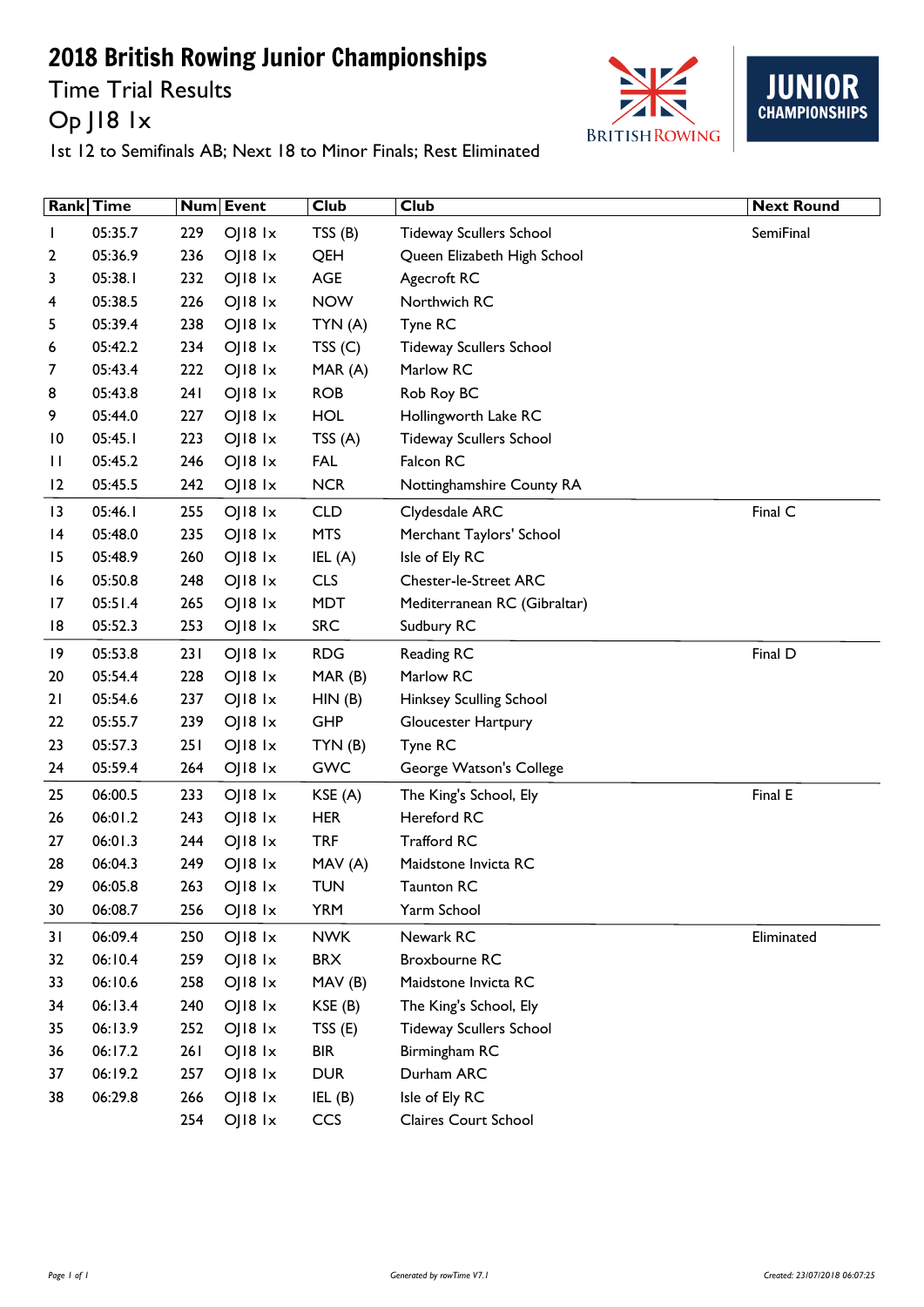Time Trial Results Op J16 2x





|                | <b>Rank</b> Time |     | <b>Num Event</b>    | <b>Club</b> | <b>Club</b>                  | <b>Next Round</b> |
|----------------|------------------|-----|---------------------|-------------|------------------------------|-------------------|
| L              | 05:13.2          | 272 | $O$   16 2 $\times$ | LEA         | Lea RC                       | SemiFinal         |
| $\overline{2}$ | 05:14.8          | 267 | O(162x)             | HEN(A)      | Henley RC                    |                   |
| 3              | 05:15.3          | 268 | O  6 2x             | <b>GLB</b>  | Globe RC                     |                   |
| 4              | 05:17.6          | 273 | $O$   16 2x         | <b>NOW</b>  | Northwich RC                 |                   |
| 5.             | 05:19.6          | 278 | O(162x)             | <b>NOR</b>  | Norwich RC                   |                   |
| 6              | 05:20.8          | 283 | $O$   16 2 $x$      | <b>CLD</b>  | Clydesdale ARC               |                   |
| 7              | 05:22.2          | 270 | O(162x)             | <b>GRN</b>  | The Grange School (Hartford) |                   |
| 8              | 05:23.5          | 275 | $O$   16 2x         | HEN(C)      | Henley RC                    |                   |
| 9              | 05:25.0          | 271 | $O$   16 2x         | HEN(B)      | Henley RC                    |                   |
| 10             | 05:25.9          | 269 | $O$   16 2x         | <b>GMS</b>  | <b>Great Marlow School</b>   |                   |
| П              | 05:28.9          | 274 | $O$   16 2x         | <b>WTN</b>  | <b>Warrington RC</b>         |                   |
| 12             | 05:33.1          | 280 | O(162x)             | <b>TYN</b>  | Tyne RC                      |                   |
| 3              | 05:33.4          | 282 | OJ162x              | <b>MOS</b>  | Mossbourne Rowing Academy    | Final C           |
| 14             | 05:36.0          | 285 | O(162x)             | <b>CAL</b>  | Calpe RC (Gibraltar)         |                   |
| 15             | 05:39.5          | 281 | $O$   16 2x         | <b>TYU</b>  | <b>Tyne United RC</b>        |                   |
| 16             | 05:40.7          | 279 | O(162x)             | <b>WRC</b>  | Wallingford RC               |                   |
| 17             | 05:42.0          | 277 | $O$   16 2x         | <b>BIR</b>  | Birmingham RC                |                   |
| 18             | 05:44.4          | 276 | $O$   16 2x         | MHD         | Maidenhead RC                |                   |
| 19             | 06:14.4          | 284 | OJ162x              | QEH         | Queen Elizabeth High School  | Eliminated        |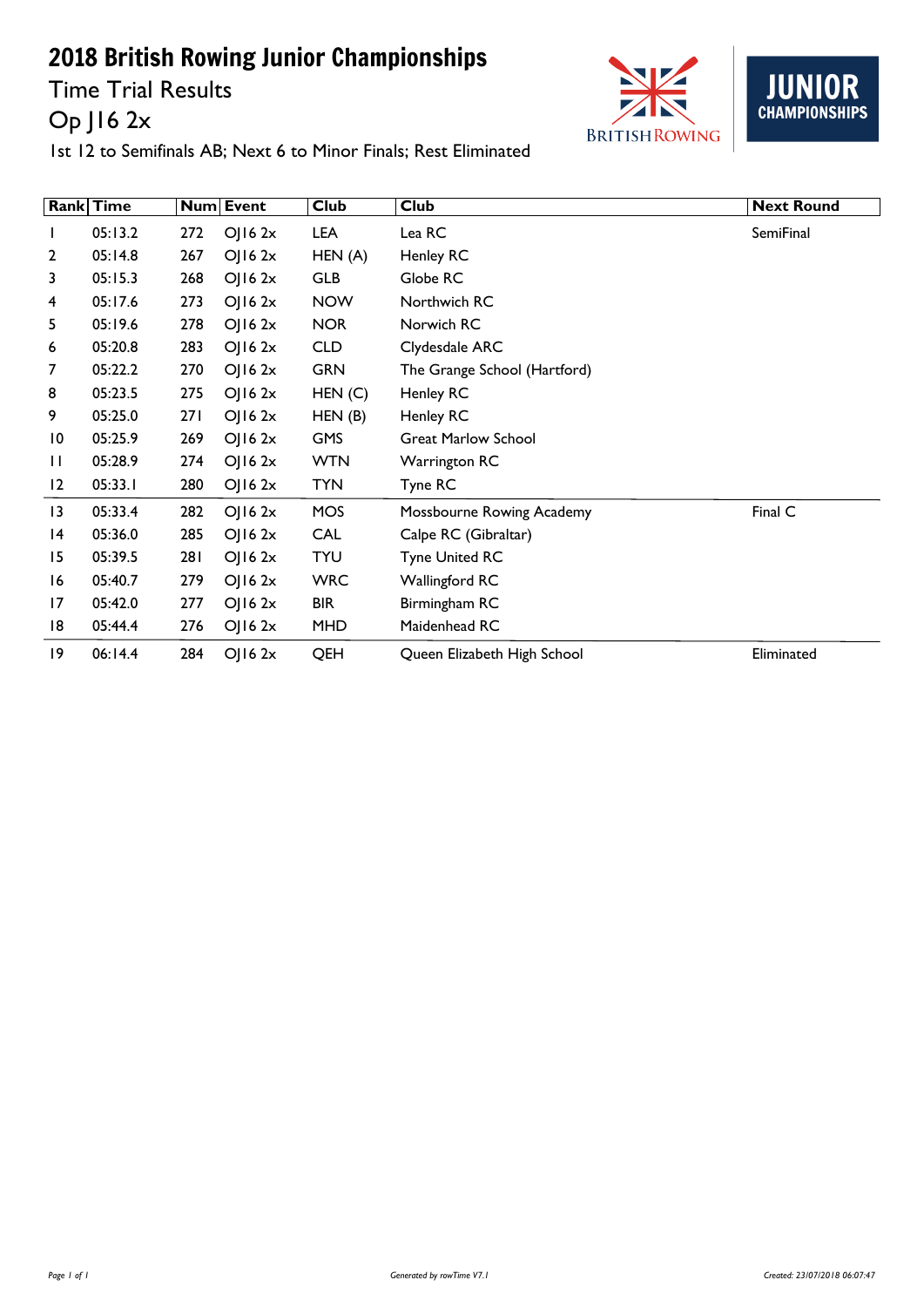Time Trial Results W J18 8+





|    | <b>Rank Time</b> |     | Num Event  | Club        | Club                                               | <b>Next Round</b> |
|----|------------------|-----|------------|-------------|----------------------------------------------------|-------------------|
|    | 05:17.6          | 312 | $W$   188+ | HEN(A)      | Henley RC                                          | Final A           |
| 2  | 05:19.4          | 314 | $W1188+$   | LEA         | Lea RC                                             |                   |
| 3  | 05:32.6          | 318 | $W$   188+ | HEN(C)      | Henley RC                                          |                   |
| 4  | 05:34.5          | 319 | $W$   188+ | <b>DUKM</b> | Durham School/ The King's School, Canterbury/ Maid |                   |
| 5. | 05:37.2          | 316 | $W$   188+ | <b>GMS</b>  | <b>Great Marlow School</b>                         |                   |
| 6  | 05:41.4          | 317 | $W1188+$   | <b>MAAR</b> | Ardingly RC/ Maidstone Invicta RC                  |                   |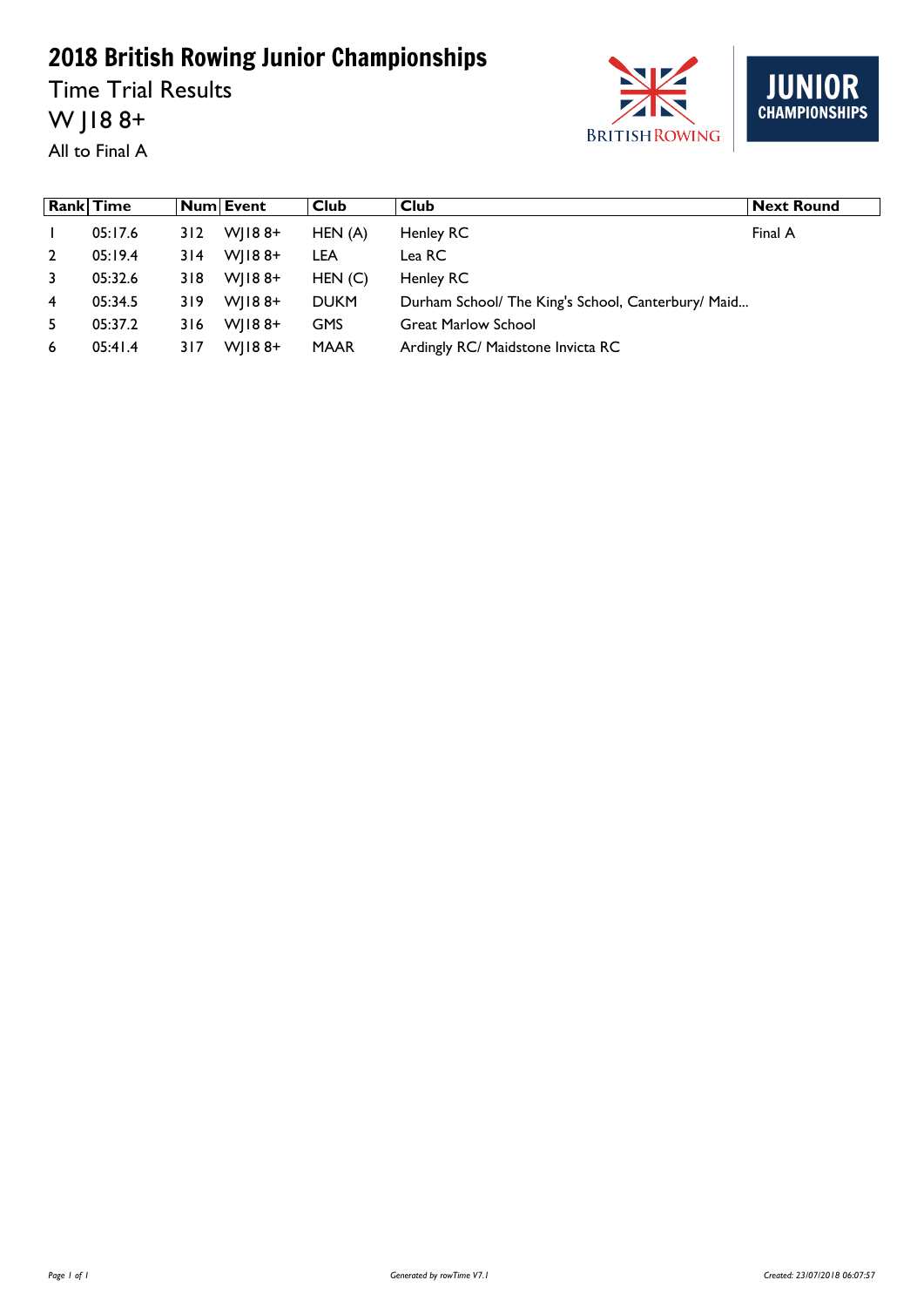Time Trial Results W J16 1x





| <b>Rank</b>     | Time    |     | Num Event | <b>Club</b> | <b>Club</b>                    | <b>Next Round</b> |
|-----------------|---------|-----|-----------|-------------|--------------------------------|-------------------|
|                 | 06:09.4 | 333 | WJ16 lx   | EXE         | Exeter RC                      | <b>SemiFinal</b>  |
| 2               | 06:12.2 | 336 | WJ16 1x   | <b>WYC</b>  | <b>Wycliffe College</b>        |                   |
| 3               | 06:14.0 | 322 | WJ16 lx   | <b>LER</b>  | Leicester RC                   |                   |
| 4               | 06:16.3 | 345 | WJ16 lx   | <b>TRC</b>  | Thames RC                      |                   |
| 5               | 06:18.4 | 338 | WJ16 lx   | <b>CBS</b>  | Cambois RC                     |                   |
| 6               | 06:20.7 | 321 | WJ16 lx   | MAR (A)     | Marlow RC                      |                   |
| 7               | 06:24.9 | 339 | WJ16 lx   | CLS(A)      | <b>Chester-le-Street ARC</b>   |                   |
| 8               | 06:25.0 | 328 | WJ16 lx   | <b>ARC</b>  | Ardingly College BC            |                   |
| 9               | 06:26.2 | 320 | WJ16 lx   | TSS(A)      | <b>Tideway Scullers School</b> |                   |
| $\overline{10}$ | 06:26.4 | 334 | WJ16 lx   | <b>HOL</b>  | Hollingworth Lake RC           |                   |
| $\mathbf{H}$    | 06:26.5 | 323 | WJ16 lx   | NCR(A)      | Nottinghamshire County RA      |                   |
| 12              | 06:26.9 | 327 | WJ16 lx   | MAR (B)     | Marlow RC                      |                   |
| $\overline{13}$ | 06:34.5 | 346 | WJ16 lx   | <b>DBY</b>  | Derby RC                       | Final C           |
| 4               | 06:35.4 | 342 | WJ16 lx   | <b>GWC</b>  | George Watson's College        |                   |
| 15              | 06:36.5 | 331 | WJ16 lx   | CBR(B)      | City of Bristol RC             |                   |
| 16              | 06:38.8 | 344 | WJ16 lx   | CLS(B)      | <b>Chester-le-Street ARC</b>   |                   |
| 17              | 06:40.1 | 337 | WJ16 lx   | SWP         | Sir William Perkin's School    |                   |
| 8               | 06:42.2 | 349 | WJ16 lx   | <b>CAL</b>  | Calpe RC (Gibraltar)           |                   |
| 19              | 06:43.3 | 340 | WJ16 lx   | <b>GRN</b>  | The Grange School (Hartford)   | Final D           |
| 20              | 06:43.8 | 330 | WJ16 lx   | NCR(B)      | Nottinghamshire County RA      |                   |
| 21              | 06:44.3 | 324 | WJ16 lx   | TSS(B)      | <b>Tideway Scullers School</b> |                   |
| 22              | 06:45.2 | 329 | WJ16 1x   | MOS         | Mossbourne Rowing Academy      |                   |
| 23              | 06:45.9 | 343 | WJ16 lx   | <b>RCH</b>  | Royal Chester RC               |                   |
| 24              | 06:50.1 | 341 | WJ16 lx   | <b>SPG</b>  | St Paul's Girls' School        |                   |
| 25              | 07:00.0 | 347 | WJ16 lx   | <b>TRT</b>  | <b>Trent RC</b>                | Final E           |
| 26              | 07:06.6 | 332 | WJ16 lx   | <b>MHD</b>  | Maidenhead RC                  |                   |
| 27              | 07:28.7 | 348 | WJ16 1x   | <b>BRX</b>  | Broxbourne RC                  |                   |
| 28              | 07:41.8 | 350 | WJ16 lx   | <b>BED</b>  | <b>Bedford RC</b>              |                   |
|                 |         | 325 | WJ16 1x   | CBR(A)      | City of Bristol RC             |                   |
|                 |         | 326 | WJ16 lx   | <b>ROS</b>  | Ross RC                        |                   |
|                 |         |     |           |             |                                |                   |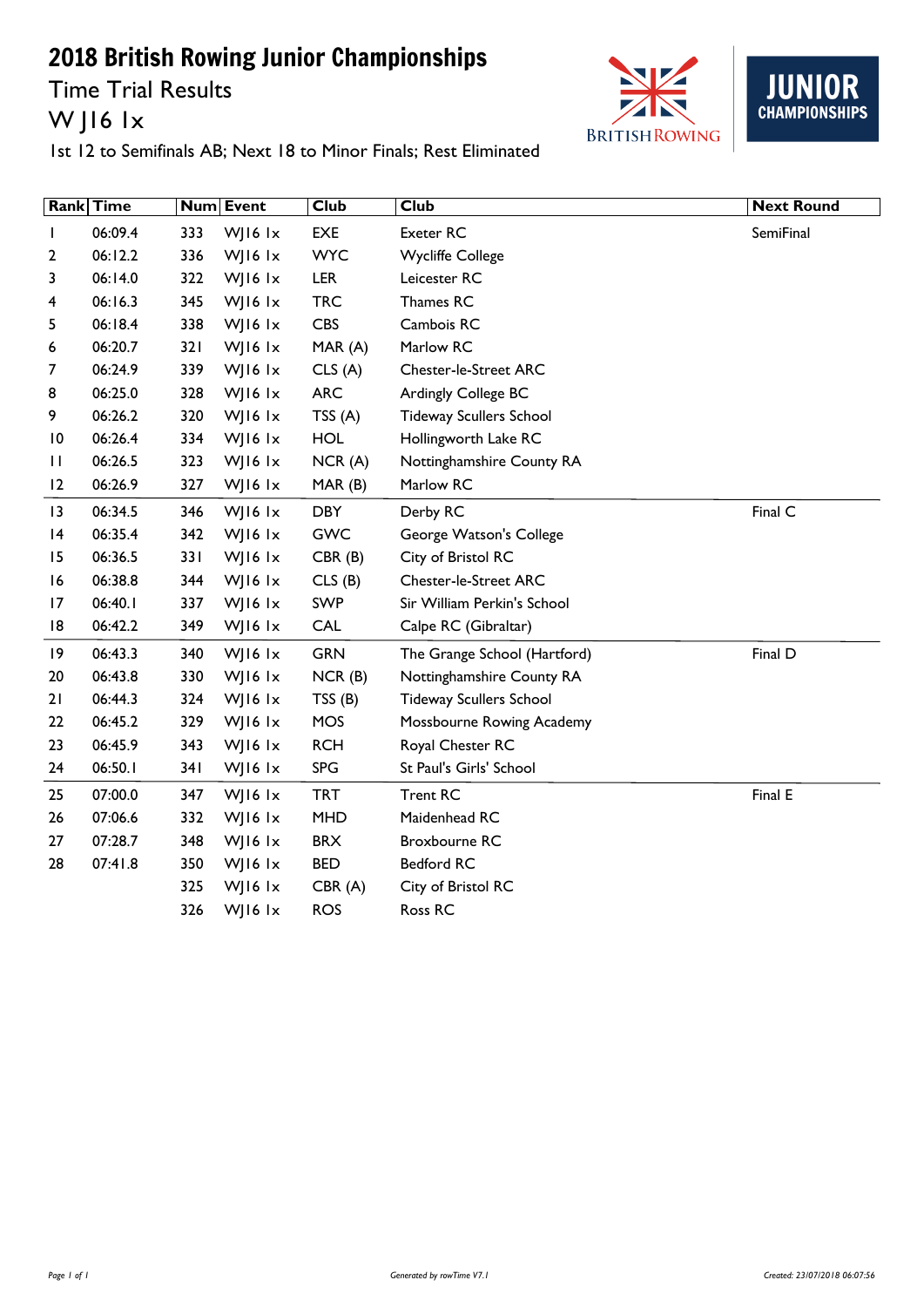Time Trial Results Op J15 4x+





|                | Rank Time |     | Num Event               | <b>Club</b> | Club                                           | <b>Next Round</b> |
|----------------|-----------|-----|-------------------------|-------------|------------------------------------------------|-------------------|
|                | 05:12.5   | 352 | OJ $15$ 4x <sup>+</sup> | TSS $(A)$   | <b>Tideway Scullers School</b>                 | SemiFinal         |
| $\overline{2}$ | 05:13.8   | 356 | $O  5 4x+$              | <b>PET</b>  | Peterborough City RC                           |                   |
| 3              | 05:16.1   | 351 | OJ $15$ 4x <sup>+</sup> | SWB(A)      | Sir William Borlase's Grammar School           |                   |
| 4              | 05:17.2   | 353 | $O(15.4x+$              | <b>ASR</b>  | Aberdeen Schools RA                            |                   |
| 5.             | 05:17.9   | 355 | $OJ15$ 4x+              | <b>WYJ</b>  | Wycliffe Junior Rowing Club                    |                   |
| 6              | 05:22.3   | 354 | $OJ15$ 4x+              | <b>WBS</b>  | The Windsor Boys' School                       |                   |
| 7              | 05:23.6   | 359 | $O  5 4x+$              | MAV         | Maidstone Invicta RC                           |                   |
| 8              | 05:24.4   | 357 | OJ $15$ 4x <sup>+</sup> | TSS(B)      | <b>Tideway Scullers School</b>                 |                   |
| 9              | 05:29.8   | 363 | $O(15.4x+$              | <b>TRF</b>  | <b>Trafford RC</b>                             |                   |
| 10             | 05:31.2   | 361 | $O(15.4x+$              | CCS(A)      | <b>Claires Court School</b>                    |                   |
| $\mathbf{H}$   | 05:34.4   | 368 | OJ $15$ 4x <sup>+</sup> | <b>RDG</b>  | Reading RC                                     |                   |
| 12             | 05:34.9   | 362 | $O(15.4x+$              | <b>AVN</b>  | Avon County RC                                 |                   |
| 3              | 05:35.6   | 358 | $OJ15$ 4x+              | <b>GMS</b>  | <b>Great Marlow School</b>                     | Final C           |
| 14             | 05:38.1   | 364 | $O  5 4x+$              | <b>GWCL</b> | Chester-le-Street ARC/ George Watson's College |                   |
| 15             | 05:40.1   | 367 | $O  5 4x+$              | QPH         | Queen's Park High School                       |                   |
| 16             | 05:43.3   | 366 | $O(15.4x+$              | <b>LLA</b>  | Llandaff RC                                    |                   |
| 17             | 05:44.7   | 369 | $OJ15$ 4x+              | <b>HIN</b>  | <b>Hinksey Sculling School</b>                 |                   |
| 18             | 05:59.3   | 360 | OJ $15$ 4x <sup>+</sup> | SWB (B)     | Sir William Borlase's Grammar School           |                   |
| 19             | 06:03.1   | 365 | $O(15.4x+$              | CCS(B)      | <b>Claires Court School</b>                    | Eliminated        |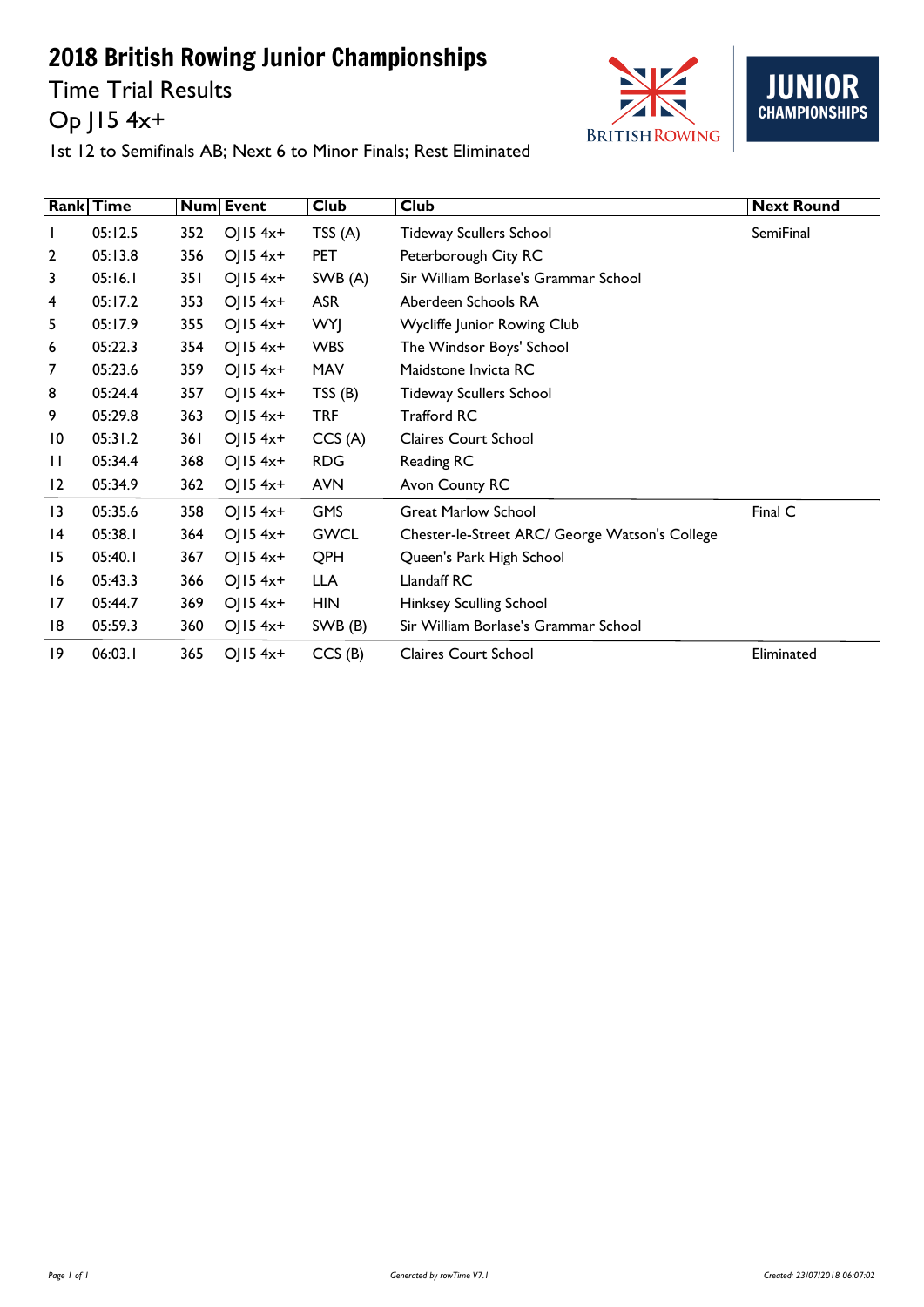Time Trial Results W J18 4-



**JUNIOR**<br>CHAMPIONSHIPS

All to Semifinals

|                | <b>Rank Time</b> |       | Num Event  | <b>Club</b> | <b>Club</b>                | <b>Next Round</b> |
|----------------|------------------|-------|------------|-------------|----------------------------|-------------------|
|                | 05:32.3          | l 14  | WI184-     | <b>NCR</b>  | Nottinghamshire County RA  | SemiFinal         |
| $\overline{2}$ | 05:33.3          | I I 5 | WJ184-     | MAR         | Marlow RC                  |                   |
| 3              | 05:34.3          | I 19  | $W$   184- | GGA         | Glasgow Academy            |                   |
| $\overline{4}$ | 05:35.5          | I I 3 | $W$   184- | <b>HEN</b>  | Henley RC                  |                   |
| 5.             | 05:37.9          | I 16  | WJ184-     | <b>GMS</b>  | <b>Great Marlow School</b> |                   |
| 6              | 05:45.7          | l I 7 | $W$   184- | <b>MAV</b>  | Maidstone Invicta RC       |                   |
| $\overline{7}$ | 05:49.1          | l 18  | $W$   184- | <b>TYN</b>  | Tyne RC                    |                   |
| 8              | 06:00.0          | 120   | $W$   184- | <b>DUS</b>  | Durham School              |                   |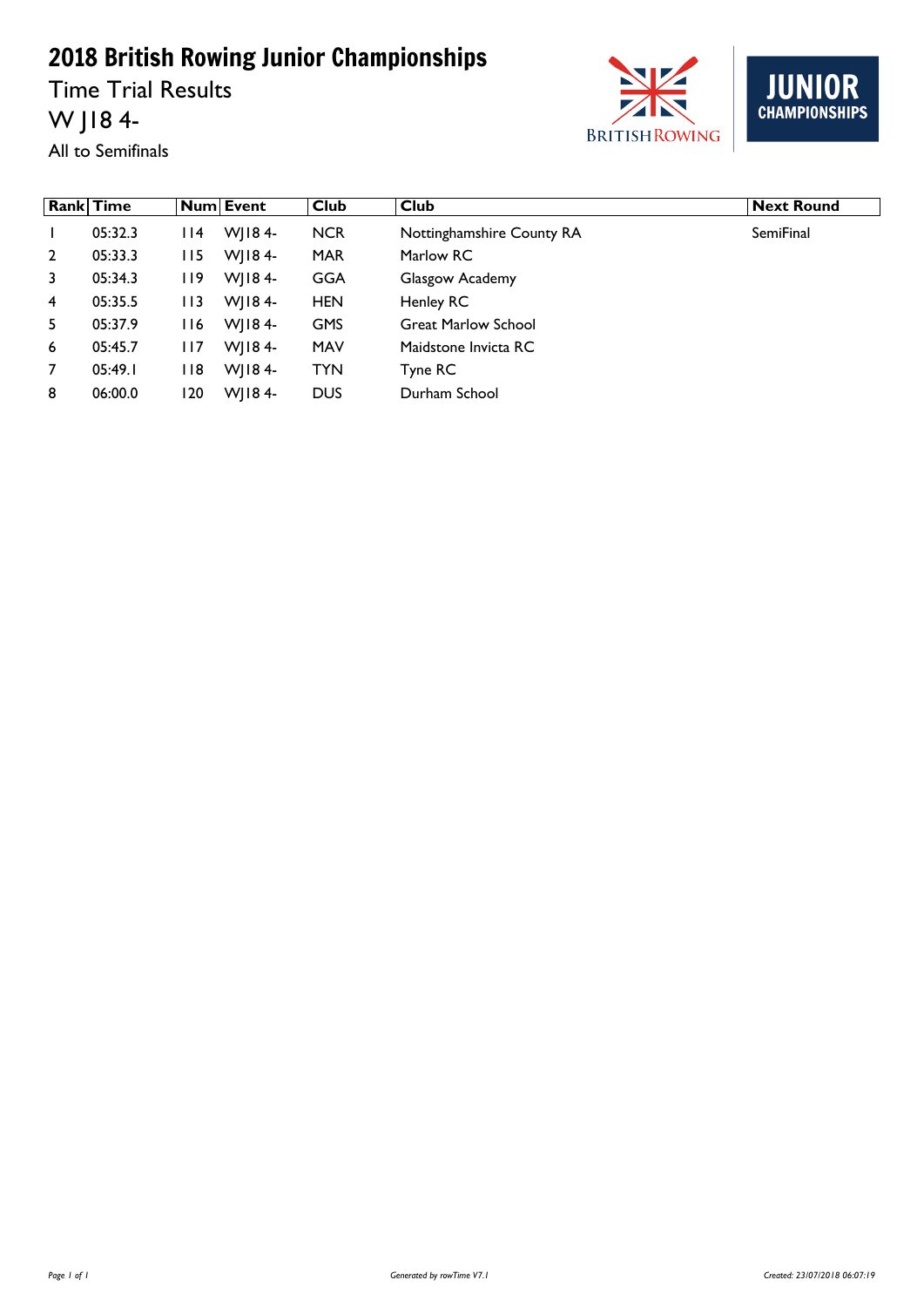Time Trial Results W J15 1x





|                 | Rank Time |     | Num Event    | <b>Club</b> | <b>Club</b>                    | <b>Next Round</b> |
|-----------------|-----------|-----|--------------|-------------|--------------------------------|-------------------|
| I.              | 06:28.5   | 370 | WJ15 $1x$    | <b>HEN</b>  | Henley RC                      | SemiFinal         |
| 2               | 06:31.4   | 385 | $W$ JI5 $1x$ | <b>SRC</b>  | Sudbury RC                     |                   |
| 3               | 06:34.3   | 380 | WJ15 $1x$    | SES(B)      | St Edward's School             |                   |
| 4               | 06:34.9   | 383 | WJ15 $1x$    | CLS(A)      | <b>Chester-le-Street ARC</b>   |                   |
| 5               | 06:35.7   | 372 | WJ15 lx      | SES (A)     | St Edward's School             |                   |
| 6               | 06:38.8   | 400 | WJ15 $1x$    | EXE         | Exeter RC                      |                   |
| 7               | 06:39.4   | 387 | WJ15 lx      | GLS(B)      | Glasgow Schools Rowing Club    |                   |
| 8               | 06:41.6   | 371 | WJ15 lx      | TSS(A)      | <b>Tideway Scullers School</b> |                   |
| 9               | 06:42.7   | 401 | WJ15 $1x$    | SAN         | St Andrew BC                   |                   |
| $\overline{10}$ | 06:42.8   | 375 | WJ15 $1x$    | COX         | City of Oxford RC              |                   |
| $\mathbf{H}$    | 06:43.0   | 374 | WJ15 $1x$    | <b>AVN</b>  | Avon County RC                 |                   |
| 12              | 06:43.1   | 373 | WJ15 $1x$    | ROS (A)     | Ross RC                        |                   |
| 3               | 06:44.5   | 384 | WJ15 $1x$    | <b>BED</b>  | Bedford RC                     | Final C           |
| 4               | 06:44.7   | 394 | WJ15 $1x$    | <b>CHR</b>  | Christchurch RC                |                   |
| 15              | 06:47.1   | 377 | WJ15 $1x$    | <b>YRK</b>  | York City RC                   |                   |
| 16              | 06:51.5   | 396 | WJ15 $1x$    | <b>WTN</b>  | <b>Warrington RC</b>           |                   |
| 17              | 06:51.8   | 398 | WJ15 lx      | CLS(B)      | <b>Chester-le-Street ARC</b>   |                   |
| 8               | 06:53.6   | 395 | WJ15 $1x$    | <b>TRC</b>  | Thames RC                      |                   |
| 9               | 06:54.4   | 376 | WJ15 $1x$    | <b>HOL</b>  | Hollingworth Lake RC           | Final D           |
| 20              | 06:59.5   | 390 | WJ15 $1x$    | LEA         | Lea RC                         |                   |
| 21              | 07:01.1   | 382 | WJ15 lx      | <b>NOR</b>  | Norwich RC                     |                   |
| 22              | 07:01.4   | 378 | WJ15 $1x$    | ROS (B)     | Ross RC                        |                   |
| 23              | 07:06.8   | 399 | WJ15 $1x$    | <b>NCR</b>  | Nottinghamshire County RA      |                   |
| 24              | 07:09.3   | 381 | WJ15 $1x$    | TSS(B)      | <b>Tideway Scullers School</b> |                   |
| 25              | 07:10.0   | 388 | WJ15 lx      | TRT(A)      | <b>Trent RC</b>                | Final E           |
| 26              | 07:10.1   | 391 | WJ15 $1x$    | <b>GRO</b>  | Grosvenor RC                   |                   |
| 27              | 07:10.2   | 392 | WJ15 $1x$    | <b>DBY</b>  | Derby RC                       |                   |
| 28              | 07:13.5   | 393 | $W$ JI5 $1x$ | TRT(B)      | <b>Trent RC</b>                |                   |
| 29              | 07:18.3   | 389 | WJ15 $1x$    | <b>RDG</b>  | Reading RC                     |                   |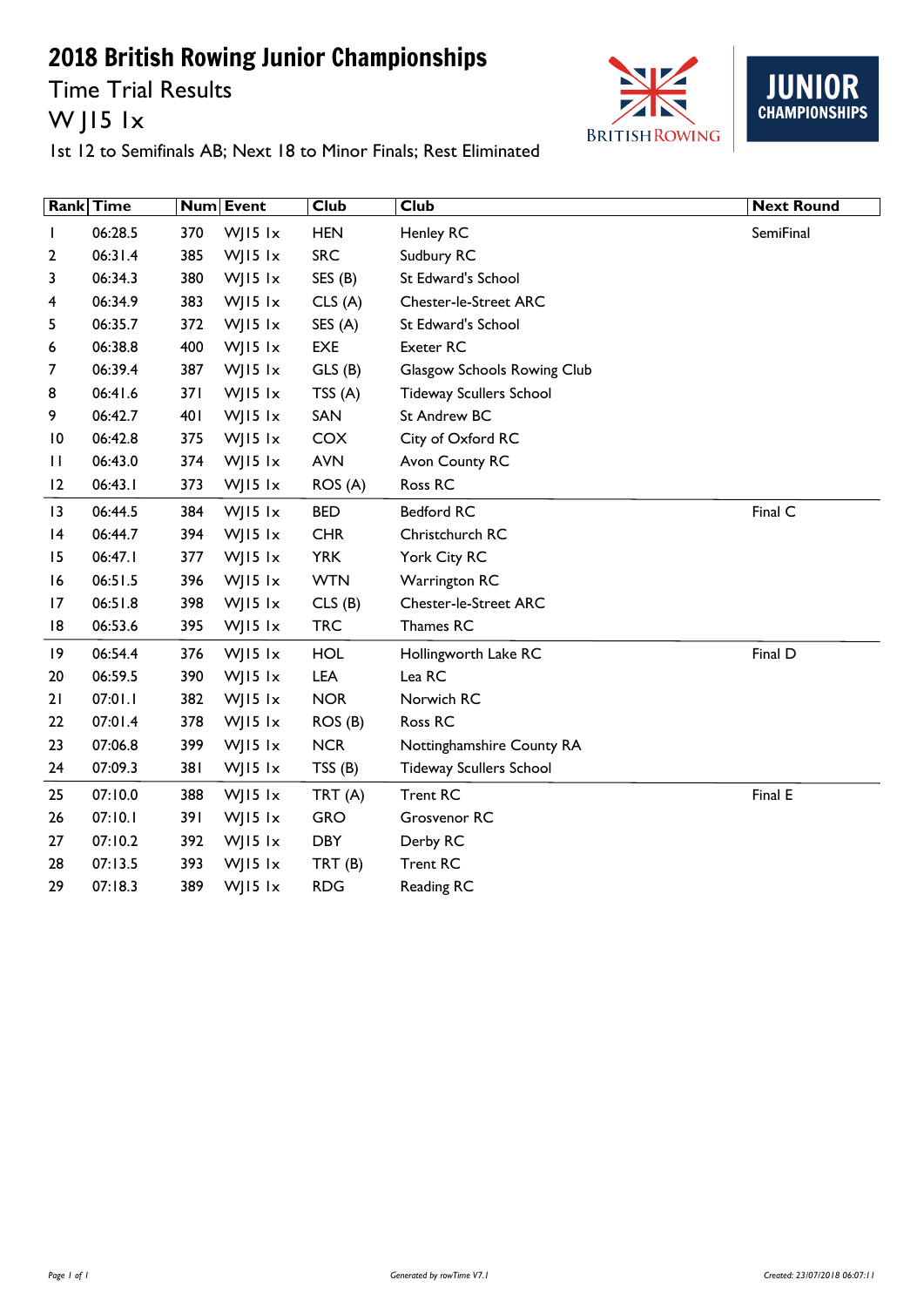Time Trial Results Op J18 2x





|                 | <b>Rank</b> Time |     | Num Event           | <b>Club</b> | <b>Club</b>                    | <b>Next Round</b> |
|-----------------|------------------|-----|---------------------|-------------|--------------------------------|-------------------|
| $\mathbf{I}$    | 05:12.5          | 420 | $O$   18 2 $x$      | <b>CAL</b>  | Calpe RC (Gibraltar)           | SemiFinal         |
| $\overline{2}$  | 05:15.8          | 411 | $O$   18 2x         | <b>TWRD</b> | Reading RC/ Twickenham RC      |                   |
| 3               | 05:17.1          | 403 | $O$   18 2 $\times$ | TSS(A)      | <b>Tideway Scullers School</b> |                   |
| 4               | 05:18.9          | 410 | OJ182x              | TSS(B)      | <b>Tideway Scullers School</b> |                   |
| 5               | 05:20.1          | 409 | $O$   18 2 $\times$ | <b>STK</b>  | Trentham BC                    |                   |
| 6               | 05:24.5          | 412 | O  82x              | <b>NOW</b>  | Northwich RC                   |                   |
| 7               | 05:27.2          | 408 | O  8 2x             | <b>GLB</b>  | Globe RC                       |                   |
| 8               | 05:27.6          | 404 | OJ182x              | <b>MAR</b>  | Marlow RC                      |                   |
| 9               | 05:31.3          | 413 | OJ182x              | <b>GHP</b>  | Gloucester Hartpury            |                   |
| $\overline{10}$ | 05:36.1          | 419 | $O$   18 2x         | CCS         | <b>Claires Court School</b>    |                   |
| $\mathbf{H}$    | 05:37.0          | 416 | OJ182x              | <b>CBS</b>  | Cambois RC                     |                   |
| 12              | 05:37.9          | 417 | OJ182x              | <b>SRC</b>  | Sudbury RC                     |                   |
| $\overline{13}$ | 05:38.9          | 407 | OJ182x              | <b>KSE</b>  | The King's School, Ely         | Final C           |
| 14              | 05:43.3          | 418 | O  8 2x             | <b>PGN</b>  | Pengwern BC                    |                   |
| 15              | 05:46.6          | 421 | $O$   18 2x         | <b>TYU</b>  | <b>Tyne United RC</b>          |                   |
| 16              | 05:46.9          | 415 | OJ182x              | <b>ETX</b>  | <b>Eton Excelsior RC</b>       |                   |
| 17              | 05:46.9          | 414 | $O$   18 2x         | <b>NCR</b>  | Nottinghamshire County RA      |                   |
| 18              | 05:52.8          | 422 | OJ182x              | CAB         | Cantabrigian RC                |                   |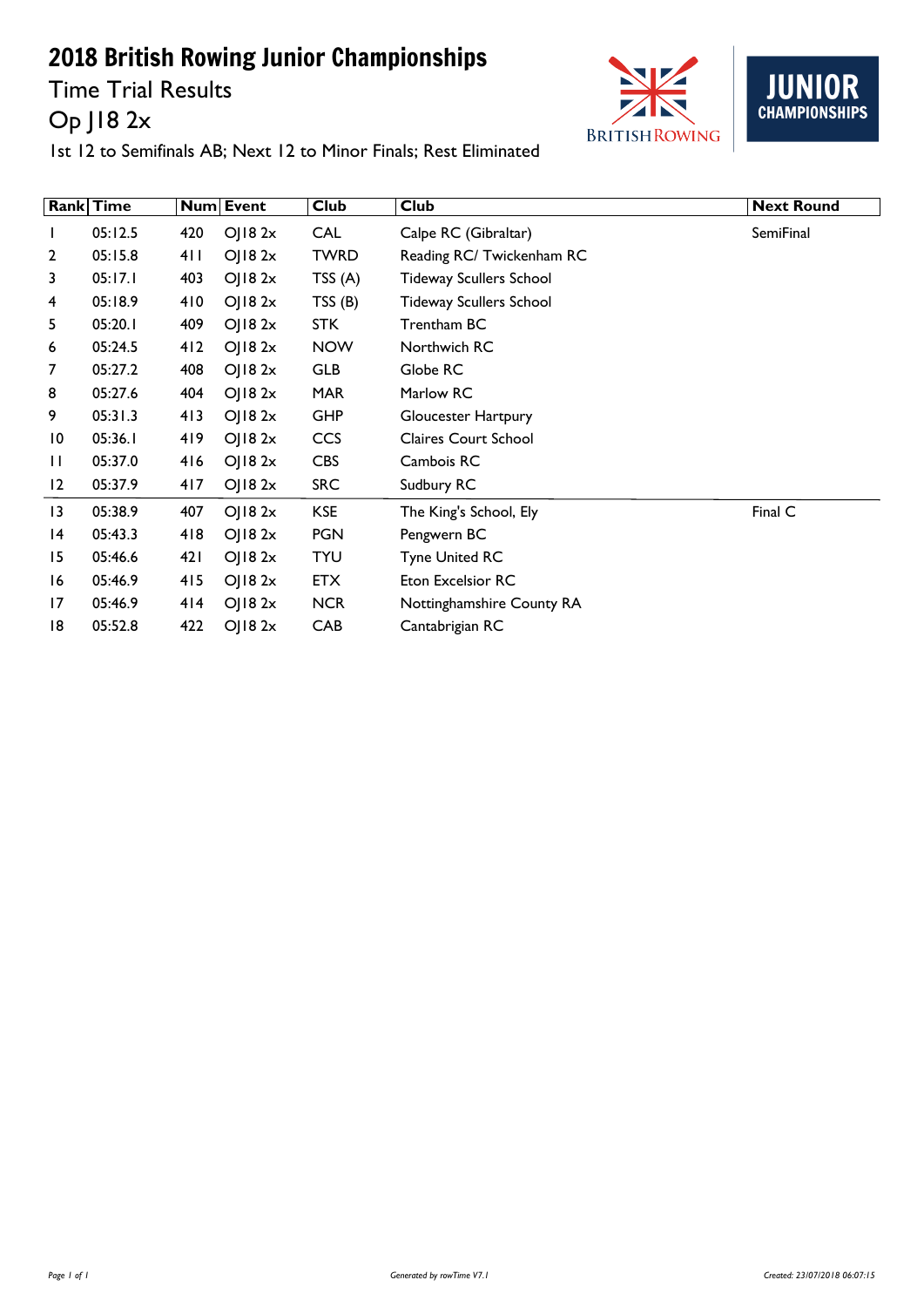Time Trial Results Op J16 1x





|                 | Rank Time |      | Num Event       | <b>Club</b> | <b>Club</b>                          | <b>Next Round</b> |
|-----------------|-----------|------|-----------------|-------------|--------------------------------------|-------------------|
|                 | 05:37.8   | 429  | OJ16 Ix         | <b>ROB</b>  | Rob Roy BC                           | SemiFinal         |
| 2               | 05:40.3   | 438  | $O$   $16$ $1x$ | <b>NUN</b>  | Nottingham & Union RC                |                   |
| 3               | 05:45.8   | 45 I | $O$   $16$ $1x$ | GWC(B)      | George Watson's College              |                   |
| 4               | 05:48.3   | 424  | $O$   $16$ $1x$ | <b>WBS</b>  | The Windsor Boys' School             |                   |
| 5               | 05:49.5   | 445  | OJ16 Ix         | <b>CHR</b>  | Christchurch RC                      |                   |
| 6               | 05:49.6   | 448  | $O$   $16$ $1x$ | <b>CLD</b>  | Clydesdale ARC                       |                   |
| 7               | 05:50.6   | 447  | OJ16 Ix         | <b>DUR</b>  | Durham ARC                           |                   |
| 8               | 05:52.4   | 435  | $OJ16$ $1x$     | MHD(B)      | Maidenhead RC                        |                   |
| 9               | 05:54.1   | 442  | $O$   $16$ $1x$ | EAR         | Earith SC                            |                   |
| $\overline{10}$ | 05:54.6   | 443  | OJ16 Ix         | GRN(B)      | The Grange School (Hartford)         |                   |
| П               | 05:55.2   | 452  | $OJI6$ $1x$     | <b>GGA</b>  | Glasgow Academy                      |                   |
| 12              | 05:55.7   | 436  | $OJI6$ $1x$     | SWB (D)     | Sir William Borlase's Grammar School |                   |
| 3               | 05:56.8   | 44 I | OJ16 Ix         | <b>WTN</b>  | <b>Warrington RC</b>                 | Final C           |
| 4               | 05:57.0   | 440  | $O$   $16$ $1x$ | SWB (E)     | Sir William Borlase's Grammar School |                   |
| 15              | 05:57.5   | 432  | $OJ16$ $1x$     | SWB(C)      | Sir William Borlase's Grammar School |                   |
| 16              | 05:58.4   | 427  | $O$   $16$ $1x$ | LDR(B)      | Leander Club                         |                   |
| 17              | 05:59.8   | 425  | OJ16 Ix         | SWB (A)     | Sir William Borlase's Grammar School |                   |
| 18              | 06:00.2   | 462  | $OJI6$ $1x$     | GWC(C)      | George Watson's College              |                   |
| $\overline{19}$ | 06:01.0   | 434  | $O$   $16$ $1x$ | <b>HEN</b>  | Henley RC                            | Final D           |
| 20              | 06:01.1   | 455  | $O$   $16$ $1x$ | <b>FAL</b>  | Falcon RC                            |                   |
| 21              | 06:01.7   | 426  | $O$   $16$ $1x$ | TSS(A)      | <b>Tideway Scullers School</b>       |                   |
| 22              | 06:03.1   | 444  | $OJ16$ $1x$     | GWC(A)      | George Watson's College              |                   |
| 23              | 06:03.7   | 430  | $OJ16$ $1x$     | TSS(B)      | <b>Tideway Scullers School</b>       |                   |
| 24              | 06:04.0   | 433  | OJ16 Ix         | GRN (A)     | The Grange School (Hartford)         |                   |
| 25              | 06:04.4   | 446  | $OJ16$ $1x$     | <b>SUA</b>  | Stratford-upon-Avon BC               | Final E           |
| 26              | 06:05.3   | 428  | $OJI6$ $1x$     | SWB (B)     | Sir William Borlase's Grammar School |                   |
| 27              | 06:07.9   | 456  | $OJ16$ $1x$     | <b>CNN</b>  | Cambridge '99 RC                     |                   |
| 28              | 06:11.1   | 437  | $O$   $16$ $1x$ | LDR(C)      | Leander Club                         |                   |
| 29              | 06:12.2   | 453  | $O$   $16$ $1x$ | TYN (A)     | Tyne RC                              |                   |
| 30              | 06:14.6   | 461  | OJ16 Ix         | <b>TRC</b>  | Thames RC                            |                   |
| 31              | 06:15.5   | 458  | OJ16 1x         | <b>TRT</b>  | <b>Trent RC</b>                      | Eliminated        |
| 32              | 06:16.5   | 449  | OJ16 Ix         | <b>ABN</b>  | Abingdon RC                          |                   |
| 33              | 06:17.4   | 454  | OJ16 Ix         | BED (A)     | Bedford RC                           |                   |
| 34              | 06:17.5   | 450  | OJ16 Ix         | LDR(E)      | Leander Club                         |                   |
| 35              | 06:18.3   | 457  | OJ16 Ix         | <b>HEX</b>  | Hexham RC                            |                   |
| 36              | 06:19.6   | 460  | OJI6 Ix         | TYN(B)      | Tyne RC                              |                   |
| 37              | 06:24.6   | 464  | OJ16 Ix         | <b>SCP</b>  | Strathclyde Park RC                  |                   |
| 38              | 06:50.6   | 463  | OJ16 Ix         | <b>MTS</b>  | Merchant Taylors' School             |                   |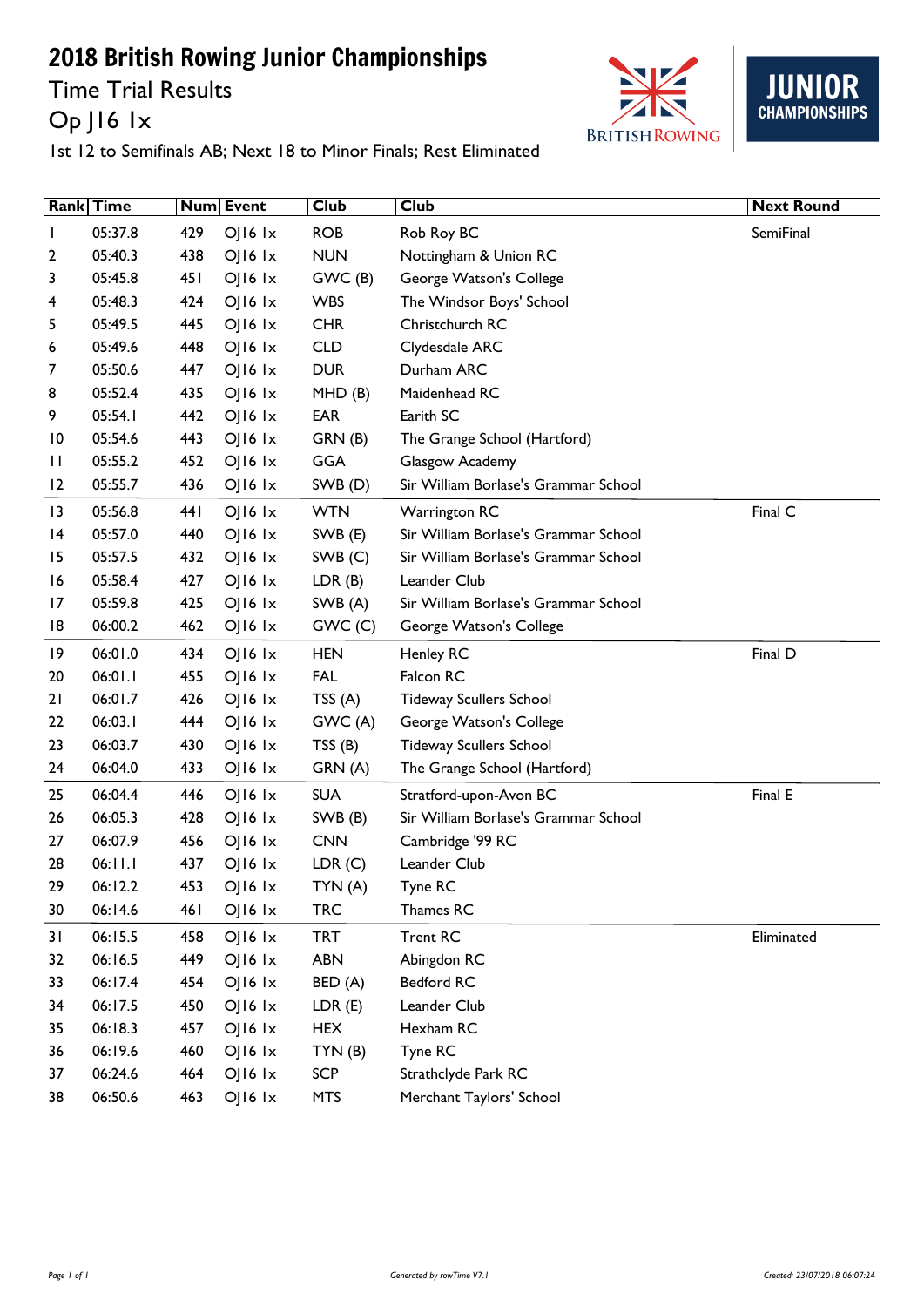Time Trial Results W J18 1x





|    | <b>Rank Time</b> |      | Num Event | <b>Club</b> | <b>Club</b>                          | <b>Next Round</b> |
|----|------------------|------|-----------|-------------|--------------------------------------|-------------------|
| L  | 06:04.6          | 467  | WJ18 1x   | AGE         | Agecroft RC                          | SemiFinal         |
| 2  | 06:18.7          | 465  | WJ18 1x   | <b>MAR</b>  | Marlow RC                            |                   |
| 3  | 06:20.1          | 473  | WJ18 1x   | IEL(A)      | Isle of Ely RC                       |                   |
| 4  | 06:22.6          | 47 I | WJ18 $1x$ | <b>WTN</b>  | <b>Warrington RC</b>                 |                   |
| 5  | 06:24.3          | 470  | WJ18 1x   | <b>SPG</b>  | St Paul's Girls' School              |                   |
| 6  | 06:25.2          | 490  | WJ18 $1x$ | <b>ABN</b>  | Abingdon RC                          |                   |
| 7  | 06:25.8          | 477  | WJ18 1x   | <b>YRM</b>  | Yarm School                          |                   |
| 8  | 06:28.4          | 466  | WJ18 1x   | WLT (A)     | <b>Walton RC</b>                     |                   |
| 9  | 06:29.5          | 479  | WJ18 $1x$ | <b>TWK</b>  | Twickenham RC                        |                   |
| 10 | 06:30.8          | 476  | WJ18 1x   | <b>MOS</b>  | Mossbourne Rowing Academy            |                   |
| П  | 06:33.8          | 482  | WJ18 $1x$ | <b>MTS</b>  | Merchant Taylors' School             |                   |
| 12 | 06:34.2          | 480  | WJ18 1x   | COX         | City of Oxford RC                    |                   |
| 3  | 06:39.0          | 487  | WJ18 $1x$ | IEL(B)      | Isle of Ely RC                       | Final C           |
| 4  | 06:39.2          | 484  | WJ18 1x   | SIV         | St Ives RC                           |                   |
| 15 | 06:39.2          | 481  | WJ18 1x   | CLS(B)      | <b>Chester-le-Street ARC</b>         |                   |
| 16 | 06:40.0          | 474  | WJ18 $1x$ | WLT(B)      | <b>Walton RC</b>                     |                   |
| 17 | 06:45.1          | 475  | WJ18 $1x$ | <b>ETX</b>  | Eton Excelsior RC                    |                   |
| 18 | 06:45.6          | 472  | WJ18 1x   | <b>KSE</b>  | The King's School, Ely               |                   |
| 9  | 06:46.4          | 483  | WJ18 $1x$ | <b>SRC</b>  | Sudbury RC                           | Final D           |
| 20 | 06:49.2          | 499  | WJ18 1x   | <b>NRC</b>  | Nottingham RC                        |                   |
| 21 | 06:50.4          | 491  | WJ18 $1x$ | <b>GWC</b>  | George Watson's College              |                   |
| 22 | 06:53.8          | 496  | WJ18 $1x$ | <b>SWP</b>  | Sir William Perkin's School          |                   |
| 23 | 06:56.2          | 493  | WJ18 $1x$ | GHP(A)      | Gloucester Hartpury                  |                   |
| 24 | 06:57.9          | 486  | WJ18 $1x$ | SWB         | Sir William Borlase's Grammar School |                   |
| 25 | 06:58.9          | 488  | WJ18 $1x$ | MAV         | Maidstone Invicta RC                 | Final E           |
| 26 | 07:06.2          | 497  | WJ18 1x   | <b>LYT</b>  | LYR Tradesman                        |                   |
| 27 | 07:06.8          | 494  | WJ18 $1x$ | <b>TRC</b>  | Thames RC                            |                   |
| 28 | 07:14.0          | 485  | WJ18 $1x$ | <b>HOL</b>  | Hollingworth Lake RC                 |                   |
| 29 | 07:15.6          | 498  | WJ18 1x   | <b>EAR</b>  | Earith SC                            |                   |
| 30 | 07:27.4          | 492  | WJ18 1x   | <b>AVN</b>  | Avon County RC                       |                   |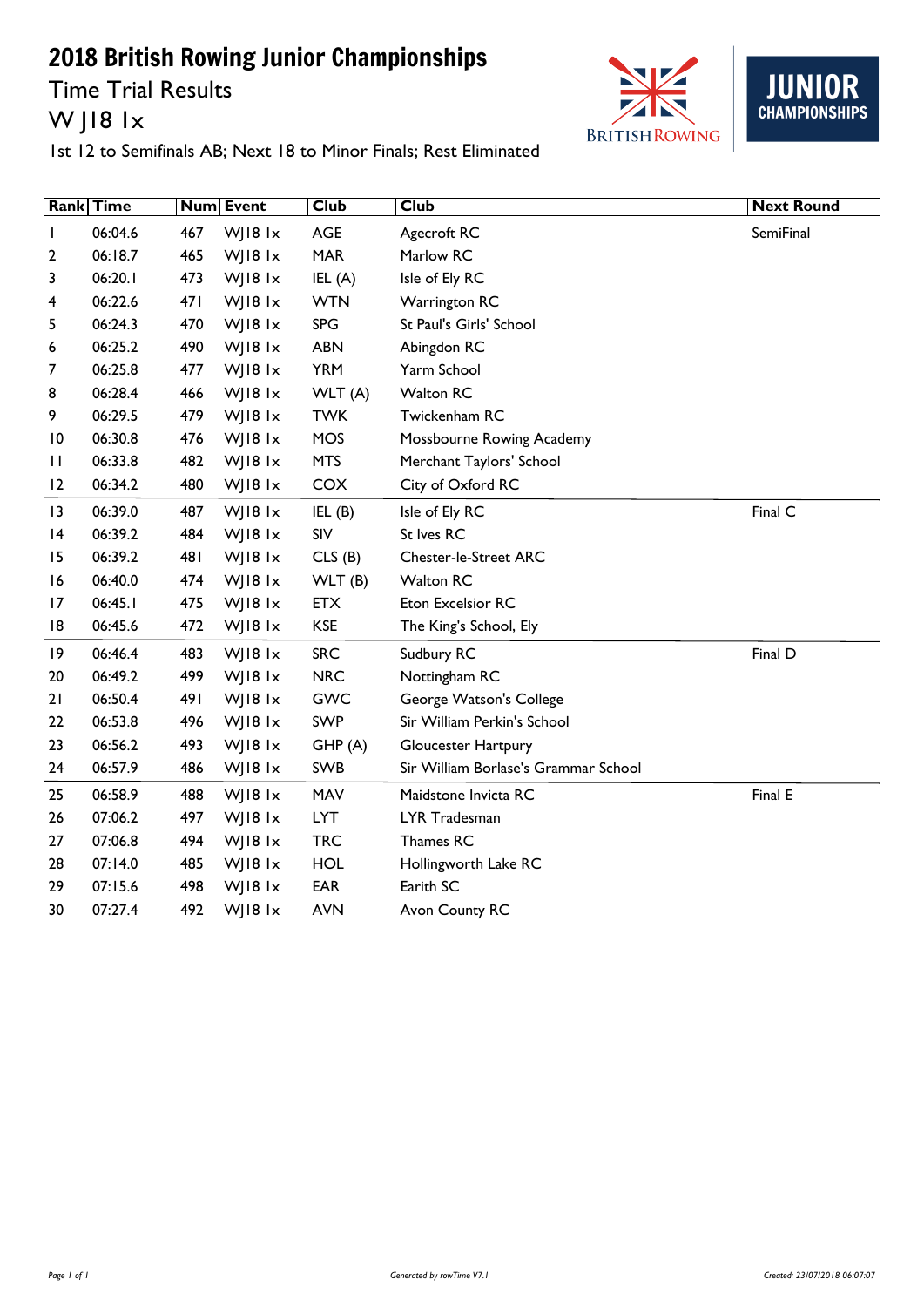Time Trial Results W J16 4+



JUN **CHAMPIONSHIPS** 

All to Semifinals AB

|                | <b>Rank Time</b> |     | <b>Num Event</b> | <b>Club</b> | Club                       | <b>Next Round</b> |
|----------------|------------------|-----|------------------|-------------|----------------------------|-------------------|
|                | 05:51.8          | 502 | $W$   164+       | <b>LEA</b>  | Lea RC                     | <b>SemiFinal</b>  |
| $\overline{2}$ | 05:57.4          | 504 | $W$   164+       | <b>SUA</b>  | Stratford-upon-Avon BC     |                   |
| 3              | 06:01.7          | 509 | $W$   164+       | <b>NWK</b>  | Newark RC                  |                   |
| $\overline{4}$ | 06:03.7          | 503 | $W$   164+       | <b>GMS</b>  | <b>Great Marlow School</b> |                   |
| 5              | 06:04.2          | 505 | $W$   164+       | HEN(B)      | Henley RC                  |                   |
| 6              | 06:08.9          | 507 | $W$   164+       | <b>CAB</b>  | Cantabrigian RC            |                   |
| $\overline{7}$ | 06:11.6          | 508 | $W$   164+       | <b>STK</b>  | Trentham BC                |                   |
| 8              | 06:28.2          | 506 | $W$   164+       | <b>SLS</b>  | St Leonard's School        |                   |
| 9              | 06:31.0          | 510 | $W$   164+       | <b>COX</b>  | City of Oxford RC          |                   |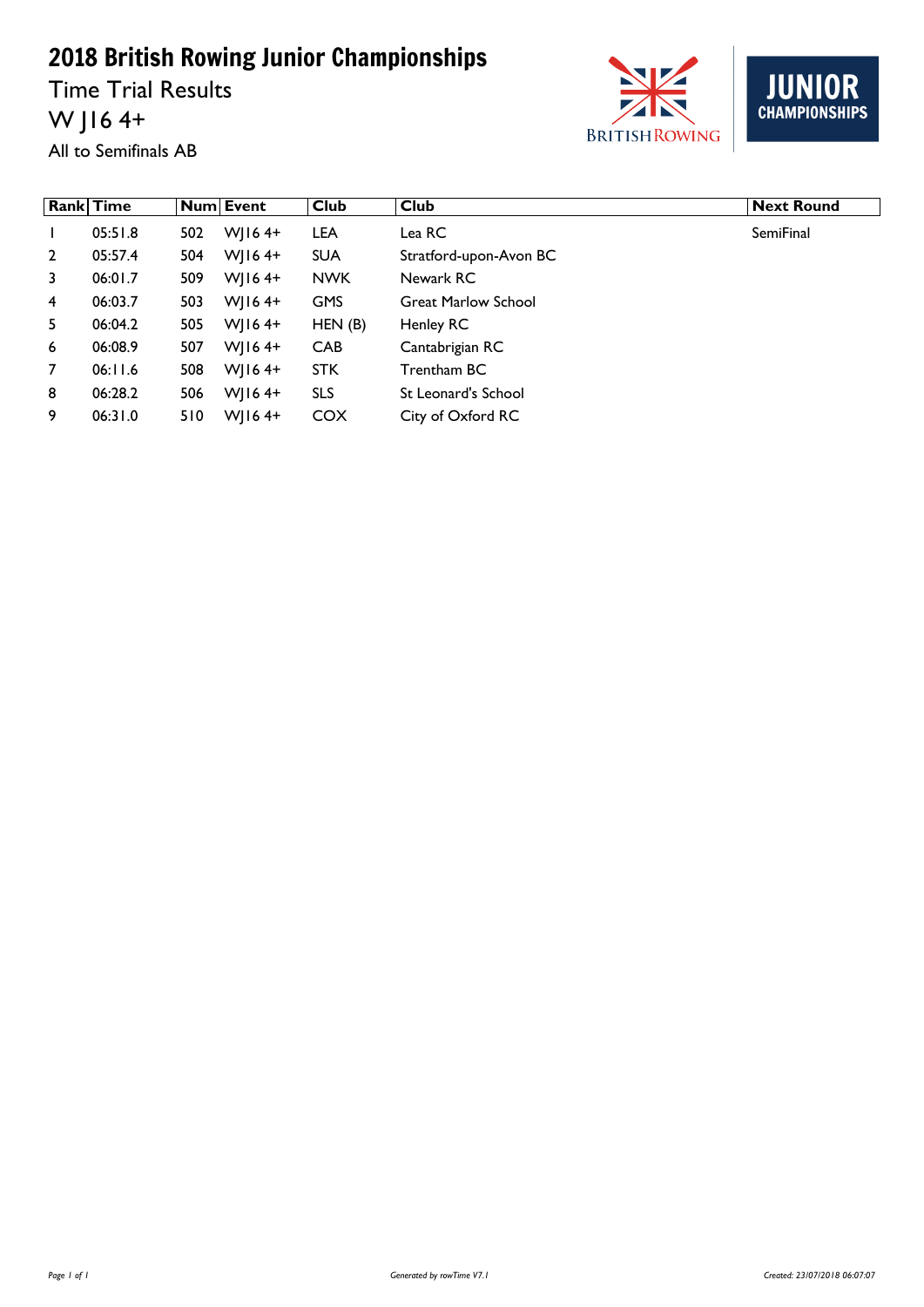Time Trial Results W J15 4x+





|                 | Rank Time |      | Num Event    | <b>Club</b> | <b>Club</b>                                      | <b>Next Round</b> |
|-----------------|-----------|------|--------------|-------------|--------------------------------------------------|-------------------|
|                 | 05:42.6   | 512  | $W$ JI54x+   | MAR (A)     | Marlow RC                                        | SemiFinal         |
| 2               | 05:45.0   | 513  | WJ15 $4x+$   | <b>STK</b>  | Trentham BC                                      |                   |
| 3               | 05:47.0   | 511  | WJ15 $4x+$   | HEN (A)     | <b>Henley RC</b>                                 |                   |
| 4               | 05:54.7   | 518  | WJ15 $4x+$   | <b>MHD</b>  | Maidenhead RC                                    |                   |
| 5               | 05:56.0   | 514  | $W$ JI54x+   | TSS(A)      | <b>Tideway Scullers School</b>                   |                   |
| 6               | 05:58.3   | 539  | WJ15 $4x+$   | <b>GWCC</b> | Clydesdale ARC/ Chester-le-Street ARC/ George Wa |                   |
| 7               | 06:04.5   | 521  | $W$ JI54x+   | <b>TRHO</b> | Hollingworth Lake RC/ Trafford RC                |                   |
| 8               | 06:06.1   | 547  | WJ15 $4x+$   | <b>GLS</b>  | Glasgow Schools Rowing Club                      |                   |
| 9               | 06:08.1   | 516  | WJ15 $4x+$   | WYJ (A)     | Wycliffe Junior Rowing Club                      |                   |
| $\overline{10}$ | 06:08.2   | 530  | $W$ JI54x+   | MAR(B)      | Marlow RC                                        |                   |
| П               | 06:08.9   | 519  | $W$ JI54x+   | <b>CBR</b>  | City of Bristol RC                               |                   |
| 2               | 06:10.7   | 520  | $W$ JI54x+   | <b>STP</b>  | Stourport BC                                     |                   |
| 13              | 06:11.2   | 553  | $W$ JI54x+   | <b>MDT</b>  | Mediterranean RC (Gibraltar)                     | Final C           |
| 4               | 06:12.0   | 532  | WJ15 $4x+$   | <b>NUN</b>  | Nottingham & Union RC                            |                   |
| 15              | 06:12.1   | 524  | WJ15 $4x+$   | <b>AVN</b>  | Avon County RC                                   |                   |
| 16              | 06:14.5   | 526  | WJ15 $4x+$   | GMS         | <b>Great Marlow School</b>                       |                   |
| 17              | 06:16.1   | 525  | $W$ JI54x+   | <b>ABN</b>  | Abingdon RC                                      |                   |
| 18              | 06:16.4   | 542  | WJ15 $4x+$   | <b>TYDU</b> | Durham ARC/ Tyne RC                              |                   |
| 9               | 06:17.6   | 529  | WJ15 $4x+$   | EVE(A)      | Evesham RC                                       | Final D           |
| 20              | 06:17.8   | 538  | WJ15 $4x+$   | <b>YRK</b>  | York City RC                                     |                   |
| 21              | 06:19.2   | 527  | WJ15 $4x+$   | SWP (A)     | Sir William Perkin's School                      |                   |
| 22              | 06:19.5   | 543  | $W$ JI54x+   | <b>LEA</b>  | Lea RC                                           |                   |
| 23              | 06:20.8   | 522  | $W$ JI54x+   | <b>SUA</b>  | Stratford-upon-Avon BC                           |                   |
| 24              | 06:21.2   | 534  | $W$ JI54x+   | <b>RDG</b>  | Reading RC                                       |                   |
| 25              | 06:22.8   | 528  | WJ15 $4x+$   | <b>NOW</b>  | Northwich RC                                     | Final E           |
| 26              | 06:23.3   | 546  | WJ15 $4x+$   | <b>LLA</b>  | Llandaff RC                                      |                   |
| 27              | 06:26.0   | 535  | $W$ JI54x+   | <b>COX</b>  | City of Oxford RC                                |                   |
| 28              | 06:27.1   | 54 I | WJ15 $4x+$   | SWP(C)      | Sir William Perkin's School                      |                   |
| 29              | 06:27.5   | 523  | $W$   15 4x+ | TSS (B)     | <b>Tideway Scullers School</b>                   |                   |
| 30              | 06:31.8   | 537  | WJ15 $4x+$   | <b>BED</b>  | Bedford RC                                       |                   |
| 31              | 06:34.5   | 531  | $W$ JI54x+   | SWB         | Sir William Borlase's Grammar School             | Eliminated        |
| 32              | 06:39.5   | 548  | WJ15 $4x+$   | <b>TYTU</b> | Tyne RC/ Tyne United RC                          |                   |
| 33              | 06:40.2   | 540  | WJ15 $4x+$   | EVE(B)      | Evesham RC                                       |                   |
| 34              | 06:41.1   | 536  | WJ15 $4x+$   | WYJ (B)     | Wycliffe Junior Rowing Club                      |                   |
| 35              | 06:42.6   | 544  | WJ15 $4x+$   | LIV         | Liverpool Victoria RC                            |                   |
| 36              | 06:44.6   | 551  | $W$ JI54x+   | MAV         | Maidstone Invicta RC                             |                   |
| 37              | 06:48.8   | 550  | WJ15 $4x+$   | QEH         | Queen Elizabeth High School                      |                   |
| 38              | 07:01.9   | 533  | WJ15 $4x+$   | SWP(B)      | Sir William Perkin's School                      |                   |
| 39              | 07:16.2   | 545  | $W$ JI54x+   | <b>CLS</b>  | <b>Chester-le-Street ARC</b>                     |                   |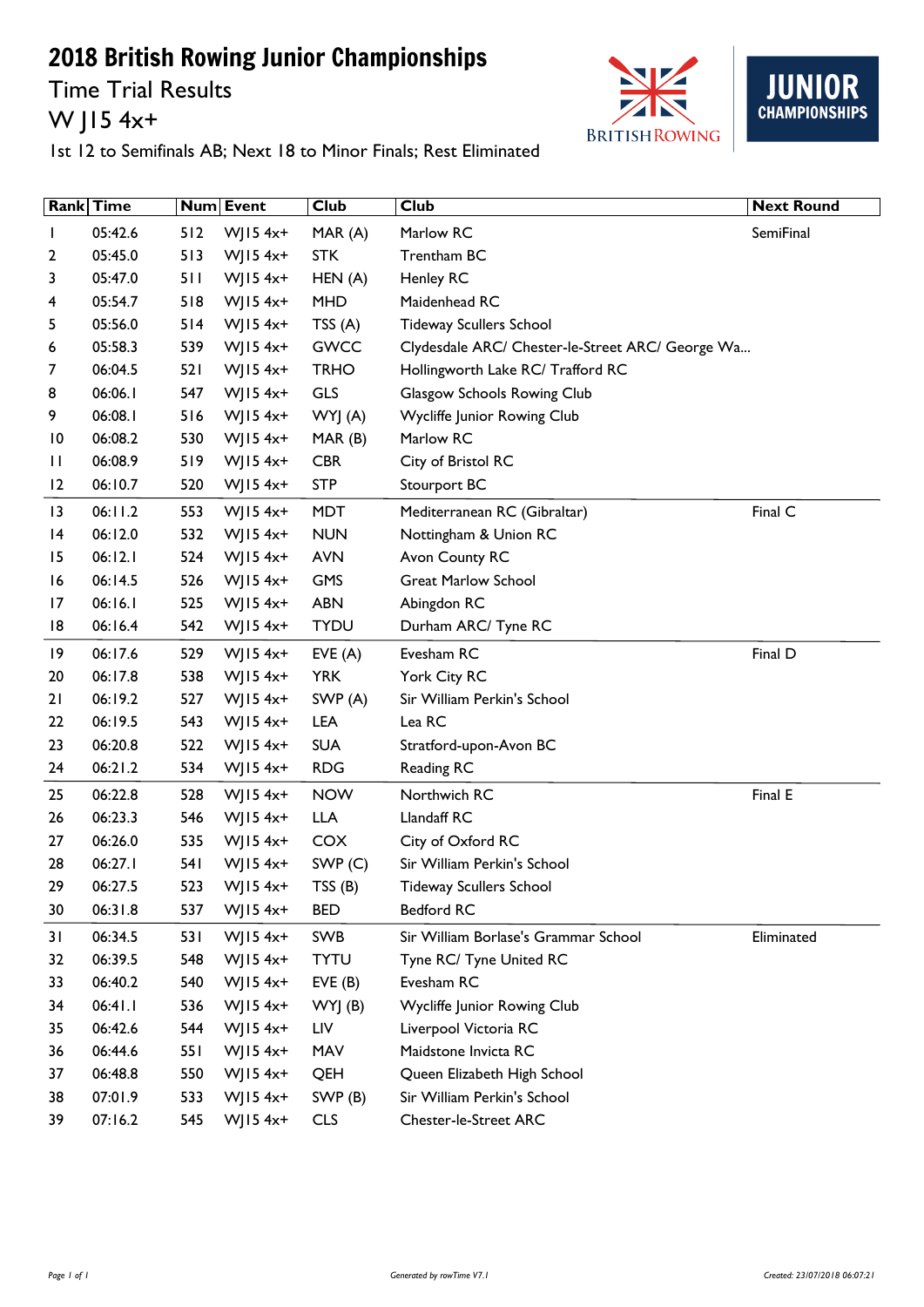Time Trial Results

Op J18 4x-



JUN  $\overline{\mathsf{R}}$ **CHAMPIONSHIPS** 

All to Semifinals AB

|                 | <b>Rank Time</b> |      | <b>Num Event</b> | <b>Club</b> | <b>Club</b>                 | <b>Next Round</b> |
|-----------------|------------------|------|------------------|-------------|-----------------------------|-------------------|
| $\mathbf{I}$    | 04:49.2          | 56 I | $O$   184 $x$    | <b>WTN</b>  | Warrington RC               | <b>SemiFinal</b>  |
| $\overline{2}$  | 04:51.4          | 560  | O  8.4x          | <b>LDR</b>  | Leander Club                |                   |
| 3               | 04:53.4          | 564  | O  8.4x          | GHP(A)      | Gloucester Hartpury         |                   |
| 4               | 04:58.4          | 563  | O  84x           | <b>PET</b>  | Peterborough City RC        |                   |
| 5               | 05:02.8          | 565  | O  84x           | <b>NOW</b>  | Northwich RC                |                   |
| 6               | 05:04.8          | 566  | O  84x           | <b>YRK</b>  | York City RC                |                   |
| $\mathcal{I}$   | 05:07.3          | 569  | O  84x           | GHP(B)      | Gloucester Hartpury         |                   |
| 8               | 05:07.5          | 570  | O  84x           | <b>NWK</b>  | Newark RC                   |                   |
| 9               | 05:10.1          | 568  | $O$   184 $x$    | <b>CCS</b>  | <b>Claires Court School</b> |                   |
| $\overline{10}$ | 05:14.6          | 57 I | O  84x           | <b>ROB</b>  | Rob Roy BC                  |                   |
| $\mathbf{H}$    | 05:15.6          | 567  | O  84x           | <b>DBY</b>  | Derby RC                    |                   |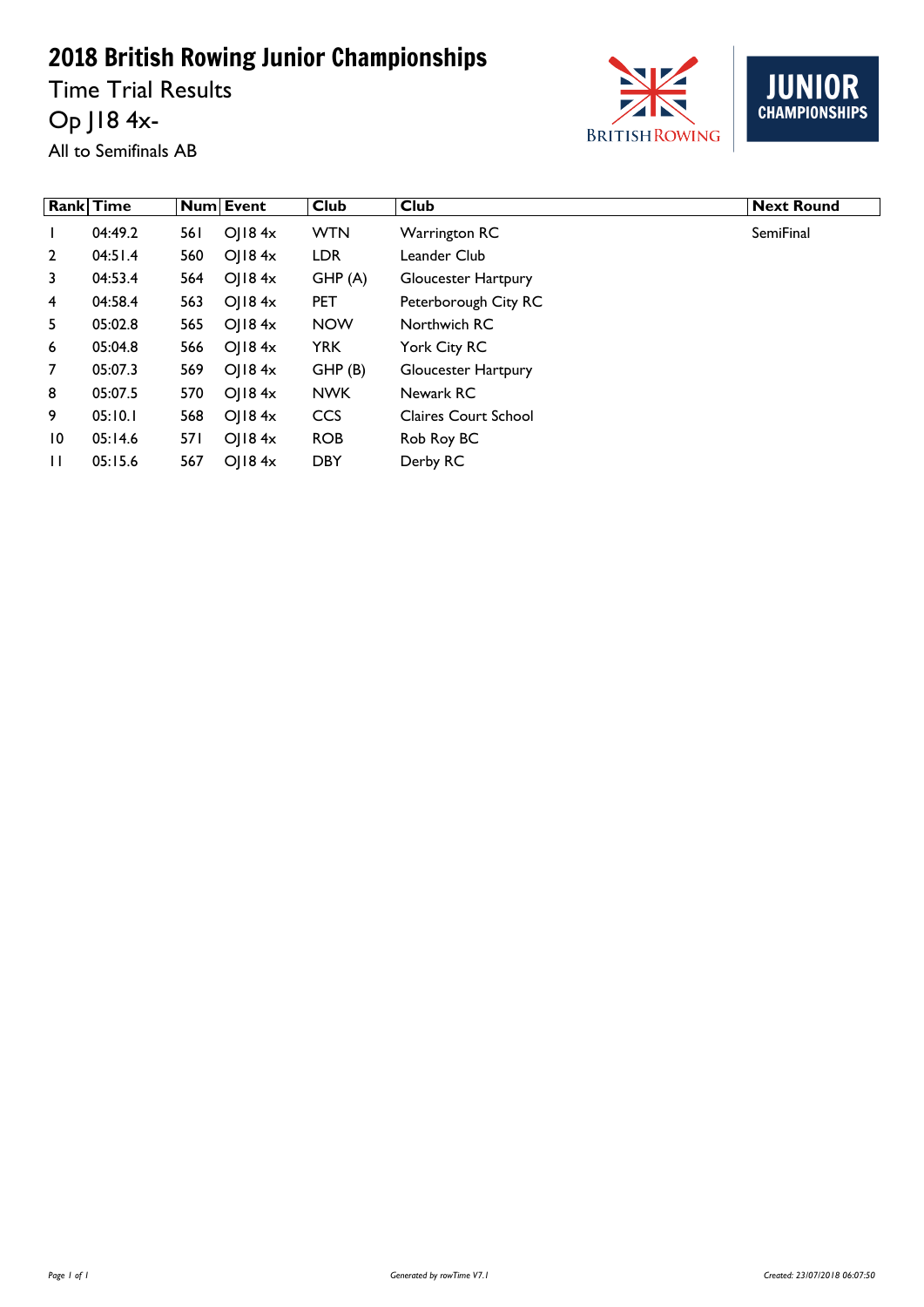Time Trial Results Op J16 4x**BRITISH ROWING** 



All to Semifinals AB

|              | <b>Rank Time</b> |     | Num Event      | Club        | $ $ Club                                | <b>Next Round</b> |
|--------------|------------------|-----|----------------|-------------|-----------------------------------------|-------------------|
|              | 04:53.7          | 574 | $OII6$ 4x      | CCS(A)      | <b>Claires Court School</b>             | <b>SemiFinal</b>  |
| $\mathbf{2}$ | 05:00.9          | 573 | O(16.4x)       | TSS         | <b>Tideway Scullers School</b>          |                   |
| 3            | 05:03.0          | 575 | $O$   16 4 $x$ | <b>WLT</b>  | <b>Walton RC</b>                        |                   |
| 4            | 05:03.2          | 578 | O(16.4x)       | <b>CLGW</b> | Clydesdale ARC/ George Watson's College |                   |
| 5.           | 05:04.5          | 579 | O(16.4x)       | CCS(B)      | <b>Claires Court School</b>             |                   |
| 6            | 05:09.1          | 576 | O  $16.4x$     | <b>NOW</b>  | Northwich RC                            |                   |
| 7            | 05:13.8          | 577 | O(16.4x)       | <b>ROB</b>  | Rob Roy BC                              |                   |
| 8            | 05:29.3          | 580 | O(16.4x)       | <b>LEA</b>  | Lea RC                                  |                   |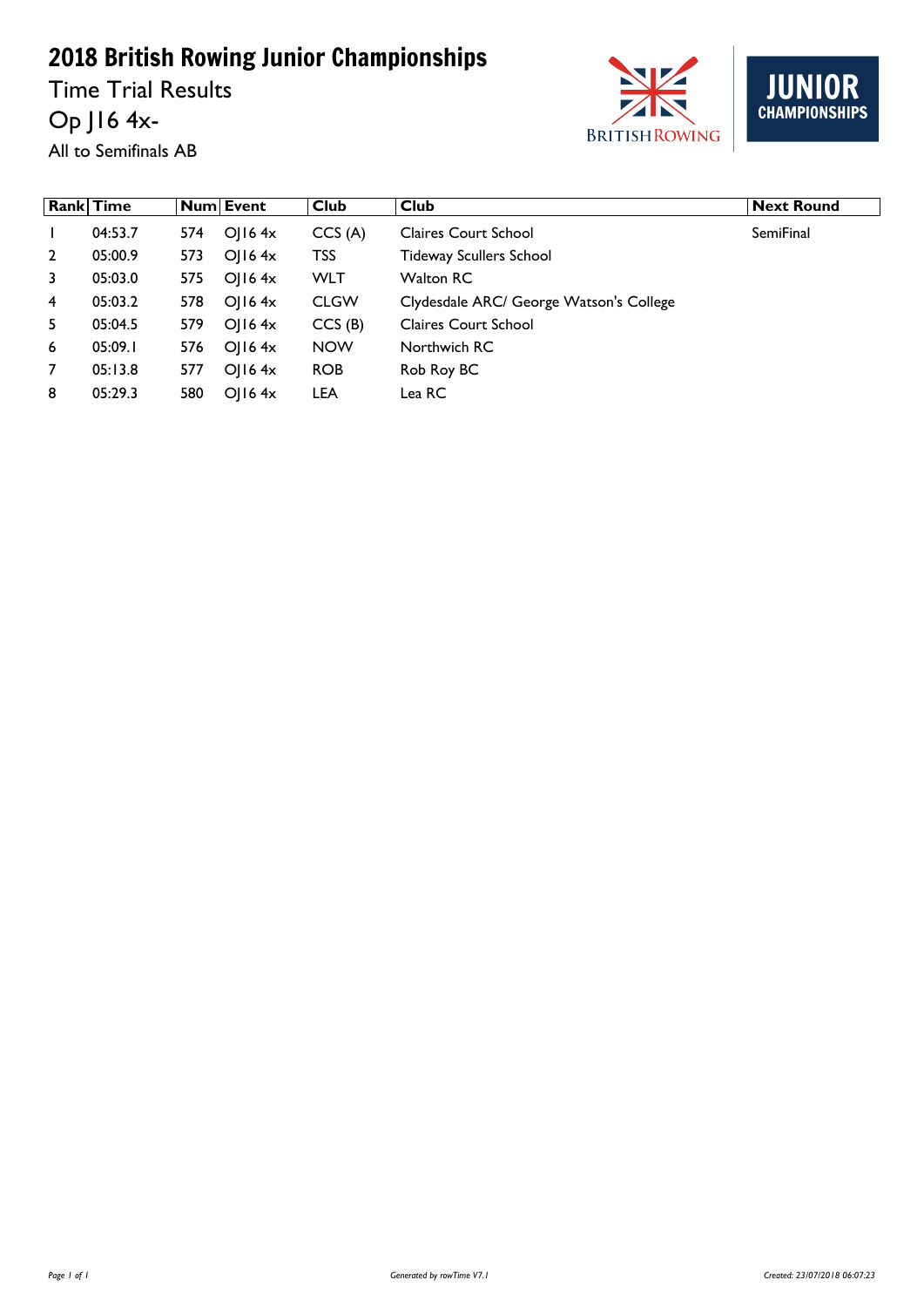Time Trial Results Op J15 2x





|                 | Rank Time |     | Num Event | <b>Club</b> | <b>Club</b>                          | <b>Next Round</b> |
|-----------------|-----------|-----|-----------|-------------|--------------------------------------|-------------------|
|                 | 05:36.2   | 599 | OJ152x    | SIV         | St Ives RC                           | SemiFinal         |
| 2               | 05:36.7   | 581 | OJ152x    | <b>STK</b>  | Trentham BC                          |                   |
| 3               | 05:39.2   | 605 | OJ152x    | EXE(A)      | Exeter RC                            |                   |
| 4               | 05:39.3   | 600 | OJ152x    | <b>ROS</b>  | Ross RC                              |                   |
| 5               | 05:42.5   | 607 | OJ152x    | <b>YRK</b>  | York City RC                         |                   |
| 6               | 05:42.6   | 591 | OJ152x    | <b>DUTT</b> | Durham School/ Talkin Tarn ARC       |                   |
| 7               | 05:43.2   | 584 | OJ152x    | TSS(A)      | <b>Tideway Scullers School</b>       |                   |
| 8               | 05:44.1   | 590 | OJ152x    | <b>LDR</b>  | Leander Club                         |                   |
| 9               | 05:44.2   | 597 | O  52x    | <b>TRF</b>  | <b>Trafford RC</b>                   |                   |
| $\overline{10}$ | 05:45.9   | 583 | OJ152x    | <b>WYJ</b>  | Wycliffe Junior Rowing Club          |                   |
| П               | 05:48.0   | 598 | OJ152x    | <b>MHD</b>  | Maidenhead RC                        |                   |
| 12              | 05:48.3   | 589 | OJ152x    | WRC(B)      | <b>Wallingford RC</b>                |                   |
| 3               | 05:48.7   | 587 | OJ152x    | <b>TKC</b>  | Team Keane Sculling School           | Final C           |
| 4               | 05:50.8   | 595 | OJ152x    | <b>BRX</b>  | <b>Broxbourne RC</b>                 |                   |
| 15              | 05:51.3   | 616 | OJ $152x$ | <b>LLD</b>  | Loch Lomond ARC                      |                   |
| 16              | 05:51.4   | 593 | OJ152x    | <b>YRM</b>  | Yarm School                          |                   |
| 17              | 05:53.7   | 602 | OJ152x    | <b>MTS</b>  | Merchant Taylors' School             |                   |
| 18              | 05:54.0   | 601 | OJ152x    | GWC         | George Watson's College              |                   |
| $\overline{19}$ | 05:54.7   | 604 | OJ152x    | <b>SHS</b>  | Shanklin Sandown RC                  | Final D           |
| 20              | 05:55.1   | 585 | OJ152x    | WRC(A)      | Wallingford RC                       |                   |
| 21              | 05:55.2   | 594 | OJ152x    | TSS(B)      | <b>Tideway Scullers School</b>       |                   |
| 22              | 05:56.4   | 614 | OJ152x    | <b>SCP</b>  | Strathclyde Park RC                  |                   |
| 23              | 05:57.4   | 611 | OJ152x    | EXE(B)      | Exeter RC                            |                   |
| 24              | 05:57.5   | 586 | OJ152x    | <b>CBR</b>  | City of Bristol RC                   |                   |
| 25              | 05:59.4   | 592 | OJ152x    | HWG(A)      | Royal Grammar School, High Wycombe   | Final E           |
| 26              | 06:00.6   | 608 | OJ $152x$ | <b>BED</b>  | <b>Bedford RC</b>                    |                   |
| 27              | 06:01.6   | 615 | OJ152x    | <b>CAL</b>  | Calpe RC (Gibraltar)                 |                   |
| 28              | 06:03.1   | 603 | OJ152x    | <b>LYT</b>  | LYR Tradesman                        |                   |
| 29              | 06:04.2   | 596 | OJ152x    | HWG (B)     | Royal Grammar School, High Wycombe   |                   |
| 30              | 06:10.9   | 606 | OJ152x    | WRC(C)      | <b>Wallingford RC</b>                |                   |
| 31              | 06:14.0   | 609 | OJ152x    | <b>CLS</b>  | <b>Chester-le-Street ARC</b>         | Eliminated        |
| 32              | 06:14.4   | 610 | OJ152x    | QEH         | Queen Elizabeth High School          |                   |
| 33              | 06:15.4   | 588 | OJ152x    | SWB (B)     | Sir William Borlase's Grammar School |                   |
| 34              | 06:44.7   | 612 | OJ152x    | <b>CSN</b>  | City of Sunderland RC                |                   |
| 35              | 06:52.4   | 613 | OJ152x    | CAB         | Cantabrigian RC                      |                   |
|                 |           | 582 | OJ $152x$ | SWB (A)     | Sir William Borlase's Grammar School |                   |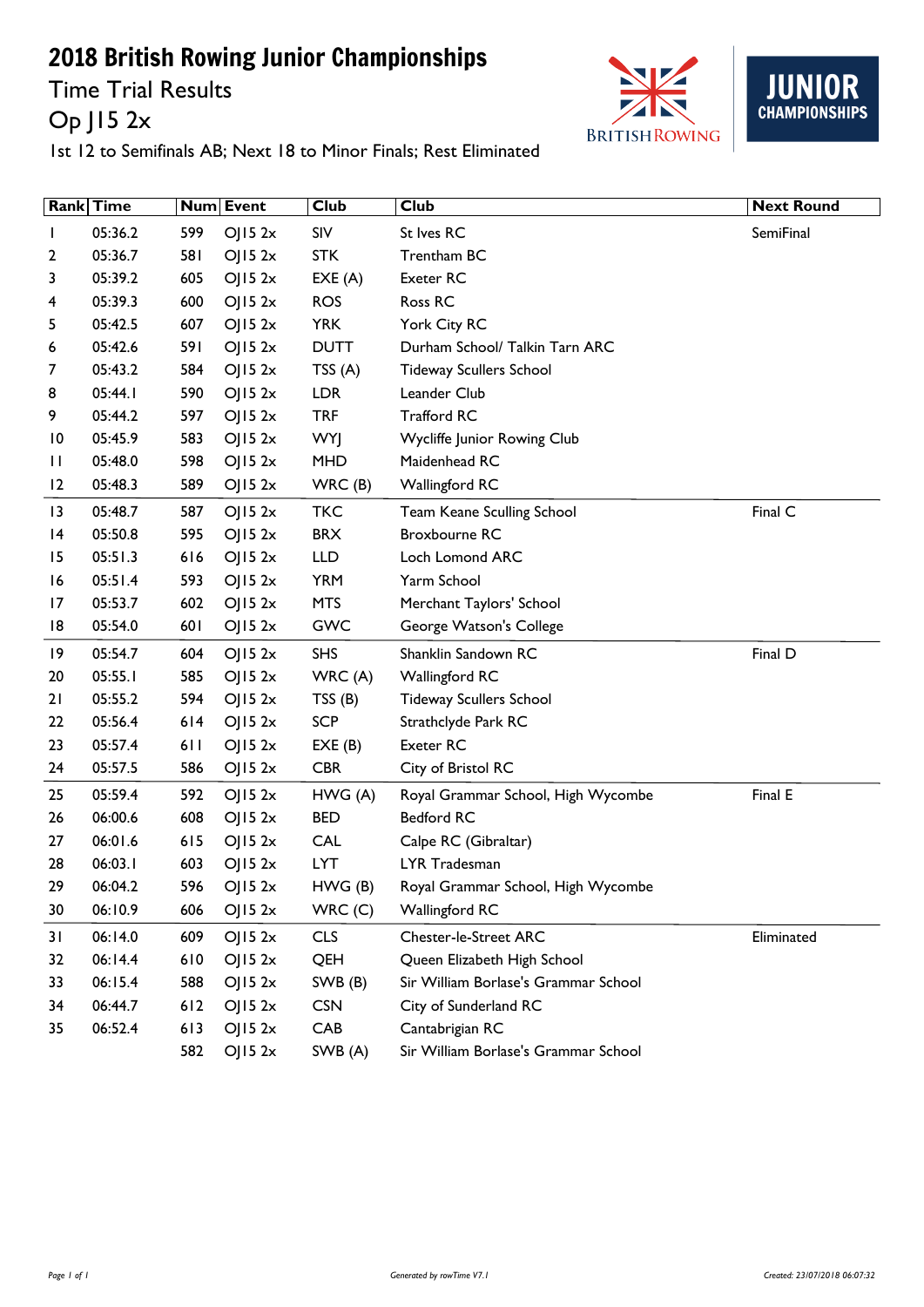Time Trial Results W J16 2x





|                | <b>Rank</b> Time |     | Num Event      | <b>Club</b> | <b>Club</b>                            | <b>Next Round</b> |
|----------------|------------------|-----|----------------|-------------|----------------------------------------|-------------------|
|                | 06:02.6          | 618 | WJ16 $2x$      | <b>MAR</b>  | Marlow RC                              | SemiFinal         |
| $\overline{2}$ | 06:04.6          | 619 | $W$   16 2x    | <b>SWP</b>  | Sir William Perkin's School            |                   |
| 3              | 06:14.3          | 617 | WJ16 $2x$      | <b>TSS</b>  | <b>Tideway Scullers School</b>         |                   |
| 4              | 06:14.8          | 622 | WJ16 $2x$      | <b>NUN</b>  | Nottingham & Union RC                  |                   |
| 5              | 06:16.0          | 621 | $W$   16 2x    | <b>RDG</b>  | Reading RC                             |                   |
| 6              | 06:21.5          | 631 | WJ16 $2x$      | <b>TRC</b>  | Thames RC                              |                   |
| 7              | 06:23.8          | 626 | WJ16 $2x$      | <b>GWC</b>  | George Watson's College                |                   |
| 8              | 06:25.3          | 627 | WJ16 $2x$      | EVE         | Evesham RC                             |                   |
| 9              | 06:27.2          | 624 | WJ16 $2x$      | QPH         | Queen's Park High School               |                   |
| 10             | 06:28.4          | 625 | WJ16 $2x$      | <b>LLD</b>  | Loch Lomond ARC                        |                   |
| П              | 06:33.7          | 623 | WJ16 $2x$      | LIV         | Liverpool Victoria RC                  |                   |
| $\overline{2}$ | 06:34.4          | 620 | WJ16 2x        | <b>NOW</b>  | Northwich RC                           |                   |
| 13             | 06:35.9          | 628 | WJ16 $2x$      | <b>YRK</b>  | York City RC                           | Final C           |
| 14             | 06:39.6          | 632 | WJ16 $2x$      | <b>TRT</b>  | <b>Trent RC</b>                        |                   |
| 15             | 06:45.7          | 630 | WJ16 $2x$      | <b>TYN</b>  | Tyne RC                                |                   |
| 16             | 06:46.4          | 629 | $W$   16 2x    | SWB         | Sir William Borlase's Grammar School   |                   |
| 17             | 07:01.4          | 633 | $W$   16 2 $x$ | FAL         | Falcon RC                              |                   |
| 18             | 07:02.8          | 634 | WJ16 $2x$      | <b>PET</b>  | Peterborough City RC                   |                   |
| 19             | 07:03.8          | 636 | $W$   16 2x    | <b>SHS</b>  | Shanklin Sandown RC                    | Final D           |
| 20             | 07:58.0          | 635 | $W$ ] 16 2x    | <b>HEQE</b> | Hexham RC/ Queen Elizabeth High School |                   |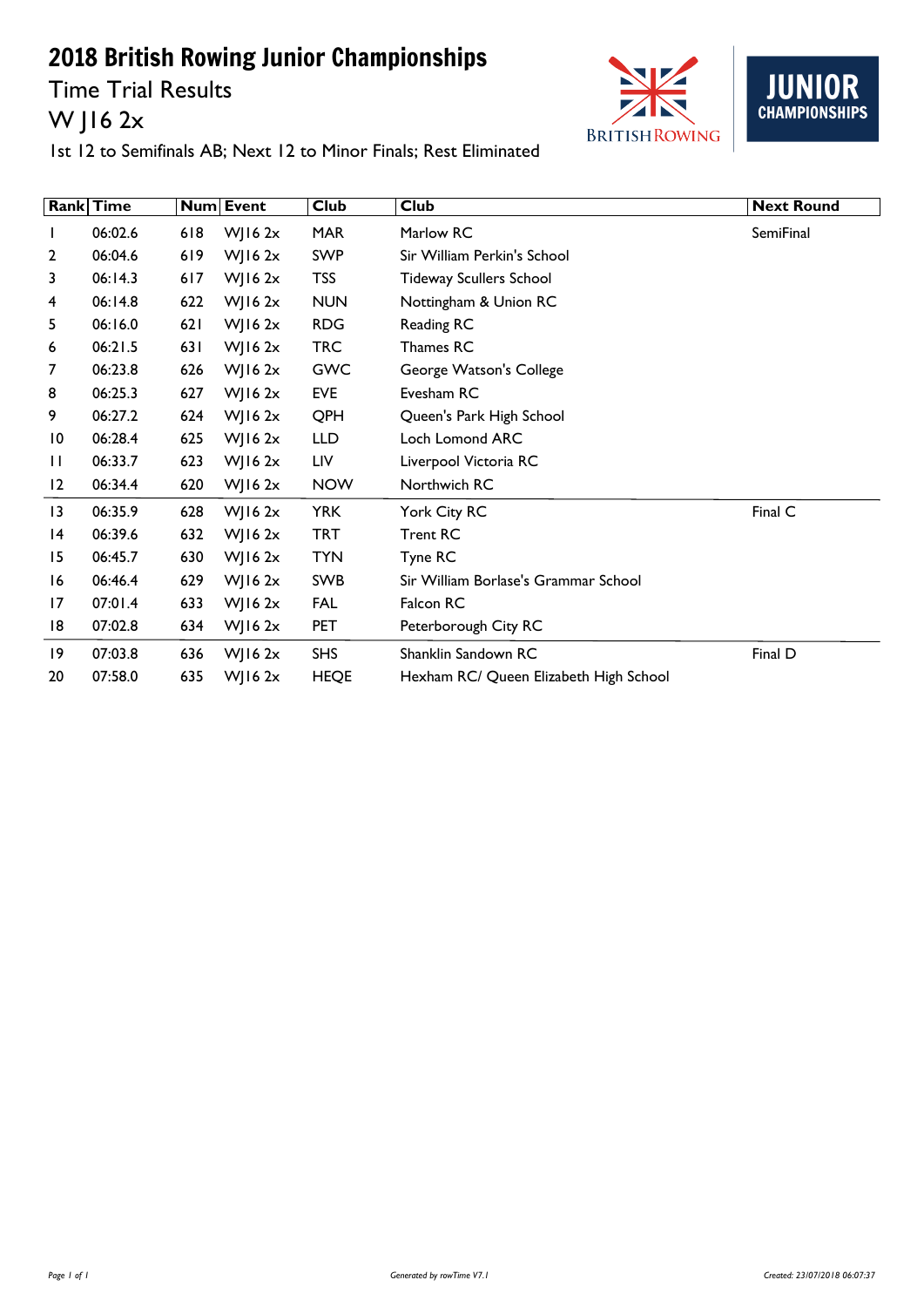Time Trial Results W J18 2x





1st 12 to Semifinals AB; Next 6 to Minor Final C

|                | <b>Rank Time</b> |     | Num Event      | <b>Club</b> | <b>Club</b>                    | <b>Next Round</b> |
|----------------|------------------|-----|----------------|-------------|--------------------------------|-------------------|
| $\mathbf{I}$   | 06:00.0          | 645 | WJ18 $2x$      | <b>NCR</b>  | Nottinghamshire County RA      | SemiFinal         |
| $\overline{2}$ | 06:04.4          | 639 | $W$   18 2 $x$ | <b>WTAG</b> | Agecroft RC/ Warrington RC     |                   |
| 3              | 06:04.6          | 637 | WJ18 $2x$      | <b>SWP</b>  | Sir William Perkin's School    |                   |
| 4              | 06:05.0          | 642 | $W$ ] 18 2x    | <b>NRTR</b> | Nottingham RC/ Thames RC       |                   |
| 6              | 06:08.5          | 638 | $W$   18 2 $x$ | <b>WLT</b>  | Walton RC                      |                   |
| 5              | 06:08.5          | 643 | WJ18 $2x$      | <b>YRK</b>  | York City RC                   |                   |
| 7              | 06:14.6          | 644 | $W$   18 2 $x$ | <b>MHD</b>  | Maidenhead RC                  |                   |
| 8              | 06:17.8          | 647 | WJ18 $2x$      | NOW (B)     | Northwich RC                   |                   |
| 9              | 06:18.3          | 648 | WJ18 $2x$      | <b>ETX</b>  | Eton Excelsior RC              |                   |
| 10             | 06:21.5          | 654 | WJ18 $2x$      | <b>ROB</b>  | Rob Roy BC                     |                   |
| $\mathbf{H}$   | 06:27.6          | 653 | WJ18 $2x$      | PET         | Peterborough City RC           |                   |
| 12             | 06:27.6          | 650 | WJ18 $2x$      | <b>HIN</b>  | Hinksey Sculling School        |                   |
| 13             | 06:28.4          | 646 | WJ18 $2x$      | KSE (A)     | The King's School, Ely         | Final C           |
| 14             | 06:30.0          | 651 | $W$   18 2 $x$ | KSE (B)     | The King's School, Ely         |                   |
| 15             | 06:38.5          | 655 | WJ18 $2x$      | <b>STA</b>  | Star Club                      |                   |
| 16             | 06:39.6          | 649 | WJ18 $2x$      | <b>WRR</b>  | Worcester RC                   |                   |
| 17             | 06:42.2          | 656 | WJ18 $2x$      | <b>BRX</b>  | Broxbourne RC                  |                   |
| 18             | 06:43.9          | 658 | WJ18 $2x$      | EVE         | Evesham RC                     |                   |
| 19             | 06:45.2          | 652 | $W$   18 2 $x$ | TSS(B)      | <b>Tideway Scullers School</b> | Eliminated        |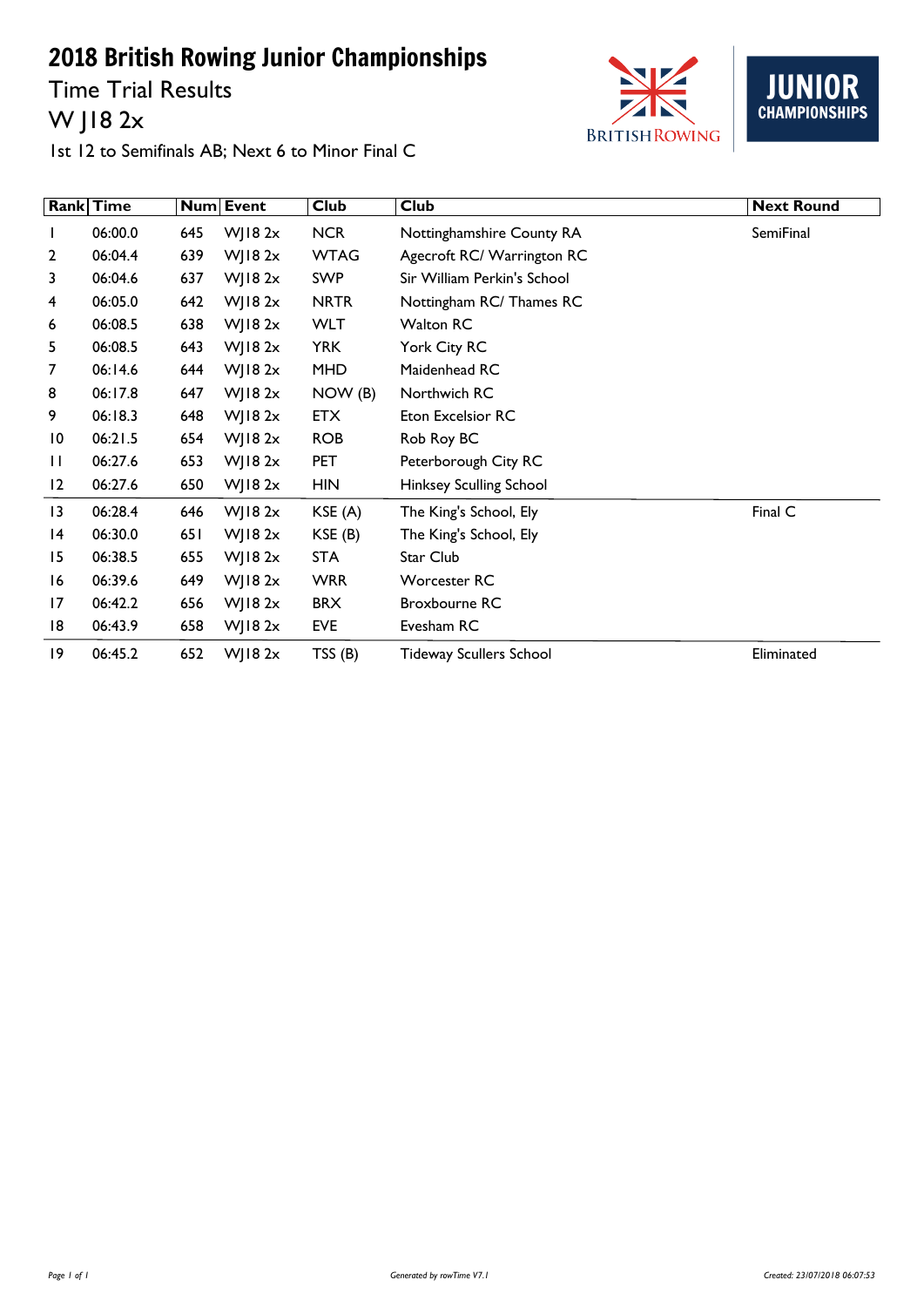Time Trial Results W J16 2- All to Final A





|    | <b>Rank Time</b> |      | Num Event   | Club       | Club                        | <b>Next Round</b> |
|----|------------------|------|-------------|------------|-----------------------------|-------------------|
|    | 06:27.2          | 297  | WII6 $2-$   | <b>MAR</b> | Marlow RC                   | Final A           |
| 2  | 06:29.6          | 298  | $W$   16 2- | GGA (A)    | Glasgow Academy             |                   |
| 3  | 06:41.0          | 30 I | WI16 2-     | GGA (B)    | Glasgow Academy             |                   |
| 4  | 06:46.2          | 303  | WI16 2-     | <b>SWP</b> | Sir William Perkin's School |                   |
| 5. | 06:50.4          | 299  | $WII62-$    | <b>GMS</b> | <b>Great Marlow School</b>  |                   |
| 6  | 07:31.5          | 302  | WI16 2-     | <b>TYN</b> | Tyne RC                     |                   |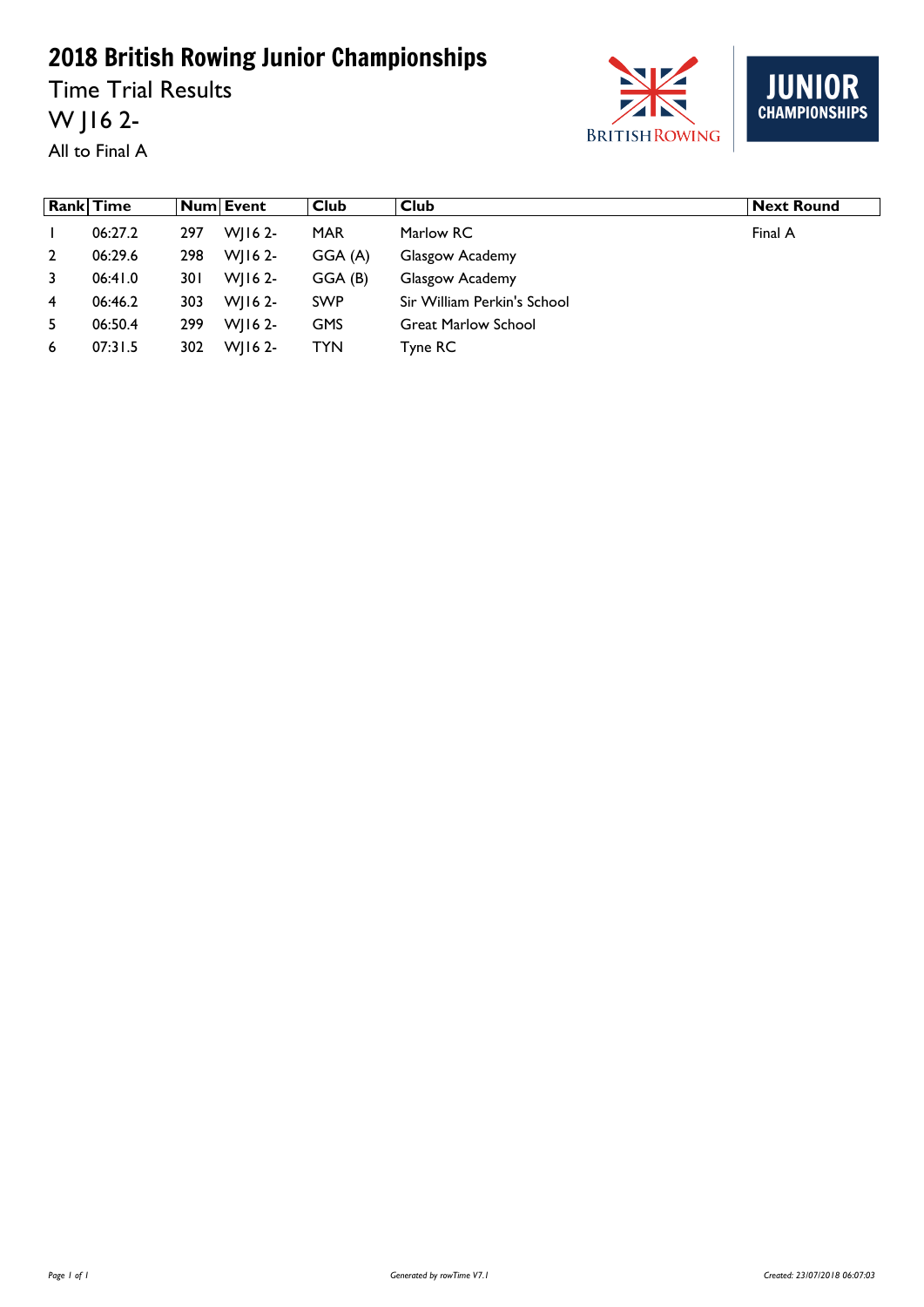Time Trial Results W J18 2- All to Final A





|   | <b>Rank Time</b> |     | Num Event  | Club       | ∣ Club                    | <b>Next Round</b> |
|---|------------------|-----|------------|------------|---------------------------|-------------------|
|   | 06:29.9          | 559 | WI18 2-    | CAL        | Calpe RC (Gibraltar)      | Final A           |
|   | 06:30.5          |     | 556 WJ182- | <b>LEA</b> | Lea RC                    |                   |
|   | 06:33.1          | 557 | WI18 2-    | <b>NCR</b> | Nottinghamshire County RA |                   |
| 4 | 06:46.0          | 558 | $W$   182- | <b>WRR</b> | Worcester RC              |                   |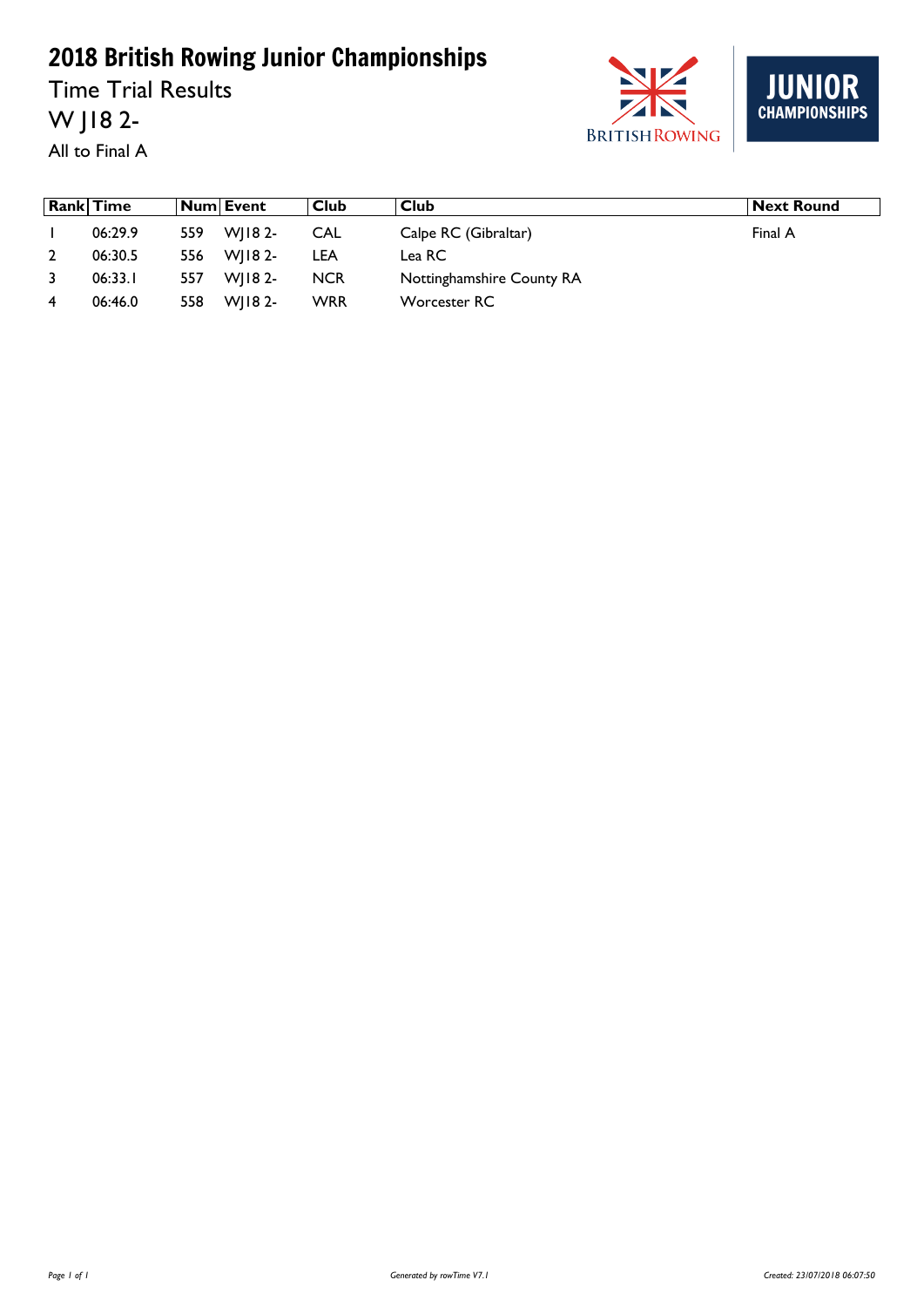Time Trial Results Op J18 2-







|   | Rank Time |      | Num  Event  | Club       | Club                        | <b>Next Round</b> |
|---|-----------|------|-------------|------------|-----------------------------|-------------------|
|   | 06:04.1   | 103  | OI18 2-     | <b>OEH</b> | Queen Elizabeth High School | Final A           |
|   | 06:12.3   | 100. | OI18 2-     | <b>GMS</b> | <b>Great Marlow School</b>  |                   |
|   | 06:27.5   | 104  | OI18 2-     | <b>MAV</b> | Maidstone Invicta RC        |                   |
| 4 | 06:41.1   | 105  | OI18 2-     | <b>HEN</b> | Henley RC                   |                   |
|   |           | 101  | $O$   18 2- | <b>WIN</b> | <b>Winchester College</b>   |                   |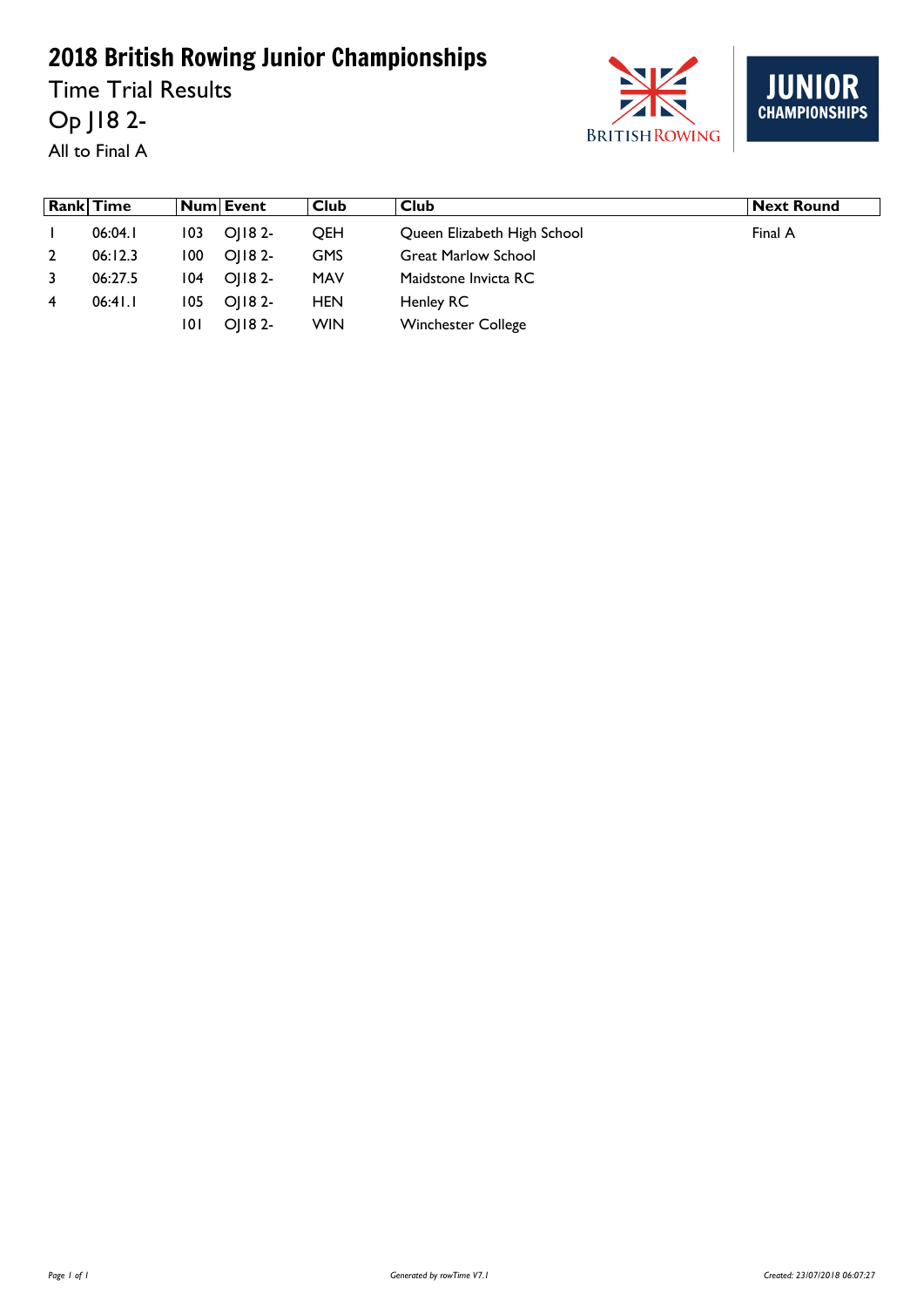Time Trial Results Op J16 2- All to Final A





|   | <b>Rank</b> Time |       | Num  Event | Club       | Club                           | <b>Next Round</b> |
|---|------------------|-------|------------|------------|--------------------------------|-------------------|
|   | 06:03.8          | 308   | OI16 2-    | <b>KCA</b> | The King's School, Canterbury  | Final A           |
|   | 06:07.1          | 309   | $O(162 -$  | <b>MAV</b> | Maidstone Invicta RC           |                   |
|   | 06:13.5          | 310   | OI16 2-    | TSS        | <b>Tideway Scullers School</b> |                   |
| 4 | 06:22.5          | 3 I I | OI16 2-    | <b>ASR</b> | Aberdeen Schools RA            |                   |
|   | 06:35.9          | 307   | $O(162 -$  | <b>WLT</b> | Walton RC                      |                   |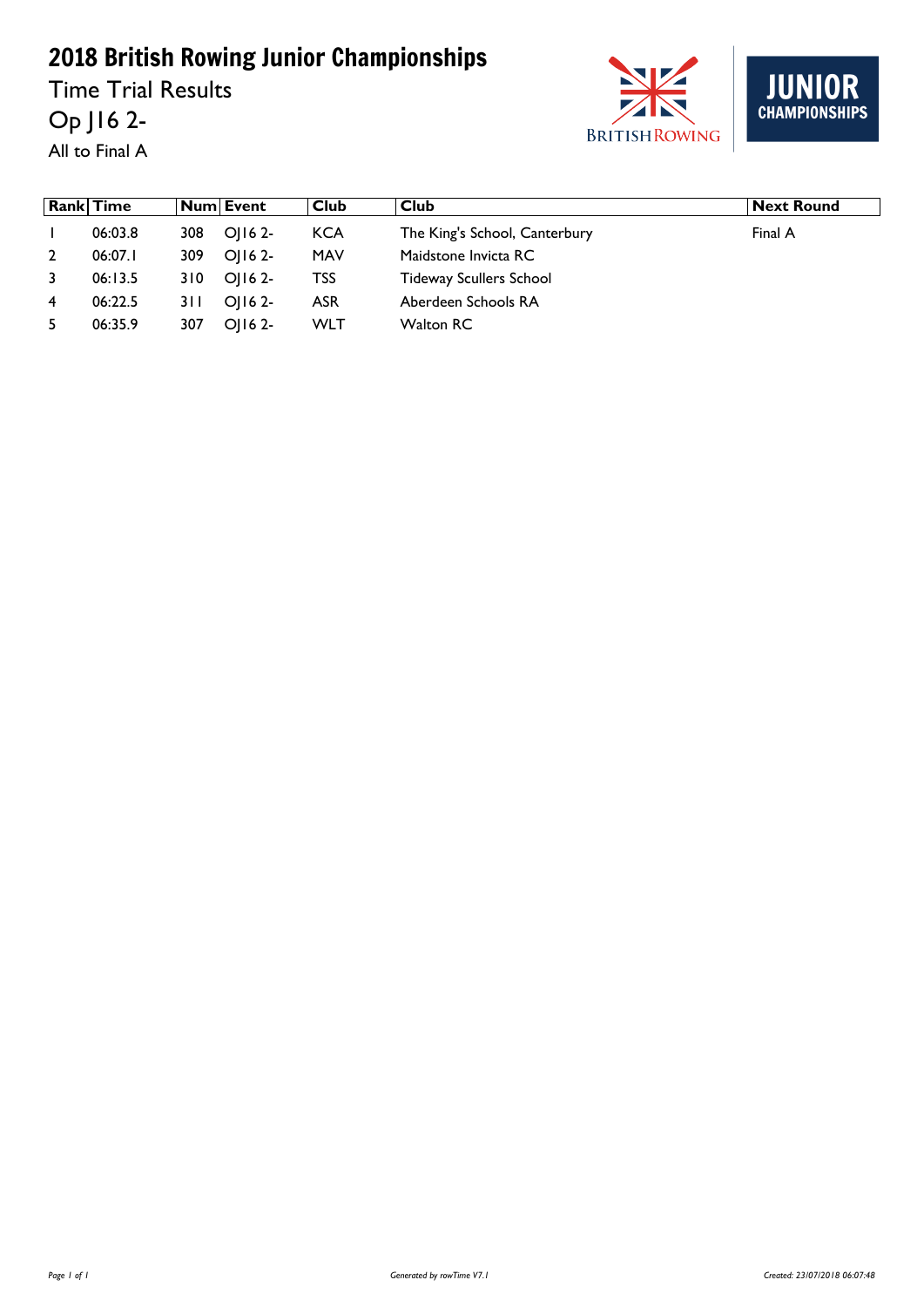Time Trial Results Op J18 4-

All to Final A





| <b>Rank Time</b> |      | Num Event    | Club       | ∣ Club                     | Next Round |
|------------------|------|--------------|------------|----------------------------|------------|
| 05:34.3          |      | 305 O   184- | WLT        | Walton RC                  | Final A    |
| 06:01.6          |      | 304 OII8 4-  | <b>GMS</b> | <b>Great Marlow School</b> |            |
| 06:07.5          | 306. | OI184-       | <b>MAV</b> | Maidstone Invicta RC       |            |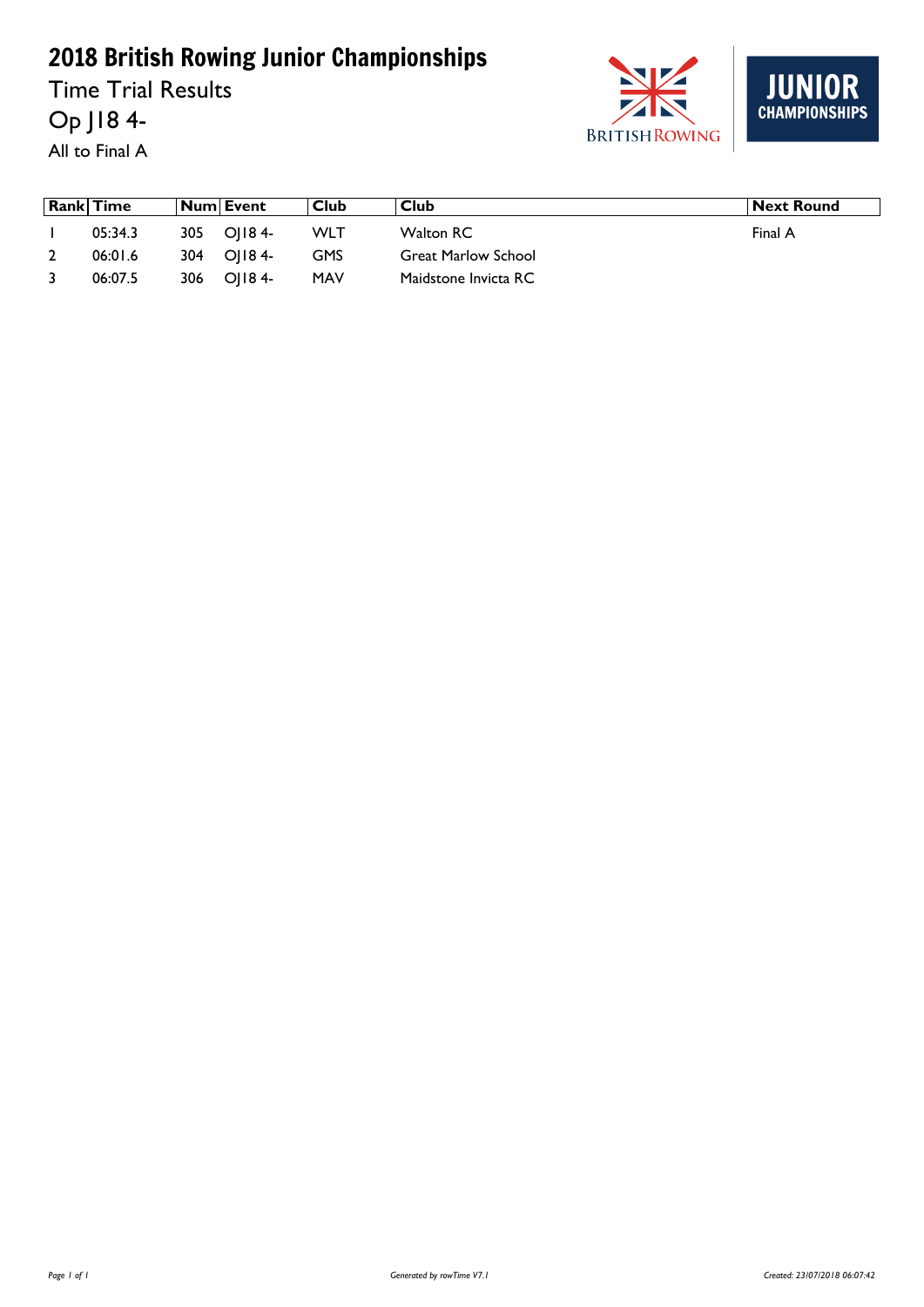Race 123 WJ15 2x W J15 2x Final E



| Posn | Lane            | Club                                                           |             | 500m       | <b>1000m</b>                           | <b>1500m</b>           | <b>Finish</b>          | <b>Next</b> |
|------|-----------------|----------------------------------------------------------------|-------------|------------|----------------------------------------|------------------------|------------------------|-------------|
| L    | $6\phantom{1}6$ | HIN(B)<br>Hinksey Sc Sch<br>Nia Matthews, Annabel Wakefield    | $W$ JI5 2x  | 02:10.10   | 04:28.10<br>(02:18.00)                 | 06:55.70<br>(02:27.60) | 09:16.22<br>(02:20.52) |             |
| 2    | $\overline{2}$  | <b>TYN</b><br>Tyne RC<br>Charlotte Hudson, Erin Temple         | WJ15 $2x$   | 02:11.90   | 04:29.70<br>(02:17.80)                 | 07:01.50<br>(02:31.80) | 09:22.54<br>(02:21.04) |             |
| 3    | 5               | CLS(B)<br>Chester-le-St<br>Antonia Mitchell, Sophie Allison    | $W$ ] 15 2x | <b>DNA</b> | <b>DNA</b><br>$\overline{\phantom{a}}$ | 07:03.40<br>(07:03.40) | 09:27.86<br>(02:24.46) |             |
| 4    | 4               | TSS(B)<br>Tideway Sc Sch<br>Eleanor Crawford, Nesta Jones      | WJ15 $2x$   | 02:13.10   | 04:34.00<br>(02:20.90)                 | 07:09.70<br>(02:35.70) | 09:29.29<br>(02:19.59) |             |
| 5    | 3               | <b>CBS</b><br>Cambois RC<br>Sarah-Jane Fairlie, Ellen Fenwick  | $W$ JI5 2x  | 02:12.80   | 04:30.70<br>(02:17.90)                 | 07:12.00<br>(02:41.30) | 09:38.85<br>(02:26.85) |             |
| 6    |                 | <b>LBR</b><br>Loughborough BC<br>Thomasin Storey, Tara Johnson | $W$ JI5 2x  | 02:14.50   | 04:34.60<br>(02:20.10)                 | 07:22.20<br>(02:47.60) | 09:56.68<br>(02:34.48) |             |

| . .<br><b>Y</b> ear | iolder                          | <u>. на села с</u><br>ı ime              |
|---------------------|---------------------------------|------------------------------------------|
| 2015                | <u>_</u><br>Avon<br>∩untv<br>ĸĊ | $\sim$<br>$\rightarrow$<br>.,,<br>ᅚ<br>. |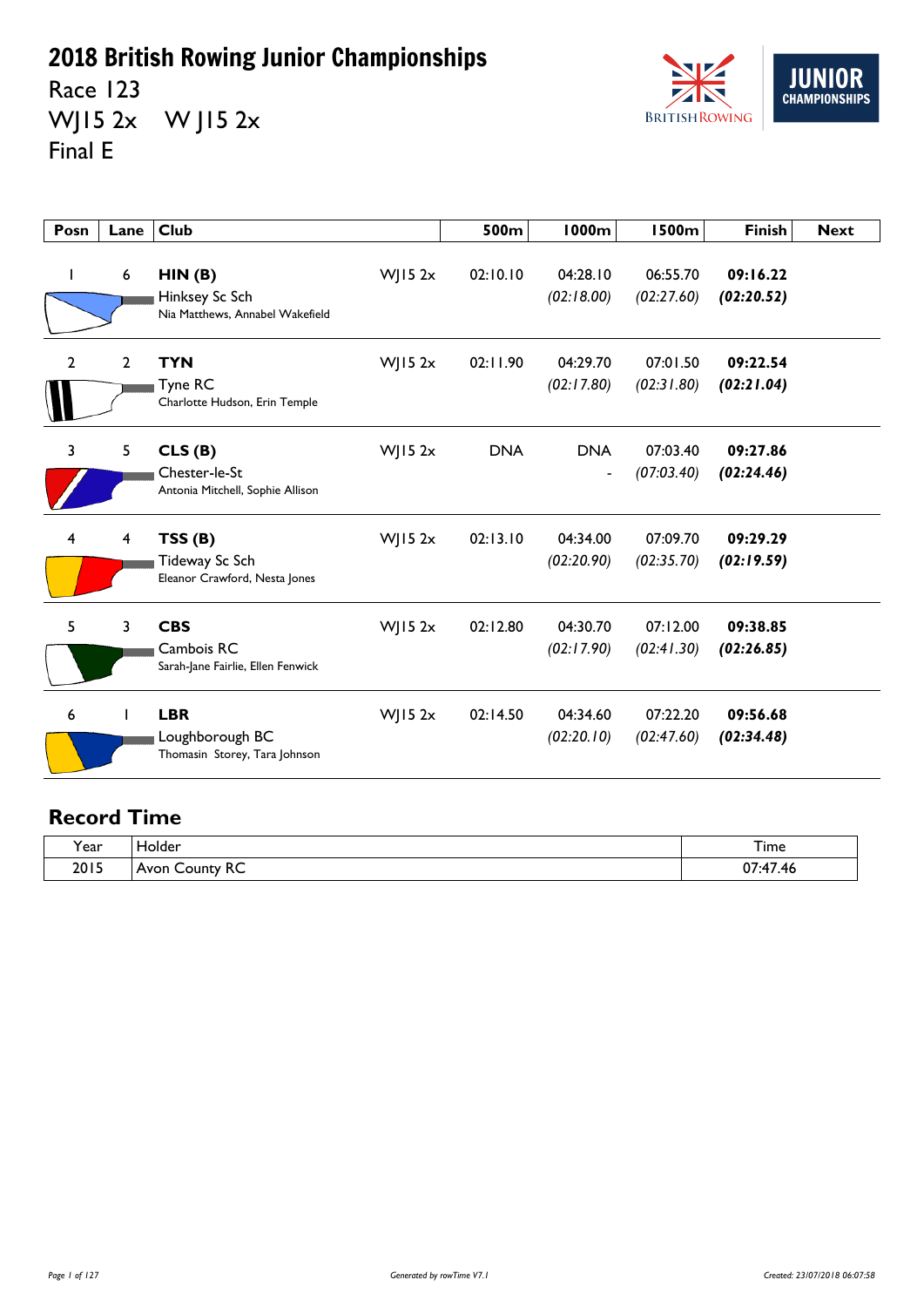Race 124 WJ15 2x W J15 2x Final D



| Posn           | Lane           | <b>Club</b>                                                              |             | 500m       | <b>1000m</b>           | <b>1500m</b>           | <b>Finish</b>          | <b>Next</b> |
|----------------|----------------|--------------------------------------------------------------------------|-------------|------------|------------------------|------------------------|------------------------|-------------|
|                | 3              | ROS (B)<br>Ross RC<br>Ella Bardsley-Taylor, Emily Hermon                 | WJ15 $2x$   | <b>DNA</b> | 04:34.90<br>(04:34.90) | 06:55.20<br>(02:20.30) | 09:04.36<br>(02:09.16) |             |
| $\overline{2}$ | $\overline{4}$ | <b>ARD</b><br>Ardingly RC<br>Eliza Foster, Natasha Gankerseer            | $W$ JI5 2x  | <b>DNA</b> | 04:34.70<br>(04:34.70) | 06:54.60<br>(02:19.90) | 09:07.70<br>(02:13.10) |             |
| 3              | 5              | <b>COX</b><br>Oxford City<br>Brona Ruiseal, Martha Stasinaki             | $W$ ] 15 2x | <b>DNA</b> | 04:31.90<br>(04:31.90) | 06:53.50<br>(02:21.60) | 09:08.40<br>(02:14.90) |             |
| 4              |                | TSS(A)<br>Tideway Sc Sch<br>Daisy Hammond, Isabel Smith                  | WJ15 $2x$   | <b>DNA</b> | 04:46.50<br>(04:46.50) | 07:11.60<br>(02:25.10) | 09:31.36<br>(02:19.76) |             |
| 5              | 6              | <b>ROS (A)</b><br>Ross RC<br>Lucy Burden, Katie Smith                    | $W$ JI5 2x  | <b>DNA</b> | 04:44.80<br>(04:44.80) | 07:14.70<br>(02:29.90) | 09:38.35<br>(02:23.65) |             |
| 6              | $\overline{2}$ | <b>BRX</b><br><b>Broxbourne RC</b><br>Cerys Bryant-Fowler, Kathryn Troll | $W$ JI5 2x  | <b>DNA</b> | 04:45.20<br>(04:45.20) | 07:18.70<br>(02:33.50) | 09:43.22<br>(02:24.52) |             |

| $\lambda$<br>ear? | Holder                        | –<br>i ime                                                |
|-------------------|-------------------------------|-----------------------------------------------------------|
| 2015              | ounty RC<br>$A$ von<br>$\sim$ | $\overline{\phantom{a}}$<br>$\sim$<br>л.<br>v,<br>ாப<br>. |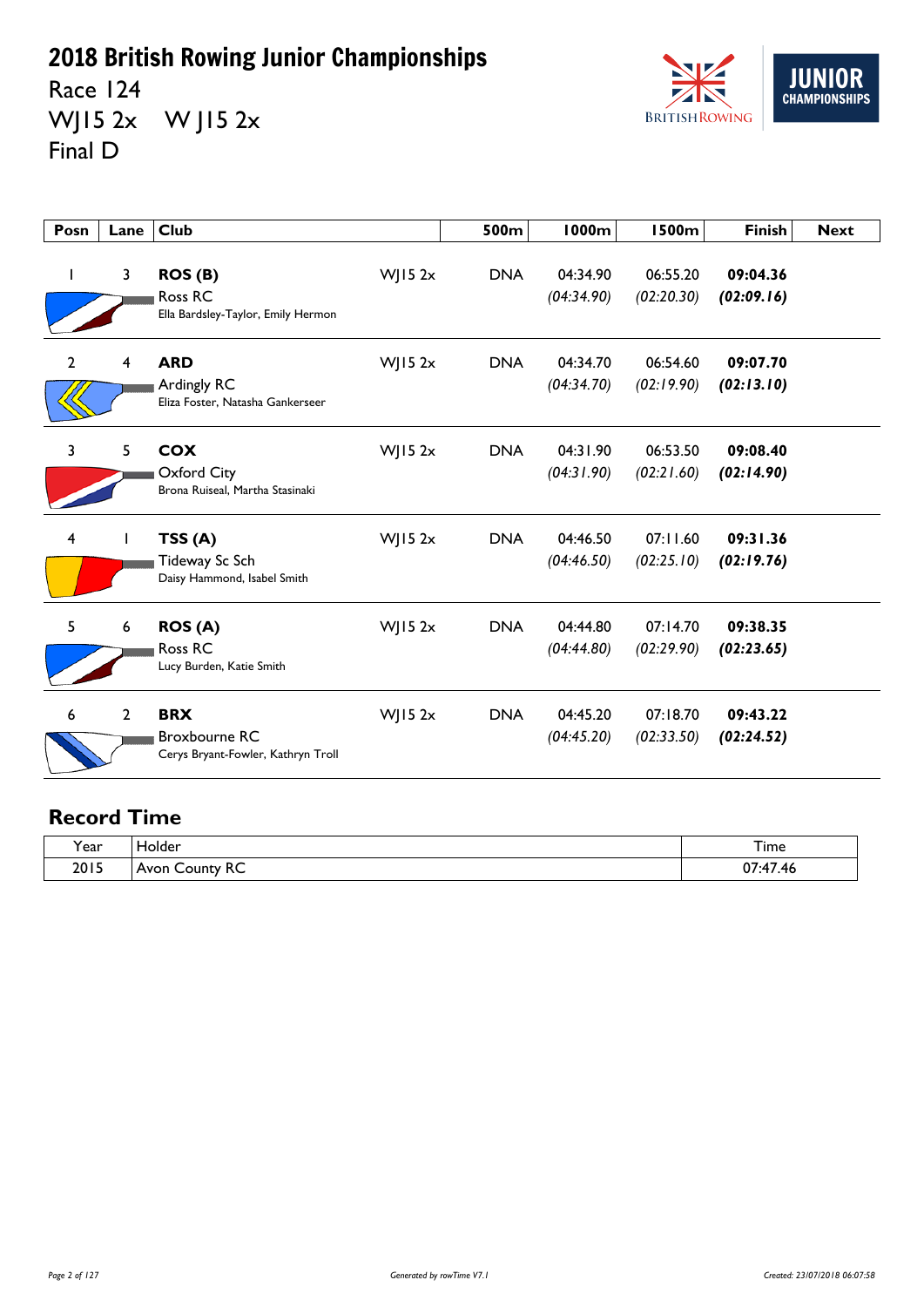Race 125 WJ15 2x W J15 2x Final C



| Posn           | Lane           | <b>Club</b>                                                     |            | 500m       | <b>1000m</b>           | <b>1500m</b>                             | <b>Finish</b>          | <b>Next</b> |
|----------------|----------------|-----------------------------------------------------------------|------------|------------|------------------------|------------------------------------------|------------------------|-------------|
| $\mathbf{I}$   | $\overline{2}$ | <b>GLB</b><br>Globe RC<br>Jasmine Offiler, Grace Richards       | $W$ JI5 2x | <b>DNA</b> | 09:00.70<br>(09:00.70) | 06:47.60<br>$\blacksquare$               | 08:58.12<br>(02:10.52) |             |
| $\overline{2}$ | 5              | <b>STP</b><br>Stourport BC<br>Molly Clarke, Sophie DiMambro     | $W$ JI5 2x | <b>DNA</b> | 08:55.80<br>(08:55.80) | 06:49.60<br>$\blacksquare$               | 09:04.18<br>(02:14.58) |             |
| 3              | 4              | CLS(A)<br>Chester-le-St<br>Eve Wilkinson, Amy Hall              | $W$ JI5 2x | <b>DNA</b> | 08:51.80<br>(08:51.80) | 06:52.70<br>$\qquad \qquad \blacksquare$ | 09:07.27<br>(02:14.57) |             |
| 4              | 6              | HEN(B)<br>Henley RC<br>Holly Nave, Georgina Segrt               | $W$ JI5 2x | <b>DNA</b> | 08:54.00<br>(08:54.00) | 06:54.60<br>$\overline{\phantom{a}}$     | 09:09.08<br>(02:14.48) |             |
| 5              | 3              | <b>TYU</b><br><b>Tyne United RC</b><br>Holly Hardy, Anna Styles | $W$ JI5 2x | <b>DNA</b> | 08:51.00<br>(08:51.00) | 06:54.90<br>$\blacksquare$               | 09:15.97<br>(02:21.07) |             |
| <b>DNS</b>     |                | <b>NOR</b><br>Norwich RC<br>Tanaya Guthrie, Sophie Sutherland   | WJ15 $2x$  |            |                        |                                          |                        |             |

| $\lambda$ | folder                                     | –                                                |
|-----------|--------------------------------------------|--------------------------------------------------|
| rear)     | _____                                      | <b>l</b> ime                                     |
| 2015      | $\sim$<br>County<br>$A$ von<br>ĸc<br>וושיר | $\sim$<br>$\overline{\phantom{a}}$<br>v,<br>. TO |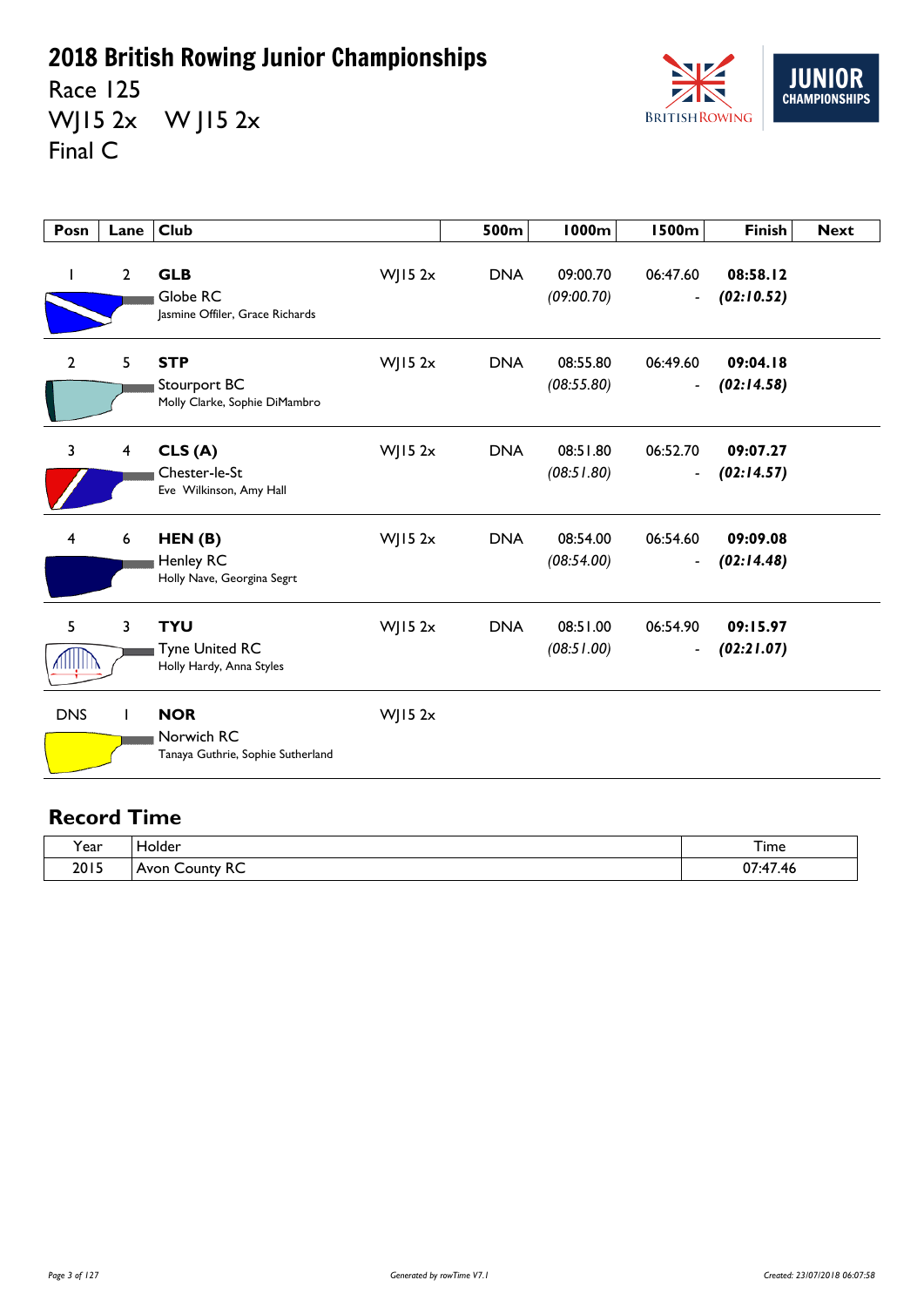Race 126 OJ15 lx Op J15 lx Final E



| Posn         | Lane                    | Club                                                |             | 500m       | <b>1000m</b>                  | <b>1500m</b>                               | <b>Finish</b>          | <b>Next</b> |
|--------------|-------------------------|-----------------------------------------------------|-------------|------------|-------------------------------|--------------------------------------------|------------------------|-------------|
| I            | $\overline{\mathbf{3}}$ | <b>TYN</b><br>Tyne RC<br>Jamie Setch                | $OJI5$ $1x$ | <b>DNA</b> | <b>DNA</b>                    | <b>DNA</b><br>$\blacksquare$               | 09:00.21<br>(09:00.21) |             |
| $\mathbf{2}$ | 4                       | <b>STO</b><br>Stowe SC<br>Charlie Chick             | $OJI5$ $1x$ | <b>DNA</b> | <b>DNA</b>                    | <b>DNA</b><br>$\blacksquare$               | 09:04.49<br>(09:04.49) |             |
| 3            | 5                       | <b>STP</b><br>Stourport BC<br>Benjamin Palmer       | $OJI5$ $1x$ | <b>DNA</b> | <b>DNA</b><br>$\qquad \qquad$ | <b>DNA</b><br>$\blacksquare$               | 09:06.77<br>(09:06.77) |             |
| 4            | $\boldsymbol{6}$        | <b>MHD</b><br>Maidenhead RC<br><b>Oliver Evans</b>  | $OJI5$ $1x$ | <b>DNA</b> | <b>DNA</b>                    | <b>DNA</b><br>$\overline{\phantom{a}}$     | 09:09.11<br>(09:09.11) |             |
| 5            | 1                       | EVE(A)<br>Evesham RC<br>Sam McClenahan              | $OJI5$ $1x$ | <b>DNA</b> | <b>DNA</b>                    | <b>DNA</b><br>$\qquad \qquad \blacksquare$ | 09:09.69<br>(09:09.69) |             |
| 6            | $\overline{2}$          | <b>PET</b><br>Peterborough<br>George Lyndon Woodall | $OJI5$ $1x$ | <b>DNA</b> | <b>DNA</b>                    | <b>DNA</b><br>$\overline{\phantom{a}}$     | 09:29.08<br>(09:29.08) |             |

| ີ.<br>Y ear | folder                                                                        | –<br>ı ime |
|-------------|-------------------------------------------------------------------------------|------------|
| 2013        | $\prime$<br>~~<br>Kay)<br>Offingham<br>NO.<br>. vev<br>ŧГ<br>πC<br>⊓di<br>ししい | $\sim$     |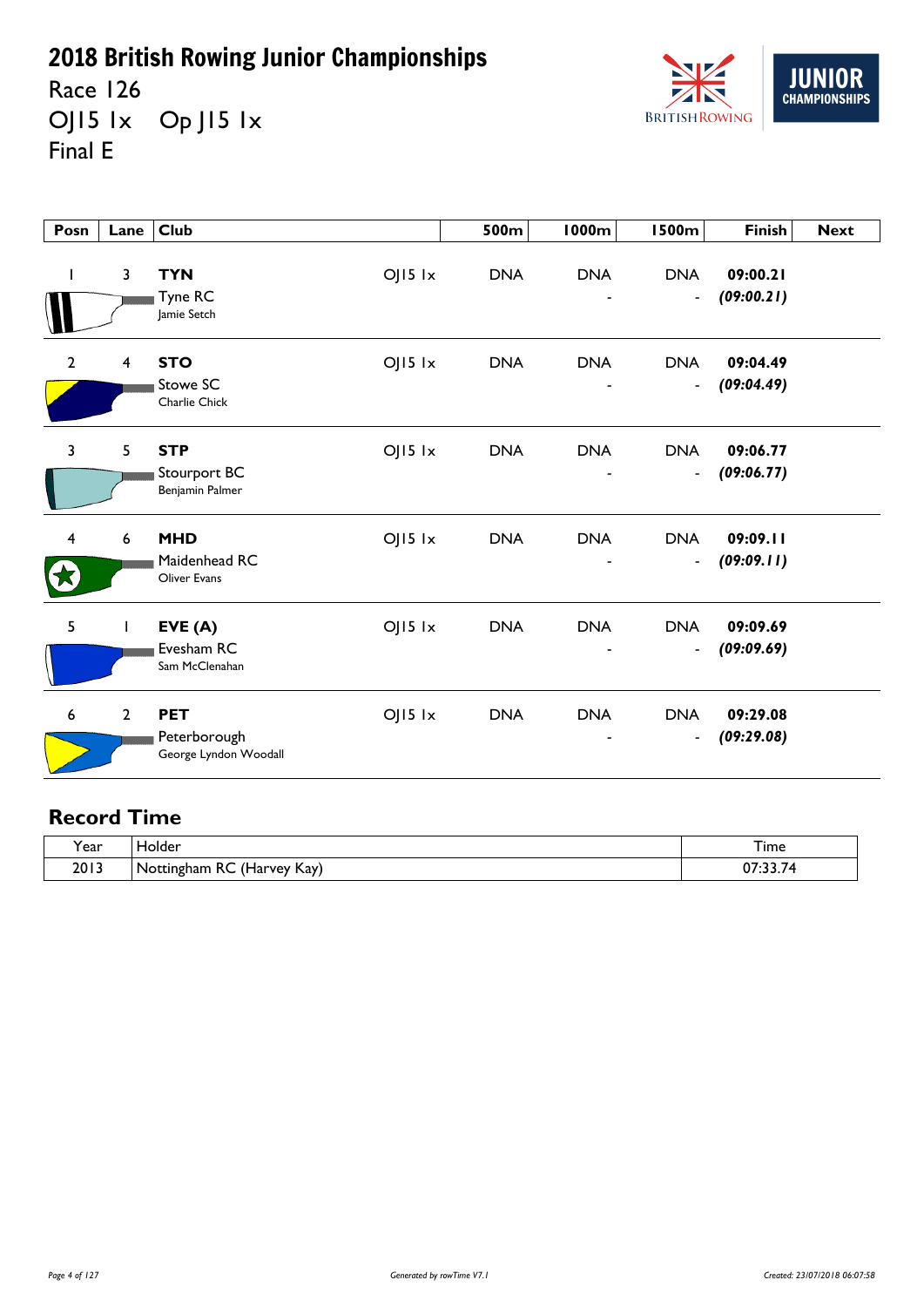Race 127 OJ15 lx Op J15 lx Final D



| Posn           | Lane           | <b>Club</b>                                                               | 500m       | <b>1000m</b>           | <b>1500m</b>           | <b>Finish</b>          | <b>Next</b> |
|----------------|----------------|---------------------------------------------------------------------------|------------|------------------------|------------------------|------------------------|-------------|
|                | 3              | $OJI5$ $1x$<br>WYJ (A)<br>Wycliffe Junior<br>Richard Loch                 | <b>DNA</b> | 04:16.60<br>(04:16.60) | 06:37.30<br>(02:20.70) | 08:47.09<br>(02:09.79) |             |
| $\overline{2}$ | $\overline{4}$ | <b>WRC</b><br>$O$   5  x<br><b>Wallingford RC</b><br><b>Freddy Powell</b> | <b>DNA</b> | 04:20.00<br>(04:20.00) | 06:40.30<br>(02:20.30) | 08:48.57<br>(02:08.27) |             |
| 3              | 5              | $O$   5  x<br>TSS(C)<br>Tideway Sc Sch<br>Gabriele Woolmer                | <b>DNA</b> | 04:20.80<br>(04:20.80) | 06:38.70<br>(02:17.90) | 08:49.11<br>(02:10.41) |             |
| $\overline{4}$ |                | $O$   5  x<br>HWG (A)<br>RGS H Wycombe<br>James Partington                | <b>DNA</b> | 04:24.80<br>(04:24.80) | 06:46.70<br>(02:21.90) | 08:57.33<br>(02:10.63) |             |
| 5              | 6              | <b>COX</b><br>$O$   5  x<br>Oxford City<br>Samuel Taylor                  | <b>DNA</b> | 04:20.40<br>(04:20.40) | 06:44.20<br>(02:23.80) | 09:03.46<br>(02:19.26) |             |
| 6              | $\overline{2}$ | <b>DBY</b><br>$OJI5$ $1x$<br>Derby RC<br>Joshua Rhodes                    | <b>DNA</b> | 04:22.70<br>(04:22.70) | 06:50.00<br>(02:27.30) | 09:07.10<br>(02:17.10) |             |

| $\lambda$<br>ear? | Holder                                                                                    | --<br>I ime                        |
|-------------------|-------------------------------------------------------------------------------------------|------------------------------------|
| 2013              | $\prime\prime$ $\prime$<br>D C<br>Kay)<br>  Nottingham<br>. Harvey<br>へし<br>' Παι<br>$ -$ | $\sim$ $\sim$<br>$\sim$<br>v,<br>. |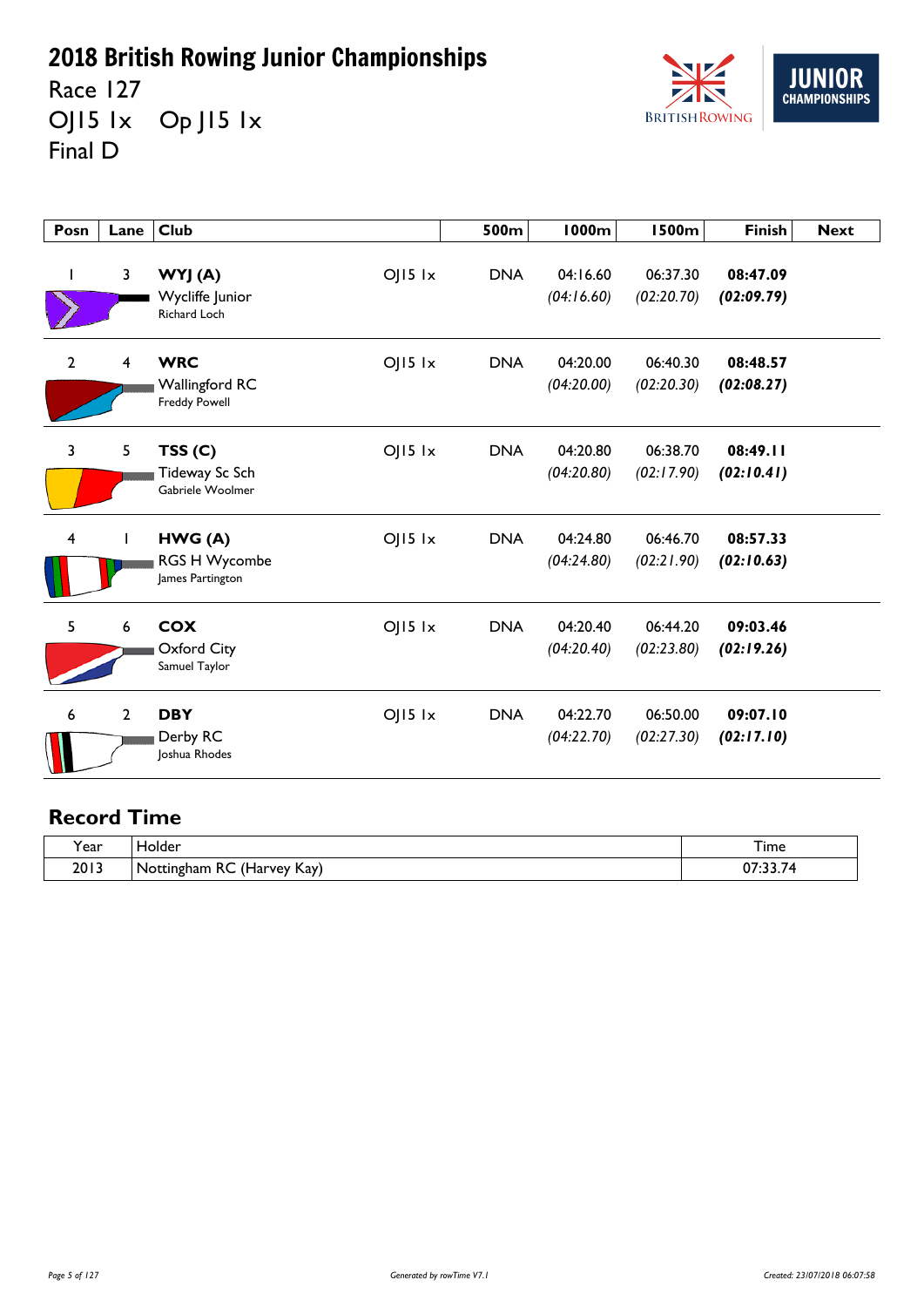Race 128 OJ15 1x Op J15 1x Final C



| Posn                         | Lane                    | <b>Club</b>                                                           | 500m       | <b>1000m</b>           | <b>1500m</b>           | <b>Finish</b>          | <b>Next</b> |
|------------------------------|-------------------------|-----------------------------------------------------------------------|------------|------------------------|------------------------|------------------------|-------------|
| J.                           | $\boldsymbol{6}$        | $O$   $15$ $1x$<br><b>HEN</b><br>Henley RC<br>Cameron Seager          | <b>DNA</b> | 04:19.00<br>(04:19.00) | 06:33.90<br>(02:14.90) | 08:47.98<br>(02:14.08) |             |
| $\mathbf{2}$                 | 5                       | $OJI5$ $1x$<br><b>SUA</b><br><b>Stratford Avon</b><br>Frederick Tyler | <b>DNA</b> | 04:19.40<br>(04:19.40) | 06:35.20<br>(02:15.80) | 08:50.31<br>(02:15.11) |             |
| 3                            | $\overline{\mathbf{4}}$ | $O$   $15$ $1x$<br>EVE(B)<br>Evesham RC<br>Duncan Repton              | <b>DNA</b> | 04:23.50<br>(04:23.50) | 06:41.10<br>(02:17.60) | 08:57.92<br>(02:16.82) |             |
| $\overline{\mathbf{4}}$<br>₩ |                         | <b>DUS</b><br>$O$   $15$ $1x$<br>Durham Sch<br>Sam Hall               | <b>DNA</b> | 04:25.90<br>(04:25.90) | 06:42.90<br>(02:17.00) | 08:59.02<br>(02:16.12) |             |
| 5                            | 3                       | QEH<br>$OJ15$ $1x$<br>Queen Eliz HS<br>Daniel Jones                   | <b>DNA</b> | 04:26.50<br>(04:26.50) | 06:45.10<br>(02:18.60) | 09:01.07<br>(02:15.97) |             |
| 6                            | $\mathbf{2}$            | $OJI5$ $1x$<br><b>NUN</b><br>Nottm & Union<br>Harvey Lunn             | <b>DNA</b> | 04:28.10<br>(04:28.10) | 06:49.30<br>(02:21.20) | 09:19.94<br>(02:30.64) |             |

| ີ.<br>Y ear | folder                                                                        | –<br>ı ime |
|-------------|-------------------------------------------------------------------------------|------------|
| 2013        | $\prime$<br>~~<br>Kay)<br>Offingham<br>NO.<br>. vev<br>ŧГ<br>πC<br>⊓di<br>ししい | $\sim$     |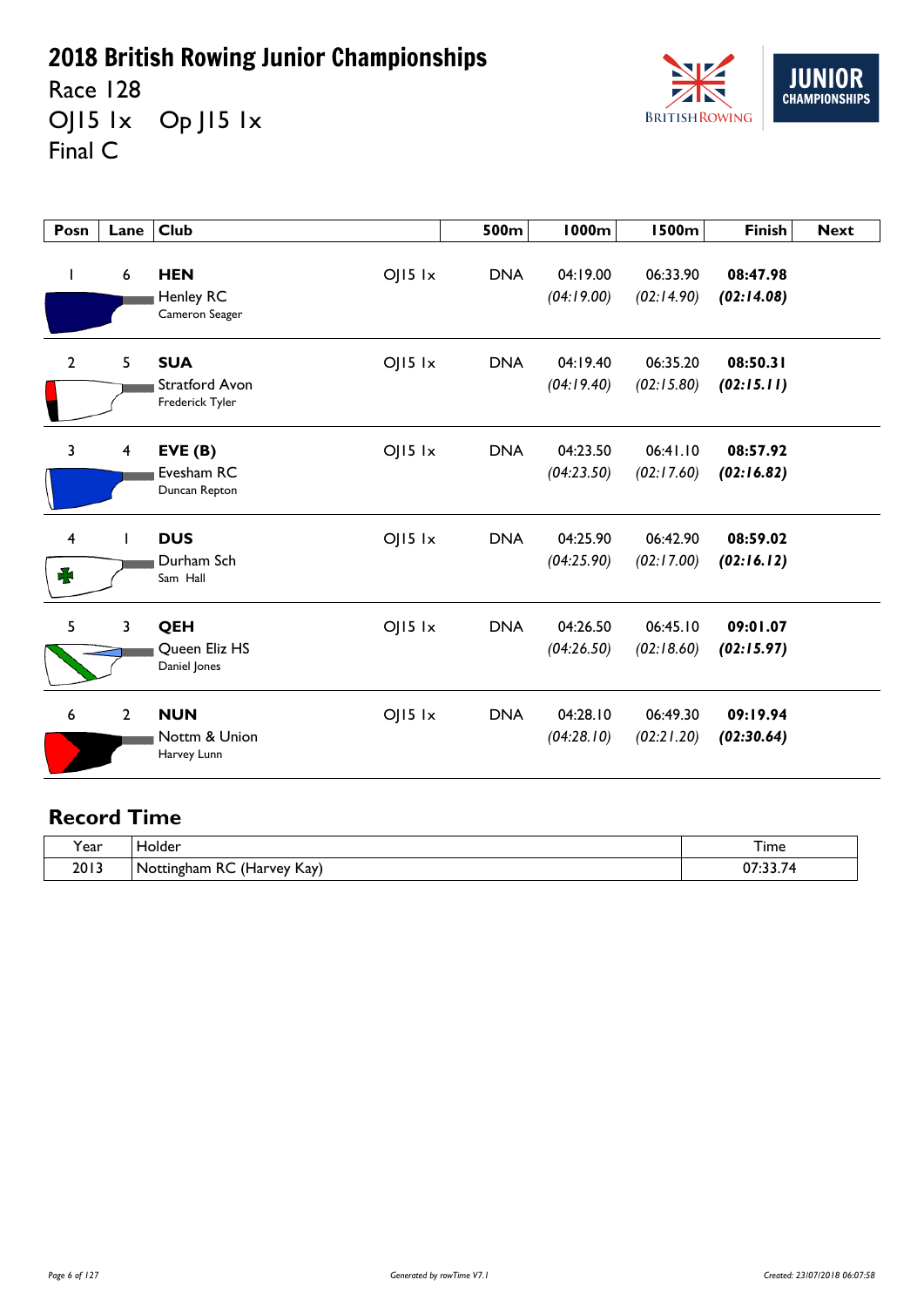Race 129 OJ18 1x Op J18 1x Final E



| Posn         | Lane                    | <b>Club</b>                                                 | 500m       | <b>1000m</b>           | <b>1500m</b>           | <b>Finish</b>          | <b>Next</b> |
|--------------|-------------------------|-------------------------------------------------------------|------------|------------------------|------------------------|------------------------|-------------|
| L            | 5                       | OJ18 1x<br>MAV(A)<br>Maidstone Inv<br>Harry Peel            | <b>DNA</b> | 04:16.20<br>(04:16.20) | 06:34.00<br>(02:17.80) | 08:51.85<br>(02:17.85) |             |
| $\mathbf{2}$ |                         | OJ18 1x<br><b>TUN</b><br><b>Taunton RC</b><br>Ollie Kenny   | <b>DNA</b> | 04:21.00<br>(04:21.00) | 06:38.50<br>(02:17.50) | 08:51.88<br>(02:13.38) |             |
| 3<br>Ŋ       | $\mathbf{3}$            | OJ18 1x<br>KSE(A)<br>King's Ely<br>Alex Millard             | <b>DNA</b> | 04:19.30<br>(04:19.30) | 06:36.20<br>(02:16.90) | 08:54.52<br>(02:18.32) |             |
| 4            | $\overline{\mathbf{4}}$ | <b>HER</b><br>OJ18 1x<br>Hereford RC<br>George Fraser       | <b>DNA</b> | 04:24.80<br>(04:24.80) | 06:40.50<br>(02:15.70) | 08:59.89<br>(02:19.39) |             |
| 5            | $\mathbf{2}$            | <b>TRF</b><br>OJ18 1x<br><b>Trafford RC</b><br>Aiden Loates | <b>DNA</b> | 04:24.00<br>(04:24.00) | 06:43.50<br>(02:19.50) | 09:09.08<br>(02:25.58) |             |
| 6            | 6                       | <b>YRM</b><br>OJ18 1x<br>Yarm Sch<br>Jacob Soupe            | <b>DNA</b> | 04:25.80<br>(04:25.80) | 06:50.10<br>(02:24.30) | 09:25.15<br>(02:35.05) |             |

| <b>Year</b> | <b>folder</b>                         | --<br>i ime       |
|-------------|---------------------------------------|-------------------|
| 2014        | Leask)<br>Llub<br>ı Leander<br>(Harry | $07:18.7^{\circ}$ |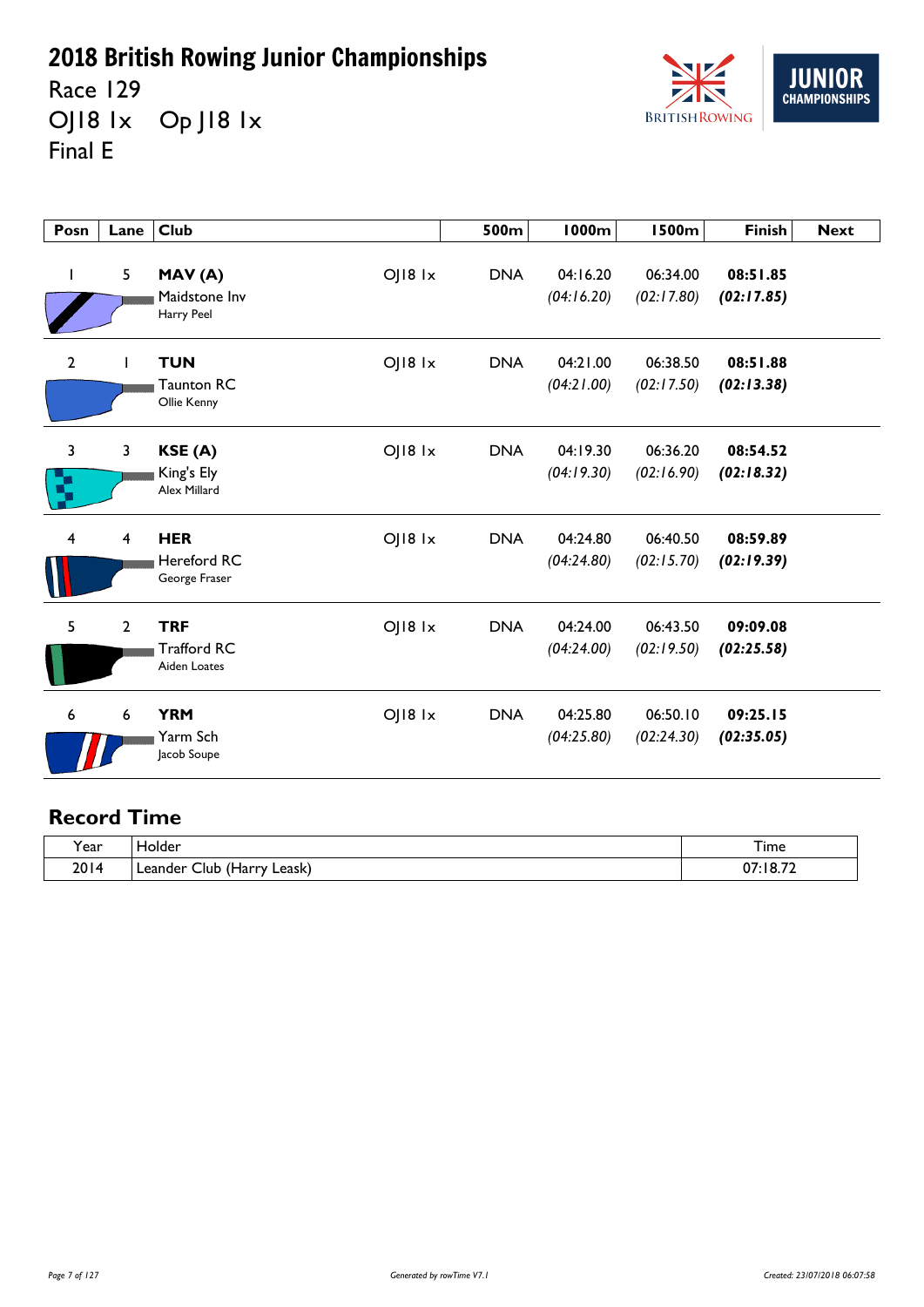Race 130 OJ18 1x Op J18 1x Final D



| Posn                    | Lane         | <b>Club</b>                                        |                 | 500m       | <b>1000m</b>           | <b>1500m</b>           | <b>Finish</b>          | <b>Next</b> |
|-------------------------|--------------|----------------------------------------------------|-----------------|------------|------------------------|------------------------|------------------------|-------------|
| $\mathbf{I}$            | 5            | <b>GHP</b><br>Glos Hartpury<br>Peter Howard        | $O$   $18$ $1x$ | <b>DNA</b> | 04:15.10<br>(04:15.10) | 06:28.80<br>(02:13.70) | 08:41.60<br>(02:12.80) |             |
| $\mathbf{2}$            | $\mathbf{2}$ | HIN(B)<br>Hinksey Sc Sch<br><b>Stanley Cannons</b> | $O$   $18$ $1x$ | <b>DNA</b> | 04:18.80<br>(04:18.80) | 06:35.50<br>(02:16.70) | 08:43.32<br>(02:07.82) |             |
| $\overline{3}$          | 6            | <b>GWC</b><br>George Watson's<br>Harry Grant       | OJ18 1x         | <b>DNA</b> | 04:21.30<br>(04:21.30) | 06:33.90<br>(02:12.60) | 08:44.96<br>(02:11.06) |             |
| $\overline{\mathbf{4}}$ | 3            | <b>RDG</b><br>Reading RC<br><b>William Pratt</b>   | $O$   $18$ $1x$ | <b>DNA</b> | 04:18.00<br>(04:18.00) | 06:36.60<br>(02:18.60) | 08:48.80<br>(02:12.20) |             |
| 5                       |              | TYN(B)<br>Tyne RC<br>Matthew Hudson                | OJ18 1x         | <b>DNA</b> | 04:19.50<br>(04:19.50) | 06:38.30<br>(02:18.80) | 08:54.91<br>(02:16.61) |             |
| 6                       | 4            | MAR(B)<br>Marlow RC<br>Harry Spennewyn             | $O$   $18$ $1x$ | <b>DNA</b> | 04:34.90<br>(04:34.90) | 07:07.60<br>(02:32.70) | 09:35.86<br>(02:28.26) |             |

| ີ.<br>Y ear | folder                             | ÷.<br>ı ime      |
|-------------|------------------------------------|------------------|
| 2014        | ∟eask)<br>Jub<br>Leander<br>(Harry | 77 או<br>^7<br>. |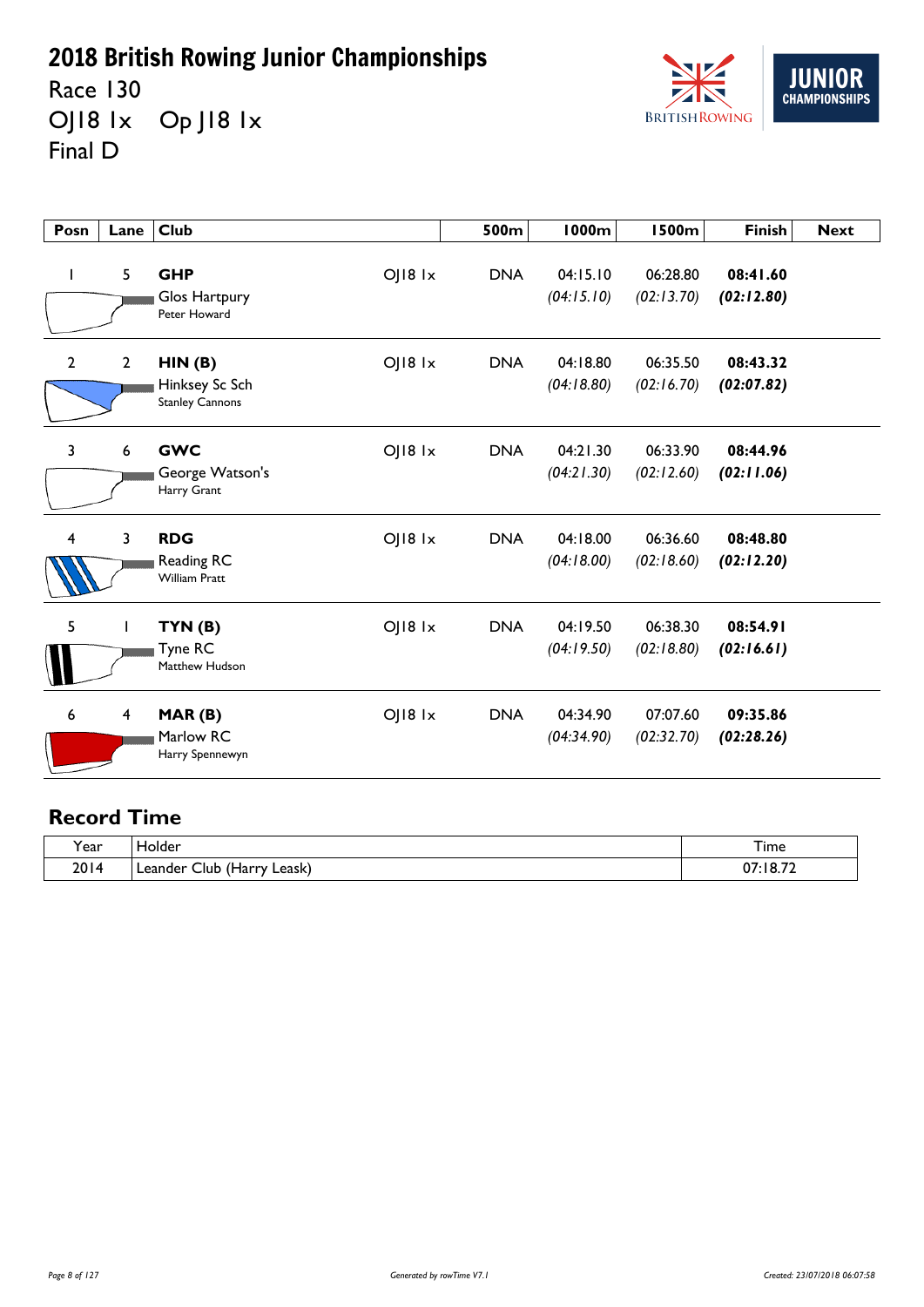Race 131 OJ18 1x Op J18 1x Final C



| Posn           | Lane         | <b>Club</b>                                                        | 500m       | <b>1000m</b>           | <b>1500m</b>           | <b>Finish</b>          | <b>Next</b> |
|----------------|--------------|--------------------------------------------------------------------|------------|------------------------|------------------------|------------------------|-------------|
| $\mathbf{I}$   | 3            | <b>CLD</b><br>OJ18 1x<br>Clydesdale ARC<br>Idris Mahamdi           | <b>DNA</b> | 04:08.60<br>(04:08.60) | 06:19.60<br>(02:11.00) | 08:28.05<br>(02:08.45) |             |
| $\mathbf{2}$   | $\mathbf{2}$ | $O$   $18$ $1x$<br>IEL (A)<br>Isle of Ely RC<br>Jake Tompkins      | <b>DNA</b> | 04:12.20<br>(04:12.20) | 06:23.10<br>(02:10.90) | 08:29.46<br>(02:06.36) |             |
| $\overline{3}$ | 4            | <b>MTS</b><br>OJ18 1x<br>Merch Taylors<br>Ryan Carney              | <b>DNA</b> | 04:11.30<br>(04:11.30) | 06:21.80<br>(02:10.50) | 08:29.47<br>(02:07.67) |             |
| 4              | 5            | <b>CLS</b><br>$O$   $18$ $1x$<br>Chester-le-St<br>Dean Slater      | <b>DNA</b> | 04:20.30<br>(04:20.30) | 06:32.00<br>(02:11.70) | 08:43.79<br>(02:11.79) |             |
| 5              | 6            | <b>SRC</b><br>$O$   $18$ $1x$<br>Sudbury RC<br><b>Byron Bullen</b> | <b>DNA</b> | 04:23.60<br>(04:23.60) | 06:35.00<br>(02:11.40) | 08:50.61<br>(02:15.61) |             |
| 6              |              | OJ18 1x<br><b>MDT</b><br>Mediterranean<br><b>Matthew Vinales</b>   | <b>DNA</b> | 04:20.90<br>(04:20.90) | 06:36.80<br>(02:15.90) | 08:52.12<br>(02:15.32) |             |

| ີ.<br>Y ear | folder                             | ÷.<br>ı ime      |
|-------------|------------------------------------|------------------|
| 2014        | ∟eask)<br>Jub<br>Leander<br>(Harry | 77 או<br>^7<br>. |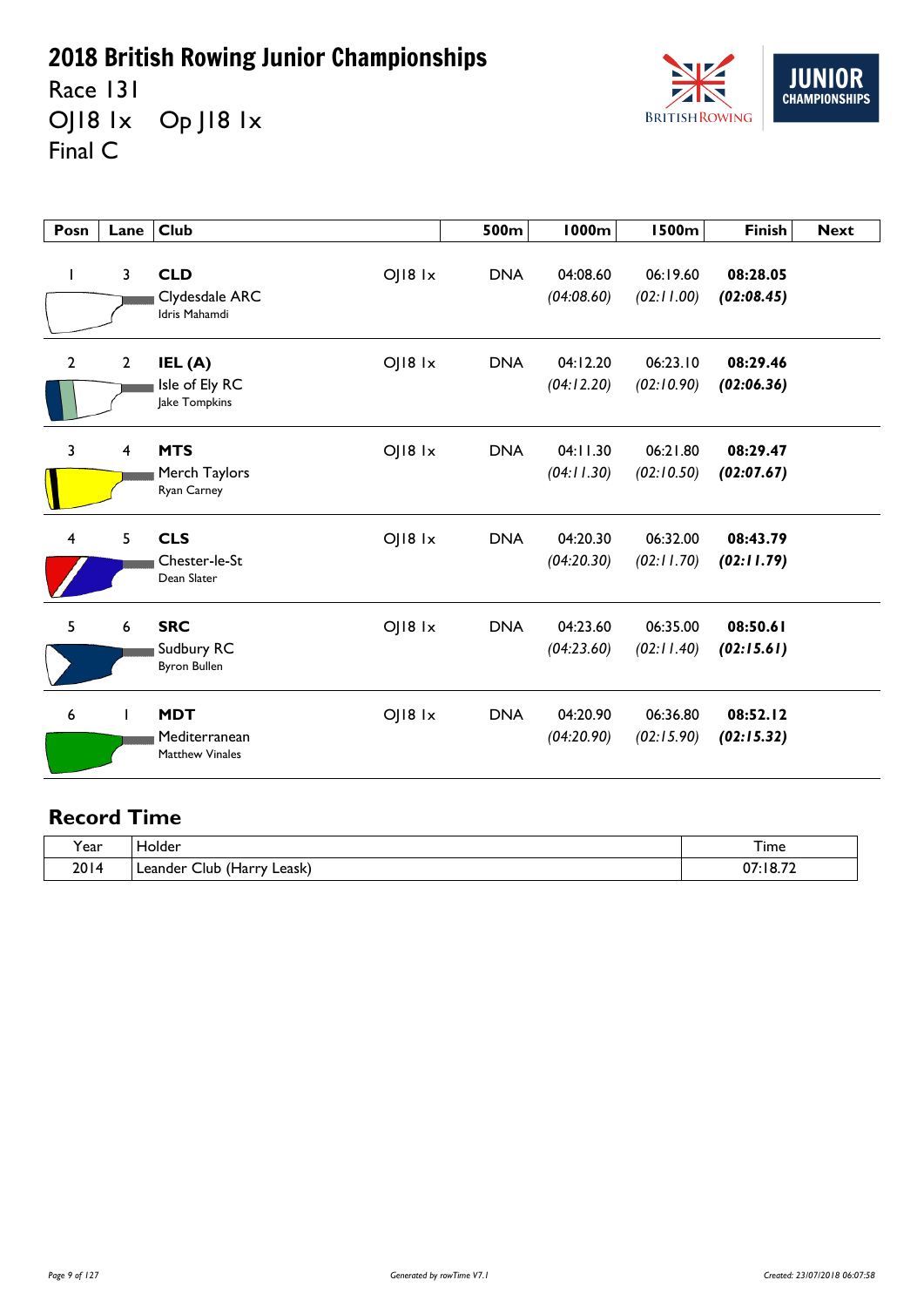Race 132 OJ16 2x Op J16 2x Final C



| Posn               | Lane           | <b>Club</b>                                                               |             | 500m       | <b>1000m</b>           | <b>1500m</b>           | Finish                 | <b>Next</b> |
|--------------------|----------------|---------------------------------------------------------------------------|-------------|------------|------------------------|------------------------|------------------------|-------------|
| J.                 | $\overline{4}$ | <b>CAL</b><br>Calpe RC<br>Steven Licudi, Kian Payas                       | OJ162x      | <b>DNA</b> | 03:57.90<br>(03:57.90) | 06:05.90<br>(02:08.00) | 08:09.80<br>(02:03.90) |             |
| $\mathbf{2}$<br>im | 3              | <b>MOS</b><br>Mossbourne Acad<br>Kamile Gowan, Zuhri James                | OJ162x      | <b>DNA</b> | 03:57.50<br>(03:57.50) | 06:08.00<br>(02:10.50) | 08:11.42<br>(02:03.42) |             |
| 3                  | 6              | <b>MHD</b><br>Maidenhead RC<br>Tom O'Reilly, Martin Dunlop                | OJ162x      | <b>DNA</b> | 04:01.60<br>(04:01.60) | 06:10.90<br>(02:09.30) | 08:12.66<br>(02:01.76) |             |
| 4                  |                | <b>BIR</b><br>Birmingham<br>Ole Gray, Christopher Finch                   | $O$   16 2x | <b>DNA</b> | 04:06.20<br>(04:06.20) | 06:17.20<br>(02:11.00) | 08:22.05<br>(02:04.85) |             |
| 5                  | 5              | <b>WRC</b><br><b>Wallingford RC</b><br>Richard Mangion, Ben Sumner        | $O$   16 2x | <b>DNA</b> | 04:00.10<br>(04:00.10) | 06:16.70<br>(02:16.60) | 08:24.85<br>(02:08.15) |             |
| 6<br>AIIIIIIII     | 2              | <b>TYU</b><br><b>Tyne United RC</b><br>William Viney, Luke William Taylor | OJ162x      | <b>DNA</b> | 04:11.20<br>(04:11.20) | 06:25.00<br>(02:13.80) | 08:24.93<br>(01:59.93) |             |

| $\cdot$<br>Year | ۱٬۲۱۳<br>╌       | ÷.<br>I ime                                             |
|-----------------|------------------|---------------------------------------------------------|
| 2013            | $\sim$<br>$\sim$ | $\sim$<br>n٤<br>$\cdot$ $\cdot$ $\cdot$ $\cdot$ $\cdot$ |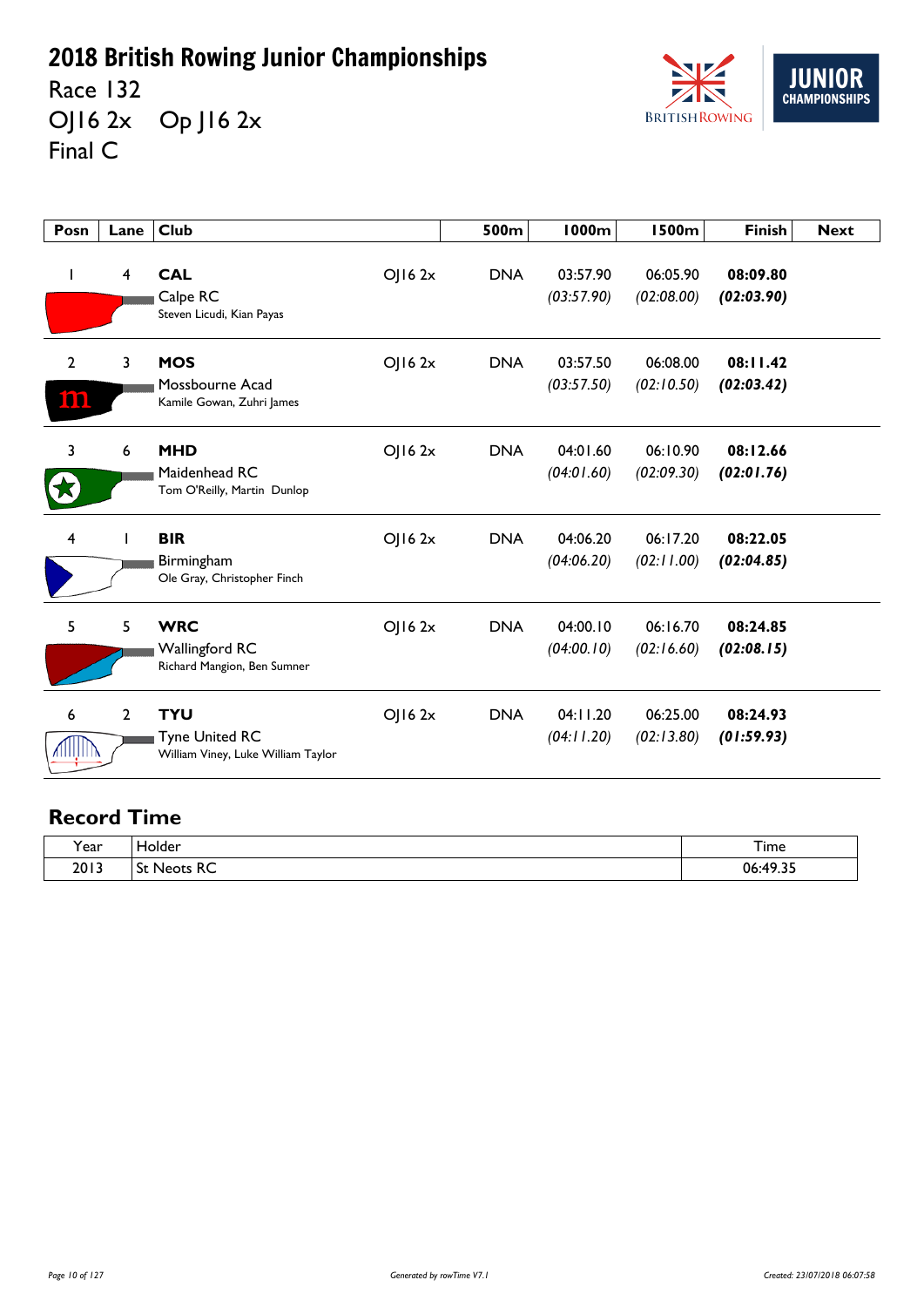Race 133 WJ16 1x WJ16 1x Final E



| Posn           | Lane           | <b>Club</b>                                         |         | 500m       | 1000m                  | 1500m                        | <b>Finish</b>          | <b>Next</b> |
|----------------|----------------|-----------------------------------------------------|---------|------------|------------------------|------------------------------|------------------------|-------------|
|                | 3              | TRT<br><b>Trent RC</b><br><b>Eloise Rose</b>        | WJ16 1x | <b>DNA</b> | 05:16.80<br>(05:16.80) | 08:51.80<br>(03:35.00)       | 10:26.32<br>(01:34.52) |             |
| $\overline{2}$ | $\overline{4}$ | <b>MHD</b><br>Maidenhead RC<br>Tabatha White        | WJ16 1x | <b>DNA</b> | 05:21.10<br>(05:21.10) | 08:05.20<br>(02:44.10)       | 10:38.16<br>(02:32.96) |             |
| $\overline{3}$ | $\mathbf{2}$   | <b>BRX</b><br><b>Broxbourne RC</b><br>Jessica Nash  | WJ16 lx | <b>DNA</b> | 05:27.00<br>(05:27.00) | 08:18.10<br>(02:51.10)       | 11:03.35<br>(02:45.25) |             |
| 4              | 5              | <b>BED</b><br><b>Bedford RC</b><br>Daniella Flemons | WJ16 1x | <b>DNA</b> | 05:53.50<br>(05:53.50) | <b>DNA</b><br>$\blacksquare$ | 11:45.46<br>(11:45.46) |             |

| ◟<br>. ear | Holder                                                                          | $-$<br>ıme<br>______ |
|------------|---------------------------------------------------------------------------------|----------------------|
| 2013       | $\sqrt{2}$<br>-<br>l Monmouth<br>Comprehensive<br>I (Emily Richards).<br>School | 08:06.38             |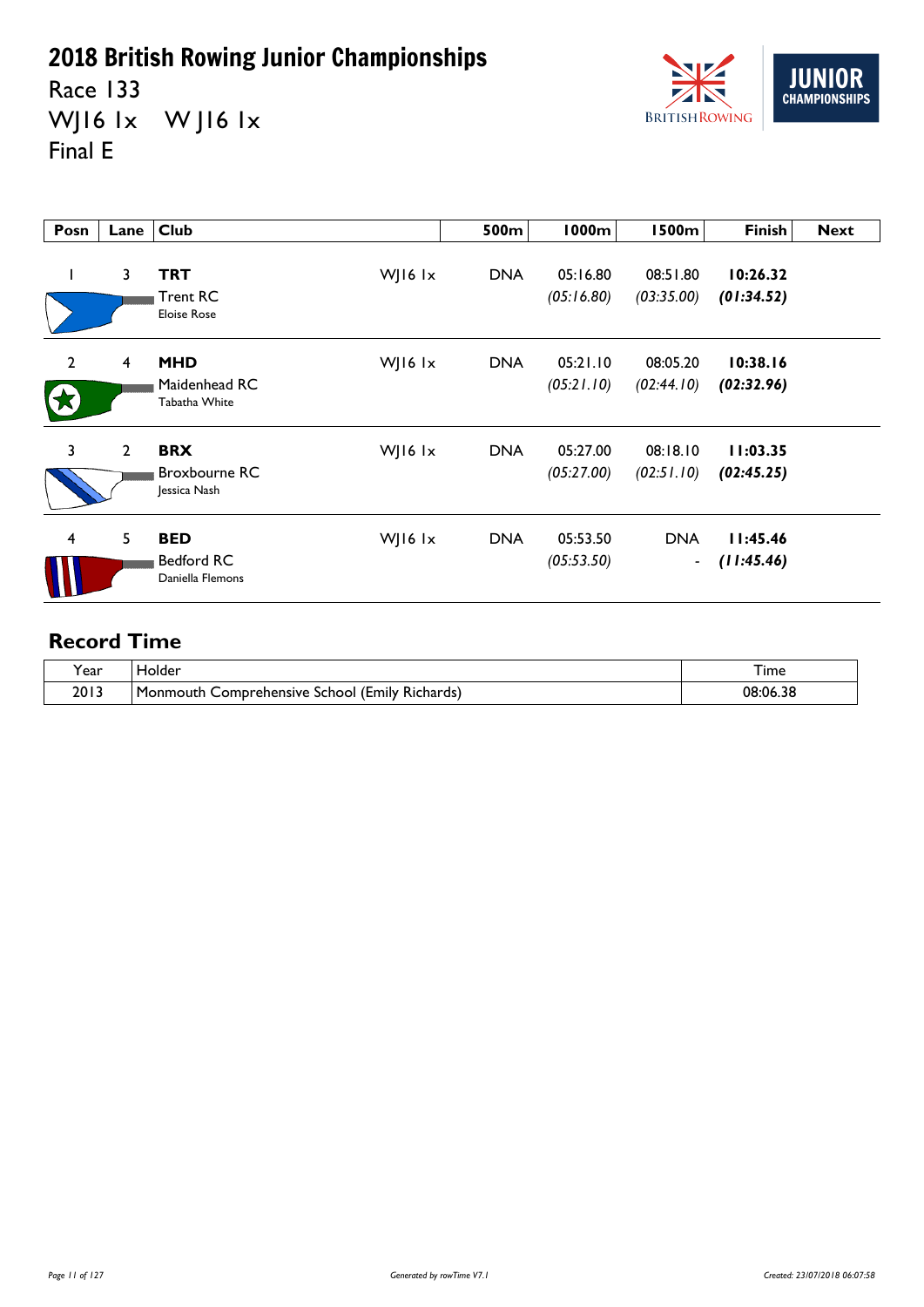Race 134 WJ16 1x WJ16 1x Final D



| Posn                  | Lane             | Club                                                   |         | 500m       | <b>1000m</b>           | <b>1500m</b>                               | <b>Finish</b>          | <b>Next</b> |
|-----------------------|------------------|--------------------------------------------------------|---------|------------|------------------------|--------------------------------------------|------------------------|-------------|
| $\mathbf{I}$          | $\overline{2}$   | TSS(B)<br>Tideway Sc Sch<br>Amalia White               | WJ16 lx | <b>DNA</b> | 04:55.60<br>(04:55.60) | <b>DNA</b><br>$\qquad \qquad \blacksquare$ | 09:53.45<br>(09:53.45) |             |
| $\overline{2}$<br>100 | 5                | <b>MOS</b><br>Mossbourne Acad<br>Alice de Abaitua      | WJ16 lx | <b>DNA</b> | 04:49.30<br>(04:49.30) | 07:24.50<br>(02:35.20)                     | 09:55.61<br>(02:31.11) |             |
| 3                     | 4                | NCR(B)<br><b>NCRA</b><br>Jessica Austin                | WJ16 lx | <b>DNA</b> | 04:50.60<br>(04:50.60) | 07:24.80<br>(02:34.20)                     | 09:58.79<br>(02:33.99) |             |
| 4                     | $\boldsymbol{6}$ | <b>SPG</b><br><b>St Paul's Girls</b><br>Carla Humphris | WJ16 lx | <b>DNA</b> | 04:47.30<br>(04:47.30) | 07:25.00<br>(02:37.70)                     | 10:10.25<br>(02:45.25) |             |
| 5                     | $\mathbf{3}$     | <b>GRN</b><br>Grange Sch<br>Antonia Molton             | WJ16 1x | <b>DNA</b> | 04:50.00<br>(04:50.00) | 07:27.60<br>(02:37.60)                     | 10:12.58<br>(02:44.98) |             |
| 6                     |                  | <b>RCH</b><br>Royal Chester<br>Fenella Cowdell         | WJ16 lx | <b>DNA</b> | 05:02.40<br>(05:02.40) | 07:40.80<br>(02:38.40)                     | 10:21.49<br>(02:40.69) |             |

| 'ear | older،                                                                | I ime    |
|------|-----------------------------------------------------------------------|----------|
| 2013 | . .<br><br>∣Monmouth<br>Comprehensive<br>l (Emily Richards)<br>School | 08:06.38 |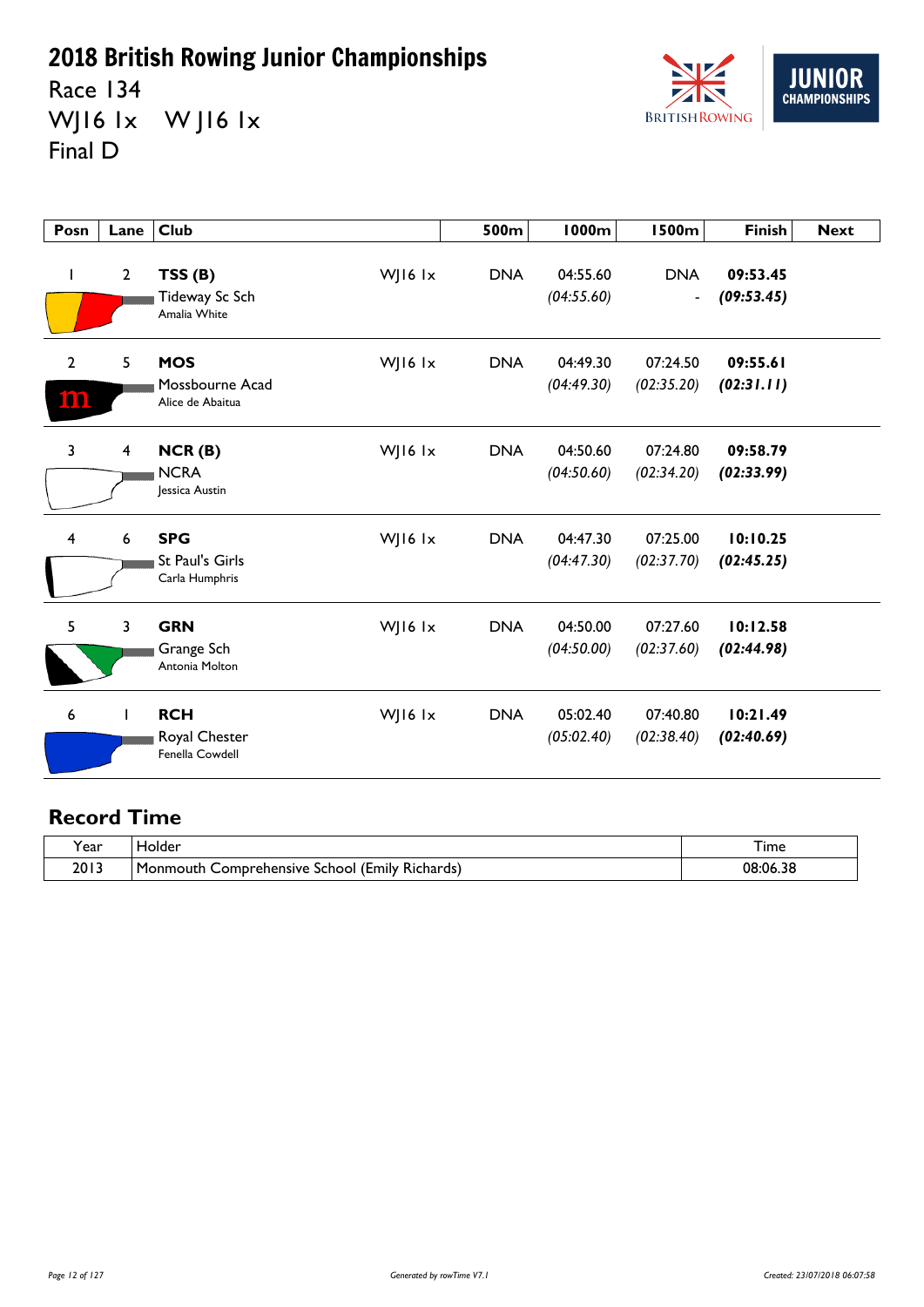Race 135 WJ16 1x WJ16 1x Final C



| Posn           | Lane                    | Club                                                 |         | 500m       | <b>1000m</b>           | <b>1500m</b>           | <b>Finish</b>          | <b>Next</b> |
|----------------|-------------------------|------------------------------------------------------|---------|------------|------------------------|------------------------|------------------------|-------------|
| ı              | $\overline{3}$          | <b>DBY</b><br>Derby RC<br>Chloe Wild                 | WJ16 lx | <b>DNA</b> | 04:37.90<br>(04:37.90) | 07:15.10<br>(02:37.20) | 09:35.15<br>(02:20.05) |             |
| $\overline{2}$ | $6\phantom{1}$          | <b>CAL</b><br>Calpe RC<br>Francesca Chincotta        | WJ16 lx | <b>DNA</b> | 04:45.10<br>(04:45.10) | 07:19.70<br>(02:34.60) | 09:41.66<br>(02:21.96) |             |
| 3              | $\overline{2}$          | CBR(B)<br><b>Bristol City</b><br>Phoebe Cullum       | WJ16 lx | <b>DNA</b> | 04:49.30<br>(04:49.30) | 07:16.60<br>(02:27.30) | 09:44.79<br>(02:28.19) |             |
| 4              | 5                       | CLS(B)<br>Chester-le-St<br>Molly Dowson              | WJ16 lx | <b>DNA</b> | 04:37.40<br>(04:37.40) | 07:06.00<br>(02:28.60) | 09:47.23<br>(02:41.23) |             |
| 5              | $\overline{\mathbf{4}}$ | <b>GWC</b><br>George Watson's<br>Eilidh Dickerson    | WJ16 1x | <b>DNA</b> | 04:42.00<br>(04:42.00) | 07:16.00<br>(02:34.00) | 09:48.44<br>(02:32.44) |             |
| 6              |                         | <b>SWP</b><br>W Perkin's Sch<br><b>Kate Stenning</b> | WJ16 1x | <b>DNA</b> | 04:54.10<br>(04:54.10) | 07:29.90<br>(02:35.80) | 10:05.68<br>(02:35.78) |             |

| 'ear | <b>Tolder</b>                                                                      | I ime    |
|------|------------------------------------------------------------------------------------|----------|
| 2013 | $^{\circ}$ .<br>. .<br>l Monmouth<br>Comprehensive<br>l (Emily Richards)<br>School | 08:06.38 |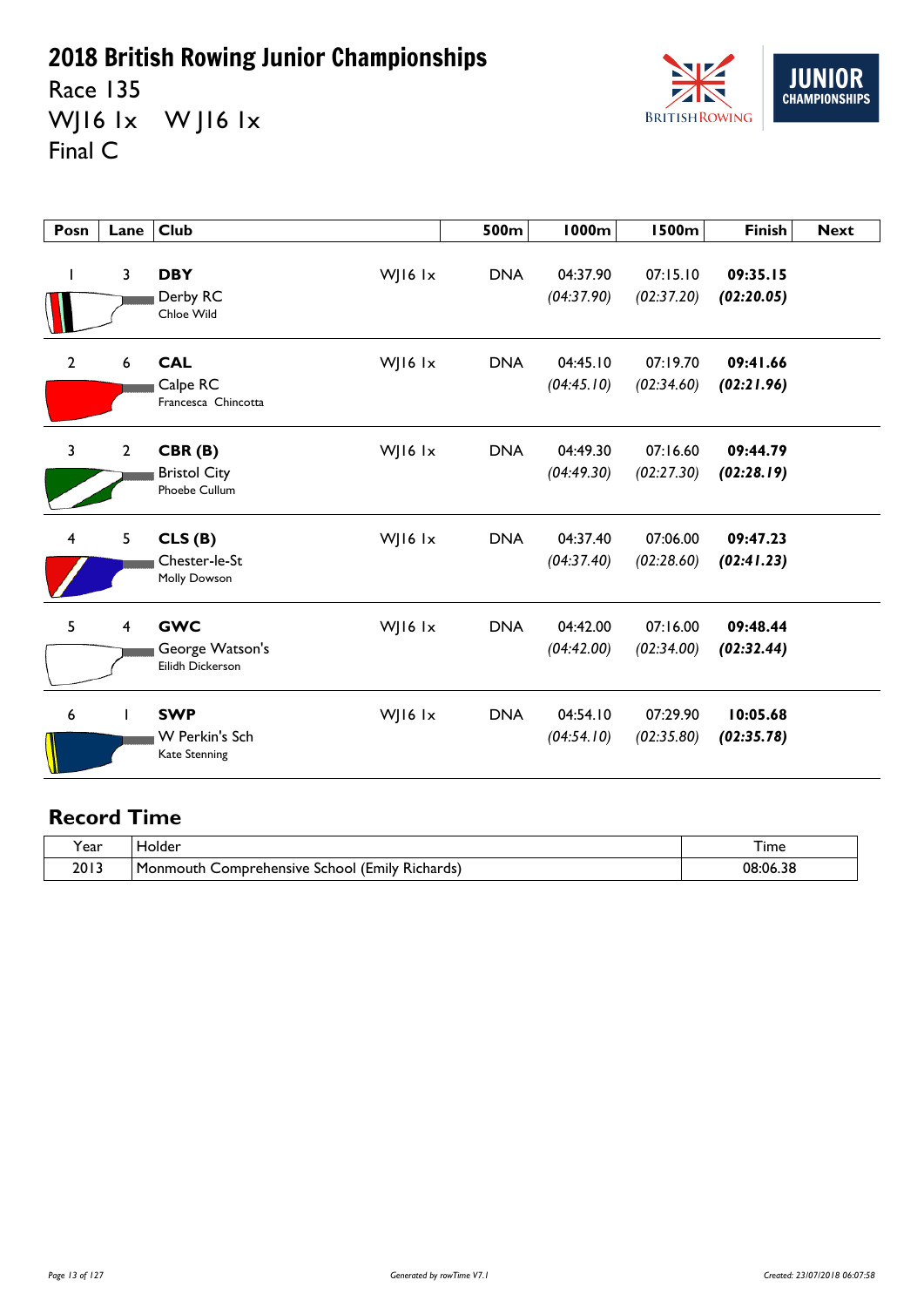Race 136 OJ15 4x+ Op J15 4x+ Final C



| Posn           | Lane           | <b>Club</b>                                                                                                                              | 500m       | <b>1000m</b>           | <b>1500m</b>           | <b>Finish</b>          | <b>Next</b> |
|----------------|----------------|------------------------------------------------------------------------------------------------------------------------------------------|------------|------------------------|------------------------|------------------------|-------------|
| ı              | 6              | SWB (B)<br>OJ15 4x+<br>W Borlase Sch<br>Joel Scurlock, Billy Macleod, Oliver Visintin, Zac<br>Byrne, Gabriel Dorosh                      | <b>DNA</b> | 03:52.70<br>(03:52.70) | 05:53.40<br>(02:00.70) | 07:53.99<br>(02:00.59) |             |
| $\overline{2}$ | $\overline{3}$ | <b>GMS</b><br>OJ15 4x+<br><b>Gt Marlow Sch</b><br>George Holder, Cathan McMahon-Tynan, Rafael<br>Maidana, Joel Hammond, Lottie MacIntyre | <b>DNA</b> | 03:53.60<br>(03:53.60) | 05:56.20<br>(02:02.60) | 07:59.13<br>(02:02.93) |             |
| 3              | L              | <b>HIN</b><br>OJ15 4x+<br>Hinksey Sc Sch<br>Nicholas Adam, Daniel Carpenter, Edward Sanderson,<br>Jacob Taylor, [Cox] Harry Gant         | <b>DNA</b> | 04:00.30<br>(04:00.30) | 06:08.10<br>(02:07.80) | 08:07.83<br>(01:59.73) |             |
| 4              | 5              | <b>LLA</b><br>OJ15 4x+<br>Llandaff RC<br>Alexander Hill, Rhys Parle, Daniel Howes, James<br>Pickering, [Cox] Rhodri Williams             | <b>DNA</b> | 03:58.90<br>(03:58.90) | 06:04.30<br>(02:05.40) | 08:08.33<br>(02:04.03) |             |
| 5              | $\overline{4}$ | <b>GWCL</b><br>OJ15 4x+<br>GrgeW/Ch-le-Str<br>Sebastain Ansell, Andrew Knowles, Daniel Coleman,<br>Angus Millar, [Cox] Grace Thomas      | <b>DNA</b> | 04:01.70<br>(04:01.70) | 06:04.60<br>(02:02.90) | 08:12.81<br>(02:08.21) |             |
| 6              | $\overline{2}$ | QPH<br>OJ15 4x+<br><b>Oueen's Park HS</b><br>Benjamin Baker, Charlie Doyle, James Cox, Daniel<br>Williams, lestyn Burke                  | <b>DNA</b> | <b>DNA</b><br>-        | 06:09.80<br>(06:09.80) | 08:17.73<br>(02:07.93) |             |

| 'ear | iolder                                                 | $ -$<br>l ime  |
|------|--------------------------------------------------------|----------------|
| 2015 | . Windsor Boys'<br>- 14<br>l he<br>School <sup>*</sup> | 06:45.96<br>70 |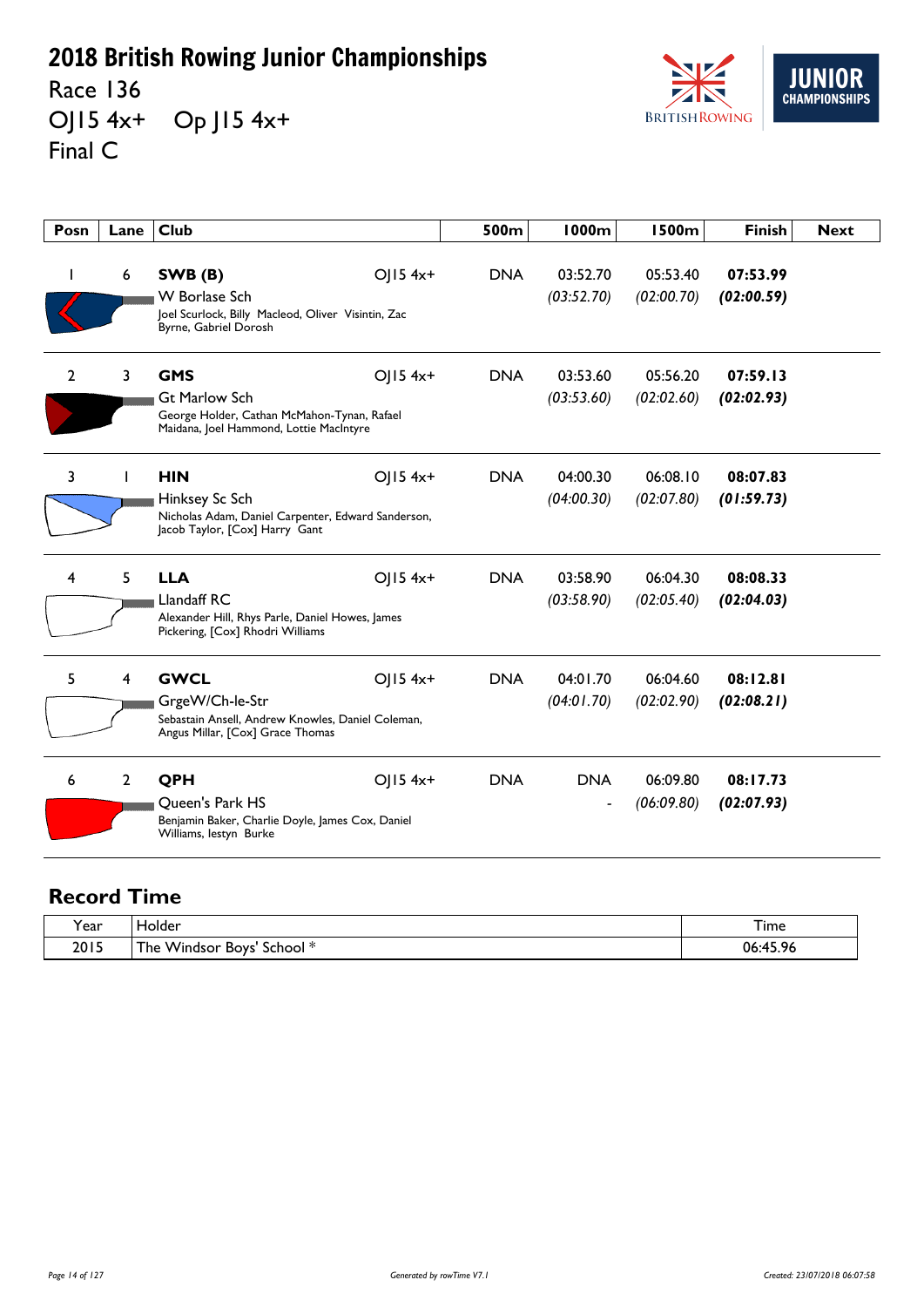Race 137 WJ15 1x W J15 1x Final E



| Posn                    | Lane                    | <b>Club</b>                                          |               | 500m       | <b>1000m</b>           | <b>1500m</b>           | <b>Finish</b>          | <b>Next</b> |
|-------------------------|-------------------------|------------------------------------------------------|---------------|------------|------------------------|------------------------|------------------------|-------------|
| L                       | $\overline{\mathbf{4}}$ | <b>GRO</b><br>Grosvenor RC<br>Alexandra Audas        | WJ15 lx       | <b>DNA</b> | 04:59.30<br>(04:59.30) | 07:31.10<br>(02:31.80) | 09:57.33<br>(02:26.23) |             |
| $\overline{2}$          | $\overline{3}$          | TRT(A)<br><b>Trent RC</b><br>Charlotte Warren-French | $W$ ] 15 $1x$ | <b>DNA</b> | 05:03.10<br>(05:03.10) | 07:37.00<br>(02:33.90) | 10:04.80<br>(02:27.80) |             |
| 3                       | $\mathbf{2}$            | <b>DBY</b><br>Derby RC<br><b>Katie Remer</b>         | $W$ ] 15 $1x$ | <b>DNA</b> | 05:11.30<br>(05:11.30) | 07:45.90<br>(02:34.60) | 10:13.08<br>(02:27.18) |             |
| $\overline{\mathbf{4}}$ |                         | <b>RDG</b><br>Reading RC<br>Catherine Shore          | $W$ ] 15 $1x$ | <b>DNA</b> | 05:13.90<br>(05:13.90) | 07:55.00<br>(02:41.10) | 10:30.09<br>(02:35.09) |             |
| 5                       | 5                       | TRT(B)<br><b>Trent RC</b><br><b>Millie Benton</b>    | $W$ ] 15 $1x$ | <b>DNA</b> | 05:11.70<br>(05:11.70) | 07:56.10<br>(02:44.40) | 10:30.67<br>(02:34.57) |             |

| $\tilde{}$<br>'ear | Holder                                                                    | ᅮ.<br>I ime  |
|--------------------|---------------------------------------------------------------------------|--------------|
| 2013               | $\checkmark$<br>(Sally<br>RC<br>-<br><b>.</b><br>Downing)<br>r ork<br>∪tv | 17.09<br>08: |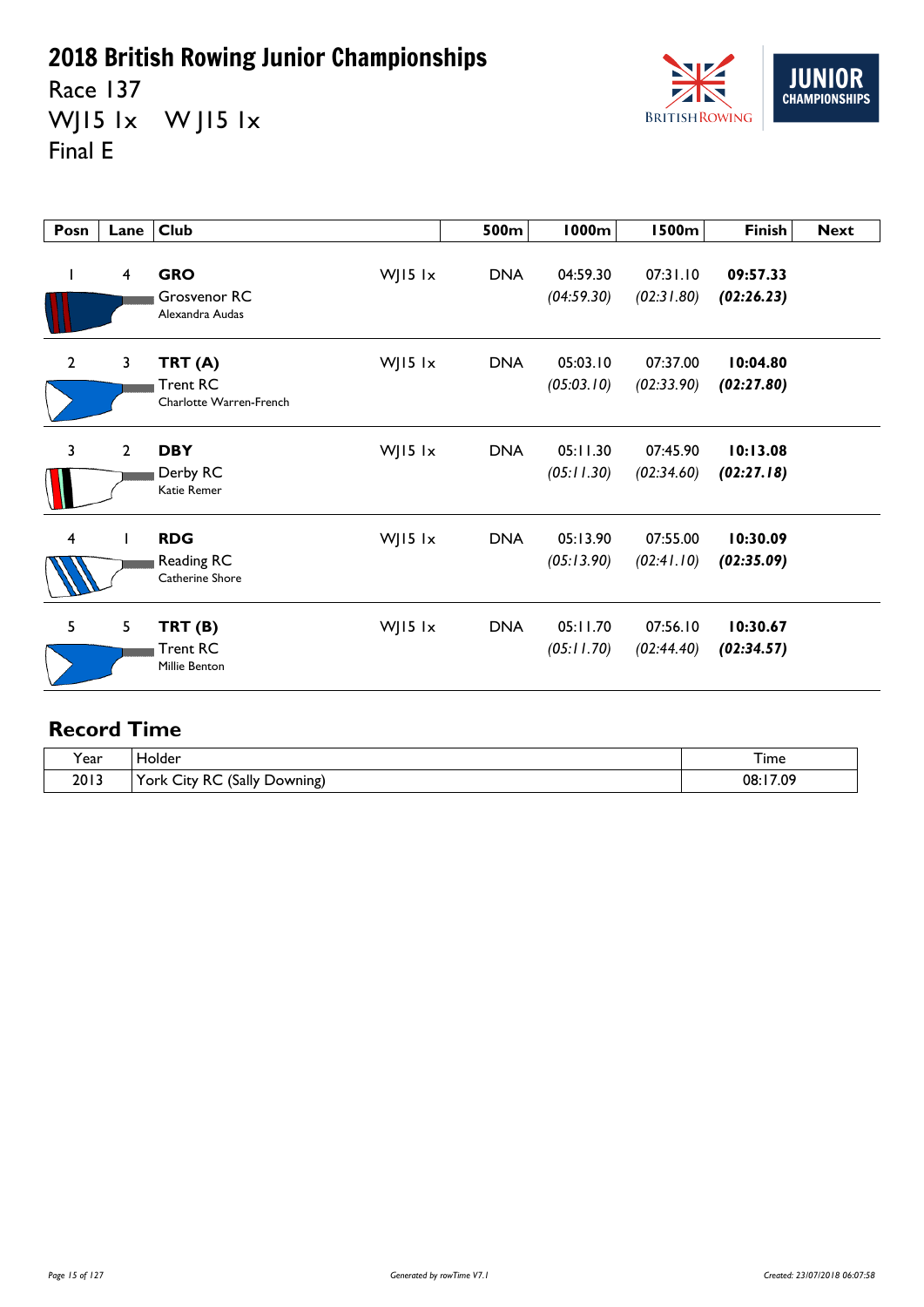Race 138 WJ15 1x W J15 1x Final D



| Posn                    | Lane                    | <b>Club</b>                                           |           | 500m       | <b>1000m</b>           | <b>1500m</b>           | <b>Finish</b>          | <b>Next</b> |
|-------------------------|-------------------------|-------------------------------------------------------|-----------|------------|------------------------|------------------------|------------------------|-------------|
| J.                      | $\overline{\mathbf{3}}$ | <b>HOL</b><br>Hollingworth Lk<br><b>Rosie Pickles</b> | WJ15 lx   | <b>DNA</b> | 04:50.90<br>(04:50.90) | 07:14.40<br>(02:23.50) | 09:40.57<br>(02:26.17) |             |
| $\overline{2}$          | 5                       | ROS(B)<br>Ross RC<br>Ellie Lown                       | WJ15 $1x$ | <b>DNA</b> | 04:48.00<br>(04:48.00) | 07:20.50<br>(02:32.50) | 09:49.43<br>(02:28.93) |             |
| 3                       | $\overline{4}$          | <b>LEA</b><br>Lea RC<br>Anna MacLehose Griffin        | WJ15 lx   | <b>DNA</b> | 04:53.50<br>(04:53.50) | 07:24.50<br>(02:31.00) | 09:56.29<br>(02:31.79) |             |
| $\overline{\mathbf{4}}$ | $\overline{2}$          | <b>NOR</b><br>Norwich RC<br>Sophie Lewis Williams     | WJ15 lx   | <b>DNA</b> | 04:53.20<br>(04:53.20) | 07:25.10<br>(02:31.90) | 10:00.14<br>(02:35.04) |             |
| 5                       | $\boldsymbol{6}$        | TSS(B)<br>Tideway Sc Sch<br>Lucy Bath                 | WJ15 lx   | <b>DNA</b> | 05:00.00<br>(05:00.00) | 07:37.20<br>(02:37.20) | 10:10.62<br>(02:33.42) |             |
| 6                       | ı                       | <b>NCR</b><br><b>NCRA</b><br><b>Hettie Holmes</b>     | WJ15 lx   | <b>DNA</b> | 05:06.40<br>(05:06.40) | 07:41.80<br>(02:35.40) | 10:14.23<br>(02:32.43) |             |

| rear | <b>Folder</b>                                                                                      | --<br>I ime  |
|------|----------------------------------------------------------------------------------------------------|--------------|
| 2013 | 'Sally<br>York $\langle$<br>RC<br>-<br><b>.</b><br>Downing)<br>$\cup$ ity $\overline{\phantom{a}}$ | 17.09<br>08: |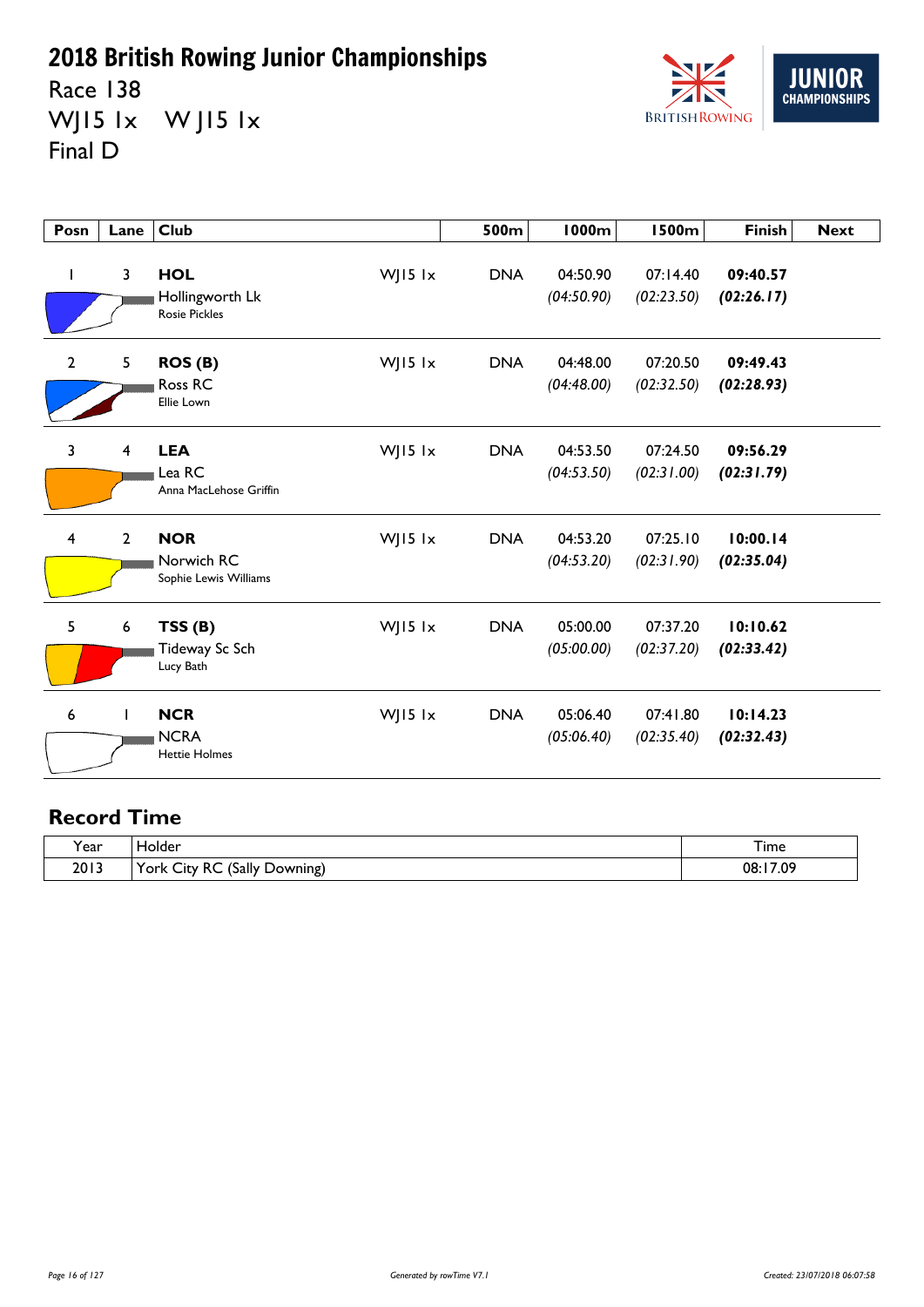Race 139 WJ15 1x W J15 1x Final C



| Posn                    | Lane         | <b>Club</b>                                              |           | 500m       | <b>1000m</b>           | <b>1500m</b>           | <b>Finish</b>          | <b>Next</b> |
|-------------------------|--------------|----------------------------------------------------------|-----------|------------|------------------------|------------------------|------------------------|-------------|
|                         | $\mathbf{2}$ | <b>YRK</b><br>York City RC<br>Charley Faint              | WJ15 lx   | <b>DNA</b> | 04:37.10<br>(04:37.10) | 07:02.20<br>(02:25.10) | 09:23.85<br>(02:21.65) |             |
| $\overline{2}$          | 3            | <b>BED</b><br><b>Bedford RC</b><br>Isobel Blake Hurworth | WJ15 lx   | <b>DNA</b> | 04:40.90<br>(04:40.90) | 07:07.50<br>(02:26.60) | 09:26.79<br>(02:19.29) |             |
| 3                       | 4            | <b>CHR</b><br>Christchurch RC<br><b>Molly Morris</b>     | WJ15 lx   | <b>DNA</b> | 04:36.50<br>(04:36.50) | 07:06.20<br>(02:29.70) | 09:31.22<br>(02:25.02) |             |
| $\overline{\mathbf{4}}$ | 6            | <b>TRC</b><br>Thames RC<br>Hannah Steven                 | WJ15 lx   | <b>DNA</b> | 04:40.30<br>(04:40.30) | 07:08.00<br>(02:27.70) | 09:34.83<br>(02:26.83) |             |
| 5                       | 5            | <b>WTN</b><br><b>Warrington RC</b><br>Grace Biltawi      | WJ15 $1x$ | <b>DNA</b> | 04:35.60<br>(04:35.60) | 07:10.20<br>(02:34.60) | 09:58.47<br>(02:48.27) |             |
| 6                       | $\mathbf{I}$ | CLS(B)<br>Chester-le-St<br>Eve Wilkinson                 | WJ15 lx   | <b>DNA</b> | 04:53.70<br>(04:53.70) | 07:34.20<br>(02:40.50) | 10:13.63<br>(02:39.43) |             |

| ີ.<br>Year | <b>Folder</b>                                                     | 1 ime         |
|------------|-------------------------------------------------------------------|---------------|
| 2013       | 'Sally<br>York 、<br>∘RC<br>∽<br>$\sim$<br>Downing)<br><b>City</b> | :17.09<br>08: |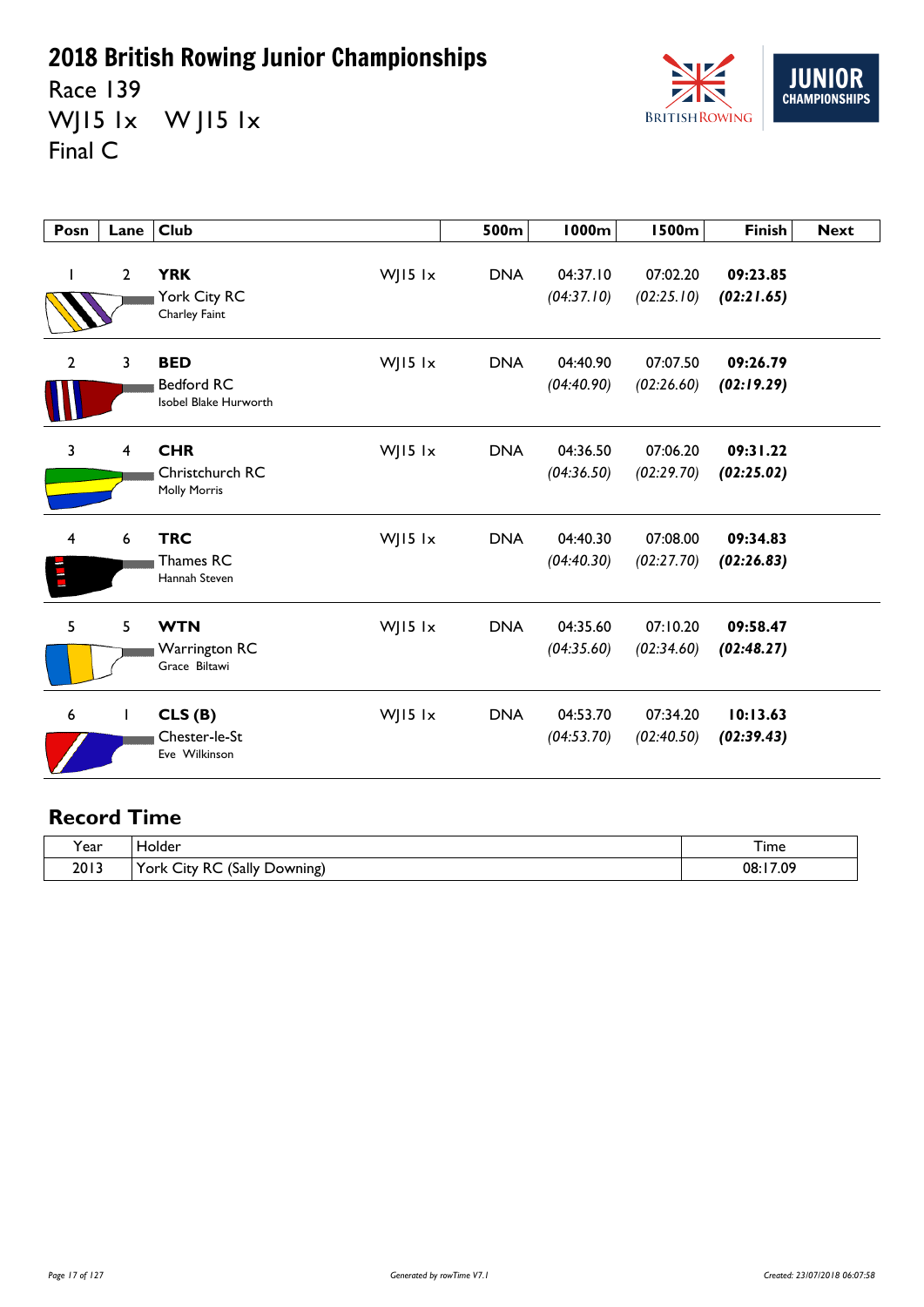Race 141 OJ18 2x Op J18 2x Final C



| Posn                    | Lane           | <b>Club</b>                                                                    | 500m       | 1000m                  | <b>1500m</b>           | <b>Finish</b>          | <b>Next</b> |
|-------------------------|----------------|--------------------------------------------------------------------------------|------------|------------------------|------------------------|------------------------|-------------|
| ı<br>R,                 | $\mathbf{3}$   | <b>KSE</b><br>OJ182x<br>King's Ely<br>William White, Alex Millard              | <b>DNA</b> | 03:56.30<br>(03:56.30) | 06:01.40<br>(02:05.10) | 07:57.57<br>(01:56.17) |             |
| $\mathbf{2}$            | 5              | <b>ETX</b><br>OJ18 2x<br><b>Eton Excelsior</b><br>Adam Smith, Sacha Lachin     | <b>DNA</b> | 03:49.90<br>(03:49.90) | 05:58.00<br>(02:08.10) | 07:57.93<br>(01:59.93) |             |
| 3                       | 6              | OJ182x<br><b>CAB</b><br>Cantabrigian RC<br>Philip Sosnin, Robert Steyn         | <b>DNA</b> | 03:56.70<br>(03:56.70) | 06:02.90<br>(02:06.20) | 08:04.55<br>(02:01.65) |             |
| $\overline{\mathbf{4}}$ | 4              | <b>PGN</b><br>OJ182x<br>Pengwern BC<br>Stanley Bates, Oliver Brewis            | <b>DNA</b> | 03:53.40<br>(03:53.40) | 06:05.60<br>(02:12.20) | 08:05.75<br>(02:00.15) |             |
| 5                       | $\overline{2}$ | OJ182x<br><b>TYU</b><br><b>Tyne United RC</b><br>Jed Anderson, Mathew Robinson | <b>DNA</b> | 03:57.90<br>(03:57.90) | 06:07.10<br>(02:09.20) | 08:09.75<br>(02:02.65) |             |
| 6                       |                | <b>NCR</b><br>OJ182x<br><b>NCRA</b><br>Theo Hayes, Noah Whawell                | <b>DNA</b> | 03:58.90<br>(03:58.90) | 06:10.40<br>(02:11.50) | 08:17.66<br>(02:07.26) |             |

| $\cdot$<br>rear) | folder                               | --<br>–<br>i ime |
|------------------|--------------------------------------|------------------|
| 1994             | eander RC<br><b>Burton</b><br>$\sim$ | ١O<br>06:40.     |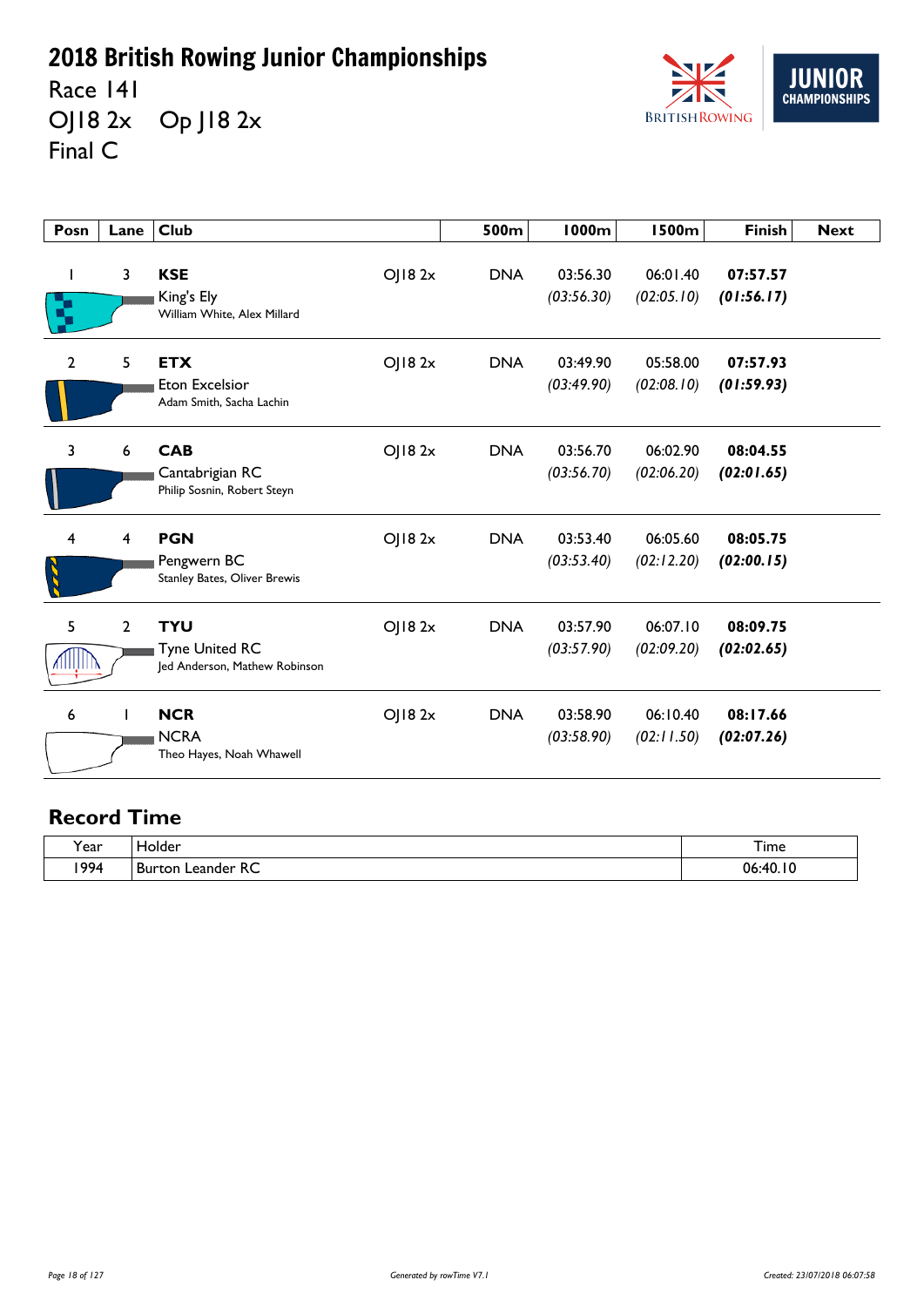Race 142 OJ16 1x Op J16 1x Final E



| Posn         | Lane                    | <b>Club</b>                                                         | 500m       | 1000m                  | <b>1500m</b>           | <b>Finish</b>          | <b>Next</b> |
|--------------|-------------------------|---------------------------------------------------------------------|------------|------------------------|------------------------|------------------------|-------------|
| T            | $\overline{\mathbf{4}}$ | $O$   $16$ $1x$<br>SWB (B)<br>W Borlase Sch<br>Oliver Lane          | <b>DNA</b> | 04:11.50<br>(04:11.50) | 06:34.20<br>(02:22.70) | 08:42.17<br>(02:07.97) |             |
| $\mathbf{2}$ | 5                       | LDR(C)<br>OJ16 1x<br>Leander Club<br>Alex McDonald                  | <b>DNA</b> | 04:19.30<br>(04:19.30) | 06:34.60<br>(02:15.30) | 08:48.75<br>(02:14.15) |             |
| 3            | $\mathbf{3}$            | <b>SUA</b><br>$O$   $16$ $1x$<br>Stratford Avon<br>Joseph Hodson    | <b>DNA</b> | 04:18.60<br>(04:18.60) | 06:37.40<br>(02:18.80) | 08:50.22<br>(02:12.82) |             |
| 4<br>E       | $\boldsymbol{6}$        | <b>TRC</b><br>$O$   $16$ $1x$<br>Thames RC<br>Joseph Patten         | <b>DNA</b> | 04:20.20<br>(04:20.20) | 06:34.90<br>(02:14.70) | 08:51.32<br>(02:16.42) |             |
| 5            | $\overline{2}$          | <b>CNN</b><br>$O$   $16$ $1x$<br>Cambridge 99<br>Cameron Mackenziie | <b>DNA</b> | 04:23.30<br>(04:23.30) | 06:37.60<br>(02:14.30) | 08:55.20<br>(02:17.60) |             |
| 6            | I                       | $O$   $16$ $1x$<br>TYN (A)<br><b>Tyne RC</b><br>Alex Tyler          | <b>DNA</b> | 04:25.20<br>(04:25.20) | 06:44.40<br>(02:19.20) | 09:06.31<br>(02:21.91) |             |

| Y ear | iolder                                                         | I ime                    |
|-------|----------------------------------------------------------------|--------------------------|
| 2013  | ا School (Hartford) (Scott (<br>The Grange<br>. Ozsanlav-Harri | <b>14.</b><br>1.50<br>υr |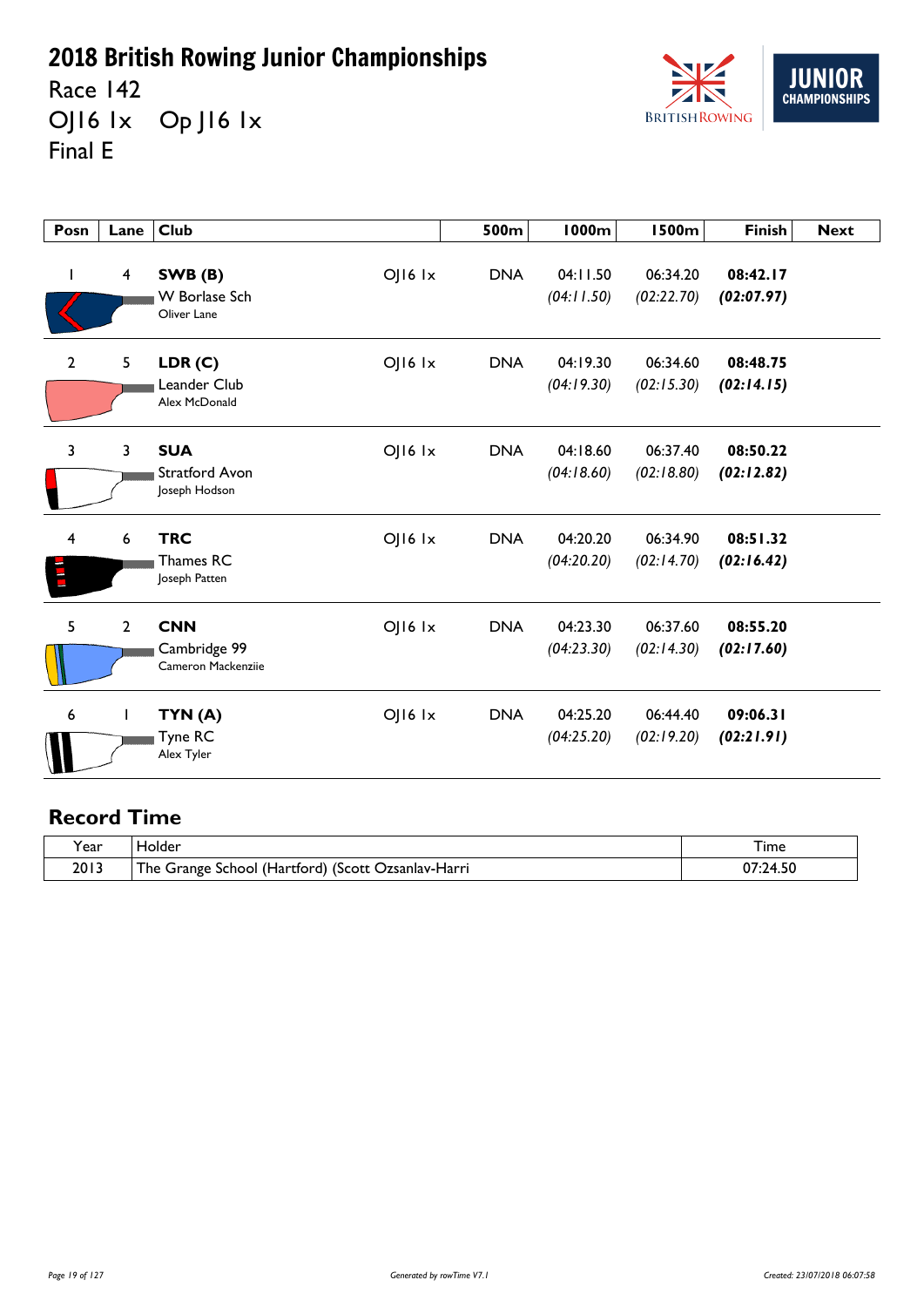Race 143 OJ16 1x Op J16 1x Final D



| Posn                    | Lane                    | <b>Club</b>                                                     | 500m       | 1000m                  | <b>1500m</b>           | <b>Finish</b>          | <b>Next</b> |
|-------------------------|-------------------------|-----------------------------------------------------------------|------------|------------------------|------------------------|------------------------|-------------|
|                         | 6                       | $O$   $16$ $1x$<br>GRN (A)<br>Grange Sch<br>Jack McGinn         | <b>DNA</b> | 04:11.60<br>(04:11.60) | 06:20.70<br>(02:09.10) | 08:26.60<br>(02:05.90) |             |
| $\mathbf{2}$            | 3                       | <b>HEN</b><br>OJ16 1x<br>Henley RC<br>Ethan Chatfield           | <b>DNA</b> | 04:08.10<br>(04:08.10) | 06:22.20<br>(02:14.10) | 08:30.62<br>(02:08.42) |             |
| 3                       | $\mathbf{2}$            | $OJ16$ $1x$<br>TSS(A)<br>Tideway Sc Sch<br>Dominic Valt         | <b>DNA</b> | 04:15.70<br>(04:15.70) | 06:27.20<br>(02:11.50) | 08:34.13<br>(02:06.93) |             |
| $\overline{\mathbf{4}}$ |                         | $O$   $16$ $1x$<br>TSS(B)<br>Tideway Sc Sch<br>Julius Fenton    | <b>DNA</b> | 04:16.40<br>(04:16.40) | 06:29.80<br>(02:13.40) | 08:39.30<br>(02:09.50) |             |
| 5                       | 5                       | GWC(A)<br>$O$   $16$ $1x$<br>George Watson's<br>Oleg Dmitriev   | <b>DNA</b> | 04:13.00<br>(04:13.00) | 06:30.20<br>(02:17.20) | 08:43.13<br>(02:12.93) |             |
| 6                       | $\overline{\mathbf{4}}$ | <b>FAL</b><br>$O$   $16$ $1x$<br>Falcon RC<br>Sebastian Siswick | <b>DNA</b> | 04:15.20<br>(04:15.20) | 06:31.40<br>(02:16.20) | 08:43.57<br>(02:12.17) |             |

| Y ear | iolder                                                         | I ime                    |
|-------|----------------------------------------------------------------|--------------------------|
| 2013  | ا School (Hartford) (Scott (<br>The Grange<br>. Ozsanlav-Harri | <b>14.</b><br>1.50<br>υr |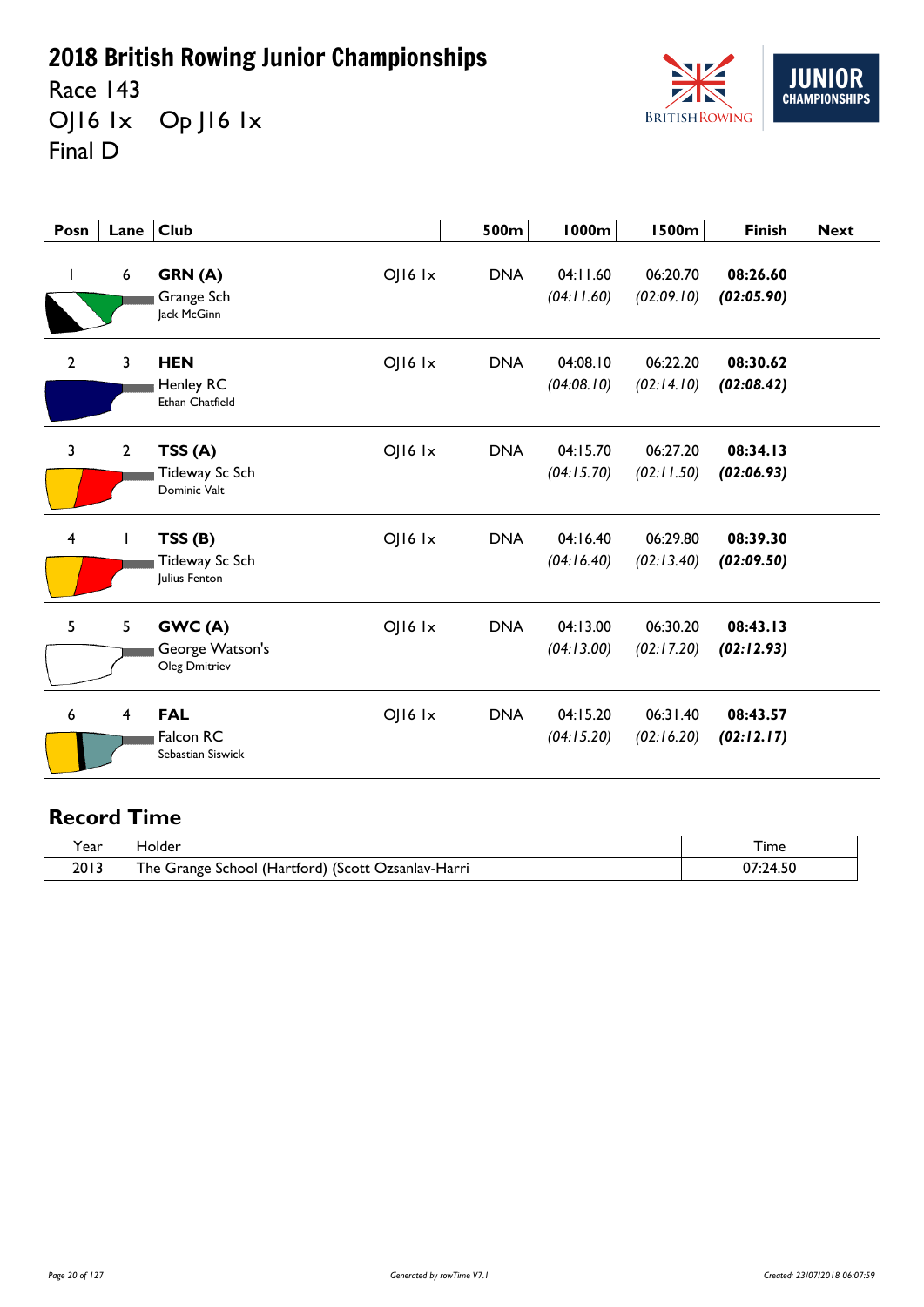Race 144 OJ16 1x Op J16 1x Final C



| Posn                    | Lane                    | <b>Club</b>                                             |                 | 500m       | <b>1000m</b>           | <b>1500m</b>           | <b>Finish</b>          | <b>Next</b> |
|-------------------------|-------------------------|---------------------------------------------------------|-----------------|------------|------------------------|------------------------|------------------------|-------------|
|                         | 3                       | <b>WTN</b><br>Warrington RC<br>Joe Guerin               | OJ16 Ix         | <b>DNA</b> | 04:09.70<br>(04:09.70) | 06:17.70<br>(02:08.00) | 08:20.54<br>(02:02.84) |             |
| $\overline{2}$          | $\overline{\mathbf{4}}$ | SWB (E)<br><b>W</b> Borlase Sch<br>Maxwell Clark        | OJ16 1x         | <b>DNA</b> | 04:07.60<br>(04:07.60) | 06:17.30<br>(02:09.70) | 08:23.06<br>(02:05.76) |             |
| 3                       | $\boldsymbol{6}$        | GWC(C)<br>George Watson's<br>Rowan Marwick              | $O$   $16$ $1x$ | <b>DNA</b> | 04:05.00<br>(04:05.00) | 06:16.30<br>(02:11.30) | 08:25.18<br>(02:08.88) |             |
| $\overline{\mathbf{4}}$ | $\overline{2}$          | SWB(C)<br><b>W</b> Borlase Sch<br><b>Edward O'Neill</b> | OJ16 Ix         | <b>DNA</b> | 04:15.70<br>(04:15.70) | 06:25.10<br>(02:09.40) | 08:33.48<br>(02:08.38) |             |
| 5                       | 1                       | SWB (A)<br><b>W</b> Borlase Sch<br>Samuel Nicklin       | OJ16 1x         | <b>DNA</b> | 04:17.90<br>(04:17.90) | 06:28.50<br>(02:10.60) | 08:39.28<br>(02:10.78) |             |
| <b>DNS</b>              | 5                       | LDR(B)<br>Leander Club<br>Ed Sharp                      | $OJI6$ $1x$     |            |                        |                        |                        |             |

| Y ear | iolder                                                         | I ime                    |
|-------|----------------------------------------------------------------|--------------------------|
| 2013  | ا School (Hartford) (Scott (<br>The Grange<br>. Ozsanlav-Harri | <b>14.</b><br>1.50<br>υr |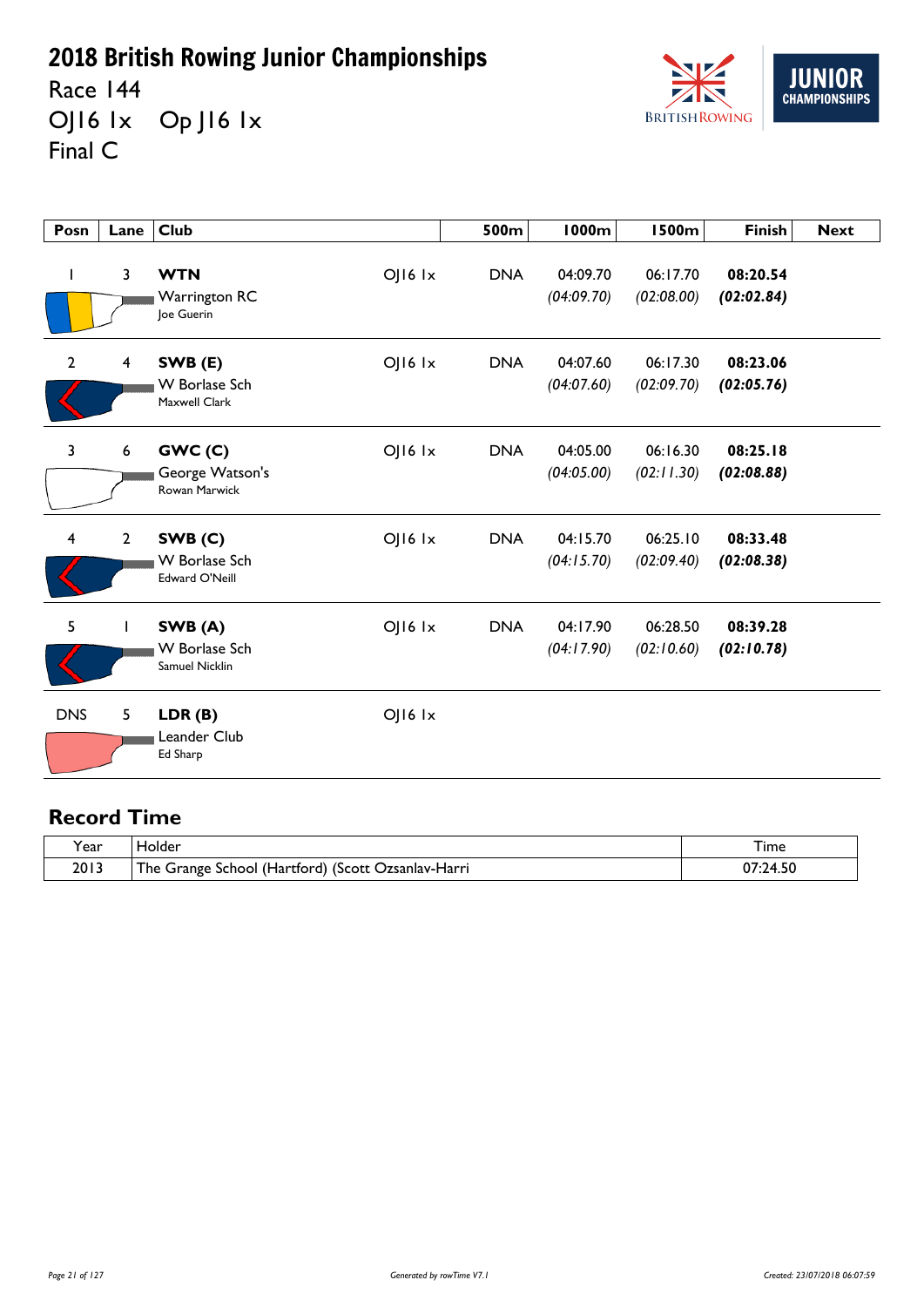Race 145 WJ18 1x W J18 1x Final E



| Posn           | Lane                    | <b>Club</b>                                                | 500m       | 1000m                  | <b>1500m</b>           | <b>Finish</b>          | <b>Next</b> |
|----------------|-------------------------|------------------------------------------------------------|------------|------------------------|------------------------|------------------------|-------------|
| I              | 3                       | WJ18 1x<br><b>MAV</b><br>Maidstone Inv<br>Faye Mileham     | <b>DNA</b> | 04:42.60<br>(04:42.60) | 07:18.60<br>(02:36.00) | 09:46.48<br>(02:27.88) |             |
| $\overline{2}$ | $\overline{\mathbf{4}}$ | <b>LYT</b><br>WJ18 1x<br>LYR Tradesman<br>Tida Sullivan    | <b>DNA</b> | 04:37.60<br>(04:37.60) | 07:18.40<br>(02:40.80) | 09:55.32<br>(02:36.92) |             |
| 3              | 5                       | WJ18 1x<br><b>HOL</b><br>Hollingworth Lk<br>Lucy Lonergan  | <b>DNA</b> | 04:50.80<br>(04:50.80) | 07:35.80<br>(02:45.00) | 10:04.38<br>(02:28.58) |             |
| $\overline{4}$ | 6                       | WJ18 1x<br><b>AVN</b><br>Avon County RC<br>Poppy Fraser    | <b>DNA</b> | 04:50.60<br>(04:50.60) | 07:36.00<br>(02:45.40) | 10:06.15<br>(02:30.15) |             |
| 5              | $\mathbf{2}$            | WJ18 1x<br><b>TRC</b><br>Thames RC<br><b>Tilda Head</b>    | <b>DNA</b> | 04:56.50<br>(04:56.50) | 07:37.50<br>(02:41.00) | 10:08.04<br>(02:30.54) |             |
| 6              |                         | WJ18 1x<br><b>EAR</b><br>Earith SC<br><b>Isabel Searle</b> | <b>DNA</b> | 04:55.30<br>(04:55.30) | 07:41.10<br>(02:45.80) | 10:20.61<br>(02:39.51) |             |

| Year | iolder                                                                   | --<br>l ime         |
|------|--------------------------------------------------------------------------|---------------------|
| 2013 | - 13<br><br>~~<br>abriella)،<br>Hatfield)<br>Ft∩n<br>Excelsior<br>ĸ<br>. | 08<br>$\sim$<br>UБ. |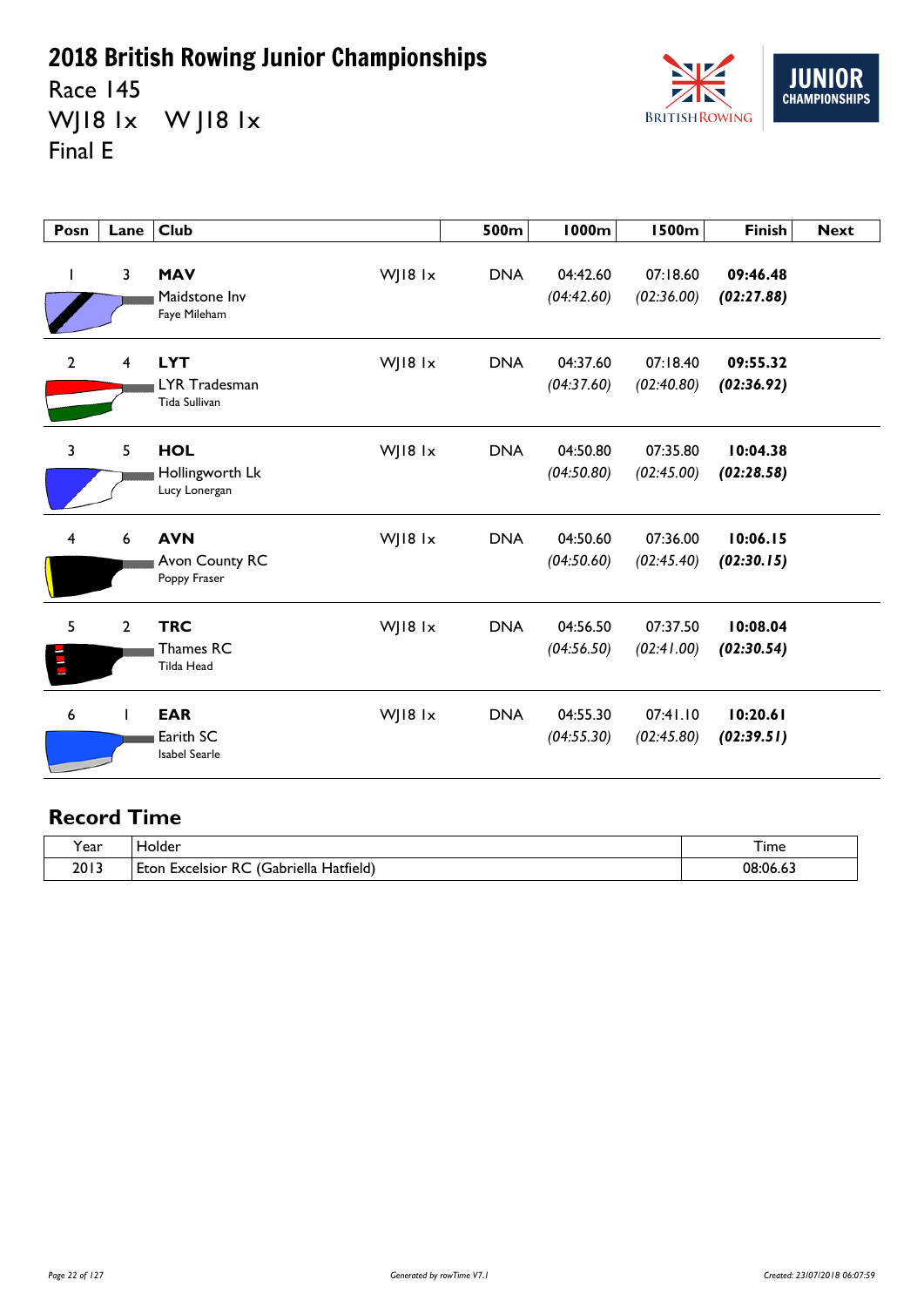Race 146 WJ18 1x W J18 1x Final D



| Posn                    | Lane                    | <b>Club</b>                                      |         | 500m       | 1000m                  | <b>1500m</b>           | <b>Finish</b>          | <b>Next</b> |
|-------------------------|-------------------------|--------------------------------------------------|---------|------------|------------------------|------------------------|------------------------|-------------|
| L                       | $\overline{\mathbf{4}}$ | <b>NRC</b><br>Nottingham RC<br>Erica Hurst       | WJ18 1x | <b>DNA</b> | 04:39.50<br>(04:39.50) | 07:02.40<br>(02:22.90) | 09:21.14<br>(02:18.74) |             |
| $\mathbf{2}$            | $\overline{3}$          | <b>SRC</b><br>Sudbury RC<br>Amelia Moule         | WJ18 1x | <b>DNA</b> | 04:35.10<br>(04:35.10) | 07:01.10<br>(02:26.00) | 09:26.34<br>(02:25.24) |             |
| 3                       | 6                       | <b>SWB</b><br><b>W</b> Borlase Sch<br>Sara Helin | WJ18 1x | <b>DNA</b> | 04:44.50<br>(04:44.50) | 07:09.70<br>(02:25.20) | 09:36.59<br>(02:26.89) |             |
| $\overline{\mathbf{4}}$ | $\overline{2}$          | <b>GWC</b><br>George Watson's<br>Sarah Cameron   | WJ18 1x | <b>DNA</b> | 04:56.20<br>(04:56.20) | 07:26.50<br>(02:30.30) | 09:54.87<br>(02:28.37) |             |
| 5                       | $\mathbf{I}$            | GHP(A)<br>Glos Hartpury<br>Lotte Carpenter       | WJ18 1x | <b>DNA</b> | 04:56.70<br>(04:56.70) | 07:28.10<br>(02:31.40) | 09:59.64<br>(02:31.54) |             |
| <b>DNS</b>              | 5                       | <b>SWP</b><br>W Perkin's Sch<br>Lucy Mapplebeck  | WJ18 1x |            |                        |                        |                        |             |

| 'ear | <b>Holder</b>                                              | 1 ime         |
|------|------------------------------------------------------------|---------------|
| 2013 | Hatfield)<br>. .<br>Gabriella<br>Excelsion<br>l F†∩n<br>к١ | 08.06<br>оло. |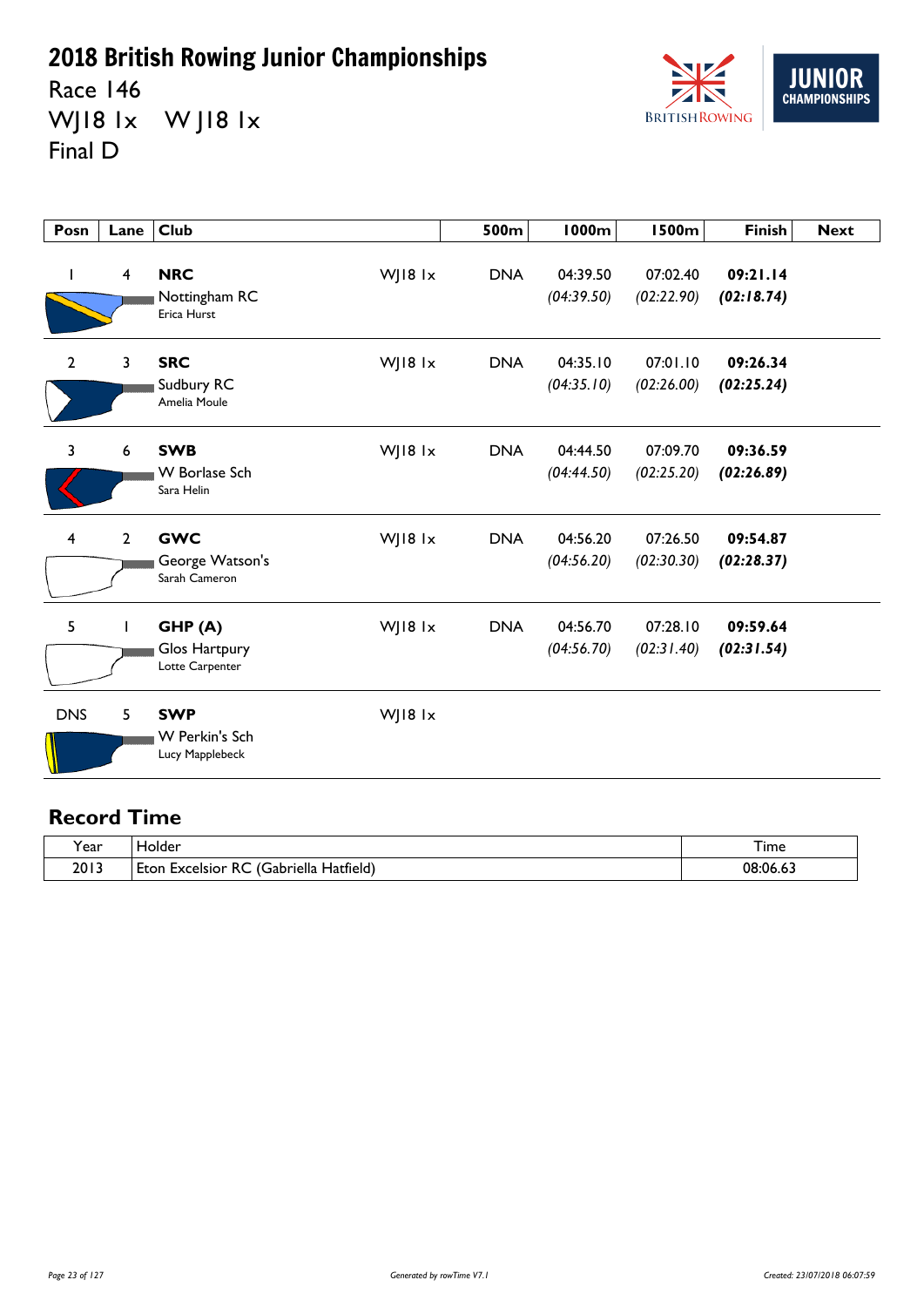Race 147 WJ18 1x W J18 1x Final C



| Posn           | Lane                    | <b>Club</b>                                                | 500m       | <b>1000m</b>           | <b>1500m</b>           | <b>Finish</b>          | <b>Next</b> |
|----------------|-------------------------|------------------------------------------------------------|------------|------------------------|------------------------|------------------------|-------------|
| I<br>χ         | $\boldsymbol{6}$        | <b>KSE</b><br>WJ18 1x<br>King's Ely<br>Holly Lancaster     | <b>DNA</b> | 04:22.60<br>(04:22.60) | 06:43.10<br>(02:20.50) | 09:00.67<br>(02:17.57) |             |
| $\overline{2}$ | $\overline{\mathbf{3}}$ | WJ18 1x<br>IEL(B)<br>Isle of Ely RC<br>Phoebe Hayden       | <b>DNA</b> | 04:26.50<br>(04:26.50) | 06:48.00<br>(02:21.50) | 09:07.13<br>(02:19.13) |             |
| 3              | $\overline{\mathbf{4}}$ | WJ18 1x<br><b>SIV</b><br>St Ives RC<br>Lauren Maddison     | <b>DNA</b> | 04:26.10<br>(04:26.10) | 06:51.70<br>(02:25.60) | 09:11.50<br>(02:19.80) |             |
| $\overline{4}$ | 5                       | WJ18 1x<br>WLT(B)<br><b>Walton RC</b><br>Alexandra Poole   | <b>DNA</b> | 04:28.70<br>(04:28.70) | 06:55.10<br>(02:26.40) | 09:16.12<br>(02:21.02) |             |
| 5              | $\overline{2}$          | CLS(B)<br>WJ18 1x<br>Chester-le-St<br><b>Bobbi Forster</b> | <b>DNA</b> | 04:31.20<br>(04:31.20) | 06:59.40<br>(02:28.20) | 09:20.59<br>(02:21.19) |             |
| 6              |                         | WJ18 1x<br><b>ETX</b><br>Eton Excelsior<br>Amy Donaldson   | <b>DNA</b> | 04:35.80<br>(04:35.80) | 07:00.70<br>(02:24.90) | 09:24.02<br>(02:23.32) |             |

| . .<br>l ear | folder                                                                | I ime      |
|--------------|-----------------------------------------------------------------------|------------|
| 2013         | - 13<br>. .<br>~~<br>Gabriella<br>Hatfield,<br>Excelsior<br>Eton<br>ĸ | 08.06<br>. |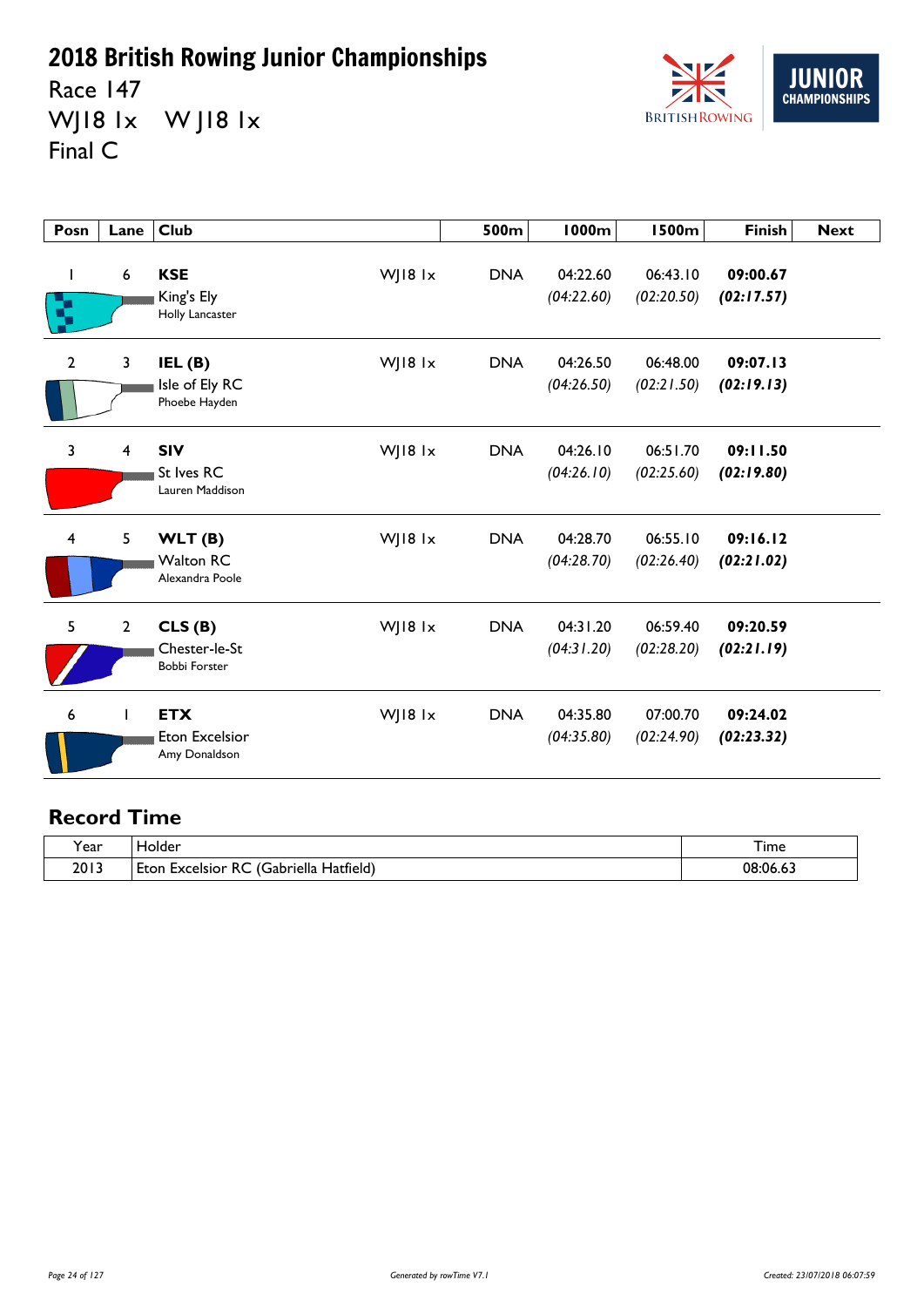Race 148 WJ15 4x+ W J15 4x+ Final E



| Posn         | Lane         | <b>Club</b>                                                                                                                              | 500m       | <b>1000m</b>           | <b>1500m</b>           | <b>Finish</b>          | <b>Next</b> |
|--------------|--------------|------------------------------------------------------------------------------------------------------------------------------------------|------------|------------------------|------------------------|------------------------|-------------|
| T            | $\mathbf{2}$ | <b>COX</b><br>$W$ JI54x <sup>+</sup><br>Oxford City<br>Abigail Taylor, Eleni Wragg, Evie Tinegate, Olivia<br>Turner, [Cox] Brona Ruiseal | <b>DNA</b> | 04:20.90<br>(04:20.90) | 06:36.20<br>(02:15.30) | 08:45.02<br>(02:08.82) |             |
| $\mathbf{2}$ | 5            | SWP <sub>(C)</sub><br>$W$   15 4x+<br><b>W</b> Perkin's Sch<br>Lola Wright, Grace Taylor, Sadie Koram, Ayla Ayub,<br>[Cox] Ruby Edwards  | <b>DNA</b> | 04:17.90<br>(04:17.90) | 06:33.30<br>(02:15.40) | 08:46.76<br>(02:13.46) |             |
| 3            | 4            | $W$   15 4x+<br><b>LLA</b><br>Llandaff RC<br>Catrin Mackie, Erin Meredith, Charlotte Salisbury,<br>Grace Pontin, Rhodri Williams         | <b>DNA</b> | 04:22.80<br>(04:22.80) | 06:42.10<br>(02:19.30) | 08:55.79<br>(02:13.69) |             |
| 4            | 6            | $W$   15 4x+<br><b>BED</b><br><b>Bedford RC</b><br>Lauren Halls, Elena Coles, Katherine Gendron, Ellie<br>Cooke, Daniella Flemons        | <b>DNA</b> | 04:27.40<br>(04:27.40) | 06:44.10<br>(02:16.70) | 08:58.03<br>(02:13.93) |             |
| 5            | L            | $W$   15 4x+<br>TSS(B)<br>Tideway Sc Sch<br>Isabel Smith, Lucy Bath, Eleanor Crawford, Nesta<br>Jones, Amalia White                      | <b>DNA</b> | 04:37.60<br>(04:37.60) | 06:59.50<br>(02:21.90) | 09:13.11<br>(02:13.61) |             |
| 6            | 3            | <b>NOW</b><br>$W$   15 4x+<br>Northwich RC<br>Sophie Garlick, Honor Campbell, Maisy Jardine, Anna<br>Carnell, [Cox] Grace Sperring-Toy   | <b>DNA</b> | 04:32.80<br>(04:32.80) | 06:57.30<br>(02:24.50) | 09:21.93<br>(02:24.63) |             |

| rear) | $\sim$<br>ـ م اب<br>older     | $-$<br>I ime               |
|-------|-------------------------------|----------------------------|
| 2013  | --<br><b>IANIAV</b><br>.<br>へ | מר רר דח<br>V I.75.7.<br>. |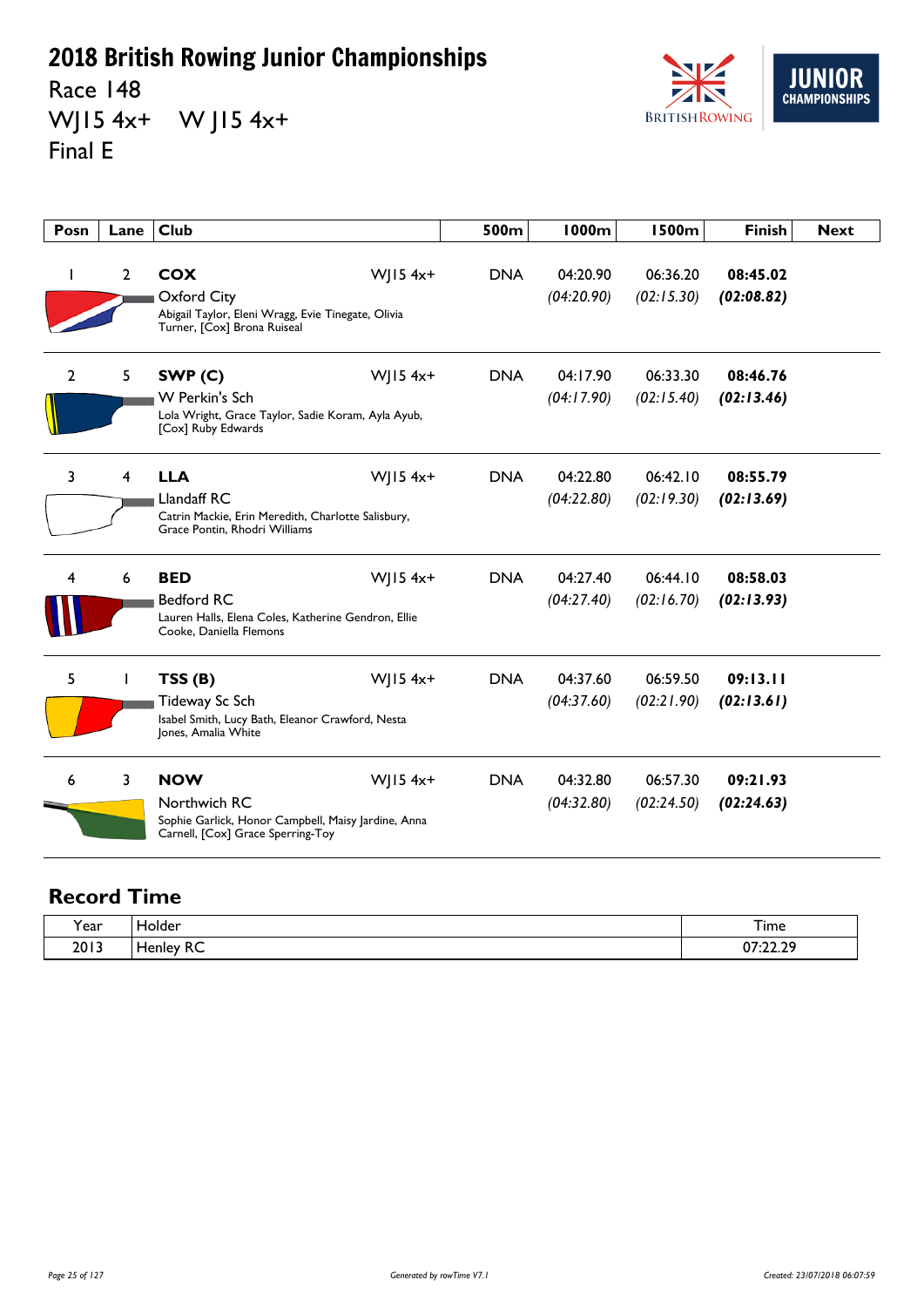Race 149 WJ15 4x+ W J15 4x+ Final D



| Posn         | Lane           | <b>Club</b>                                                                                                         |                        | 500m       | 1000m                  | <b>1500m</b>           | <b>Finish</b>          | <b>Next</b> |
|--------------|----------------|---------------------------------------------------------------------------------------------------------------------|------------------------|------------|------------------------|------------------------|------------------------|-------------|
|              | 6              | <b>RDG</b><br>Reading RC<br>Isobel Lazenby, Amelia Potter, Becky Stone, Camille<br>Blunt, [Cox] Sophie Lazenby      | $W$   15 4x+           | <b>DNA</b> | 04:11.30<br>(04:11.30) | 06:22.40<br>(02:11.10) | 08:32.31<br>(02:09.91) |             |
| $\mathbf{2}$ | $\overline{2}$ | SWP(A)<br><b>W</b> Perkin's Sch<br>Sophie Darke, Emmie Kirkhope, Celia Crosbie, Tess<br>O'Donnell, [Cox] Anna Cefai | $W$ JI54x <sup>+</sup> | <b>DNA</b> | 04:12.80<br>(04:12.80) | 06:28.70<br>(02:15.90) | 08:34.18<br>(02:05.48) |             |
| 3            | 4              | <b>YRK</b><br>York City RC<br>Scheherazade Butler, Eliana Soma, Alannah Shaw,<br>Caitlin Parsons, Lily Mae Franklin | WJ15 $4x+$             | <b>DNA</b> | 04:08.60<br>(04:08.60) | 06:21.80<br>(02:13.20) | 08:35.57<br>(02:13.77) |             |
| 4            | $\mathbf{3}$   | EVE(A)<br>Evesham RC<br>Charlotte Akerman, Martha Robbins, Georgie Banton,<br>Poppy Cullen, [Cox] Emilia Farrell    | WJ15 $4x+$             | <b>DNA</b> | 04:11.90<br>(04:11.90) | 06:24.00<br>(02:12.10) | 08:40.78<br>(02:16.78) |             |
| 5            | 5              | <b>LEA</b><br>Lea RC<br>Victoria Andrews, Margaux Riley, Arianna Forde,<br>Anna May Knight, Esme MacLehose- Griffin | WJ15 $4x+$             | <b>DNA</b> | 04:16.30<br>(04:16.30) | 06:30.70<br>(02:14.40) | 08:44.72<br>(02:14.02) |             |
| 6            | L              | <b>SUA</b><br>Stratford Avon<br>Jasmine Mountney, Nixie Brunt, Milena Wilcock, Maiya<br>James, [Cox] Naomi Sergeant | WJ15 $4x+$             | <b>DNA</b> | 04:19.90<br>(04:19.90) | 06:36.50<br>(02:16.60) | 08:54.50<br>(02:18.00) |             |

| Year | Holder                               | Time                |
|------|--------------------------------------|---------------------|
| 2013 | $\sim$ $\sim$<br>Henley RC<br>$\sim$ | סר רר דח<br>0/22.25 |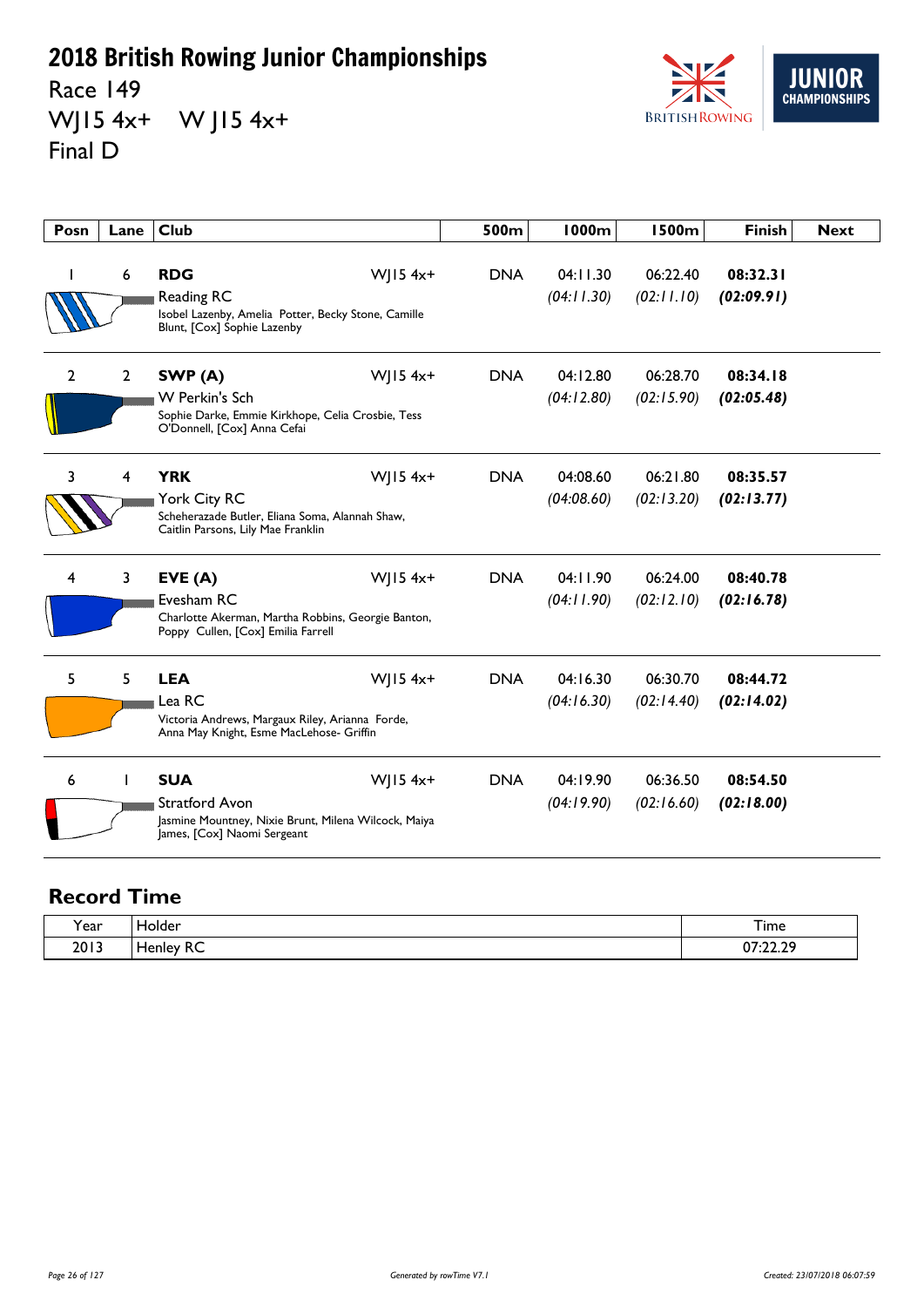Race 150 WJ15 4x+ W J15 4x+ Final C



| Posn           | Lane           | <b>Club</b>                                                                                                                                         | 500m       | <b>1000m</b>           | <b>1500m</b>           | <b>Finish</b>          | <b>Next</b> |
|----------------|----------------|-----------------------------------------------------------------------------------------------------------------------------------------------------|------------|------------------------|------------------------|------------------------|-------------|
| ı              | 4              | $W$   15 4x+<br><b>NUN</b><br>Nottm & Union<br>Lucy James, Beth Taylor, Elizabeth Adlam, Ruby Poon,<br>April Bone                                   | <b>DNA</b> | 04:04.60<br>(04:04.60) | 06:13.90<br>(02:09.30) | 08:20.30<br>(02:06.40) |             |
| $\overline{2}$ | 5              | <b>GMS</b><br>$W$   15 4x+<br><b>Gt Marlow Sch</b><br>Ruth Rackshaw, Anna Bradley, Olivia Harvey- Brown,<br>Natasha Stewart, [Cox] Lottie MacIntyre | <b>DNA</b> | 04:08.50<br>(04:08.50) | 06:16.50<br>(02:08.00) | 08:23.68<br>(02:07.18) |             |
| 3              | 6              | <b>TYDU</b><br>$W$   15 4x+<br>TyneRC/Durham<br>Josephine Broomfield, Lucy Cardno, Ella Sampson,<br>Madalyn Elmer, [Cox] Harriet James              | <b>DNA</b> | 04:12.80<br>(04:12.80) | 06:22.40<br>(02:09.60) | 08:29.82<br>(02:07.42) |             |
| 4              | $\overline{2}$ | <b>AVN</b><br>$W$   15 4x+<br>Avon County RC<br>Lottie Davis, Ellie Fraser, Milly Comber, Jessica King,<br>[Cox] Tom Comber                         | <b>DNA</b> | 04:14.20<br>(04:14.20) | 06:25.60<br>(02:11.40) | 08:37.60<br>(02:12.00) |             |
| 5              | L              | <b>ABN</b><br>$W$   15 4x+<br>Abingdon RC<br>Genevieve Kenrick, Erin Gebhart, Liv Finch, Anna<br>Sammartino, [Cox] Pippa Mentzel                    | <b>DNA</b> | 04:20.70<br>(04:20.70) | 06:30.50<br>(02:09.80) | 08:42.23<br>(02:11.73) |             |
| 6              | 3              | $W$   15 4x+<br><b>MDT</b><br>Mediterranean<br>Kelly Rutherford, Sofia Camporese, Emma Ramirez,<br>Stella Barton, [Cox] Samuel Sheehan Galia        | <b>DNA</b> | 04:18.10<br>(04:18.10) | 06:32.70<br>(02:14.60) | 08:45.04<br>(02:12.34) |             |

| Year | Holder                               | Time                |
|------|--------------------------------------|---------------------|
| 2013 | $\sim$ $\sim$<br>Henley RC<br>$\sim$ | סר רר דח<br>0/22.25 |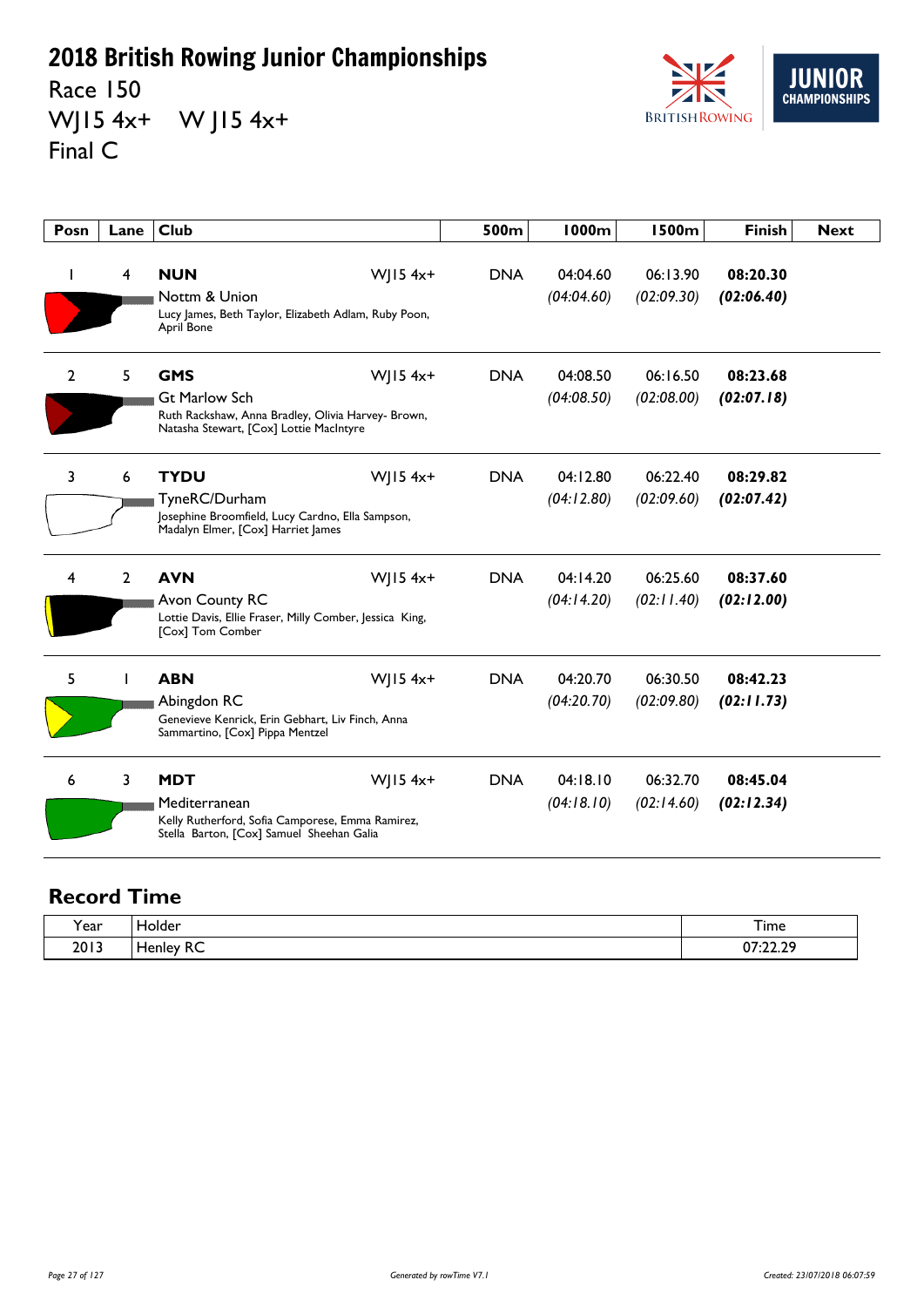Race 151 OJ15 2x Op J15 2x Final E



| Posn           | Lane         | <b>Club</b>                                                          |        | 500m       | <b>1000m</b>           | <b>1500m</b>           | <b>Finish</b>          | <b>Next</b> |
|----------------|--------------|----------------------------------------------------------------------|--------|------------|------------------------|------------------------|------------------------|-------------|
| $\mathbf{I}$   | 5            | <b>LYT</b><br>LYR Tradesman<br>Eden Phillips, James Brown            | OJ152x | <b>DNA</b> | 03:56.60<br>(03:56.60) | 06:01.00<br>(02:04.40) | 08:05.64<br>(02:04.64) |             |
| $\overline{2}$ | 3            | HWG(A)<br><b>RGS H Wycombe</b><br>Charles Manning, James Over        | OJ152x | <b>DNA</b> | 03:54.50<br>(03:54.50) | 06:00.80<br>(02:06.30) | 08:10.38<br>(02:09.58) |             |
| 3              | 6            | WRC(C)<br>Wallingford RC<br>Rhydian Watson, Sam Fanstone             | O  52x | <b>DNA</b> | 04:02.90<br>(04:02.90) | 06:07.80<br>(02:04.90) | 08:11.82<br>(02:04.02) |             |
| 4              | 4            | <b>BED</b><br>Bedford RC<br>Alexander Loveday, Reese Kilby           | OJ152x | <b>DNA</b> | 03:59.90<br>(03:59.90) | 06:08.00<br>(02:08.10) | 08:16.28<br>(02:08.28) |             |
| 5              | $\mathbf{2}$ | <b>CAL</b><br>Calpe RC<br>Johan Perez, Charlie Walker                | OJ152x | <b>DNA</b> | 04:03.50<br>(04:03.50) | 06:10.80<br>(02:07.30) | 08:18.72<br>(02:07.92) |             |
| 6              |              | HWG(B)<br><b>RGS H Wycombe</b><br>George Anderson, Rowland McDonnell | OJ152x | <b>DNA</b> | 04:09.40<br>(04:09.40) | 06:18.50<br>(02:09.10) | 08:29.44<br>(02:10.94) |             |

| $\lambda$<br>'ear | lolder                                                       | $\overline{\phantom{a}}$<br>–<br>i ime       |
|-------------------|--------------------------------------------------------------|----------------------------------------------|
| 2013              | $D^{\prime}$<br>. .<br>м.<br>∵onhead<br>av.<br>RC.<br>$\sim$ | D.C<br>$\sim$<br>$\sim$<br>85.04:<br>$\cdot$ |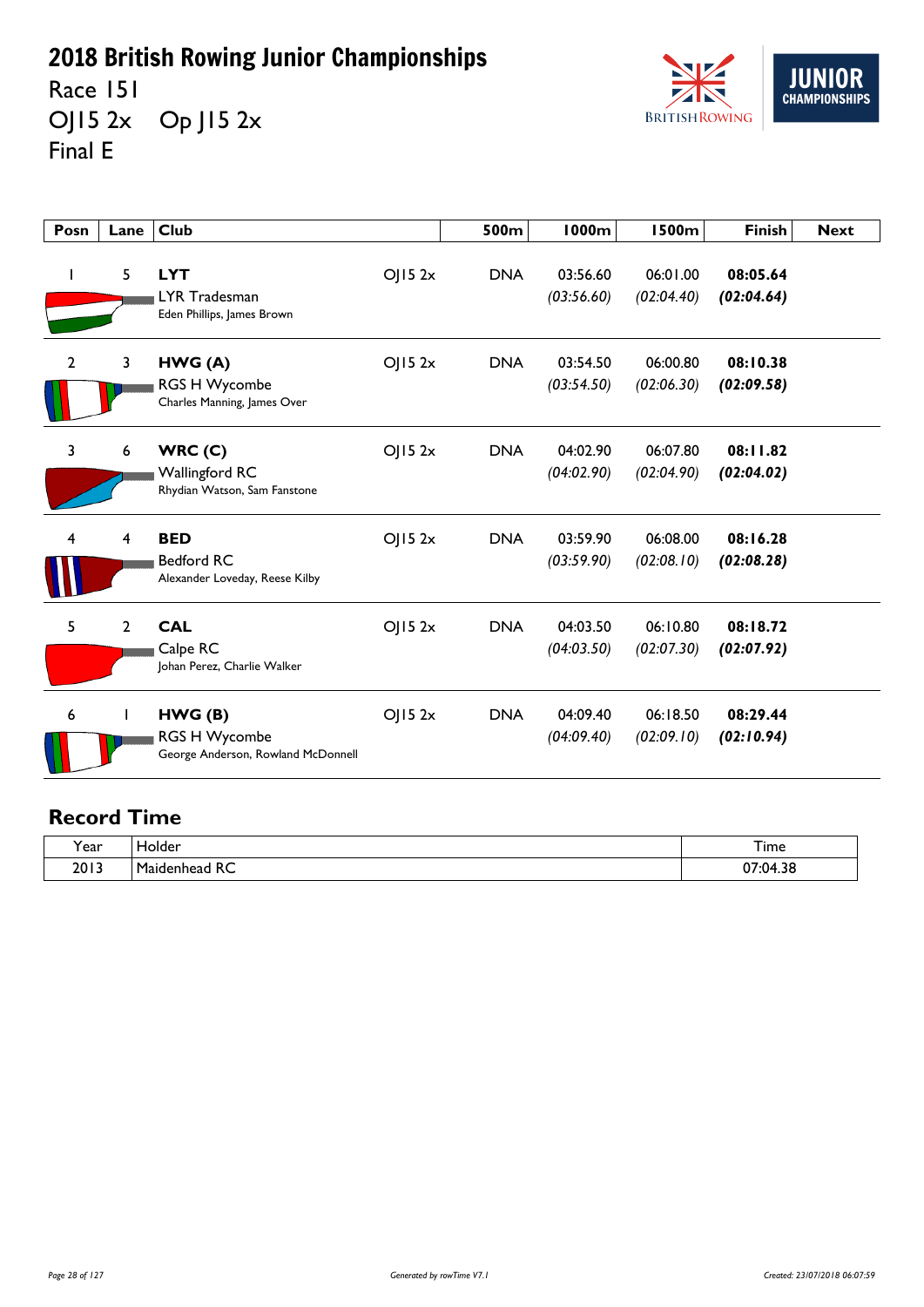Race 152 OJ15 2x Op J15 2x Final D



| Posn           | Lane           | <b>Club</b>                                                           |        | 500m       | <b>1000m</b>           | <b>1500m</b>           | <b>Finish</b>          | <b>Next</b> |
|----------------|----------------|-----------------------------------------------------------------------|--------|------------|------------------------|------------------------|------------------------|-------------|
| $\mathbf{I}$   | 5              | <b>SCP</b><br>Strathclyde Pk<br>Andrew Payne, Scott Troy              | OJ152x | <b>DNA</b> | 03:51.90<br>(03:51.90) | 05:55.90<br>(02:04.00) | 07:58.79<br>(02:02.89) |             |
| $\overline{2}$ | 3              | <b>SHS</b><br>Shanklin S'down<br>Ethan Walters, Riley Horrix          | OJ152x | <b>DNA</b> | 03:53.70<br>(03:53.70) | 05:57.80<br>(02:04.10) | 07:59.66<br>(02:01.86) |             |
| $\overline{3}$ | 4              | WRC(A)<br><b>Wallingford RC</b><br>Toby Francis, Finn Gauden          | OJ152x | <b>DNA</b> | 03:53.30<br>(03:53.30) | 05:58.20<br>(02:04.90) | 08:00.90<br>(02:02.70) |             |
| 4              | 6              | <b>CBR</b><br><b>Bristol City</b><br>Edward (Ned) Simon, Oscar Benton | OJ152x | <b>DNA</b> | 04:01.10<br>(04:01.10) | 06:04.50<br>(02:03.40) | 08:05.60<br>(02:01.10) |             |
| 5              | $\overline{2}$ | TSS(B)<br>Tideway Sc Sch<br>Daniel Murton-Taylor, Patrick Read        | OJ152x | <b>DNA</b> | 04:00.70<br>(04:00.70) | 06:04.80<br>(02:04.10) | 08:05.58<br>(02:00.78) |             |
| 6              |                | EXE(B)<br>Exeter RC<br>Thomas Fuller, Tom Shipton                     | OJ152x | <b>DNA</b> | 03:54.40<br>(03:54.40) | 06:01.10<br>(02:06.70) | 08:05.94<br>(02:04.84) |             |

| . .<br>'ear | <b>lolder</b>                              | --<br>I ime                         |
|-------------|--------------------------------------------|-------------------------------------|
| 2013        | -<br>D.<br>m.<br>1aidenhead<br>ᅐ<br>$\sim$ | $\sim$<br>n c<br>/:04<br>1.JC<br>v, |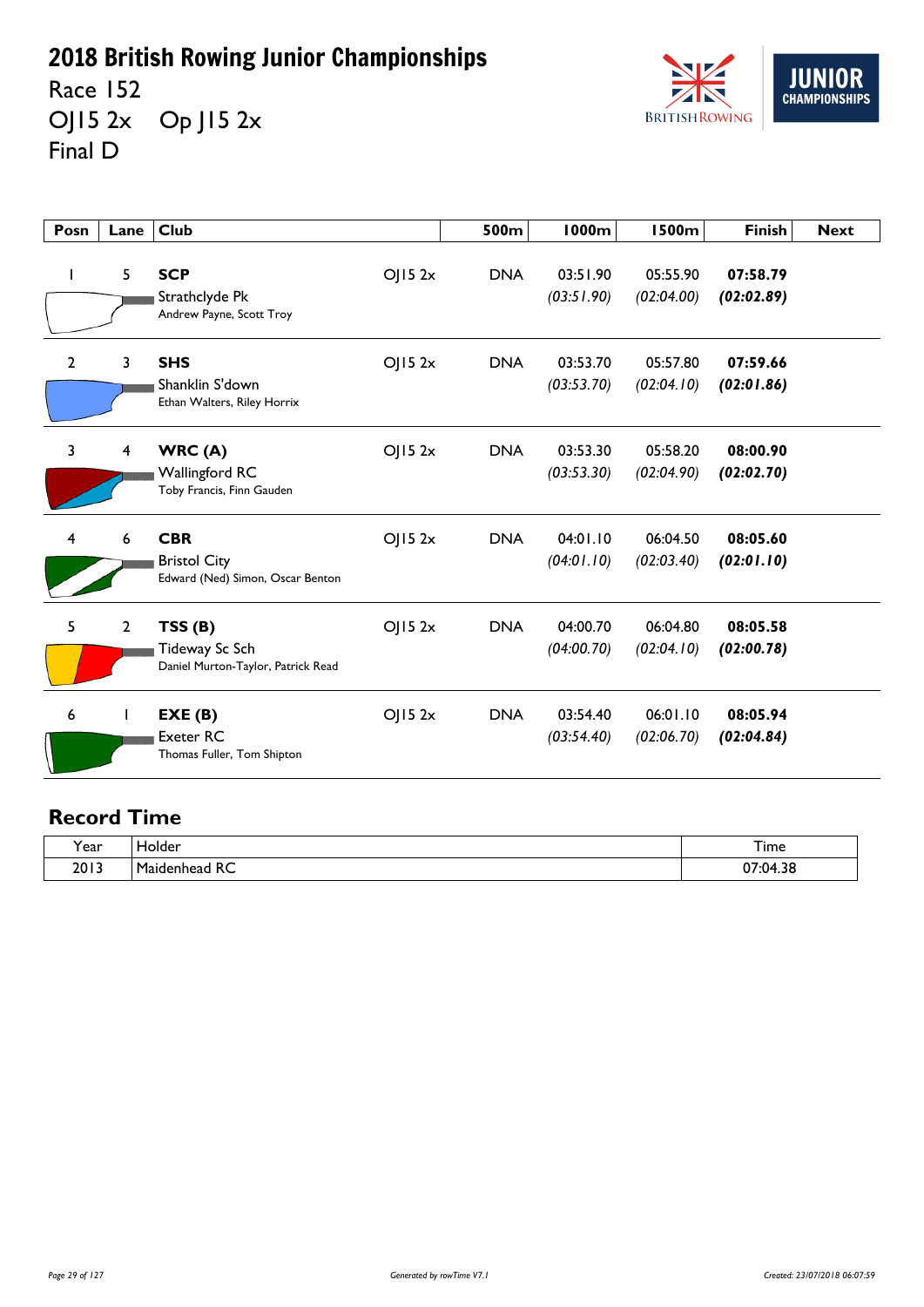Race 153 OJ15 2x Op J15 2x Final C



| Posn           | Lane | <b>Club</b>                                                       |        | 500m       | <b>1000m</b>           | <b>1500m</b>           | <b>Finish</b>          | <b>Next</b> |
|----------------|------|-------------------------------------------------------------------|--------|------------|------------------------|------------------------|------------------------|-------------|
| J.             | 5    | <b>YRM</b><br>Yarm Sch<br>Elijah Stannard, Jack Norton            | OJ152x | <b>DNA</b> | 03:53.70<br>(03:53.70) | 05:53.80<br>(02:00.10) | 07:53.51<br>(01:59.71) |             |
| $\overline{2}$ | 4    | <b>BRX</b><br><b>Broxbourne RC</b><br>Luke Day, Patrick Whitman   | OJ152x | <b>DNA</b> | 03:54.10<br>(03:54.10) | 05:56.90<br>(02:02.80) | 07:56.70<br>(01:59.80) |             |
| 3              | 2    | <b>LLD</b><br>Loch Lomond ARC<br>Lachlan MacKinnon, Euan McKenzie | OJ152x | <b>DNA</b> | 03:57.00<br>(03:57.00) | 05:59.00<br>(02:02.00) | 07:58.19<br>(01:59.19) |             |
| 4              | 6    | <b>GWC</b><br>George Watson's<br>Sebastain Ansell, Angus Millar   | OJ152x | <b>DNA</b> | 04:00.30<br>(04:00.30) | 06:07.00<br>(02:06.70) | 07:59.56<br>(01:52.56) |             |
| 5              | 3    | <b>TKC</b><br><b>Team Keane</b><br>Henry Wells, Carlos Garofolin  | OJ152x | <b>DNA</b> | 03:54.80<br>(03:54.80) | 05:58.30<br>(02:03.50) | 08:00.21<br>(02:01.91) |             |
| 6              |      | <b>MTS</b><br>Merch Taylors<br>William Tait, Sam Roughley         | OJ152x | <b>DNA</b> | 03:58.70<br>(03:58.70) | 06:01.70<br>(02:03.00) | 08:06.88<br>(02:05.18) |             |

| . .<br>'ear | <b>lolder</b>                              | --<br>I ime                         |
|-------------|--------------------------------------------|-------------------------------------|
| 2013        | -<br>D.<br>m.<br>1aidenhead<br>ᅐ<br>$\sim$ | $\sim$<br>n c<br>/:04<br>1.JC<br>v, |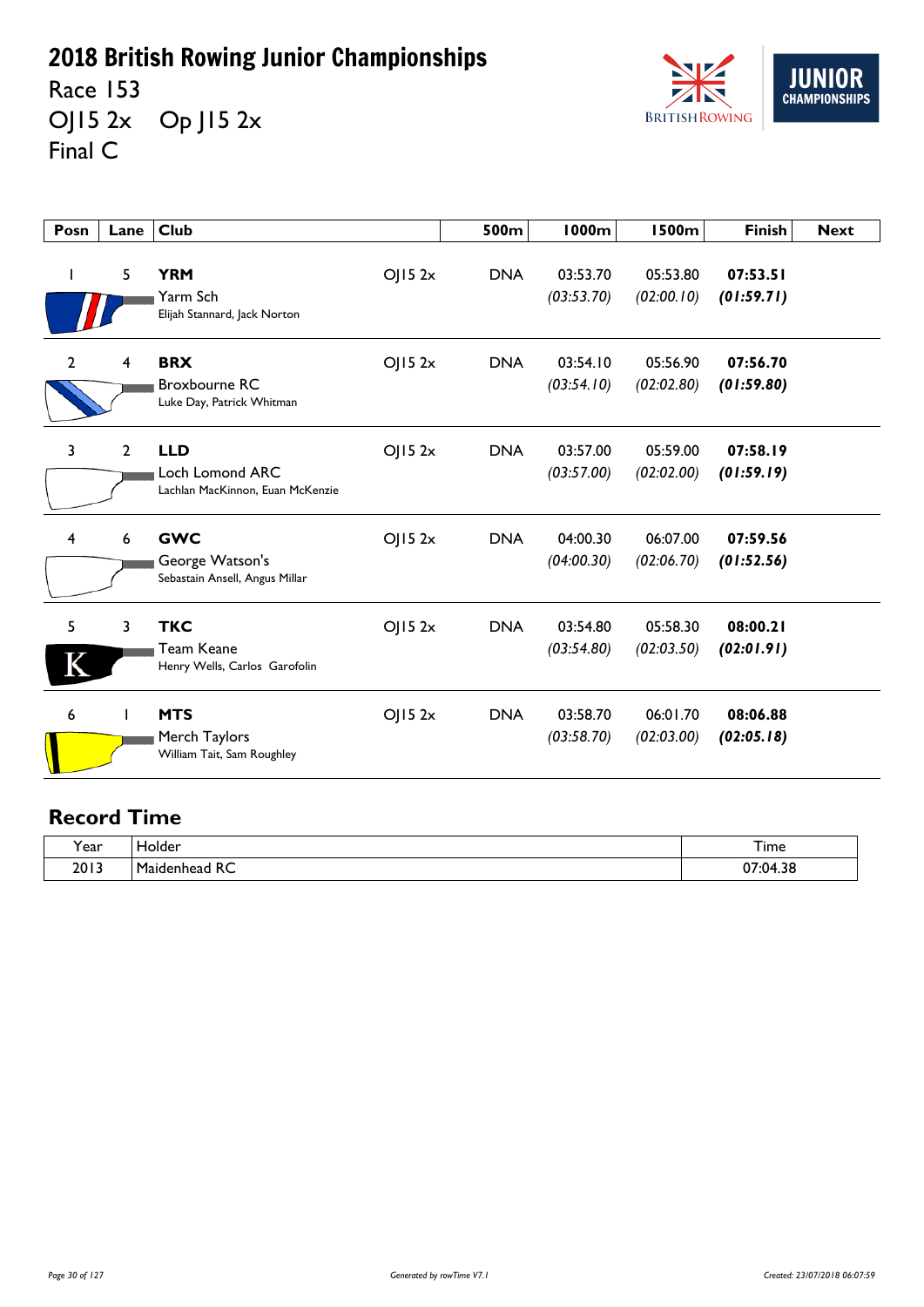Race 154 WJ16 2x W J16 2x Final D



| Posn | Lane | <b>Club</b>                                                                |             | 500m       | 1000m                  | 1500m                  | <b>Finish</b>          | <b>Next</b> |
|------|------|----------------------------------------------------------------------------|-------------|------------|------------------------|------------------------|------------------------|-------------|
|      |      | <b>SHS</b><br>Shanklin S'down<br>Sophie Atkin, Charlotte Elizabeth Tapsell | $W$   16 2x | <b>DNA</b> | 04:58.50<br>(04:58.50) | 07:30.30<br>(02:31.80) | 09:54.53<br>(02:24.23) |             |
| 2    | 4    | <b>HEQE</b><br>Hexham RC/Queen<br>Holly Gold, Holly Nixon                  | WJ16 $2x$   | <b>DNA</b> | 05:31.10<br>(05:31.10) | 08:32.00<br>(03:00.90) | 11:21.75<br>(02:49.75) |             |

| Year | older،                                          | Time                                    |
|------|-------------------------------------------------|-----------------------------------------|
| 2013 | D <sub>C</sub><br>-<br>Jxtord<br>111<br>∩t<br>へ | 2.5.22<br>$\mathbf{J} \cdot \mathbf{V}$ |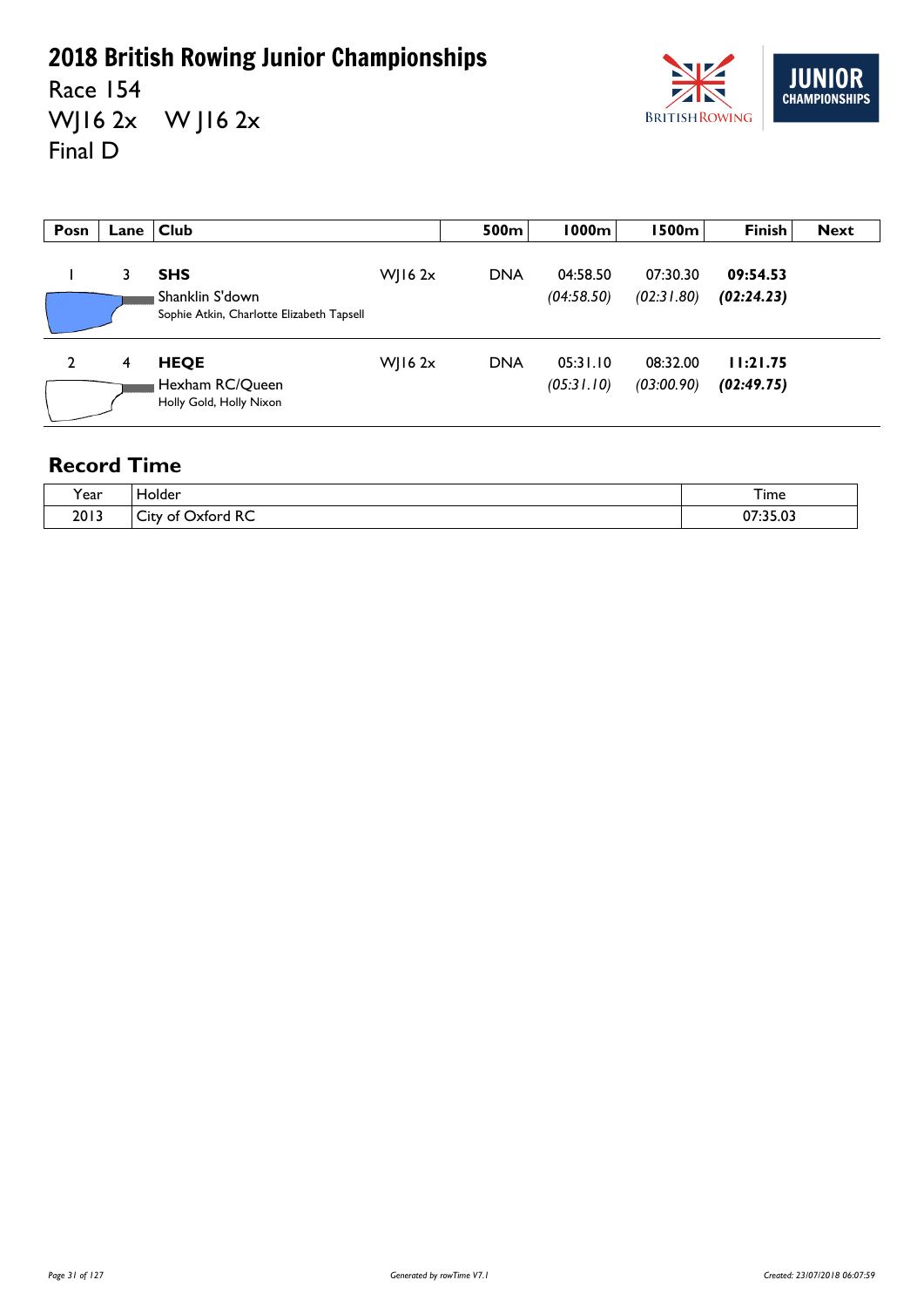Race 155 WJ16 2x W J16 2x Final C



| Posn           | Lane           | <b>Club</b>                                                            |              | 500m       | <b>1000m</b>           | <b>1500m</b>           | <b>Finish</b>          | <b>Next</b> |
|----------------|----------------|------------------------------------------------------------------------|--------------|------------|------------------------|------------------------|------------------------|-------------|
|                | 3              | <b>YRK</b><br>York City RC<br>Tamsin Forde, Olivia Appleton            | WJ16 2x      | <b>DNA</b> | 04:18.20<br>(04:18.20) | 06:41.60<br>(02:23.40) | 08:55.45<br>(02:13.85) |             |
| $\overline{2}$ | 4              | <b>TRT</b><br><b>Trent RC</b><br>Beth McQuoney, Ella Wycherley         | WJ16 2x      | <b>DNA</b> | 04:26.60<br>(04:26.60) | 06:46.80<br>(02:20.20) | 09:00.05<br>(02:13.25) |             |
| 3              | 5              | <b>SWB</b><br><b>W</b> Borlase Sch<br>Bryony Chinn, Charlotte Falconer | WJ16 $2x$    | <b>DNA</b> | 04:30.80<br>(04:30.80) | 06:53.80<br>(02:23.00) | 09:10.66<br>(02:16.86) |             |
| 4              | $\overline{2}$ | <b>TYN</b><br>Tyne RC<br>Erin Moscrop, Jessie Rickelton                | WJ16 $2x$    | <b>DNA</b> | 04:34.10<br>(04:34.10) | 06:58.70<br>(02:24.60) | 09:16.26<br>(02:17.56) |             |
| 5              | 6              | <b>PET</b><br>Peterborough<br>Nia Griffiths, Lily-Rose Mace            | WJ16 $2x$    | <b>DNA</b> | 04:41.10<br>(04:41.10) | 07:06.80<br>(02:25.70) | 09:25.87<br>(02:19.07) |             |
| 6              |                | <b>FAL</b><br>Falcon RC<br>Jiaoyang Forman, Maisy Higgs                | $W$ JI6 $2x$ | <b>DNA</b> | 04:40.50<br>(04:40.50) | 07:16.70<br>(02:36.20) | 09:48.79<br>(02:32.09) |             |

| $\cdot$ | older                                                                            | ÷.           |
|---------|----------------------------------------------------------------------------------|--------------|
| Year    |                                                                                  | <b>l</b> ime |
| 2013    | $D^{\prime}$<br>-<br>) vtord<br>ΩŤ<br>∟ال<br>_______<br>$\overline{\phantom{a}}$ | 2.5.22       |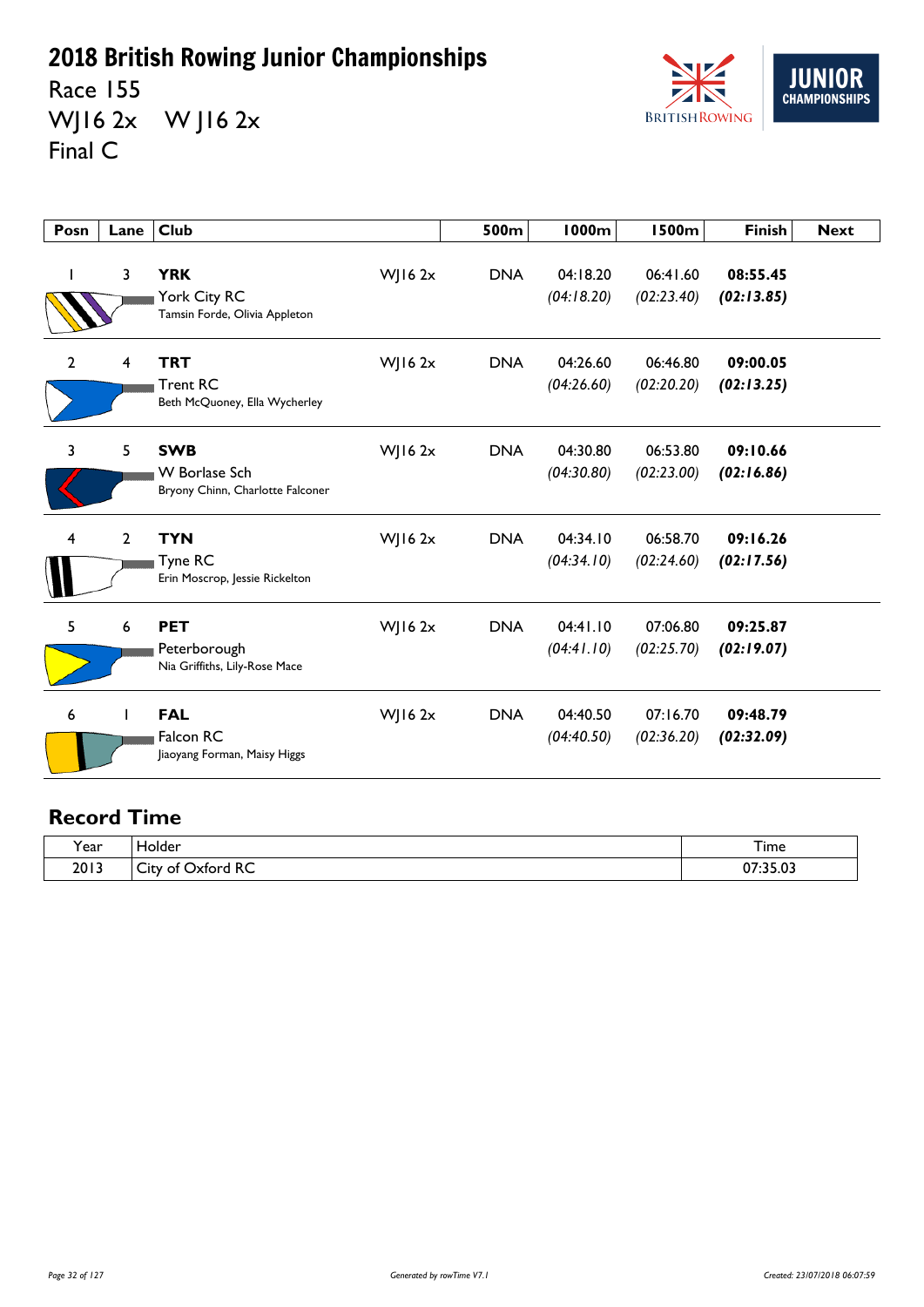Race 156 WJ18 2x W J18 2x Final D



*No Race*

| <b>、</b><br>ear | older،                      | I ime                                |
|-----------------|-----------------------------|--------------------------------------|
| 2015            | -<br><b>NA</b><br>וסר<br>NC | $\sim$ $-$<br>$\sim$<br>JJ. <i>l</i> |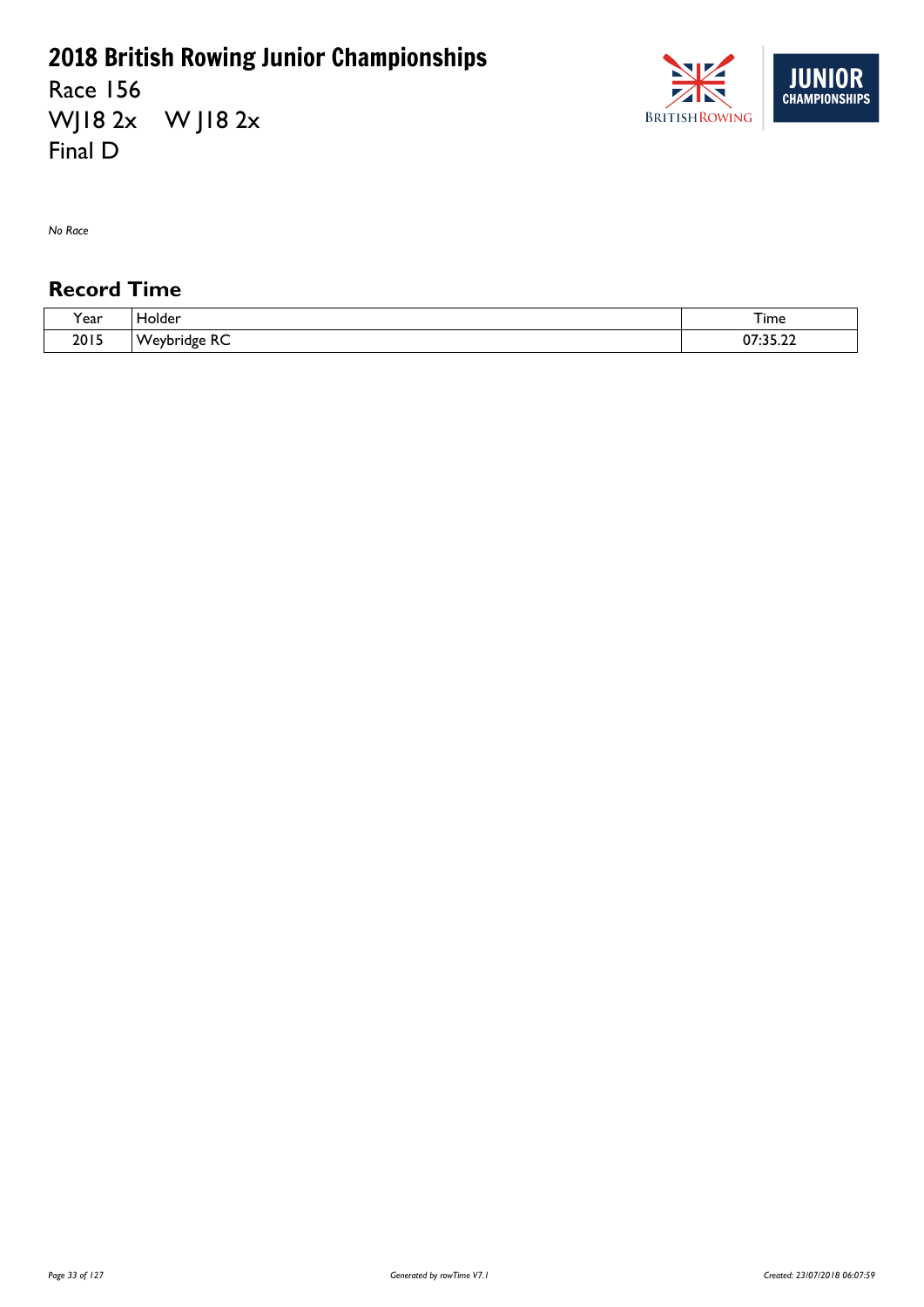Race 157 WJ18 2x W J18 2x Final C



| Posn                | Lane                    | <b>Club</b>                                                           |                | 500m       | <b>1000m</b>           | <b>1500m</b>           | <b>Finish</b>          | <b>Next</b> |
|---------------------|-------------------------|-----------------------------------------------------------------------|----------------|------------|------------------------|------------------------|------------------------|-------------|
| I                   | 3                       | KSE (A)<br>King's Ely<br>Rebecca Garrett, Sophie Wood                 | WJ182x         | <b>DNA</b> | 04:16.10<br>(04:16.10) | 06:29.90<br>(02:13.80) | 08:43.32<br>(02:13.42) |             |
| $\overline{2}$<br>ą | $\overline{\mathbf{4}}$ | KSE (B)<br>King's Ely<br>Alice Dickens, Rahera Greatrex               | WJ182x         | <b>DNA</b> | 04:18.40<br>(04:18.40) | 06:33.70<br>(02:15.30) | 08:47.74<br>(02:14.04) |             |
| 3                   | 5                       | <b>WRR</b><br><b>Worcester RC</b><br>Sophie Lee, Becky Silvester      | WJ18 2x        | <b>DNA</b> | 04:18.10<br>(04:18.10) | 06:34.00<br>(02:15.90) | 08:48.52<br>(02:14.52) |             |
| 4                   | $\overline{2}$          | <b>STA</b><br><b>Star Club</b><br>Hannah Hawkins, Lucy Holmes         | $W$   18 2 $x$ | <b>DNA</b> | 04:21.50<br>(04:21.50) | 06:36.30<br>(02:14.80) | 08:50.45<br>(02:14.15) |             |
| 5                   | 6                       | <b>EVE</b><br>Evesham RC<br>Maddy Cross, Kate Unwin                   | $W$ ] 18 $2x$  | <b>DNA</b> | 04:21.80<br>(04:21.80) | 06:41.10<br>(02:19.30) | 09:03.17<br>(02:22.07) |             |
| 6                   |                         | <b>BRX</b><br><b>Broxbourne RC</b><br>Charlotte Lewis, Hannah Marsden | $W$ ] 18 $2x$  | <b>DNA</b> | 04:28.70<br>(04:28.70) | 06:51.40<br>(02:22.70) | 09:16.85<br>(02:25.45) |             |

| Year | older:                                                | --<br><b><i><u>isaa 4</u></i></b><br>Time |
|------|-------------------------------------------------------|-------------------------------------------|
| 2015 | $\sim$ $\sim$<br>۰л.<br>יז<br>$\cdot$ $\cdot$ $\cdot$ | $\sim$ $\sim$ $\sim$<br>$\sim$ $-$        |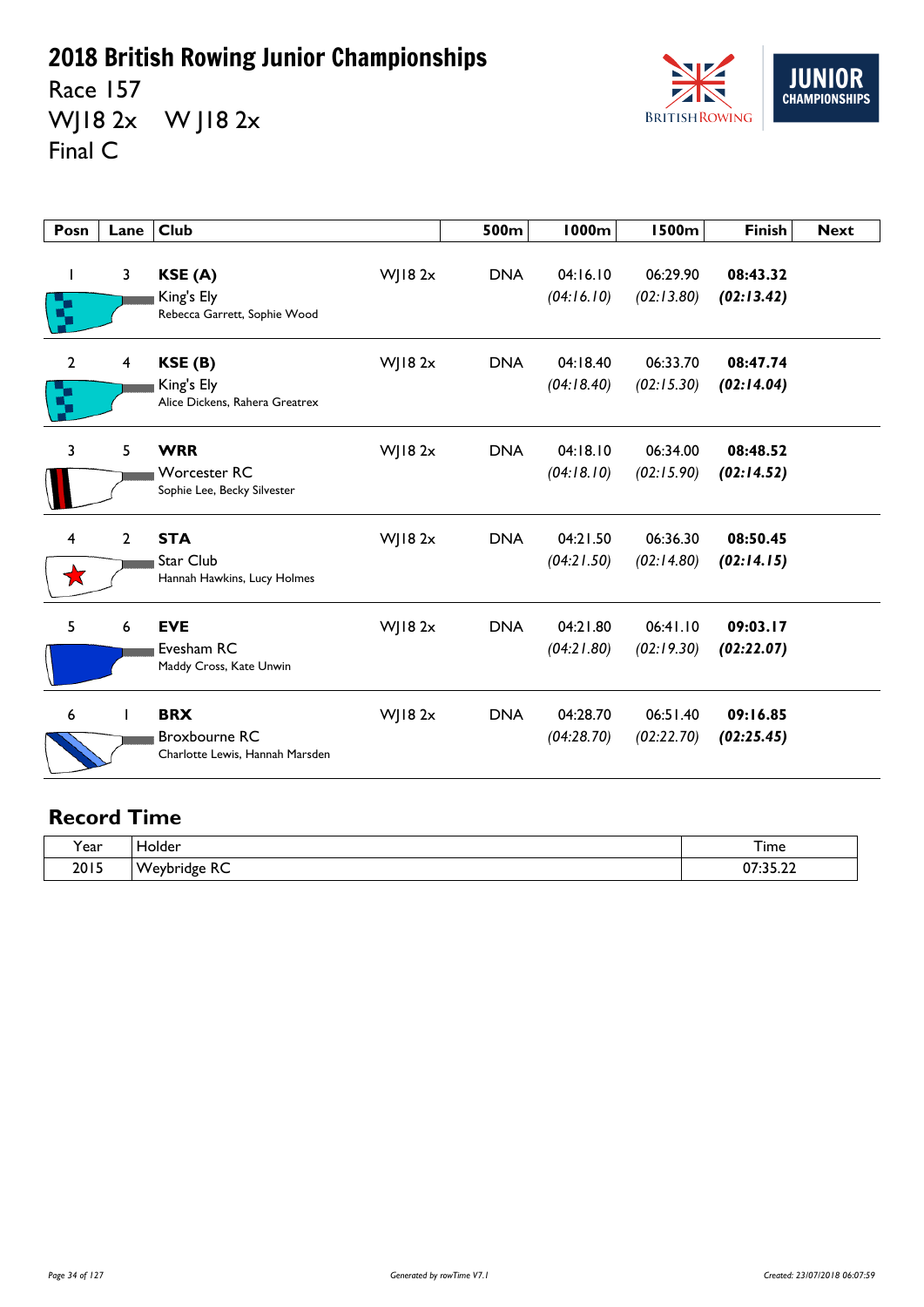Race 203

OJ16 4+ Op J16 4+



### **SemiFinal**

1st 3 to Final A

| Posn           | Lane           | <b>Club</b>                                                                                                                        | 500m     | 1000m                  | l 500m                 | <b>Finish</b>          | <b>Next</b>    |
|----------------|----------------|------------------------------------------------------------------------------------------------------------------------------------|----------|------------------------|------------------------|------------------------|----------------|
|                | $\overline{2}$ | <b>CAB</b><br>OJ164+<br>Cantabrigian RC<br>Joshua Pearson, Samuel Askew, Tom Sharrock, Robert<br>Almqvist, [Cox] Catherine Pearson | 01:48.10 | 03:44.80<br>(01:56.70) | 05:43.20<br>(01:58.40) | 07:39.84<br>(01:56.64) | 251<br>Final A |
| $\overline{2}$ | 4              | OJ164+<br><b>HEN</b><br>Henley RC<br>Soren O'Connor, Charlie Garnham, Alex Carr, James<br>Wallace, [Cox] David Wallace             | 01:48.60 | 03:45.40<br>(01:56.80) | 05:44.00<br>(01:58.60) | 07:42.48<br>(01:58.48) | 251<br>Final A |
| 3              | 3              | <b>MAV</b><br>$O(164+)$<br>Maidstone Inv<br>Oscar Knight, Louis Barton, Ross Bain, Samuel Polom,<br>[Cox] Charles Dench            | 01:49.00 | 03:45.80<br>(01:56.80) | 05:44.60<br>(01:58.80) | 07:45.36<br>(02:00.76) | 251<br>Final A |
| 4              | 5              | QEH<br>$O(164+$<br>Queen Eliz HS<br>Benjamin Wilkinson, Abe Parkin, Thomas Ludman,<br>Tom Mawson, [Cox] Ryan Marsden               | 01:52.30 | 03:53.60<br>(02:01.30) | 05:54.40<br>(02:00.80) | 07:55.17<br>(02:00.77) |                |

| <b>Year</b> | iolder<br>_____               | $-$<br><b>l</b> ime |
|-------------|-------------------------------|---------------------|
| 2013        | College<br>Watson's<br>George | 06:50.03            |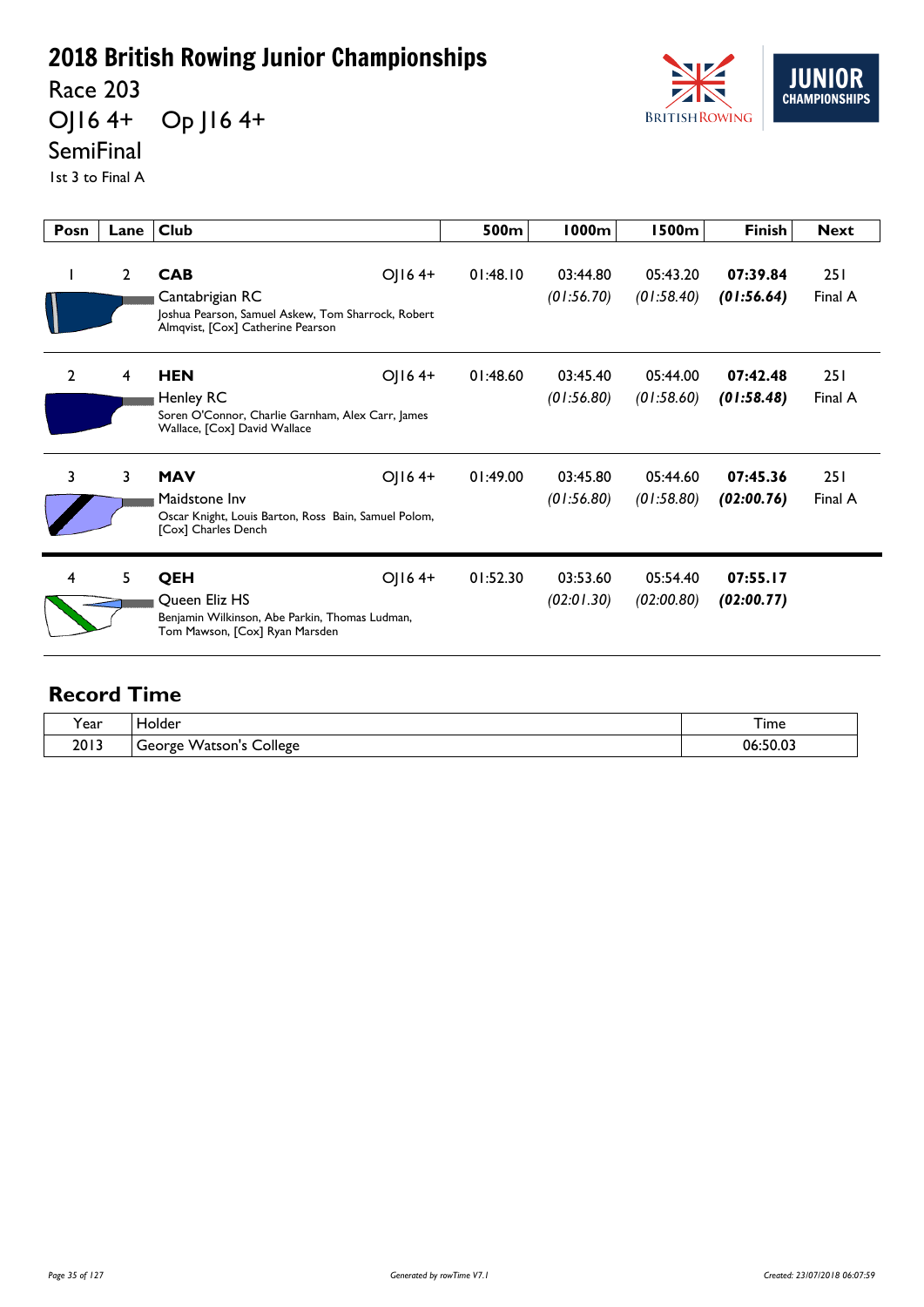Race 204

WJ18 4- W J18 4-



SemiFinal 1

1st 2 to Final A; Remainder to Final B

| Posn            | Lane           | <b>Club</b>                                                                                                   | 500m     | 1000m                  | 1500m                  | <b>Finish</b>          | <b>Next</b>    |
|-----------------|----------------|---------------------------------------------------------------------------------------------------------------|----------|------------------------|------------------------|------------------------|----------------|
| $\mathbf{I}$    | 3              | WJ184-<br><b>NCR</b><br><b>NCRA</b><br>Aimee Richards, Lucy Stokes, Madeleine Moore,<br>Megan Thomas          | 01:52.20 | 03:49.30<br>(01:57.10) | 05:48.00<br>(01:58.70) | 07:46.42<br>(01:58.42) | 253<br>Final A |
| $\overline{2}$  | 4              | WJ184-<br><b>HEN</b><br>Henley RC<br>Emeline Warner, Phoebe Snowden, Caoimhe<br>O'Donohue, Carla Russell      | 01:53.00 | 03:50.80<br>(01:57.80) | 05:51.10<br>(02:00.30) | 07:50.67<br>(01:59.57) | 253<br>Final A |
| 3               | $\overline{2}$ | WJ184-<br><b>GMS</b><br><b>Gt Marlow Sch</b><br>Millie Watts, Olivia Lester, Alice Armes, Devon De<br>Winnaar | 01:52.60 | 03:52.50<br>(01:59.90) | 05:55.20<br>(02:02.70) | 07:56.29<br>(02:01.09) | 252<br>Final B |
| <b>DNS</b><br>₩ | 5              | <b>DUS</b><br>WJ184-<br>Durham Sch<br>Grace Bradley, Julia Gledson, Katie Heslop, Katie<br><b>Nesbitt</b>     |          |                        |                        |                        |                |

| <b>、</b><br>ear - | iolder                                                 | $-$<br>I ime<br>$\sim$ $\sim$ |
|-------------------|--------------------------------------------------------|-------------------------------|
| 2015              | <b>RC</b><br>$\cdots$<br>$\sim$<br>Shiplake<br>Vikings | ገ7:08.8.                      |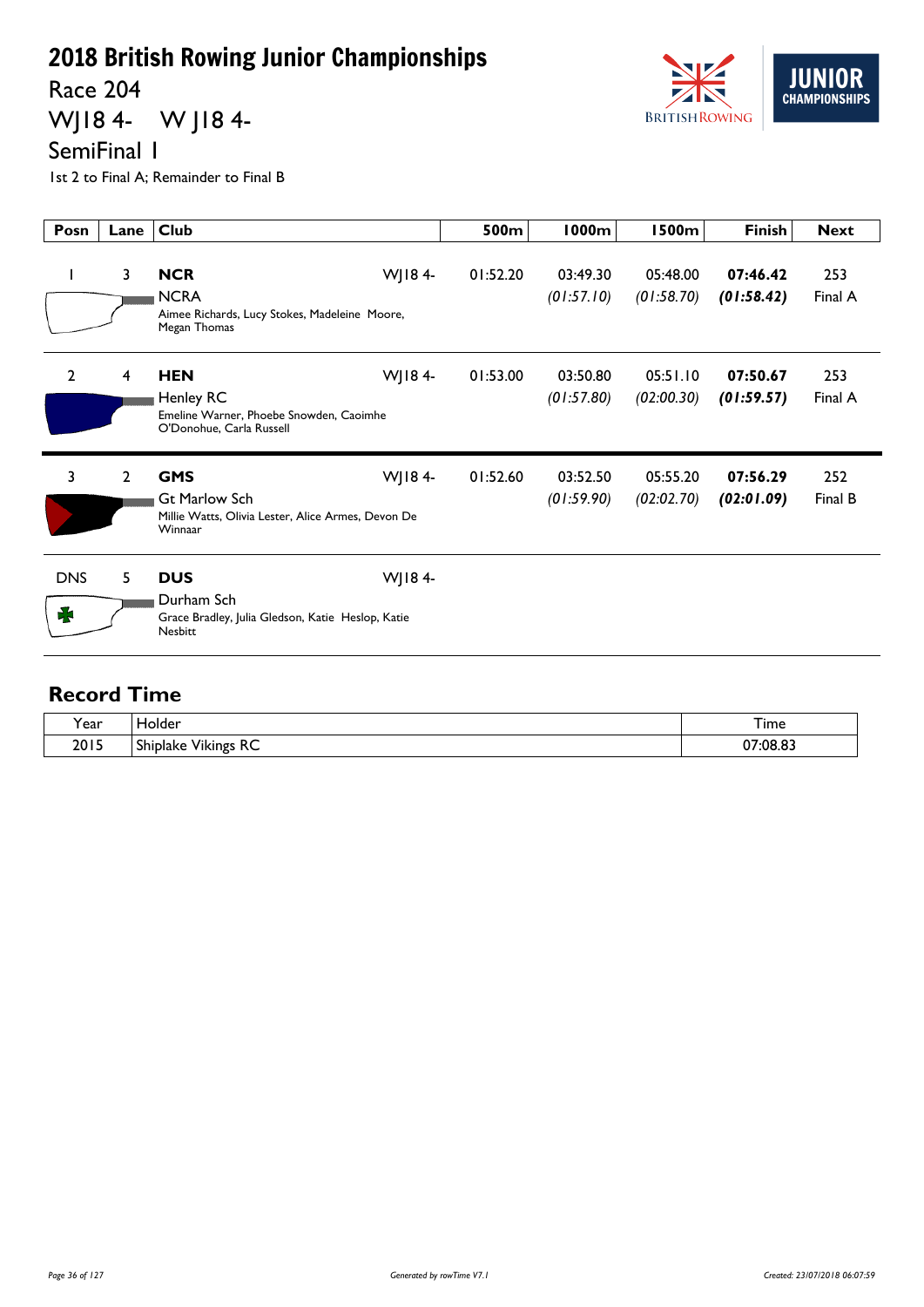Race 205

WJ18 4- W J18 4-



SemiFinal 2

1st 3 to Final A; Remainder to Final B

| Posn           | Lane           | <b>Club</b>                                                                                           | 500m     | 1000m                  | l 500m                 | <b>Finish</b>          | <b>Next</b>    |
|----------------|----------------|-------------------------------------------------------------------------------------------------------|----------|------------------------|------------------------|------------------------|----------------|
|                | 3              | WJ184-<br><b>MAR</b><br>Marlow RC<br>Emily Bourne, Cleo Pryor, Ava Lyons, Talia Antioco               | 01:51.10 | 03:54.50<br>(02:03.40) | 05:52.40<br>(01:57.90) | 07:54.11<br>(02:01.71) | 253<br>Final A |
| $\overline{2}$ | 4              | <b>GGA</b><br>WJ184-<br>Glasgow Academy<br>Eve Kitcher, Katie Maltby, Molly Barry, Natalie Miller     | 01:51.60 | 04:03.60<br>(02:12.00) | 06:05.90<br>(02:02.30) | 08:05.77<br>(01:59.87) | 253<br>Final A |
| 3              | $\overline{2}$ | <b>MAV</b><br>WJ184-<br>Maidstone Inv<br>Ella Knight, Grace MacMahon, Louise Jones, Hannah<br>Parsler | 01:59.20 | 03:50.90<br>(01:51.70) | 06:08.10<br>(02:17.20) | 08:11.72<br>(02:03.62) | 253<br>Final A |
| 4              | 5              | <b>TYN</b><br>WJ184-<br>Tyne RC<br>Charlie Charlton, Niamh Flood, Jessie Rickelton, Erin<br>Moscrop   | 01:58.10 | 04:08.00<br>(02:09.90) | 06:16.00<br>(02:08.00) | 08:22.54<br>(02:06.54) | 252<br>Final B |

| ៶,   | der.                                         | ÷.            |
|------|----------------------------------------------|---------------|
| Year | 311                                          | <b>l</b> ime  |
| 2015 | $D^{\prime}$<br>-<br><br>Shiplake<br>/ikings | /208.87<br>^7 |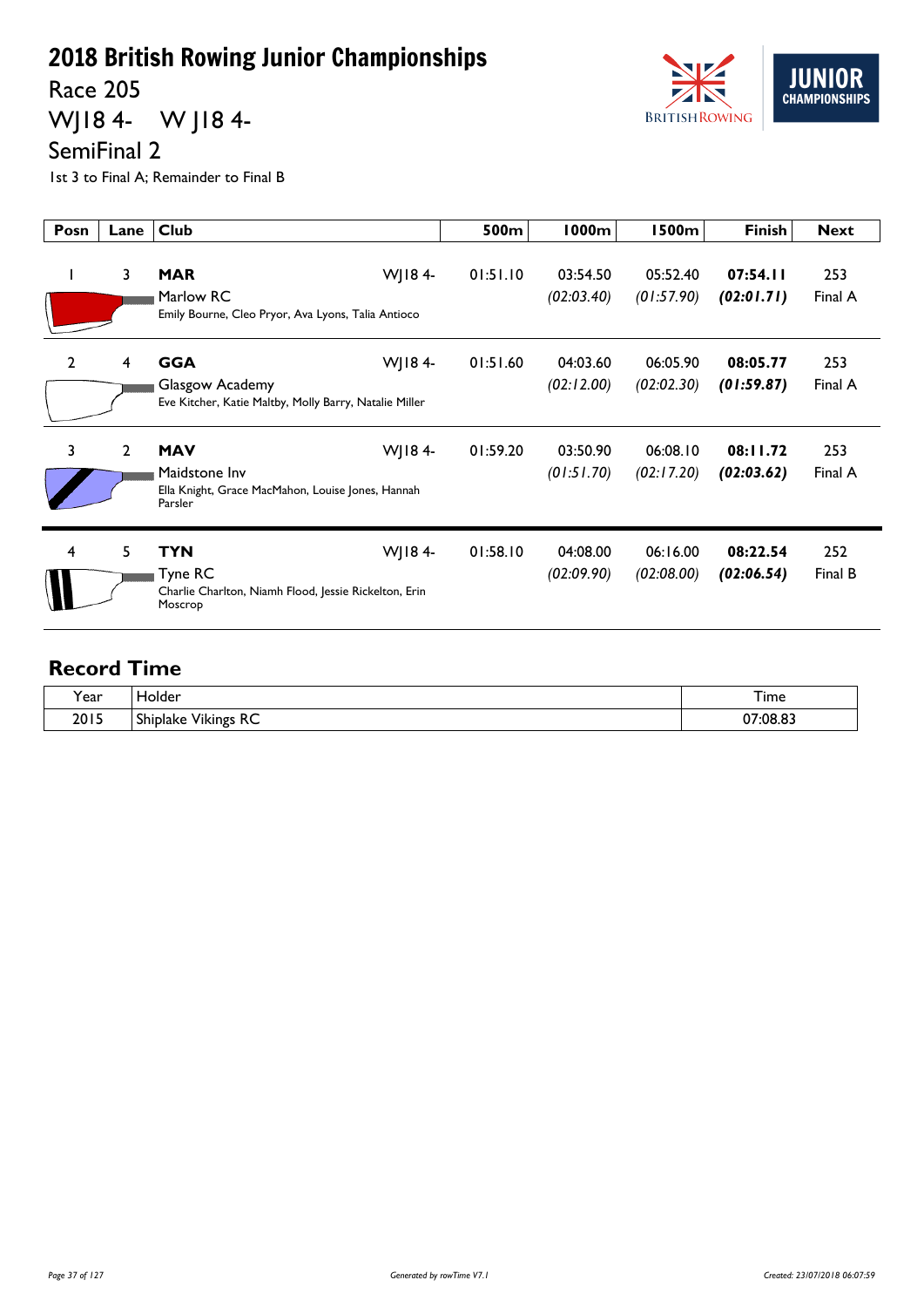Race 206

WJ16 4x W J16 4x-



SemiFinal 1

1st 3 to Final A; Remainder to Final B

| Posn           | Lane           | <b>Club</b>                                                                                                                  | 500m     | <b>1000m</b>           | <b>1500m</b>           | <b>Finish</b>          | <b>Next</b>    |
|----------------|----------------|------------------------------------------------------------------------------------------------------------------------------|----------|------------------------|------------------------|------------------------|----------------|
| J.             | 3              | <b>HEN</b><br>WJ16 $4x$<br><b>Henley RC</b><br>Hannah Hills, Charlotte Rowley, Amber Weller,<br>Georgia Brown                | 01:50.50 | 03:47.80<br>(01:57.30) | 05:48.90<br>(02:01.10) | 07:55.84<br>(02:06.94) | 255<br>Final A |
| $\overline{2}$ | 4              | <b>EVE</b><br>WJ16 $4x$<br>Evesham RC<br>Hannah Jones, Ella Shalom, Evelyn Nutton, Rebecca<br>Parkin                         | 01:55.40 | 03:56.40<br>(02:01.00) | 06:00.90<br>(02:04.50) | 08:02.45<br>(02:01.55) | 255<br>Final A |
| 3              | $\overline{2}$ | <b>WRC</b><br>WJ16 $4x$<br><b>Wallingford RC</b><br>Annie Burdess, Annabelle Robson, Olivia White,<br><b>Bethan Morrison</b> | 01:54.20 | 03:58.00<br>(02:03.80) | 06:04.00<br>(02:06.00) | 08:09.06<br>(02:05.06) | 255<br>Final A |
| 4              | 5              | <b>SLS</b><br>WJ16 $4x$<br>St Leonards Sch<br>Anna Bancroft, Emily Reilly O'Donnell, Abigail<br>Hopkins, Lydia Hare          | 01:56.40 | 04:05.30<br>(02:08.90) | 06:17.30<br>(02:12.00) | 08:26.51<br>(02:09.21) | 254<br>Final B |
| 5              |                | <b>LIV</b><br>WJ16 $4x$<br>Liverpool Vic<br>Millie Carter, Natasha Crowe, Charlotte Rogers, Lucy<br>Hutson                   | 02:03.20 | 04:13.30<br>(02:10.10) | 06:26.60<br>(02:13.30) | 08:37.44<br>(02:10.84) | 254<br>Final B |

| Year | Holder                                             | $-$<br>I ime        |
|------|----------------------------------------------------|---------------------|
| 2013 | $-1$<br>~~<br><b>Marlow</b><br>ĸc<br>idi<br>$\sim$ | <sup>^7:06.65</sup> |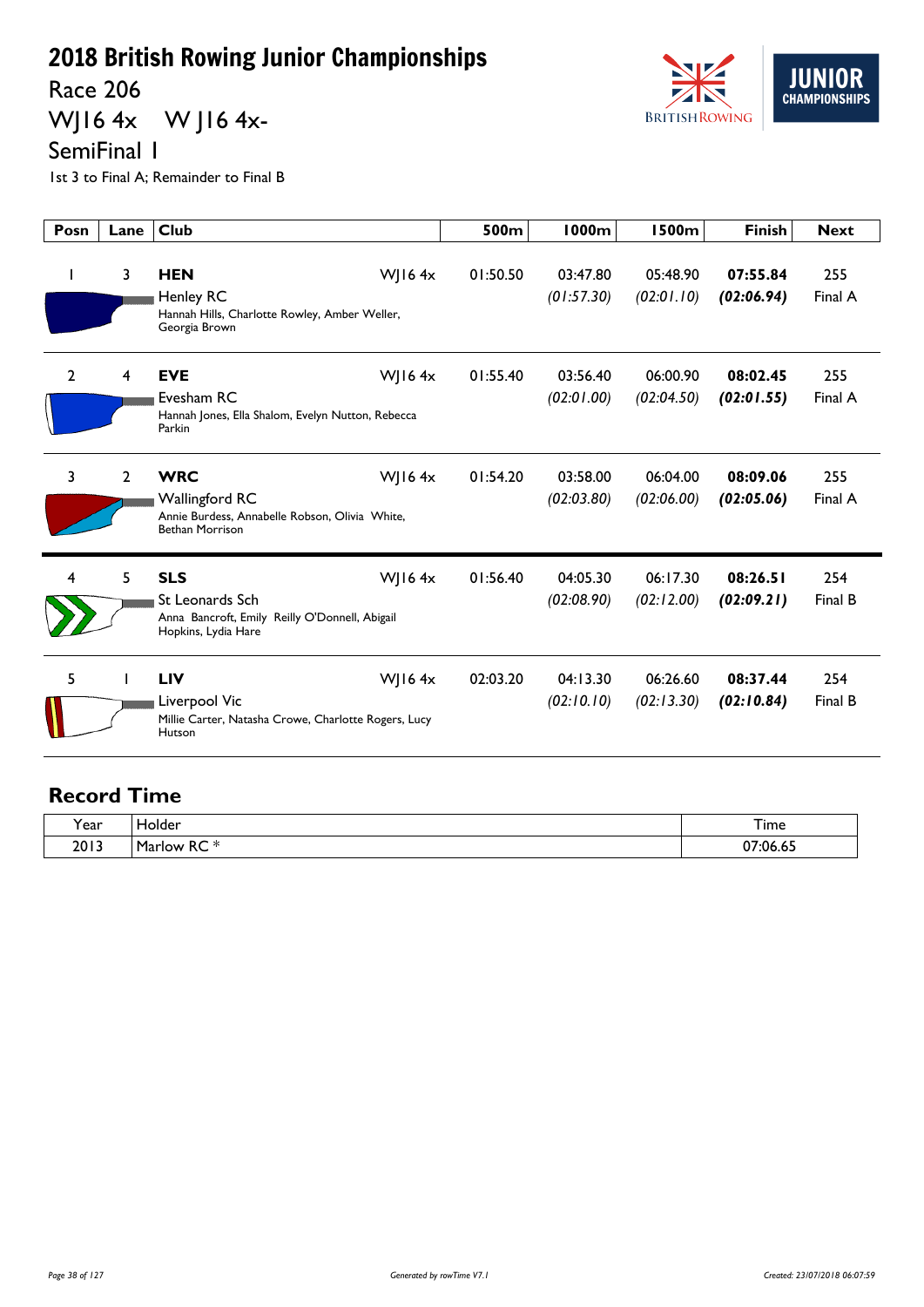Race 207

WJ16 4x W J16 4x-



SemiFinal 2

1st 3 to Final A; Remainder to Final B

| Posn           | Lane           | <b>Club</b>                                                                                                         | 500m     | 1000m                  | <b>1500m</b>           | <b>Finish</b>          | <b>Next</b>    |
|----------------|----------------|---------------------------------------------------------------------------------------------------------------------|----------|------------------------|------------------------|------------------------|----------------|
|                | 3              | <b>MAR</b><br>WJ16 $4x$<br>Marlow RC<br>Tara Brogan, Eve Lombardo, Emma Dabinett, Emma<br>Louise Stilwell           | 01:51.80 | 03:47.30<br>(01:55.50) | 05:48.50<br>(02:01.20) | 07:55.57<br>(02:07.07) | 255<br>Final A |
| $\overline{2}$ | 4              | <b>LSCG</b><br>WJ16 $4x$<br>LLD/SAN/CLD/GWC<br>Lily Young, Alice Patton, Emma Morrison, Katie Hall                  | 01:50.90 | 03:50.00<br>(01:59.10) | 05:54.70<br>(02:04.70) | 08:01.01<br>(02:06.31) | 255<br>Final A |
| 3              | $\overline{2}$ | W 164x<br><b>SUA</b><br><b>Stratford Avon</b><br>Jessica Wiesheu, Autumn Keil, Emma Little, Talei<br>Dunn           | 01:56.50 | 04:02.40<br>(02:05.90) | 06:07.40<br>(02:05.00) | 08:11.34<br>(02:03.94) | 255<br>Final A |
| 4              | 5              | <b>COX</b><br>W 164x<br>Oxford City<br>Rebecca Hore, Leonie Watson, Amina Sagna, Clara<br>Giachino                  | 01:55.00 | 04:00.50<br>(02:05.50) | 06:09.00<br>(02:08.50) | 08:19.33<br>(02:10.33) | 254<br>Final B |
| 5              |                | W 164x<br>QEH<br>Queen Eliz HS<br>Susie Oliver, Ellen Stith, Olivia Holtham, Isobel<br>Maxwell-Gray                 | 02:02.00 | 04:15.70<br>(02:13.70) | 06:30.90<br>(02:15.20) | 08:47.47<br>(02:16.57) | 254<br>Final B |
| 6              | 6              | <b>CAB</b><br>W 164x<br>Cantabrigian RC<br>Olivia Boyle, Scarlet Barton Gilheany, Catherine<br>Morley, Lucy Jennion | 02:05.50 | 04:21.00<br>(02:15.50) | 06:36.10<br>(02:15.10) | 08:50.76<br>(02:14.66) | 254<br>Final B |

| Year | <b>Tolder</b>                | ᅮ.<br>I ime    |
|------|------------------------------|----------------|
| 2013 | ~~<br>.<br>Mor<br>low<br>ייי | ^7<br>07:06.65 |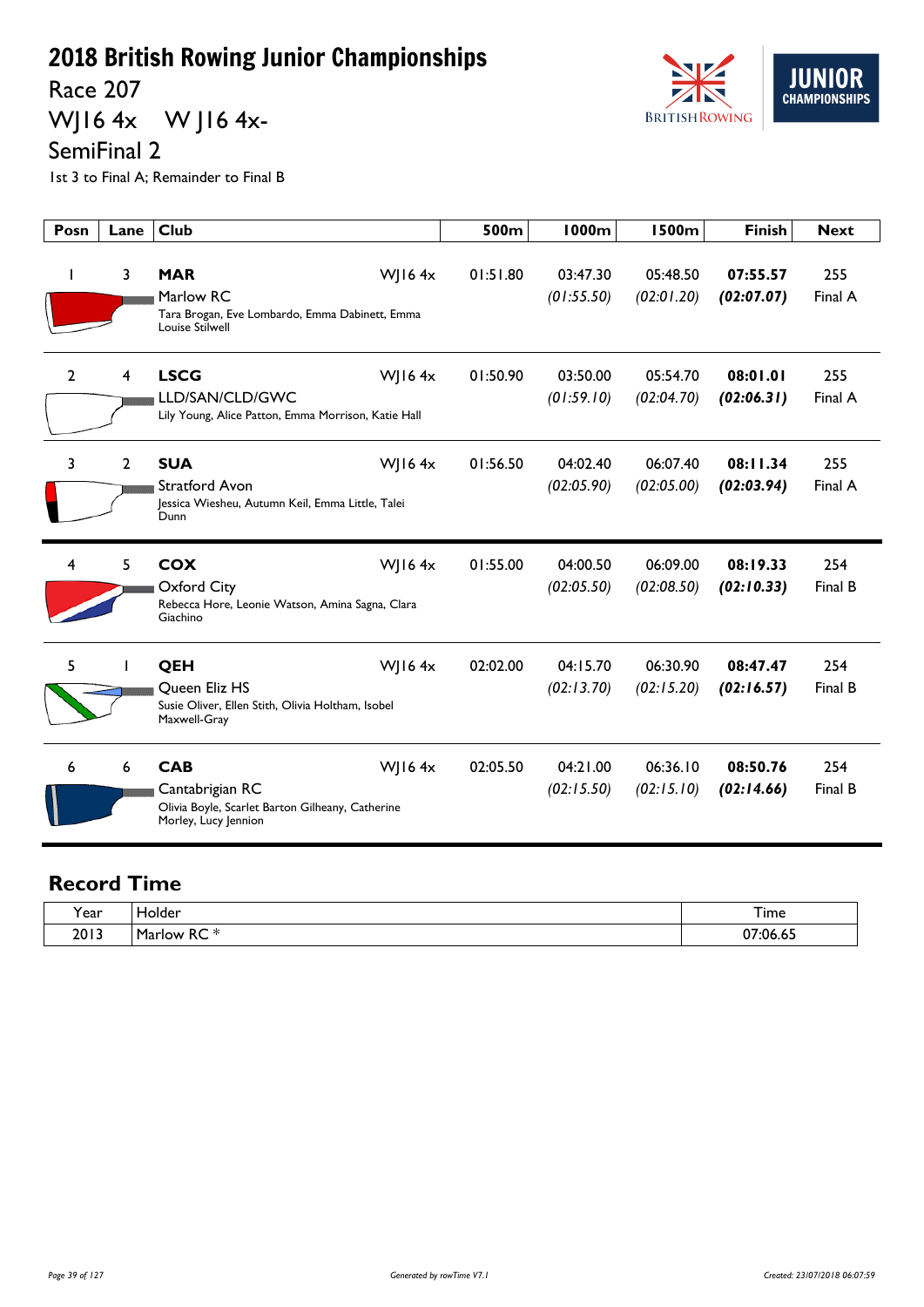Race 208

WJ15 2x W J15 2x



SemiFinal 1

1st 3 to Final A; Remainder to Final B

| Posn           | Lane           | <b>Club</b>                                                           |                | 500m     | 1000m                  | <b>1500m</b>           | <b>Finish</b>          | <b>Next</b>    |
|----------------|----------------|-----------------------------------------------------------------------|----------------|----------|------------------------|------------------------|------------------------|----------------|
|                | 3              | <b>MAR</b><br>Marlow RC<br>Molly Newman, Ella Marsh                   | $W$ JI5 2x     | 02:00.10 | 04:07.10<br>(02:07.00) | 06:18.40<br>(02:11.30) | 08:28.04<br>(02:09.64) | 257<br>Final A |
| $\overline{2}$ | $\overline{2}$ | <b>GWC</b><br>George Watson's<br>Honey Hughes, Isobel Clements        | $W$   15 2x    | 02:00.40 | 04:11.60<br>(02:11.20) | 06:24.50<br>(02:12.90) | 08:32.25<br>(02:07.75) | 257<br>Final A |
| 3              | 6              | MHD(C)<br>Maidenhead RC<br>Dallas Thompson, Ellen Gomersall           | $W$   15 2 $x$ | 02:03.40 | 04:12.60<br>(02:09.20) | 06:25.40<br>(02:12.80) | 08:34.65<br>(02:09.25) | 257<br>Final A |
| 4              | 4              | <b>WRC</b><br><b>Wallingford RC</b><br>Olivia Gaskin, Anna Grace      | $W$ JI5 2x     | 02:00.70 | 04:11.20<br>(02:10.50) | 06:25.00<br>(02:13.80) | 08:35.96<br>(02:10.96) | 256<br>Final B |
| 5              | 5              | <b>SUA</b><br>Stratford Avon<br>Mya Kenny, Alice Baines               | $W$   15 2 $x$ | 02:01.70 | 04:15.10<br>(02:13.40) | 06:30.70<br>(02:15.60) | 08:47.88<br>(02:17.18) | 256<br>Final B |
| <b>DNS</b>     |                | <b>BED</b><br><b>Bedford RC</b><br>Ellie Cooke, Isobel Blake Hurworth | $W$ JI5 2x     |          |                        |                        |                        |                |

| $\lambda$    | Holder                         | --                                                  |
|--------------|--------------------------------|-----------------------------------------------------|
| <b>r</b> ear |                                | <b>l</b> ime                                        |
| 2015         | $\sim$<br>County<br>Avon<br>ĸc | $\overline{\phantom{a}}$<br>$\sim$<br>47. به:<br>v, |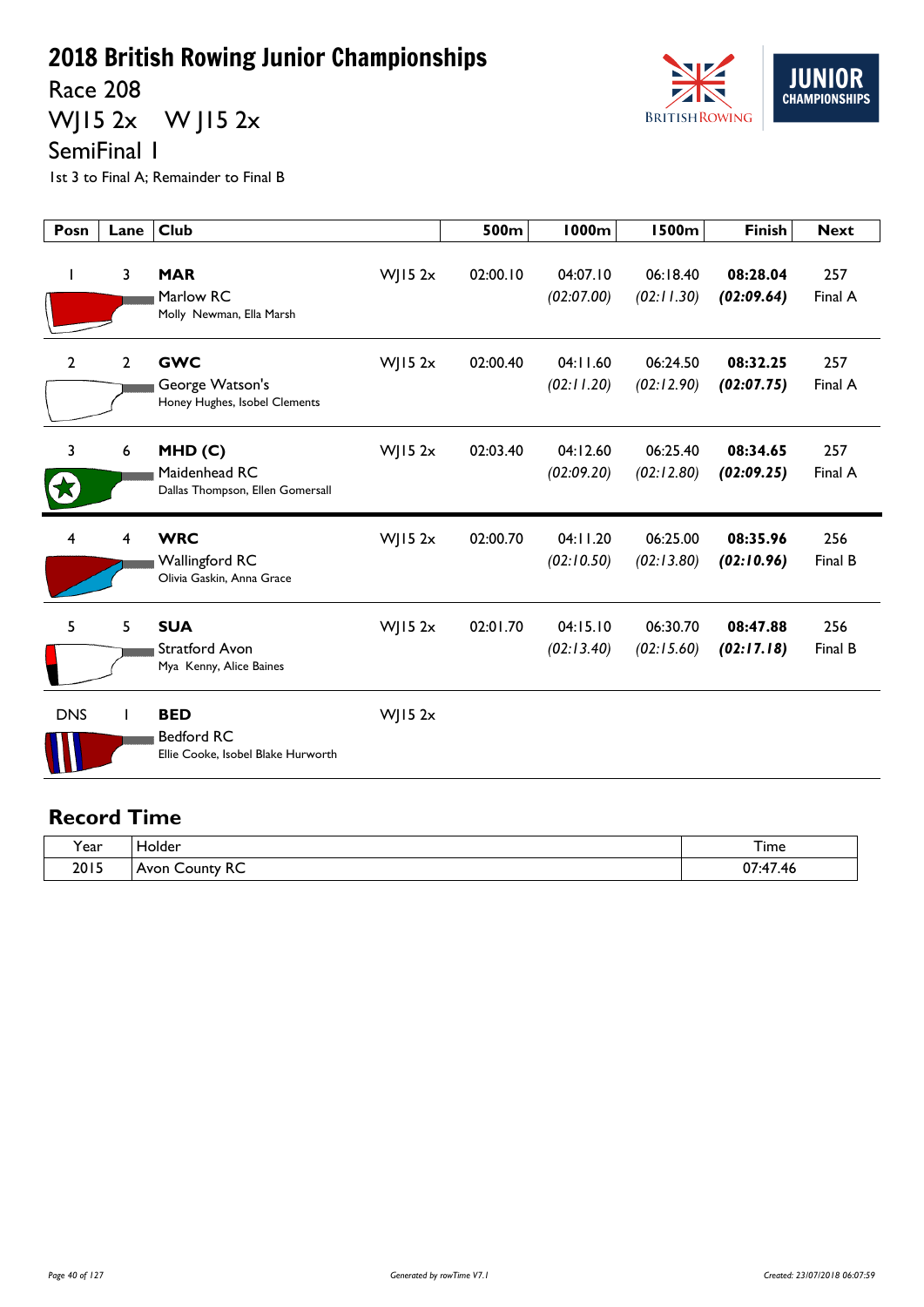Race 209

WJ15 2x W J15 2x



SemiFinal 2

1st 3 to Final A; Remainder to Final B

| Posn           | Lane           | <b>Club</b>                                                       |             | 500m     | <b>1000m</b>           | <b>1500m</b>           | <b>Finish</b>          | <b>Next</b>    |
|----------------|----------------|-------------------------------------------------------------------|-------------|----------|------------------------|------------------------|------------------------|----------------|
| I.             | 3              | <b>IERR</b><br>IsleEly/RobRoy<br>Charlotte Bolton, Poppy Shipley  | $W$ JI5 2x  | 01:58.60 | 04:09.40<br>(02:10.80) | 06:23.40<br>(02:14.00) | 08:29.86<br>(02:06.46) | 257<br>Final A |
| $\overline{2}$ | 4              | HEN(A)<br>Henley RC<br>Della Luke, Darcey Smith                   | $W$ JI5 2x  | 01:57.30 | 04:07.50<br>(02:10.20) | 06:20.90<br>(02:13.40) | 08:32.21<br>(02:11.31) | 257<br>Final A |
| 3              | 5              | MHD(A)<br>Maidenhead RC<br>Ametz Parcell-Arregi, Amelia Carpenter | $W$ JI5 2x  | 02:01.30 | 04:11.40<br>(02:10.10) | 06:25.90<br>(02:14.50) | 08:35.76<br>(02:09.86) | 257<br>Final A |
| 4              | $\overline{2}$ | MHD(B)<br>Maidenhead RC<br>Elizabeth Hollis, Isobel Sellers       | $W$   15 2x | 02:06.70 | 04:21.90<br>(02:15.20) | 06:40.00<br>(02:18.10) | 08:51.37<br>(02:11.37) | 256<br>Final B |
| 5              | 6              | <b>EVE</b><br>Evesham RC<br>Katie Ham, Emily Jones                | $W$   15 2x | 02:02.30 | 04:16.40<br>(02:14.10) | 06:36.20<br>(02:19.80) | 08:51.70<br>(02:15.50) | 256<br>Final B |
| 6              | $\mathbf{I}$   | TRF(A)<br><b>Trafford RC</b><br>Eleanor Fitchet, Katie Horsfall   | $W$ JI5 2x  | 02:09.10 | 04:29.50<br>(02:20.40) | 06:50.40<br>(02:20.90) | 09:05.59<br>(02:15.19) | 256<br>Final B |

| . .  | derار                              | $\overline{\phantom{a}}$ |
|------|------------------------------------|--------------------------|
| Year |                                    | I ime                    |
| 2015 | $D^{\prime}$<br><b>OUDTV</b><br>へし | $\overline{ }$<br>ົ<br>. |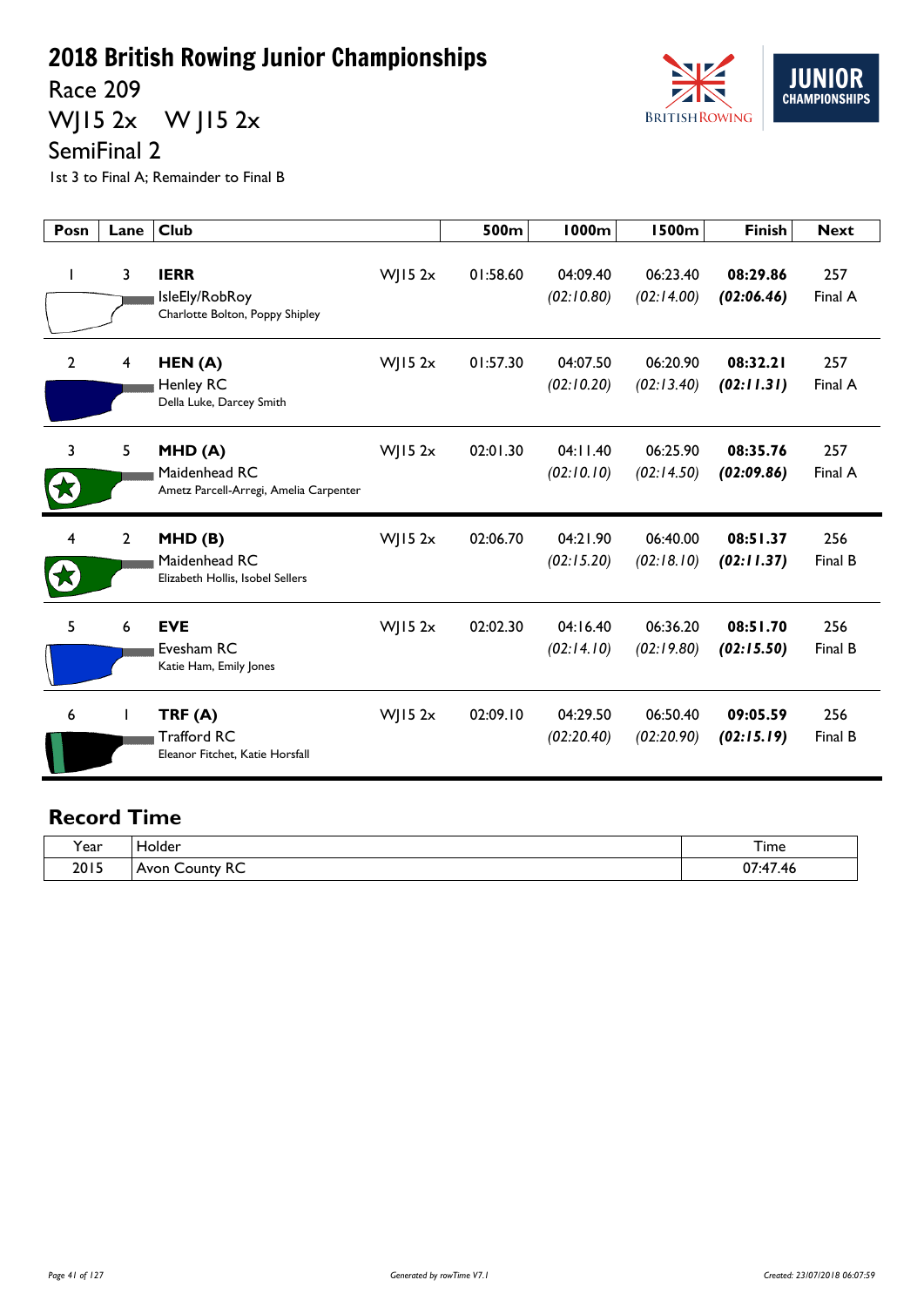Race 210

OJ15 1x Op J15 1x



SemiFinal 1

1st 3 to Final A; Remainder to Final B

| Posn           | Lane            | <b>Club</b>                                                           | 500m     | 1000m                  | 1500m                  | <b>Finish</b>          | <b>Next</b>    |
|----------------|-----------------|-----------------------------------------------------------------------|----------|------------------------|------------------------|------------------------|----------------|
|                | 3               | $O$   15 $1x$<br>CLS(A)<br>Chester-le-St<br>Roman Bowery              | 01:56.80 | 04:03.60<br>(02:06.80) | 06:12.00<br>(02:08.40) | 08:16.46<br>(02:04.46) | 259<br>Final A |
| $\overline{2}$ | 4               | $O$   15 $1x$<br>TSS(A)<br>Tideway Sc Sch<br>Albie Oliver             | 02:01.10 | 04:09.10<br>(02:08.00) | 06:16.50<br>(02:07.40) | 08:22.06<br>(02:05.56) | 259<br>Final A |
| 3<br>★         | 5               | <b>STA</b><br>$O$   15 $1x$<br>Star Club<br>Samuel Gale               | 01:55.90 | 04:06.10<br>(02:10.20) | 06:18.70<br>(02:12.60) | 08:24.43<br>(02:05.73) | 259<br>Final A |
| 4              | $\overline{2}$  | <b>WLT</b><br>$O$   15 $1x$<br><b>Walton RC</b><br>Gianluca Maffi     | 02:01.60 | 04:13.50<br>(02:11.90) | 06:21.20<br>(02:07.70) | 08:30.83<br>(02:09.63) | 258<br>Final B |
| 5              |                 | <b>CHR</b><br>$O$   15 $1x$<br>Christchurch RC<br><b>William Tate</b> | 01:59.50 | 04:13.00<br>(02:13.50) | 06:27.30<br>(02:14.30) | 08:36.71<br>(02:09.41) | 258<br>Final B |
| 6              | $6\phantom{1}6$ | GWC(A)<br>$O$   15 $1x$<br>George Watson's<br>Rory Mainland           | 02:05.20 | 04:17.00<br>(02:11.80) | 06:30.00<br>(02:13.00) | 08:39.28<br>(02:09.28) | 258<br>Final B |

| rear. | -lolder                                                    | —.<br><b>l</b> ime  |
|-------|------------------------------------------------------------|---------------------|
| 2013  | $\prime$<br>$\sim$<br>Kay)<br>Nottingham<br>. (Harvev<br>下 | 67.<br>z<br>,,,,,,, |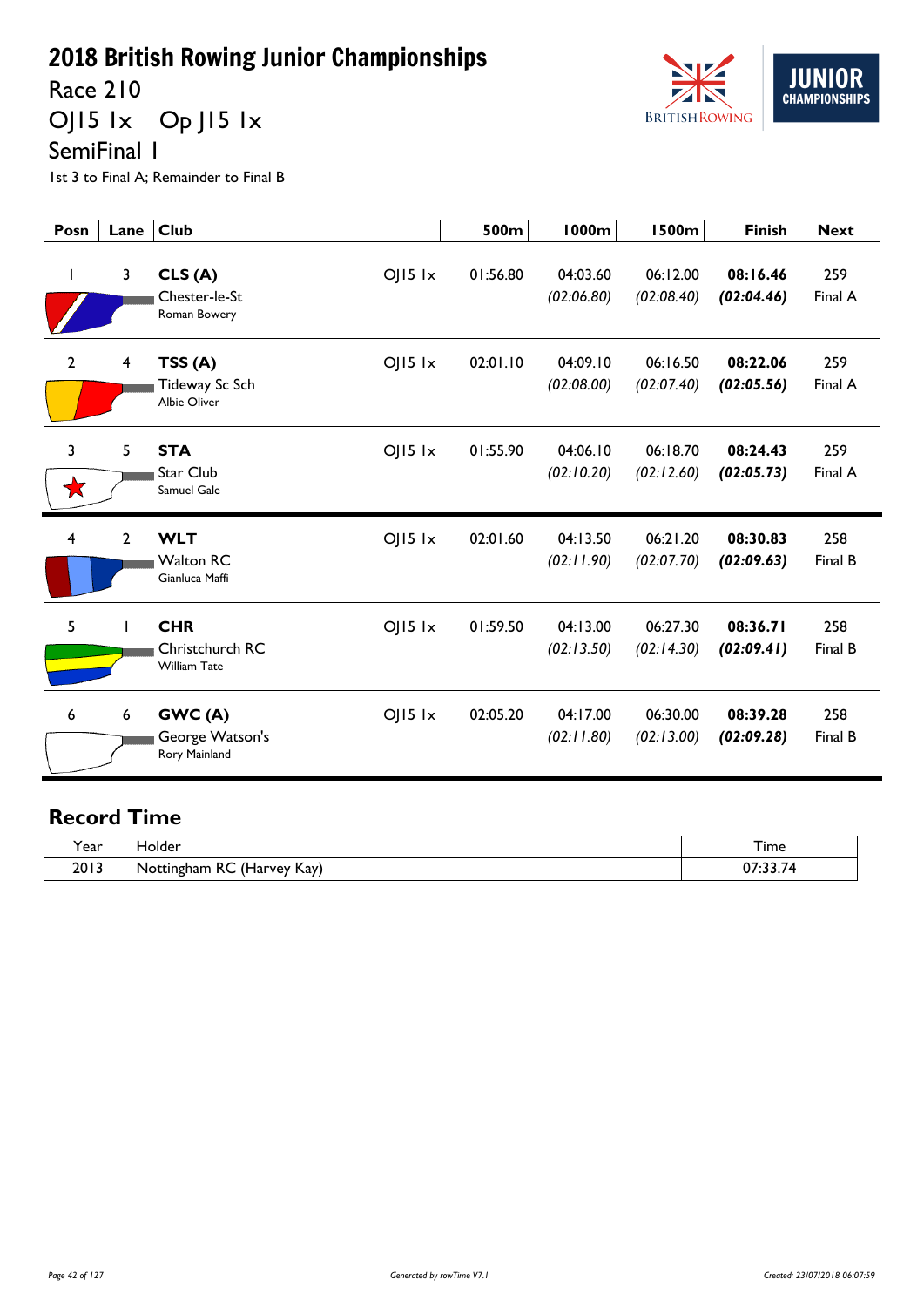Race 211

OJ15 1x Op J15 1x



SemiFinal 2

1st 3 to Final A; Remainder to Final B

| Posn           | Lane           | <b>Club</b>                                                        | 500m     | <b>1000m</b>           | <b>1500m</b>           | <b>Finish</b>          | <b>Next</b>    |
|----------------|----------------|--------------------------------------------------------------------|----------|------------------------|------------------------|------------------------|----------------|
| I.             | $\overline{3}$ | $OJI5$ $1x$<br><b>STK</b><br>Trentham BC<br>Daniel Hallsworth      | 01:56.30 | 04:01.50<br>(02:05.20) | 06:07.00<br>(02:05.50) | 08:13.21<br>(02:06.21) | 259<br>Final A |
| $\overline{2}$ | $\overline{4}$ | <b>BEB</b><br>$OJI5$ $1x$<br><b>Bewl Bridge</b><br>Keyan O'donnell | 01:58.40 | 04:05.60<br>(02:07.20) | 06:12.60<br>(02:07.00) | 08:21.18<br>(02:08.58) | 259<br>Final A |
| $\overline{3}$ | $\mathbf{I}$   | $O$   $15$ $1x$<br>CLS(B)<br>Chester-le-St<br>Matthew Cleugh       | 02:00.10 | 04:07.90<br>(02:07.80) | 06:19.50<br>(02:11.60) | 08:23.85<br>(02:04.35) | 259<br>Final A |
| $\overline{4}$ | 5              | <b>HOL</b><br>$O$   15 $1x$<br>Hollingworth Lk<br>loe Diver        | 01:58.90 | 04:07.00<br>(02:08.10) | 06:14.90<br>(02:07.90) | 08:24.07<br>(02:09.17) | 258<br>Final B |
| 5              | 6              | <b>TRT</b><br>$O$   $15$ $1x$<br><b>Trent RC</b><br>Samuel Smith   | 02:03.80 | 04:10.20<br>(02:06.40) | 06:26.00<br>(02:15.80) | 08:42.73<br>(02:16.73) | 258<br>Final B |
| 6              | $\overline{2}$ | <b>ROB</b><br>$O$   5   $x$<br>Rob Roy BC<br>Matthew Allen         | 01:59.90 | 04:19.90<br>(02:20.00) | 06:36.50<br>(02:16.60) | 08:49.41<br>(02:12.91) | 258<br>Final B |

| . .<br>rear) | folder                                                            | –<br>I ime                                   |
|--------------|-------------------------------------------------------------------|----------------------------------------------|
| 2013         | $\sqrt{1}$<br>$\sim$<br>Kay)<br>Nottingham<br>Harvey<br>ᅐ<br>™⊓ar | $\sim$ $\sim$<br>$\sim$<br>$\mathbf{u}$<br>. |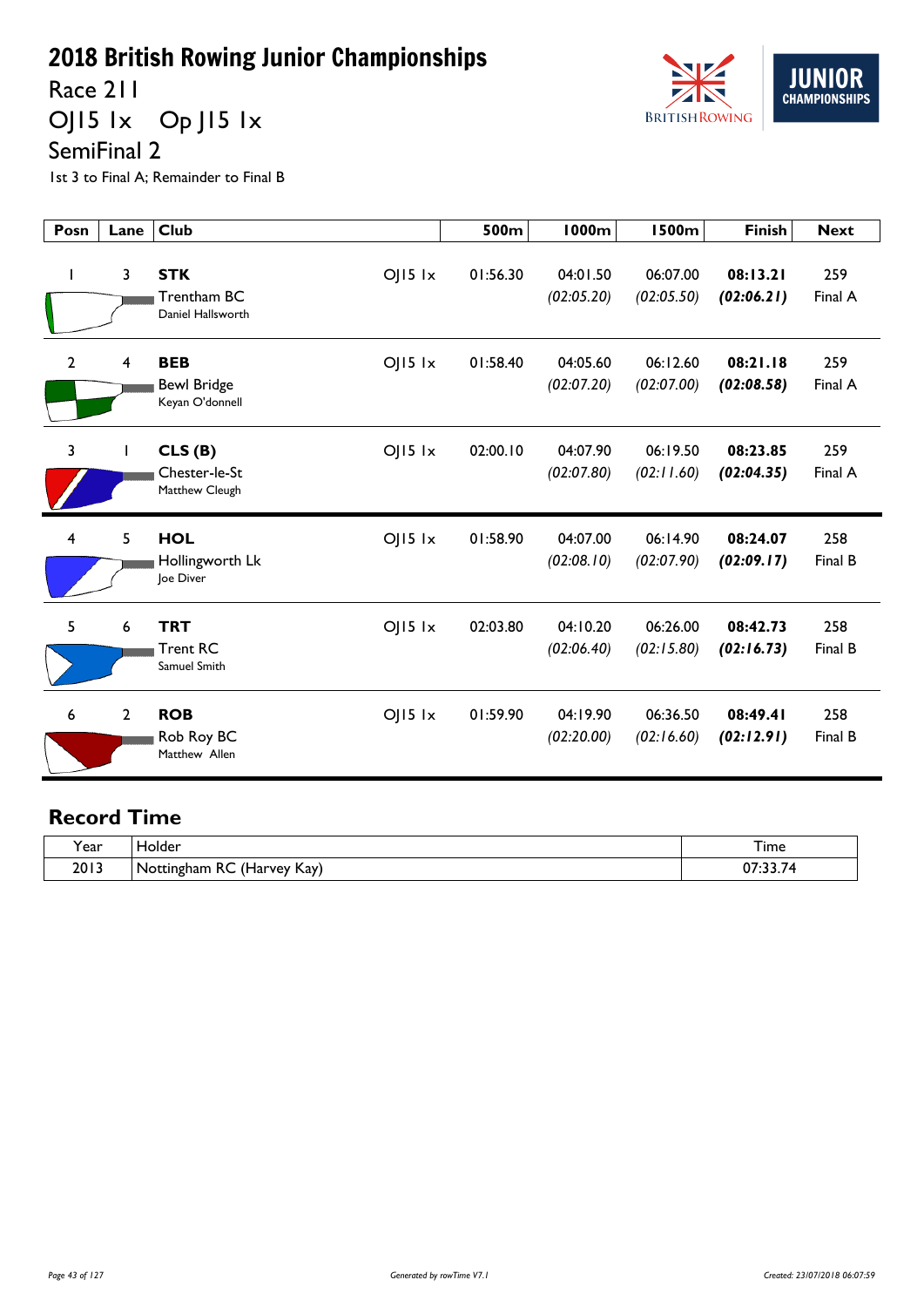Race 212

WJ18 4x W J18 4x-



SemiFinal 1

1st 3 to Final A; Remainder to Final B

| Posn           | Lane         | <b>Club</b>                                                                                                        | 500m     | 1000m                  | 1500m                  | <b>Finish</b>          | <b>Next</b>    |
|----------------|--------------|--------------------------------------------------------------------------------------------------------------------|----------|------------------------|------------------------|------------------------|----------------|
|                | 3            | <b>SWP</b><br>WJ18 $4x$<br>W Perkin's Sch<br>Louise Wax, Lerin Adetola, Ella Ayoade, Isabella<br>Daniels           | 01:54.10 | 03:51.40<br>(01:57.30) | 05:51.00<br>(01:59.60) | 07:56.58<br>(02:05.58) | 265<br>Final A |
| $\overline{2}$ | 4            | <b>STA</b><br>WJ18 $4x$<br><b>Star Club</b><br>Catherine Upex, Willow Tucker, Melissa Wardley,<br>Abigail Ngwang   | 01:55.90 | 03:58.30<br>(02:02.40) | 06:04.10<br>(02:05.80) | 08:07.14<br>(02:03.04) | 265<br>Final A |
| 3              | $\mathbf{2}$ | <b>WRR</b><br>WJ18 $4x$<br><b>Worcester RC</b><br>Daisy Price, Hermione South, Imogen Ledbetter,<br>Elizabeth Shaw | 01:58.20 | 04:04.00<br>(02:05.80) | 06:10.60<br>(02:06.60) | 08:16.20<br>(02:05.60) | 265<br>Final A |
| 4              | 5            | QEH<br>$W$ JI84 $x$<br>Queen Eliz HS<br>Alex Lea, Emily James, India Berry, Bethany Hickling                       | 02:05.20 | 04:18.80<br>(02:13.60) | 06:34.60<br>(02:15.80) | 08:45.53<br>(02:10.93) | 264<br>Final B |

| v            | folder                           |                                              |
|--------------|----------------------------------|----------------------------------------------|
| <b>r</b> ear |                                  | I ime                                        |
| 2013         | ∽<br>ucester<br>Hartpury<br>JIC. | $\overline{1}$<br>06:5<br>- 4<br>. Д<br>∡ד.ד |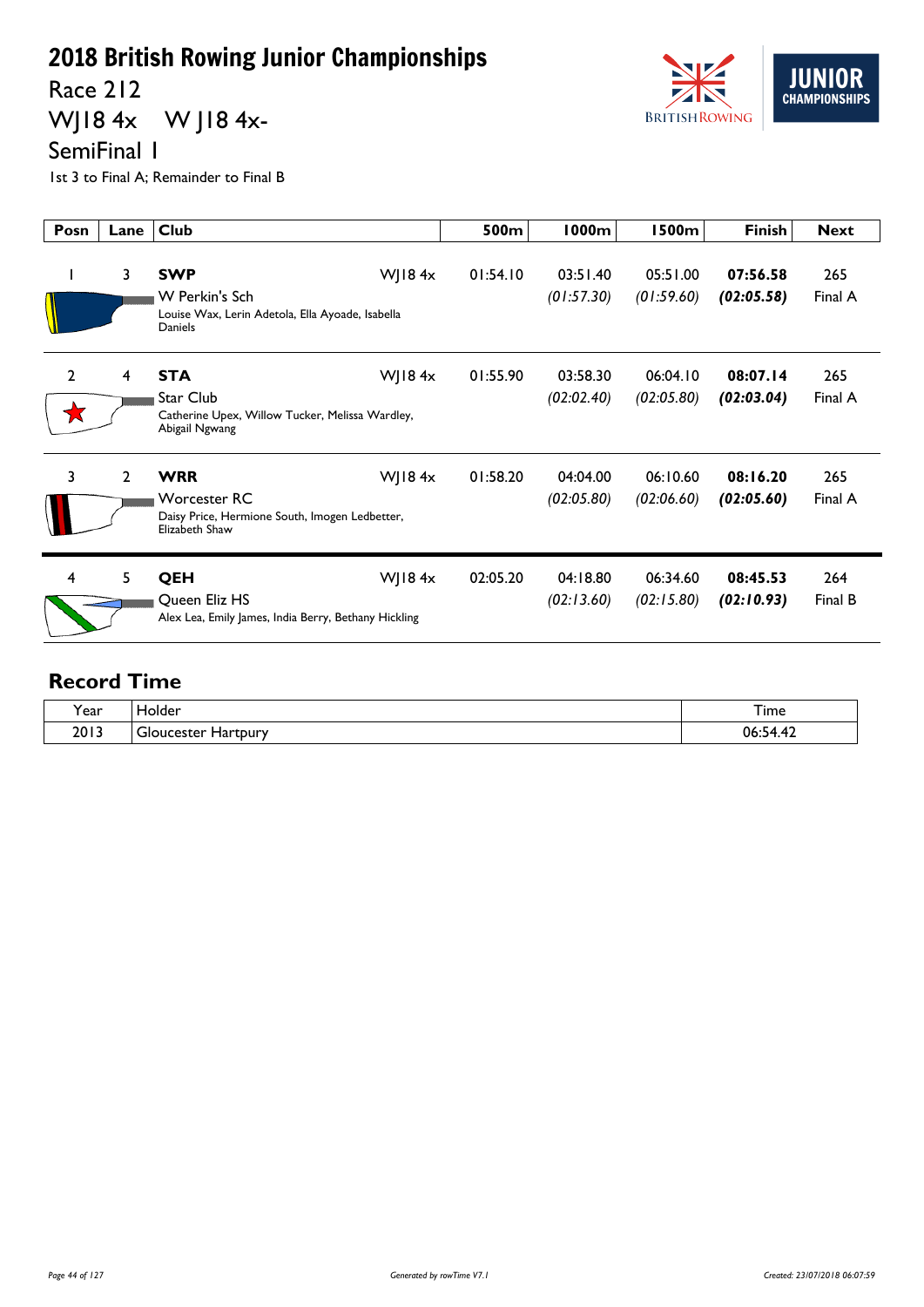Race 213

WJ18 4x W J18 4x-



SemiFinal 2

1st 3 to Final A; Remainder to Final B

| Posn           | Lane           | <b>Club</b>                                                                                                   | 500m       | 1000m                  | <b>1500m</b>           | <b>Finish</b>          | <b>Next</b>    |
|----------------|----------------|---------------------------------------------------------------------------------------------------------------|------------|------------------------|------------------------|------------------------|----------------|
|                | 4              | <b>MHD</b><br>$W$ JI84 $x$<br>Maidenhead RC<br>Maja Tomasik, Beth Sinnott, Alexandra Hollis, Tabatha<br>White | <b>DNA</b> | 03:55.50<br>(03:55.50) | 05:59.50<br>(02:04.00) | 08:02.33<br>(02:02.83) | 265<br>Final A |
| $\overline{2}$ | 3              | WJ18 $4x$<br><b>CAB</b><br>Cantabrigian RC<br>Ellen Goode, Rebecca Hawthorne, Eva Hill, Isabel<br>Ritchie     | 01:59.50   | 03:58.70<br>(01:59.20) | 06:05.00<br>(02:06.30) | 08:07.44<br>(02:02.44) | 265<br>Final A |
| 3<br>R         | $\overline{2}$ | <b>KSE</b><br>$W$ JI84 $x$<br>King's Ely<br>Sophie Wood, Rahera Greatrex, Rebecca Garrett,<br>Holly Lancaster | 01:55.40   | 04:00.00<br>(02:04.60) | 06:06.00<br>(02:06.00) | 08:09.63<br>(02:03.63) | 265<br>Final A |
| 4              | 5              | <b>SCP</b><br>WJ18 $4x$<br>Strathclyde Pk<br>Abby Lawson, Olivia McPherson, Nia Struthers, Missy<br>McLaren   | <b>DNA</b> | 04:07.20<br>(04:07.20) | 06:18.40<br>(02:11.20) | 08:26.94<br>(02:08.54) | 264<br>Final B |

| ear) | loider<br>____                                | I ime                                     |
|------|-----------------------------------------------|-------------------------------------------|
| 2013 | -<br>Hartpury<br>icastar<br>וריי<br>. . CSLCI | 06<br>the contract of the contract of the |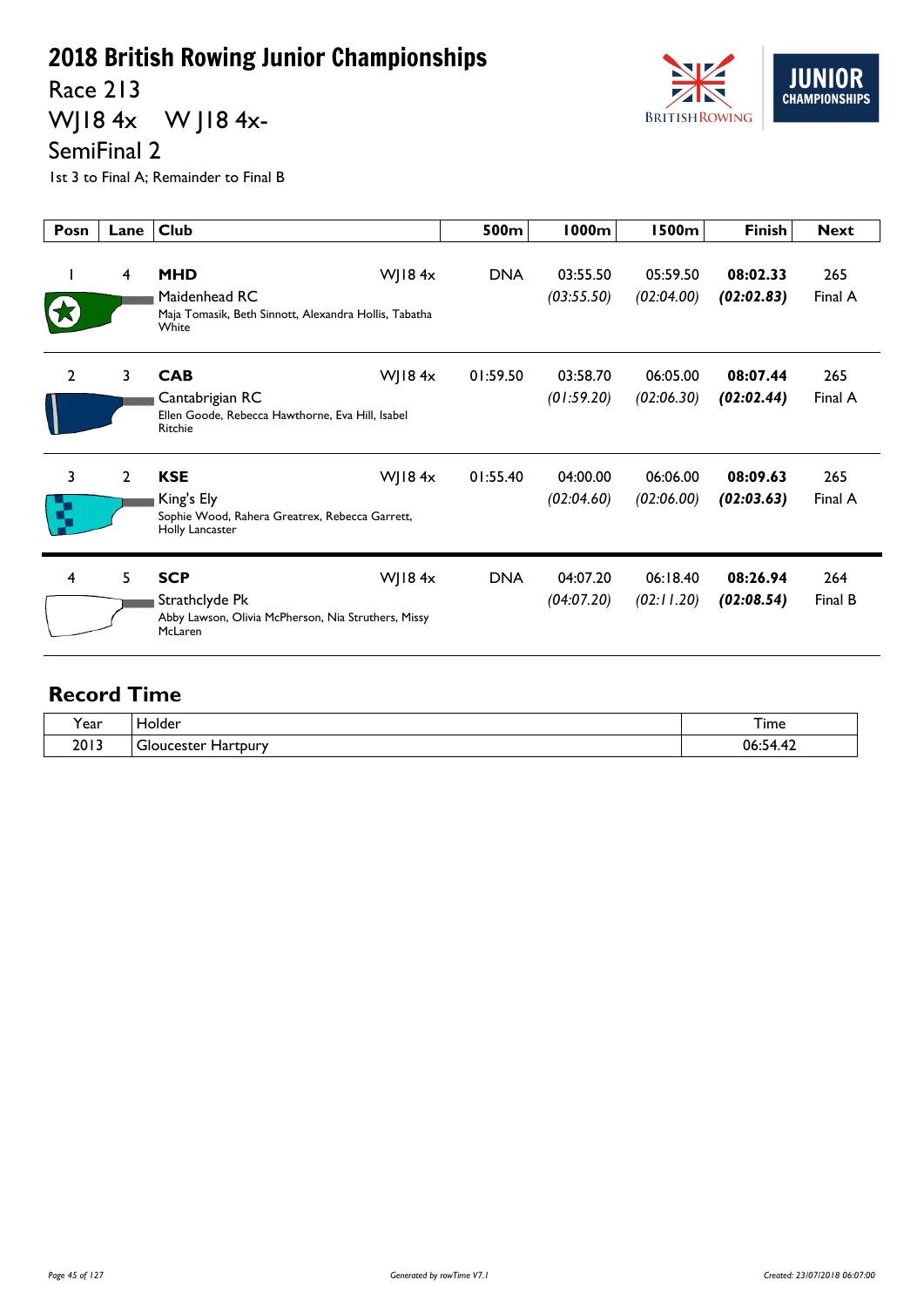Race 214 WJ16 2- W J16 2- SemiFinal 1

1st 3 to Final A

*No Race*

| ``<br>l ear | . Holder                                                 | $ -$<br>I ime |
|-------------|----------------------------------------------------------|---------------|
| 1986        | (1500m)<br>$\sim$<br>~~<br>КC<br>Amateur<br><b>Clyde</b> | ാ<br>06:44.93 |

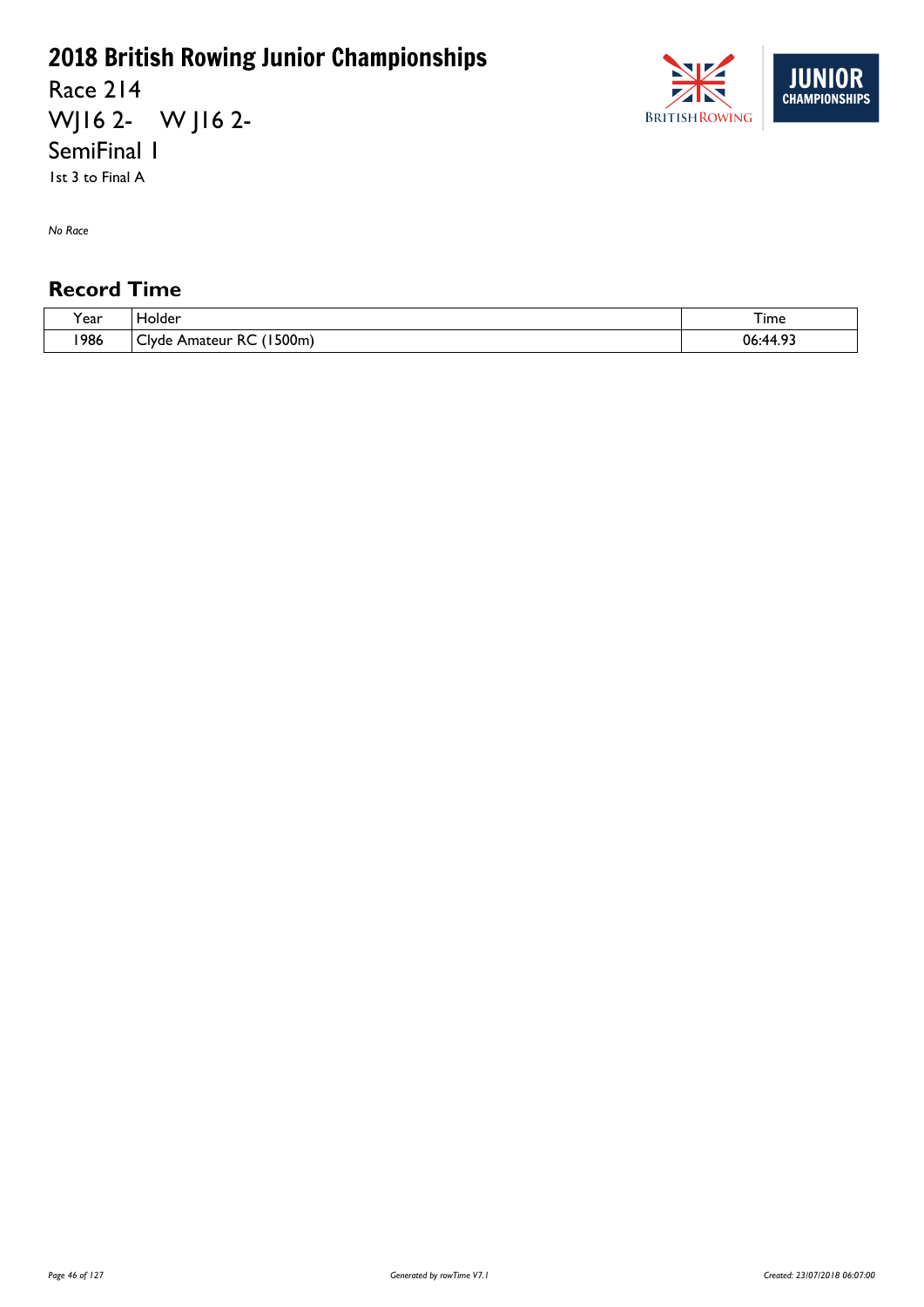Race 216

OJ18 1x Op J18 1x



SemiFinal 1

1st 3 to Final A; Remainder to Final B

| Posn                    | Lane         | <b>Club</b>                                      |                 | 500m     | <b>1000m</b>                           | <b>1500m</b>           | <b>Finish</b>          | <b>Next</b>    |
|-------------------------|--------------|--------------------------------------------------|-----------------|----------|----------------------------------------|------------------------|------------------------|----------------|
| ı                       | 3            | TSS(B)<br>Tideway Sc Sch<br>Adam Oliver          | $O$   $18$ $1x$ | 01:56.40 | <b>DNA</b><br>$\overline{\phantom{a}}$ | 05:59.70<br>(05:59.70) | 07:58.95<br>(01:59.25) | 261<br>Final A |
| $\overline{2}$          | 4            | <b>NOW</b><br>Northwich RC<br>Joshua Burke       | $O$   $18$ $1x$ | 01:56.00 | <b>DNA</b><br>$\overline{\phantom{a}}$ | 06:02.90<br>(06:02.90) | 08:03.14<br>(02:00.24) | 261<br>Final A |
| $\overline{3}$          |              | <b>HOL</b><br>Hollingworth Lk<br>Tom Swithenbank | $O$   $18$ $1x$ | 01:58.80 | <b>DNA</b><br>$\overline{\phantom{a}}$ | 06:05.80<br>(06:05.80) | 08:04.24<br>(01:58.44) | 261<br>Final A |
| $\overline{\mathbf{4}}$ | $\mathbf{2}$ | TYN(A)<br>Tyne RC<br>Arun Phillipson             | $O$   $18$ $1x$ | 01:57.70 | <b>DNA</b><br>$\blacksquare$           | 06:04.30<br>(06:04.30) | 08:05.31<br>(02:01.01) | 260<br>Final B |
| 5                       | 5            | <b>ROB</b><br>Rob Roy BC<br>Levin GrA¤f          | $OJI8$ $1x$     | 02:00.10 | <b>DNA</b><br>$\overline{\phantom{a}}$ | 06:10.50<br>(06:10.50) | 08:13.36<br>(02:02.86) | 260<br>Final B |
| 6                       | 6            | <b>NCR</b><br><b>NCRA</b><br>Finn Larkin         | $O$   $18$ $1x$ | 01:58.60 | <b>DNA</b><br>$\overline{\phantom{a}}$ | 06:11.60<br>(06:11.60) | 08:15.22<br>(02:03.62) | 260<br>Final B |

| $\lambda$<br>ear? | Holder                                             | –<br>i ime                 |
|-------------------|----------------------------------------------------|----------------------------|
| 2014              | $\lambda$<br>∟eask) ∶<br>urاب<br>Leander<br>(Harry | $:18.7^{\circ}$<br>07<br>. |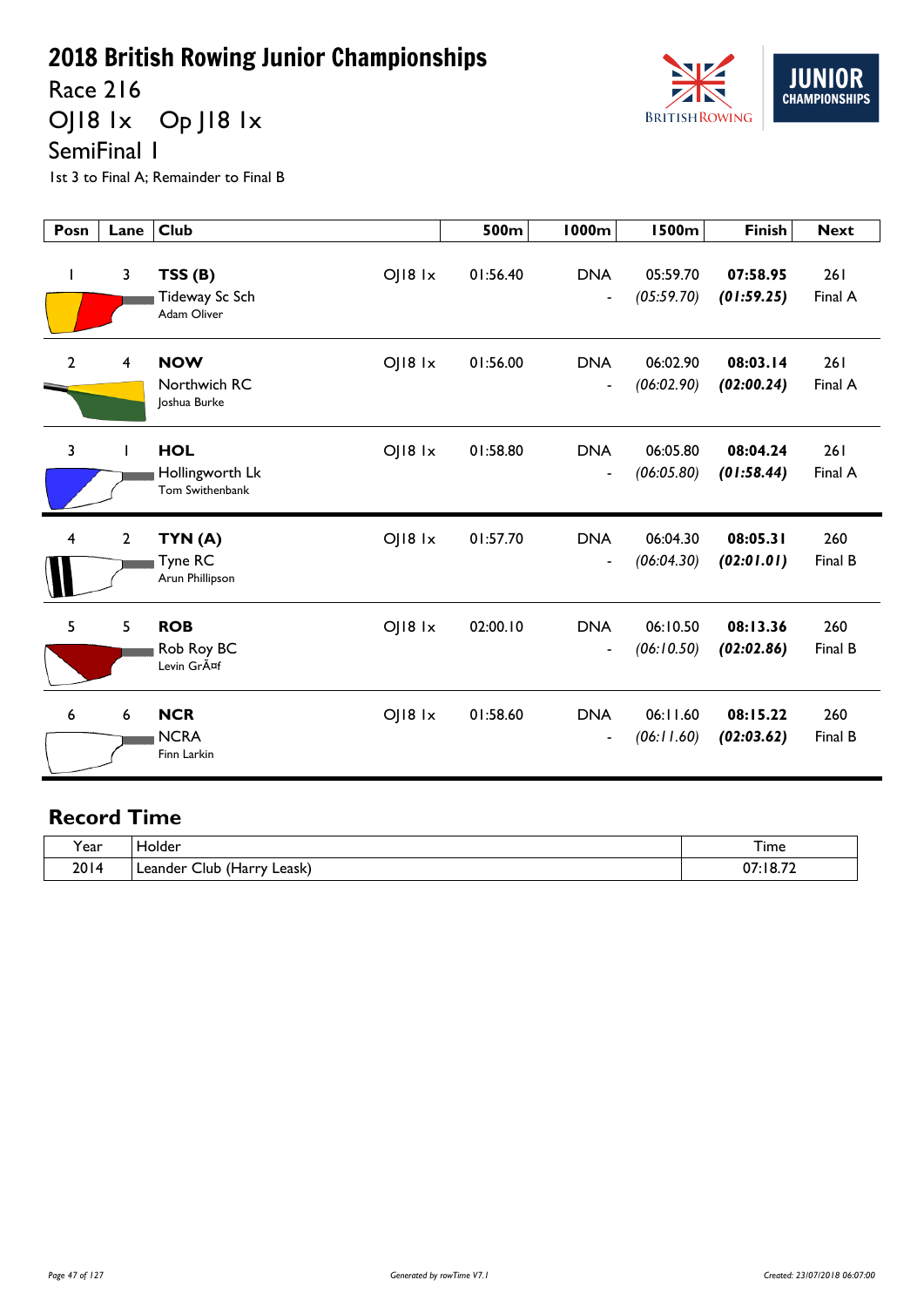Race 217

OJ18 1x Op J18 1x



SemiFinal 2

1st 3 to Final A; Remainder to Final B

| Posn           | Lane           | <b>Club</b>                                                     | 500m     | <b>1000m</b>           | <b>1500m</b>           | <b>Finish</b>          | <b>Next</b>    |
|----------------|----------------|-----------------------------------------------------------------|----------|------------------------|------------------------|------------------------|----------------|
|                | $\mathbf{3}$   | $O$   $18$ $1x$<br>QEH<br>Queen Eliz HS<br>Nick Ryan            | 01:57.00 | 04:01.20<br>(02:04.20) | 06:07.80<br>(02:06.60) | 08:07.83<br>(02:00.03) | 261<br>Final A |
| $\overline{2}$ |                | TSS(A)<br>OJ18 1x<br>Tideway Sc Sch<br>Alexander Jonas          | 02:00.60 | 04:05.60<br>(02:05.00) | 06:10.30<br>(02:04.70) | 08:09.69<br>(01:59.39) | 261<br>Final A |
| $\overline{3}$ | 5              | OJ18 1x<br>MAR(A)<br>Marlow RC<br>Joe Long                      | 01:58.80 | 04:04.60<br>(02:05.80) | 06:11.90<br>(02:07.30) | 08:13.52<br>(02:01.62) | 261<br>Final A |
| 4              | 6              | <b>FAL</b><br>$O$   $18$ $1x$<br>Falcon RC<br>Martin Benfeghoul | 01:59.50 | 04:02.50<br>(02:03.00) | 06:11.60<br>(02:09.10) | 08:25.70<br>(02:14.10) | 260<br>Final B |
| <b>DNS</b>     | $\overline{2}$ | OJ18 1x<br>TSS(C)<br>Tideway Sc Sch<br>John Lewis               |          |                        |                        |                        |                |
| <b>DNF</b>     | 4              | <b>AGE</b><br>$O$   $18$ $1x$<br>Agecroft RC<br>Paul Phillips   |          |                        |                        |                        |                |

| . .<br>í ear | <b>Folder</b>                                                         | ᅮ.<br>I ime             |
|--------------|-----------------------------------------------------------------------|-------------------------|
| 2014         | $\sqrt{1}$<br>-<br>Leask)<br>lub.<br>Leander.<br>∵ Harrv) ر<br>$\sim$ | :18.72<br>^7<br>u,<br>. |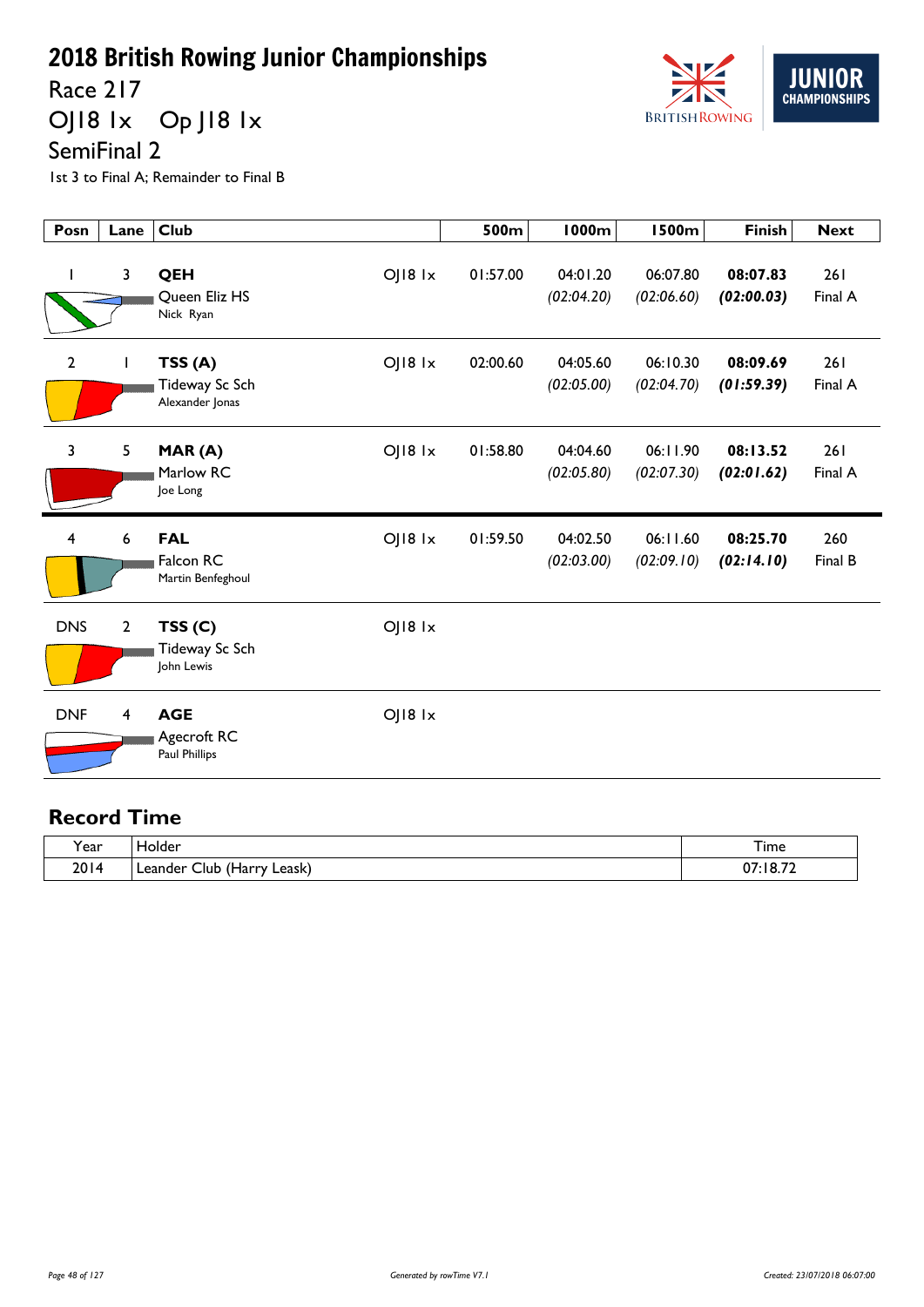Race 218

OJ16 2x Op J16 2x



SemiFinal 1

1st 3 to Final A; Remainder to Final B

| Posn           | Lane             | <b>Club</b>                                                     |         | 500m       | 1000m                                      | <b>1500m</b>           | <b>Finish</b>          | <b>Next</b>    |
|----------------|------------------|-----------------------------------------------------------------|---------|------------|--------------------------------------------|------------------------|------------------------|----------------|
| $\mathbf{I}$   | 3                | <b>LEA</b><br>Lea RC<br>Luca Ferraro, Sam O'Connor              | OJ162x  | 01:51.30   | <b>DNA</b><br>$\overline{a}$               | 05:36.20<br>(05:36.20) | 07:32.17<br>(01:55.97) | 263<br>Final A |
| $\overline{2}$ | 4                | <b>NOW</b><br>Northwich RC<br>Patrick Brogan, Gwilym Harris     | OJ162x  | 01:48.00   | <b>DNA</b><br>$\blacksquare$               | 05:40.10<br>(05:40.10) | 07:35.76<br>(01:55.66) | 263<br>Final A |
| 3              | $\overline{2}$   | <b>NOR</b><br>Norwich RC<br>Rowan Baker, Benedict Newton-Ingham | OJ162x  | 01:45.60   | <b>DNA</b><br>$\qquad \qquad \blacksquare$ | 05:38.50<br>(05:38.50) | 07:37.22<br>(01:58.72) | 263<br>Final A |
| $\overline{4}$ | 5                | HEN(C)<br>Henley RC<br>Sam Beattie, Grant Taylor                | OJ162x  | 01:52.10   | <b>DNA</b><br>$\blacksquare$               | 05:47.10<br>(05:47.10) | 07:42.56<br>(01:55.46) | 262<br>Final B |
| 5              | $\boldsymbol{6}$ | <b>TYN</b><br>Tyne RC<br>Alex Tyler, Lucas Grillot              | OJ162x  | <b>DNA</b> | <b>DNA</b><br>$\overline{a}$               | 05:56.70<br>(05:56.70) | 07:58.87<br>(02:02.17) | 262<br>Final B |
| <b>DNS</b>     |                  | HEN(B)<br>Henley RC<br>Euan Turnell, James Swinburn             | OJ16 2x |            |                                            |                        |                        |                |

| Year | derاد<br>____             | —.<br>I ime  |
|------|---------------------------|--------------|
| 2013 | $\sim$<br>.<br>eots<br>NC | .10.27<br>06 |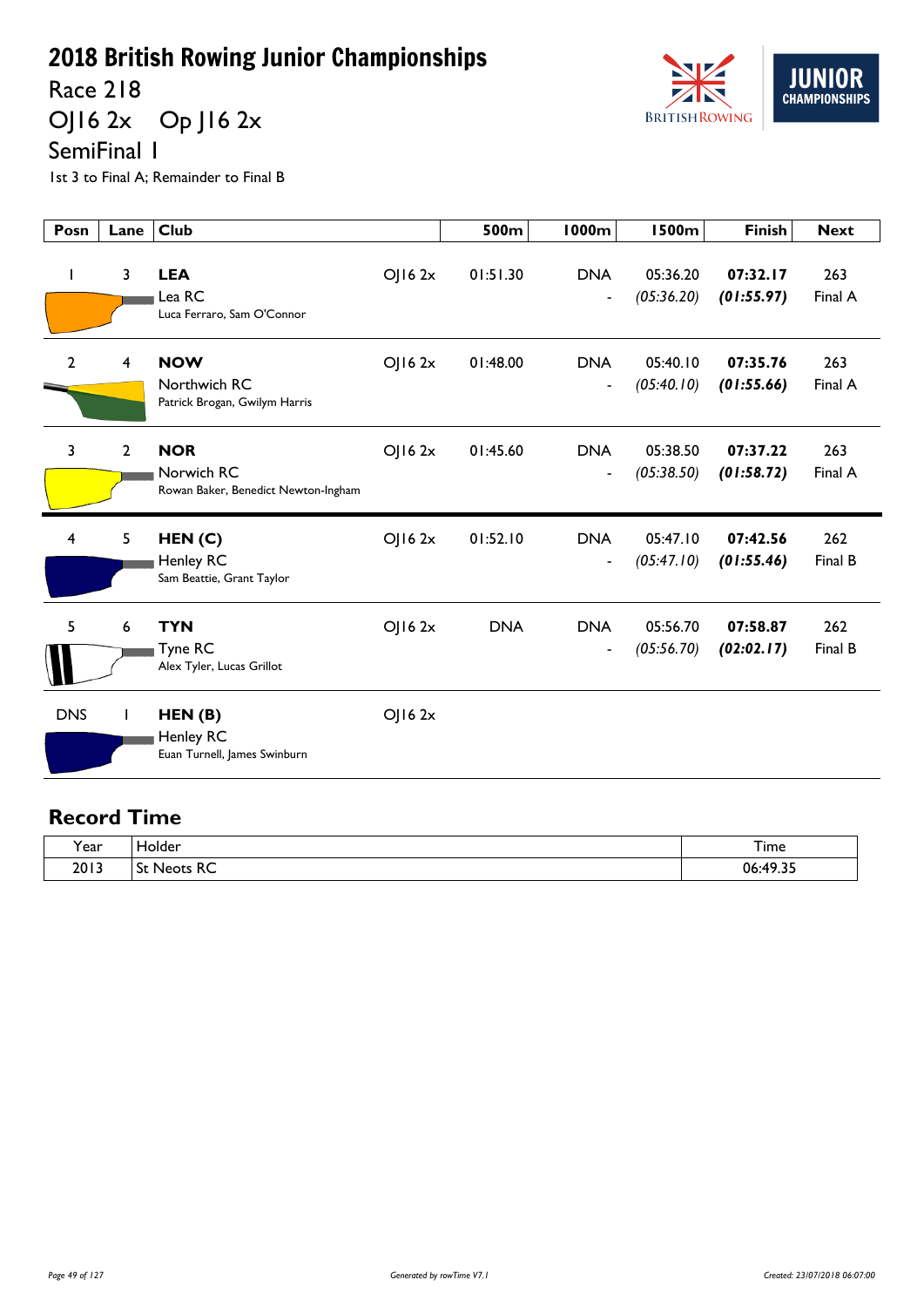Race 219

OJ16 2x Op J16 2x

SemiFinal 2

1st 3 to Final A; Remainder to Final B

| Posn           | Lane         | <b>Club</b>                                                                       | 500m     | 1000m                                  | 1500m                  | <b>Finish</b>          | <b>Next</b>    |
|----------------|--------------|-----------------------------------------------------------------------------------|----------|----------------------------------------|------------------------|------------------------|----------------|
|                | 4            | <b>GLB</b><br>OJ162x<br>Globe RC<br>Bo Hughes, James Watson-Gandy                 | 01:46.60 | <b>DNA</b><br>$\overline{\phantom{a}}$ | 05:33.70<br>(05:33.70) | 07:30.69<br>(01:56.99) | 263<br>Final A |
| $\overline{2}$ | 3            | OJ162x<br>HEN(A)<br><b>Henley RC</b><br>Seth O'Connor, Edward Roy                 | 01:47.80 | <b>DNA</b><br>$\overline{\phantom{a}}$ | 05:35.30<br>(05:35.30) | 07:32.83<br>(01:57.53) | 263<br>Final A |
| 3              | 5            | <b>GRN</b><br>OJ162x<br>Grange Sch<br>Samuel Thorington, Bradley Strickland-Baker | 01:48.70 | <b>DNA</b><br>$\overline{\phantom{a}}$ | 05:38.20<br>(05:38.20) | 07:36.88<br>(01:58.68) | 263<br>Final A |
| 4              | $\mathbf{2}$ | <b>CLD</b><br>OJ162x<br>Clydesdale ARC<br>Matthew Fielding, Adam Robertson        | 01:52.00 | <b>DNA</b><br>$\overline{\phantom{a}}$ | 05:45.30<br>(05:45.30) | 07:40.96<br>(01:55.66) | 262<br>Final B |
| 5              | 6            | <b>WTN</b><br>OJ162x<br><b>Warrington RC</b><br>Harrison White, Connor Lowsley    | 01:50.90 | <b>DNA</b><br>$\overline{a}$           | 05:47.60<br>(05:47.60) | 07:49.79<br>(02:02.19) | 262<br>Final B |
| 6              |              | <b>GMS</b><br>OJ162x<br><b>Gt Marlow Sch</b><br>Toby Lasson, Robert Petrea        | 01:55.50 | <b>DNA</b><br>$\overline{\phantom{a}}$ | 05:55.50<br>(05:55.50) | 07:55.96<br>(02:00.46) | 262<br>Final B |

| $\cdot$<br>rear. | <b>iolder</b> | ᅮ.<br>I ime           |
|------------------|---------------|-----------------------|
| 2013             | Neots RC<br>- | ⊤د ۱۵…<br>06:<br>7.J. |

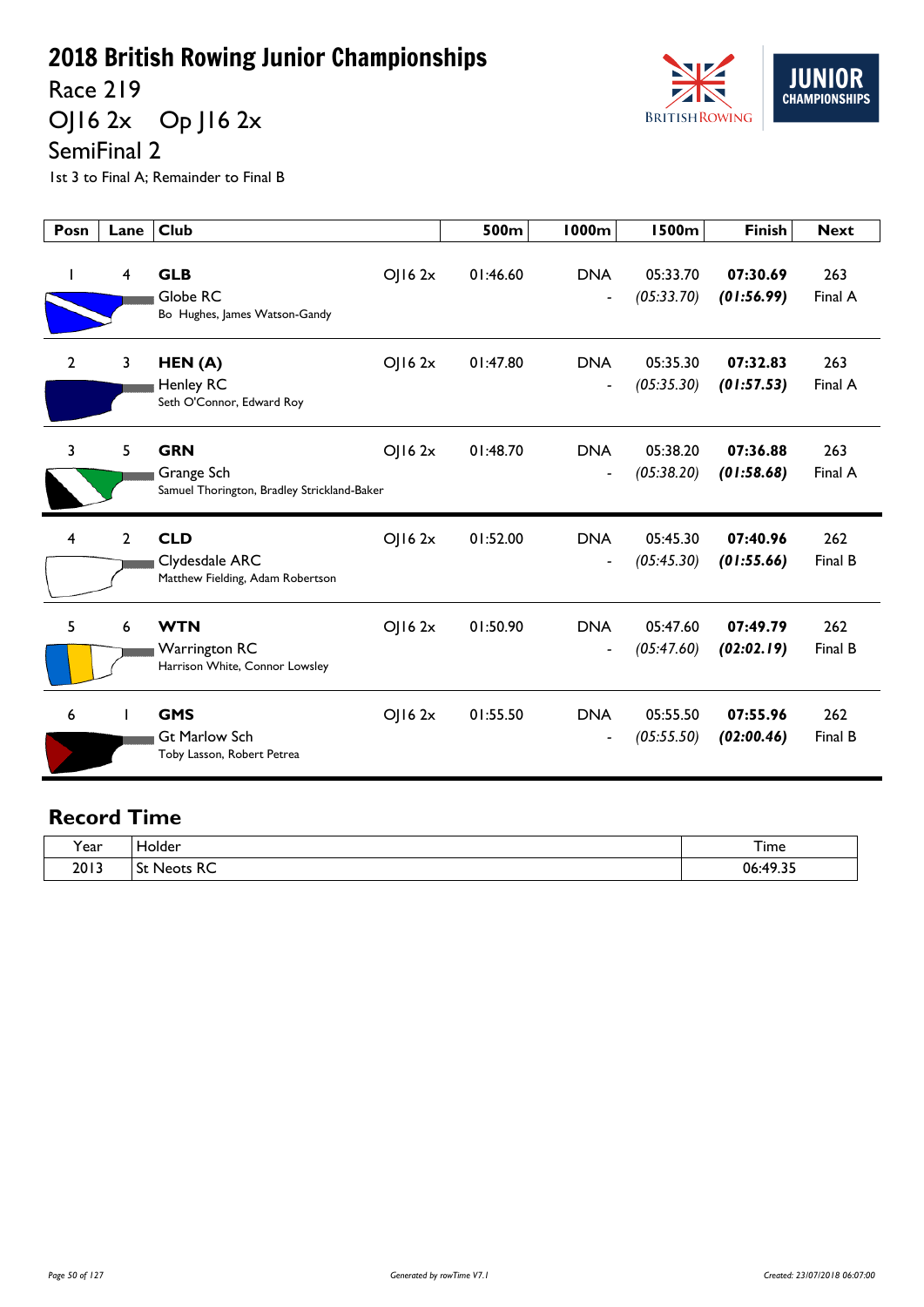Race 220

WJ18 8+ W J18 8+

SemiFinal 1

1st 3 to Final A; Remainder to Final B

*No Race*

| 'ear | <b>Tolder</b>              | $-$<br>I ime       |
|------|----------------------------|--------------------|
| 2002 | King's<br>School Worcester | 4.88<br>ს6:5∙<br>↗ |

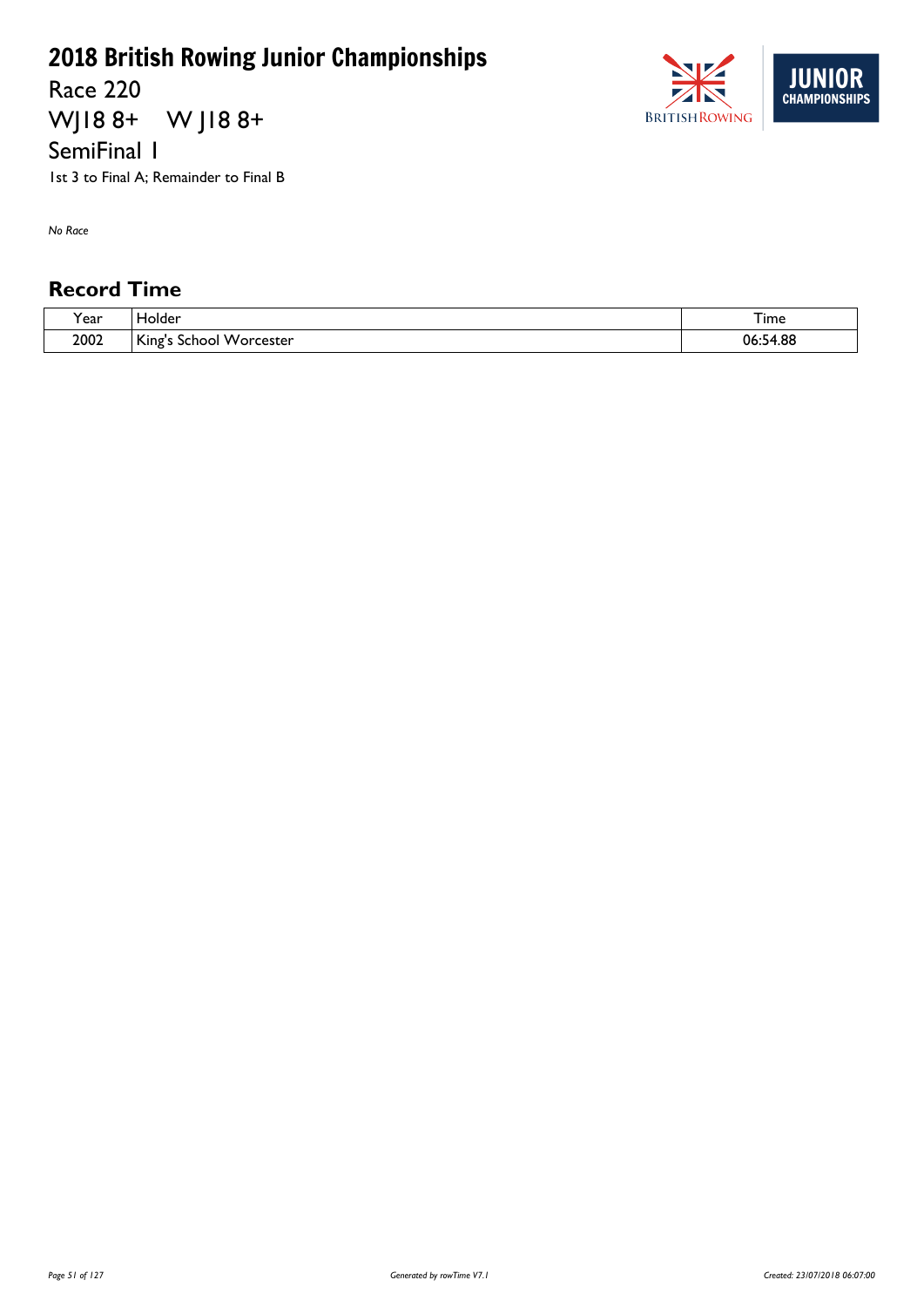Race 221 WJ18 8+ W J18 8+

SemiFinal 2

1st 3 to Final A; Remainder to Final B

*No Race*

| <b>、</b><br>. ear | <b>Tolder</b>                                      | ime                |
|-------------------|----------------------------------------------------|--------------------|
| 2002              | l Ki<br><b>Worcester</b><br>. inσ'<br>ichool<br>-- | 4.88<br>U6.J<br>۰. |

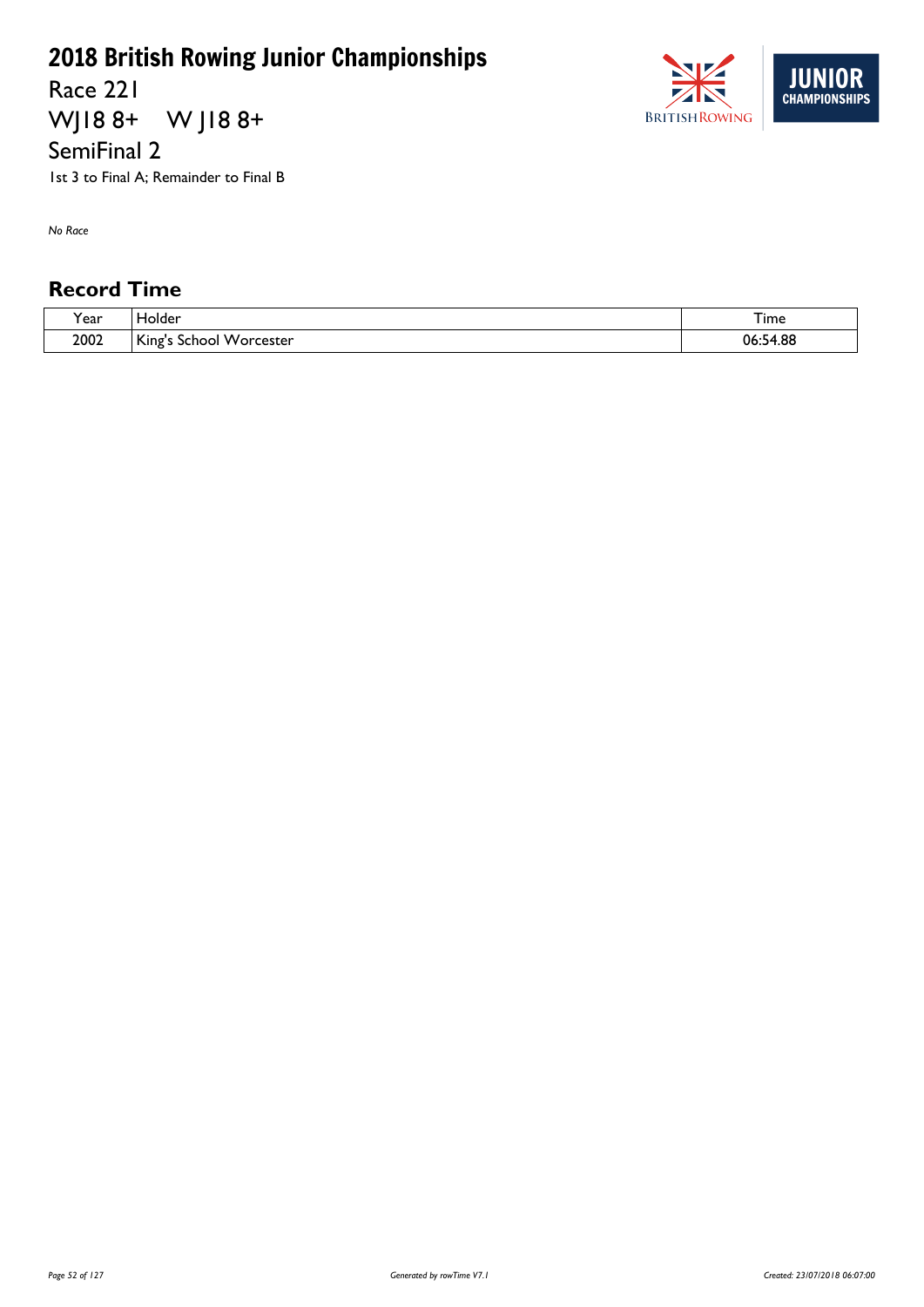Race 222

WJ16 1x WJ16 1x



SemiFinal 1

1st 3 to Final A; Remainder to Final B

| Posn                    | Lane           | <b>Club</b>                                                       | 500m     | <b>1000m</b>                           | <b>1500m</b>           | <b>Finish</b>          | <b>Next</b>    |
|-------------------------|----------------|-------------------------------------------------------------------|----------|----------------------------------------|------------------------|------------------------|----------------|
| I.                      | $\overline{3}$ | <b>EXE</b><br>WJ16 $1x$<br><b>Exeter RC</b><br><b>Phoebe Muir</b> | 02:07.80 | <b>DNA</b><br>$\blacksquare$           | 06:40.10<br>(06:40.10) | 08:53.66<br>(02:13.56) | 272<br>Final A |
| $\overline{2}$          | 4              | <b>TRC</b><br>WJ16 lx<br>Thames RC<br>Sasha Halsey                | 02:12.20 | <b>DNA</b><br>$\overline{\phantom{a}}$ | 06:44.70<br>(06:44.70) | 08:58.66<br>(02:13.96) | 272<br>Final A |
| 3                       | $\overline{2}$ | <b>CBS</b><br>WJ16 lx<br>Cambois RC<br>Jemima Furness             | 02:10.60 | <b>DNA</b><br>$\blacksquare$           | 06:44.40<br>(06:44.40) | 08:59.65<br>(02:15.25) | 272<br>Final A |
| $\overline{\mathbf{4}}$ | 6              | MAR(B)<br>WJ16 $1x$<br>Marlow RC<br>Emma Louise Stilwell          | 02:08.10 | <b>DNA</b><br>$\overline{\phantom{a}}$ | 06:50.20<br>(06:50.20) | 09:09.13<br>(02:18.93) | 271<br>Final B |
| 5                       | 5              | <b>ARC</b><br>WJ16 $1x$<br>Ardingly Coll<br>Millie Warren         | 02:13.50 | <b>DNA</b><br>$\blacksquare$           | 06:50.50<br>(06:50.50) | 09:10.78<br>(02:20.28) | 271<br>Final B |
| 6                       | $\mathbf{I}$   | TSS(A)<br>WJ16 $1x$<br>Tideway Sc Sch<br>Ana Mavra                | 02:14.00 | <b>DNA</b><br>$\overline{\phantom{a}}$ | 06:59.30<br>(06:59.30) | 09:23.34<br>(02:24.04) | 271<br>Final B |

| 'ear | lolder                                                                 | I ime    |
|------|------------------------------------------------------------------------|----------|
| 2013 | : Richards)<br>l Monmouth<br>. (Emily i<br>. Comprehensive '<br>School | 08:06.38 |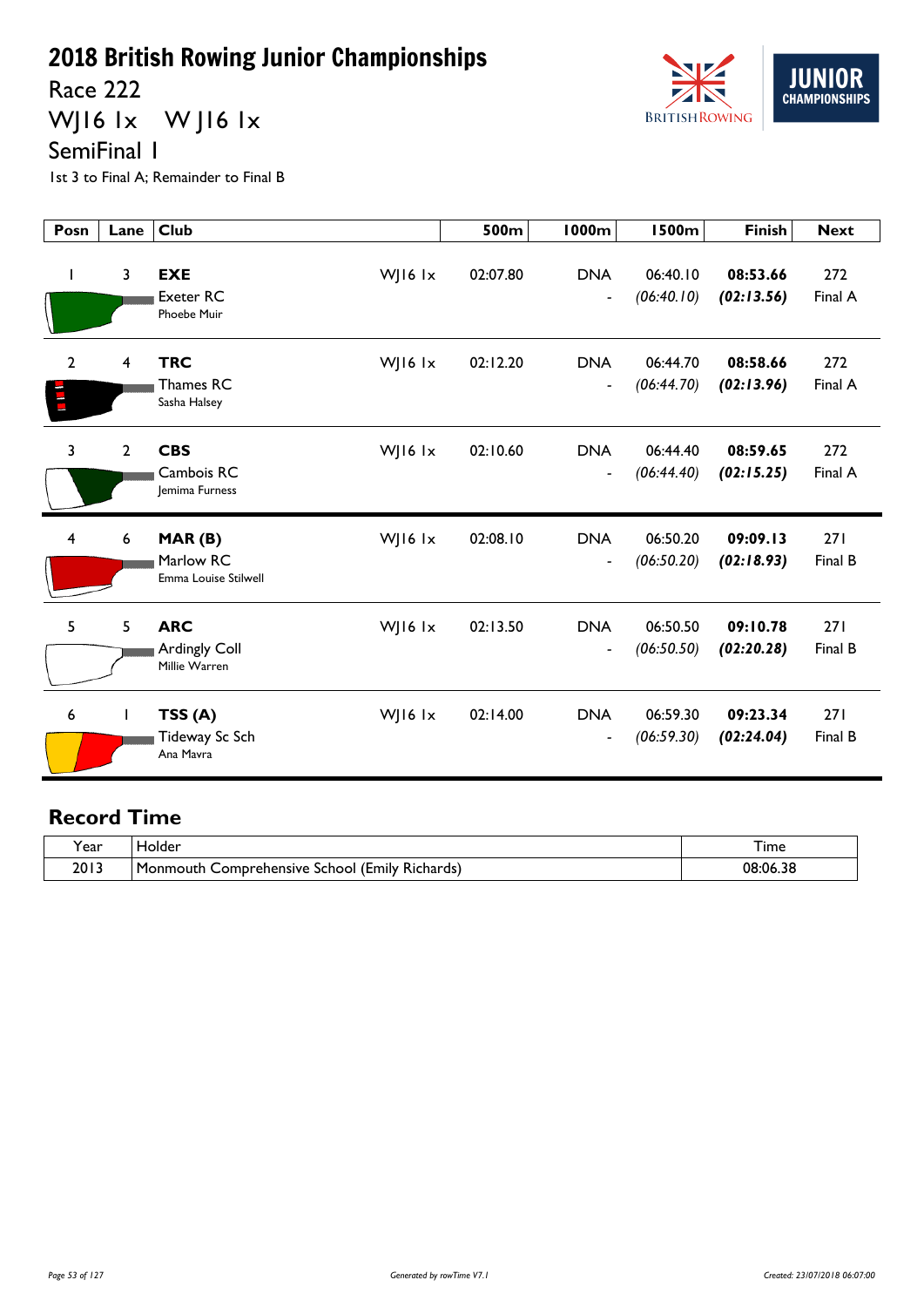Race 223

WJ16 1x WJ16 1x



1st 3 to Final A; Remainder to Final B

| Posn           | Lane           | <b>Club</b>                                                       | 500m     | 1000m                                  | <b>1500m</b>           | <b>Finish</b>          | <b>Next</b>    |
|----------------|----------------|-------------------------------------------------------------------|----------|----------------------------------------|------------------------|------------------------|----------------|
| $\bullet$ .    | $\overline{4}$ | <b>LER</b><br>WJ16 $1x$<br>Leicester RC<br>Lauren Henry           | 02:05.80 | <b>DNA</b><br>$\overline{\phantom{a}}$ | 06:36.50<br>(06:36.50) | 08:53.42<br>(02:16.92) | 272<br>Final A |
| $\overline{2}$ | 3              | <b>WYC</b><br>WJ16 $1x$<br><b>Wycliffe Coll</b><br>Saffron Weaver | 02:04.40 | <b>DNA</b><br>$\overline{\phantom{a}}$ | 06:38.90<br>(06:38.90) | 08:56.16<br>(02:17.26) | 272<br>Final A |
| 3              | $\mathbf{2}$   | WJ16 lx<br>MAR(A)<br>Marlow RC<br>Emma Dabinett                   | 02:11.50 | <b>DNA</b><br>$\overline{\phantom{a}}$ | 06:44.70<br>(06:44.70) | 08:59.64<br>(02:14.94) | 272<br>Final A |
| 4              | 6              | NCR(A)<br>WJ16 lx<br><b>NCRA</b><br>Jasmin Brankin                | 02:07.50 | <b>DNA</b><br>$\overline{\phantom{a}}$ | 06:43.90<br>(06:43.90) | 09:04.05<br>(02:20.15) | 271<br>Final B |
| 5              | L              | <b>HOL</b><br>WJ16 $1x$<br>Hollingworth Lk<br>Maggie Page         | 02:10.00 | <b>DNA</b><br>$\overline{\phantom{a}}$ | 06:50.70<br>(06:50.70) | 09:15.94<br>(02:25.24) | 271<br>Final B |
| 6              | 5              | CLS(A)<br>WJ16 $1x$<br>Chester-le-St<br><b>Ellie Hall</b>         | 02:12.40 | <b>DNA</b><br>$\overline{\phantom{a}}$ | 06:58.10<br>(06:58.10) | 09:20.65<br>(02:22.55) | 271<br>Final B |

| 'ear | iolder                                                                 | I ime    |
|------|------------------------------------------------------------------------|----------|
| 2013 | <br>. .<br>l Monmouth<br>Comprehensive '<br>Kichards)<br>School (Emily | 08:06.38 |



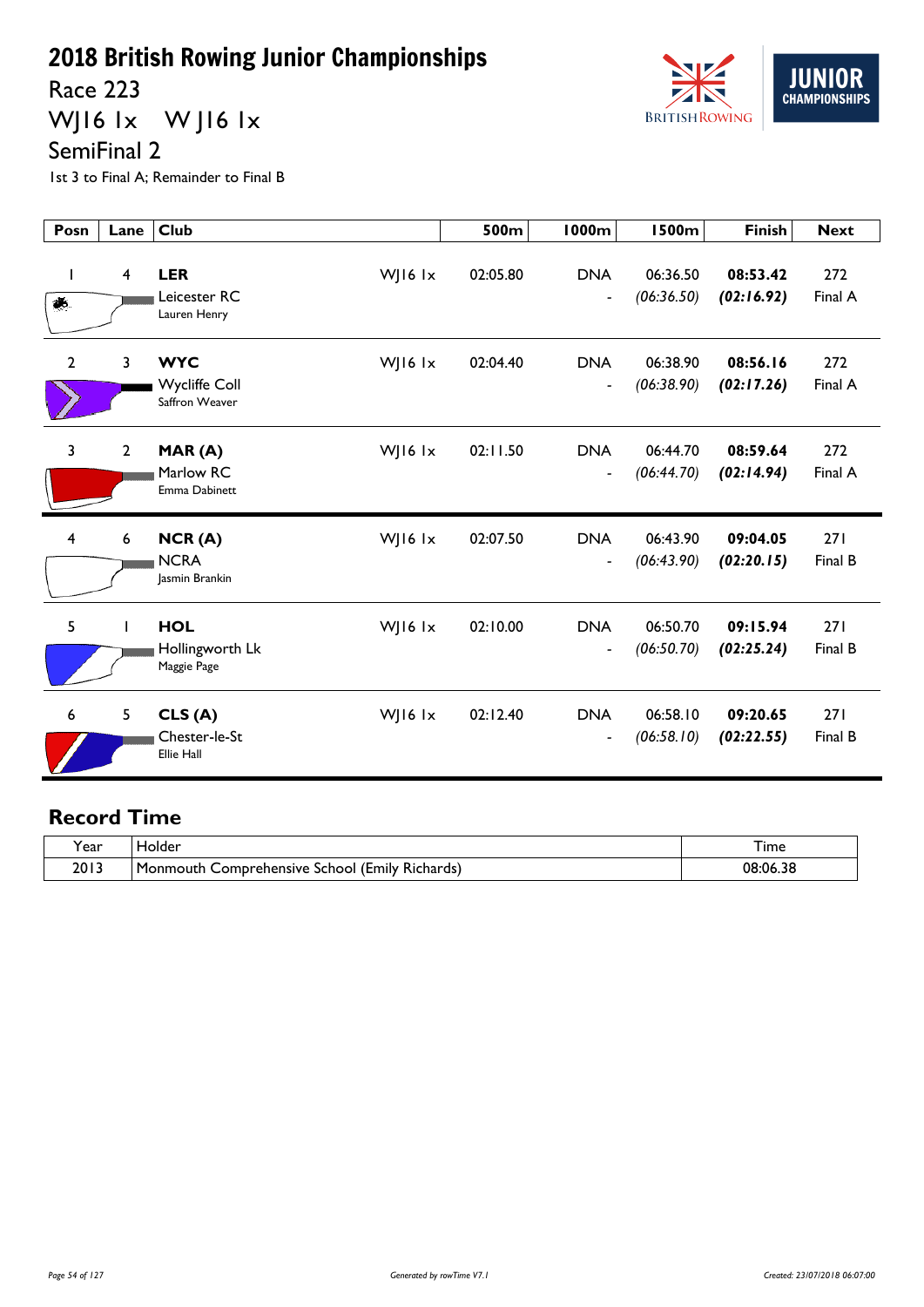Race 226<br>OJ15 4x+ Op  $JI5$  4x+

SemiFinal 1

1st 3 to Final A; Remainder to Final B



| Posn           | Lane           | Club                                                                                                   | 500m       | 1000m      | 1500m      | <b>Finish</b> | <b>Next</b> |
|----------------|----------------|--------------------------------------------------------------------------------------------------------|------------|------------|------------|---------------|-------------|
| I              | 3              | OJ15 4x+<br>TSS(A)                                                                                     | <b>DNA</b> | <b>DNA</b> | <b>DNA</b> | <b>DNA</b>    | 274         |
|                |                | Tideway Sc Sch                                                                                         |            |            |            |               | Final A     |
|                |                | Finn Regan, Gabriele Woolmer, Will Grimwood, Albie<br>Oliver, [Cox] Indy Regan                         |            |            |            |               |             |
| $\overline{2}$ | 4              | <b>ASR</b><br>OJ15 4x+                                                                                 | <b>DNA</b> | <b>DNA</b> | <b>DNA</b> | <b>DNA</b>    | 274         |
|                |                | Aberdeen SRA                                                                                           |            |            |            |               | Final A     |
|                |                | Oscar Forbes, Ashley Geddes, Archie Innes, Matthew<br>Hughson, [Cox] Skye Ballance                     |            |            |            |               |             |
| 3              | $\overline{2}$ | OJ15 4x+<br><b>WYJ</b>                                                                                 | <b>DNA</b> | <b>DNA</b> | <b>DNA</b> | <b>DNA</b>    | 274         |
|                |                | Wycliffe Junior                                                                                        |            |            |            |               | Final A     |
|                |                | Danny Mulligan, James Brixey, Richard Loch, Max van<br>der Linden, Meghan Porteous                     |            |            |            |               |             |
| 4              | 5              | TSS(B)<br>OJ15 4x+                                                                                     | <b>DNA</b> | <b>DNA</b> | <b>DNA</b> | <b>DNA</b>    | 273         |
|                |                | Tideway Sc Sch<br>Dexter Wood, William Kelly, Daniel Murton-Taylor,<br>Patrick Read, Freya Lovric-Kemp |            |            |            |               | Final B     |
| 5              | 6              | <b>AVN</b><br>OJ15 4x+                                                                                 | <b>DNA</b> | <b>DNA</b> | <b>DNA</b> | <b>DNA</b>    | 273         |
|                |                | Avon County RC                                                                                         |            |            |            |               | Final B     |
|                |                | Marcus Brend, Tristan McCarthy, Kieran McCarthy,<br>William Hall-Haines, [Cox] Poppy Fraser            |            |            |            |               |             |
| 6              | T              | <b>TRF</b><br>$OJ15$ 4x+                                                                               | <b>DNA</b> | <b>DNA</b> | <b>DNA</b> | <b>DNA</b>    | 273         |
|                |                | <b>Trafford RC</b>                                                                                     |            |            |            |               | Final B     |
|                |                | Myles Dickinson-Brown, Albert Whistance, Thomas<br>Harries, Max Heathcock, Cara Loates                 |            |            |            |               |             |

| rear) | Holder                               | Time                                                       |
|-------|--------------------------------------|------------------------------------------------------------|
| 2015  | Windsor<br>School *<br>'he<br>. Boys | $\overline{z}$ or<br>06<br>$\mathbf{A}$ $\mathbf{F}$<br>70 |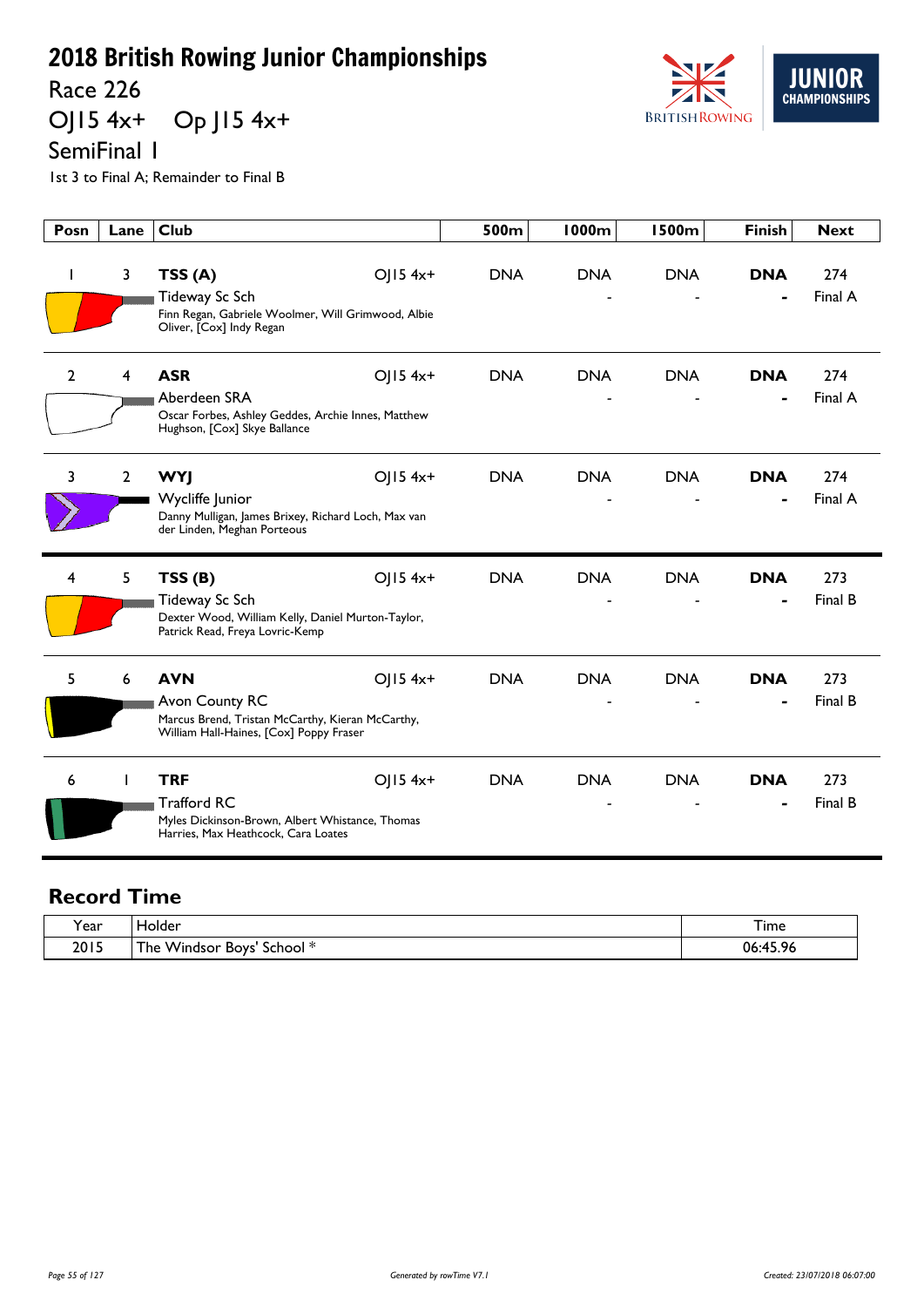Race 227<br>OJ15 4x+ Op  $JI5$  4x+



1st 3 to Final A; Remainder to Final B

| Posn | Lane           | <b>Club</b>                                                                                                                            | 500m     | <b>1000m</b>                           | <b>1500m</b>           | <b>Finish</b>          | <b>Next</b>    |
|------|----------------|----------------------------------------------------------------------------------------------------------------------------------------|----------|----------------------------------------|------------------------|------------------------|----------------|
| ı    | 4              | SWB (A)<br>$OJ15$ 4x+<br>W Borlase Sch<br>Olly Gale, Ben Furley, Joeseph Hazlehurst, Ben<br>Jackson, [Cox] Ollie Sage                  | 01:42.50 | <b>DNA</b><br>$\overline{\phantom{a}}$ | 05:22.60<br>(05:22.60) | 07:16.01<br>(01:53.41) | 274<br>Final A |
| 2    | 3              | $O  5 4x+$<br><b>PET</b><br>Peterborough<br>Thomas Bodily, Thomas Jackson, Ted Smith, Callum<br>Gilbey, [Cox] Thomas Calver            | 01:44.20 | <b>DNA</b>                             | 05:24.30<br>(05:24.30) | 07:19.07<br>(01:54.77) | 274<br>Final A |
| 3    | $\overline{2}$ | <b>WBS</b><br>$O  5 4x+$<br><b>Windsor Boys</b><br>Matvei Morozov, Kiran Nathu, Oliver Pilbrow,<br>Matthew King, Ben Liddell           | 01:45.20 | <b>DNA</b><br>$\overline{a}$           | 05:31.40<br>(05:31.40) | 07:23.46<br>(01:52.06) | 274<br>Final A |
| 4    |                | CCS(A)<br>OJ15 4x+<br><b>Claires Court</b><br>Jack Gannan, Robert Byerley, Joshua Foy, Jaco<br>Overturf, [Cox] Matthew Creaser         | 01:46.00 | <b>DNA</b>                             | 05:33.40<br>(05:33.40) | 07:24.32<br>(01:50.92) | 273<br>Final B |
| 5    | 6              | $OJ15$ 4x+<br><b>RDG</b><br><b>Reading RC</b><br>Euan Deas, Charlie Williams, George Lauchlan, Ben<br>Harrison, [Cox] Olivia Threlfall | 01:48.50 | <b>DNA</b><br>$\overline{a}$           | 05:34.10<br>(05:34.10) | 07:29.27<br>(01:55.17) | 273<br>Final B |
| 6    | 5              | <b>MAV</b><br>$O  5 4x+$<br>Maidstone Inv<br>Benjamin Jones, Matthew Baber, Aaron Horlock,<br>Christopher Dixon, [Cox] Charles Dench   | 01:44.80 | <b>DNA</b>                             | 05:35.30<br>(05:35.30) | 07:32.18<br>(01:56.88) | 273<br>Final B |

| Year | folder                                                                            | $\sim$<br>l ime        |
|------|-----------------------------------------------------------------------------------|------------------------|
| 2015 | .<br><b>Windsor</b><br>- 14<br><b>BOYS</b><br>School <sup>*</sup><br>he<br>$\sim$ | .459<br>06<br>.70<br>. |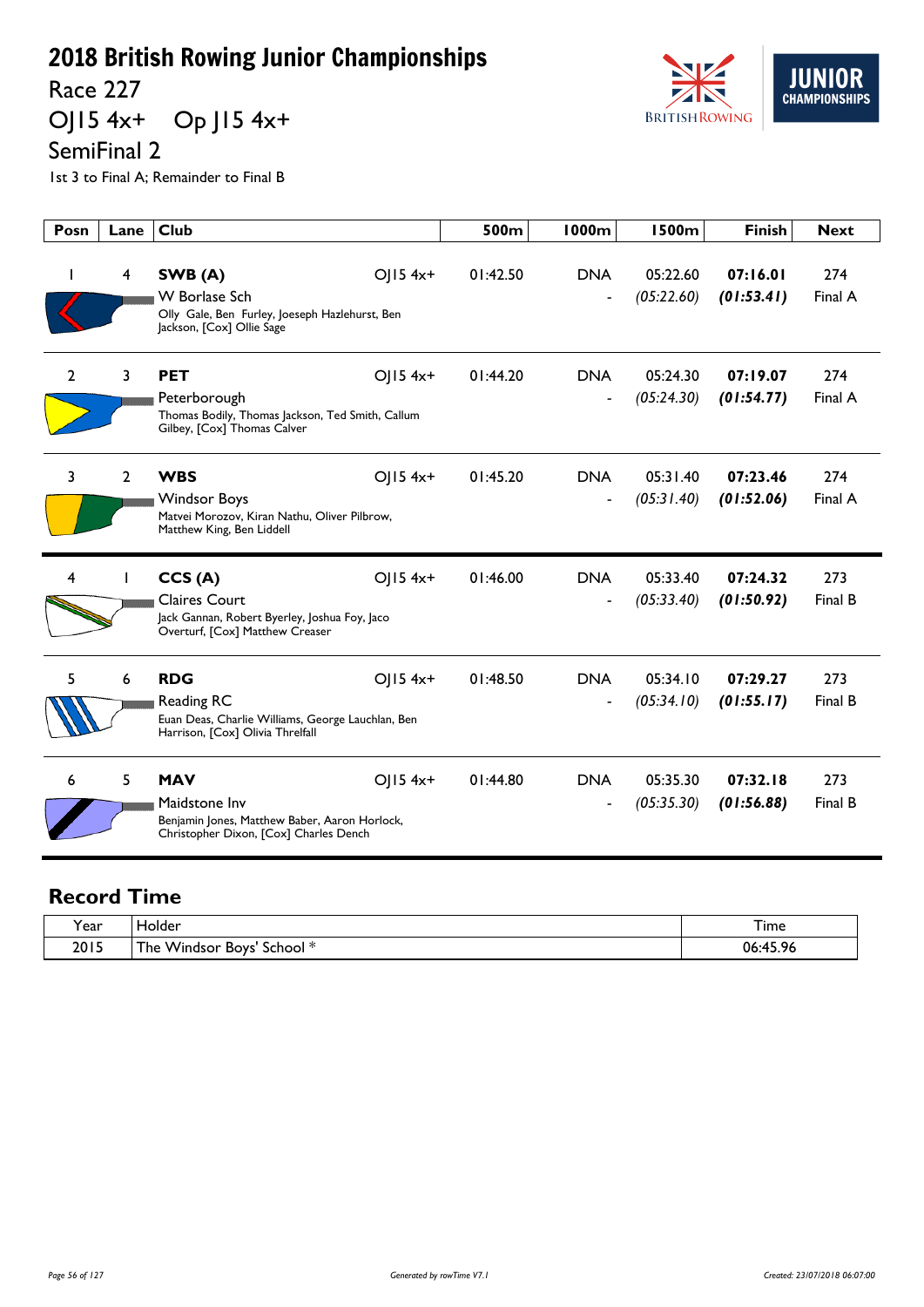Race 228

WJ15 1x W J15 1x



SemiFinal 1

1st 3 to Final A; Remainder to Final B

| Posn                    | Lane           | <b>Club</b>                                               | 500m     | <b>1000m</b>                           | <b>1500m</b>           | <b>Finish</b>          | <b>Next</b>    |
|-------------------------|----------------|-----------------------------------------------------------|----------|----------------------------------------|------------------------|------------------------|----------------|
| $\mathbf{I}$            | 4              | CLS(A)<br>WJ15 lx<br>Chester-le-St<br>Caitlin Warren      | 02:08.60 | <b>DNA</b><br>$\blacksquare$           | 06:47.10<br>(06:47.10) | 09:04.31<br>(02:17.21) | 276<br>Final A |
| $\overline{2}$          | 3              | <b>HEN</b><br>WJ15 lx<br>Henley RC<br>Holly Cookson       | 02:06.50 | <b>DNA</b><br>$\blacksquare$           | 06:44.90<br>(06:44.90) | 09:08.63<br>(02:23.73) | 276<br>Final A |
| $\mathbf{3}$            | $\mathbf{I}$   | WJ15 lx<br><b>SAN</b><br>St Andrew BC<br>Alice Patton     | 02:07.70 | <b>DNA</b><br>$\overline{\phantom{a}}$ | 06:47.80<br>(06:47.80) | 09:13.96<br>(02:26.16) | 276<br>Final A |
| $\overline{\mathbf{4}}$ | $\overline{2}$ | SES (A)<br>WJ15 lx<br>St Edward's Sch<br>Saskia Ward      | 02:07.50 | <b>DNA</b><br>$\overline{\phantom{a}}$ | 06:55.00<br>(06:55.00) | 09:22.16<br>(02:27.16) | 275<br>Final B |
| 5                       | 5              | TSS(A)<br>WJ15 $1x$<br>Tideway Sc Sch<br>Ursula Cornelius | 02:17.00 | <b>DNA</b><br>$\blacksquare$           | 07:02.90<br>(07:02.90) | 09:24.99<br>(02:22.09) | 275<br>Final B |
| 6                       | 6              | WJ15 lx<br><b>ROS (A)</b><br>Ross RC<br>Heidi Brodholt    | 02:16.60 | <b>DNA</b><br>$\overline{\phantom{a}}$ | 07:08.30<br>(07:08.30) | 09:25.37<br>(02:17.07) | 275<br>Final B |

| $\tilde{\phantom{a}}$<br>í ear | Holder                                                           | – .<br>I ime |
|--------------------------------|------------------------------------------------------------------|--------------|
| 2013                           | (Sally<br>York<br>RC<br>-<br><b>.</b><br>Downing)<br><b>City</b> | 17.09<br>08: |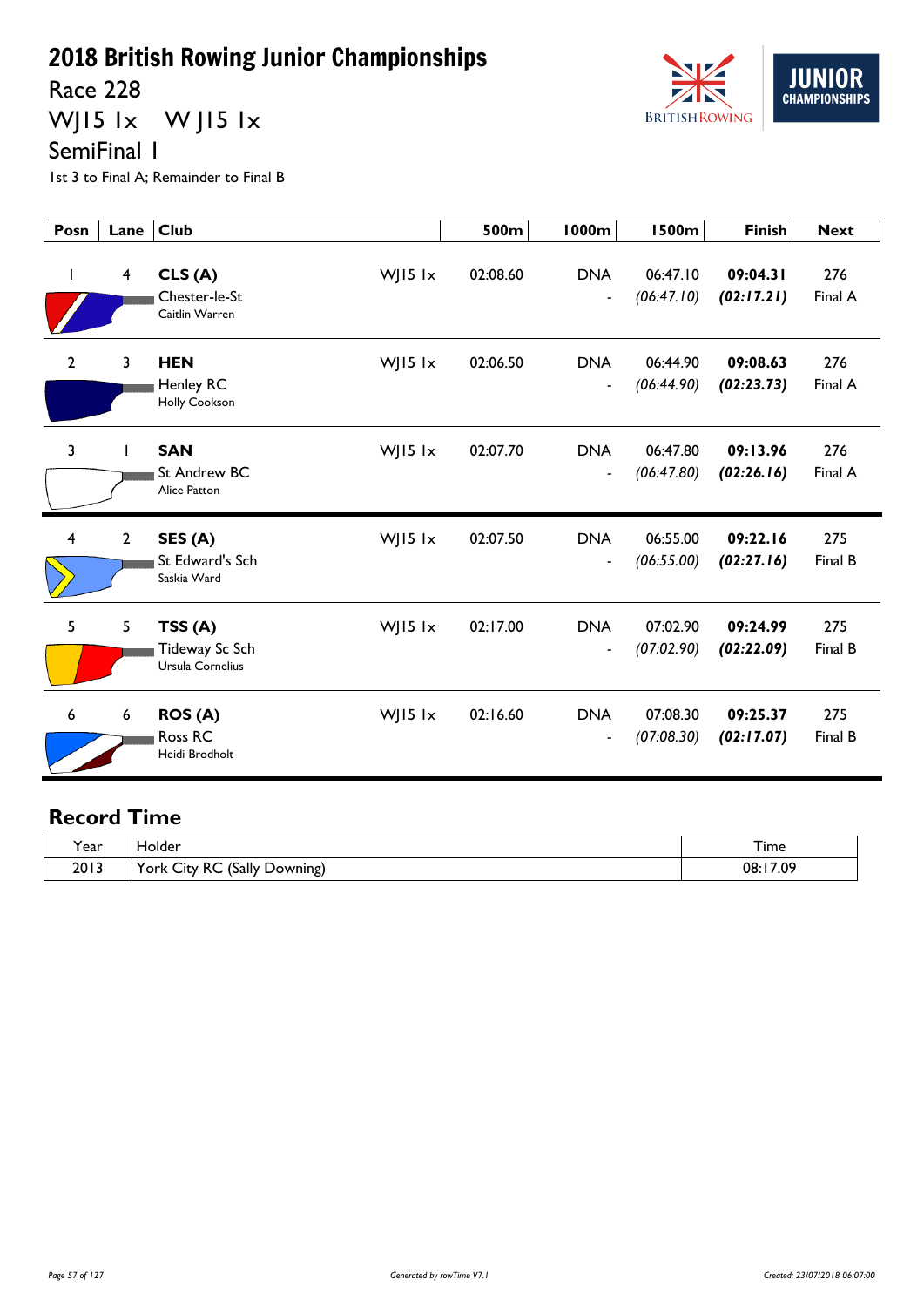Race 229

WJ15 1x W J15 1x



1st 3 to Final A; Remainder to Final B

| Posn        | Lane                    | <b>Club</b>                                                        | 500m     | <b>1000m</b>                               | <b>1500m</b>                               | <b>Finish</b>          | <b>Next</b>    |
|-------------|-------------------------|--------------------------------------------------------------------|----------|--------------------------------------------|--------------------------------------------|------------------------|----------------|
| I.          | $\overline{\mathbf{4}}$ | SES (B)<br>WJ15 lx<br>St Edward's Sch<br>Isabel Llabres Diaz       | 02:14.90 | <b>DNA</b><br>$\overline{\phantom{a}}$     | 06:46.20<br>(06:46.20)                     | 09:07.42<br>(02:21.22) | 276<br>Final A |
| $\mathbf 2$ | 3                       | <b>SRC</b><br>WJ15 lx<br>Sudbury RC<br>Martha Bullen               | 02:11.10 | <b>DNA</b>                                 | <b>DNA</b><br>$\qquad \qquad \blacksquare$ | 09:07.98<br>(09:07.98) | 276<br>Final A |
| 3           | 5                       | WJ15 lx<br>GLS(B)<br>Glasgow Schools<br><b>Emily Milne</b>         | 02:10.80 | <b>DNA</b><br>$\qquad \qquad \blacksquare$ | 06:55.40<br>(06:55.40)                     | 09:18.82<br>(02:23.42) | 276<br>Final A |
| 4           | $\overline{2}$          | <b>EXE</b><br>WJ15 lx<br><b>Exeter RC</b><br>Ella O'Brien          | 02:17.80 | <b>DNA</b><br>$\overline{\phantom{a}}$     | 07:02.60<br>(07:02.60)                     | 09:23.98<br>(02:21.38) | 275<br>Final B |
| 5           | $\mathbf{I}$            | <b>COX</b><br>WJ15 lx<br>Oxford City<br><b>Sinead Turner-Frick</b> | 02:15.10 | <b>DNA</b><br>$\overline{a}$               | 07:05.40<br>(07:05.40)                     | 09:30.94<br>(02:25.54) | 275<br>Final B |
| <b>DNS</b>  | 6                       | <b>AVN</b><br>WJ15 lx<br>Avon County RC<br>Finnola Stratton        |          |                                            |                                            |                        |                |

| rear | <b>Folder</b>                                                                                      | --<br>I ime  |
|------|----------------------------------------------------------------------------------------------------|--------------|
| 2013 | 'Sally<br>York $\langle$<br>RC<br>-<br><b>.</b><br>Downing)<br>$\cup$ ity $\overline{\phantom{a}}$ | 17.09<br>08: |

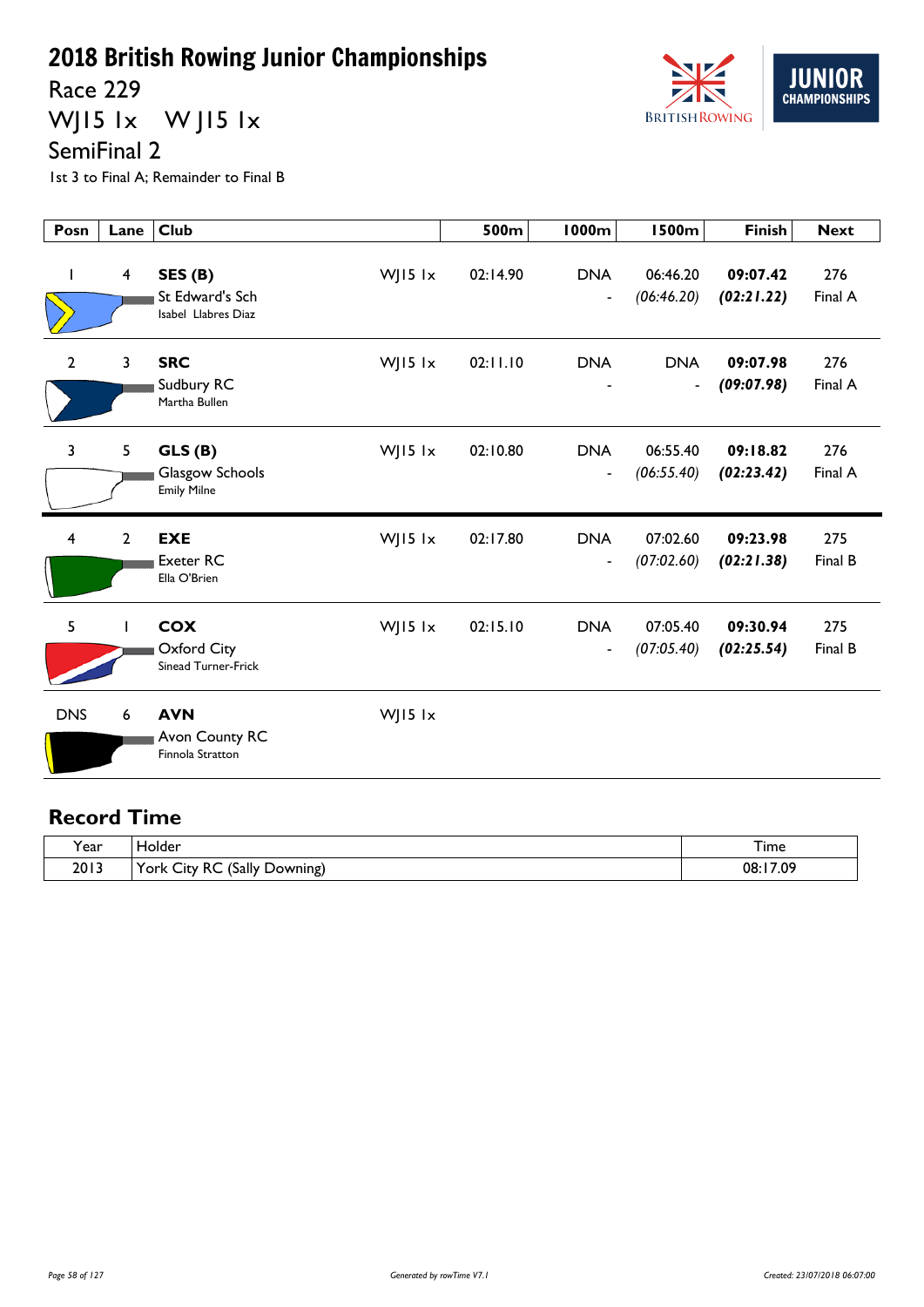Race 230

OJ18 2x Op J18 2x



SemiFinal 1

1st 3 to Final A; Remainder to Final B

| Posn         | Lane         | <b>Club</b>                                                  |        | 500m     | 1000m                                  | <b>1500m</b>           | <b>Finish</b>          | <b>Next</b>    |
|--------------|--------------|--------------------------------------------------------------|--------|----------|----------------------------------------|------------------------|------------------------|----------------|
| J.           | 3            | <b>CAL</b><br>Calpe RC<br>Julian Vinales, Jack Prior         | OJ182x | 01:44.70 | <b>DNA</b><br>$\overline{\phantom{a}}$ | 05:27.70<br>(05:27.70) | 07:22.50<br>(01:54.80) | 278<br>Final A |
| $\mathbf{2}$ | 4            | TSS(B)<br>Tideway Sc Sch<br>Hamish Murray, Alexander Jonas   | OJ182x | 01:48.80 | <b>DNA</b><br>$\overline{\phantom{a}}$ | 05:32.10<br>(05:32.10) | 07:25.12<br>(01:53.02) | 278<br>Final A |
| 3            | $\mathbf{2}$ | <b>STK</b><br>Trentham BC<br>Keir Duncan-Lewis, John Parrish | OJ182x | 01:47.10 | <b>DNA</b><br>$\overline{\phantom{a}}$ | 05:35.90<br>(05:35.90) | 07:28.58<br>(01:52.68) | 278<br>Final A |
| 4            | 5            | <b>MAR</b><br>Marlow RC<br>Ben Zandonati, Harry Spennewyn    | OJ182x | 01:48.00 | <b>DNA</b><br>$\overline{\phantom{a}}$ | 05:34.40<br>(05:34.40) | 07:33.28<br>(01:58.88) | 277<br>Final B |
| 5            |              | <b>GHP</b><br>Glos Hartpury<br>Sam Sheppard, Lawrence Jordan | OJ182x | 01:49.10 | <b>DNA</b><br>$\overline{\phantom{a}}$ | 05:40.50<br>(05:40.50) | 07:37.84<br>(01:57.34) | 277<br>Final B |
| 6            | 6            | <b>SRC</b><br>Sudbury RC<br>Byron Bullen, Sam Mcloughlin     | OJ182x | 01:51.60 | <b>DNA</b><br>$\overline{\phantom{a}}$ | 05:50.70<br>(05:50.70) | 07:51.93<br>(02:01.23) | 277<br>Final B |

| $\cdot$ | iolder                      | --           |
|---------|-----------------------------|--------------|
| rear.   | ____                        | <b>l</b> ime |
| 1994    | Leander RC<br><b>Burton</b> | 06:40.10     |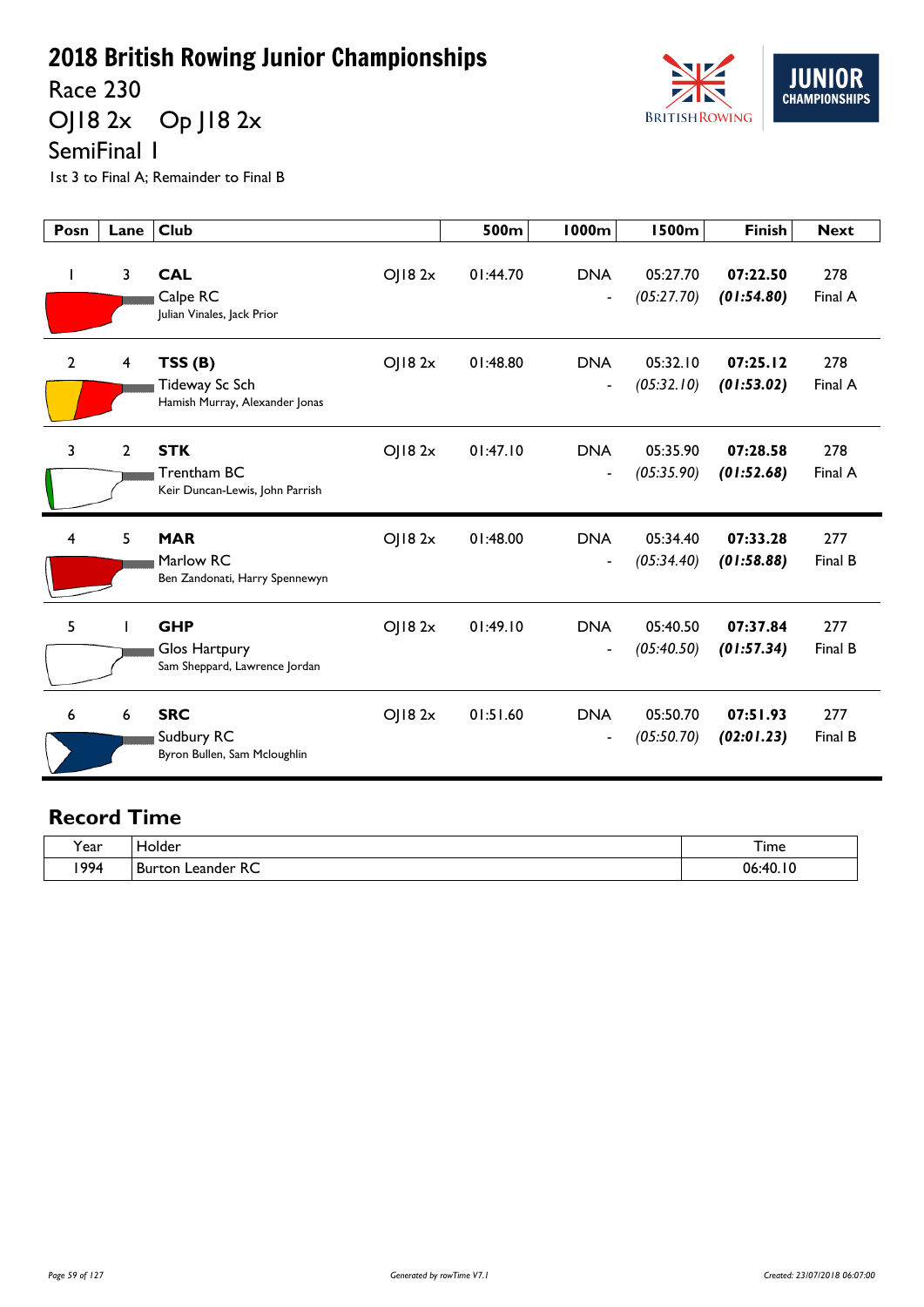Race 231

OJ18 2x Op J18 2x



SemiFinal 2

1st 3 to Final A; Remainder to Final B

| Posn           | Lane         | <b>Club</b>                                                                     | 500m     | <b>1000m</b>           | <b>1500m</b>           | <b>Finish</b>          | <b>Next</b>    |
|----------------|--------------|---------------------------------------------------------------------------------|----------|------------------------|------------------------|------------------------|----------------|
|                | 3            | <b>TWRD</b><br>OJ182x<br>Twick/Read<br>Adam Stephenson, Oscar Turner            | 01:46.80 | 03:36.60<br>(01:49.80) | 05:29.20<br>(01:52.60) | 07:21.61<br>(01:52.41) | 278<br>Final A |
| $\overline{2}$ | 5            | <b>GLB</b><br>OJ182x<br>Globe RC<br>William Edgar, Ronald Richardson            | 01:45.30 | 03:37.20<br>(01:51.90) | 05:40.60<br>(02:03.40) | 07:27.76<br>(01:47.16) | 278<br>Final A |
| 3              | 4            | OJ182x<br>TSS(A)<br>Tideway Sc Sch<br>John Lewis, Adam Oliver                   | 01:52.20 | 03:45.90<br>(01:53.70) | 05:30.40<br>(01:44.50) | 07:37.03<br>(02:06.63) | 278<br>Final A |
| 4              | $\mathbf{2}$ | <b>NOW</b><br>OJ182x<br>Northwich RC<br>Tom Swithenbank, Harrison Kendall-Smith | 01:50.00 | 03:45.50<br>(01:55.50) | 05:41.70<br>(01:56.20) | 07:38.30<br>(01:56.60) | 277<br>Final B |
| 5              | 6            | <b>CBS</b><br>OJ182x<br>Cambois RC<br>Andrew Bickerdike, Adam Bickerdike        | 01:51.90 | 03:51.00<br>(01:59.10) | 05:52.90<br>(02:01.90) | 07:53.98<br>(02:01.08) | 277<br>Final B |
| 6              |              | <b>CCS</b><br>OJ182x<br><b>Claires Court</b><br>Adam Fairley, Joseph Walton     | 01:56.80 | 04:02.60<br>(02:05.80) | 06:14.60<br>(02:12.00) | 08:30.96<br>(02:16.36) | 277<br>Final B |

| $\cdot$ | iolder                      | --           |
|---------|-----------------------------|--------------|
| rear.   | ____                        | <b>l</b> ime |
| 1994    | Leander RC<br><b>Burton</b> | 06:40.10     |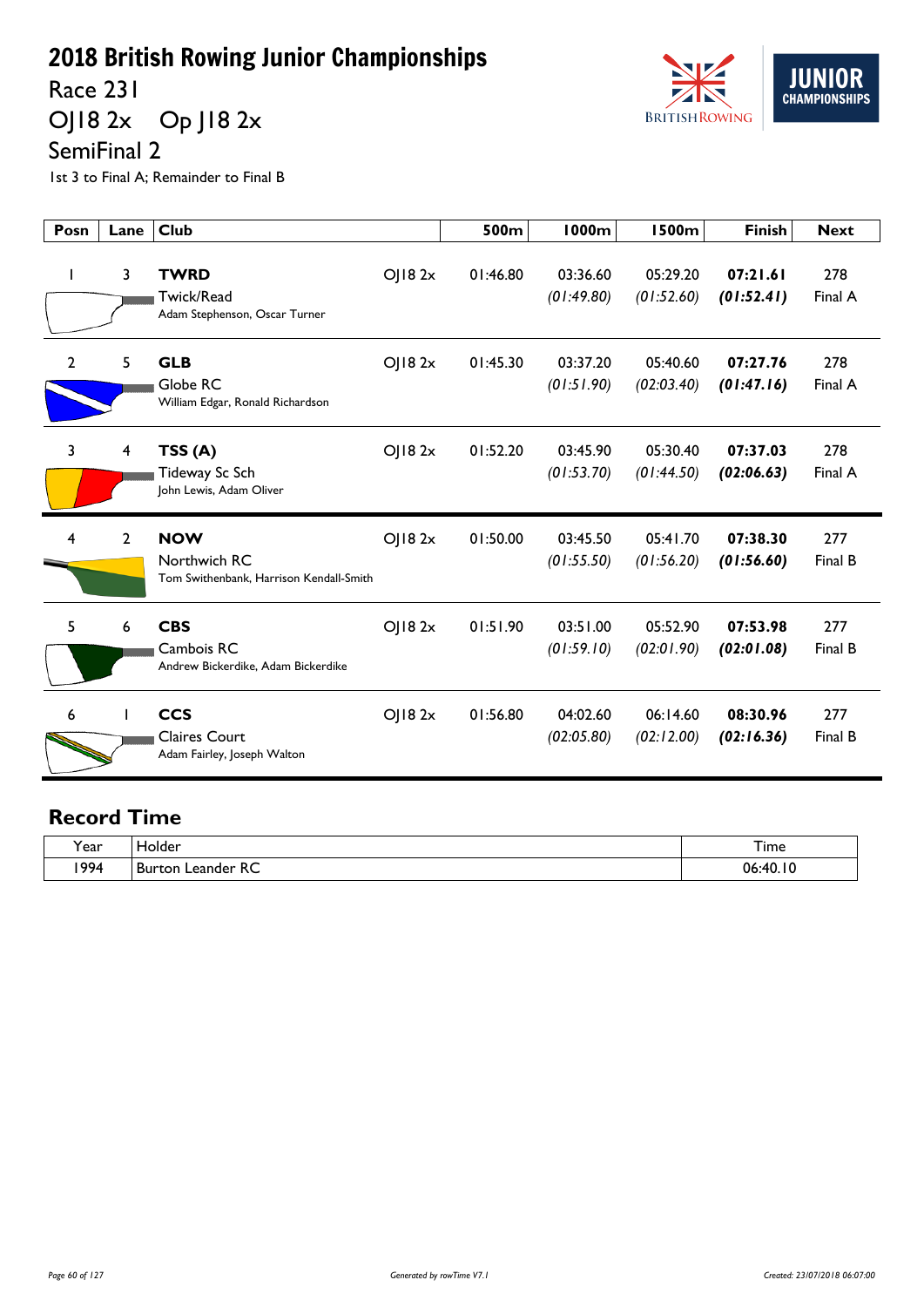Race 232

OJ16 1x Op J16 1x



1st 3 to Final A; Remainder to Final B

| Posn         | Lane                    | <b>Club</b>                                                                | 500m       | <b>1000m</b>                           | <b>1500m</b>           | <b>Finish</b>          | <b>Next</b>    |
|--------------|-------------------------|----------------------------------------------------------------------------|------------|----------------------------------------|------------------------|------------------------|----------------|
| L            | $\overline{\mathbf{3}}$ | <b>ROB</b><br>OJ16 1x<br>Rob Roy BC<br><b>Brett Taylor</b>                 | 01:57.50   | <b>DNA</b><br>$\overline{\phantom{a}}$ | 06:04.20<br>(06:04.20) | 08:06.15<br>(02:01.95) | 280<br>Final A |
| $\mathbf{2}$ | $\overline{4}$          | <b>WBS</b><br><b>OJ16 1x</b><br><b>Windsor Boys</b><br>Julian van Gelderen | 02:00.00   | <b>DNA</b><br>$\blacksquare$           | 06:04.50<br>(06:04.50) | 08:07.26<br>(02:02.76) | 280<br>Final A |
| 3            | 5                       | MHD(B)<br>OJ16 1x<br>Maidenhead RC<br><b>Stephen Hughes</b>                | 01:56.60   | <b>DNA</b><br>$\overline{\phantom{a}}$ | 06:12.70<br>(06:12.70) | 08:18.63<br>(02:05.93) | 280<br>Final A |
| 4            | 6                       | SWB(D)<br><b>OJ16 1x</b><br><b>W</b> Borlase Sch<br>Norbert Bolier         | 01:57.10   | <b>DNA</b><br>$\blacksquare$           | 06:17.80<br>(06:17.80) | 08:23.95<br>(02:06.15) | 279<br>Final B |
| 5            | $\overline{2}$          | <b>CHR</b><br>OJ16 1x<br>Christchurch RC<br>Solomon Hewitt                 | 01:58.20   | <b>DNA</b><br>$\overline{\phantom{a}}$ | 06:14.20<br>(06:14.20) | 08:26.58<br>(02:12.38) | 279<br>Final B |
| 6            | $\mathbf{I}$            | <b>EAR</b><br>OJ16 1x<br>Earith SC<br><b>Elliott Sell</b>                  | <b>DNA</b> | <b>DNA</b><br>$\overline{\phantom{a}}$ | 06:17.50<br>(06:17.50) | 08:36.18<br>(02:18.68) | 279<br>Final B |

| 'ear | folder                                                         | I ıme    |
|------|----------------------------------------------------------------|----------|
| 2013 | <u>т</u><br>The Grange School (Hartford) (Scott Ozsanlav-Harri | 07:24.50 |

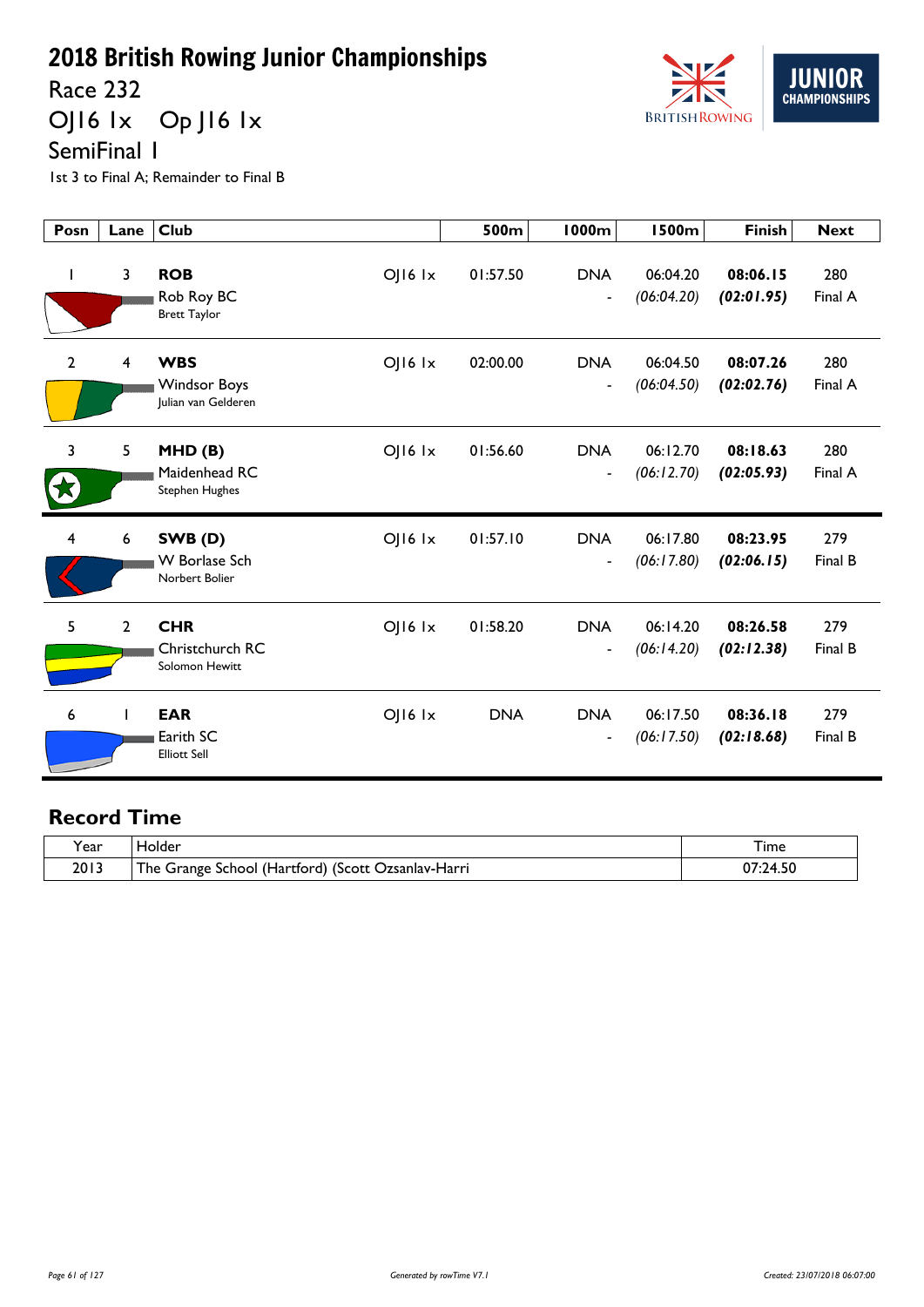Race 233

OJ16 1x Op J16 1x



1st 3 to Final A; Remainder to Final B

| Posn           | Lane           | <b>Club</b>                                                       | 500m     | <b>1000m</b>                           | <b>1500m</b>           | <b>Finish</b>          | <b>Next</b>    |
|----------------|----------------|-------------------------------------------------------------------|----------|----------------------------------------|------------------------|------------------------|----------------|
| $\mathbf{I}$   | 3              | <b>NUN</b><br>$O$   $16$ $1x$<br>Nottm & Union<br>lames Forward   | 01:56.70 | <b>DNA</b><br>$\blacksquare$           | 06:01.60<br>(06:01.60) | 08:11.67<br>(02:10.07) | 280<br>Final A |
| $\overline{2}$ | 5              | <b>DUR</b><br>$O$   $16$ $1x$<br>Durham ARC<br><b>Adam Morris</b> | 01:57.60 | <b>DNA</b><br>$\blacksquare$           | 06:12.30<br>(06:12.30) | 08:17.80<br>(02:05.50) | 280<br>Final A |
| 3              | $\overline{4}$ | GWC(B)<br>$OJI6$ $1x$<br>George Watson's<br>Peter Demyanov        | 01:57.20 | <b>DNA</b><br>$\overline{\phantom{a}}$ | 06:07.40<br>(06:07.40) | 08:18.64<br>(02:11.24) | 280<br>Final A |
| 4              | 6              | <b>GGA</b><br>$OJI6$ $1x$<br>Glasgow Academy<br>Rory White        | 02:02.30 | <b>DNA</b><br>$\blacksquare$           | 06:18.20<br>(06:18.20) | 08:21.15<br>(02:02.95) | 279<br>Final B |
| 5              | $\overline{2}$ | <b>CLD</b><br>$O$   $16$ $1x$<br>Clydesdale ARC<br>Ewan Pringle   | 02:00.60 | <b>DNA</b><br>$\blacksquare$           | 06:13.80<br>(06:13.80) | 08:28.84<br>(02:15.04) | 279<br>Final B |
| 6              |                | GRN(B)<br>$OJI6$ $1x$<br>Grange Sch<br>Sebastian Paisley          | 02:02.10 | <b>DNA</b><br>$\overline{\phantom{a}}$ | 06:20.50<br>(06:20.50) | 08:33.15<br>(02:12.65) | 279<br>Final B |

| ſear | Holder                                             | I ime    |
|------|----------------------------------------------------|----------|
| 2013 | The Grange School (Hartford) (Scott Ozsanlav-Harri | 07:24.50 |

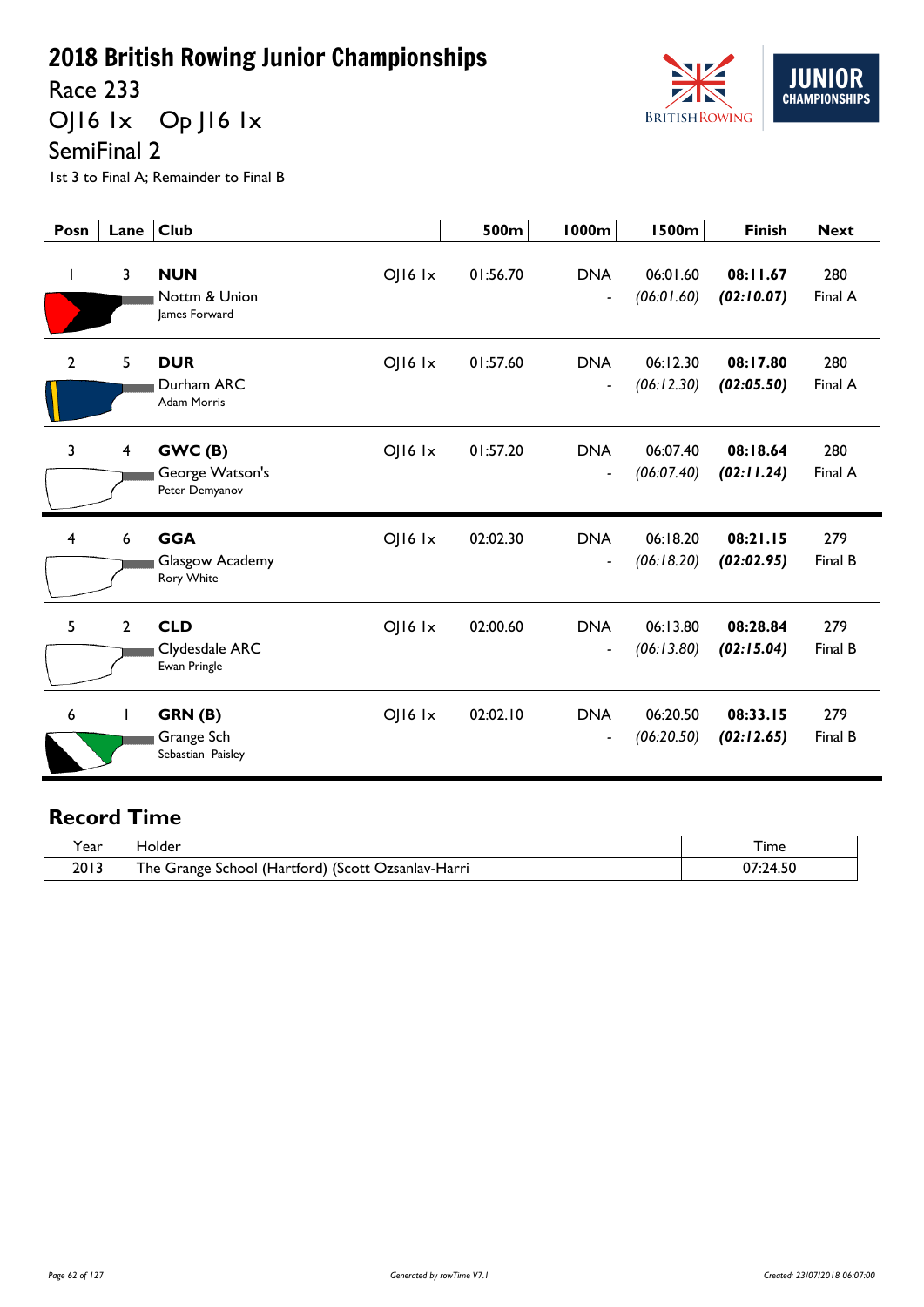Race 234

WJ18 1x W J18 1x



SemiFinal 1

1st 3 to Final A; Remainder to Final B

| Posn           | Lane           | <b>Club</b>                                                      | 500m     | <b>1000m</b>                           | <b>1500m</b>           | <b>Finish</b>          | <b>Next</b>    |
|----------------|----------------|------------------------------------------------------------------|----------|----------------------------------------|------------------------|------------------------|----------------|
| $\mathbf{I}$   | 3              | <b>AGE</b><br>WJ18 1x<br>Agecroft RC<br>Georgina Dooley          | 02:03.20 | <b>DNA</b><br>$\blacksquare$           | 06:36.90<br>(06:36.90) | 08:54.34<br>(02:17.44) | 282<br>Final A |
| $\overline{2}$ | $\overline{4}$ | <b>WTN</b><br>WJ18 1x<br>Warrington RC<br>Ella Stanhope          | 02:04.60 | <b>DNA</b><br>$\blacksquare$           | 06:41.40<br>(06:41.40) | 09:00.68<br>(02:19.28) | 282<br>Final A |
| 3              | $\overline{2}$ | <b>SPG</b><br>WJ18 1x<br><b>St Paul's Girls</b><br>Aurelia Cowan | 02:09.60 | <b>DNA</b><br>$\overline{\phantom{a}}$ | 06:44.70<br>(06:44.70) | 09:03.91<br>(02:19.21) | 282<br>Final A |
| $\overline{4}$ |                | <b>TWK</b><br>WJ18 1x<br>Twickenham RC<br>lade Lindo             | 02:10.30 | <b>DNA</b><br>$\overline{\phantom{a}}$ | 06:50.80<br>(06:50.80) | 09:09.66<br>(02:18.86) | 281<br>Final B |
| 5              | 5              | WLT (A)<br>WJ18 $1x$<br><b>Walton RC</b><br>Katherine Stenning   | 02:09.20 | <b>DNA</b><br>$\blacksquare$           | 06:52.90<br>(06:52.90) | 09:11.46<br>(02:18.56) | 281<br>Final B |
| 6              | 6              | <b>COX</b><br>WJ18 1x<br>Oxford City<br>Georgina Cherry          | 02:10.90 | <b>DNA</b><br>$\overline{\phantom{a}}$ | 07:01.10<br>(07:01.10) | 09:23.71<br>(02:22.61) | 281<br>Final B |

| √ear | <b>Holder</b><br>____                                                                  | --<br><b>l</b> ime |
|------|----------------------------------------------------------------------------------------|--------------------|
| 2013 | $\mathbf{r}$<br><br>-<br>Hatfield <sub></sub><br>abriella)<br>Eton<br>. Excelsior<br>ĸ | 08:06.6.           |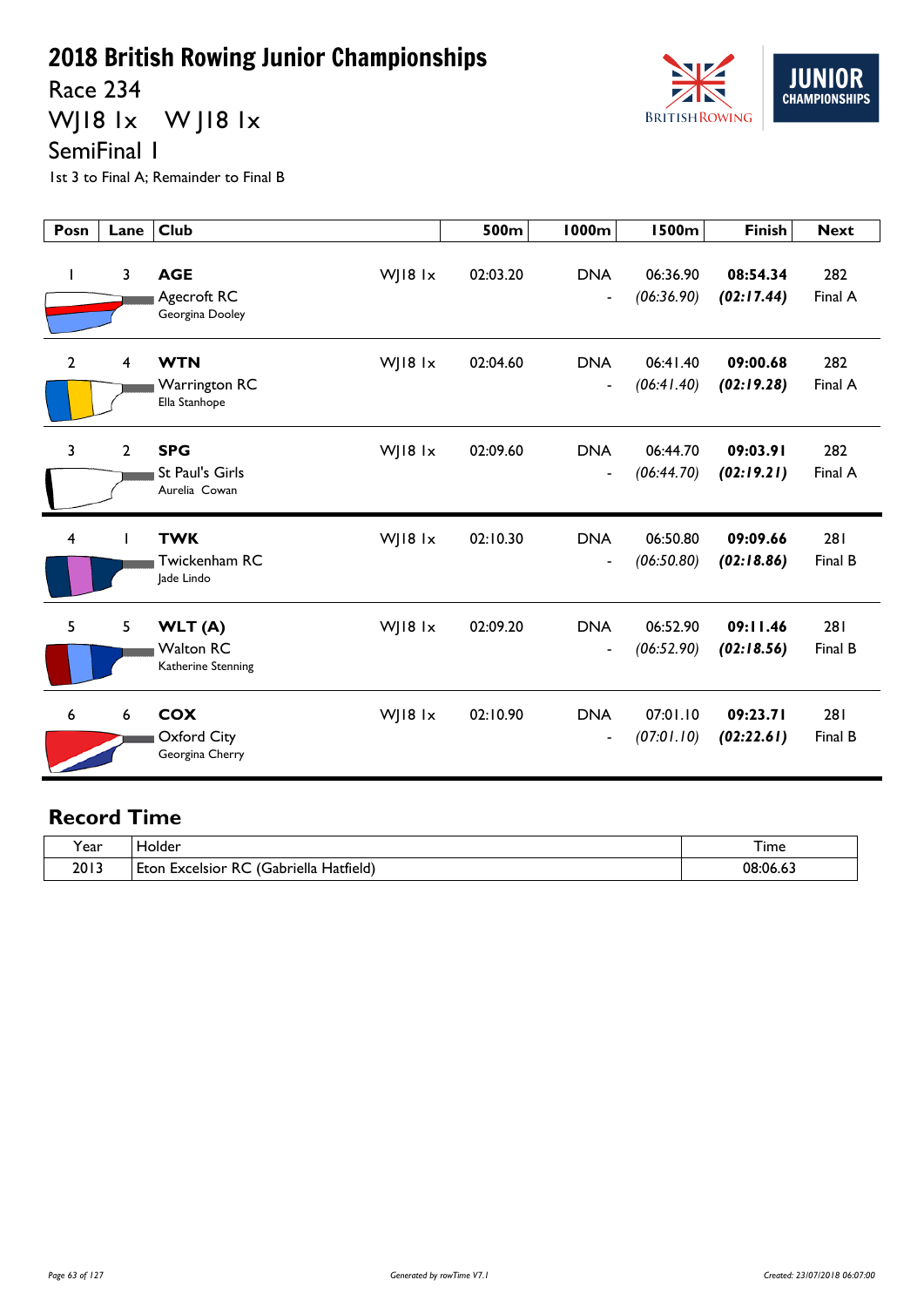Race 235

WJ18 1x W J18 1x



SemiFinal 2

1st 3 to Final A; Remainder to Final B

| Posn           | Lane                    | <b>Club</b>                                                     | 500m       | <b>1000m</b>           | <b>1500m</b>           | <b>Finish</b>          | <b>Next</b>    |
|----------------|-------------------------|-----------------------------------------------------------------|------------|------------------------|------------------------|------------------------|----------------|
| I.             | $\overline{\mathbf{4}}$ | WJ18 $1x$<br>IEL (A)<br>Isle of Ely RC<br>Molly Johnson         | 02:05.50   | 04:19.30<br>(02:13.80) | 06:42.30<br>(02:23.00) | 09:00.82<br>(02:18.52) | 282<br>Final A |
| $\overline{2}$ | 3                       | WJ18 1x<br><b>MAR</b><br>Marlow RC<br><b>Charlotte Fennell</b>  | 02:18.00   | 04:25.30<br>(02:07.30) | 06:43.20<br>(02:17.90) | 09:03.26<br>(02:20.06) | 282<br>Final A |
| 3              | 5                       | <b>YRM</b><br>WJ18 1x<br>Yarm Sch<br>Hazel Wake                 | 02:07.90   | 04:25.60<br>(02:17.70) | 06:44.00<br>(02:18.40) | 09:07.11<br>(02:23.11) | 282<br>Final A |
| 4              | $\overline{2}$          | <b>ABN</b><br>WJ18 1x<br>Abingdon RC<br>Caitlin Donaldson       | 02:08.40   | 04:25.80<br>(02:17.40) | 06:45.10<br>(02:19.30) | 09:07.93<br>(02:22.83) | 281<br>Final B |
| 5<br>100.      |                         | <b>MOS</b><br>$W$   18 1 $x$<br>Mossbourne Acad<br>Meda Laukyte | 02:09.20   | 04:32.70<br>(02:23.50) | 07:03.90<br>(02:31.20) | 09:34.58<br>(02:30.68) | 281<br>Final B |
| 6              | 6                       | <b>MTS</b><br>WJ18 1x<br>Merch Taylors<br>Nia Almond            | <b>DNA</b> | 04:52.40<br>(04:52.40) | 07:33.40<br>(02:41.00) | 10:15.86<br>(02:42.46) | 281<br>Final B |

| . .<br>rear | Holder                                                       | --<br>I ime             |
|-------------|--------------------------------------------------------------|-------------------------|
| 2013        | Hatfield)<br>. .<br>-<br>Gabriella<br>Excelsior<br>Eton<br>к | 08:06.<br>$\cdots$ u.u. |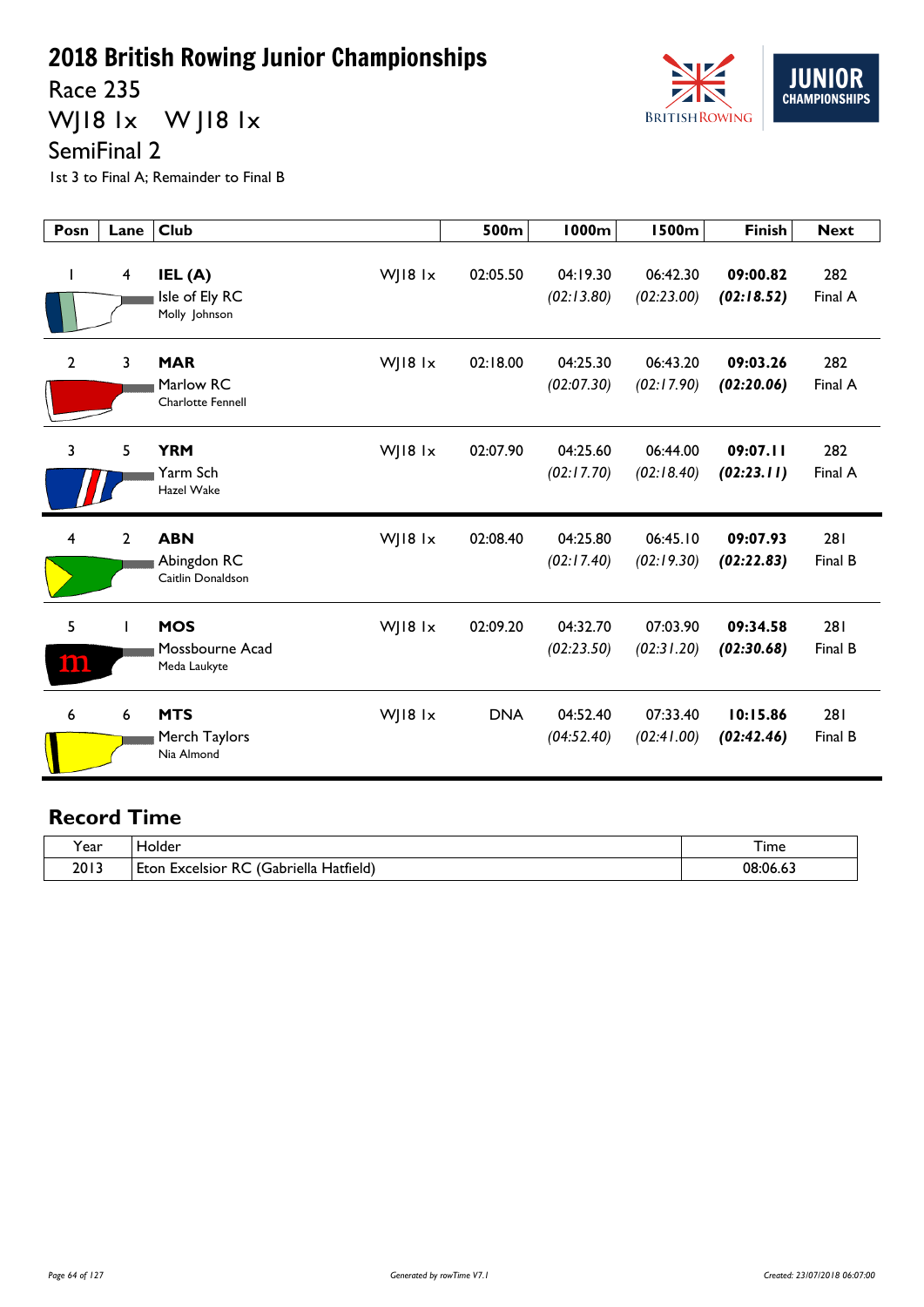Race 236

WJ16 4+ W J16 4+



SemiFinal 1

1st 3 to Final A; Remainder to Final B

| Posn           | Lane           | Club                                                                                                                                   | 500 <sub>m</sub> | 1000m                  | 1500m                  | <b>Finish</b>          | <b>Next</b>    |
|----------------|----------------|----------------------------------------------------------------------------------------------------------------------------------------|------------------|------------------------|------------------------|------------------------|----------------|
|                | 3              | <b>LEA</b><br>$W$   164+<br>Lea RC<br>Rosa Millard, Laura Ellington, Ella Sharman, Molly<br>Foxell, Lyla Downey                        | 01:56.70         | 04:12.80<br>(02:16.10) | 06:16.00<br>(02:03.20) | 08:26.83<br>(02:10.83) | 284<br>Final A |
| $\overline{2}$ | $\overline{2}$ | WJ164+<br>HEN(B)<br><b>Henley RC</b><br>Darcey Smith, GEORGINA SEGRT, Holly Thompson,<br>Emilia Fulford-Dobson, Chloe Beeton           | 02:03.20         | 04:27.90<br>(02:24.70) | 06:24.70<br>(01:56.80) | 08:33.74<br>(02:09.04) | 284<br>Final A |
| 3              | 4              | <b>GMS</b><br>WJ164+<br><b>Gt Marlow Sch</b><br>Hannah Clayton, Tabitha Collins, Jessie McAuley,<br>Chloe Gosnell, [Cox] Hugo Salinas  | 02:03.70         | 04:03.10<br>(01:59.40) | 06:31.20<br>(02:28.10) | 08:47.74<br>(02:16.54) | 284<br>Final A |
| 4              |                | <b>COX</b><br>WJ164+<br>Oxford City<br>Clara Giachino, Leonie Watson, Rebecca Hore, Emily<br>Twinn, Martha Stasinaki                   | 02:10.10         | 04:32.80<br>(02:22.70) | 06:50.20<br>(02:17.40) | 09:06.47<br>(02:16.27) | 283<br>Final B |
| 5              | 5              | <b>SLS</b><br>WJ164+<br>St Leonards Sch<br>Jude Parkinson, Anna Bancroft, Emily Reilly<br>O'Donnell, Abbie Rogers, [Cox] Millie Rogers | 02:12.50         | 04:14.00<br>(02:01.50) | 07:05.60<br>(02:51.60) | 09:30.89<br>(02:25.29) | 283<br>Final B |

| Year | Holder                               | $-$<br><b>l</b> ime        |
|------|--------------------------------------|----------------------------|
| 2015 | --<br>Henley,<br>. .<br>πC<br>$\sim$ | ົາ 7⊿<br>$\sim$<br>07:32.7 |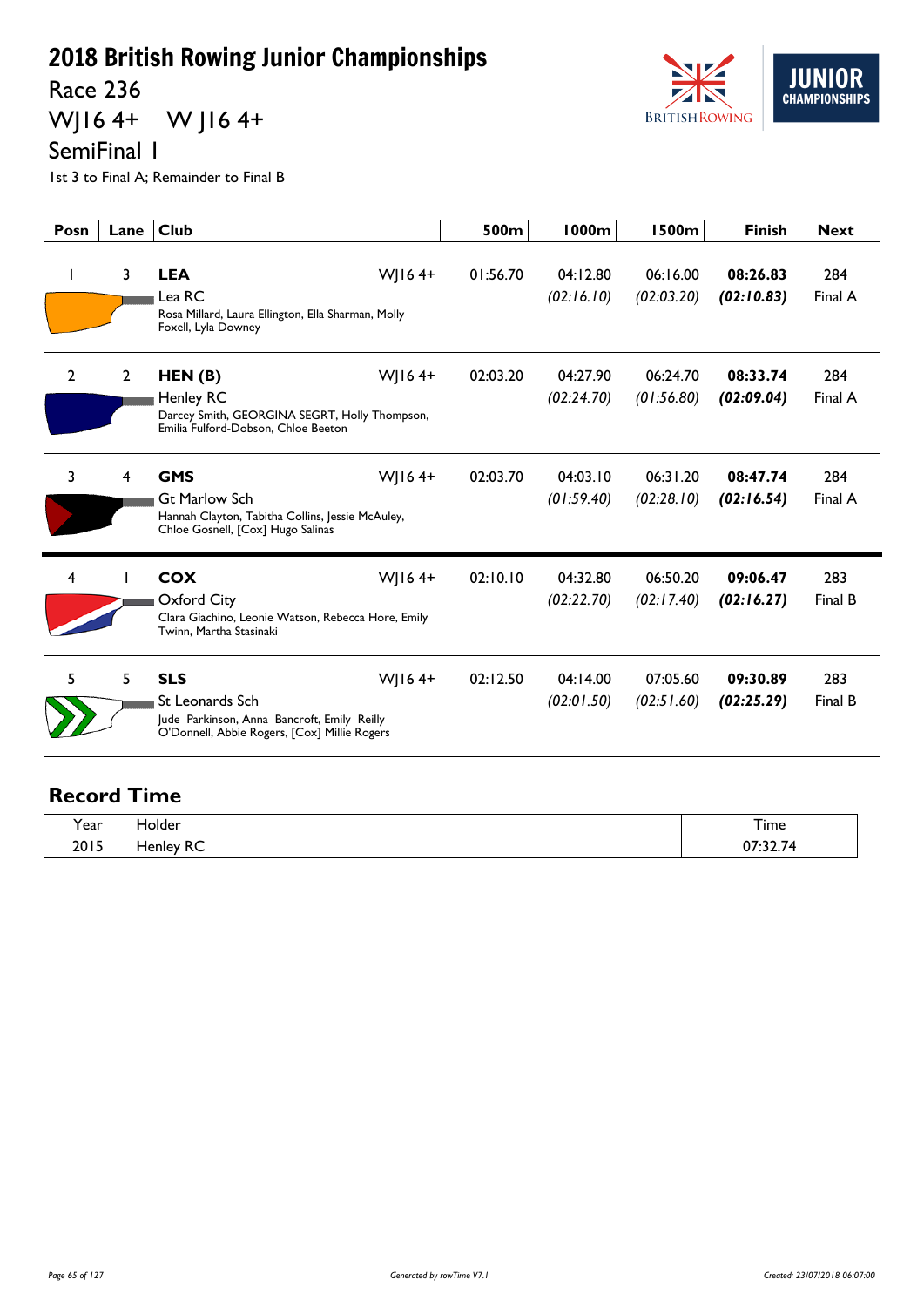Race 237

WJ16 4+ W J16 4+



SemiFinal 2

1st 3 to Final A; Remainder to Final B

| Posn           | Lane           | <b>Club</b>                                                                                                                           | 500m       | <b>1000m</b>           | 1500m                  | <b>Finish</b>          | <b>Next</b>    |
|----------------|----------------|---------------------------------------------------------------------------------------------------------------------------------------|------------|------------------------|------------------------|------------------------|----------------|
| L              | $\mathbf{3}$   | <b>SUA</b><br>WJ16 $4+$<br>Stratford Avon<br>Katie Wellstead, Molly Gill-Swift, Khloe Curnock,<br>Emily Browne, [Cox] Hermione Hill   | 02:01.80   | 04:10.20<br>(02:08.40) | 06:21.60<br>(02:11.40) | 08:33.26<br>(02:11.66) | 284<br>Final A |
| $\overline{2}$ | 4              | <b>NWK</b><br>WJ16 $4+$<br>Newark RC<br>Lilly Kane, Maisie Archer Dytch, Anna Shaw, Amelia<br>Tunnicliffe, [Cox] Imogen Loach-Martin  | 02:02.70   | 04:13.20<br>(02:10.50) | 06:25.20<br>(02:12.00) | 08:38.45<br>(02:13.25) | 284<br>Final A |
| 3              | $\overline{2}$ | <b>CAB</b><br>WJ16 $4+$<br>Cantabrigian RC<br>Amy Hill, Zara Parr, Rosie Oliver, Katie Oliver,<br>[Cox] Charlotte Parr                | 02:04.90   | 04:18.00<br>(02:13.10) | 06:31.50<br>(02:13.50) | 08:45.35<br>(02:13.85) | 284<br>Final A |
| 4              | 5              | <b>STK</b><br>WJ16 $4+$<br>Trentham BC<br>Elisha Maxfield, Stephanie Howie, Madeline Oakes,<br>Isabella Boughey, [Cox] Amelia Softley | <b>DNA</b> | 04:19.60<br>(04:19.60) | 06:36.40<br>(02:16.80) | 08:52.24<br>(02:15.84) | 283<br>Final B |

| <b>、</b> | lolder                             | $-$          |
|----------|------------------------------------|--------------|
| í ear    |                                    | <b>l</b> ime |
| 2015     | $\sim$<br>enley<br>$\sim$<br>_____ | $\sim$ $-$   |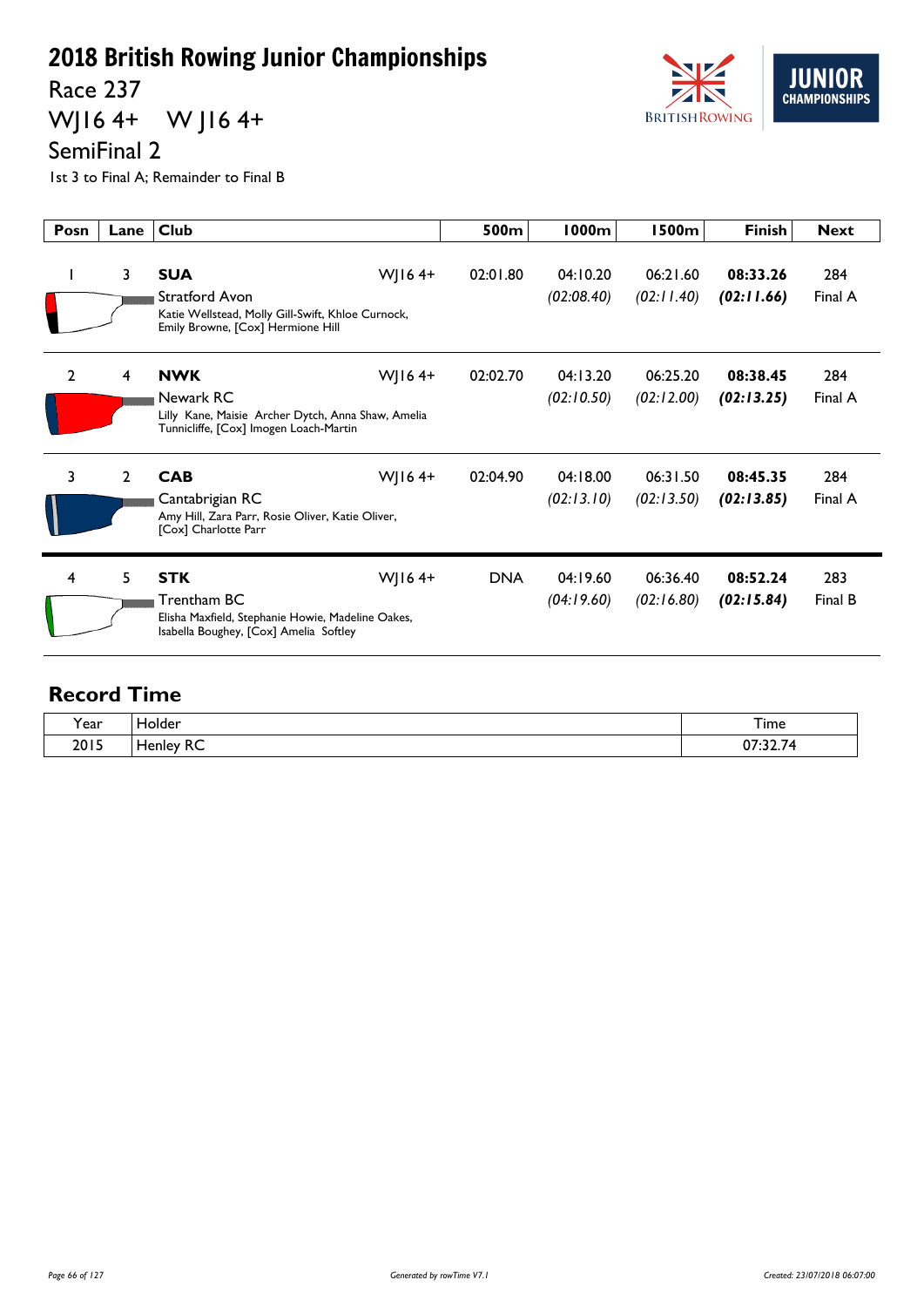Race 238

WJ15 4x+ W J15 4x+



SemiFinal 1

1st 3 to Final A; Remainder to Final B

| Posn | Lane           | <b>Club</b>                                                                                                                            | 500m     | <b>1000m</b>           | <b>1500m</b>           | <b>Finish</b>          | <b>Next</b>    |
|------|----------------|----------------------------------------------------------------------------------------------------------------------------------------|----------|------------------------|------------------------|------------------------|----------------|
|      | 3              | WJ15 4x+<br>MAR(A)<br>Marlow RC<br>Molly Fennell, Molly Newman, Ella Marsh, Eloise<br>Brindle, Amelie Brindle                          | 01:58.20 | 03:58.40<br>(02:00.20) | 06:02.90<br>(02:04.50) | 08:06.43<br>(02:03.53) | 286<br>Final A |
| 2    | 4              | <b>MHD</b><br>WJ15 4x+<br>Maidenhead RC<br>Elizabeth Hollis, Isobel Sellers, Dallas Thompson,<br>Stephanie Stuij, [Cox] India White    | 02:02.50 | 04:02.50<br>(02:00.00) | 06:09.90<br>(02:07.40) | 08:16.37<br>(02:06.47) | 286<br>Final A |
| 3    | $\overline{2}$ | TSS(A)<br>$W$   15 4x+<br>Tideway Sc Sch<br>Freya Lovric-Kemp, Mary McWilliam, Ursula<br>Cornelius, Daisy Hammond, Indy Regan          | 02:04.70 | 04:09.10<br>(02:04.40) | 06:19.60<br>(02:10.50) | 08:29.57<br>(02:09.97) | 286<br>Final A |
| 4    | 5              | <b>GLS</b><br>$W$   15 4x+<br>Glasgow Schools<br>Morvern Thompson, Ella Bryant, Sofia Chatfield,<br>Darcie McCann, [Cox] Eilidh Miller | 02:05.00 | 04:12.60<br>(02:07.60) | 06:25.40<br>(02:12.80) | 08:36.52<br>(02:11.12) | 285<br>Final B |
| 5    |                | WYJ (A)<br>$W$   15 4x+<br>Wycliffe Junior<br>Eva Fletcher, Megan Edwards, Maya Rowles, Neve<br>Porteous, [Cox] Jenna Meiklejohn       | 02:05.60 | 04:11.50<br>(02:05.90) | 06:24.60<br>(02:13.10) | 08:39.41<br>(02:14.81) | 285<br>Final B |
| 6    | 6              | <b>STP</b><br>$W$   15 4x+<br>Stourport BC<br>Eleanor Jones, Ruby Courtney, Katie Mellors,<br>Annabelle Murphy, Harriet Murphy         | 02:02.80 | 04:14.40<br>(02:11.60) | 06:31.40<br>(02:17.00) | 08:49.24<br>(02:17.84) | 285<br>Final B |

| í ear | folder           | Time          |
|-------|------------------|---------------|
| 2013  | . .<br>RC.<br>__ | 07.22.20<br>. |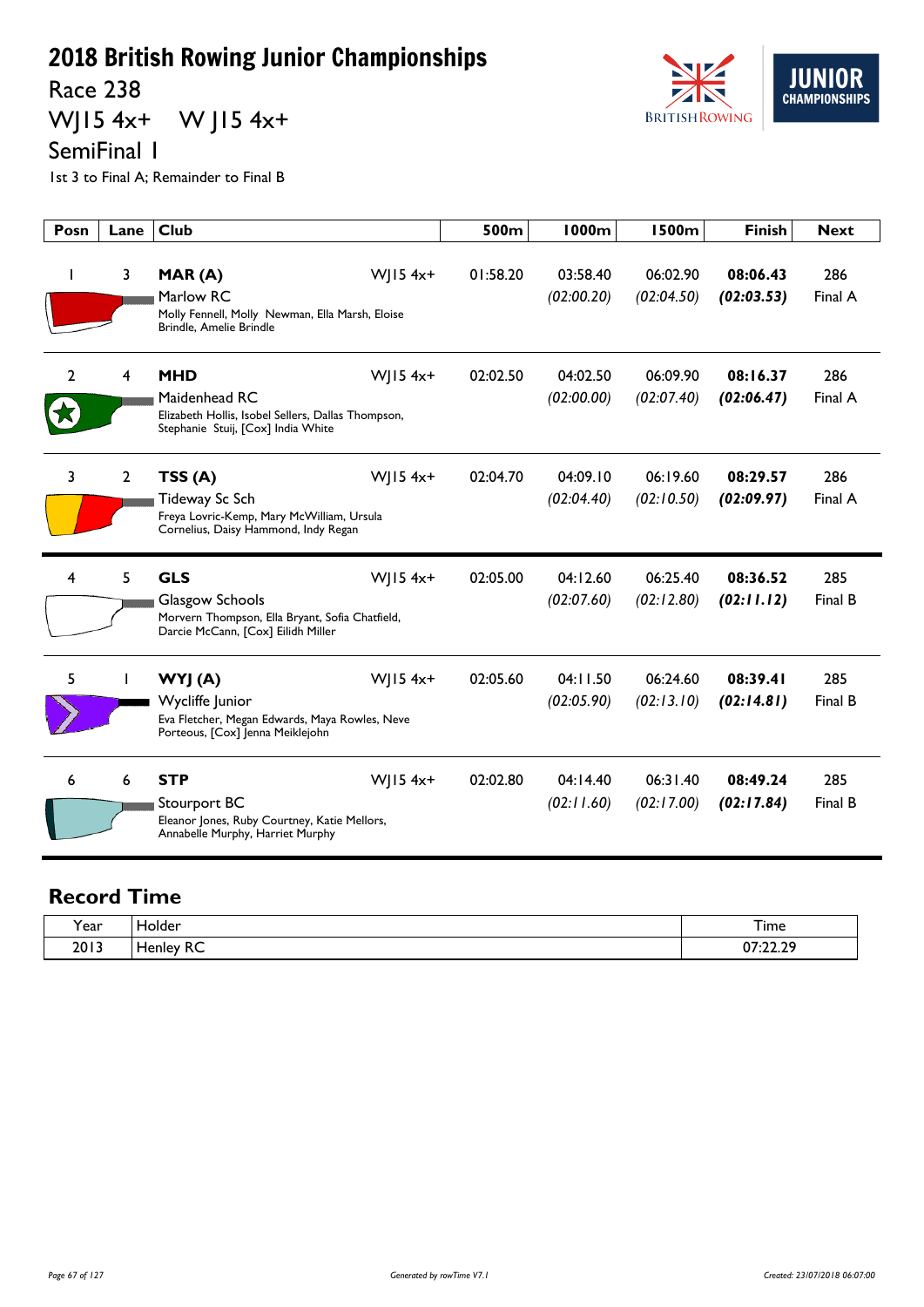Race 239

WJ15 4x+ W J15 4x+



SemiFinal 2

1st 3 to Final A; Remainder to Final B

| Posn         | Lane | <b>Club</b>                                                                                                                          | 500m       | 1000m                  | <b>1500m</b>           | <b>Finish</b>          | <b>Next</b>    |
|--------------|------|--------------------------------------------------------------------------------------------------------------------------------------|------------|------------------------|------------------------|------------------------|----------------|
|              | 4    | WJ15 4x+<br>HEN(A)<br><b>Henley RC</b><br>Della Luke, Holly Cookson, Isabelle Cotten, Georgina<br>Pollard, Ava Reineke               | 02:01.50   | 04:01.90<br>(02:00.40) | 06:08.50<br>(02:06.60) | 08:15.87<br>(02:07.37) | 286<br>Final A |
| $\mathbf{2}$ | 3    | <b>STK</b><br>WJ15 4x+<br>Trentham BC<br>Niamh Nolan, Meredith Oakes, Megan Birnbacher,<br>Lottie Hallam, [Cox] Gabriella Phagurey   | 01:59.00   | 04:02.50<br>(02:03.50) | 06:10.70<br>(02:08.20) | 08:18.33<br>(02:07.63) | 286<br>Final A |
| 3            | 5    | <b>TRHO</b><br>WJ15 4x+<br>Trafford/HolL<br>Rebekah Court, Rosie Pickles, Katie Horsfall, Eleanor<br>Fitchet, [Cox] Dani Gallagher   | 02:02.80   | 04:08.20<br>(02:05.40) | 06:17.40<br>(02:09.20) | 08:25.53<br>(02:08.13) | 286<br>Final A |
| 4            | 2    | WJ15 4x+<br><b>GWCC</b><br><b>GWC/CLD/CLD</b><br>Honey Hughes, Ciara Rogers, Caitlin Warren, Isobel<br>Clements, [Cox] Gregor Watson | 02:04.50   | 04:09.50<br>(02:05.00) | 06:19.30<br>(02:09.80) | 08:27.59<br>(02:08.29) | 285<br>Final B |
| 5            | 6    | <b>CBR</b><br>WJ15 4x+<br><b>Bristol City</b><br>Maggie Jones, Honor Brown, Katherine Alexander,<br>India Bruton, Eve Snow           | 02:03.30   | 04:13.30<br>(02:10.00) | 06:27.30<br>(02:14.00) | 08:43.29<br>(02:15.99) | 285<br>Final B |
| 6            |      | WJ15 4x+<br>MAR(B)<br>Marlow RC<br>Emma Daniell, Eleanor Purves, Olivia Fisk, Aaryanna<br>Cox Gordon, Katie Leonard                  | <b>DNA</b> | 04:15.40<br>(04:15.40) | 06:32.00<br>(02:16.60) | 08:47.53<br>(02:15.53) | 285<br>Final B |

| í ear | $\sim$<br>Holder                               | $ -$<br>I ime              |
|-------|------------------------------------------------|----------------------------|
| 2013  | $\mathbf{r}$<br>∽<br>alev.<br>. .<br>ہ ص<br>__ | ാറ റവ<br>$\sim$<br>,,,,,,, |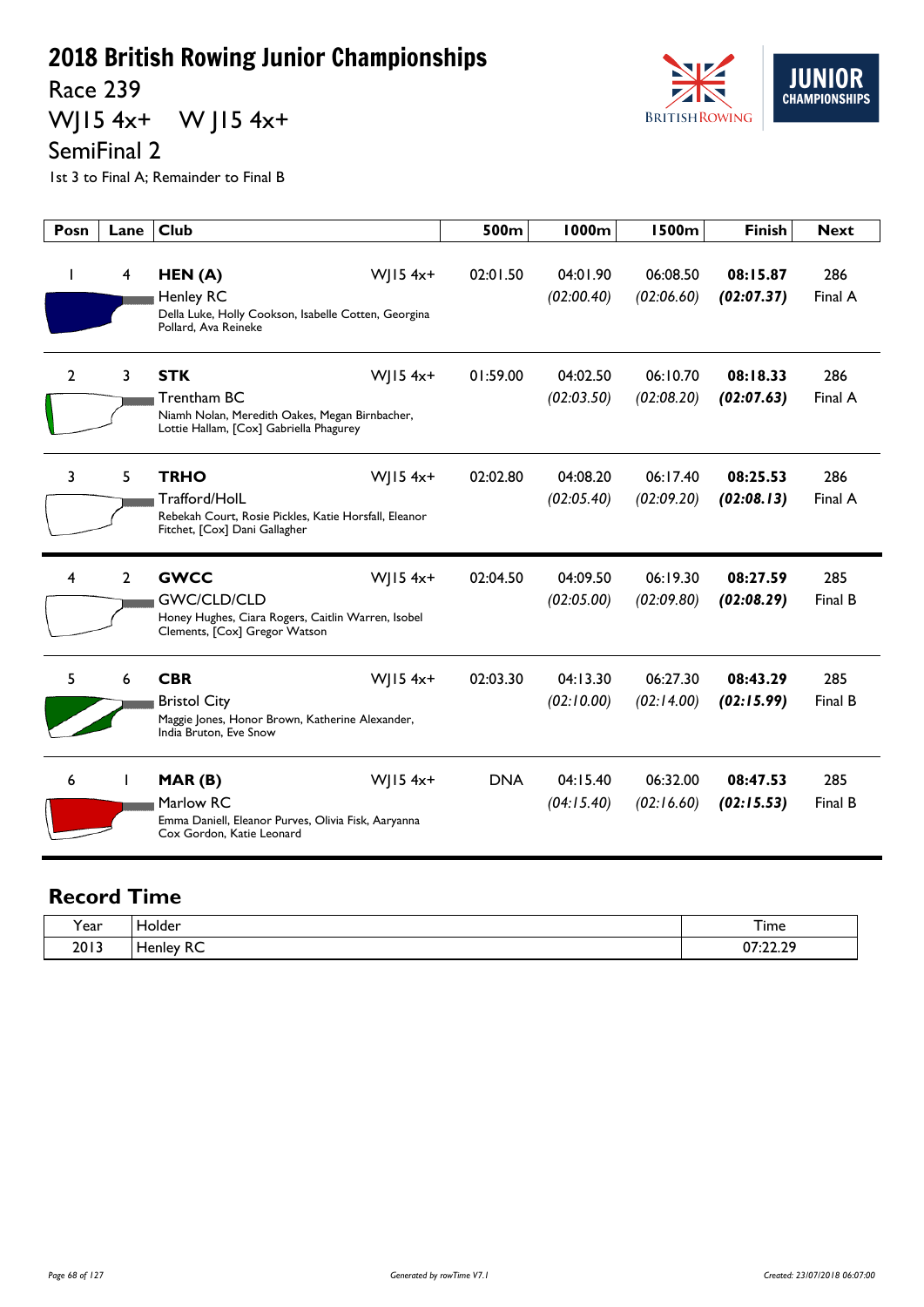Race 240

OJ18 4x Op J18 4x-



SemiFinal 1

1st 3 to Final A; Remainder to Final B

| Posn           | Lane           | <b>Club</b>                                                                                                       | 500m     | <b>1000m</b>                           | <b>1500m</b>           | <b>Finish</b>          | <b>Next</b>    |
|----------------|----------------|-------------------------------------------------------------------------------------------------------------------|----------|----------------------------------------|------------------------|------------------------|----------------|
|                | 3              | <b>WTN</b><br>OJ184x<br>Warrington RC<br>Matthew Baguley, Angus Stewart, Connor Guerin,<br><b>Alastair Eaves</b>  | 01:35.00 | 03:18.30<br>(01:43.30)                 | 05:07.90<br>(01:49.60) | 07:00.88<br>(01:52.98) | 289<br>Final A |
| $\overline{2}$ | 4              | <b>PET</b><br>OJ18 $4x$<br>Peterborough<br>Benjamin Mackenzie, Jack Collins, James Toynton, Alex<br>Leverage      | 01:40.40 | 03:27.00<br>(01:46.60)                 | 05:19.40<br>(01:52.40) | 07:11.42<br>(01:52.02) | 289<br>Final A |
| 3              | $\overline{2}$ | <b>NOW</b><br>OJ184x<br>Northwich RC<br>Morgan Linfield, Tom Swithenbank, Harrison<br>Kendall-Smith, Joshua Burke | 01:45.30 | 03:34.60<br>(01:49.30)                 | 05:27.30<br>(01:52.70) | 07:15.20<br>(01:47.90) | 289<br>Final A |
| 4              | 5              | <b>NWK</b><br>OJ184x<br>Newark RC<br>Harry Lord, Harry West, Joseph Bowes, Thomas Price                           | 01:45.60 | 03:37.30<br>(01:51.70)                 | 05:26.30<br>(01:49.00) | 07:16.29<br>(01:49.99) | 288<br>Final B |
| 5              |                | <b>CCS</b><br>OJ184x<br><b>Claires Court</b><br>Oliver Hill, Adam Fairley, Aditya Sharma, Alex Jackson            | 01:46.70 | <b>DNA</b><br>$\overline{\phantom{0}}$ | 05:30.30<br>(05:30.30) | 07:22.13<br>(01:51.83) | 288<br>Final B |

| Year | <b>lolder</b>   | Time                 |
|------|-----------------|----------------------|
| 1997 | Club<br>Leander | $\sim$<br>06:<br>. . |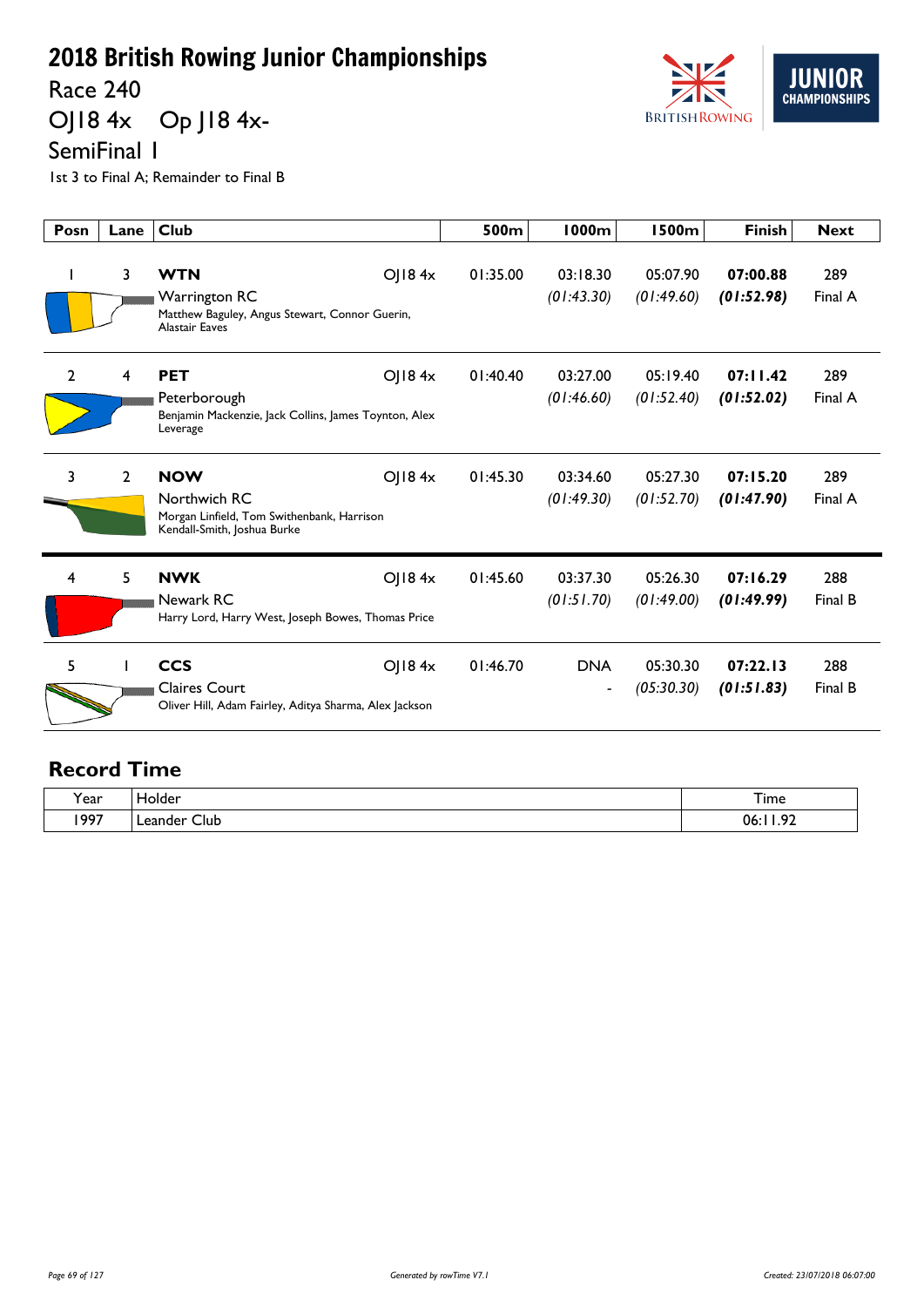Race 241

OJ18 4x Op J18 4x-



SemiFinal 2

1st 3 to Final A; Remainder to Final B

| Posn           | Lane           | Club                                                                                                      |        | 500m     | 1000m                  | 1500m                  | <b>Finish</b>          | <b>Next</b>    |
|----------------|----------------|-----------------------------------------------------------------------------------------------------------|--------|----------|------------------------|------------------------|------------------------|----------------|
|                | 4              | GHP(A)<br>Glos Hartpury<br>Alexander Astbury, Luca Stonehouse, Peter Howard,<br>Isaac Herring             | OJ184x | 01:36.00 | 03:21.00<br>(01:45.00) | 05:09.30<br>(01:48.30) | 06:57.19<br>(01:47.89) | 289<br>Final A |
| $\overline{2}$ | 3              | <b>LDR</b><br>Leander Club<br>Alexander Pikelis, Harry Briggs, Paul Hoeselbarth,<br><b>Miles Devereux</b> | O  84x | 01:40.30 | 03:26.40<br>(01:46.10) | 05:13.60<br>(01:47.20) | 07:02.51<br>(01:48.91) | 289<br>Final A |
| 3              | 5              | GHP(B)<br>Glos Hartpury<br>Tiernan Purkess, Lawrence Jordan, Sam Sheppard,<br>Damian Lis                  | O  84x | 01:44.60 | 03:31.30<br>(01:46.70) | 05:21.00<br>(01:49.70) | 07:11.61<br>(01:50.61) | 289<br>Final A |
| 4              | $\overline{2}$ | <b>YRK</b><br>York City RC<br>Joshua Barwick, Alfie Hancock, Aidan Wilson, Frank<br>Kesteven              | O 184x | 01:43.10 | 03:32.70<br>(01:49.60) | 05:26.50<br>(01:53.80) | 07:15.21<br>(01:48.71) | 288<br>Final B |
| 5              | 6              | <b>DBY</b><br>Derby RC<br>Samuel Remer, Tom Rubini, Thomas Ford-Knowles,<br>James Remer                   | O  84x | 01:44.00 | 03:35.20<br>(01:51.20) | 05:31.90<br>(01:56.70) | 07:26.38<br>(01:54.48) | 288<br>Final B |
| 6              |                | <b>ROB</b><br>Rob Roy BC<br>Samuel Lang, Benjamin Tomlinson, Matteo Curtis,<br>Luke Gilderdale            | O  84x | 01:44.30 | 03:37.00<br>(01:52.70) | 05:35.80<br>(01:58.80) | 07:30.37<br>(01:54.57) | 288<br>Final B |

| v<br>rear | lolder                    | I ime        |
|-----------|---------------------------|--------------|
| 1997      | $\sim$<br>Club<br>_eander | $\sim$<br>06 |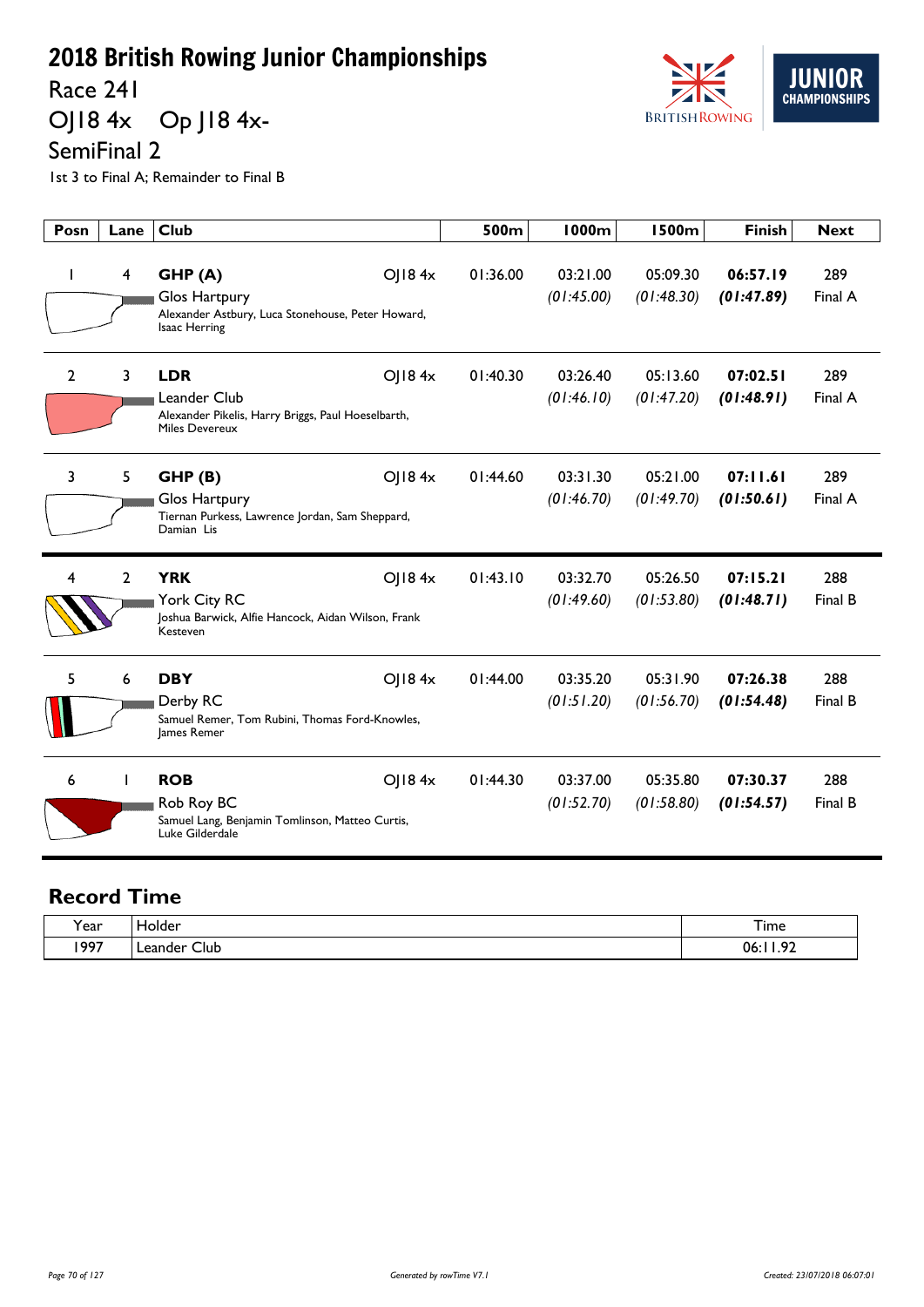Race 242

OJ16 4x Op J16 4x-



SemiFinal 1

1st 3 to Final A; Remainder to Final B

| Posn           | Lane           | <b>Club</b>                                                                                         |           | 500m     | <b>1000m</b>           | 1500m                  | <b>Finish</b>          | <b>Next</b>           |
|----------------|----------------|-----------------------------------------------------------------------------------------------------|-----------|----------|------------------------|------------------------|------------------------|-----------------------|
|                | 3              | CCS(A)<br><b>Claires Court</b><br>Joe Stobbs, Alexander Getley, Leo Griffiths, Jake<br>Wincomb      | OJ $164x$ | 01:42.10 | 03:28.30<br>(01:46.20) | 05:14.80<br>(01:46.50) | 07:07.19<br>(01:52.39) | <b>291</b><br>Final A |
| $\overline{2}$ | $\overline{2}$ | CCS(B)<br><b>Claires Court</b><br>Nathan Foy, James Lambert, Charles Nash, Samuel<br>John           | OJ $164x$ | 01:45.40 | 03:34.30<br>(01:48.90) | 05:22.30<br>(01:48.00) | 07:17.16<br>(01:54.86) | <b>291</b><br>Final A |
| $\overline{3}$ | 4              | <b>CLGW</b><br>Clydale/GeorgeW<br>Matthew Fielding, Peter Demyanov, Adam Robertson,<br>Ewan Pringle | O(16.4x)  | 01:46.60 | 03:40.70<br>(01:54.10) | 05:37.20<br>(01:56.50) | 07:40.85<br>(02:03.65) | <b>291</b><br>Final A |
| 4              | 5              | <b>LEA</b><br>Lea RC<br>William Walford, George O'Rourke, Ted Proctor,<br><b>Edward Elser</b>       | OJ $164x$ | 01:49.60 | 03:48.80<br>(01:59.20) | 05:48.80<br>(02:00.00) | 07:47.93<br>(01:59.13) | 290<br>Final B        |

| <b>r</b> ear | iolder<br>____                          | I ime              |
|--------------|-----------------------------------------|--------------------|
| 2013         | The<br>scullers<br>School i<br>. Ideway | $\sim$<br>06:23.36 |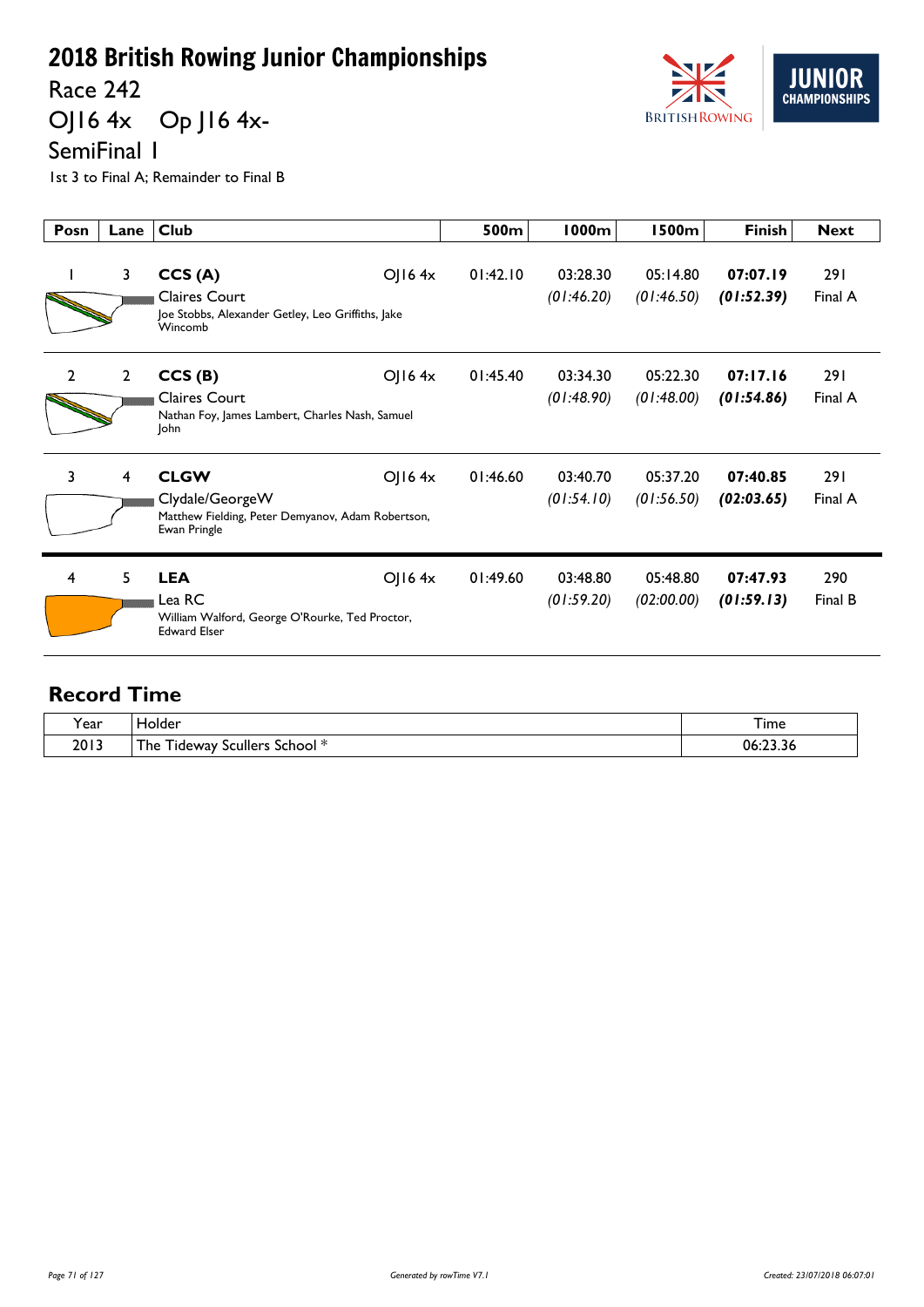Race 243

OJ16 4x Op J16 4x-



1st 3 to Final A; Remainder to Final B

| Posn           | Lane           | <b>Club</b>                                                                                                       | 500m       | <b>1000m</b>                           | <b>1500m</b>           | <b>Finish</b>          | <b>Next</b>           |
|----------------|----------------|-------------------------------------------------------------------------------------------------------------------|------------|----------------------------------------|------------------------|------------------------|-----------------------|
| $\mathbf{I}$   | 3              | <b>TSS</b><br>$O$   16 4x<br>Tideway Sc Sch<br>Julius Fenton, Nicolas Farah, William de St Croix,<br>Dominic Valt | 01:44.40   | 03:30.60<br>(01:46.20)                 | 05:18.80<br>(01:48.20) | 07:08.70<br>(01:49.90) | <b>291</b><br>Final A |
| $\overline{2}$ | $\overline{4}$ | O  64x<br><b>WLT</b><br><b>Walton RC</b><br>Rowan O'Neill, Aidan McLennan, Patrick Cleary, Tom<br><b>Boret</b>    | 01:40.60   | 03:32.70<br>(01:52.10)                 | 05:20.80<br>(01:48.10) | 07:11.06<br>(01:50.26) | <b>291</b><br>Final A |
| 3              | 5              | <b>ROB</b><br>$O$   16 4x<br>Rob Roy BC<br>Konstantin Kostov, Dylan Montes, Oliver Montes,<br>Tomoaki Hori        | 01:42.30   | 03:34.80<br>(01:52.50)                 | 05:22.70<br>(01:47.90) | 07:11.50<br>(01:48.80) | <b>291</b><br>Final A |
| 4              | $\overline{2}$ | <b>NOW</b><br>$O$   16 4x<br>Northwich RC<br>Patrick Brogan, Jack Wilne, Joshua Jackson, Gwilym<br><b>Harris</b>  | <b>DNA</b> | <b>DNA</b><br>$\overline{\phantom{a}}$ | 05:25.80<br>(05:25.80) | 07:16.55<br>(01:50.75) | 290<br>Final B        |

| $\lambda$<br><b>r</b> ear | lolder                                                        | <b>l</b> ime       |
|---------------------------|---------------------------------------------------------------|--------------------|
| 2013                      | ÷.<br>- 14<br>The<br>Scullers School <sup>*</sup><br>. ideway | $\sim$<br>06:23.36 |

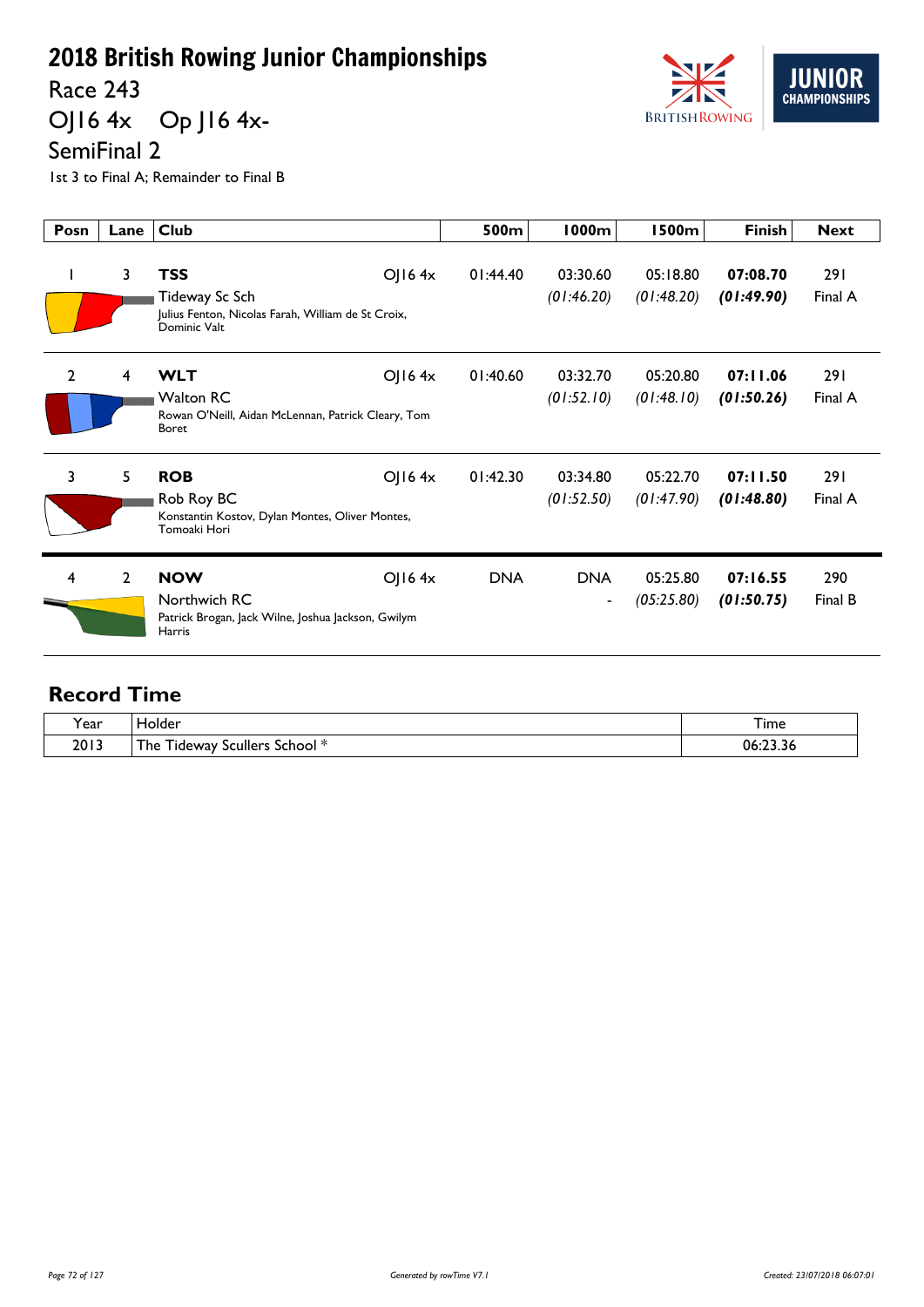Race 244

OJ15 2x Op J15 2x



SemiFinal 1

1st 3 to Final A; Remainder to Final B

| Posn           | Lane         | <b>Club</b>                                                                 |        | 500m     | <b>1000m</b>           | <b>1500m</b>           | <b>Finish</b>          | <b>Next</b>    |
|----------------|--------------|-----------------------------------------------------------------------------|--------|----------|------------------------|------------------------|------------------------|----------------|
|                | 4            | <b>ROS</b><br>Ross RC<br>Ben Clatworthy, Cameron Roberts                    | OJ152x | 01:51.80 | 03:50.10<br>(01:58.30) | 05:46.70<br>(01:56.60) | 07:42.23<br>(01:55.53) | 293<br>Final A |
| $\overline{2}$ | 3            | <b>SIV</b><br>St Ives RC<br>Samuel Hasted, Rory Crouch                      | OJ152x | 01:52.10 | 03:50.60<br>(01:58.50) | 05:48.20<br>(01:57.60) | 07:45.33<br>(01:57.13) | 293<br>Final A |
| 3              | $\mathbf{2}$ | <b>YRK</b><br>York City RC<br>Gonzao Briones, Thomas Mills                  | OJ152x | 01:51.10 | 03:50.40<br>(01:59.30) | 05:50.40<br>(02:00.00) | 07:46.74<br>(01:56.34) | 293<br>Final A |
| 4              | 5            | <b>LDR</b><br>Leander Club<br>Ben Barnes, Tristan Grainge                   | OJ152x | 01:49.50 | 03:46.60<br>(01:57.10) | 05:47.10<br>(02:00.50) | 07:49.03<br>(02:01.93) | 292<br>Final B |
| 5              | 6            | WRC(B)<br><b>Wallingford RC</b><br>Philip van Der Veen, Noah Barlow         | O  52x | 01:53.50 | 03:56.20<br>(02:02.70) | 05:59.90<br>(02:03.70) | 08:02.40<br>(02:02.50) | 292<br>Final B |
| 6              |              | <b>TRF</b><br><b>Trafford RC</b><br>Myles Dickinson-Brown, Albert Whistance | OJ152x | 01:57.60 | 04:05.00<br>(02:07.40) | 06:14.40<br>(02:09.40) | 08:19.71<br>(02:05.31) | 292<br>Final B |

| $\lambda$       | older                                           | <u>.</u>                                                       |
|-----------------|-------------------------------------------------|----------------------------------------------------------------|
| Year            | ____                                            | <b>l</b> ime                                                   |
| בו חר<br>د ا ∪∡ | $\sim$ $\sim$<br>м.<br>. .<br>πC<br>ו הו<br>___ | $\mathsf{D7} \cdot \mathsf{D4}$<br>n c<br>סכ. <del>ו</del> יט: |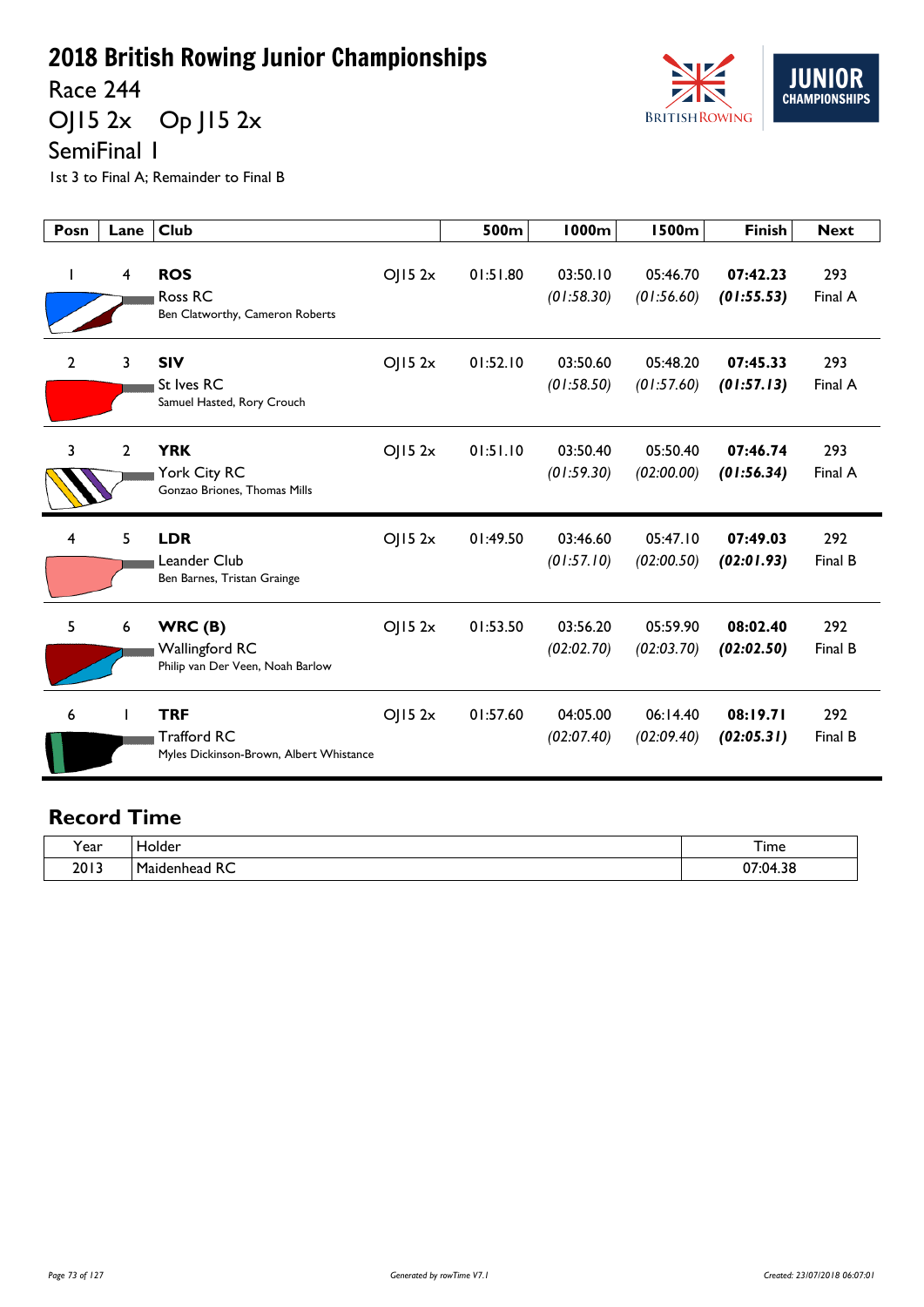Race 245

OJ15 2x Op J15 2x



SemiFinal 2

1st 3 to Final A; Remainder to Final B

| Posn           | Lane           | <b>Club</b>                                                         |                     | 500m     | <b>1000m</b>           | <b>1500m</b>           | <b>Finish</b>          | <b>Next</b>    |
|----------------|----------------|---------------------------------------------------------------------|---------------------|----------|------------------------|------------------------|------------------------|----------------|
| $\mathbf{I}$   | 4              | EXE(A)<br><b>Exeter RC</b><br>Edward Fuller, Oliver Wickham         | OJ152x              | 02:00.90 | 03:47.60<br>(01:46.70) | 05:47.20<br>(01:59.60) | 07:46.37<br>(01:59.17) | 293<br>Final A |
| $\overline{2}$ | 3              | <b>STK</b><br>Trentham BC<br>Dominic Butters, Jonathan Matthews     | OJ152x              | 01:49.80 | 03:50.90<br>(02:01.10) | 05:52.30<br>(02:01.40) | 07:50.02<br>(01:57.72) | 293<br>Final A |
| 3              | 5              | TSS(A)<br>Tideway Sc Sch<br>Finn Regan, Will Grimwood               | $O$   15 2 $\times$ | 01:53.50 | 03:54.70<br>(02:01.20) | 05:55.70<br>(02:01.00) | 07:52.10<br>(01:56.40) | 293<br>Final A |
| 4              | 6              | <b>MHD</b><br>Maidenhead RC<br>Edward Rayner, Dillon Cook           | OJ152x              | 01:55.10 | 03:54.00<br>(01:58.90) | 05:56.60<br>(02:02.60) | 07:52.85<br>(01:56.25) | 292<br>Final B |
| 5              | $\overline{2}$ | <b>DUTT</b><br>DurSch/TalkT<br>Sam Turnill, Benjamin Norman         | OJ152x              | 01:51.40 | 03:54.30<br>(02:02.90) | 05:56.30<br>(02:02.00) | 07:55.89<br>(01:59.59) | 292<br>Final B |
| 6              |                | <b>WYJ</b><br>Wycliffe Junior<br>Danny Mulligan, Max van der Linden | OJ152x              | 01:55.80 | 04:21.80<br>(02:26.00) | 06:41.70<br>(02:19.90) | 08:58.13<br>(02:16.43) | 292<br>Final B |

| . .         | ◡                 | –                                            |
|-------------|-------------------|----------------------------------------------|
| <b>Year</b> | ____              | I ime                                        |
| 2013        | -<br>D<br>~<br>πC | $\mathbf{r}$<br>ົ<br>⊶∩⊿<br>ז נ<br>$\ddotsc$ |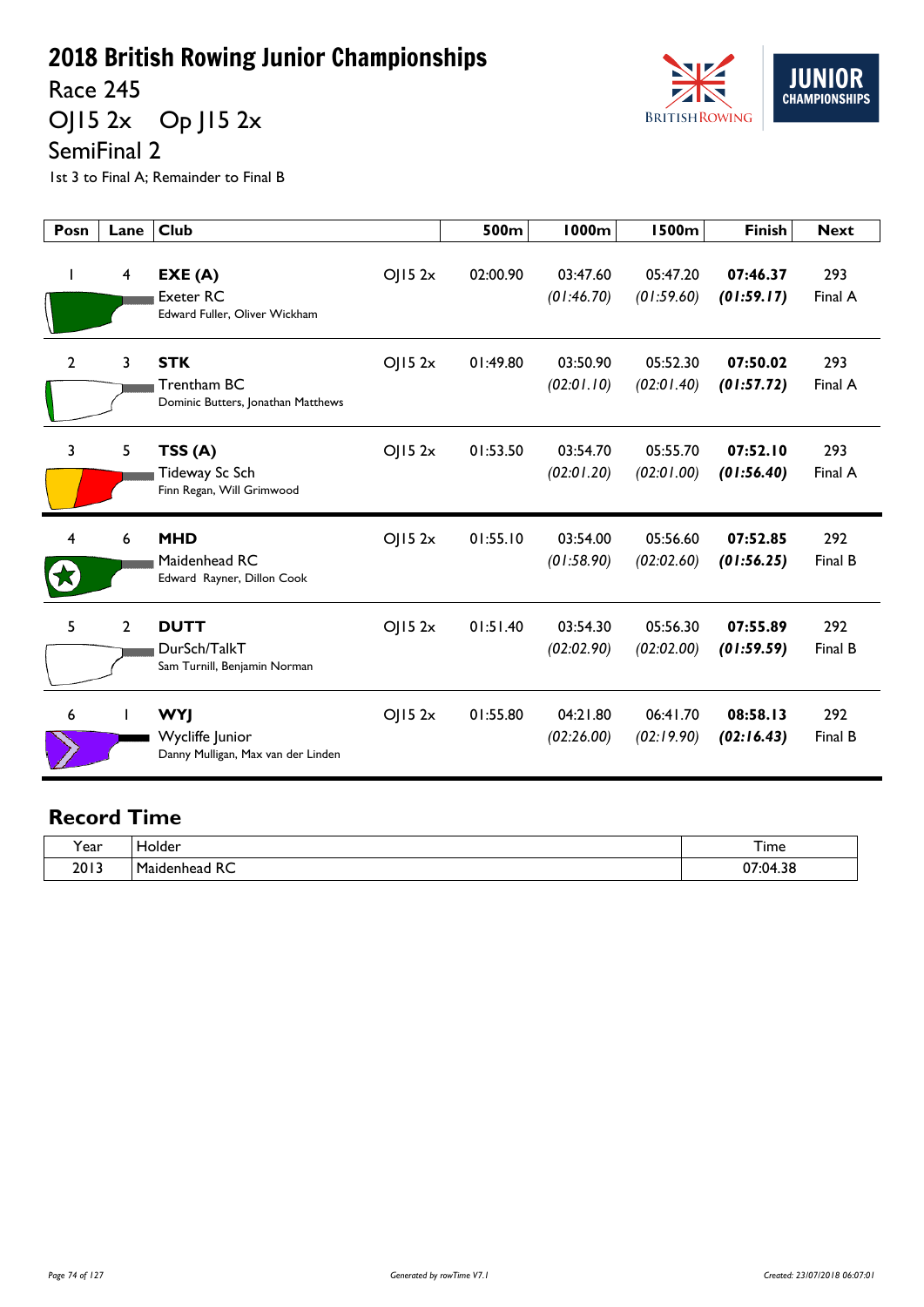Race 246

WJ16 2x W J16 2x



SemiFinal 1

1st 3 to Final A; Remainder to Final B

| Posn           | Lane | <b>Club</b>                                                       |             | 500m     | <b>1000m</b>           | 1500m                  | <b>Finish</b>          | <b>Next</b>    |
|----------------|------|-------------------------------------------------------------------|-------------|----------|------------------------|------------------------|------------------------|----------------|
| I.             | 3    | <b>MAR</b><br>Marlow RC<br>Eve Lombardo, Tara Brogan              | $W$ JI6 2x  | 02:01.60 | 04:13.80<br>(02:12.20) | 06:32.40<br>(02:18.60) | 08:42.29<br>(02:09.89) | 295<br>Final A |
| $\overline{2}$ | 2    | <b>RDG</b><br><b>Reading RC</b><br>Anna Kemsley, Portia Threlfall | WJ16 2x     | 02:07.60 | 04:22.50<br>(02:14.90) | 06:38.30<br>(02:15.80) | 08:45.84<br>(02:07.54) | 295<br>Final A |
| 3              |      | QPH<br>Queen's Park HS<br>Kiera Burke, Zara Gautier-Price         | $W$ ] 16 2x | 02:08.00 | 04:24.70<br>(02:16.70) | 06:40.90<br>(02:16.20) | 08:46.35<br>(02:05.45) | 295<br>Final A |
| 4              | 4    | <b>NUN</b><br>Nottm & Union<br>Eleanor Dyson, Lucy Patchett       | $W$   16 2x | 02:01.90 | 04:18.90<br>(02:17.00) | 06:37.80<br>(02:18.90) | 08:49.62<br>(02:11.82) | 294<br>Final B |
| 5              | 6    | <b>NOW</b><br>Northwich RC<br>Molly Garlick, Amber Sperring-Toy   | $W$   16 2x | 02:05.90 | 04:26.60<br>(02:20.70) | 06:48.70<br>(02:22.10) | 09:06.19<br>(02:17.49) | 294<br>Final B |
| 6              | 5    | <b>EVE</b><br>Evesham RC<br>Ella Shalom, Rebecca Parkin           | $W$ ] 16 2x | 02:08.50 | 04:33.80<br>(02:25.30) | 07:14.80<br>(02:41.00) | 09:55.21<br>(02:40.41) | 294<br>Final B |

| $\cdot$ | ار.                                                                   | $\overline{\phantom{a}}$    |
|---------|-----------------------------------------------------------------------|-----------------------------|
| Year    | ____                                                                  | I ime                       |
| 2013    | $D^{\prime}$<br>-<br>∩t<br>∟ال<br>_______<br>$\overline{\phantom{a}}$ | <b>DE 03</b><br>~-<br><br>. |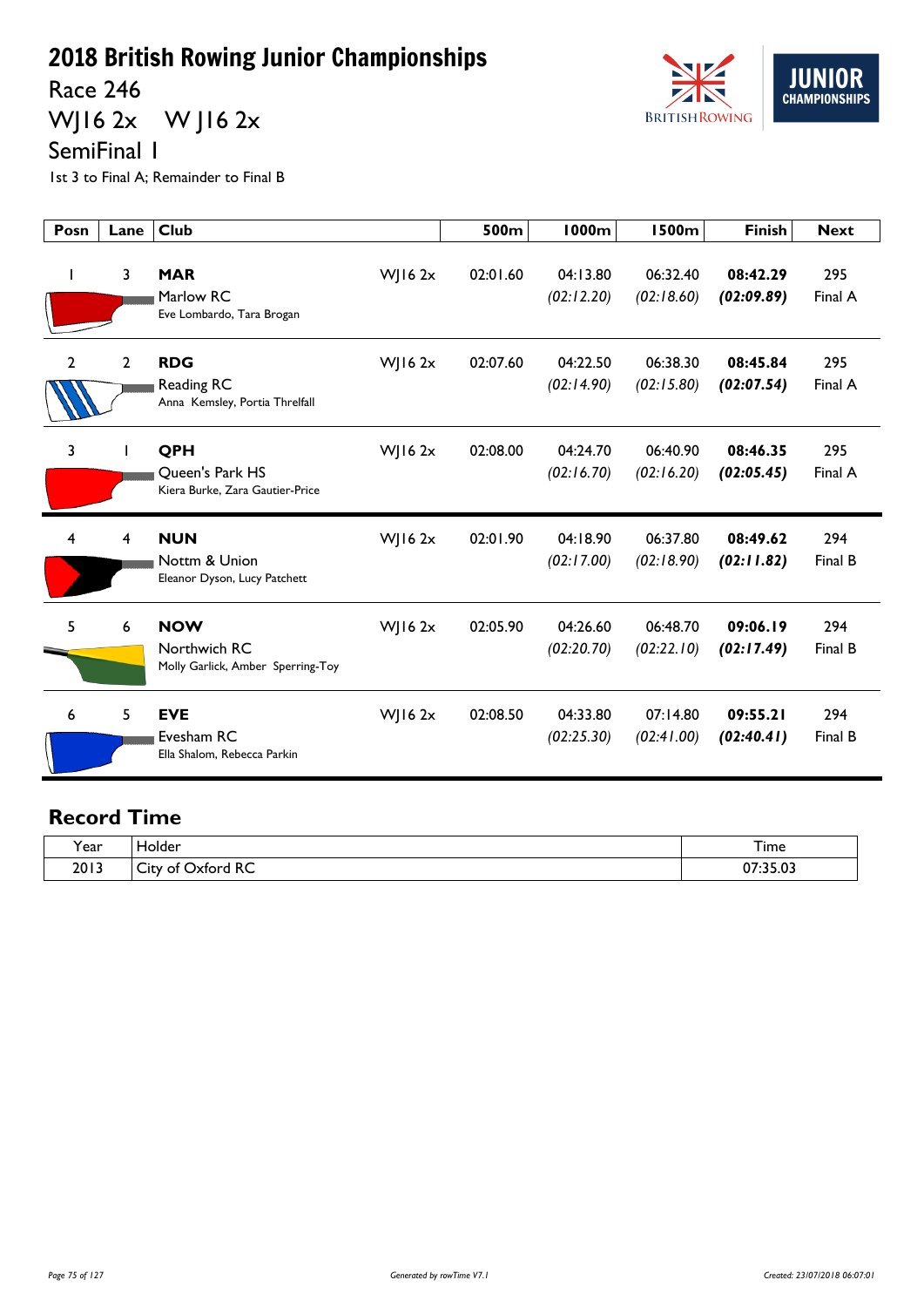Race 247

WJ16 2x W J16 2x



SemiFinal 2

1st 3 to Final A; Remainder to Final B

| Posn           | Lane           | <b>Club</b>                                                                    | 500m     | <b>1000m</b>           | 1500m                  | <b>Finish</b>          | <b>Next</b>    |
|----------------|----------------|--------------------------------------------------------------------------------|----------|------------------------|------------------------|------------------------|----------------|
| $\mathbf{I}$   | 3              | <b>SWP</b><br>$W$ ] 16 2x<br>W Perkin's Sch<br>Denise Martin, Eve Linney       | 02:02.50 | 04:13.10<br>(02:10.60) | 06:23.90<br>(02:10.80) | 08:37.65<br>(02:13.75) | 295<br>Final A |
| $\overline{2}$ | 4              | <b>TSS</b><br>$W$ JI6 2x<br>Tideway Sc Sch<br>Amalia White, Ana Mavra          | 02:10.30 | 04:23.60<br>(02:13.30) | 06:35.20<br>(02:11.60) | 08:46.21<br>(02:11.01) | 295<br>Final A |
| 3              | 5              | <b>GWC</b><br>$W$ ] 16 2x<br>George Watson's<br>Eilidh Dickerson, Katie Hall   | 02:07.80 | 04:22.20<br>(02:14.40) | 06:34.80<br>(02:12.60) | 08:46.78<br>(02:11.98) | 295<br>Final A |
| 4              | 6              | <b>LIV</b><br>$W$ ] 16 2x<br>Liverpool Vic<br>Millie Carter, Charlotte Rogers  | 02:09.60 | 04:26.10<br>(02:16.50) | 06:43.80<br>(02:17.70) | 09:03.62<br>(02:19.82) | 294<br>Final B |
| 5<br>E         | $\overline{2}$ | <b>TRC</b><br>$W$   16 2x<br>Thames RC<br>Hannah Steven, Sasha Halsey          | 02:17.40 | 04:36.10<br>(02:18.70) | 06:50.20<br>(02:14.10) | 09:04.60<br>(02:14.40) | 294<br>Final B |
| 6              |                | <b>LLD</b><br>$W$   16 2x<br>Loch Lomond ARC<br>Freya Buchanan, Eilidh McGowan | 02:16.70 | 04:41.10<br>(02:24.40) | 07:03.00<br>(02:21.90) | 09:23.91<br>(02:20.91) | 294<br>Final B |

| $\cdot$ | iolder                                                  | ÷.                          |
|---------|---------------------------------------------------------|-----------------------------|
| r ear   |                                                         | <b>l</b> ime                |
| 2013    | $D^{\sim}$<br>-<br>-<br><b>Dixtord</b><br>۔utv of<br>へし | ר היה<br>$\sim$<br>U/:35.U3 |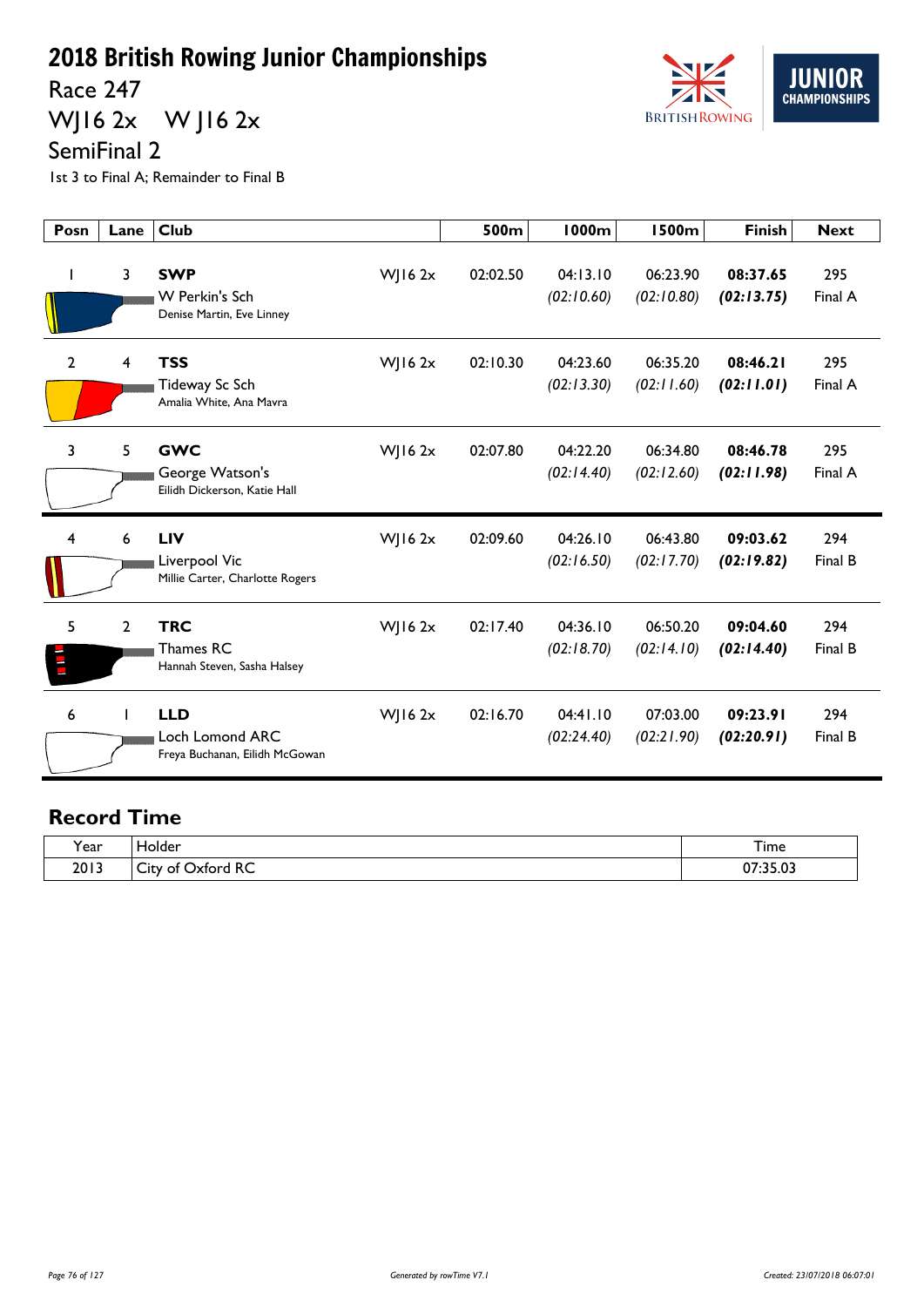Race 248

WJ18 2x W J18 2x



SemiFinal 1

1st 3 to Final A; Remainder to Final B

| Posn           | Lane           | <b>Club</b>                                                                      | 500m     | <b>1000m</b>           | 1500m                  | <b>Finish</b>          | <b>Next</b>    |
|----------------|----------------|----------------------------------------------------------------------------------|----------|------------------------|------------------------|------------------------|----------------|
|                | $\overline{4}$ | <b>NRTR</b><br>$W$ ] 18 2 $x$<br>NottRC/Thames<br>Jenna Draycott, Megan Duthart  | 01:57.00 | 04:03.40<br>(02:06.40) | 06:12.20<br>(02:08.80) | 08:19.56<br>(02:07.36) | 297<br>Final A |
| $\overline{2}$ | 3              | <b>NCR</b><br>WJ18 2x<br><b>NCRA</b><br>Mia O'Donnell, Olivia Bates              | 01:54.90 | 04:01.20<br>(02:06.30) | 06:10.40<br>(02:09.20) | 08:21.34<br>(02:10.94) | 297<br>Final A |
| 3              | 2              | <b>YRK</b><br>$W$   182 $x$<br>York City RC<br>Katarina Bonner, Lucy Edmunds     | 02:05.20 | 04:13.60<br>(02:08.40) | 06:24.30<br>(02:10.70) | 08:34.25<br>(02:09.95) | 297<br>Final A |
| 4              | 5              | $W$   182 $x$<br>NOW (B)<br>Northwich RC<br>Eleanor Heathcock, Lydia Heath       | 02:04.70 | 04:19.20<br>(02:14.50) | 06:41.60<br>(02:22.40) | 08:50.93<br>(02:09.33) | 296<br>Final B |
| 5              | 6              | <b>HIN</b><br>$W$   18 2 $x$<br>Hinksey Sc Sch<br>Poppy Marshall, Jessica Foster | 02:09.00 | 04:25.40<br>(02:16.40) | 06:42.00<br>(02:16.60) | 09:00.93<br>(02:18.93) | 296<br>Final B |
| 6              |                | <b>ETX</b><br>$W$   18 2 $x$<br>Eton Excelsior<br>Holly Smith, Amy Donaldson     | 02:04.10 | 04:20.40<br>(02:16.30) | 06:35.80<br>(02:15.40) | 09:01.89<br>(02:26.09) | 296<br>Final B |

| $\cdot$      | older.                         |                         |
|--------------|--------------------------------|-------------------------|
| <b>r</b> ear | ____                           | <b>l</b> ime            |
| 2015<br>ZUIJ | . .<br>۰ν۸.<br>.<br>πσι<br>NS. | 2.5.2<br>^7<br>VI.JJ.LL |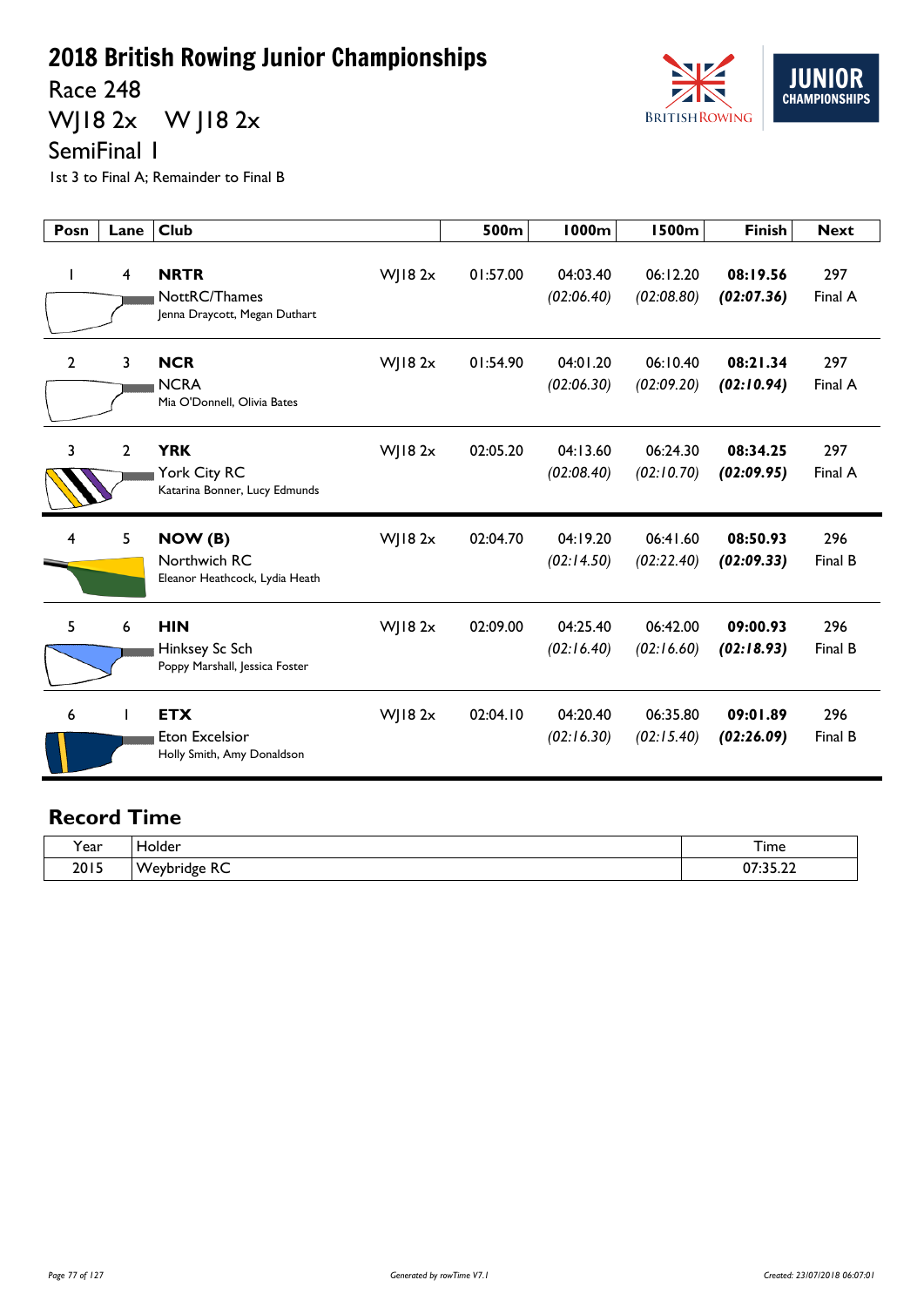Race 249

WJ18 2x W J18 2x



SemiFinal 2

1st 3 to Final A; Remainder to Final B

| Posn           | Lane           | <b>Club</b>                                                           |                | 500m     | 1000m                                  | <b>1500m</b>           | <b>Finish</b>          | <b>Next</b>    |
|----------------|----------------|-----------------------------------------------------------------------|----------------|----------|----------------------------------------|------------------------|------------------------|----------------|
|                | 4              | <b>SWP</b><br>W Perkin's Sch<br>Annabelle Taylor, Olivia Garnham      | WJ18 2x        | 01:59.40 | <b>DNA</b><br>$\overline{\phantom{a}}$ | 06:21.30<br>(06:21.30) | 08:33.65<br>(02:12.35) | 297<br>Final A |
| $\overline{2}$ | $\overline{2}$ | <b>WLT</b><br><b>Walton RC</b><br>Katherine Stenning, Alexandra Poole | WJ18 2x        | 02:04.90 | <b>DNA</b><br>$\overline{\phantom{a}}$ | 06:29.30<br>(06:29.30) | 08:38.63<br>(02:09.33) | 297<br>Final A |
| 3              | 3              | <b>WTAG</b><br>Warr/Agecroft<br>Libby Myers, Georgina Dooley          | WJ18 2x        | 02:03.40 | <b>DNA</b><br>$\blacksquare$           | 06:27.20<br>(06:27.20) | 08:40.34<br>(02:13.14) | 297<br>Final A |
| 4              | 5              | <b>MHD</b><br>Maidenhead RC<br>Alexandra Hollis, Maja Tomasik         | $W$ ] 18 2 $x$ | 02:06.30 | <b>DNA</b><br>$\overline{\phantom{a}}$ | 06:31.70<br>(06:31.70) | 08:45.04<br>(02:13.34) | 296<br>Final B |
| 5              |                | <b>ROB</b><br>Rob Roy BC<br>Bunty Blanshard, Flora Turnbull           | $W$ JI8 $2x$   | 02:08.70 | <b>DNA</b><br>$\overline{\phantom{a}}$ | 06:44.50<br>(06:44.50) | 09:00.91<br>(02:16.41) | 296<br>Final B |
| 6              | 6              | <b>PET</b><br>Peterborough<br>Georgina Parker, Hannah Bassett         | $W$ ] 18 2 $x$ | 02:08.40 | <b>DNA</b><br>$\overline{\phantom{a}}$ | 06:45.10<br>(06:45.10) | 09:08.83<br>(02:23.73) | 296<br>Final B |

| . .  | чае.                               | --                                     |
|------|------------------------------------|----------------------------------------|
| Year | ____                               | I ime                                  |
| 2015 | -<br>$\overline{\mathbf{v}}$<br>יש | $\sim$ $\sim$ $\sim$<br>~-<br><u>.</u> |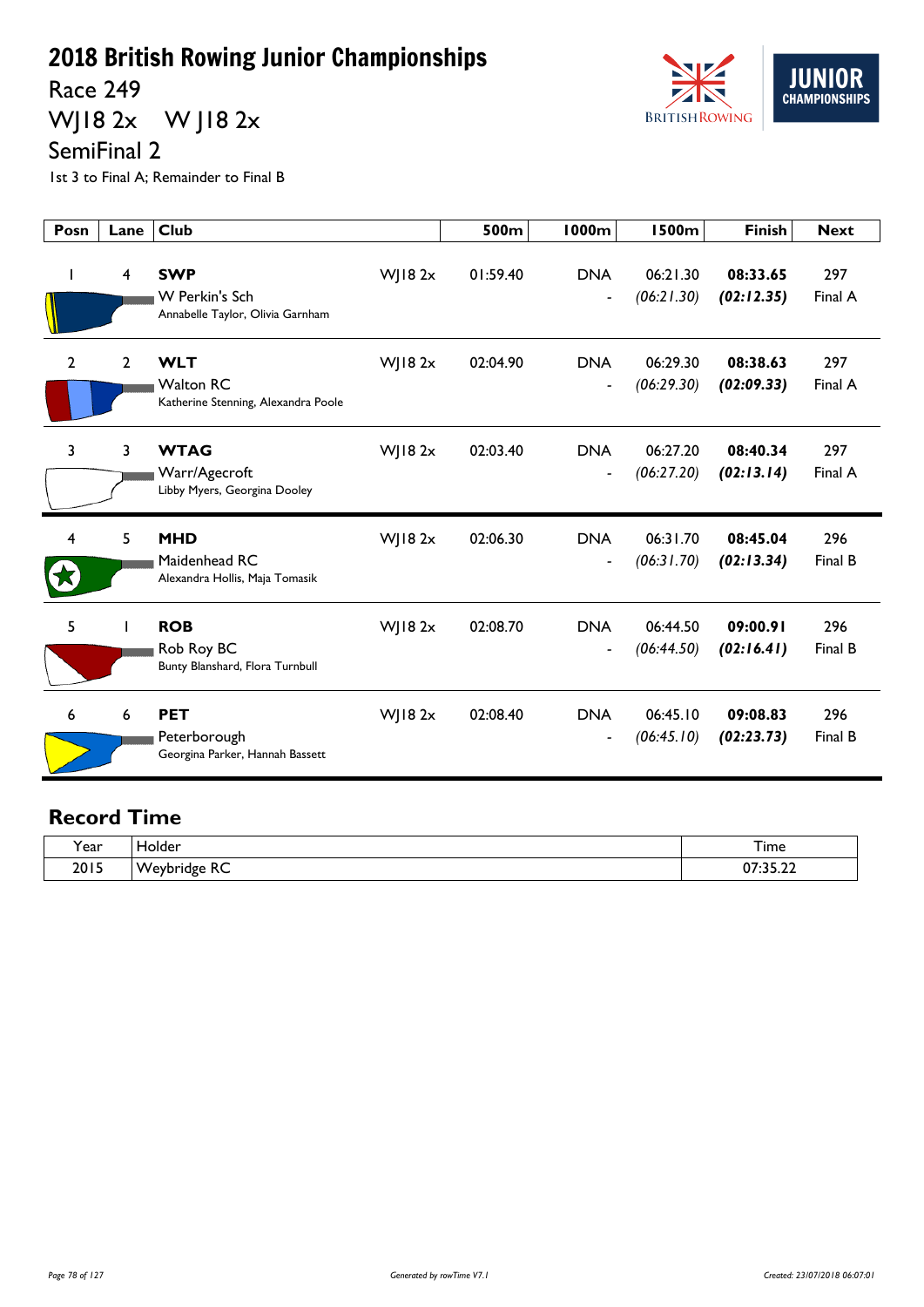Race 250 OJ18 2- Op J18 2- Final A



| Posn           | Lane           | <b>Club</b>                                                     |        | 500m       | 1000m                  | l 500m                       | Finish                 | <b>Next</b> |
|----------------|----------------|-----------------------------------------------------------------|--------|------------|------------------------|------------------------------|------------------------|-------------|
| L              | 5              | <b>HEN</b><br>Henley RC<br>Oliver Taylor, John Yolland          | OJ182- | 01:57.20   | 03:59.90<br>(02:02.70) | <b>DNA</b><br>$\blacksquare$ | 08:01.92<br>(08:01.92) |             |
| $\overline{2}$ | $\mathbf{3}$   | QEH<br>Queen Eliz HS<br>Tom Archer, Tom Smith                   | OJ182- | 01:56.80   | 04:01.40<br>(02:04.60) | <b>DNA</b><br>$\blacksquare$ | 08:03.49<br>(08:03.49) |             |
| 3              | 4              | <b>GMS</b><br><b>Gt Marlow Sch</b><br>Alex Hardy, Jake Cornwell | OJ182- | 02:06.10   | 04:13.00<br>(02:06.90) | <b>DNA</b><br>$\blacksquare$ | 08:21.78<br>(08:21.78) |             |
| $\overline{4}$ | $\overline{2}$ | <b>MAV</b><br>Maidstone Inv<br>Felix Collins, Daniel Midwinter  | OJ182- | <b>DNA</b> | 04:22.80<br>(04:22.80) | <b>DNA</b><br>$\blacksquare$ | 08:47.98<br>(08:47.98) |             |

| ີ.<br>rear | iolder                                                           | $\sim$<br>I ime                    |
|------------|------------------------------------------------------------------|------------------------------------|
| 2013       | $\sim$ $\sim$ $\sim$<br>Mediteri<br>erranean<br>$\sqrt{2}$<br>πC | $\mathbf{r}$<br>06:5<br>. .<br>.64 |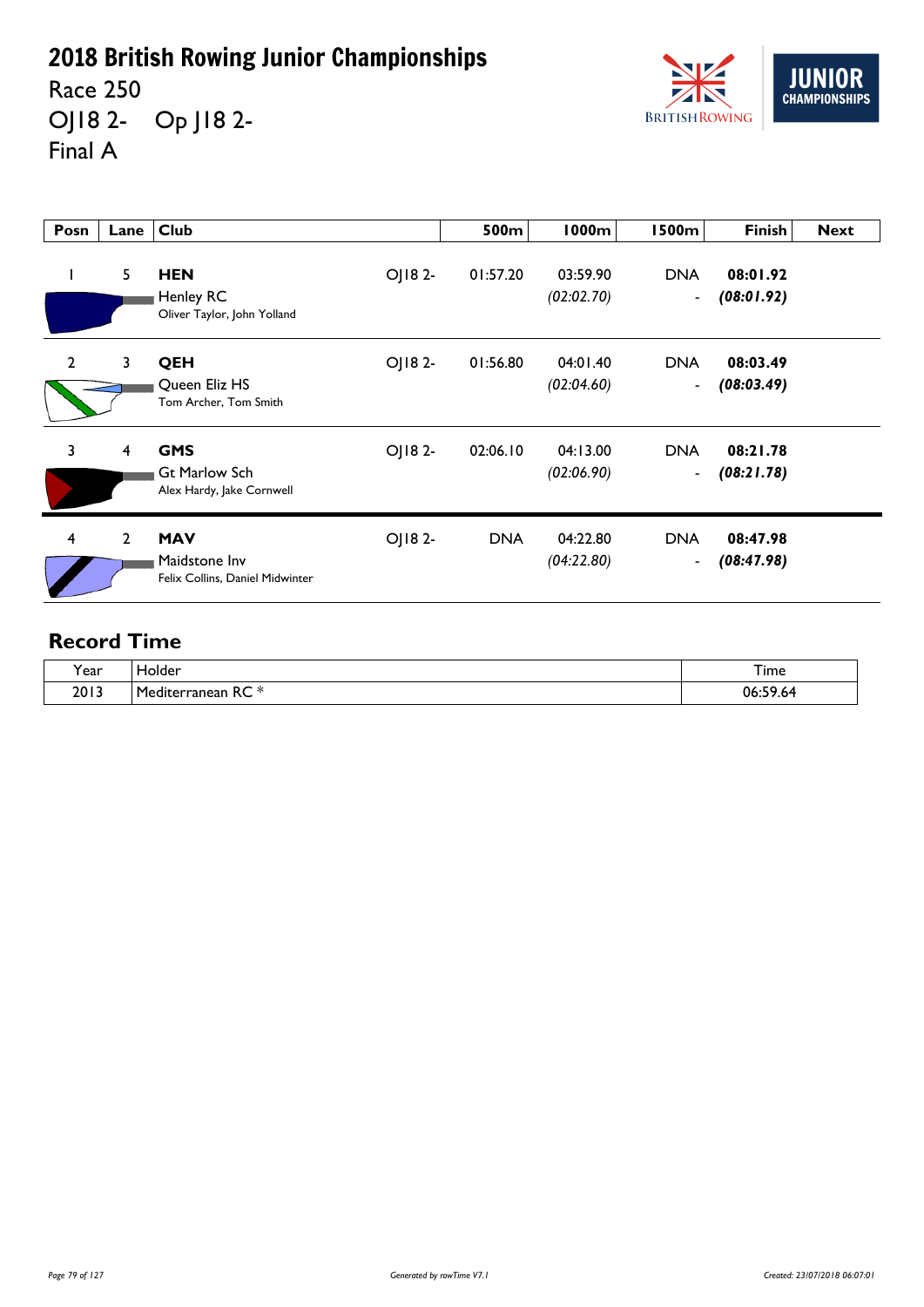Race 251 OJ16 4+ Op J16 4+ Final A



| Posn         | Lane           | <b>Club</b>                                                                                                                        | 500m       | 1000m                        | <b>1500m</b>           | <b>Finish</b>          | <b>Next</b> |
|--------------|----------------|------------------------------------------------------------------------------------------------------------------------------------|------------|------------------------------|------------------------|------------------------|-------------|
|              | 3              | <b>CLS</b><br>OJ164+<br>Chester-le-St<br>Tyler O'Donnell, Samuel Graham, Aidan Roberts, Max<br>Wilson, [Cox] Amy Snook             | 01:48.40   | 03:38.40<br>(01:50.00)       | 05:31.60<br>(01:53.20) | 07:24.11<br>(01:52.51) |             |
| $\mathbf{2}$ | 4              | <b>WLT</b><br>OJ164+<br><b>Walton RC</b><br>Ethan Robinson, Hal Flowerdew, Aidan McLennan,<br>Tom Boret, Indy Regan                | 01:51.60   | 03:42.30<br>(01:50.70)       | 05:34.50<br>(01:52.20) | 07:24.76<br>(01:50.26) |             |
| 3            | $\overline{2}$ | <b>ASR</b><br>OJ164+<br>Aberdeen SRA<br>Gregor Charles, Michel Dearsley, William Bricknell,<br>Scott Lewis, [Cox] Stephany Low     | 01:51.40   | 03:43.20<br>(01:51.80)       | 05:37.50<br>(01:54.30) | 07:34.45<br>(01:56.95) |             |
| 4            |                | OJ164+<br><b>HEN</b><br><b>Henley RC</b><br>Soren O'Connor, Charlie Garnham, Alex Carr, James<br>Wallace, [Cox] David Wallace      | 01:59.10   | 03:50.70<br>(01:51.60)       | 05:48.60<br>(01:57.90) | 07:44.94<br>(01:56.34) |             |
| 5            | 5              | <b>CAB</b><br>OJ164+<br>Cantabrigian RC<br>Joshua Pearson, Samuel Askew, Tom Sharrock, Robert<br>Almqvist, [Cox] Catherine Pearson | 01:54.40   | 03:51.70<br>(01:57.30)       | 05:51.30<br>(01:59.60) | 07:51.16<br>(01:59.86) |             |
| 6            | 6              | <b>MAV</b><br>OJ164+<br>Maidstone Inv<br>Oscar Knight, Louis Barton, Ross Bain, Samuel Polom,<br>[Cox] Charles Dench               | <b>DNA</b> | <b>DNA</b><br>$\overline{a}$ | 06:02.50<br>(06:02.50) | 08:22.10<br>(02:19.60) |             |

| rear) | Holder                                                                | <u>. т</u><br>I ime    |
|-------|-----------------------------------------------------------------------|------------------------|
| 2013  | $\overline{\phantom{a}}$<br>`ollege<br>Watson' <sup>.</sup><br>George | $\sim$ 0.3<br>06:50.ს. |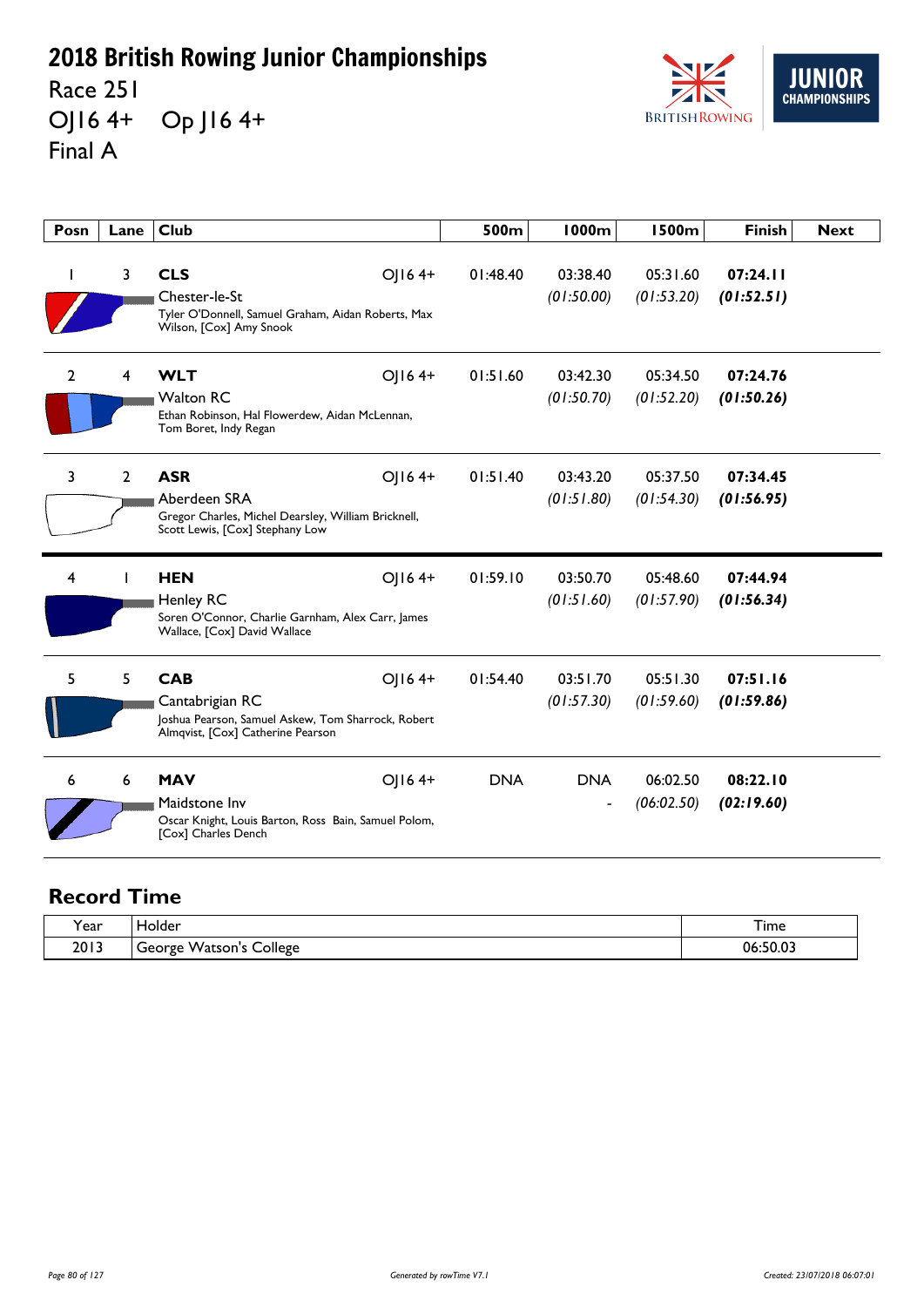Race 252 WJ18 4- W J18 4- Final B



*No Race*

| $\cdot$<br>ear - | older،                                               | ᅮ.<br>. ime          |
|------------------|------------------------------------------------------|----------------------|
| 2015             | $\sim$<br>$\sim$<br>Vikings<br><b>Shiplake</b><br>ハー | $\sim$<br>07:08<br>. |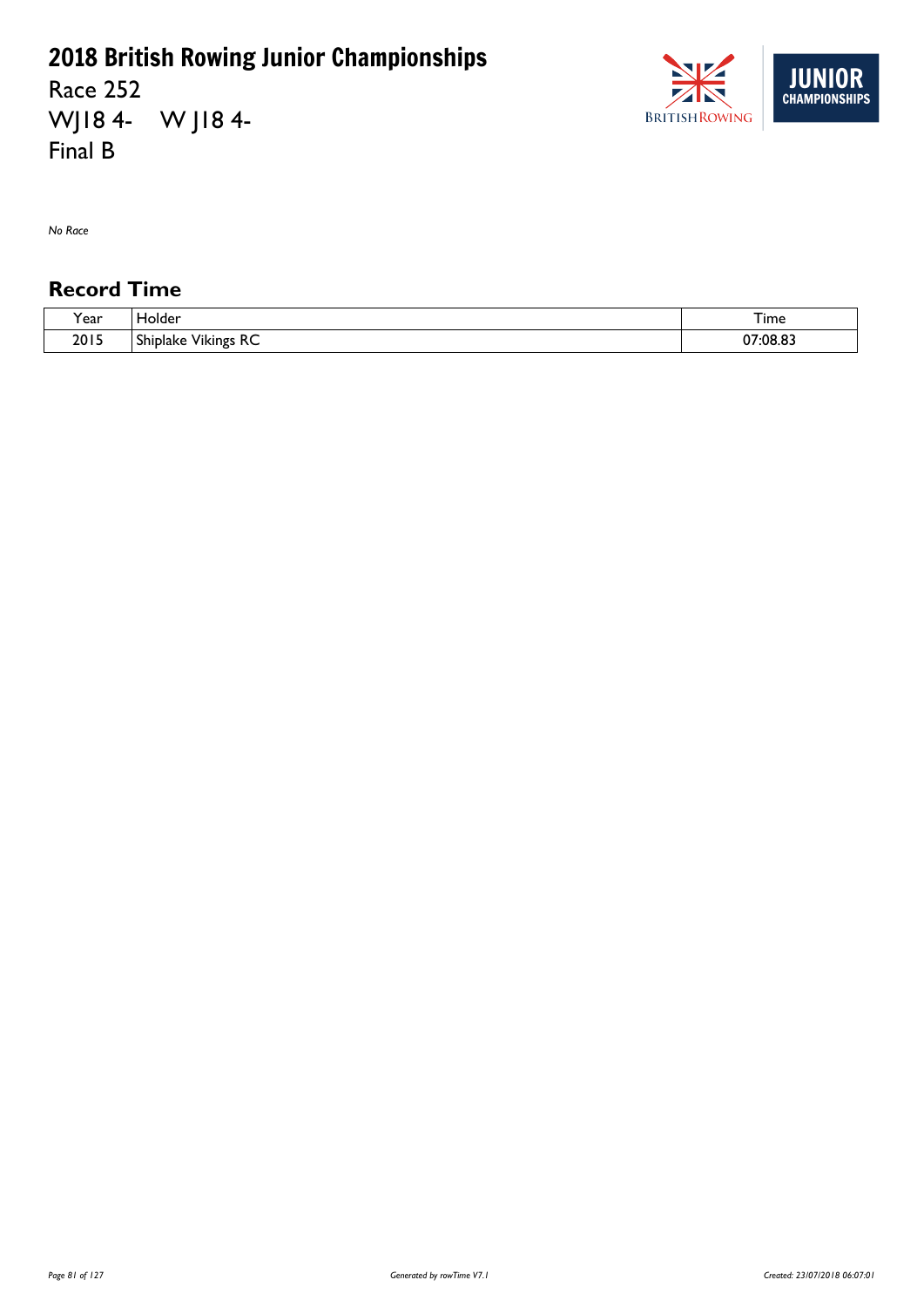Race 253 WJ18 4- W J18 4- Final A



| Posn         | Lane         | <b>Club</b>                                                                                                   | 500m     | <b>1000m</b>           | <b>1500m</b>           | <b>Finish</b>          | <b>Next</b> |
|--------------|--------------|---------------------------------------------------------------------------------------------------------------|----------|------------------------|------------------------|------------------------|-------------|
| ı            | 5            | <b>HEN</b><br>WJ184-<br>Henley RC<br>Emeline Warner, Phoebe Snowden, Caoimhe<br>O'Donohue, Carla Russell      | 01:56.30 | 03:59.30<br>(02:03.00) | 06:02.00<br>(02:02.70) | 08:01.88<br>(01:59.88) |             |
| $\mathbf{2}$ | 4            | <b>NCR</b><br>WJ184-<br><b>NCRA</b><br>Aimee Richards, Lucy Stokes, Madeleine Moore,<br>Megan Thomas          | 01:54.90 | 03:56.30<br>(02:01.40) | 06:01.30<br>(02:05.00) | 08:03.28<br>(02:01.98) |             |
| 3            | $\mathbf{2}$ | <b>GGA</b><br>WJ184-<br>Glasgow Academy<br>Eve Kitcher, Katie Maltby, Molly Barry, Natalie Miller             | 01:54.50 | 03:56.80<br>(02:02.30) | 06:03.00<br>(02:06.20) | 08:04.98<br>(02:01.98) |             |
| 4            | 3            | <b>MAR</b><br>WJ184-<br>Marlow RC<br>Emily Bourne, Cleo Pryor, Ava Lyons, Talia Antioco                       | 01:55.10 | 04:01.80<br>(02:06.70) | 06:12.60<br>(02:10.80) | 08:18.98<br>(02:06.38) |             |
| 5            |              | WJ184-<br><b>GMS</b><br><b>Gt Marlow Sch</b><br>Millie Watts, Olivia Lester, Alice Armes, Devon De<br>Winnaar | 02:00.80 | 04:10.00<br>(02:09.20) | 06:18.80<br>(02:08.80) | 08:23.71<br>(02:04.91) |             |
| 6            | 6            | <b>MAV</b><br>WJ184-<br>Maidstone Inv<br>Ella Knight, Grace MacMahon, Louise Jones, Hannah<br>Parsler         | 02:00.20 | 04:11.30<br>(02:11.10) | 06:30.40<br>(02:19.10) | 08:46.04<br>(02:15.64) |             |

#### **Record Time**

| 'ear | Tolder                                                                      | $-$<br>I ime<br>__ |
|------|-----------------------------------------------------------------------------|--------------------|
| 2015 | $D^{\prime}$<br>$\cdots$<br>$\sim$<br><b>Vikings</b><br>Shiplake<br>ᅐ<br>__ | 07:08.83           |

Redrawn due to withdrawn crew in Final B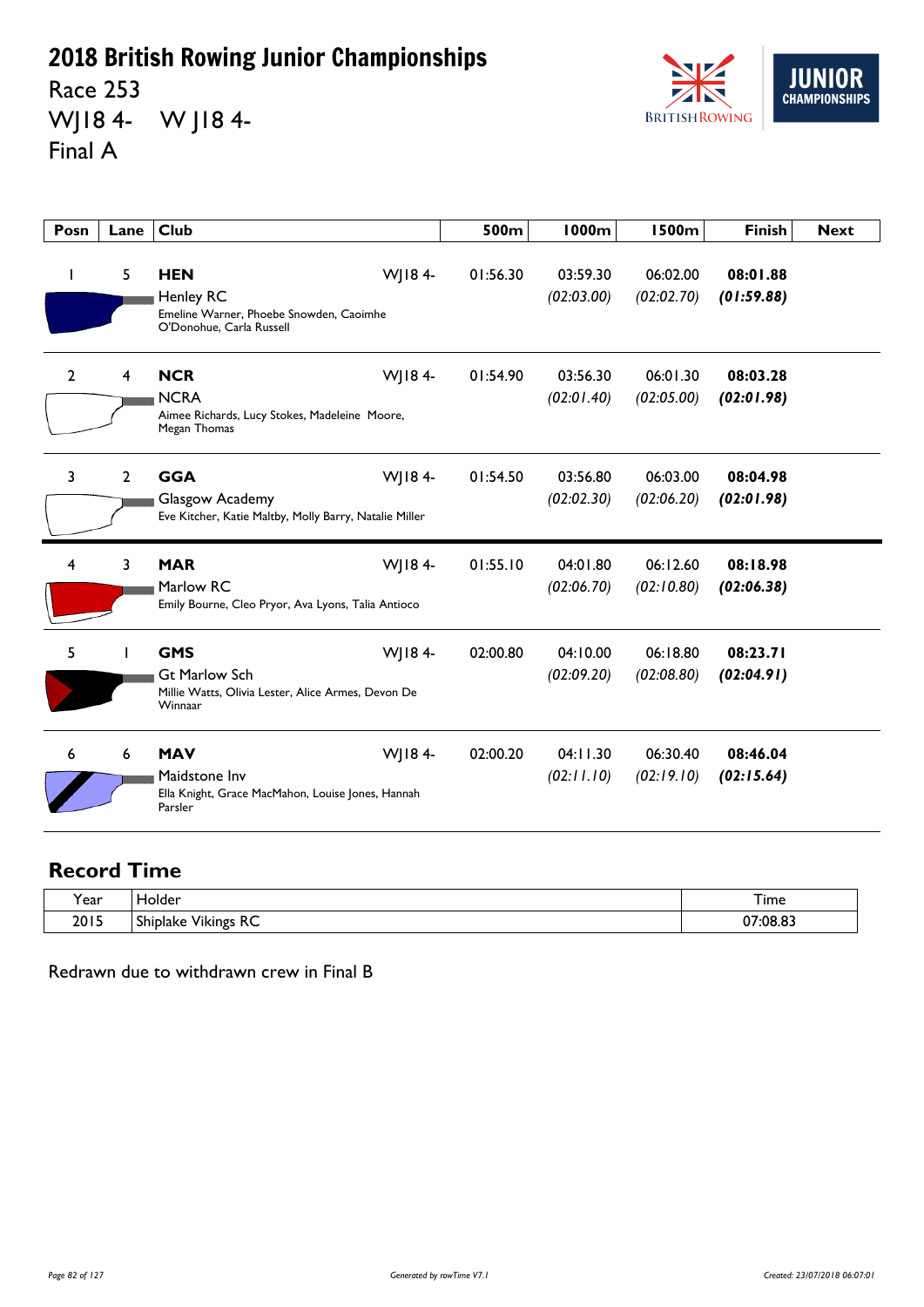Race 254 WJ16 4x W J16 4x-Final B



| Posn           | Lane           | <b>Club</b>                                                                                                            | 500m     | <b>1000m</b> | 1500m                                  | <b>Finish</b>          | <b>Next</b> |
|----------------|----------------|------------------------------------------------------------------------------------------------------------------------|----------|--------------|----------------------------------------|------------------------|-------------|
|                | 3              | <b>COX</b><br>WJ16 $4x$<br>Oxford City<br>Rebecca Hore, Leonie Watson, Amina Sagna, Clara<br>Giachino                  | 02:03.00 | <b>DNA</b>   | <b>DNA</b><br>$\overline{\phantom{a}}$ | 08:35.11<br>(08:35.11) |             |
| $\overline{2}$ | 4              | <b>SLS</b><br>WJ16 $4x$<br>St Leonards Sch<br>Anna Bancroft, Emily Reilly O'Donnell, Abigail<br>Hopkins, Lydia Hare    | 02:03.40 | <b>DNA</b>   | <b>DNA</b><br>$\overline{\phantom{a}}$ | 08:43.92<br>(08:43.92) |             |
| 3              | 5              | <b>LIV</b><br>WJ16 $4x$<br>Liverpool Vic<br>Millie Carter, Natasha Crowe, Charlotte Rogers, Lucy<br>Hutson             | 02:08.10 | <b>DNA</b>   | <b>DNA</b><br>$\overline{\phantom{a}}$ | 08:50.56<br>(08:50.56) |             |
| 4              | 6              | <b>CAB</b><br>WJ16 $4x$<br>Cantabrigian RC<br>Olivia Boyle, Scarlet Barton Gilheany, Catherine<br>Morley, Lucy Jennion | 02:12.20 | <b>DNA</b>   | <b>DNA</b><br>$\blacksquare$           | 09:01.81<br>(09:01.81) |             |
| 5              | $\overline{2}$ | QEH<br>WJ16 $4x$<br>Queen Eliz HS<br>Susie Oliver, Ellen Stith, Olivia Holtham, Isobel<br>Maxwell-Gray                 | 02:11.70 | <b>DNA</b>   | <b>DNA</b><br>$\blacksquare$           | 09:19.71<br>(09:19.71) |             |

| Year | Holder                                             | $-$<br>I ime        |
|------|----------------------------------------------------|---------------------|
| 2013 | $-1$<br>~~<br><b>Marlow</b><br>ĸc<br>idi<br>$\sim$ | <sup>^7:06.65</sup> |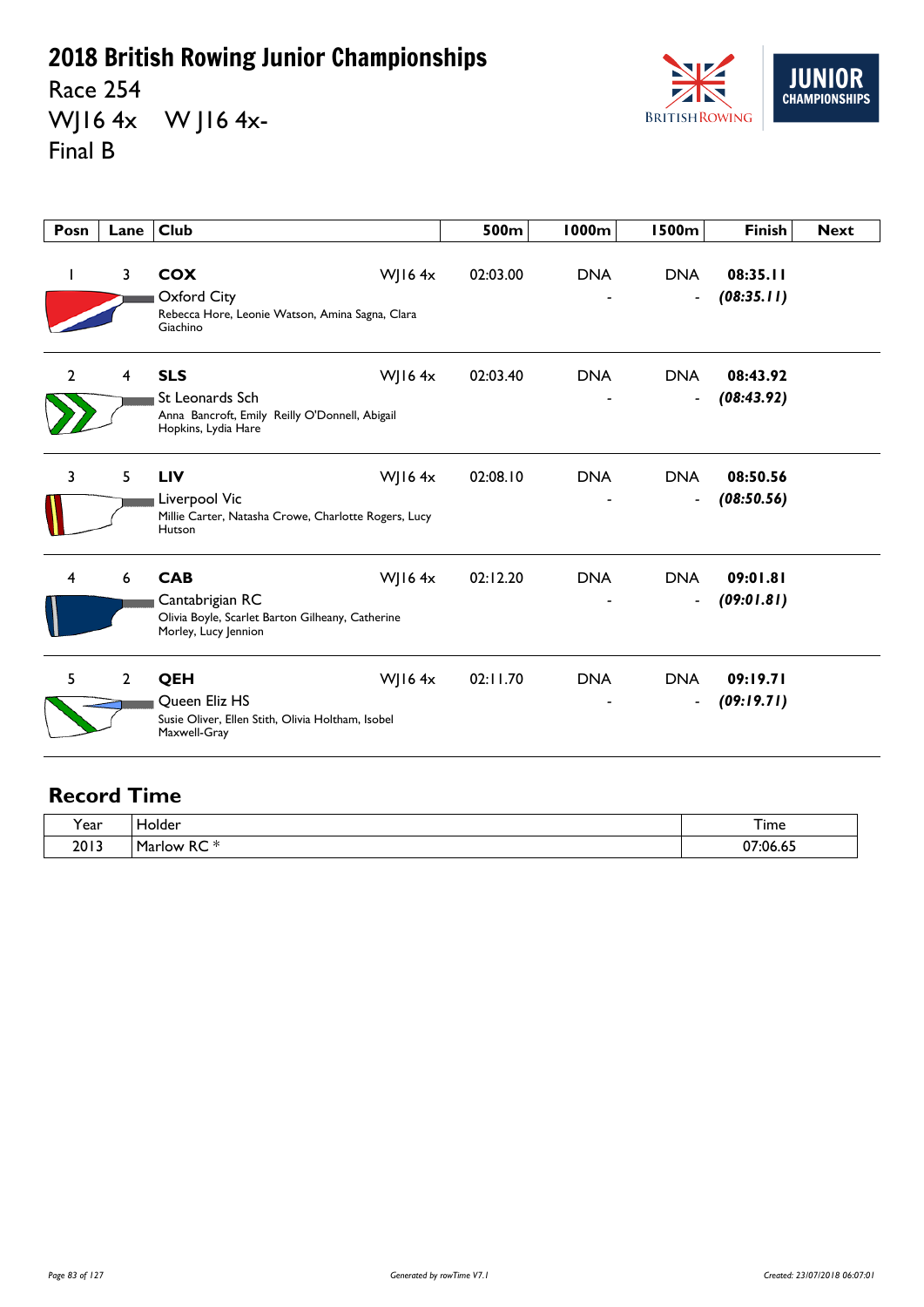Race 255 WJ16 4x W J16 4x-Final A



| Posn           | Lane           | <b>Club</b>                                                                                                                  | 500m     | 1000m                  | <b>1500m</b>                         | <b>Finish</b>          | <b>Next</b> |
|----------------|----------------|------------------------------------------------------------------------------------------------------------------------------|----------|------------------------|--------------------------------------|------------------------|-------------|
| I.             | 4              | <b>HEN</b><br>WJ16 $4x$<br><b>Henley RC</b><br>Hannah Hills, Charlotte Rowley, Amber Weller,<br>Georgia Brown                | 01:52.80 | 03:49.10<br>(01:56.30) | 00:48.60<br>$\overline{\phantom{a}}$ | 07:47.29<br>(06:58.69) |             |
| $\overline{2}$ | 3              | <b>MAR</b><br><b>WJ164x</b><br>Marlow RC<br>Tara Brogan, Eve Lombardo, Emma Dabinett, Emma<br>Louise Stilwell                | 01:54.70 | 03:53.50<br>(01:58.80) | 00:55.40<br>$\overline{\phantom{a}}$ | 07:55.46<br>(07:00.06) |             |
| 3              | $\overline{2}$ | <b>LSCG</b><br>WJ16 $4x$<br>LLD/SAN/CLD/GWC<br>Lily Young, Alice Patton, Emma Morrison, Katie Hall                           | 01:55.80 | 03:57.40<br>(02:01.60) | 01:00.80<br>$\overline{\phantom{a}}$ | 08:02.67<br>(07:01.87) |             |
| 4              | 5              | <b>WJ164x</b><br><b>EVE</b><br>Evesham RC<br>Hannah Jones, Ella Shalom, Evelyn Nutton, Rebecca<br>Parkin                     | 01:59.90 | 04:03.00<br>(02:03.10) | 01:11.50<br>$\overline{\phantom{a}}$ | 08:14.24<br>(07:02.74) |             |
| 5              | 6              | <b>WRC</b><br>WJ16 $4x$<br><b>Wallingford RC</b><br>Annie Burdess, Annabelle Robson, Olivia White,<br><b>Bethan Morrison</b> | 01:56.40 | 04:05.30<br>(02:08.90) | 01:11.70<br>$\overline{\phantom{a}}$ | 08:20.41<br>(07:08.71) |             |
| 6              |                | <b>SUA</b><br>WJ16 $4x$<br><b>Stratford Avon</b><br>Jessica Wiesheu, Autumn Keil, Emma Little, Talei<br>Dunn                 | 02:05.70 | 04:16.40<br>(02:10.70) | 01:28.40<br>$\overline{\phantom{a}}$ | 08:38.25<br>(07:09.85) |             |

| v<br>ear? | folder       | Time                  |
|-----------|--------------|-----------------------|
| 2013      | -<br>m.<br>n | $\sim$ $\sim$<br>٠I۴۰ |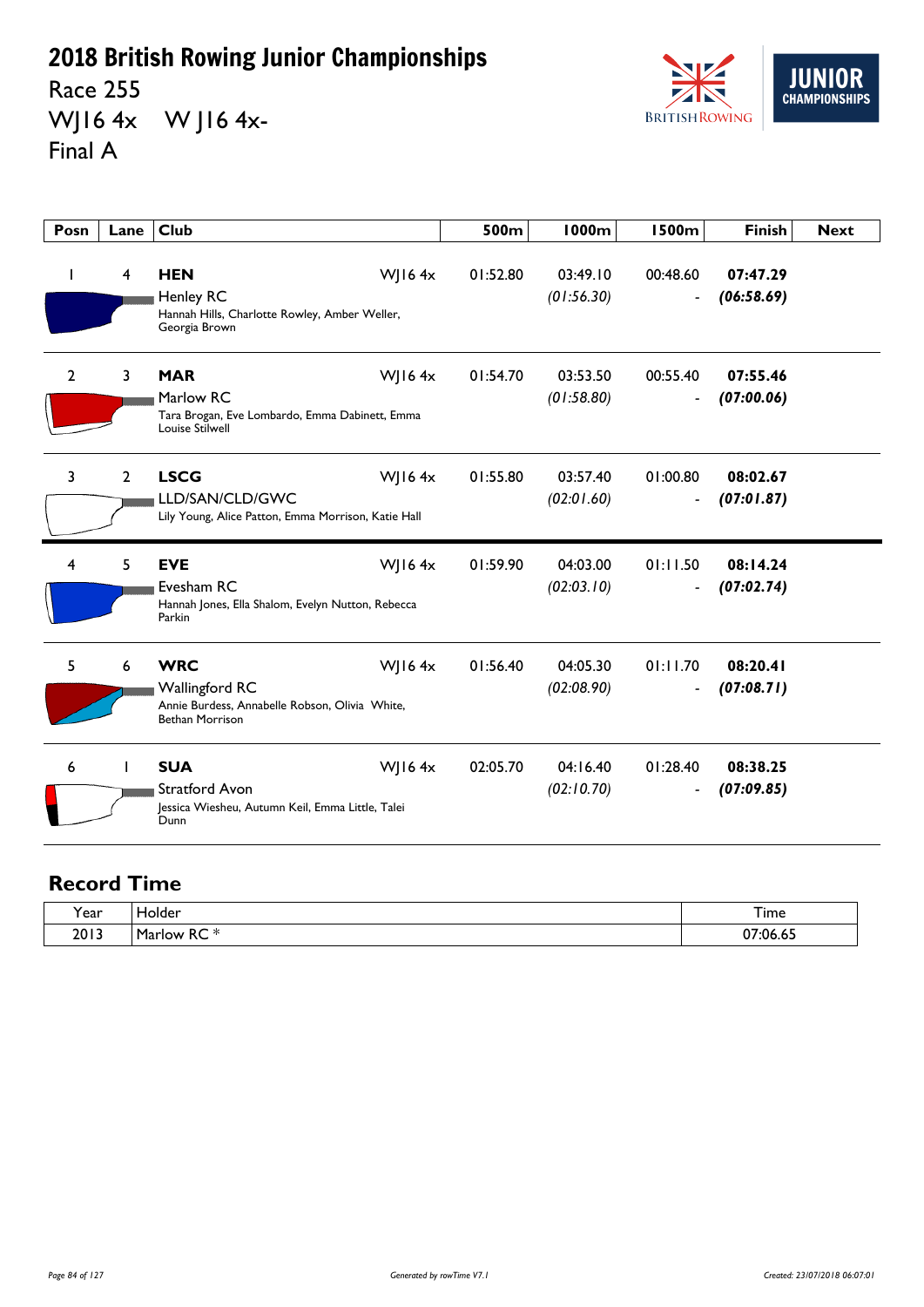Race 256 WJ15 2x W J15 2x Final B



| Posn           | Lane           | <b>Club</b>                                                      |           | 500m     | 1000m                  | 1500m                  | <b>Finish</b>          | <b>Next</b> |
|----------------|----------------|------------------------------------------------------------------|-----------|----------|------------------------|------------------------|------------------------|-------------|
|                | $\overline{4}$ | <b>WRC</b><br><b>Wallingford RC</b><br>Olivia Gaskin, Anna Grace | WJ15 $2x$ | 02:06.40 | 04:20.80<br>(02:14.40) | 06:38.10<br>(02:17.30) | 08:48.63<br>(02:10.53) |             |
| $\overline{2}$ | 5              | <b>SUA</b><br>Stratford Avon<br>Mya Kenny, Alice Baines          | WJ15 $2x$ | 02:08.00 | 04:25.00<br>(02:17.00) | 06:42.70<br>(02:17.70) | 08:55.42<br>(02:12.72) |             |
| 3              | 3              | MHD(B)<br>Maidenhead RC<br>Elizabeth Hollis, Isobel Sellers      | WJ15 $2x$ | 02:13.10 | 04:30.90<br>(02:17.80) | 06:50.30<br>(02:19.40) | 09:05.31<br>(02:15.01) |             |
| 4              | $\mathbf{2}$   | <b>EVE</b><br>Evesham RC<br>Katie Ham, Emily Jones               | WJ15 $2x$ | 02:10.90 | 04:31.60<br>(02:20.70) | 06:56.80<br>(02:25.20) | 09:16.77<br>(02:19.97) |             |
| 5              |                | TRF(A)<br>Trafford RC<br>Eleanor Fitchet, Katie Horsfall         | WJ15 $2x$ | 02:21.70 | 04:53.50<br>(02:31.80) | 07:25.70<br>(02:32.20) | 09:47.09<br>(02:21.39) |             |

| $\cdot$<br>'ear | Holder               | <u>— название</u><br>I ime        |
|-----------------|----------------------|-----------------------------------|
| 2015            | RC<br>County<br>Avon | $\overline{a}$<br>^7<br>.46<br>u. |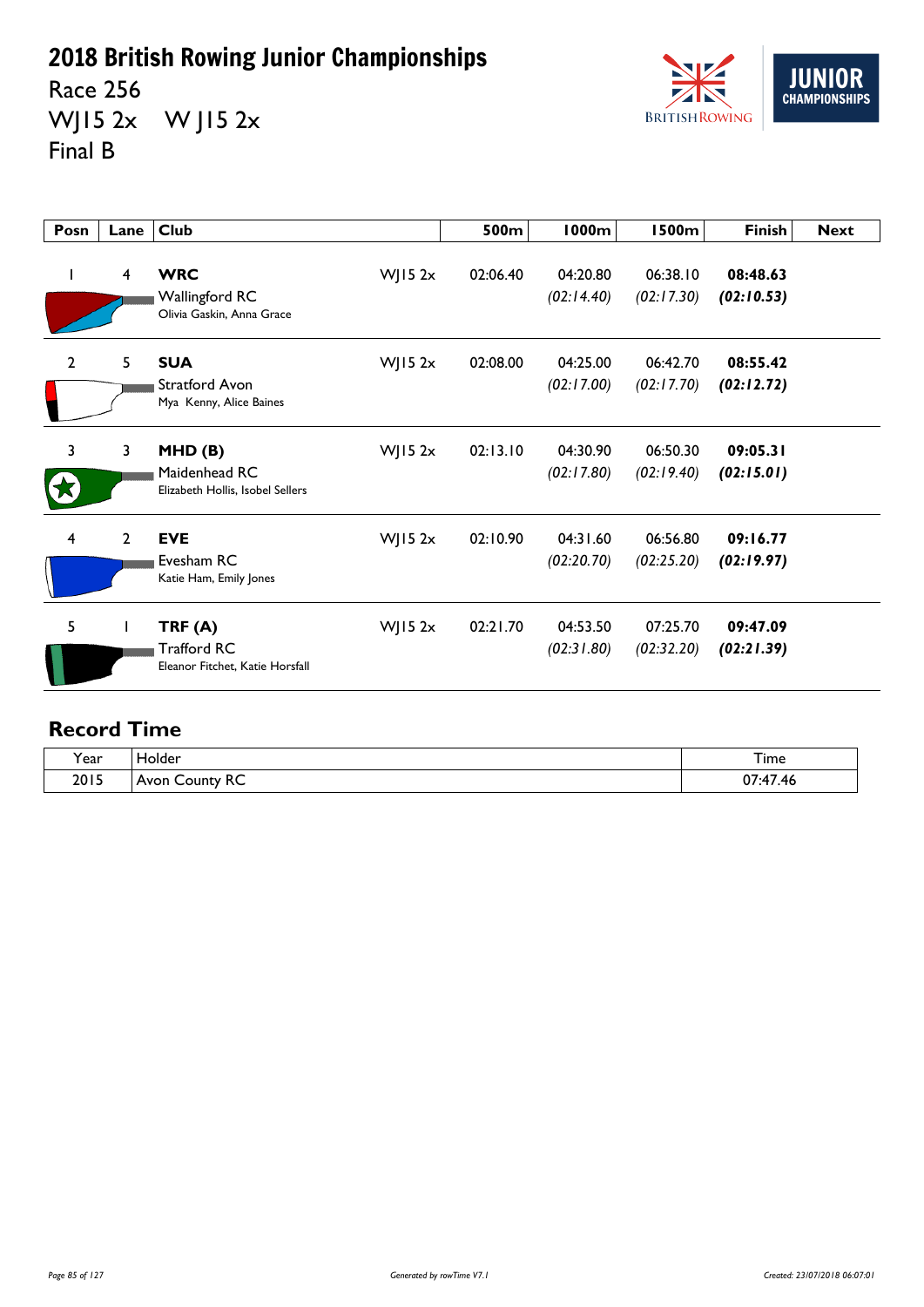Race 257 WJ15 2x W J15 2x Final A



| Posn | Lane           | <b>Club</b>                                                       |             | 500m     | <b>1000m</b>           | <b>1500m</b>           | <b>Finish</b>          | <b>Next</b> |
|------|----------------|-------------------------------------------------------------------|-------------|----------|------------------------|------------------------|------------------------|-------------|
|      | 4              | <b>MAR</b><br>Marlow RC<br>Molly Newman, Ella Marsh               | $W$ ] 15 2x | 02:02.30 | 04:08.60<br>(02:06.30) | 06:20.10<br>(02:11.50) | 08:27.70<br>(02:07.60) |             |
| 2    | 5              | <b>GWC</b><br>George Watson's<br>Honey Hughes, Isobel Clements    | WJ15 $2x$   | 02:03.80 | 04:14.00<br>(02:10.20) | 06:27.60<br>(02:13.60) | 08:31.42<br>(02:03.82) |             |
| 3    | 3              | <b>IERR</b><br>IsleEly/RobRoy<br>Charlotte Bolton, Poppy Shipley  | WJ15 $2x$   | 02:02.60 | 04:11.90<br>(02:09.30) | 06:25.20<br>(02:13.30) | 08:32.66<br>(02:07.46) |             |
| 4    | 6              | MHD(C)<br>Maidenhead RC<br>Dallas Thompson, Ellen Gomersall       | $W$ JI5 2x  | 02:06.30 | 04:16.70<br>(02:10.40) | 06:31.20<br>(02:14.50) | 08:37.10<br>(02:05.90) |             |
| 5    | $\overline{2}$ | HEN(A)<br>Henley RC<br>Della Luke, Darcey Smith                   | WJ15 $2x$   | 02:03.60 | 04:12.90<br>(02:09.30) | 06:28.40<br>(02:15.50) | 08:42.71<br>(02:14.31) |             |
| 6    | L              | MHD(A)<br>Maidenhead RC<br>Ametz Parcell-Arregi, Amelia Carpenter | $W$   15 2x | 02:06.60 | 04:17.10<br>(02:10.50) | 06:33.00<br>(02:15.90) | 08:50.03<br>(02:17.03) |             |

| . .<br><b>Year</b> | iolder                               | –<br>I ime                          |
|--------------------|--------------------------------------|-------------------------------------|
| 2015               | <u>_</u><br>∴∩⊔nfv<br>Avon<br>.<br>へ | $\sim$<br>$\rightarrow$<br>TL.<br>. |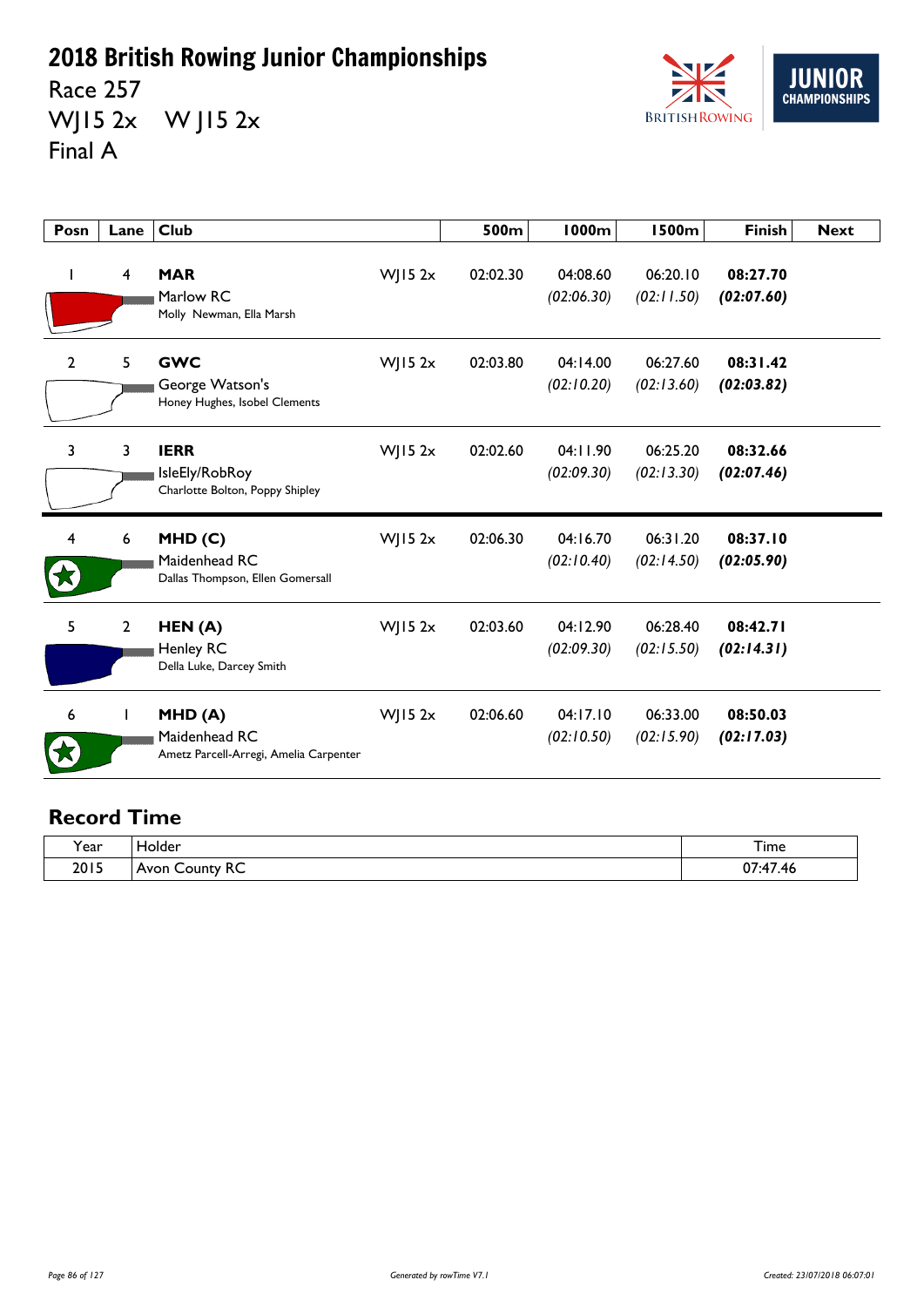Race 258 OJ15 lx Op J15 lx Final B



| Posn           | Lane | <b>Club</b>                                                         | 500m       | <b>1000m</b>           | <b>1500m</b>           | <b>Finish</b>          | <b>Next</b> |
|----------------|------|---------------------------------------------------------------------|------------|------------------------|------------------------|------------------------|-------------|
| $\mathbf{I}$   | 3    | <b>HOL</b><br>$OJ15$ $1x$<br>Hollingworth Lk<br>Joe Diver           | 02:03.20   | 04:14.90<br>(02:11.70) | 06:27.60<br>(02:12.70) | 08:31.83<br>(02:04.23) |             |
| $\overline{2}$ | 5    | <b>CHR</b><br>$OJI5$ $1x$<br>Christchurch RC<br><b>William Tate</b> | 02:04.70   | 04:17.20<br>(02:12.50) | 06:28.90<br>(02:11.70) | 08:34.39<br>(02:05.49) |             |
| $\mathbf{3}$   | 6    | GWC(A)<br>$OJI5$ $1x$<br>George Watson's<br>Rory Mainland           | <b>DNA</b> | 04:19.60<br>(04:19.60) | 06:30.70<br>(02:11.10) | 08:37.44<br>(02:06.74) |             |
| $\overline{4}$ | 4    | <b>WLT</b><br>$OJ15$ $1x$<br><b>Walton RC</b><br>Gianluca Maffi     | 02:07.30   | 04:18.70<br>(02:11.40) | 06:31.90<br>(02:13.20) | 08:38.12<br>(02:06.22) |             |
| 5              | 2    | <b>TRT</b><br>$OJ15$ $1x$<br><b>Trent RC</b><br>Samuel Smith        | 02:05.40   | 04:18.30<br>(02:12.90) | 06:33.00<br>(02:14.70) | 08:48.70<br>(02:15.70) |             |
| 6              |      | <b>ROB</b><br>$OJ15$ $1x$<br>Rob Roy BC<br>Matthew Allen            | 02:04.20   | 04:16.30<br>(02:12.10) | 06:35.60<br>(02:19.30) | 08:54.01<br>(02:18.41) |             |

| ີ.<br>Y ear | folder                                                                        | –<br>ı ime |
|-------------|-------------------------------------------------------------------------------|------------|
| 2013        | $\prime$<br>~~<br>Kay)<br>Offingham<br>NO.<br>. vev<br>ŧГ<br>πC<br>⊓di<br>ししい | $\sim$     |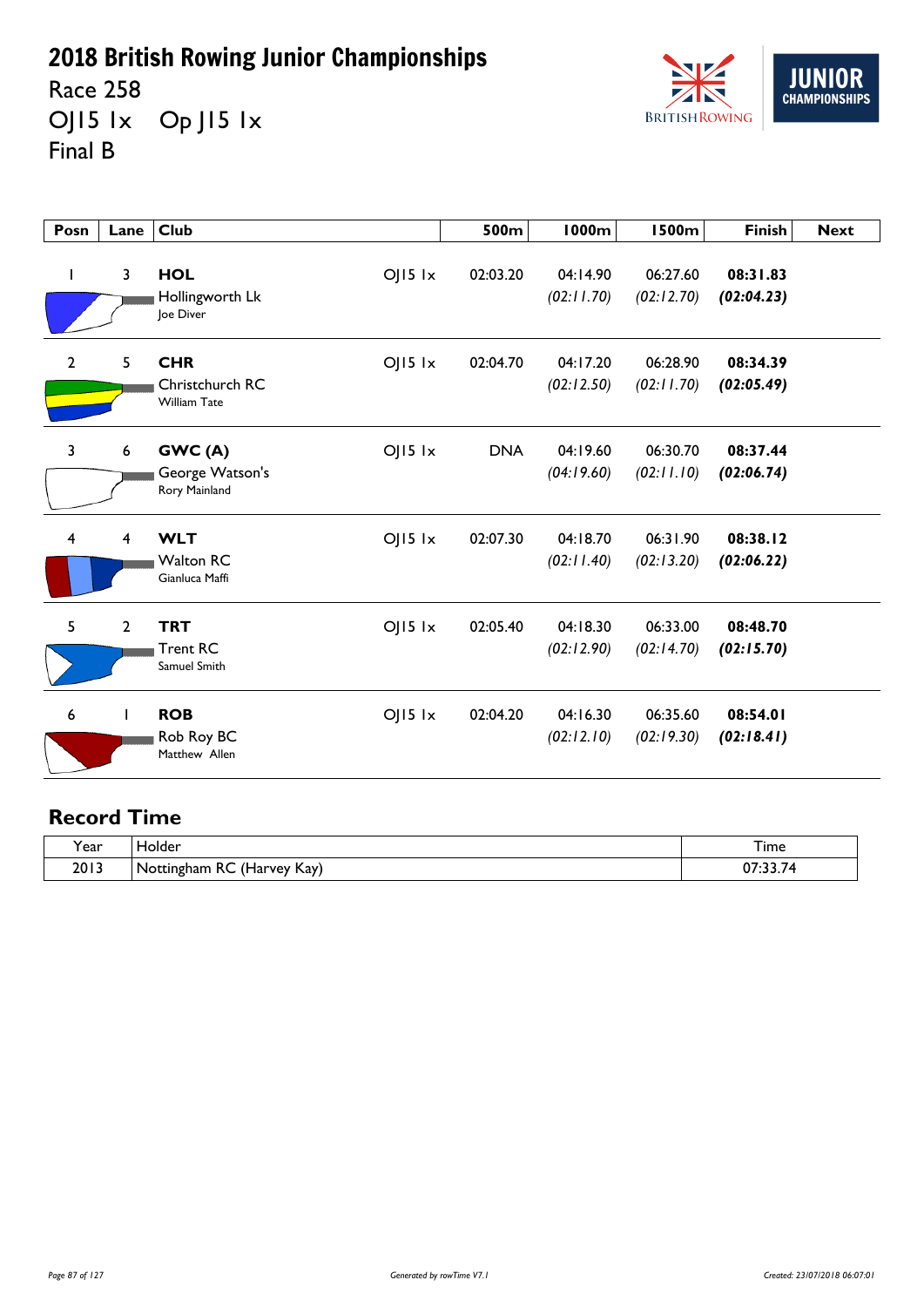Race 259 OJ15 1x Op J15 1x Final A



| Posn           | Lane           | <b>Club</b>                                                        | 500m     | <b>1000m</b>           | <b>1500m</b>           | <b>Finish</b>          | <b>Next</b> |
|----------------|----------------|--------------------------------------------------------------------|----------|------------------------|------------------------|------------------------|-------------|
| I              | 3              | <b>STK</b><br>$OJI5$ $1x$<br>Trentham BC<br>Daniel Hallsworth      | 01:59.20 | 04:02.20<br>(02:03.00) | 06:02.70<br>(02:00.50) | 08:00.45<br>(01:57.75) |             |
| $\mathbf{2}$   | 4              | CLS(A)<br>$OJI5$ $1x$<br>Chester-le-St<br>Roman Bowery             | 01:58.10 | 04:00.50<br>(02:02.40) | 06:02.20<br>(02:01.70) | 08:07.95<br>(02:05.75) |             |
| $\overline{3}$ | $\overline{2}$ | <b>BEB</b><br>$OJ15$ $1x$<br><b>Bewl Bridge</b><br>Keyan O'donnell | 01:58.80 | 04:03.40<br>(02:04.60) | 06:08.30<br>(02:04.90) | 08:10.72<br>(02:02.42) |             |
| $\overline{4}$ | 5              | $OJ15$ $1x$<br>TSS(A)<br>Tideway Sc Sch<br>Albie Oliver            | 02:01.70 | 04:07.70<br>(02:06.00) | 06:14.70<br>(02:07.00) | 08:13.61<br>(01:58.91) |             |
| 5              | 6              | <b>STA</b><br>$OJ15$ $1x$<br>Star Club<br>Samuel Gale              | 02:00.40 | 04:09.20<br>(02:08.80) | 06:20.80<br>(02:11.60) | 08:29.36<br>(02:08.56) |             |
| 6              |                | CLS(B)<br>$O$   15 $1x$<br>Chester-le-St<br>Matthew Cleugh         | 02:02.80 | 04:13.00<br>(02:10.20) | 06:29.40<br>(02:16.40) | 08:41.60<br>(02:12.20) |             |

| $\lambda$<br>ear? | Holder                                                                                | –<br>i ime |
|-------------------|---------------------------------------------------------------------------------------|------------|
| 2013              | $\prime\prime\prime$<br>~~<br>Kay)<br>  Nottingham<br>Harvey<br>nc.<br>∙ ⊓аг.<br>$ -$ | $\sim$     |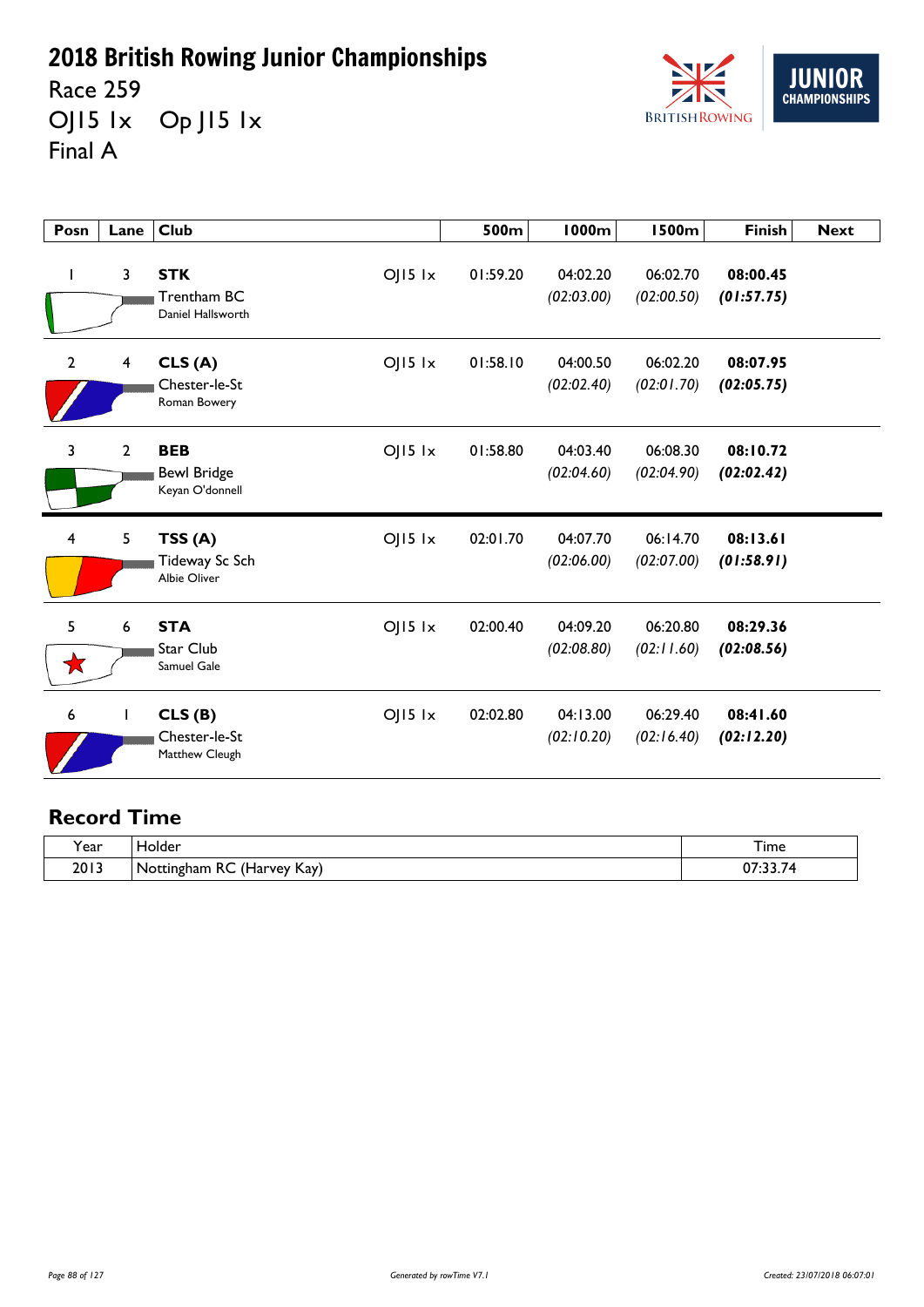Race 260 OJ18 1x Op J18 1x Final B



| Posn                    | Lane           | <b>Club</b>                                                          | 500m     | 1000m                  | 1500m                  | <b>Finish</b>          | <b>Next</b> |
|-------------------------|----------------|----------------------------------------------------------------------|----------|------------------------|------------------------|------------------------|-------------|
| $\mathbf{I}$            | 5              | <b>ROB</b><br>$O$   $18$ $1x$<br>Rob Roy BC<br>Levin Gräf            | 01:56.00 | 03:56.00<br>(02:00.00) | 05:58.80<br>(02:02.80) | 08:04.56<br>(02:05.76) |             |
| $\overline{2}$          | $\overline{4}$ | $O$   $18$ $1x$<br>TYN (A)<br>Tyne RC<br>Arun Phillipson             | 01:55.00 | 03:53.10<br>(01:58.10) | 05:58.20<br>(02:05.10) | 08:14.49<br>(02:16.29) |             |
| $\mathbf{3}$            | 3              | OJ18 1x<br><b>FAL</b><br>Falcon RC<br>Martin Benfeghoul              | 01:57.50 | 04:01.30<br>(02:03.80) | 06:09.90<br>(02:08.60) | 08:14.59<br>(02:04.69) |             |
| $\overline{\mathbf{4}}$ | $\mathbf{2}$   | <b>NCR</b><br>$O$   $18$ $1x$<br><b>NCRA</b><br>Finn Larkin          | 01:58.40 | 04:02.60<br>(02:04.20) | 06:12.40<br>(02:09.80) | 08:16.50<br>(02:04.10) |             |
| 5                       |                | <b>AGE</b><br>$O$   $18$ $1x$<br>Agecroft RC<br><b>Paul Phillips</b> | 01:55.70 | 03:54.60<br>(01:58.90) | 05:55.60<br>(02:01.00) | 08:00.63<br>(02:05.03) |             |

### **Record Time**

| <b>Y</b> ear | Holder                                            | $ -$<br>I ime        |
|--------------|---------------------------------------------------|----------------------|
| 2014         | $\prime$ 1<br>Leask)<br>∟eander<br>Club<br>(Harry | :18.72<br>-07<br>___ |

Agecroft were rowing for a time only.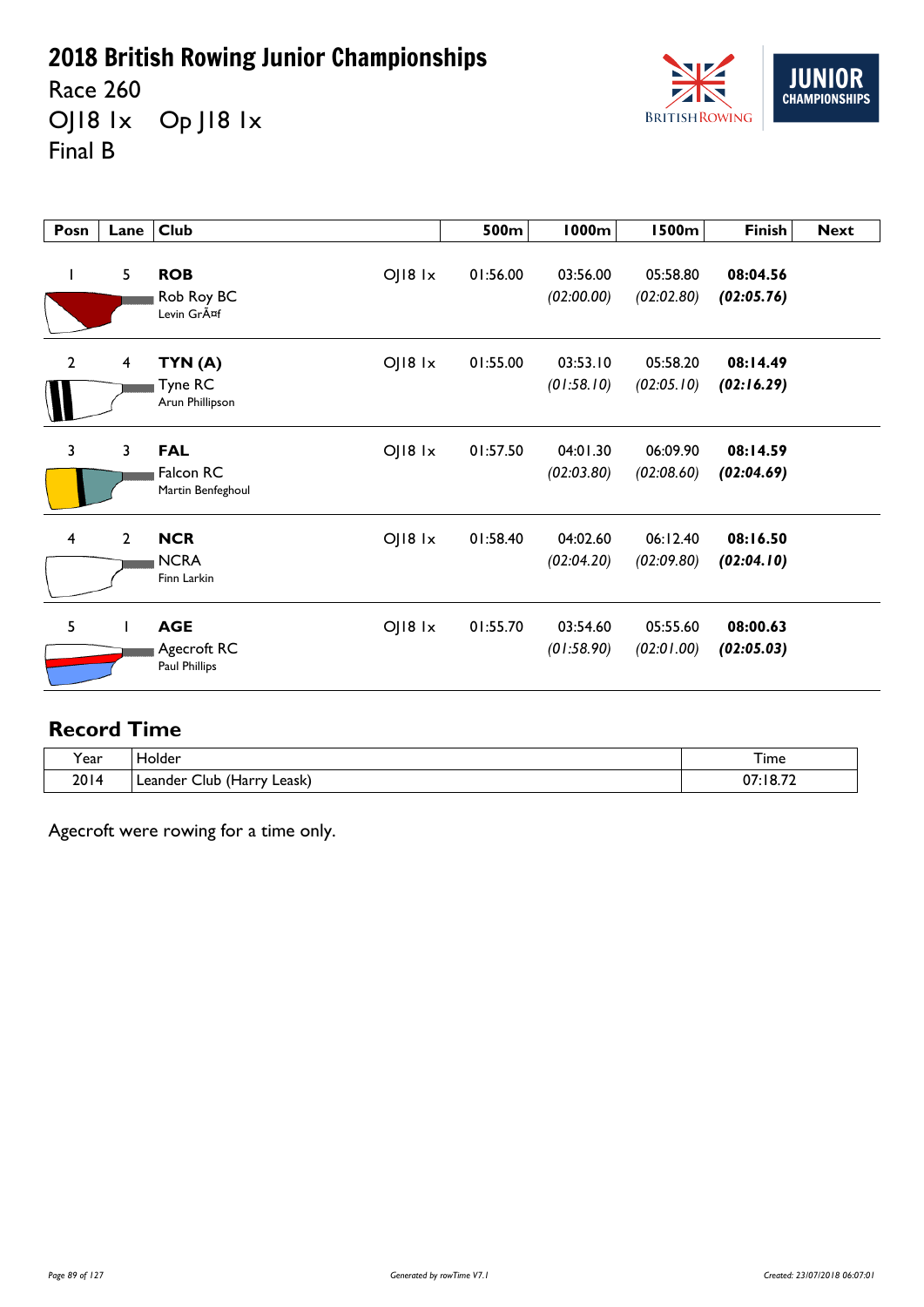Race 261 OJ18 1x Op J18 1x Final A



| Posn           | Lane                    | <b>Club</b>                                                         | 500m     | <b>1000m</b>           | <b>1500m</b>           | <b>Finish</b>          | <b>Next</b> |
|----------------|-------------------------|---------------------------------------------------------------------|----------|------------------------|------------------------|------------------------|-------------|
|                | 3                       | $O$   $18$ $1x$<br>QEH<br>Queen Eliz HS<br>Nick Ryan                | 01:56.50 | 03:58.00<br>(02:01.50) | 06:00.60<br>(02:02.60) | 07:58.80<br>(01:58.20) |             |
| $\mathbf{2}$   | 6                       | <b>HOL</b><br>$O$   $18$ $1x$<br>Hollingworth Lk<br>Tom Swithenbank | 01:55.90 | 03:56.00<br>(02:00.10) | 05:59.30<br>(02:03.30) | 08:00.74<br>(02:01.44) |             |
| 3              | $\overline{\mathbf{4}}$ | $O$   $18$ $1x$<br>TSS(B)<br>Tideway Sc Sch<br>Adam Oliver          | 01:56.90 | 03:56.50<br>(01:59.60) | 06:01.90<br>(02:05.40) | 08:03.21<br>(02:01.31) |             |
| $\overline{4}$ | 5                       | $O$   $18$ $1x$<br><b>NOW</b><br>Northwich RC<br>Joshua Burke       | 01:59.80 | 04:00.20<br>(02:00.40) | 06:03.70<br>(02:03.50) | 08:05.84<br>(02:02.14) |             |
| 5              | $\overline{2}$          | TSS(A)<br>$O$   $18$ $1x$<br>Tideway Sc Sch<br>Alexander Jonas      | 01:59.00 | 04:04.40<br>(02:05.40) | 06:10.80<br>(02:06.40) | 08:14.27<br>(02:03.47) |             |
| 6              |                         | $O$   $18$ $1x$<br>MAR(A)<br>Marlow RC<br>Joe Long                  | 01:57.90 | 04:03.40<br>(02:05.50) | 06:12.50<br>(02:09.10) | 08:14.61<br>(02:02.11) |             |

| $\cdot$<br>Year | <b>Folder</b>                                                    | –<br>1 ime        |
|-----------------|------------------------------------------------------------------|-------------------|
| 2014            | $\overline{\phantom{a}}$<br>Leask)<br>Llur<br>Leander.<br>(Harry | :18.72<br>07<br>. |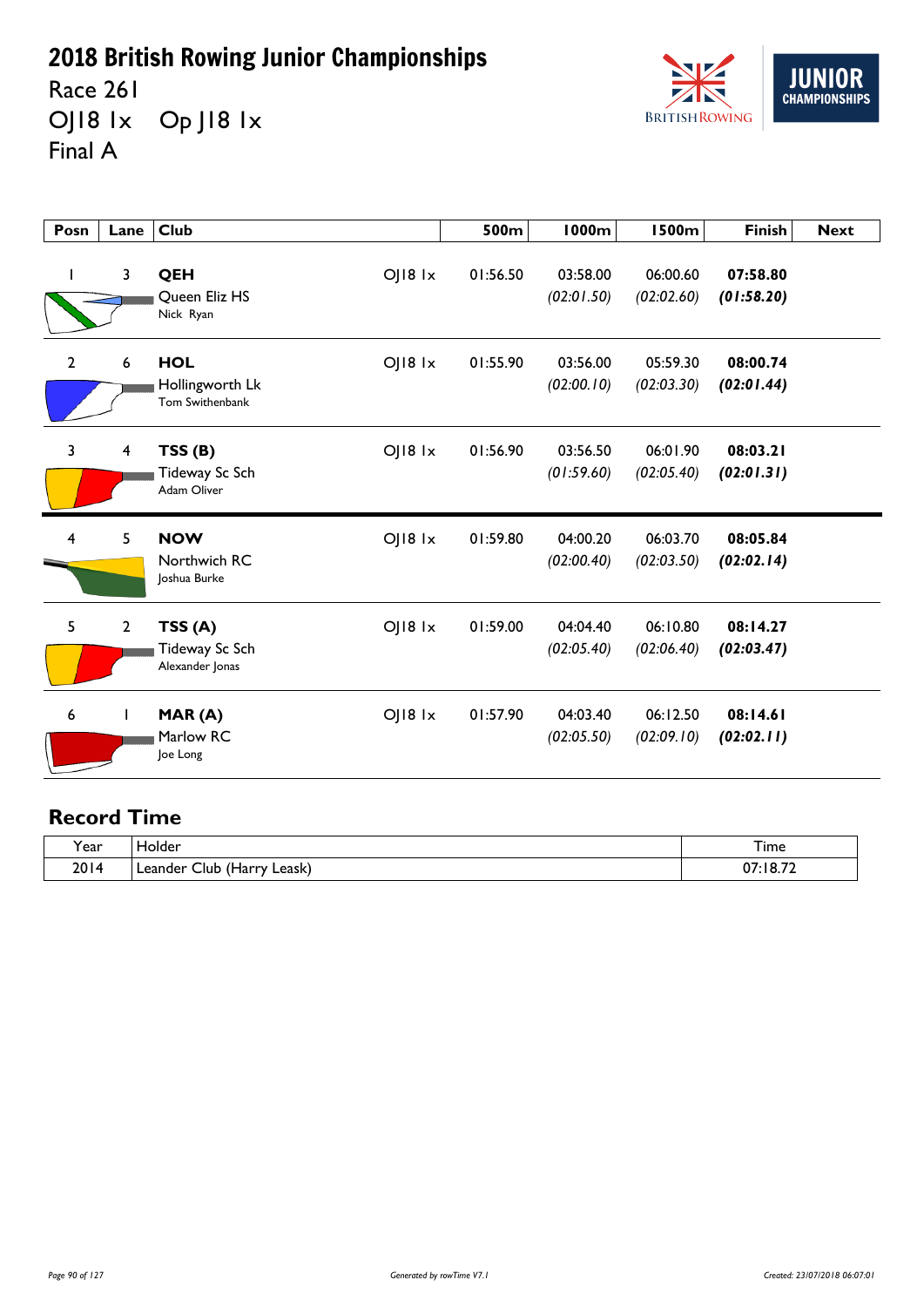Race 262 OJ16 2x Op J16 2x Final B



| Posn           | Lane           | <b>Club</b>                                                                    | 500m     | <b>1000m</b>           | <b>1500m</b>           | <b>Finish</b>          | <b>Next</b> |
|----------------|----------------|--------------------------------------------------------------------------------|----------|------------------------|------------------------|------------------------|-------------|
|                | $\mathbf{3}$   | <b>CLD</b><br>OJ162x<br>Clydesdale ARC<br>Matthew Fielding, Adam Robertson     | 01:52.70 | 03:47.60<br>(01:54.90) | 05:45.40<br>(01:57.80) | 07:44.73<br>(01:59.33) |             |
| $\overline{2}$ | $\overline{4}$ | HEN(C)<br>OJ162x<br>Henley RC<br>Sam Beattie, Grant Taylor                     | 01:50.30 | 03:46.50<br>(01:56.20) | 05:47.20<br>(02:00.70) | 07:46.62<br>(01:59.42) |             |
| 3              | 5              | <b>TYN</b><br>$O$   16 2 $x$<br>Tyne RC<br>Alex Tyler, Lucas Grillot           | 01:51.40 | 03:49.10<br>(01:57.70) | 06:01.20<br>(02:12.10) | 07:57.17<br>(01:55.97) |             |
| 4              | $\mathbf{2}$   | <b>WTN</b><br>OJ162x<br><b>Warrington RC</b><br>Harrison White, Connor Lowsley | 01:53.80 | 03:55.20<br>(02:01.40) | 05:53.40<br>(01:58.20) | 08:06.85<br>(02:13.45) |             |
| 5              |                | <b>GMS</b><br>OJ162x<br>Gt Marlow Sch<br>Toby Lasson, Robert Petrea            | 02:01.00 | 04:17.70<br>(02:16.70) | 06:39.00<br>(02:21.30) | 09:00.17<br>(02:21.17) |             |

| $\lambda$<br>í ear | iolder<br>____                            | Time          |
|--------------------|-------------------------------------------|---------------|
| 2013               | -<br>Ъt<br>. INANTE<br>πC<br><b>NEULS</b> | 06:49.35<br>. |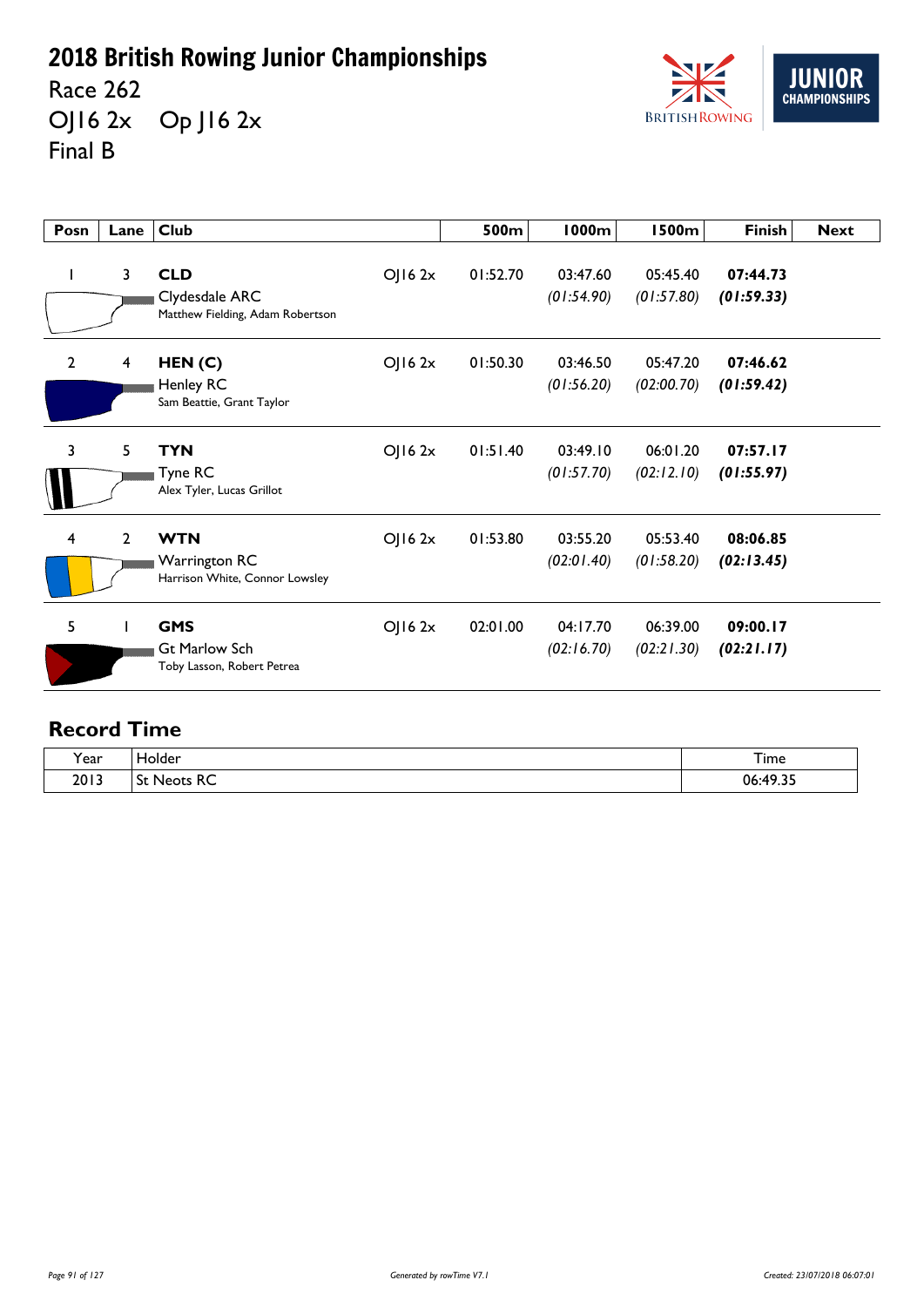Race 263 OJ16 2x Op J16 2x Final A



| Posn           | Lane           | <b>Club</b>                                                             |        | 500m     | <b>1000m</b>           | <b>1500m</b>           | <b>Finish</b>          | <b>Next</b> |
|----------------|----------------|-------------------------------------------------------------------------|--------|----------|------------------------|------------------------|------------------------|-------------|
|                | 3              | <b>GLB</b><br>Globe RC<br>Bo Hughes, James Watson-Gandy                 | OJ162x | 01:49.30 | 03:41.90<br>(01:52.60) | 05:36.40<br>(01:54.50) | 07:27.53<br>(01:51.13) |             |
| $\overline{2}$ | $\overline{2}$ | HEN (A)<br>Henley RC<br>Seth O'Connor, Edward Roy                       | OJ162x | 01:49.10 | 03:42.30<br>(01:53.20) | 05:38.30<br>(01:56.00) | 07:27.72<br>(01:49.42) |             |
| 3              | $\overline{4}$ | <b>LEA</b><br>Lea RC<br>Luca Ferraro, Sam O'Connor                      | OJ162x | 01:49.80 | 03:43.30<br>(01:53.50) | 05:38.60<br>(01:55.30) | 07:30.96<br>(01:52.36) |             |
| 4              | 6              | <b>NOR</b><br>Norwich RC<br>Rowan Baker, Benedict Newton-Ingham         | OJ162x | 01:47.30 | 03:43.00<br>(01:55.70) | 05:43.70<br>(02:00.70) | 07:37.46<br>(01:53.76) |             |
| 5              | 5              | <b>NOW</b><br>Northwich RC<br>Patrick Brogan, Gwilym Harris             | OJ162x | 01:48.20 | 03:44.10<br>(01:55.90) | 05:41.70<br>(01:57.60) | 07:44.83<br>(02:03.13) |             |
| 6              |                | <b>GRN</b><br>Grange Sch<br>Samuel Thorington, Bradley Strickland-Baker | OJ162x | 01:50.80 | 03:47.70<br>(01:56.90) | 05:50.60<br>(02:02.90) | 07:56.45<br>(02:05.85) |             |

| $\cdot$<br>Year | ۱٬۲۱۳<br>╌       | ÷.<br>I ime                                             |
|-----------------|------------------|---------------------------------------------------------|
| 2013            | $\sim$<br>$\sim$ | $\sim$<br>n٤<br>$\cdot$ $\cdot$ $\cdot$ $\cdot$ $\cdot$ |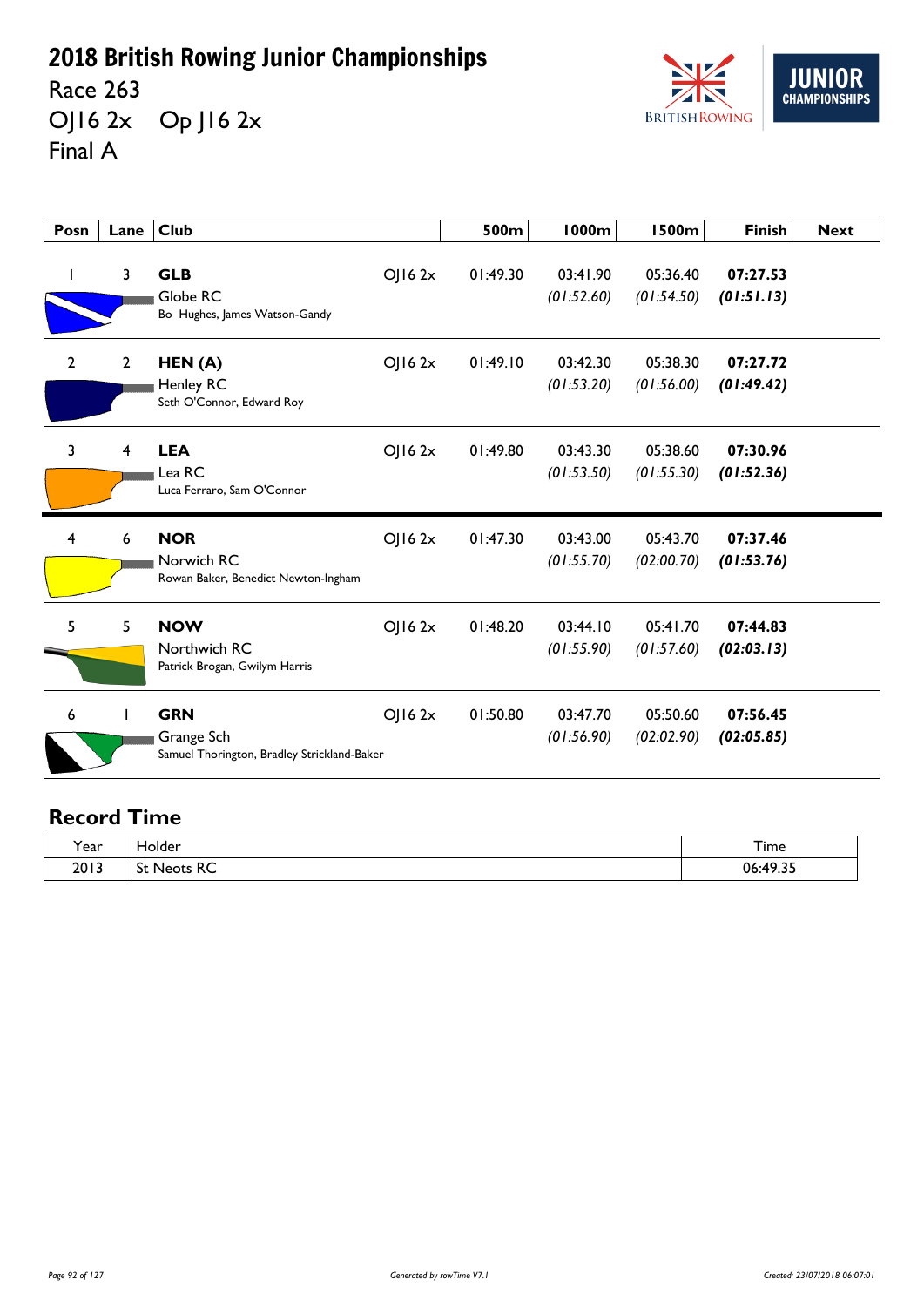Race 264 WJ18 4x W J18 4x-Final B



| Posn | Lane | $ $ Club                                                                         | 500m     | 1000m      | l 500m l   | <b>Finish</b> | <b>Next</b> |
|------|------|----------------------------------------------------------------------------------|----------|------------|------------|---------------|-------------|
|      | 3    | W  $18.4x$<br><b>SCP</b>                                                         | 02:03.70 | 04:15.60   | 06:30.20   | 08:41.23      |             |
|      |      | Strathclyde Pk<br>Abby Lawson, Olivia McPherson, Nia Struthers, Missy<br>McLaren |          | (02:11.90) | (02:14.60) | (02:11.03)    |             |
| 2    | 4    | W  $18.4x$<br><b>OEH</b>                                                         | 02:09.80 | 04:27.40   | 06:45.80   | 08:59.57      |             |
|      |      | Queen Eliz HS<br>Alex Lea, Emily James, India Berry, Bethany Hickling            |          | (02:17.60) | (02:18.40) | (02:13.77)    |             |

| $\tilde{}$<br>'ear | dolder                                         | –<br>l ime                                                                      |
|--------------------|------------------------------------------------|---------------------------------------------------------------------------------|
| 2013               | -<br>Hartpury<br>icaetar.<br>וסוב<br>. . calci | $\overline{ }$<br>$ \cdot$<br>06<br>- 14<br>the contract of the contract of the |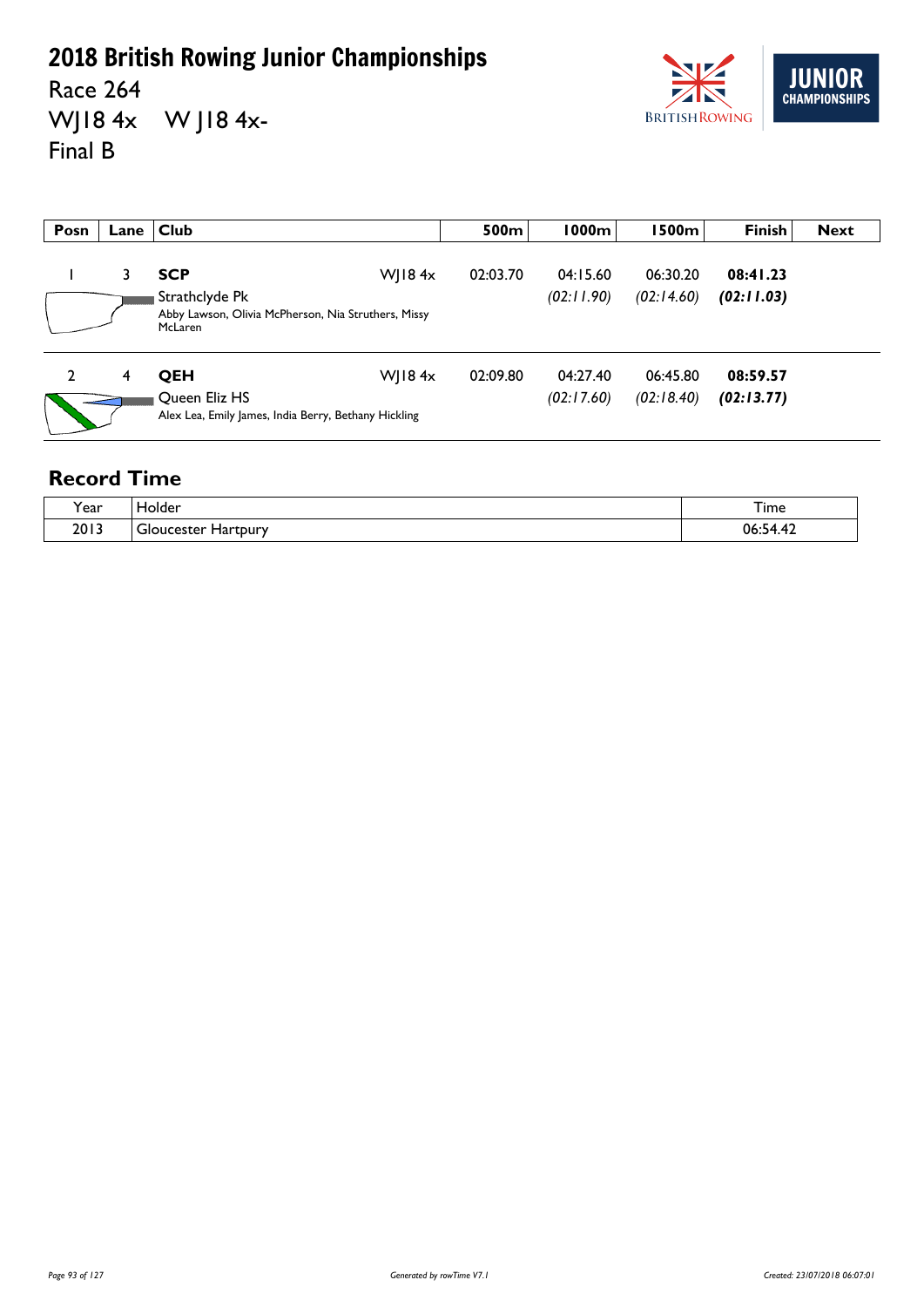Race 265 WJ18 4x W J18 4x-Final A



| Posn | Lane           | <b>Club</b>                                                                                                      | 500m     | 1000m                  | <b>1500m</b>           | <b>Finish</b>          | <b>Next</b> |
|------|----------------|------------------------------------------------------------------------------------------------------------------|----------|------------------------|------------------------|------------------------|-------------|
|      | $\overline{4}$ | <b>SWP</b><br>WJ184x<br><b>W</b> Perkin's Sch<br>Louise Wax, Lerin Adetola, Ella Ayoade, Isabella<br>Daniels     | 01:52.70 | 03:49.60<br>(01:56.90) | 05:53.20<br>(02:03.60) | 07:51.68<br>(01:58.48) |             |
| 2    | 5              | <b>STA</b><br>WJ18 $4x$<br><b>Star Club</b><br>Catherine Upex, Willow Tucker, Melissa Wardley,<br>Abigail Ngwang | 01:54.70 | 03:59.80<br>(02:05.10) | 05:56.30<br>(01:56.50) | 07:57.92<br>(02:01.62) |             |
| 3    | 3              | <b>MHD</b><br>WJ18 $4x$<br>Maidenhead RC<br>Maja Tomasik, Beth Sinnott, Alexandra Hollis, Tabatha<br>White       | 01:55.80 | 03:55.90<br>(02:00.10) | 05:58.30<br>(02:02.40) | 07:58.33<br>(02:00.03) |             |
| 4    |                | <b>KSE</b><br>WJ184x<br>King's Ely<br>Sophie Wood, Rahera Greatrex, Rebecca Garrett,<br>Holly Lancaster          | 01:55.10 | 03:55.20<br>(02:00.10) | 05:57.70<br>(02:02.50) | 08:00.15<br>(02:02.45) |             |
| 5    | $\overline{2}$ | <b>CAB</b><br>WJ184x<br>Cantabrigian RC<br>Ellen Goode, Rebecca Hawthorne, Eva Hill, Isabel<br>Ritchie           | 01:55.50 | 03:58.40<br>(02:02.90) | 06:06.70<br>(02:08.30) | 08:17.47<br>(02:10.77) |             |
| 6    | 6              | <b>WRR</b><br>WJ184x<br><b>Worcester RC</b><br>Daisy Price, Hermione South, Imogen Ledbetter,<br>Elizabeth Shaw  | 01:56.30 | 03:54.90<br>(01:58.60) | 06:11.50<br>(02:16.60) | 08:22.05<br>(02:10.55) |             |

| í ear | Holder<br>. .        | $\sim$<br>i ime                                 |
|-------|----------------------|-------------------------------------------------|
| 2013  | ucester.<br>Hartpury | ባሬ<br>۰4<br>the contract of the contract of the |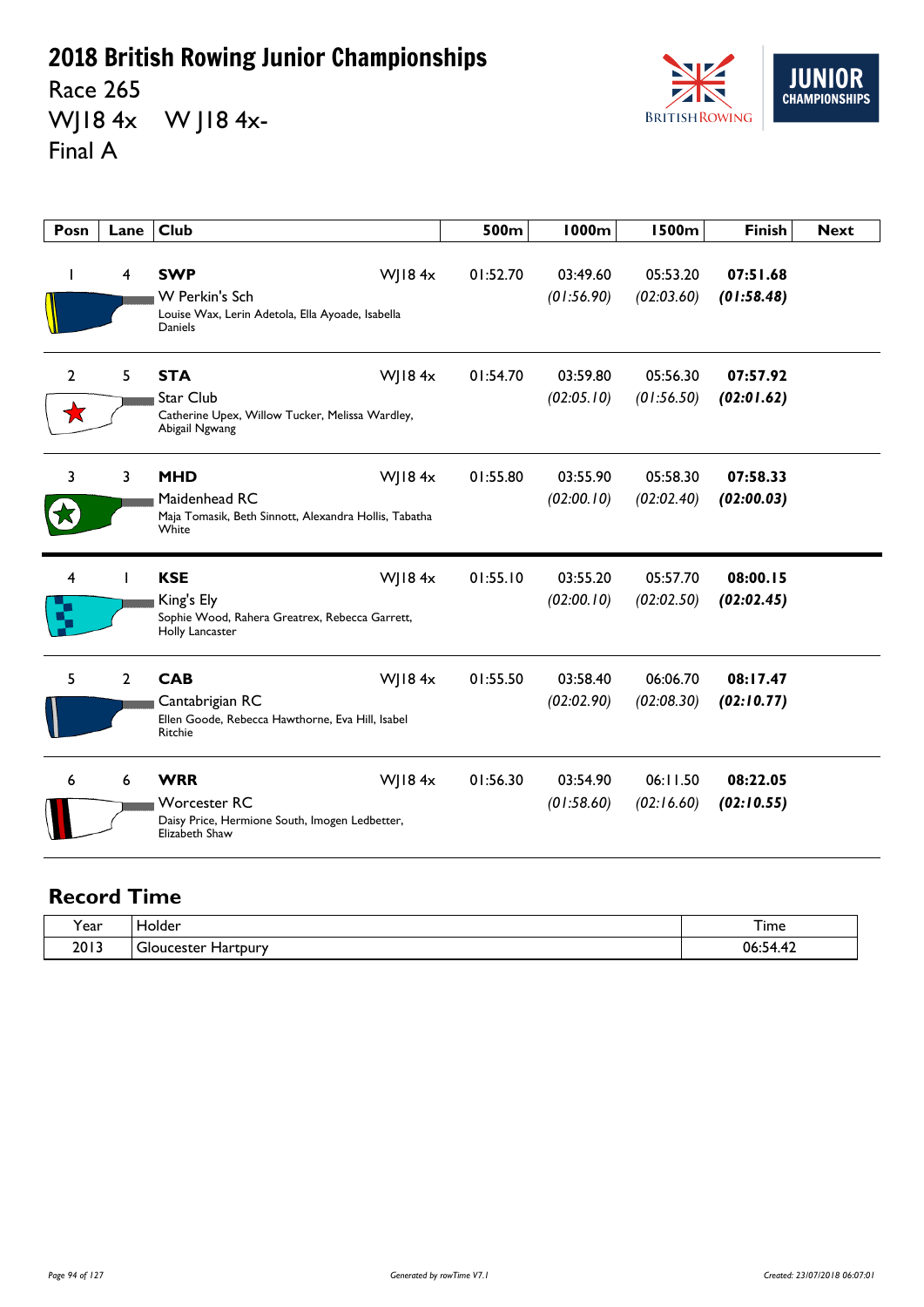Race 266 WJ16 2- W J16 2- Final A



| Posn         | Lane                    | <b>Club</b>                                                         |         | 500m       | <b>1000m</b>           | <b>1500m</b>           | <b>Finish</b>          | <b>Next</b> |
|--------------|-------------------------|---------------------------------------------------------------------|---------|------------|------------------------|------------------------|------------------------|-------------|
|              | $\overline{\mathbf{4}}$ | GGA(A)<br>Glasgow Academy<br>Eve Kitcher, Natalie Miller            | WJ16 2- | 02:08.90   | 04:25.30<br>(02:16.40) | 06:41.70<br>(02:16.40) | 08:49.64<br>(02:07.94) |             |
| $\mathbf{2}$ | 3                       | <b>MAR</b><br>Marlow RC<br>Molly Fennell, Eloise Brindle            | WJ16 2- | 02:18.30   | 04:26.00<br>(02:07.70) | 06:41.10<br>(02:15.10) | 08:50.43<br>(02:09.33) |             |
| 3            | 5                       | <b>SWP</b><br>W Perkin's Sch<br>Oluwasikemi Adetola, Harriet Jordan | WJ16 2- | 02:09.60   | 04:26.80<br>(02:17.20) | 06:50.10<br>(02:23.30) | 09:04.81<br>(02:14.71) |             |
| 4            | $\overline{2}$          | GGA(B)<br>Glasgow Academy<br>Katie Maltby, Molly Barry              | WJ16 2- | <b>DNA</b> | 04:49.90<br>(04:49.90) | 07:18.40<br>(02:28.50) | 09:42.20<br>(02:23.80) |             |
| 5            | 6                       | <b>TYN</b><br>Tyne RC<br>Natasha Wearmouth, Laura Kerr              | WJ16 2- | 02:24.20   | 04:55.60<br>(02:31.40) | 07:23.30<br>(02:27.70) | 09:51.44<br>(02:28.14) |             |
| 6            |                         | <b>GMS</b><br><b>Gt Marlow Sch</b><br>Chloe Gosnell, Jessie McAuley | WJ16 2- | 02:23.80   | 04:49.10<br>(02:25.30) | 07:32.50<br>(02:43.40) | 10:12.23<br>(02:39.73) |             |

| $\cdot$<br>l ear | folder                                              | --<br>1 ime                 |
|------------------|-----------------------------------------------------|-----------------------------|
| 1986             | '500m.<br>-<br>~~<br><u>Ivde</u><br>Amateur<br>∵ RC | - ^ ^ ^<br>06<br>۰44<br>. . |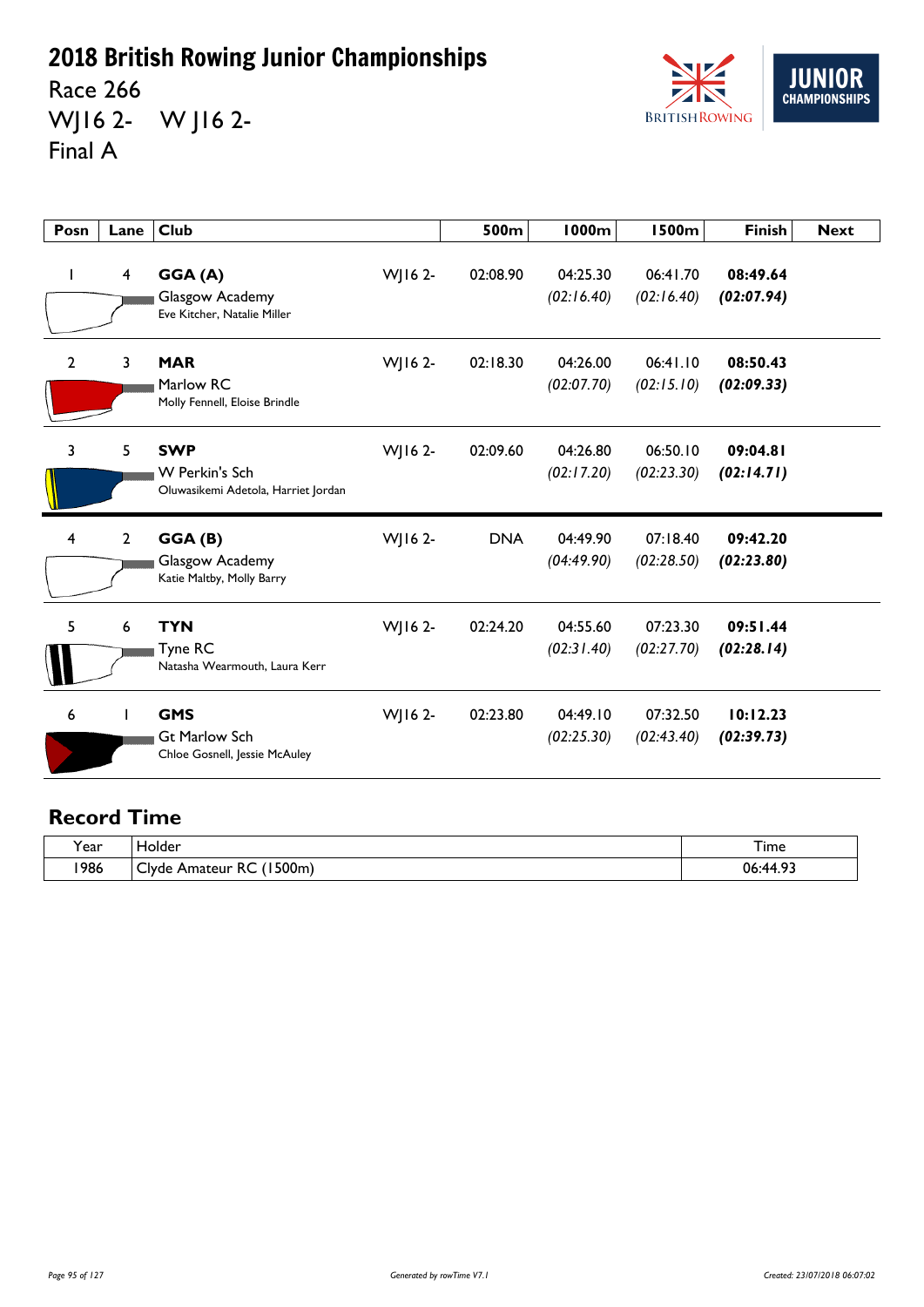Race 267 OJ18 4- Op J18 4- Final A



| Posn           | Lane           | <b>Club</b>                                                                                                   | 500m     | <b>1000m</b>           | <b>1500m</b>           | <b>Finish</b>          | <b>Next</b> |
|----------------|----------------|---------------------------------------------------------------------------------------------------------------|----------|------------------------|------------------------|------------------------|-------------|
|                | 3              | OJ184-<br><b>WLT</b><br><b>Walton RC</b><br>Hamish Murray, Ethan Robinson, Thomas Jenkinson,<br>Hal Flowerdew | 01:49.70 | 03:42.80<br>(01:53.10) | 05:36.80<br>(01:54.00) | 07:35.00<br>(01:58.20) |             |
| $\overline{2}$ | $\overline{4}$ | OJ184-<br><b>GMS</b><br><b>Gt Marlow Sch</b><br>Jake Cornwell, Alex Hardy, Toby Lasson, Robert<br>Petrea      | 01:55.50 | 03:50.80<br>(01:55.30) | 05:47.90<br>(01:57.10) | 07:44.15<br>(01:56.25) |             |
| 3              | $\overline{2}$ | <b>MAV</b><br>OJ184-<br>Maidstone Inv<br>Daniel Midwinter, Felix Collins, Thomas Dixon, Harry<br>Peel         | 01:57.60 | 04:00.10<br>(02:02.50) | 06:02.70<br>(02:02.60) | 08:04.45<br>(02:01.75) |             |

| rear | Holder               | --<br>i ime          |
|------|----------------------|----------------------|
| 1997 | School<br>Shrewsbury | 06<br>$\overline{A}$ |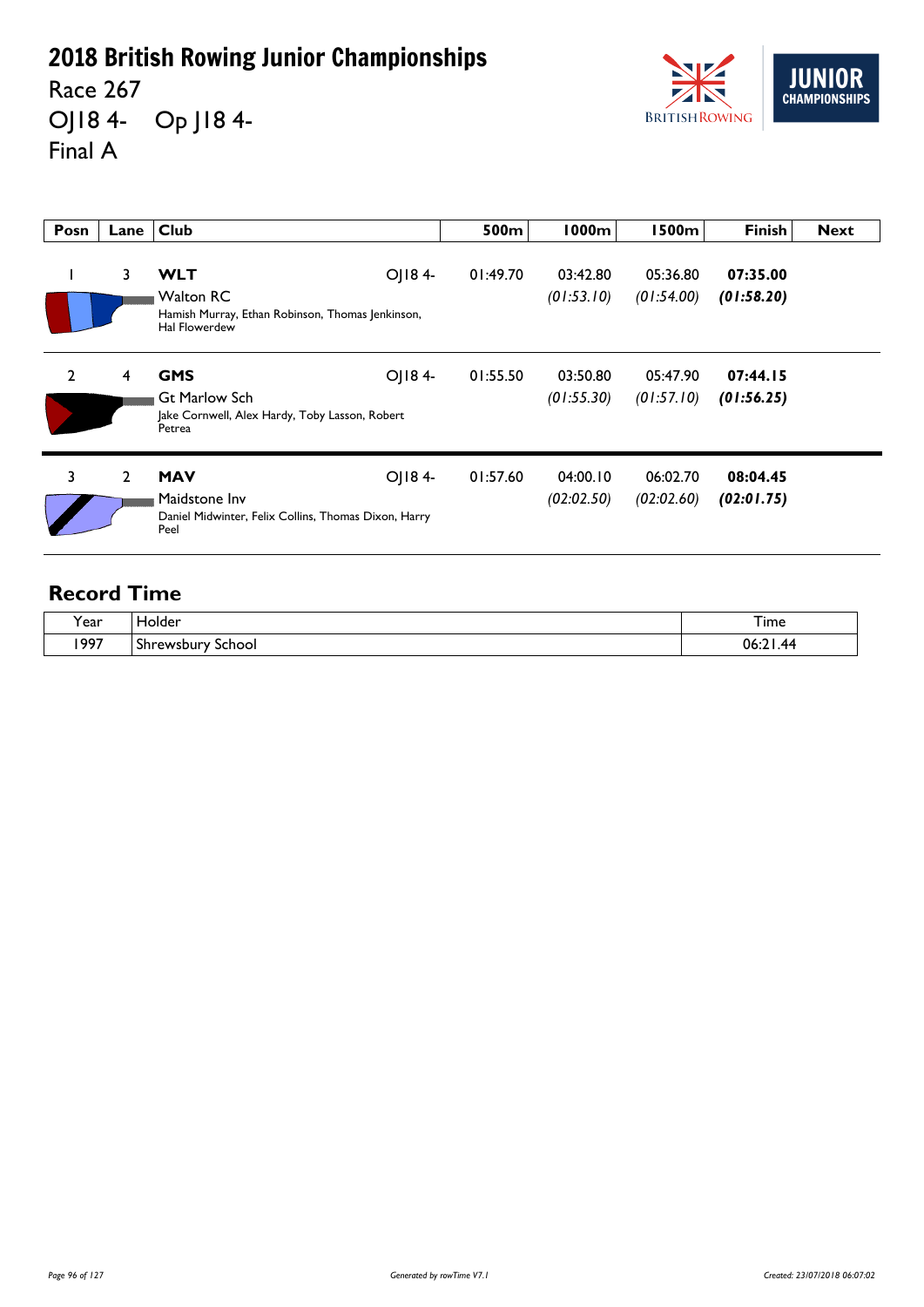Race 268 OJ16 2- Op J16 2- Final A



| Posn           | Lane         | <b>Club</b>                                                        |         | 500m     | <b>1000m</b>           | <b>1500m</b>           | <b>Finish</b>          | <b>Next</b> |
|----------------|--------------|--------------------------------------------------------------------|---------|----------|------------------------|------------------------|------------------------|-------------|
|                | 3            | <b>KCA</b><br>King's Cant<br>Thomas Wingfield, Ian Wingfield       | OJ16 2- | 01:47.10 | 03:46.00<br>(01:58.90) | 05:57.80<br>(02:11.80) | 07:45.82<br>(01:48.02) |             |
| $\overline{2}$ | 4            | <b>MAV</b><br>Maidstone Inv<br>Ross Bain, Samuel Polom             | OJ16 2- | 01:57.80 | 04:03.70<br>(02:05.90) | 06:10.40<br>(02:06.70) | 08:07.37<br>(01:56.97) |             |
| 3              |              | <b>WLT</b><br><b>Walton RC</b><br>Rowan O'Neill, Patrick Cleary    | OJ16 2- | 01:57.50 | 04:03.30<br>(02:05.80) | 06:10.00<br>(02:06.70) | 08:34.32<br>(02:24.32) |             |
| 4              | $\mathbf{2}$ | <b>TSS</b><br>Tideway Sc Sch<br>Nicolas Farah, William de St Croix | OJ162-  | 02:06.50 | 04:17.10<br>(02:10.60) | 06:30.70<br>(02:13.60) | 08:38.93<br>(02:08.23) |             |
| 5              | 5            | <b>ASR</b><br>Aberdeen SRA<br>Jan Barraclough, Euan Fowler         | OJ162-  | 02:07.30 | 04:22.00<br>(02:14.70) | 06:36.60<br>(02:14.60) | 08:46.33<br>(02:09.73) |             |

| $\cdot$<br>Y ear | Tolder<br>______       | Time                 |
|------------------|------------------------|----------------------|
| 2013             | -<br>D<br>∟vesham<br>◝ | 27.777<br>י ש.<br>υı |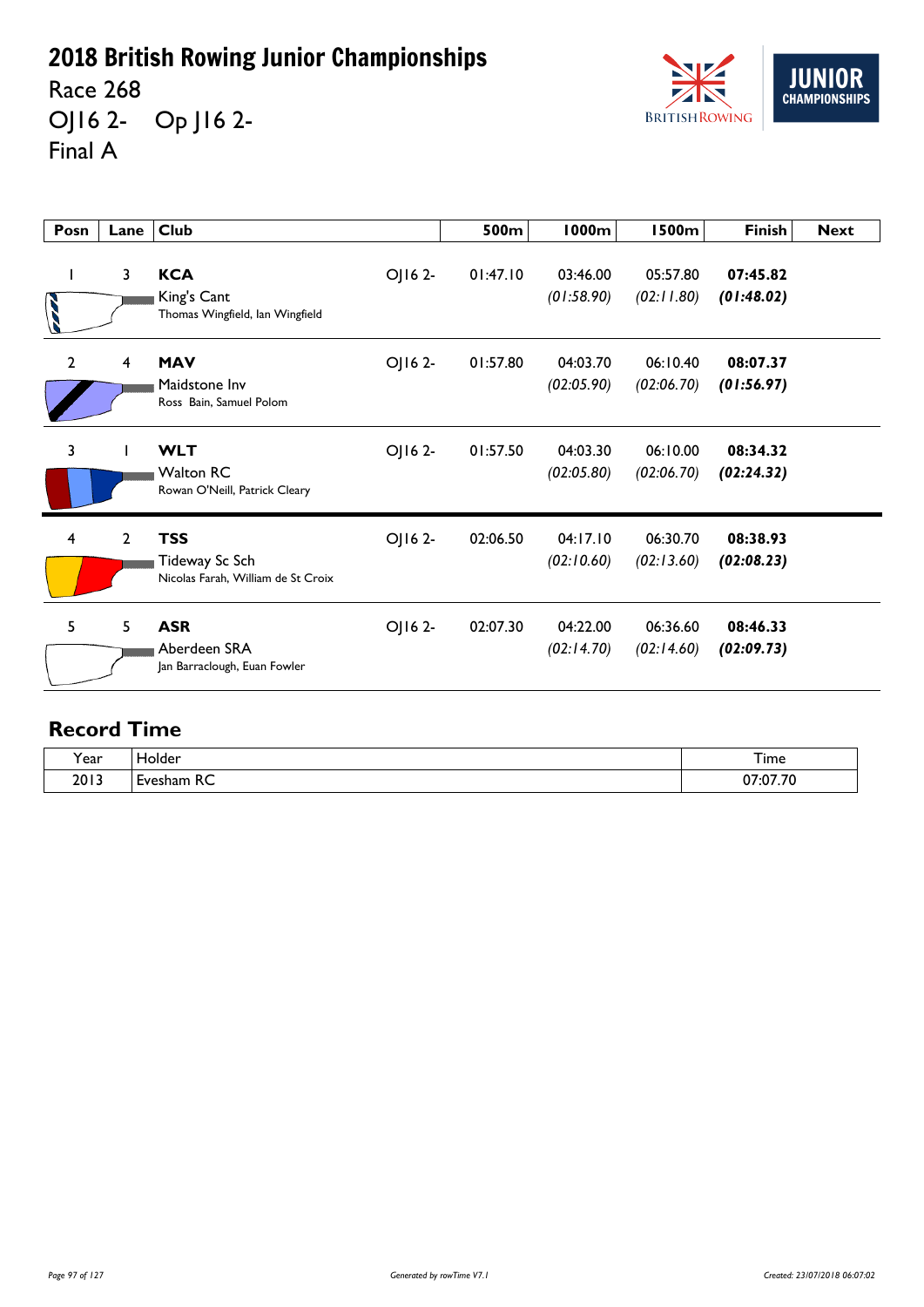Race 269 WJ18 8+ W J18 8+ Final B



*No Race*

| $\cdot$<br>ear? | <b>Holder</b>                                        | $-$<br>i ime |
|-----------------|------------------------------------------------------|--------------|
| 2002            | $\mathcal{L}$<br>Worcester<br><b>NINES</b><br>school | 06:54.88     |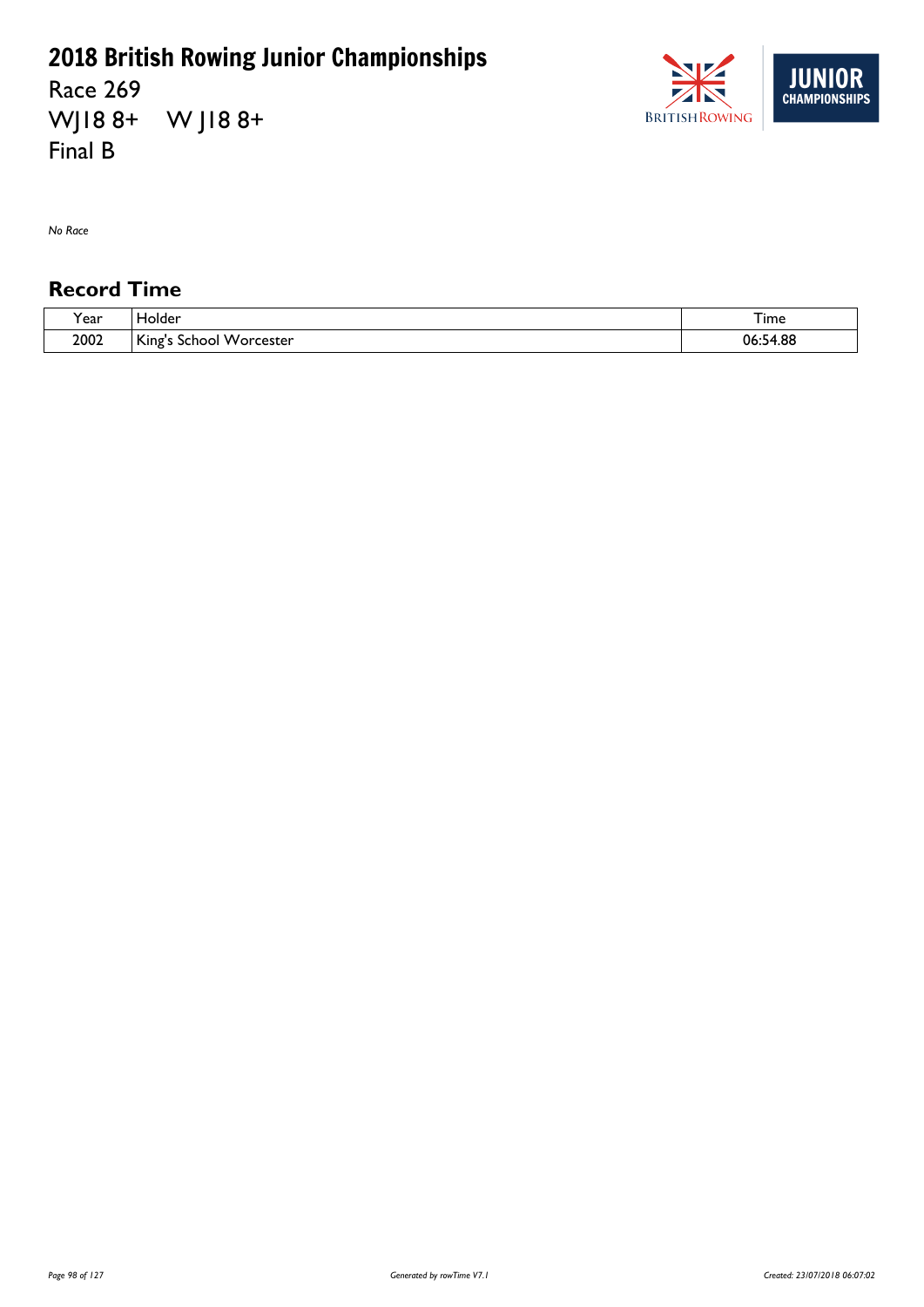Race 270 WJ18 8+ W J18 8+ Final A



| Posn           | Lane           | <b>Club</b>                                                                                                                                                                                                           | 500m     | 1000m                  | 1500m                  | <b>Finish</b>          | <b>Next</b> |
|----------------|----------------|-----------------------------------------------------------------------------------------------------------------------------------------------------------------------------------------------------------------------|----------|------------------------|------------------------|------------------------|-------------|
| I.             | 3              | HEN(A)<br>$W$   188+<br><b>Henley RC</b><br>Charlotte Rowley, Hannah Hills, Amy Howard, Millie<br>Guida, Amber Weller, Phoebe Snowden, Carla Russell,<br>Georgia Brown, [Cox] Ella Nolson                             | 01:49.50 | 03:39.50<br>(01:50.00) | 05:30.10<br>(01:50.60) | 07:19.78<br>(01:49.68) |             |
| $\overline{2}$ | 4              | <b>LEA</b><br>$W$   188+<br>Lea RC<br>Alice Bolitho, Matilda Power, Elsa Froggatt-Brown,<br>Molly Foxell, Ella Sharman, Laura Ellington, Rosa<br>Millard, Rachel McDonald, Lyla Downey                                | 01:48.30 | 03:39.20<br>(01:50.90) | 05:31.70<br>(01:52.50) | 07:24.54<br>(01:52.84) |             |
| 3              | 5              | WJ188+<br><b>DUKM</b><br><b>DUS/KCA/MAV</b><br>Grace Bradley, Julia Gledson, Katie Heslop, Katie<br>Nesbitt, Ella Knight, Tilly Abbott, Minya Kearley, Emily<br>Williamson, [Cox] Heidi Rochester                     | 01:50.70 | 03:45.50<br>(01:54.80) | 05:41.70<br>(01:56.20) | 07:38.39<br>(01:56.69) |             |
| 4              | $\overline{2}$ | HEN(C)<br>$W$   188+<br>Henley RC<br>Ava Reineke, Annabelle Hoogenberg, Riley Butcher,<br>Isabelle Cotten, Georgina Pollard, Emilia<br>Fulford-Dobson, Holly Thompson, Holly Nave,<br>[Cox] Chloe Beeton              | 01:53.20 | 03:49.60<br>(01:56.40) | 05:45.90<br>(01:56.30) | 07:43.72<br>(01:57.82) |             |
| 5              | $\mathbf{I}$   | <b>GMS</b><br>$W$   188+<br><b>Gt Marlow Sch</b><br>Hannah Clayton, Tabitha Collins, Olivia Harvey-<br>Brown, Natasha Stewart, Millie Watts, Olivia Lester,<br>Alice Armes, Devon De Winnaar, [Cox] Hugo<br>Salinas   | 01:57.60 | 03:57.90<br>(02:00.30) | 05:58.40<br>(02:00.50) | 07:58.18<br>(01:59.78) |             |
| 6              | 6              | <b>MAAR</b><br>WJ188+<br>Maidstone/Ard<br>Verity Millar-Sarahs, Laura Carlton, Fiona Thomson,<br>Millie Howarth, Rhona Logue, Grace MacMahon,<br>Louise Jones, Hannah Parsler, [Cox] Dominique<br>McDonnell-Palomares | 01:55.50 | 03:56.80<br>(02:01.30) | 06:01.70<br>(02:04.90) | 08:06.78<br>(02:05.08) |             |

| Year | . Holder                                                  | i ime    |
|------|-----------------------------------------------------------|----------|
| 2002 | King's<br>$\ddot{\phantom{1}}$<br>w<br>orcester/<br>chool | 06:54.88 |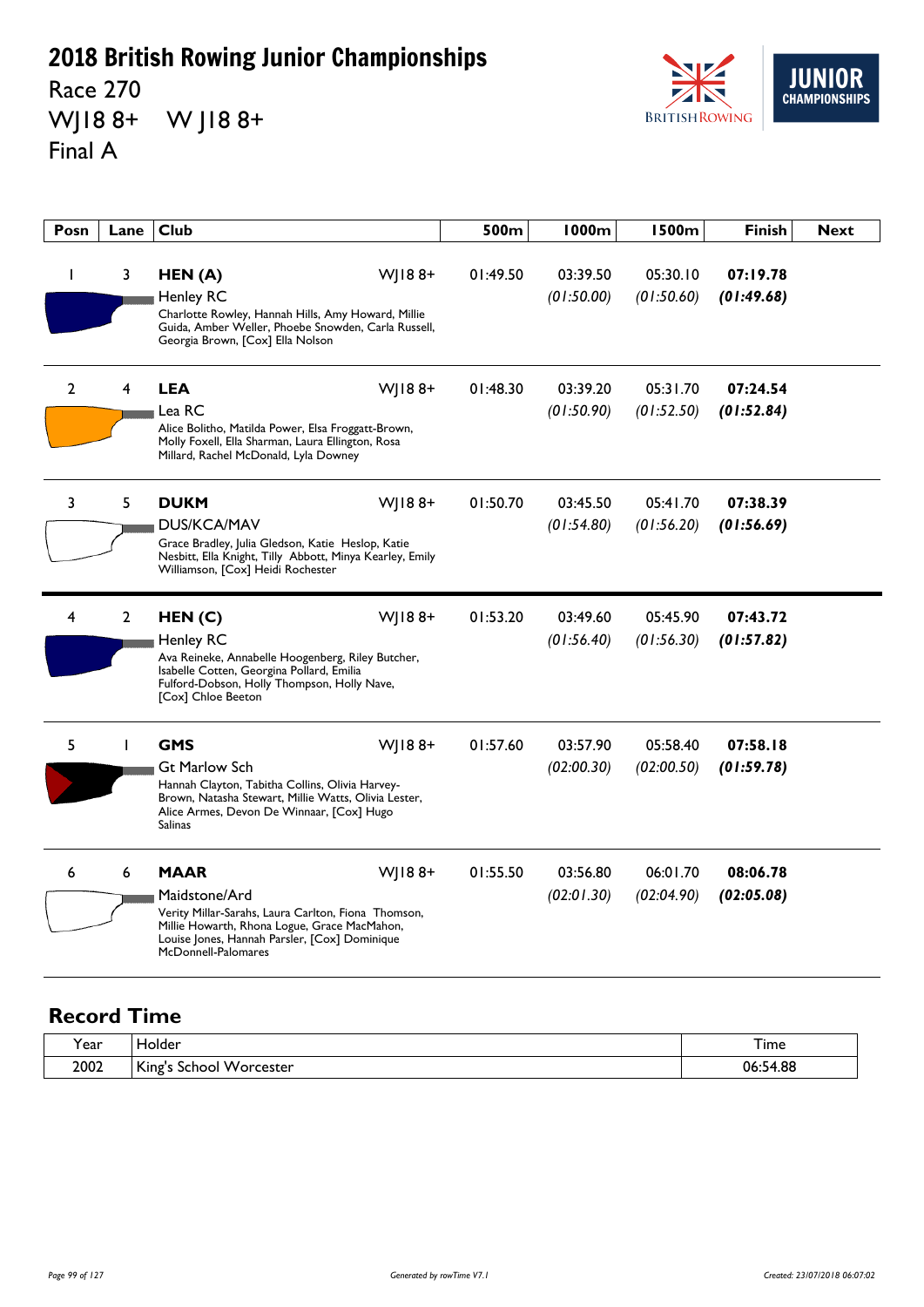Race 271 WJ16 1x WJ16 1x Final B



| Posn           | Lane             | Club                                         |           | 500m     | 1000m                        | <b>1500m</b>           | <b>Finish</b>          | <b>Next</b> |
|----------------|------------------|----------------------------------------------|-----------|----------|------------------------------|------------------------|------------------------|-------------|
|                | 3                | NCR(A)<br><b>NCRA</b><br>Jasmin Brankin      | WJ16 lx   | 02:12.00 | 04:32.50<br>(02:20.50)       | 06:47.50<br>(02:15.00) | 09:05.78<br>(02:18.28) |             |
| $\overline{2}$ | $\boldsymbol{6}$ | TSS(A)<br>Tideway Sc Sch<br>Ana Mavra        | WJ16 lx   | 02:12.70 | 04:33.50<br>(02:20.80)       | 06:50.60<br>(02:17.10) | 09:09.23<br>(02:18.63) |             |
| 3              | 5                | <b>ARC</b><br>Ardingly Coll<br>Millie Warren | WJ16 lx   | 02:14.70 | 04:33.90<br>(02:19.20)       | 06:51.10<br>(02:17.20) | 09:11.89<br>(02:20.79) |             |
| $\overline{4}$ | $\overline{2}$   | <b>HOL</b><br>Hollingworth Lk<br>Maggie Page | WJ16 $1x$ | 02:10.80 | 04:32.10<br>(02:21.30)       | 06:54.70<br>(02:22.60) | 09:19.94<br>(02:25.24) |             |
| 5              |                  | CLS(A)<br>Chester-le-St<br><b>Ellie Hall</b> | WJ16 $1x$ | 02:17.30 | 04:44.10<br>(02:26.80)       | 07:07.20<br>(02:23.10) | 09:27.59<br>(02:20.39) |             |
| 6              | 4                | MAR(B)<br>Marlow RC<br>Emma Louise Stilwell  | WJ16 $1x$ | 02:19.00 | <b>DNA</b><br>$\blacksquare$ | 07:06.30<br>(07:06.30) | 09:29.17<br>(02:22.87) |             |

| 'ear | <b>Tolder</b>                                                                      | I ime    |
|------|------------------------------------------------------------------------------------|----------|
| 2013 | $^{\circ}$ .<br>. .<br>l Monmouth<br>Comprehensive<br>l (Emily Richards)<br>School | 08:06.38 |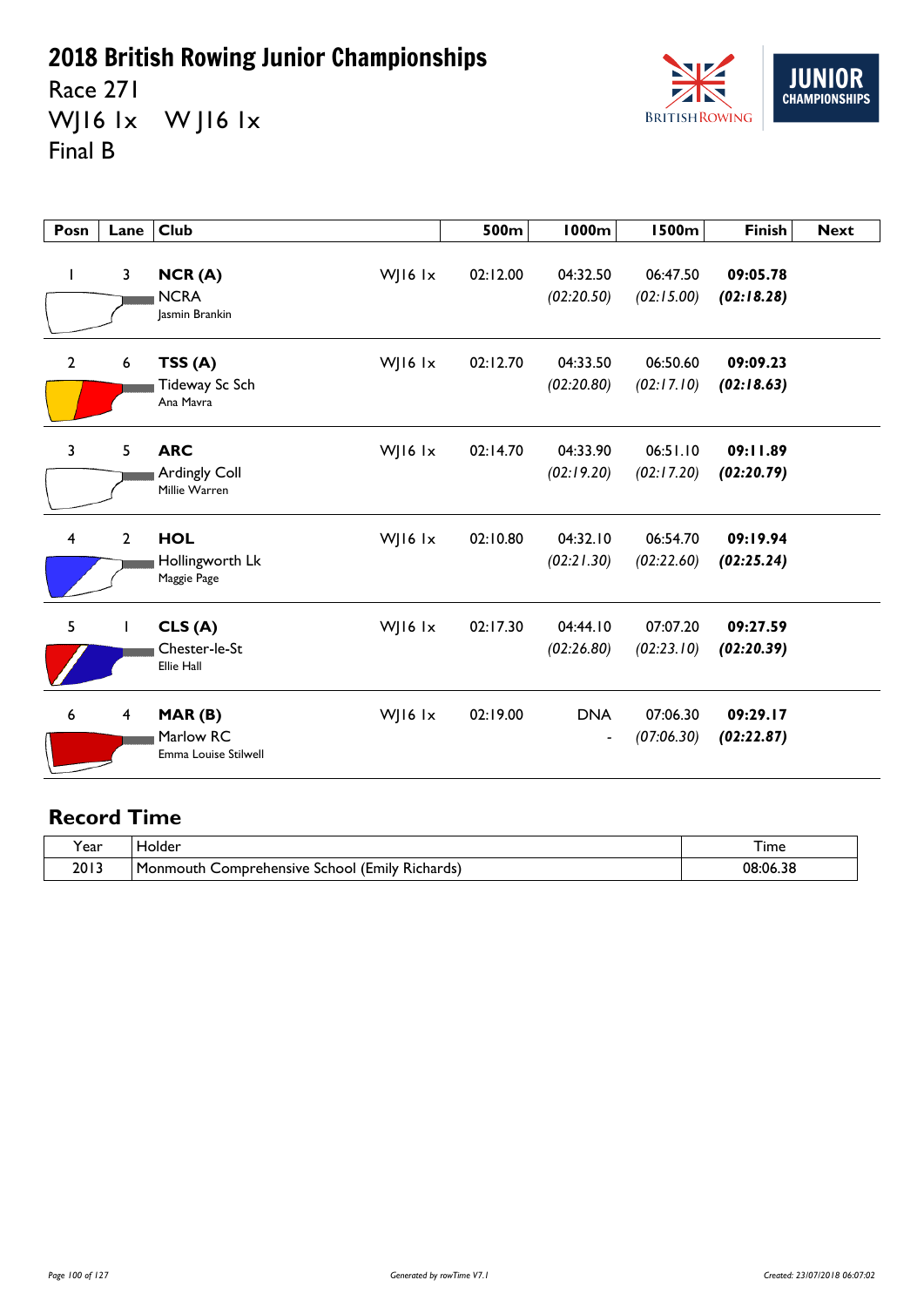Race 272 WJ16 1x W J16 1x Final A



| Posn                    | Lane                    | <b>Club</b>                                                     | 500m     | <b>1000m</b>           | <b>1500m</b>           | <b>Finish</b>          | <b>Next</b> |
|-------------------------|-------------------------|-----------------------------------------------------------------|----------|------------------------|------------------------|------------------------|-------------|
| I<br>虁.                 | $\overline{\mathbf{3}}$ | <b>LER</b><br>WJ16 lx<br>Leicester RC<br>Lauren Henry           | 02:12.70 | 04:26.10<br>(02:13.40) | 06:40.50<br>(02:14.40) | 08:52.14<br>(02:11.64) |             |
| $\mathbf{2}$            | $\boldsymbol{6}$        | <b>CBS</b><br>WJ16 lx<br>Cambois RC<br>Jemima Furness           | 02:12.90 | 04:26.60<br>(02:13.70) | 06:40.20<br>(02:13.60) | 08:56.03<br>(02:15.83) |             |
| 3                       | 5                       | <b>TRC</b><br>WJ16 $1x$<br>Thames RC<br>Sasha Halsey            | 02:17.10 | 04:31.60<br>(02:14.50) | 06:47.10<br>(02:15.50) | 09:01.92<br>(02:14.82) |             |
| $\overline{\mathbf{4}}$ | $\overline{2}$          | <b>WYC</b><br>WJ16 lx<br><b>Wycliffe Coll</b><br>Saffron Weaver | 02:09.10 | 04:23.80<br>(02:14.70) | 06:42.40<br>(02:18.60) | 09:05.45<br>(02:23.05) |             |
| 5                       | T                       | WJ16 lx<br>MAR(A)<br>Marlow RC<br>Emma Dabinett                 | 02:19.80 | 04:39.30<br>(02:19.50) | 07:06.90<br>(02:27.60) | 09:39.15<br>(02:32.25) |             |
| <b>DNS</b>              | 4                       | <b>EXE</b><br>WJ16 Ix<br><b>Exeter RC</b><br><b>Phoebe Muir</b> |          |                        |                        |                        |             |

| ear  | Holder                                                                 | 1 ime    |
|------|------------------------------------------------------------------------|----------|
| 2013 | l Monmouth<br>. .<br><br>Comprehensive<br>l (Emily Richards)<br>School | 08:06.38 |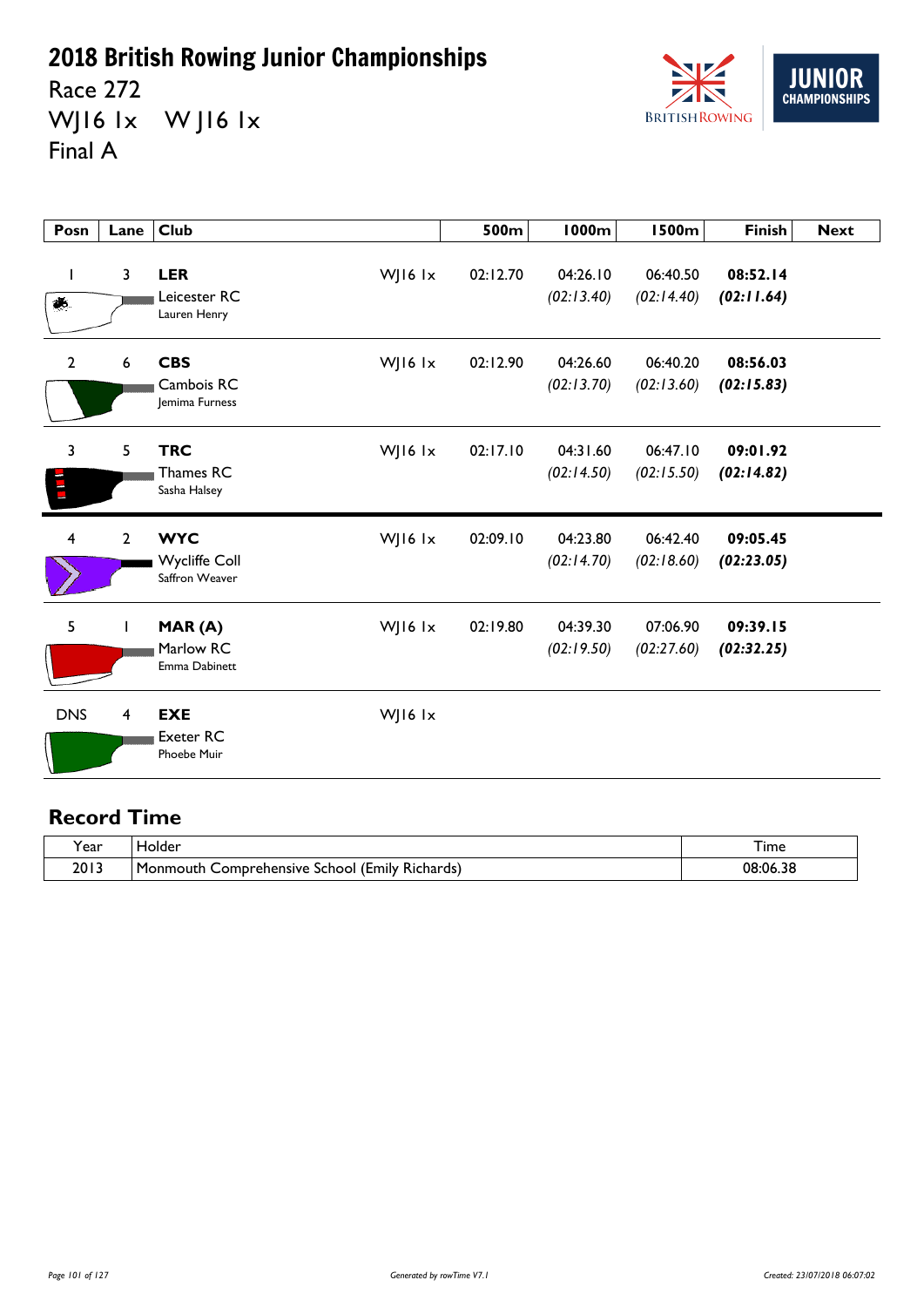Race 273 OJ15 4x+ Op J15 4x+ Final B



| Posn           | Lane         | <b>Club</b>                                                                                                                                      | 500m     | <b>1000m</b>           | <b>1500m</b>           | <b>Finish</b>          | <b>Next</b> |
|----------------|--------------|--------------------------------------------------------------------------------------------------------------------------------------------------|----------|------------------------|------------------------|------------------------|-------------|
| I              | 4            | TSS(B)<br>OJ15 4x+<br>Tideway Sc Sch<br>Dexter Wood, William Kelly, Daniel Murton-Taylor,<br>Patrick Read, Freya Lovric-Kemp                     | 01:50.90 | 03:42.30<br>(01:51.40) | 05:38.50<br>(01:56.20) | 07:33.64<br>(01:55.14) |             |
| $\overline{2}$ | 3            | CCS(A)<br>$OJ15$ 4x+<br><b>Claires Court</b><br>Jack Gannan, Robert Byerley, Joshua Foy, Jaco<br>Overturf, [Cox] Matthew Creaser                 | 01:51.30 | 03:45.30<br>(01:54.00) | 05:44.30<br>(01:59.00) | 07:40.98<br>(01:56.68) |             |
| 3              | 2            | <b>RDG</b><br>$O 15$ 4x <sup>+</sup><br>Reading RC<br>Euan Deas, Charlie Williams, George Lauchlan, Ben<br>Harrison, [Cox] Olivia Threlfall      | 01:52.60 | 03:46.10<br>(01:53.50) | 05:45.00<br>(01:58.90) | 07:41.29<br>(01:56.29) |             |
| 4              | 6            | <b>TRF</b><br>$O  5 4x+$<br><b>Trafford RC</b><br>Myles Dickinson-Brown, Albert Whistance, Thomas<br>Harries, Max Heathcock, Cara Loates         | 01:49.50 | 03:48.10<br>(01:58.60) | 05:47.70<br>(01:59.60) | 07:42.28<br>(01:54.58) |             |
| 5              | 5            | <b>AVN</b><br>$O  5 4x+$<br>Avon County RC<br>Marcus Brend, Tristan McCarthy, Kieran McCarthy,<br>William Hall-Haines, [Cox] Poppy Fraser        | 01:52.90 | 03:48.30<br>(01:55.40) | 05:46.70<br>(01:58.40) | 07:43.97<br>(01:57.27) |             |
| 6              | $\mathbf{I}$ | <b>MAV</b><br>$O 15$ 4x <sup>+</sup><br>Maidstone Inv<br>Benjamin Jones, Matthew Baber, Aaron Horlock,<br>Christopher Dixon, [Cox] Charles Dench | 01:50.00 | 03:44.90<br>(01:54.90) | 05:45.60<br>(02:00.70) | 07:48.70<br>(02:03.10) |             |

| 'ear | iolder                                                 | $ -$<br>l ime  |
|------|--------------------------------------------------------|----------------|
| 2015 | . Windsor Boys'<br>- 14<br>l he<br>School <sup>*</sup> | 06:45.96<br>70 |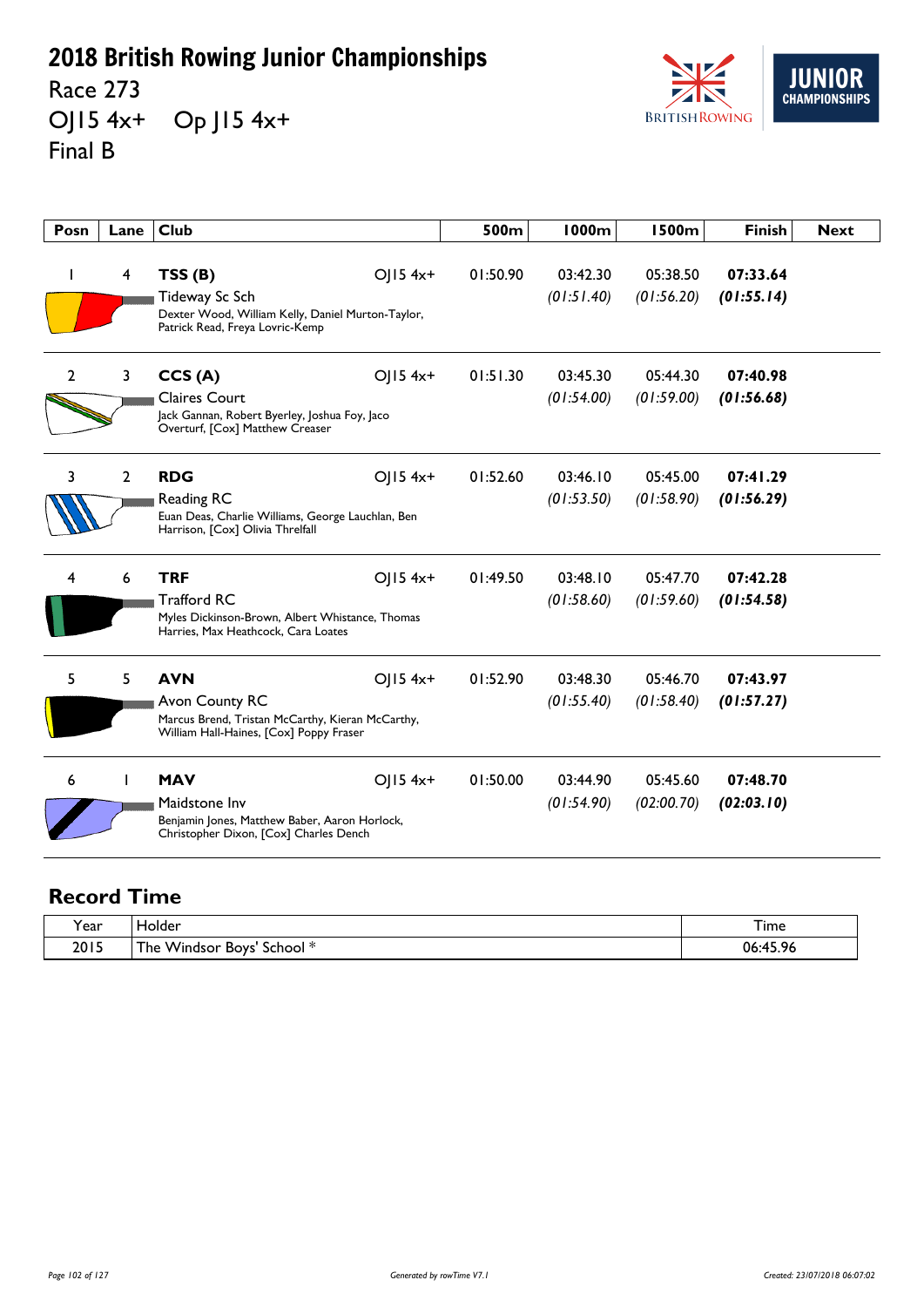Race 274 OJ15 4x+ Op J15 4x+ Final A



| Posn           | Lane           | <b>Club</b>                                                                                                                       | 500m     | <b>1000m</b>                           | <b>1500m</b>           | <b>Finish</b>          | <b>Next</b> |
|----------------|----------------|-----------------------------------------------------------------------------------------------------------------------------------|----------|----------------------------------------|------------------------|------------------------|-------------|
| H              | 4              | TSS(A)<br>OJ15 4x+<br>Tideway Sc Sch<br>Finn Regan, Gabriele Woolmer, Will Grimwood, Albie<br>Oliver, [Cox] Indy Regan            | 01:46.10 | 03:35.70<br>(01:49.60)                 | 05:25.90<br>(01:50.20) | 07:15.86<br>(01:49.96) |             |
| $\overline{2}$ | 5              | <b>ASR</b><br>OJ15 4x+<br>Aberdeen SRA<br>Oscar Forbes, Ashley Geddes, Archie Innes, Matthew<br>Hughson, [Cox] Skye Ballance      | 01:46.30 | 03:37.20<br>(01:50.90)                 | 05:28.10<br>(01:50.90) | 07:19.81<br>(01:51.71) |             |
| 3              | 6              | <b>WYJ</b><br>$O(15.4x+$<br>Wycliffe Junior<br>Danny Mulligan, James Brixey, Richard Loch, Max van<br>der Linden, Meghan Porteous | 01:44.90 | 03:35.30<br>(01:50.40)                 | 05:29.40<br>(01:54.10) | 07:20.52<br>(01:51.12) |             |
| 4              | $\overline{2}$ | OJ15 4x+<br><b>PET</b><br>Peterborough<br>Thomas Bodily, Thomas Jackson, Ted Smith, Callum<br>Gilbey, [Cox] Thomas Calver         | 01:45.70 | 03:36.40<br>(01:50.70)                 | 05:29.00<br>(01:52.60) | 07:20.66<br>(01:51.66) |             |
| 5              | 3              | SWB (A)<br>$O  5 4x+$<br><b>W</b> Borlase Sch<br>Olly Gale, Ben Furley, Joeseph Hazlehurst, Ben<br>Jackson, [Cox] Ollie Sage      | 01:46.70 | 03:47.40<br>(02:00.70)                 | 05:33.80<br>(01:46.40) | 07:31.45<br>(01:57.65) |             |
| 6              |                | <b>WBS</b><br>$O  5 4x+$<br><b>Windsor Boys</b><br>Matvei Morozov, Kiran Nathu, Oliver Pilbrow,<br>Matthew King, Ben Liddell      | 01:50.90 | <b>DNA</b><br>$\overline{\phantom{a}}$ | 05:45.70<br>(05:45.70) | 07:41.59<br>(01:55.89) |             |

| Year | folder                                                                            | $-$<br>I ime |
|------|-----------------------------------------------------------------------------------|--------------|
| 2015 | - 14<br>$\overline{\phantom{a}}$<br>. Windsor Boys'<br>school <sup>∗</sup><br>'he | :45.96<br>06 |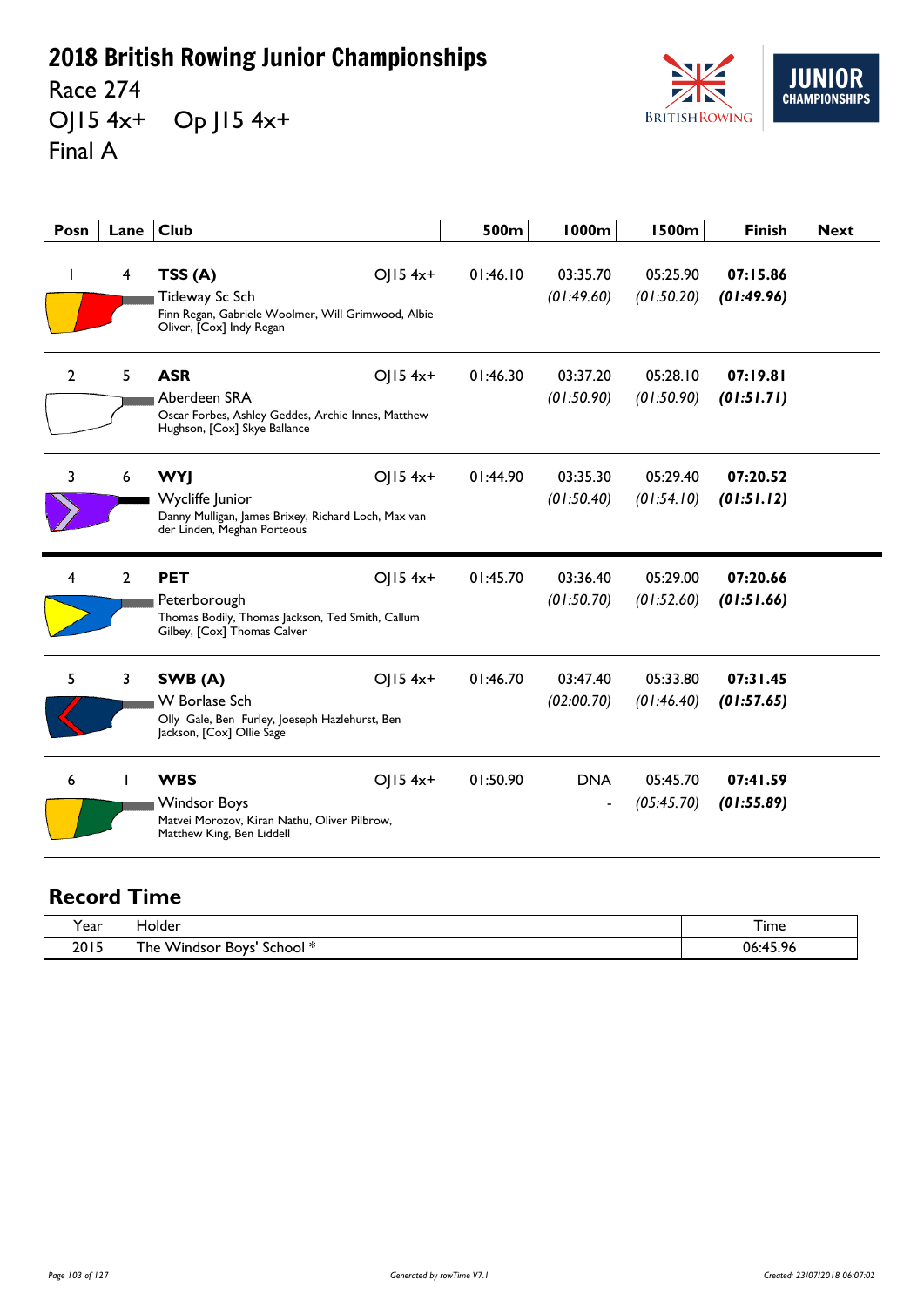Race 275 WJ15 1x W J15 1x Final B



| Posn                    | Lane                    | Club                                                          | 500m     | <b>1000m</b>           | <b>1500m</b>           | <b>Finish</b>          | <b>Next</b> |
|-------------------------|-------------------------|---------------------------------------------------------------|----------|------------------------|------------------------|------------------------|-------------|
| L                       | $\overline{\mathbf{4}}$ | WJ15 lx<br>SES (A)<br>St Edward's Sch<br>Saskia Ward          | 02:11.30 | 04:33.40<br>(02:22.10) | 07:00.50<br>(02:27.10) | 09:19.09<br>(02:18.59) |             |
| $\overline{2}$          | 3                       | <b>EXE</b><br>WJ15 lx<br><b>Exeter RC</b><br>Ella O'Brien     | 02:20.50 | 04:45.80<br>(02:25.30) | 07:11.50<br>(02:25.70) | 09:29.54<br>(02:18.04) |             |
| 3                       | $\overline{2}$          | <b>COX</b><br>WJ15 lx<br>Oxford City<br>Sinead Turner-Frick   | 02:19.70 | 04:47.10<br>(02:27.40) | 07:14.60<br>(02:27.50) | 09:33.10<br>(02:18.50) |             |
| $\overline{\mathbf{4}}$ | 5                       | WJ15 lx<br>TSS(A)<br>Tideway Sc Sch<br>Ursula Cornelius       | 02:22.50 | 04:48.30<br>(02:25.80) | 07:15.20<br>(02:26.90) | 09:36.50<br>(02:21.30) |             |
| 5                       | 6                       | ROS (A)<br>WJ15 $1x$<br>Ross RC<br>Heidi Brodholt             | 02:22.30 | 04:49.30<br>(02:27.00) | 07:19.10<br>(02:29.80) | 09:39.44<br>(02:20.34) |             |
| 6                       | I                       | <b>AVN</b><br>WJ15 $1x$<br>Avon County RC<br>Finnola Stratton | 02:14.10 | 04:39.80<br>(02:25.70) | 07:07.50<br>(02:27.70) | 09:27.12<br>(02:19.62) |             |

#### **Record Time**

| 'ear | Holder:                                    | I ime         |
|------|--------------------------------------------|---------------|
| 2013 | York <<br>(Sally<br>RC<br>Downing)<br>City | :17.09<br>08: |

Avon County were rowing for time only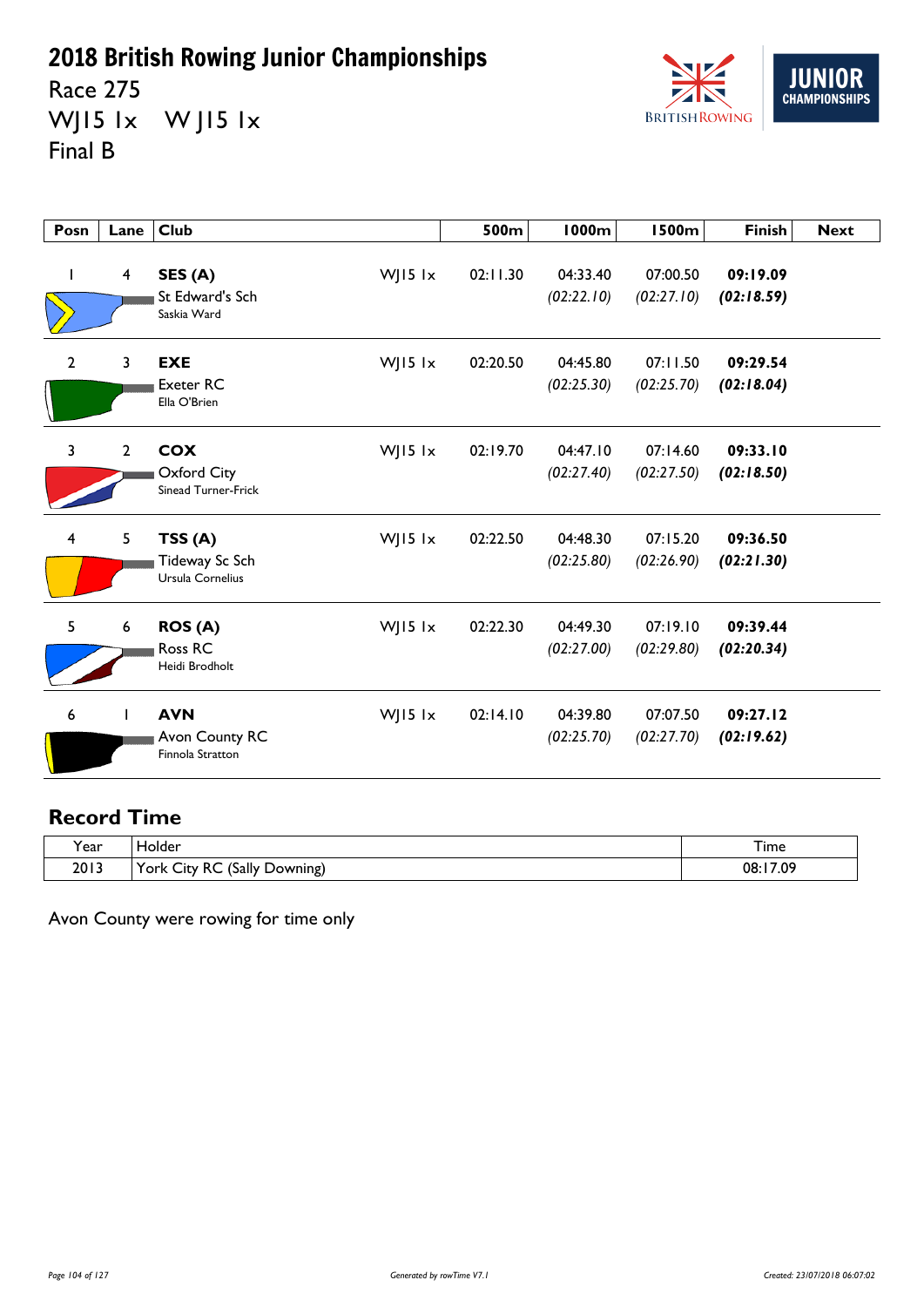Race 276 WJ15 1x W J15 1x Final A



| Posn | Lane                    | <b>Club</b>                                                  |           | 500m       | 1000m                  | <b>1500m</b>           | <b>Finish</b>          | <b>Next</b> |
|------|-------------------------|--------------------------------------------------------------|-----------|------------|------------------------|------------------------|------------------------|-------------|
| L    | $\boldsymbol{6}$        | <b>SAN</b><br>St Andrew BC<br>Alice Patton                   | WJ15 lx   | 02:14.30   | 04:34.90<br>(02:20.60) | 06:54.30<br>(02:19.40) | 09:06.64<br>(02:12.34) |             |
| 2    | 5                       | <b>HEN</b><br><b>Henley RC</b><br><b>Holly Cookson</b>       | WJ15 lx   | 02:09.40   | 04:25.70<br>(02:16.30) | 06:47.80<br>(02:22.10) | 09:06.83<br>(02:19.03) |             |
| 3    | $\overline{\mathbf{4}}$ | CLS(A)<br>Chester-le-St<br>Caitlin Warren                    | WJ15 lx   | 02:13.60   | 04:31.70<br>(02:18.10) | 06:53.30<br>(02:21.60) | 09:09.19<br>(02:15.89) |             |
| 4    | $\overline{2}$          | <b>SRC</b><br>Sudbury RC<br>Martha Bullen                    | WJ15 $1x$ | 02:18.50   | 04:34.50<br>(02:16.00) | 06:57.30<br>(02:22.80) | 09:18.88<br>(02:21.58) |             |
| 5    | 3                       | SES <sub>(B)</sub><br>St Edward's Sch<br>Isabel Llabres Diaz | WJ15 lx   | <b>DNA</b> | 04:39.40<br>(04:39.40) | 06:59.80<br>(02:20.40) | 09:24.76<br>(02:24.96) |             |
| 6    |                         | GLS(B)<br>Glasgow Schools<br><b>Emily Milne</b>              | WJ15 $1x$ | 02:13.10   | 04:40.10<br>(02:27.00) | 07:09.20<br>(02:29.10) | 09:33.49<br>(02:24.29) |             |

| ີ.<br>Y ear | folder                                                            | --<br>i ime |
|-------------|-------------------------------------------------------------------|-------------|
| 2013        | (Sally<br>York 、<br>∙RC<br>-<br>$\sim$<br>Downing)<br><b>City</b> | 17.09<br>08 |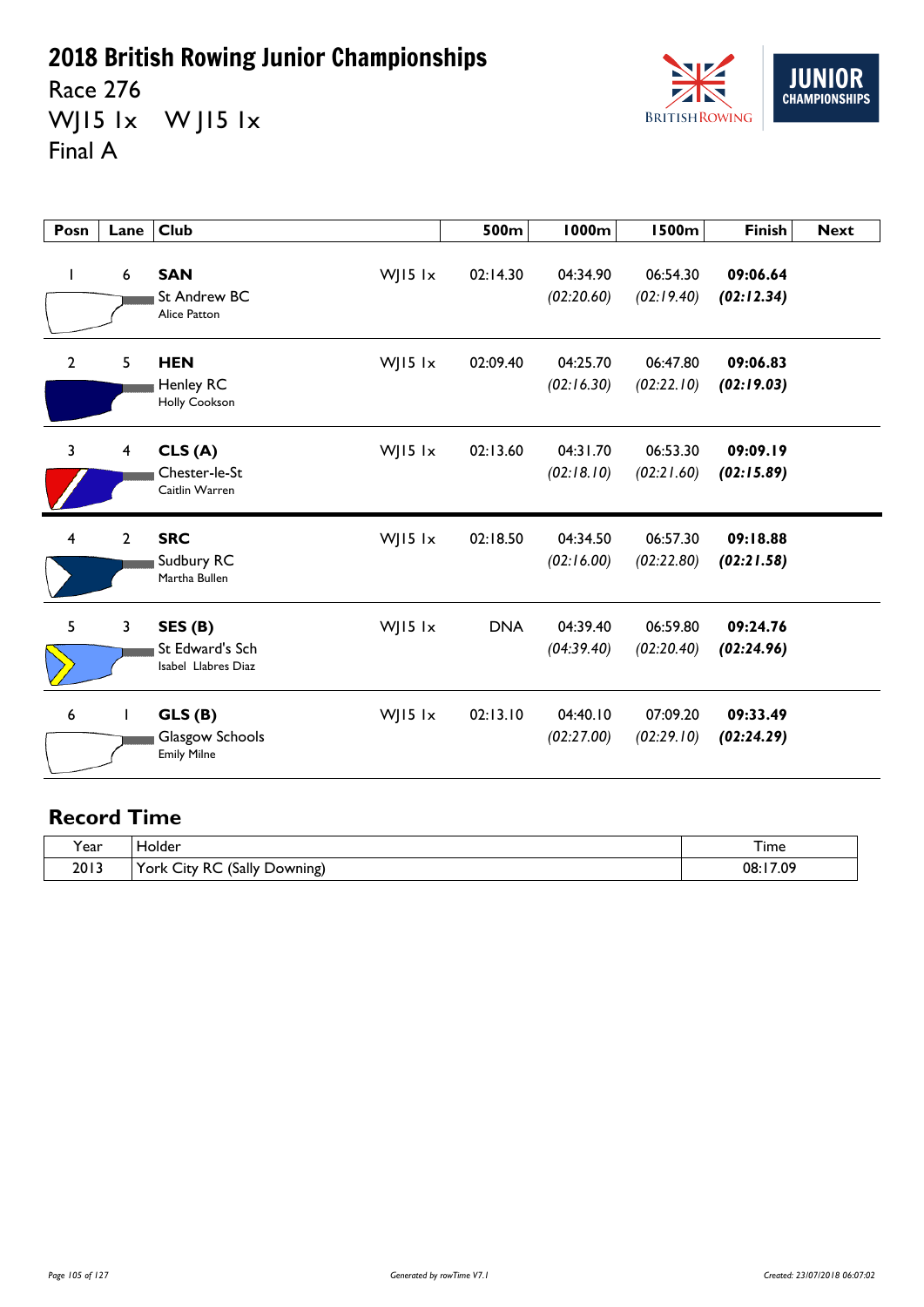Race 277 OJ18 2x Op J18 2x Final B



| Posn           | Lane           | <b>Club</b>                                                           |        | 500m     | 1000m                  | <b>1500m</b>           | <b>Finish</b>          | <b>Next</b> |
|----------------|----------------|-----------------------------------------------------------------------|--------|----------|------------------------|------------------------|------------------------|-------------|
|                | 5              | <b>GHP</b><br>Glos Hartpury<br>Sam Sheppard, Lawrence Jordan          | OJ182x | 01:53.60 | 03:51.80<br>(01:58.20) | 05:48.70<br>(01:56.90) | 07:46.42<br>(01:57.72) |             |
| $\overline{2}$ | 3              | <b>NOW</b><br>Northwich RC<br>Tom Swithenbank, Harrison Kendall-Smith | OJ182x | 01:53.00 | 03:52.00<br>(01:59.00) | 05:50.80<br>(01:58.80) | 07:51.44<br>(02:00.64) |             |
| 3              | 6              | <b>SRC</b><br>Sudbury RC<br>Byron Bullen, Sam Mcloughlin              | OJ182x | 01:54.70 | 03:56.40<br>(02:01.70) | 05:56.60<br>(02:00.20) | 07:55.43<br>(01:58.83) |             |
| 4              | 4              | <b>MAR</b><br>Marlow RC<br>Ben Zandonati, Harry Spennewyn             | O  82x | 01:54.30 | 03:53.40<br>(01:59.10) | 05:53.50<br>(02:00.10) | 07:55.76<br>(02:02.26) |             |
| 5              |                | <b>CCS</b><br><b>Claires Court</b><br>Adam Fairley, Joseph Walton     | OJ182x | 01:56.10 | 04:00.20<br>(02:04.10) | 06:02.50<br>(02:02.30) | 08:03.37<br>(02:00.87) |             |
| 6              | $\overline{2}$ | <b>CBS</b><br>Cambois RC<br>Andrew Bickerdike, Adam Bickerdike        | OJ182x | 01:55.40 | 04:00.50<br>(02:05.10) | 06:04.30<br>(02:03.80) | 08:05.86<br>(02:01.56) |             |

| $\ddot{\phantom{1}}$<br>rear) | folder                              | –<br>I ime       |
|-------------------------------|-------------------------------------|------------------|
| 1994                          | RC<br>.eander<br>⊣ Burtor<br>$\sim$ | 10<br>06<br>.40. |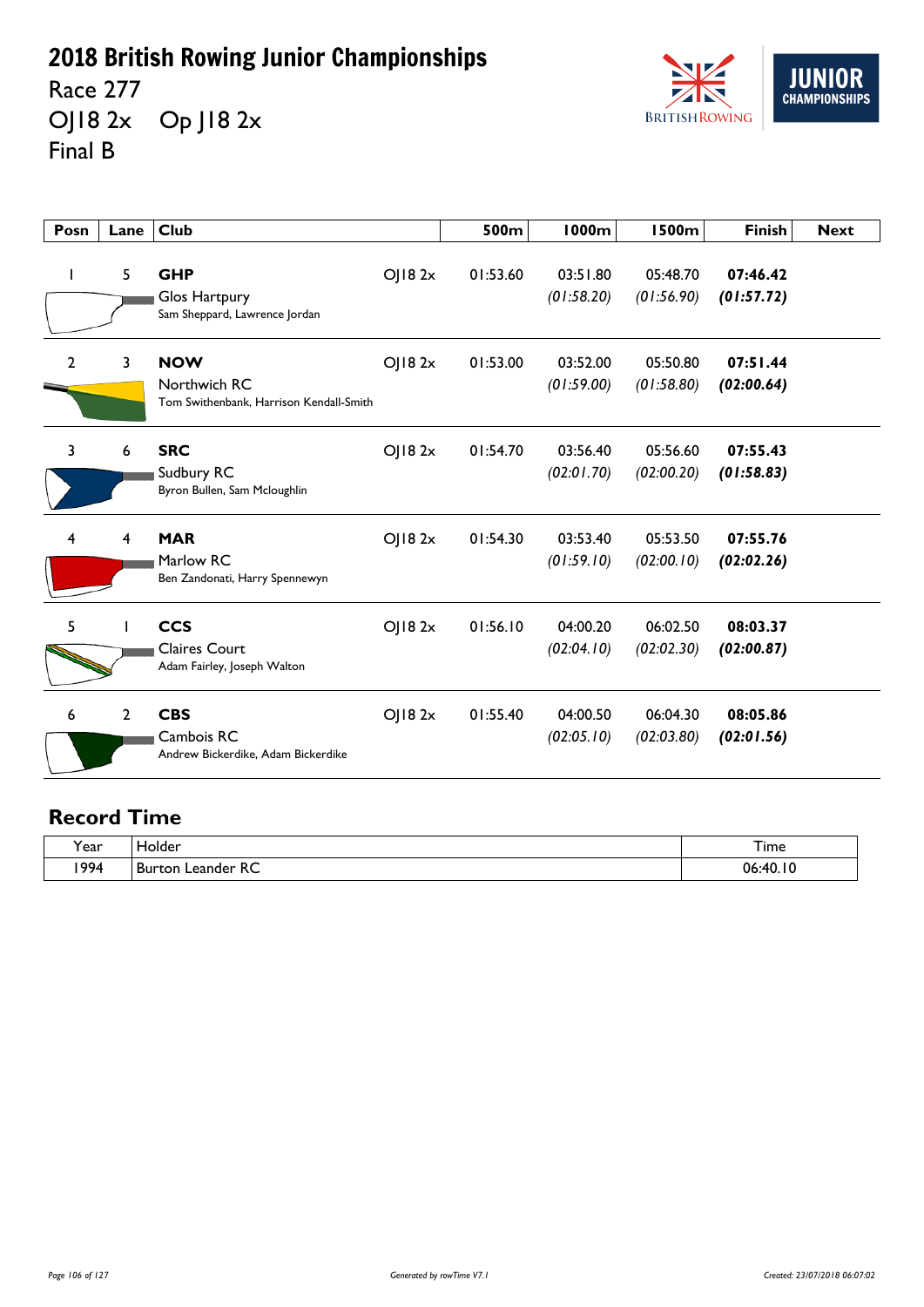Race 278 OJ18 2x Op J18 2x Final A



| Posn           | Lane           | <b>Club</b>                                                            | 500m     | 1000m                  | <b>1500m</b>           | <b>Finish</b>          | <b>Next</b> |
|----------------|----------------|------------------------------------------------------------------------|----------|------------------------|------------------------|------------------------|-------------|
| $\mathbf{I}$   | 4              | <b>CAL</b><br>OJ182x<br>Calpe RC<br>Julian Vinales, Jack Prior         | 01:50.50 | 03:42.70<br>(01:52.20) | 05:32.40<br>(01:49.70) | 07:20.60<br>(01:48.20) |             |
| $\mathbf{2}$   | 3              | <b>TWRD</b><br>OJ182x<br>Twick/Read<br>Adam Stephenson, Oscar Turner   | 01:51.80 | 03:42.10<br>(01:50.30) | 05:32.60<br>(01:50.50) | 07:21.67<br>(01:49.07) |             |
| $\overline{3}$ | 5              | O  82x<br>TSS(B)<br>Tideway Sc Sch<br>Hamish Murray, Alexander Jonas   | 01:52.80 | 03:46.80<br>(01:54.00) | 05:37.70<br>(01:50.90) | 07:28.86<br>(01:51.16) |             |
| 4              | 6              | <b>STK</b><br>OJ182x<br>Trentham BC<br>Keir Duncan-Lewis, John Parrish | 01:53.20 | 03:48.30<br>(01:55.10) | 05:42.50<br>(01:54.20) | 07:35.85<br>(01:53.35) |             |
| 5              | $\overline{2}$ | <b>GLB</b><br>O  82x<br>Globe RC<br>William Edgar, Ronald Richardson   | 01:51.60 | 03:46.10<br>(01:54.50) | 05:41.10<br>(01:55.00) | 07:42.48<br>(02:01.38) |             |
| 6              |                | OJ182x<br>TSS(A)<br>Tideway Sc Sch<br>John Lewis, Adam Oliver          | 02:02.60 | 04:19.00<br>(02:16.40) | 06:35.80<br>(02:16.80) | 09:00.03<br>(02:24.23) |             |

| $\ddot{\phantom{1}}$<br>rear) | folder                              | –<br>I ime       |
|-------------------------------|-------------------------------------|------------------|
| 1994                          | RC<br>.eander<br>⊣ Burtor<br>$\sim$ | 10<br>06<br>.40. |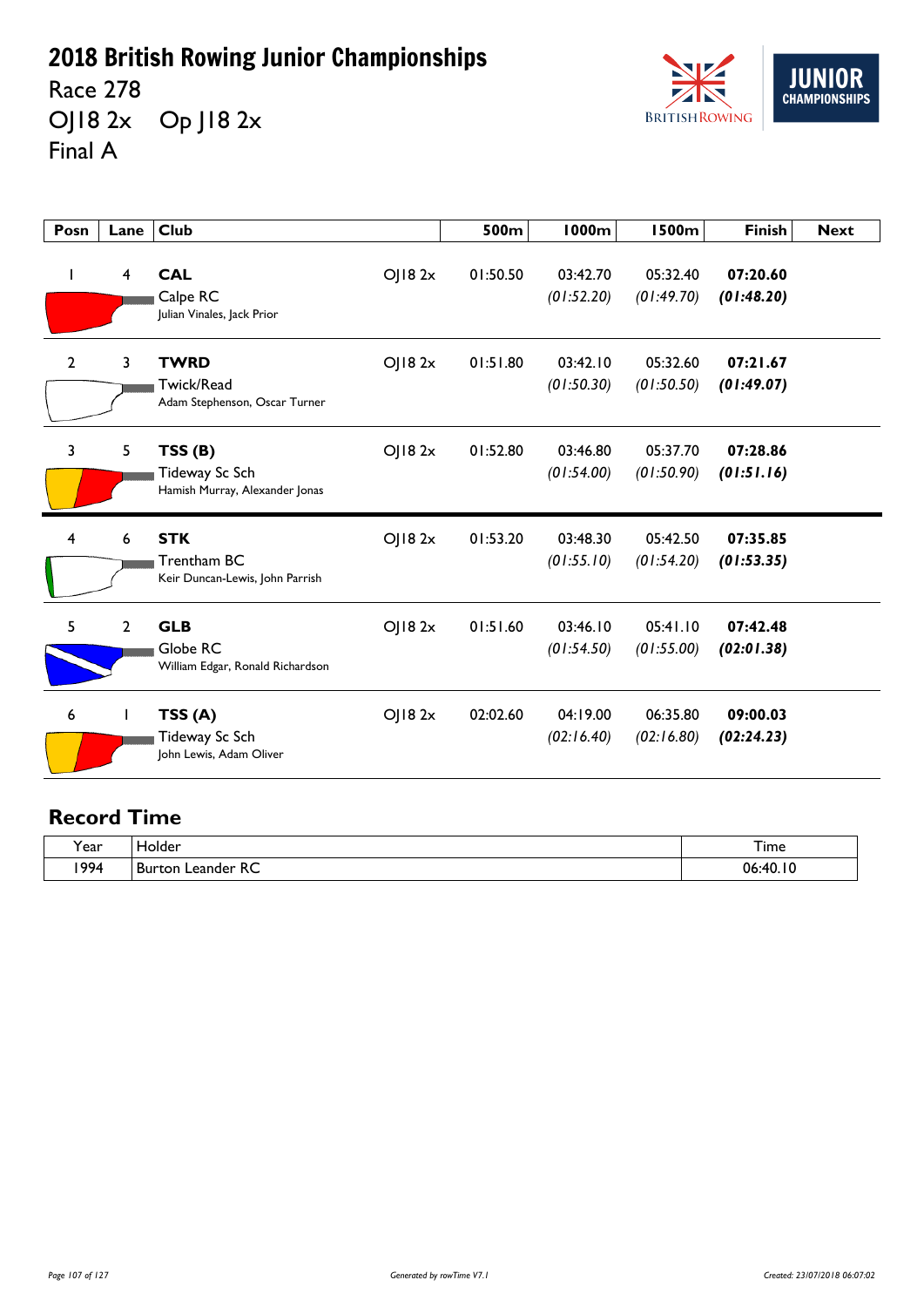Race 279 OJ16 1x Op J16 1x Final B



| Posn         | Lane                    | <b>Club</b>                                                         | 500m     | <b>1000m</b>           | <b>1500m</b>           | <b>Finish</b>          | <b>Next</b> |
|--------------|-------------------------|---------------------------------------------------------------------|----------|------------------------|------------------------|------------------------|-------------|
| I            | 5                       | <b>CHR</b><br>OJ16 Ix<br>Christchurch RC<br>Solomon Hewitt          | 02:01.40 | 04:13.60<br>(02:12.20) | 06:15.50<br>(02:01.90) | 08:24.51<br>(02:09.01) |             |
| $\mathbf{2}$ | 6                       | <b>EAR</b><br>$O$   $16$ $1x$<br>Earith SC<br><b>Elliott Sell</b>   | 02:06.60 | 04:08.20<br>(02:01.60) | 06:20.50<br>(02:12.30) | 08:26.33<br>(02:05.83) |             |
| 3            | $\overline{\mathbf{4}}$ | $O$   $16$ $1x$<br>SWB(D)<br><b>W</b> Borlase Sch<br>Norbert Bolier | 02:04.30 | 04:12.70<br>(02:08.40) | 06:24.10<br>(02:11.40) | 08:33.36<br>(02:09.26) |             |
| 4            | L                       | GRN(B)<br>$O$   $16$ $1x$<br>Grange Sch<br>Sebastian Paisley        | 02:08.00 | 04:18.10<br>(02:10.10) | 06:27.30<br>(02:09.20) | 08:34.59<br>(02:07.29) |             |
| 5            | 3                       | <b>GGA</b><br>$O$   $16$ $1x$<br>Glasgow Academy<br>Rory White      | 02:08.40 | 04:16.00<br>(02:07.60) | 06:30.20<br>(02:14.20) | 08:36.61<br>(02:06.41) |             |
| 6            | $\mathbf{2}$            | <b>CLD</b><br>$O$   $16$ $1x$<br>Clydesdale ARC<br>Ewan Pringle     | 02:07.50 | 04:17.20<br>(02:09.70) | 06:26.90<br>(02:09.70) | 08:47.07<br>(02:20.17) |             |

| Year | Holder                                                                          | I ime            |
|------|---------------------------------------------------------------------------------|------------------|
| 2013 | <u>т</u><br>School (Hartford) เ<br>(Scott)<br>. Ozsanlav-Harri<br>Grange<br>۱he | 74<br>JΓ<br>t.JV |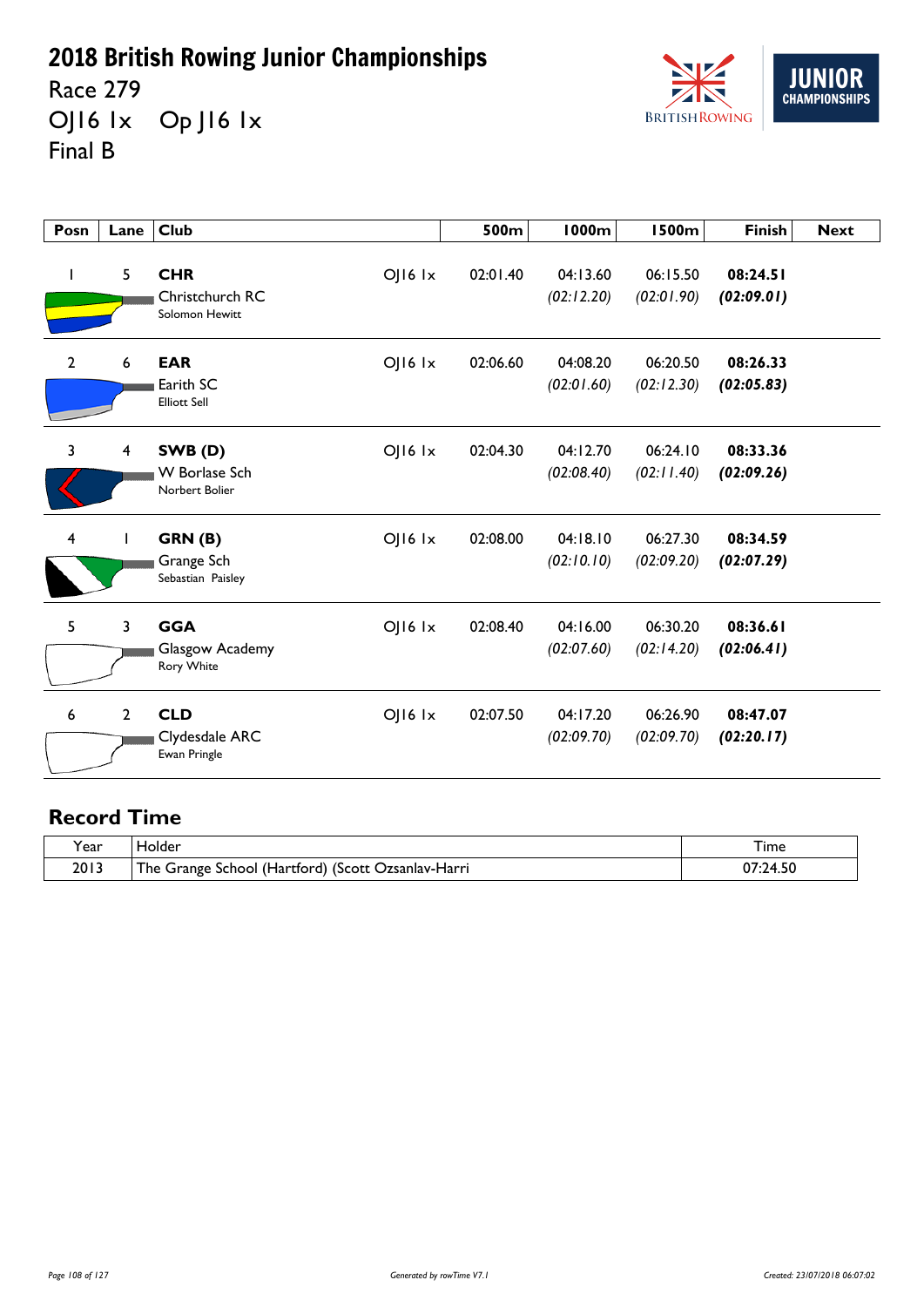Race 280 OJ16 1x Op J16 1x Final A



| Posn                    | Lane             | <b>Club</b>                                                                 | 500m     | 1000m                  | <b>1500m</b>           | <b>Finish</b>          | <b>Next</b> |
|-------------------------|------------------|-----------------------------------------------------------------------------|----------|------------------------|------------------------|------------------------|-------------|
|                         | $\overline{4}$   | <b>ROB</b><br>$O$   $16$ $1x$<br>Rob Roy BC<br><b>Brett Taylor</b>          | 01:59.40 | 04:03.50<br>(02:04.10) | 06:07.80<br>(02:04.30) | 08:08.52<br>(02:00.72) |             |
| $\overline{2}$          | 3                | <b>NUN</b><br>$O$   $16$ $1x$<br>Nottm & Union<br>lames Forward             | 02:00.30 | 04:03.20<br>(02:02.90) | 06:06.90<br>(02:03.70) | 08:12.07<br>(02:05.17) |             |
| 3                       | 5                | <b>WBS</b><br>$O$   $16$ $1x$<br><b>Windsor Boys</b><br>Julian van Gelderen | 02:01.20 | 04:05.70<br>(02:04.50) | 06:09.60<br>(02:03.90) | 08:15.97<br>(02:06.37) |             |
| $\overline{\mathbf{4}}$ |                  | $O$   $16$ $1x$<br>GWC(B)<br>George Watson's<br>Peter Demyanov              | 02:01.60 | 04:07.70<br>(02:06.10) | 06:14.50<br>(02:06.80) | 08:22.58<br>(02:08.08) |             |
| 5                       | $\boldsymbol{6}$ | $O$   $16$ $1x$<br>MHD(B)<br>Maidenhead RC<br><b>Stephen Hughes</b>         | 02:00.90 | 04:11.60<br>(02:10.70) | 06:27.00<br>(02:15.40) | 08:39.64<br>(02:12.64) |             |
| 6                       | $\overline{2}$   | <b>DUR</b><br>$O$   $16$ $1x$<br>Durham ARC<br><b>Adam Morris</b>           | 02:04.80 | 04:13.70<br>(02:08.90) | 06:29.50<br>(02:15.80) | 08:43.99<br>(02:14.49) |             |

| Y ear | iolder                                                         | I ime                    |
|-------|----------------------------------------------------------------|--------------------------|
| 2013  | ا School (Hartford) (Scott (<br>The Grange<br>. Ozsanlav-Harri | <b>14.</b><br>1.50<br>υr |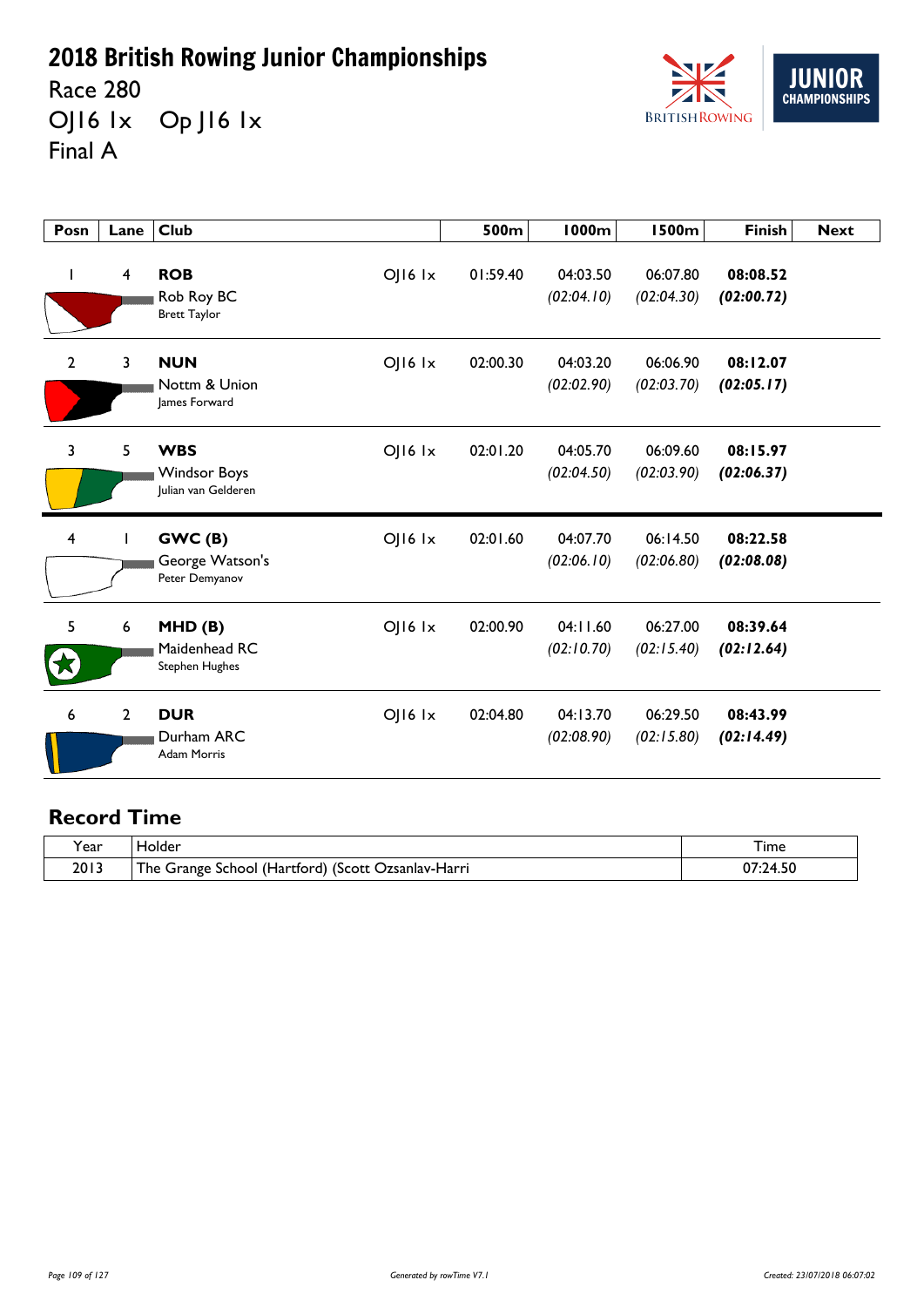Race 281 WJ18 1x W J18 1x Final B



| Posn           | Lane           | <b>Club</b>                                                  | 500m     | <b>1000m</b>           | <b>1500m</b>           | <b>Finish</b>          | <b>Next</b> |
|----------------|----------------|--------------------------------------------------------------|----------|------------------------|------------------------|------------------------|-------------|
| J.             | 3              | <b>ABN</b><br>WJ18 1x<br>Abingdon RC<br>Caitlin Donaldson    | 02:15.30 | 04:35.50<br>(02:20.20) | 06:55.80<br>(02:20.30) | 09:14.33<br>(02:18.53) |             |
| $\overline{2}$ | $\overline{4}$ | <b>TWK</b><br>WJ18 $1x$<br>Twickenham RC<br>lade Lindo       | 02:15.10 | 04:35.90<br>(02:20.80) | 07:07.40<br>(02:31.50) | 09:21.34<br>(02:13.94) |             |
| 3<br>המנ       | $\overline{2}$ | <b>MOS</b><br>WJ18 $1x$<br>Mossbourne Acad<br>Meda Laukyte   | 02:17.20 | 04:41.30<br>(02:24.10) | 06:58.80<br>(02:17.50) | 09:28.85<br>(02:30.05) |             |
| $\overline{4}$ | 5              | WJ18 1x<br>WLT (A)<br><b>Walton RC</b><br>Katherine Stenning | 02:19.70 | 04:44.70<br>(02:25.00) | 07:14.30<br>(02:29.60) | 09:31.61<br>(02:17.31) |             |
| 5              |                | <b>MTS</b><br>WJ18 1x<br>Merch Taylors<br>Nia Almond         | 02:24.00 | 04:49.20<br>(02:25.20) | 07:11.50<br>(02:22.30) | 09:37.34<br>(02:25.84) |             |
| <b>DNS</b>     | 6              | <b>COX</b><br>WJ18 1x<br>Oxford City<br>Georgina Cherry      |          |                        |                        |                        |             |

| $\tilde{\phantom{a}}$<br>ear | folder                                                                              | 1 ime    |
|------------------------------|-------------------------------------------------------------------------------------|----------|
| 2013                         | . .<br>$\tilde{\ }$<br>Hatfield)<br>-<br>abriella۔<br><b>Eton</b><br>Excelsion<br>╰ | 08:06.6. |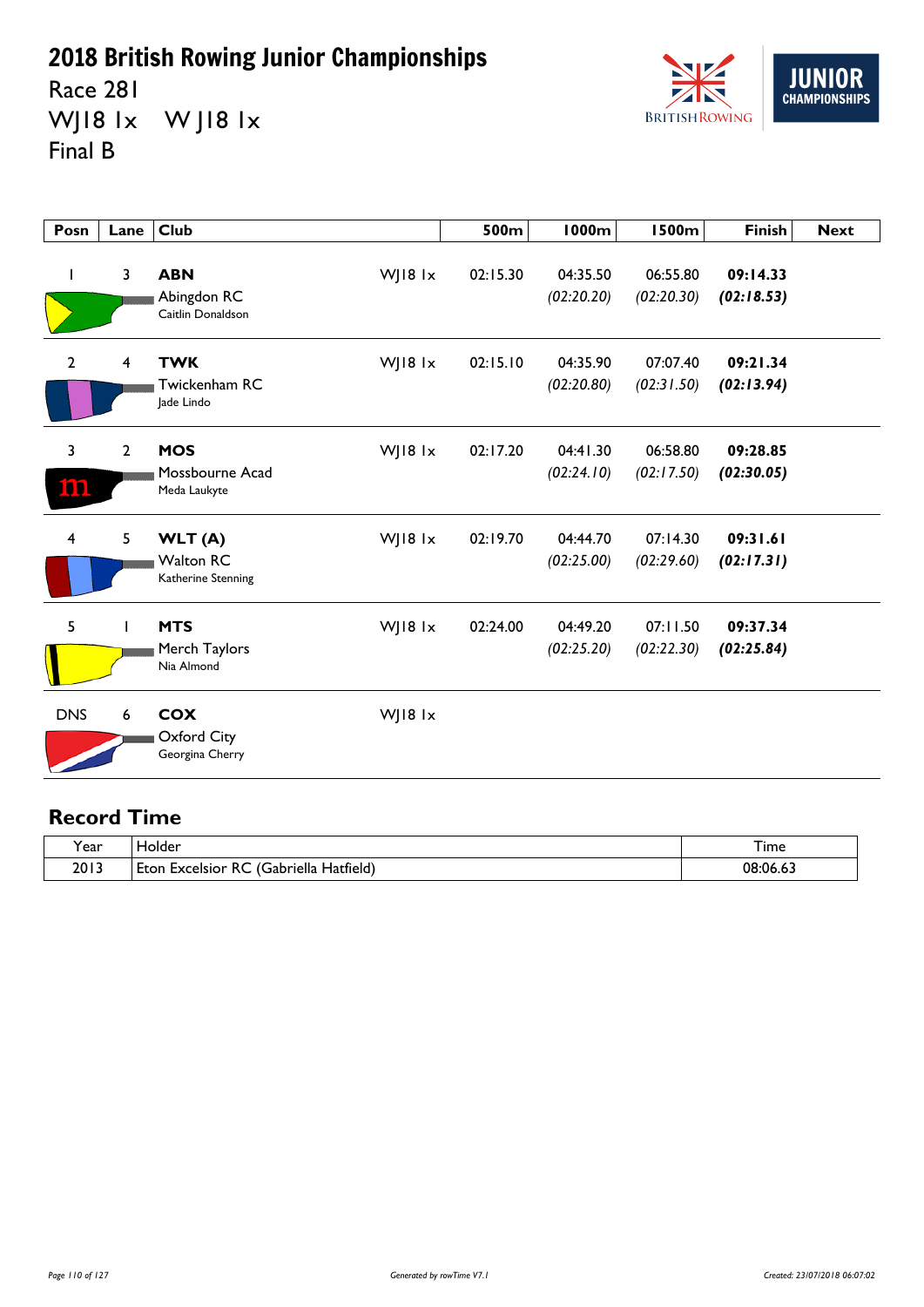Race 282 WJ18 1x W J18 1x Final A



| Posn           | Lane           | <b>Club</b>                                                        | 500m     | <b>1000m</b>           | <b>1500m</b>           | <b>Finish</b>          | <b>Next</b> |
|----------------|----------------|--------------------------------------------------------------------|----------|------------------------|------------------------|------------------------|-------------|
|                | $\overline{4}$ | <b>AGE</b><br>WJ18 1x<br>Agecroft RC<br>Georgina Dooley            | 02:08.20 | 04:22.00<br>(02:13.80) | 06:46.70<br>(02:24.70) | 08:58.01<br>(02:11.31) |             |
| $\mathbf{2}$   | 5              | WJ18 $1x$<br><b>WTN</b><br>Warrington RC<br>Ella Stanhope          | 02:10.50 | 04:26.30<br>(02:15.80) | 06:49.80<br>(02:23.50) | 09:01.69<br>(02:11.89) |             |
| 3              | $\overline{2}$ | <b>MAR</b><br>WJ18 $1x$<br>Marlow RC<br><b>Charlotte Fennell</b>   | 02:12.70 | 04:29.90<br>(02:17.20) | 06:48.00<br>(02:18.10) | 09:02.32<br>(02:14.32) |             |
| $\overline{4}$ | 6              | <b>SPG</b><br>WJ18 $1x$<br><b>St Paul's Girls</b><br>Aurelia Cowan | 02:13.60 | 04:29.60<br>(02:16.00) | 06:50.60<br>(02:21.00) | 09:03.01<br>(02:12.41) |             |
| 5              | 3              | IEL (A)<br>WJ18 $1x$<br>Isle of Ely RC<br>Molly Johnson            | 02:10.00 | 04:23.80<br>(02:13.80) | 06:47.10<br>(02:23.30) | 09:09.16<br>(02:22.06) |             |
| 6              |                | <b>YRM</b><br>WJ18 $1x$<br>Yarm Sch<br>Hazel Wake                  | 02:17.30 | 04:41.80<br>(02:24.50) | 07:06.10<br>(02:24.30) | 09:29.06<br>(02:22.96) |             |

| . .<br>l ear | folder                                                                | I ime      |
|--------------|-----------------------------------------------------------------------|------------|
| 2013         | - 13<br>. .<br>~~<br>Gabriella<br>Hatfield,<br>Excelsior<br>Eton<br>ĸ | 08.06<br>. |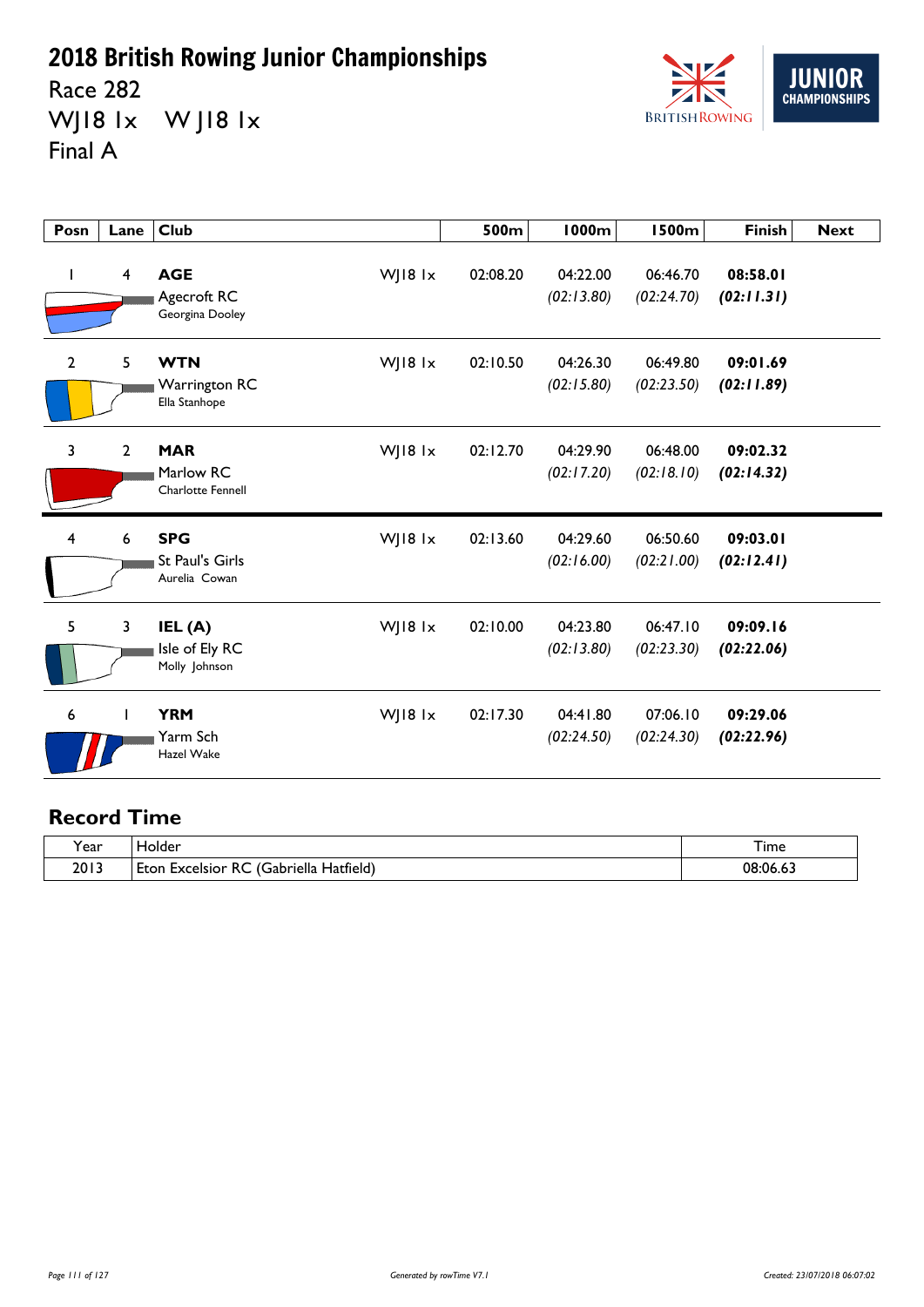Race 283 WJ16 4+ W J16 4+ Final B



| Posn           | Lane | <b>Club</b>                                                                                                                               | 500m     | 1000m                  | 1500m                  | <b>Finish</b>          | <b>Next</b> |
|----------------|------|-------------------------------------------------------------------------------------------------------------------------------------------|----------|------------------------|------------------------|------------------------|-------------|
|                | 4    | WJ16 $4+$<br><b>COX</b><br>Oxford City<br>Clara Giachino, Leonie Watson, Rebecca Hore, Emily<br>Twinn, Martha Stasinaki                   | 02:14.60 | 04:34.40<br>(02:19.80) | 06:52.60<br>(02:18.20) | 09:03.91<br>(02:11.31) |             |
| $\overline{2}$ | 5.   | <b>SLS</b><br>WJ16 $4+$<br>St Leonards Sch<br>Jude Parkinson, Anna Bancroft, Emily Reilly<br>O'Donnell, Abbie Rogers, [Cox] Millie Rogers | 02:15.20 | 04:33.50<br>(02:18.30) | 06:53.00<br>(02:19.50) | 09:05.53<br>(02:12.53) |             |
| <b>DNS</b>     | 3    | WJ16 $4+$<br><b>STK</b><br>Trentham BC<br>Elisha Maxfield, Stephanie Howie, Madeline Oakes,<br>Isabella Boughey, [Cox] Amelia Softley     |          |                        |                        |                        |             |

| Year | Holder              | --<br><sub>1</sub> ime |
|------|---------------------|------------------------|
| 2015 | $\sim$<br>Henley RC | <u>ד רר</u><br>07:32.7 |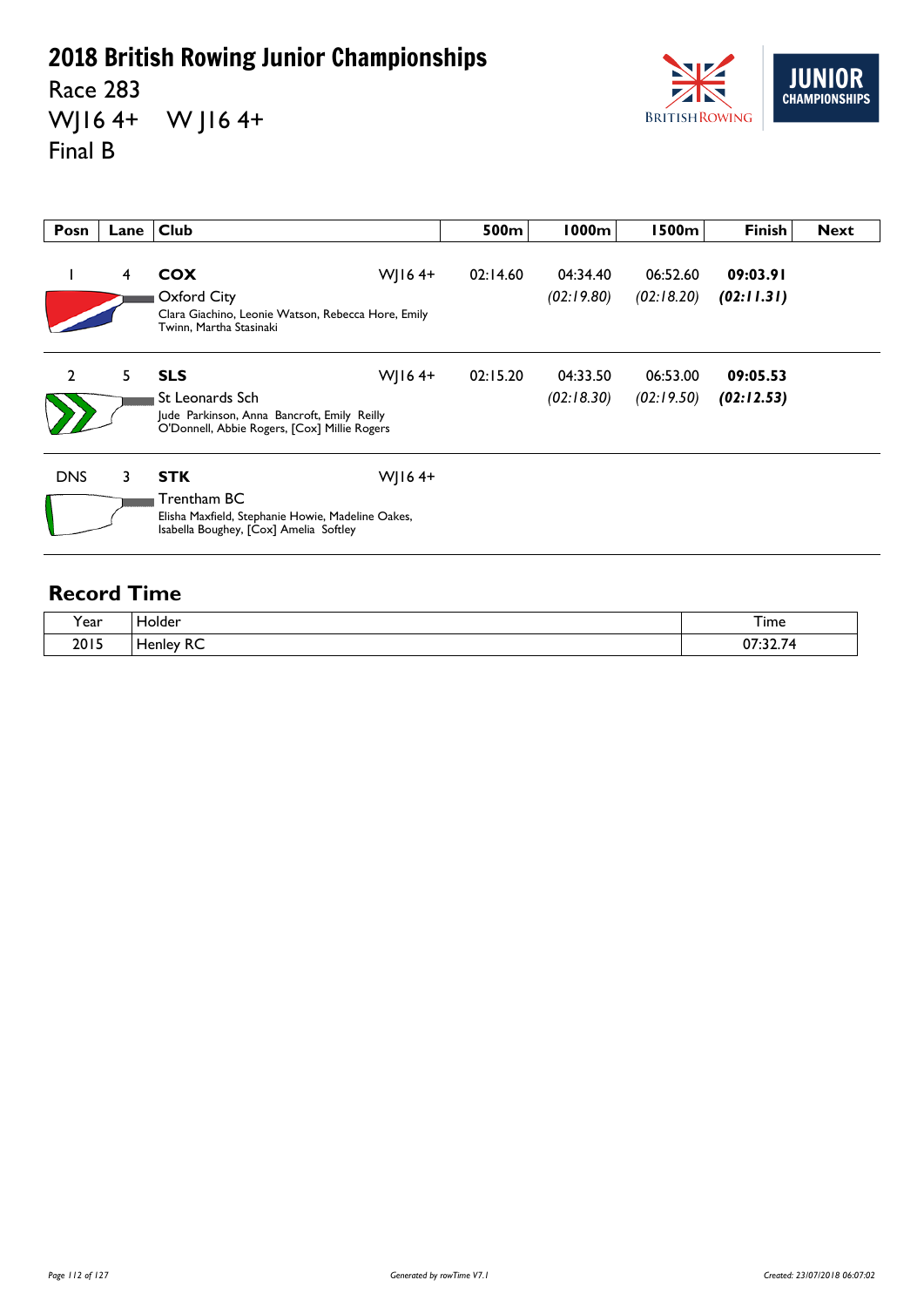Race 284 WJ16 4+ W J16 4+ Final A



| Posn         | Lane                    | <b>Club</b>                                                                                                                                | 500m     | <b>1000m</b>           | <b>1500m</b>           | <b>Finish</b>          | <b>Next</b> |
|--------------|-------------------------|--------------------------------------------------------------------------------------------------------------------------------------------|----------|------------------------|------------------------|------------------------|-------------|
|              | $\overline{\mathbf{4}}$ | WJ16 $4+$<br><b>LEA</b><br>Lea RC<br>Rosa Millard, Laura Ellington, Ella Sharman, Molly<br>Foxell, Lyla Downey                             | 02:02.70 | 04:08.70<br>(02:06.00) | 06:18.00<br>(02:09.30) | 08:21.71<br>(02:03.71) |             |
| $\mathbf{2}$ | 3                       | <b>SUA</b><br>WJ16 $4+$<br><b>Stratford Avon</b><br>Katie Wellstead, Molly Gill-Swift, Khloe Curnock,<br>Emily Browne, [Cox] Hermione Hill | 02:03.60 | 04:12.10<br>(02:08.50) | 06:22.50<br>(02:10.40) | 08:27.84<br>(02:05.34) |             |
| 3            | 6                       | <b>GMS</b><br>WJ16 $4+$<br><b>Gt Marlow Sch</b><br>Hannah Clayton, Tabitha Collins, Jessie McAuley,<br>Chloe Gosnell, [Cox] Hugo Salinas   | 02:08.80 | 04:18.50<br>(02:09.70) | 06:26.10<br>(02:07.60) | 08:31.67<br>(02:05.57) |             |
| 4            | 5                       | WJ16 $4+$<br>HEN(B)<br>Henley RC<br>Darcey Smith, GEORGINA SEGRT, Holly Thompson,<br>Emilia Fulford-Dobson, Chloe Beeton                   | 02:09.70 | 04:22.40<br>(02:12.70) | 06:31.20<br>(02:08.80) | 08:34.68<br>(02:03.48) |             |
| 5            | $\overline{2}$          | WJ164+<br><b>NWK</b><br>Newark RC<br>Lilly Kane, Maisie Archer Dytch, Anna Shaw, Amelia<br>Tunnicliffe, [Cox] Imogen Loach-Martin          | 02:07.20 | 04:18.80<br>(02:11.60) | 06:30.40<br>(02:11.60) | 08:42.40<br>(02:12.00) |             |
| 6            |                         | <b>CAB</b><br>WJ164+<br>Cantabrigian RC<br>Amy Hill, Zara Parr, Rosie Oliver, Katie Oliver,<br>[Cox] Charlotte Parr                        | 02:09.30 | 04:22.90<br>(02:13.60) | 06:36.10<br>(02:13.20) | 08:49.15<br>(02:13.05) |             |

| í ear | Holder    | Time                    |
|-------|-----------|-------------------------|
| 2015  | Henley RC | $\sim$<br>$\sim$ $\sim$ |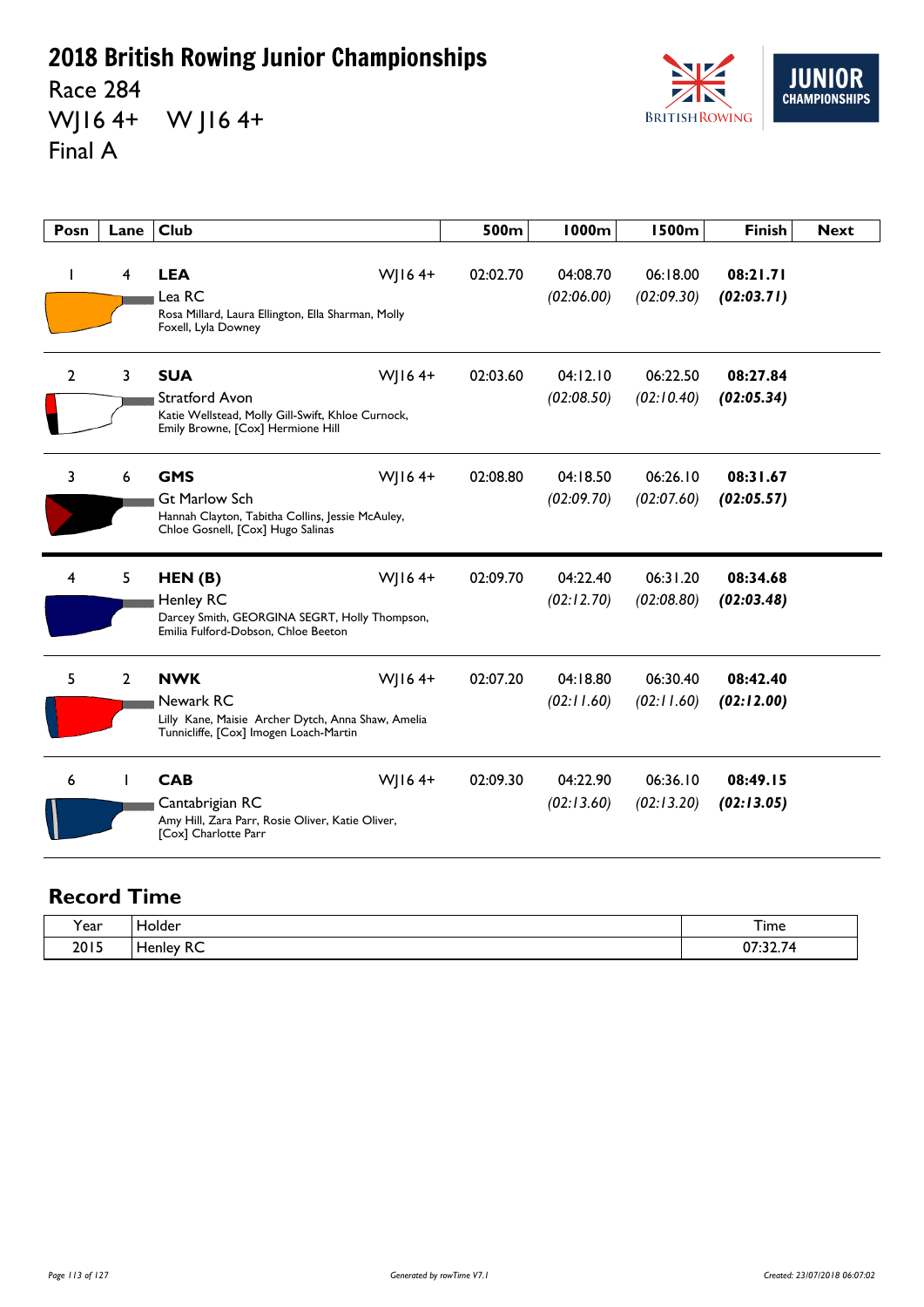Race 285 WJ15 4x+ W J15 4x+ Final B



| Posn           | Lane           | <b>Club</b>                                                                                                                              | 500m     | <b>1000m</b>           | <b>1500m</b>           | <b>Finish</b>          | <b>Next</b> |
|----------------|----------------|------------------------------------------------------------------------------------------------------------------------------------------|----------|------------------------|------------------------|------------------------|-------------|
| ı              | 5              | $W$ JI54x+<br>WYJ (A)<br>Wycliffe Junior<br>Eva Fletcher, Megan Edwards, Maya Rowles, Neve<br>Porteous, [Cox] Jenna Meiklejohn           | 02:06.50 | 04:11.70<br>(02:05.20) | 06:18.70<br>(02:07.00) | 08:23.95<br>(02:05.25) |             |
| $\overline{2}$ | 6              | <b>STP</b><br>$W$   15 4x+<br>Stourport BC<br>Eleanor Jones, Ruby Courtney, Katie Mellors,<br>Annabelle Murphy, Harriet Murphy           | 02:03.40 | 04:12.00<br>(02:08.60) | 06:23.80<br>(02:11.80) | 08:30.30<br>(02:06.50) |             |
| 3              | 4              | <b>GLS</b><br>$W$   15 4x+<br>Glasgow Schools<br>Morvern Thompson, Ella Bryant, Sofia Chatfield,<br>Darcie McCann, [Cox] Eilidh Miller   | 02:06.20 | 04:15.40<br>(02:09.20) | 06:24.40<br>(02:09.00) | 08:31.11<br>(02:06.71) |             |
| 4              |                | $W$   15 4x+<br>MAR(B)<br>Marlow RC<br>Emma Daniell, Eleanor Purves, Olivia Fisk, Aaryanna<br>Cox Gordon, Katie Leonard                  | 02:08.30 | 04:16.30<br>(02:08.00) | 06:26.10<br>(02:09.80) | 08:32.64<br>(02:06.54) |             |
| 5              | 3              | $W$   15 4x+<br><b>GWCC</b><br><b>GWC/CLD/CLD</b><br>Honey Hughes, Ciara Rogers, Caitlin Warren, Isobel<br>Clements, [Cox] Gregor Watson | 02:09.20 | 04:17.80<br>(02:08.60) | 06:28.30<br>(02:10.50) | 08:34.69<br>(02:06.39) |             |
| 6              | $\overline{2}$ | <b>CBR</b><br>$W$   15 4x+<br><b>Bristol City</b><br>Maggie Jones, Honor Brown, Katherine Alexander,<br>India Bruton, Eve Snow           | 02:07.40 | <b>DNA</b>             | 06:30.70<br>(06:30.70) | 08:36.78<br>(02:06.08) |             |

| í ear | Holder           | Time                     |
|-------|------------------|--------------------------|
| 2013  | <b>Henley RC</b> | סר רר דח<br>0/22.25<br>. |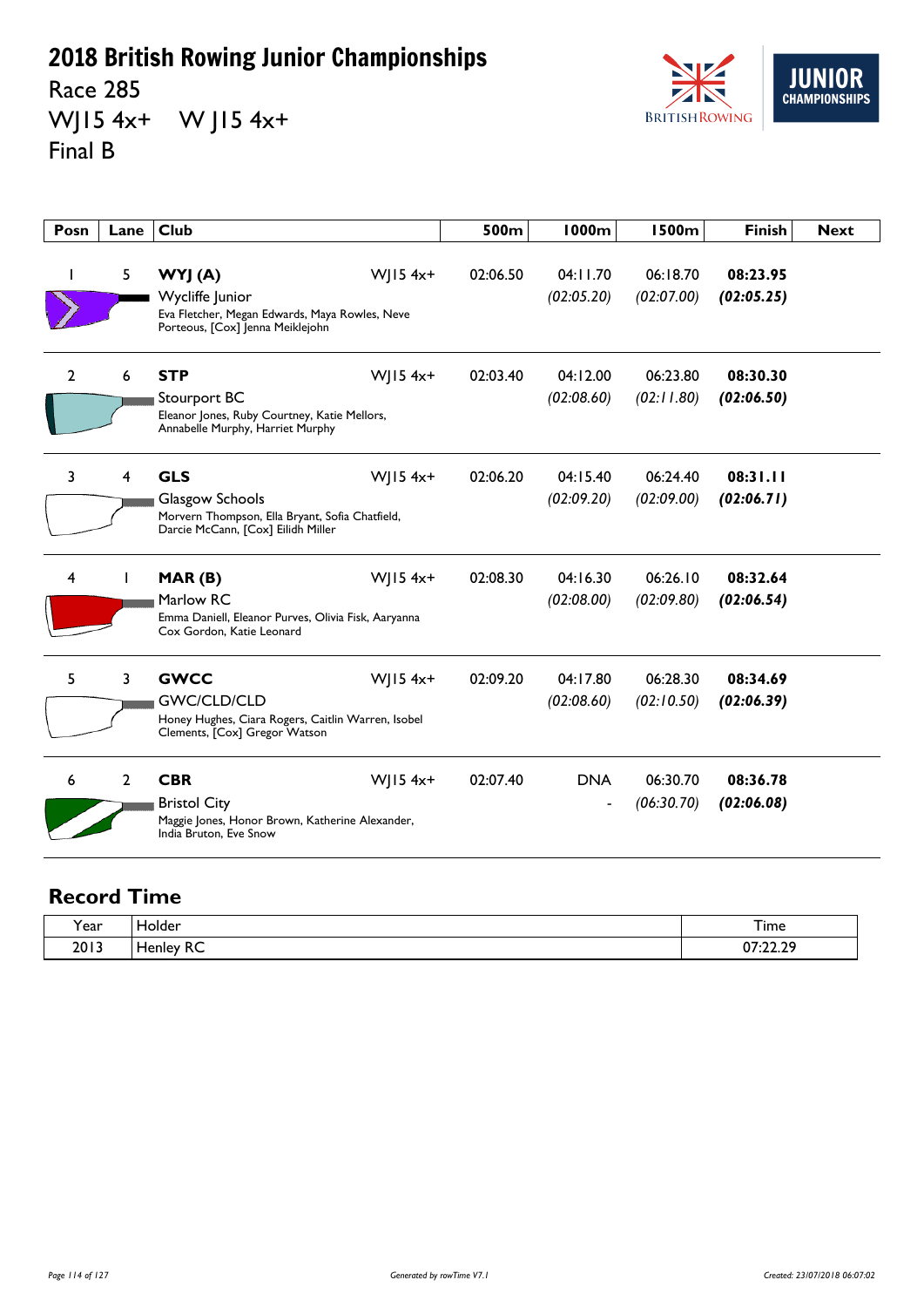Race 286 WJ15 4x+ W J15 4x+ Final A



| Posn         | Lane                    | <b>Club</b>                                                                                                                             | 500m     | 1000m                  | <b>1500m</b>                           | <b>Finish</b>          | <b>Next</b> |
|--------------|-------------------------|-----------------------------------------------------------------------------------------------------------------------------------------|----------|------------------------|----------------------------------------|------------------------|-------------|
|              | $\overline{\mathbf{4}}$ | $W$   15 4x+<br>MAR(A)<br>Marlow RC<br>Molly Fennell, Molly Newman, Ella Marsh, Eloise<br>Brindle, Amelie Brindle                       | 01:59.20 | 03:59.70<br>(02:00.50) | <b>DNA</b><br>$\blacksquare$           | 07:56.40<br>(07:56.40) |             |
| $\mathbf{2}$ | 3                       | WJ15 4x+<br>HEN (A)<br>Henley RC<br>Della Luke, Holly Cookson, Isabelle Cotten, Georgina<br>Pollard, Ava Reineke                        | 02:00.40 | 04:00.10<br>(01:59.70) | <b>DNA</b><br>$\blacksquare$           | 07:57.76<br>(07:57.76) |             |
| 3            | $\overline{2}$          | <b>STK</b><br>WJ15 4x+<br>Trentham BC<br>Niamh Nolan, Meredith Oakes, Megan Birnbacher,<br>Lottie Hallam, [Cox] Gabriella Phagurey      | 02:00.70 | 04:02.50<br>(02:01.80) | <b>DNA</b><br>$\overline{\phantom{a}}$ | 07:59.66<br>(07:59.66) |             |
| 4            | 5                       | <b>MHD</b><br>$W$   15 4x+<br>Maidenhead RC<br>Elizabeth Hollis, Isobel Sellers, Dallas Thompson,<br>Stephanie Stuij, [Cox] India White | 02:01.30 | 04:02.80<br>(02:01.50) | <b>DNA</b><br>$\overline{\phantom{a}}$ | 08:02.73<br>(08:02.73) |             |
| 5            | 6                       | TSS(A)<br>$W$   15 4x+<br>Tideway Sc Sch<br>Freya Lovric-Kemp, Mary McWilliam, Ursula<br>Cornelius, Daisy Hammond, Indy Regan           | 01:59.70 | 04:02.20<br>(02:02.50) | <b>DNA</b><br>$\overline{\phantom{a}}$ | 08:11.53<br>(08:11.53) |             |
| 6            |                         | <b>TRHO</b><br>$W$   15 4x+<br>Trafford/HolL<br>Rebekah Court, Rosie Pickles, Katie Horsfall, Eleanor<br>Fitchet, [Cox] Dani Gallagher  | 02:06.00 | 04:14.20<br>(02:08.20) | <b>DNA</b><br>$\overline{\phantom{a}}$ | 08:29.80<br>(08:29.80) |             |

| í ear | Holder           | Time                     |
|-------|------------------|--------------------------|
| 2013  | <b>Henley RC</b> | סר רר דח<br>0/22.25<br>. |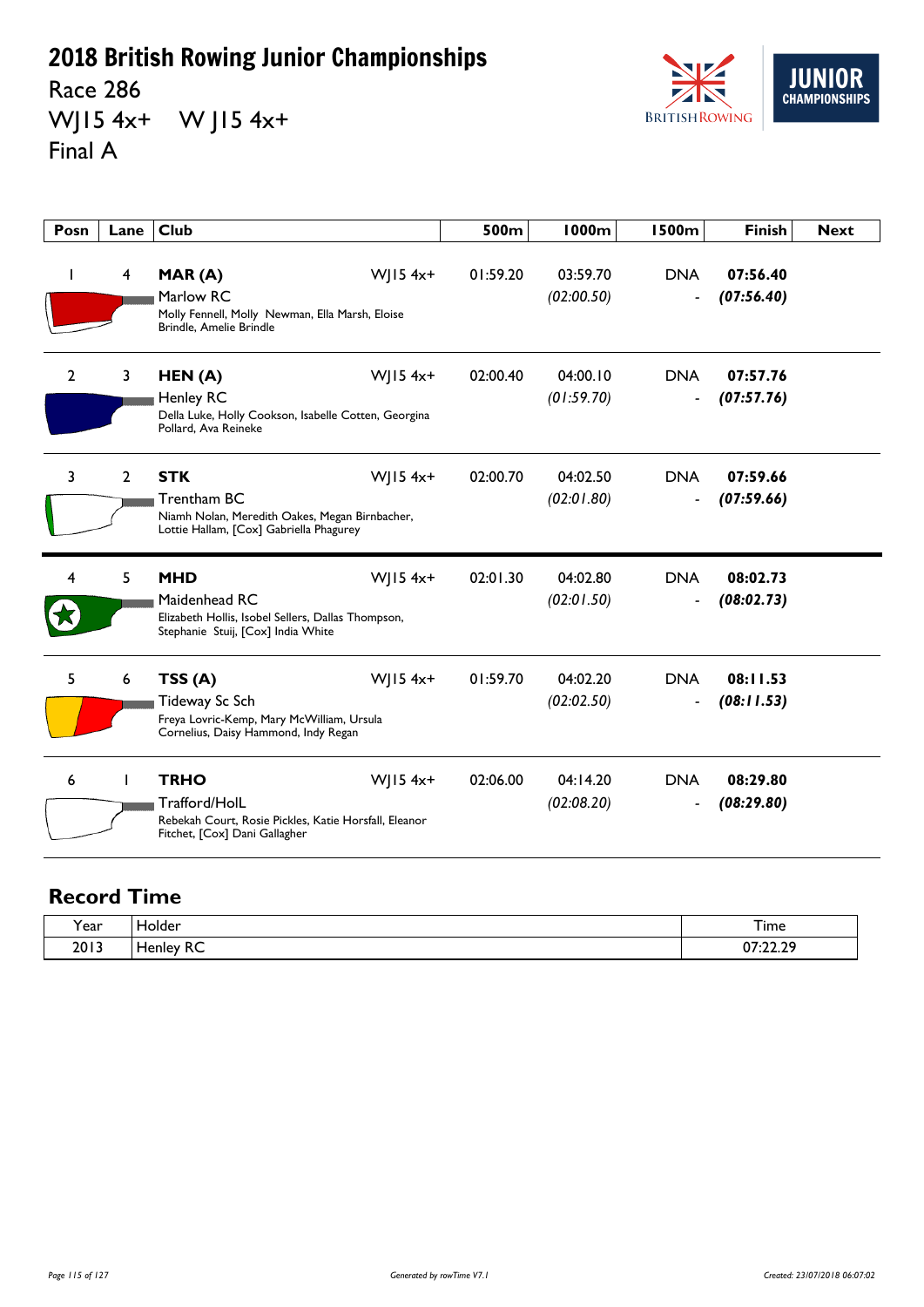Race 287 WJ18 2- W J18 2- Final A



| Posn           | Lane           | <b>Club</b>                                                            |         | 500m     | <b>1000m</b>           | <b>1500m</b>           | <b>Finish</b>          | <b>Next</b> |
|----------------|----------------|------------------------------------------------------------------------|---------|----------|------------------------|------------------------|------------------------|-------------|
| L              | 4              | <b>LEA</b><br>Lea RC<br>Elsa Froggatt-Brown, Rachel McDonald           | WJ182-  | 02:11.30 | 04:23.80<br>(02:12.50) | 06:35.60<br>(02:11.80) | 08:42.45<br>(02:06.85) |             |
| $\overline{2}$ | 3              | <b>CAL</b><br>Calpe RC<br>Arianne Risso, Nicole Smart                  | WJ18 2- | 02:06.30 | 04:16.80<br>(02:10.50) | 06:33.40<br>(02:16.60) | 08:49.95<br>(02:16.55) |             |
| $\mathbf{3}$   | $\overline{2}$ | <b>NCR</b><br><b>NCRA</b><br>Matilda Holmes, Jessica Eaves             | WJ18 2- | 02:06.90 | 04:22.30<br>(02:15.40) | 06:40.90<br>(02:18.60) | 08:54.01<br>(02:13.11) |             |
| 4              | 5              | <b>WRR</b><br><b>Worcester RC</b><br>Madeleine Fisher, Sophie Stoddart | WJ18 2- | 02:10.40 | 04:30.70<br>(02:20.30) | 06:55.10<br>(02:24.40) | 09:15.75<br>(02:20.65) |             |

| $\lambda$<br>rear | <b>Folder</b>                                                | $-$<br>I ime                                              |
|-------------------|--------------------------------------------------------------|-----------------------------------------------------------|
| 2015              | $-1$ .<br>. .<br>School<br>Elizabeth<br><b>High</b><br>Jueer | $\sim$ $\sim$ $\sim$<br>--<br>$\cdot$ $\alpha$<br>v,<br>. |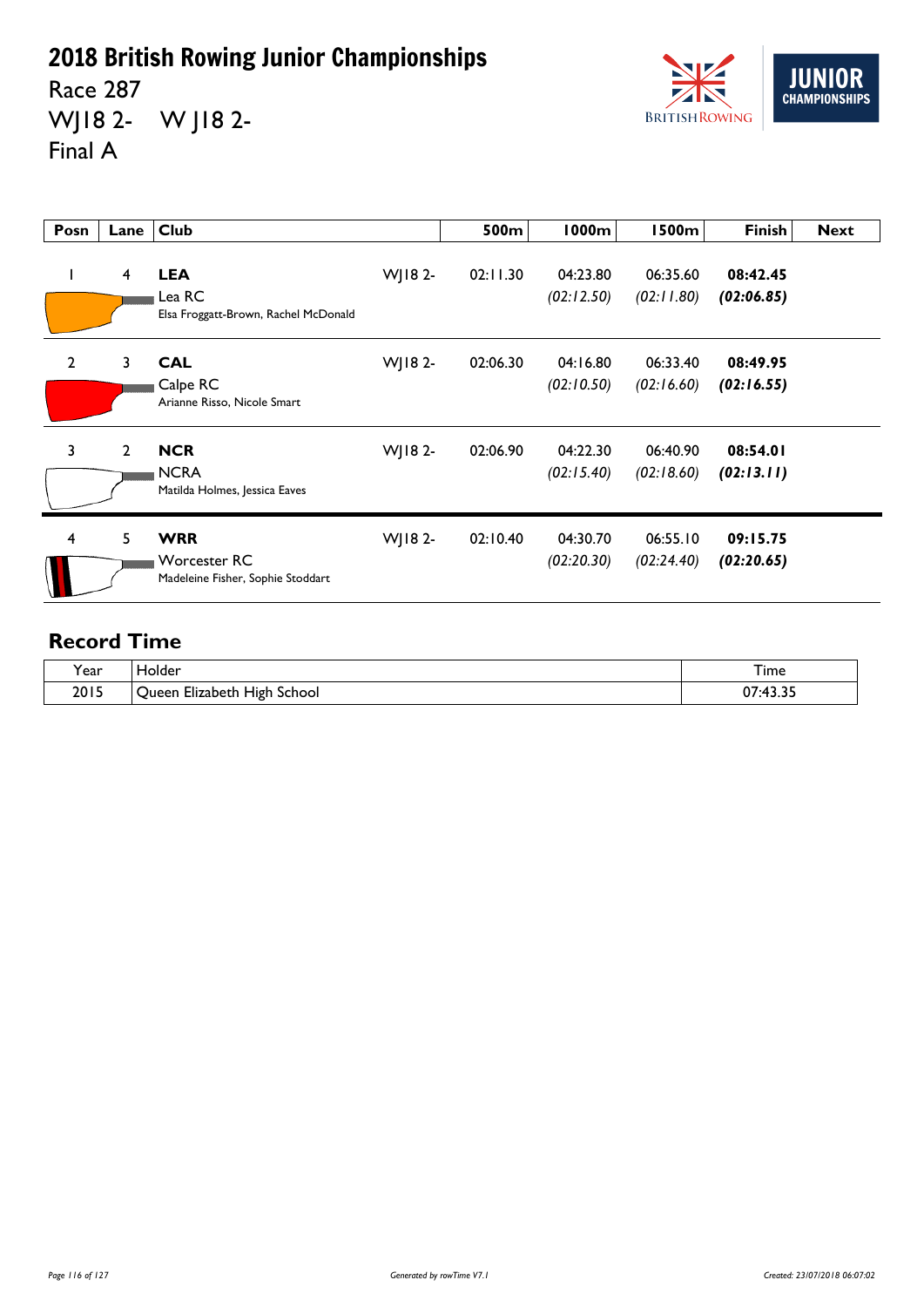Race 288 OJ18 4x Op J18 4x-Final B



| Posn           | Lane           | <b>Club</b>                                                                                                     | 500m     | <b>1000m</b>           | <b>1500m</b>           | <b>Finish</b>          | <b>Next</b> |
|----------------|----------------|-----------------------------------------------------------------------------------------------------------------|----------|------------------------|------------------------|------------------------|-------------|
|                | 3              | <b>YRK</b><br>OJ184x<br>York City RC<br>Joshua Barwick, Alfie Hancock, Aidan Wilson, Frank<br>Kesteven          | 01:40.90 | 03:27.50<br>(01:46.60) | 05:16.10<br>(01:48.60) | 07:02.16<br>(01:46.06) |             |
| $\overline{2}$ | $\overline{4}$ | <b>NWK</b><br>OJ184x<br>Newark RC<br>Harry Lord, Harry West, Joseph Bowes, Thomas Price                         | 01:44.20 | 03:32.70<br>(01:48.50) | 05:20.70<br>(01:48.00) | 07:04.99<br>(01:44.29) |             |
| 3              | 5              | <b>CCS</b><br>OJ184x<br>Claires Court<br>Oliver Hill, Adam Fairley, Aditya Sharma, Alex Jackson                 | 01:45.20 | 03:33.30<br>(01:48.10) | 05:21.40<br>(01:48.10) | 07:07.10<br>(01:45.70) |             |
| 4              | 6              | <b>ROB</b><br>$O$   184 $x$<br>Rob Roy BC<br>Samuel Lang, Benjamin Tomlinson, Matteo Curtis,<br>Luke Gilderdale | 01:42.50 | 03:31.90<br>(01:49.40) | 05:23.20<br>(01:51.30) | 07:11.70<br>(01:48.50) |             |
| 5              | $\overline{2}$ | <b>DBY</b><br>OJ184x<br>Derby RC<br>Samuel Remer, Tom Rubini, Thomas Ford-Knowles,<br>James Remer               | 01:43.80 | 03:34.20<br>(01:50.40) | 05:28.50<br>(01:54.30) | 07:22.27<br>(01:53.77) |             |

| Year | older.          | $-$<br>1 ime                 |
|------|-----------------|------------------------------|
| 1997 | Club<br>Leanger | $\sim$<br>ባሪ<br>. <i>. .</i> |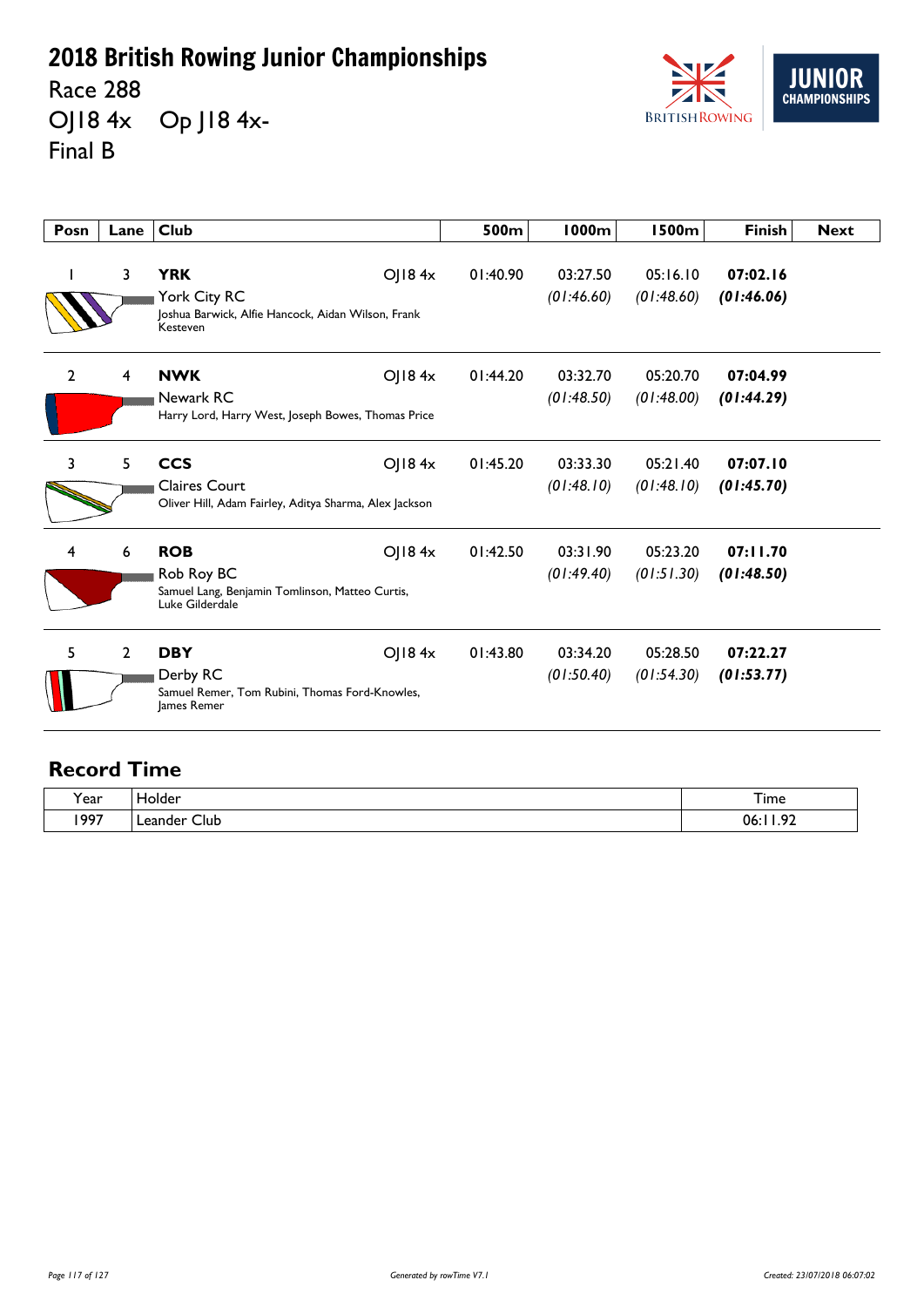Race 289

OJ18 4x Op J18 4x-Final A



| Posn           | Lane           | <b>Club</b>                                                                                                             | 500m     | <b>1000m</b>           | <b>1500m</b>           | <b>Finish</b>          | <b>Next</b> |
|----------------|----------------|-------------------------------------------------------------------------------------------------------------------------|----------|------------------------|------------------------|------------------------|-------------|
|                | $\overline{4}$ | <b>WTN</b><br>OJ184x<br><b>Warrington RC</b><br>Matthew Baguley, Angus Stewart, Connor Guerin,<br><b>Alastair Eaves</b> | 01:35.30 | 03:16.60<br>(01:41.30) | 05:01.10<br>(01:44.50) | 06:42.05<br>(01:40.95) |             |
| $\overline{2}$ | $\mathbf{3}$   | GHP(A)<br>OJ184x<br>Glos Hartpury<br>Alexander Astbury, Luca Stonehouse, Peter Howard,<br>Isaac Herring                 | 01:37.70 | 03:21.50<br>(01:43.80) | 05:06.10<br>(01:44.60) | 06:46.82<br>(01:40.72) |             |
| 3              | $\overline{2}$ | <b>LDR</b><br>O  84x<br>Leander Club<br>Alexander Pikelis, Harry Briggs, Paul Hoeselbarth,<br><b>Miles Devereux</b>     | 01:39.10 | 03:22.70<br>(01:43.60) | 05:07.50<br>(01:44.80) | 06:48.23<br>(01:40.73) |             |
| 4              | 6              | <b>NOW</b><br>O 184x<br>Northwich RC<br>Morgan Linfield, Tom Swithenbank, Harrison<br>Kendall-Smith, Joshua Burke       | 01:42.50 | 03:26.10<br>(01:43.60) | 05:14.00<br>(01:47.90) | 06:56.63<br>(01:42.63) |             |
| 5              | 5              | <b>PET</b><br>O  84x<br>Peterborough<br>Benjamin Mackenzie, Jack Collins, James Toynton, Alex<br>Leverage               | 01:40.60 | 03:28.70<br>(01:48.10) | 05:16.20<br>(01:47.50) | 07:01.85<br>(01:45.65) |             |
| 6              |                | GHP(B)<br>$O$   184 $x$<br>Glos Hartpury<br>Tiernan Purkess, Lawrence Jordan, Sam Sheppard,<br>Damian Lis               | 01:44.90 | 03:37.70<br>(01:52.80) | 05:31.10<br>(01:53.40) | 07:21.55<br>(01:50.45) |             |

| í ear | Holder                          | Time    |
|-------|---------------------------------|---------|
| 1997  | Leander<br>Club<br>- - -<br>- - | ാ<br>ባሬ |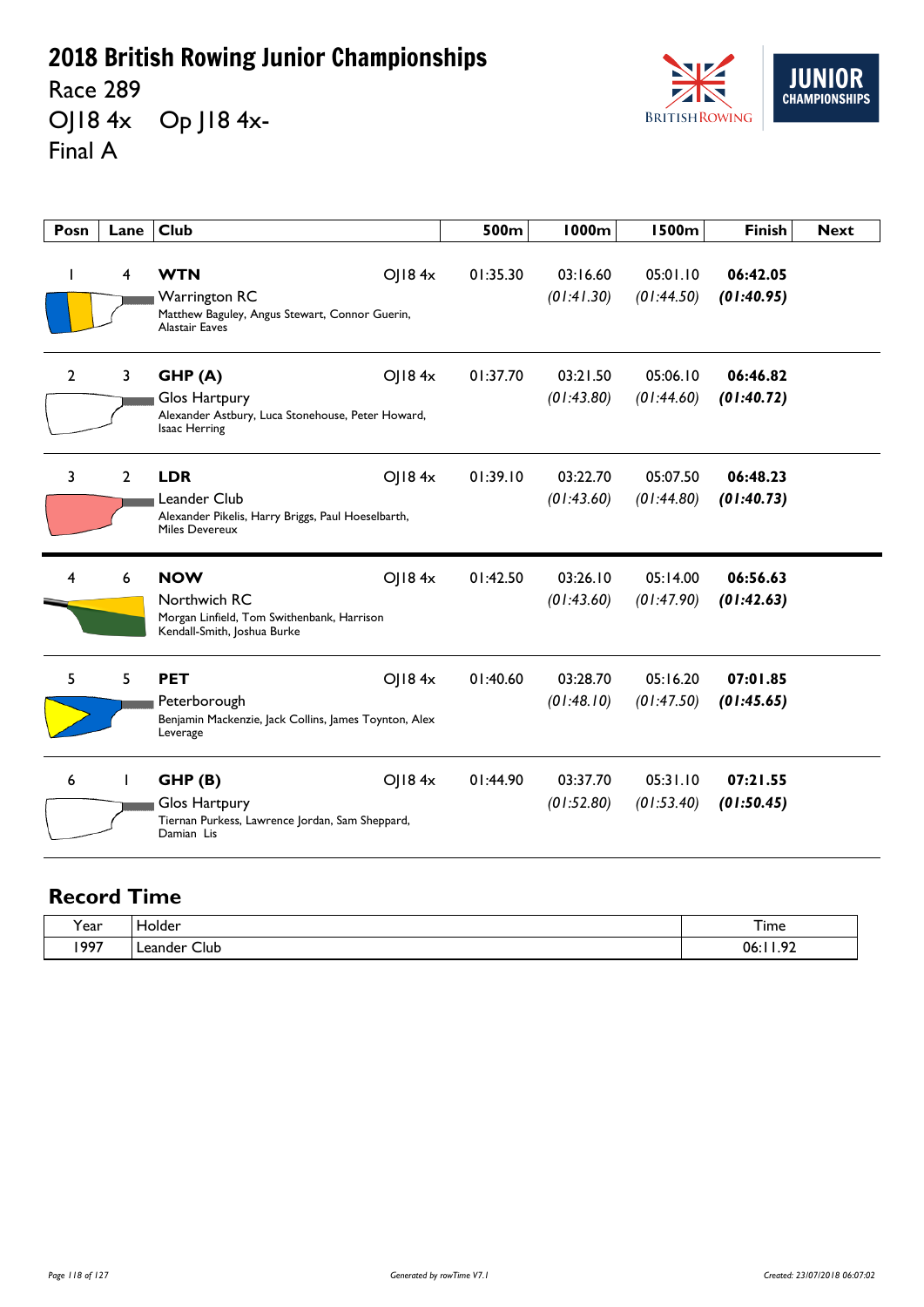Race 290 OJ16 4x Op J16 4x-Final B



*No Race*

| $\cdot$<br>ear? | <b>Tolder</b>                                                                    | $-$<br>∣ ıme             |
|-----------------|----------------------------------------------------------------------------------|--------------------------|
| 2013            | $\overline{\phantom{a}}$<br>- - -<br>School<br>scullers<br>' he<br>l ideway<br>. | $\sim$<br>- 06.<br>23.36 |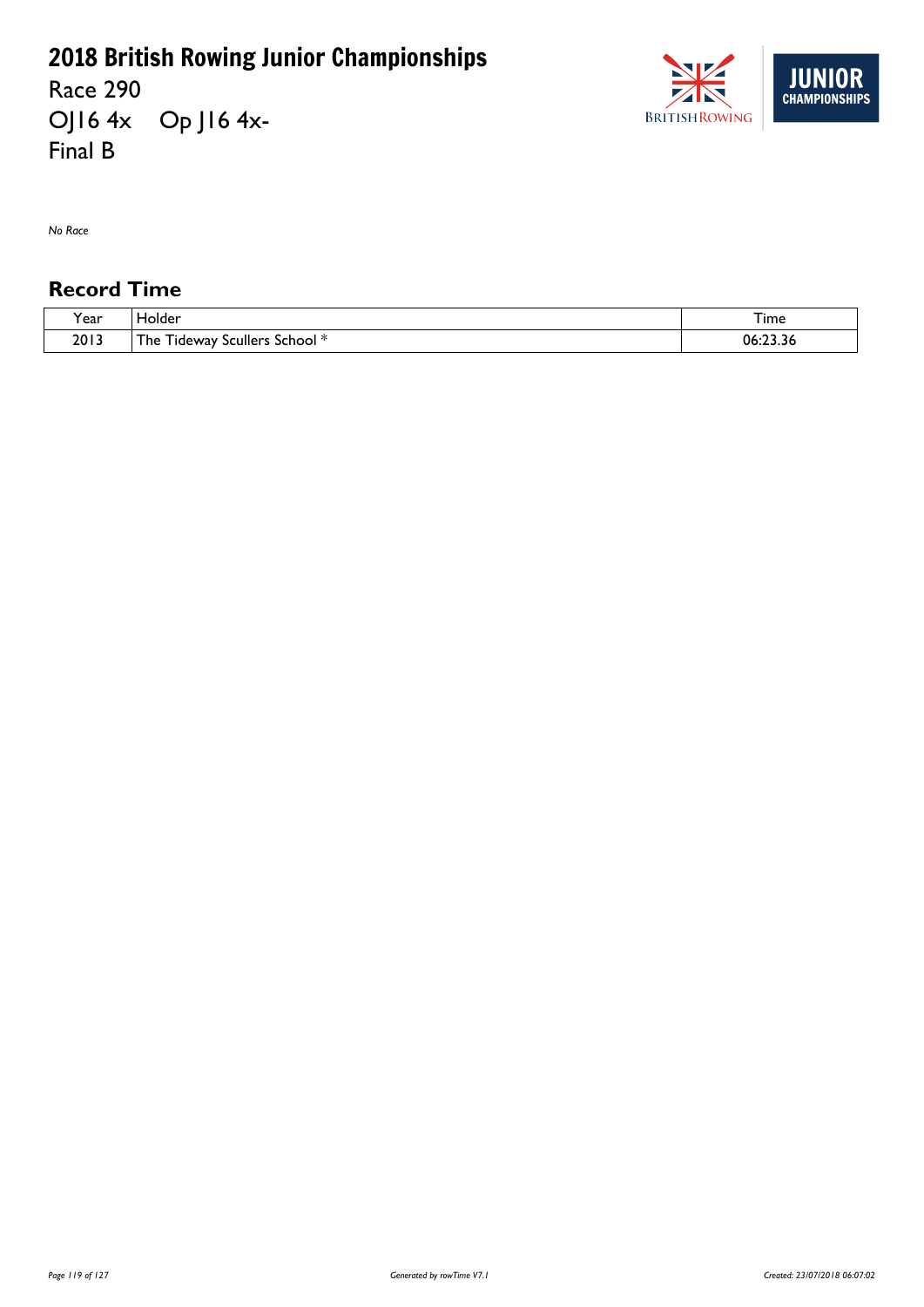Race 291 OJ16 4x Op J16 4x-Final A



| Posn         | Lane           | <b>Club</b>                                                                                                         | 500m     | 1000m                  | <b>1500m</b>           | <b>Finish</b>          | <b>Next</b> |
|--------------|----------------|---------------------------------------------------------------------------------------------------------------------|----------|------------------------|------------------------|------------------------|-------------|
|              | 4              | CCS(A)<br>$O$   16 4x<br><b>Claires Court</b><br>Joe Stobbs, Alexander Getley, Leo Griffiths, Jake<br>Wincomb       | 01:37.60 | 03:18.00<br>(01:40.40) | 04:59.30<br>(01:41.30) | 06:38.71<br>(01:39.41) |             |
| $\mathbf{2}$ | 3              | <b>TSS</b><br>$O$   16 4x<br>Tideway Sc Sch<br>Julius Fenton, Nicolas Farah, William de St Croix,<br>Dominic Valt   | 01:39.10 | 03:22.00<br>(01:42.90) | 05:04.40<br>(01:42.40) | 06:44.74<br>(01:40.34) |             |
| 3            | 5              | CCS(B)<br>$O$   16 4x<br><b>Claires Court</b><br>Nathan Foy, James Lambert, Charles Nash, Samuel<br>John            | 01:40.10 | 03:23.80<br>(01:43.70) | 05:05.10<br>(01:41.30) | 06:46.42<br>(01:41.32) |             |
| 4            | $\overline{2}$ | <b>WLT</b><br>$O$   16 4x<br><b>Walton RC</b><br>Rowan O'Neill, Aidan McLennan, Patrick Cleary, Tom<br><b>Boret</b> | 01:39.50 | 03:27.10<br>(01:47.60) | 05:14.50<br>(01:47.40) | 07:00.99<br>(01:46.49) |             |
| 5            |                | <b>ROB</b><br>$O$   16 4x<br>Rob Roy BC<br>Konstantin Kostov, Dylan Montes, Oliver Montes,<br>Tomoaki Hori          | 01:40.80 | 03:29.00<br>(01:48.20) | 05:16.90<br>(01:47.90) | 07:06.29<br>(01:49.39) |             |
| <b>DNS</b>   | 6              | <b>CLGW</b><br>$O$   16 4x<br>Clydale/GeorgeW<br>Matthew Fielding, Peter Demyanov, Adam Robertson,<br>Ewan Pringle  |          |                        |                        |                        |             |

| Year | Holder                                                          | $ -$<br>I ime |
|------|-----------------------------------------------------------------|---------------|
| 2013 | ÷.<br>- 55<br>' he<br>$\sim$ School $*$<br>i ideway<br>Scullers | 06:23.36      |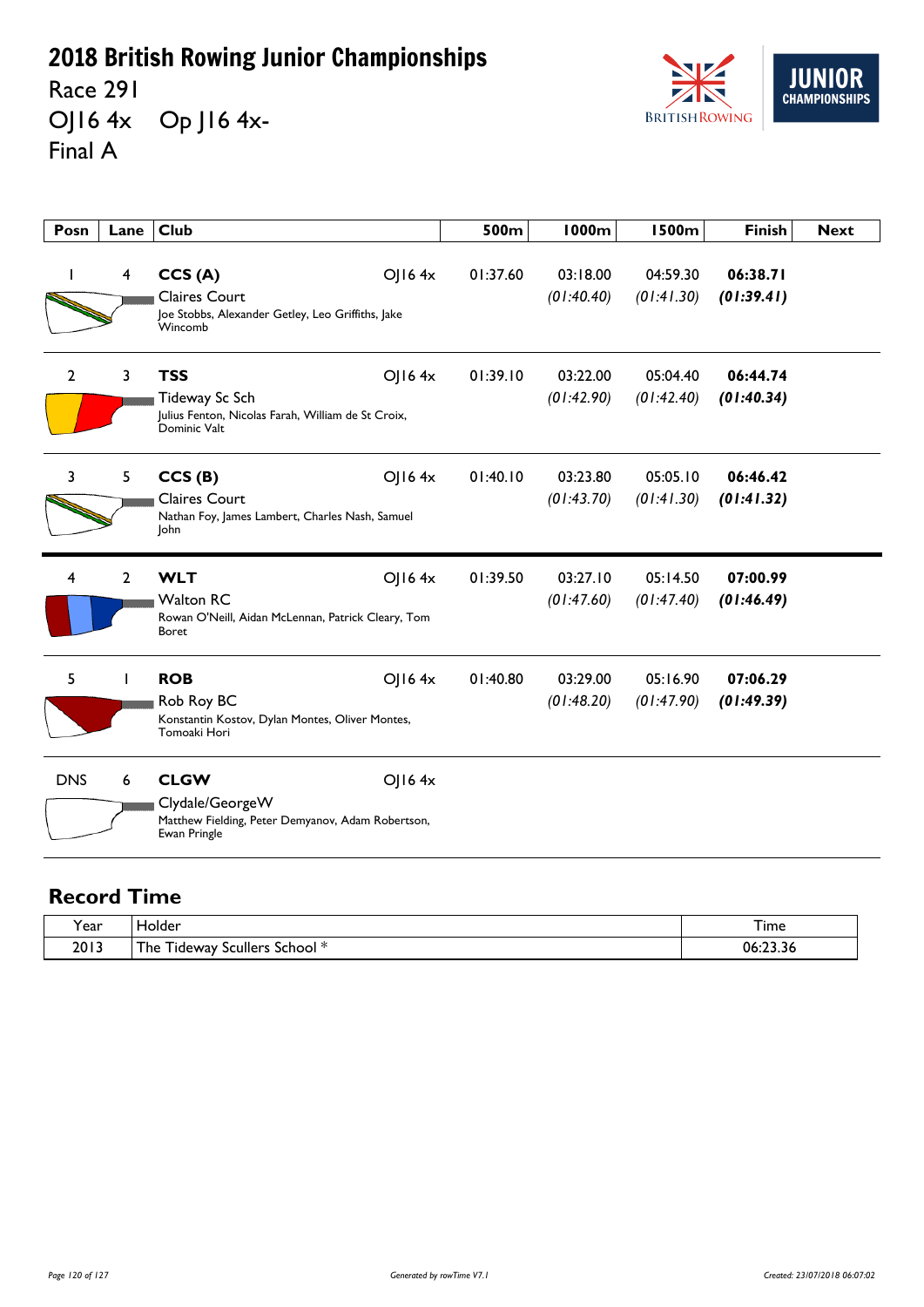Race 292 OJ15 2x Op J15 2x Final B



| Posn           | Lane           | <b>Club</b>                                                                 |        | 500m     | 1000m                                      | <b>1500m</b>           | <b>Finish</b>          | <b>Next</b> |
|----------------|----------------|-----------------------------------------------------------------------------|--------|----------|--------------------------------------------|------------------------|------------------------|-------------|
| $\mathbf{I}$   | 4              | <b>LDR</b><br>Leander Club<br>Ben Barnes, Tristan Grainge                   | OJ152x | 01:53.80 | 03:51.60<br>(01:57.80)                     | 05:45.70<br>(01:54.10) | 07:41.54<br>(01:55.84) |             |
| $\overline{2}$ | 3              | <b>MHD</b><br>Maidenhead RC<br>Edward Rayner, Dillon Cook                   | OJ152x | 01:55.50 | 03:52.50<br>(01:57.00)                     | 05:48.70<br>(01:56.20) | 07:43.79<br>(01:55.09) |             |
| 3              | $\overline{2}$ | <b>DUTT</b><br>DurSch/TalkT<br>Sam Turnill, Benjamin Norman                 | OJ152x | 01:56.80 | 03:50.30<br>(01:53.50)                     | 05:48.90<br>(01:58.60) | 07:44.43<br>(01:55.53) |             |
| 4              | 5              | WRC(B)<br><b>Wallingford RC</b><br>Philip van Der Veen, Noah Barlow         | OJ152x | 01:53.20 | 03:57.40<br>(02:04.20)                     | 05:48.30<br>(01:50.90) | 07:45.76<br>(01:57.46) |             |
| 5              | 6              | <b>TRF</b><br><b>Trafford RC</b><br>Myles Dickinson-Brown, Albert Whistance | OJ152x | 01:55.80 | <b>DNA</b><br>$\qquad \qquad \blacksquare$ | 05:55.50<br>(05:55.50) | 07:52.93<br>(01:57.43) |             |
| <b>DNS</b>     |                | <b>WYJ</b><br>Wycliffe Junior<br>Danny Mulligan, Max van der Linden         | OJ152x |          |                                            |                        |                        |             |

| <b>Year</b> | ann .<br>◡                                                        | --<br>.<br>Time                                |
|-------------|-------------------------------------------------------------------|------------------------------------------------|
| 2013        | -<br>-<br>- 53<br>. .<br>NC<br>$\sim$ $\sim$ $\sim$ $\sim$ $\sim$ | $\mathcal{D}$<br>י כ<br>$\cdot$ $\cdot$ $\sim$ |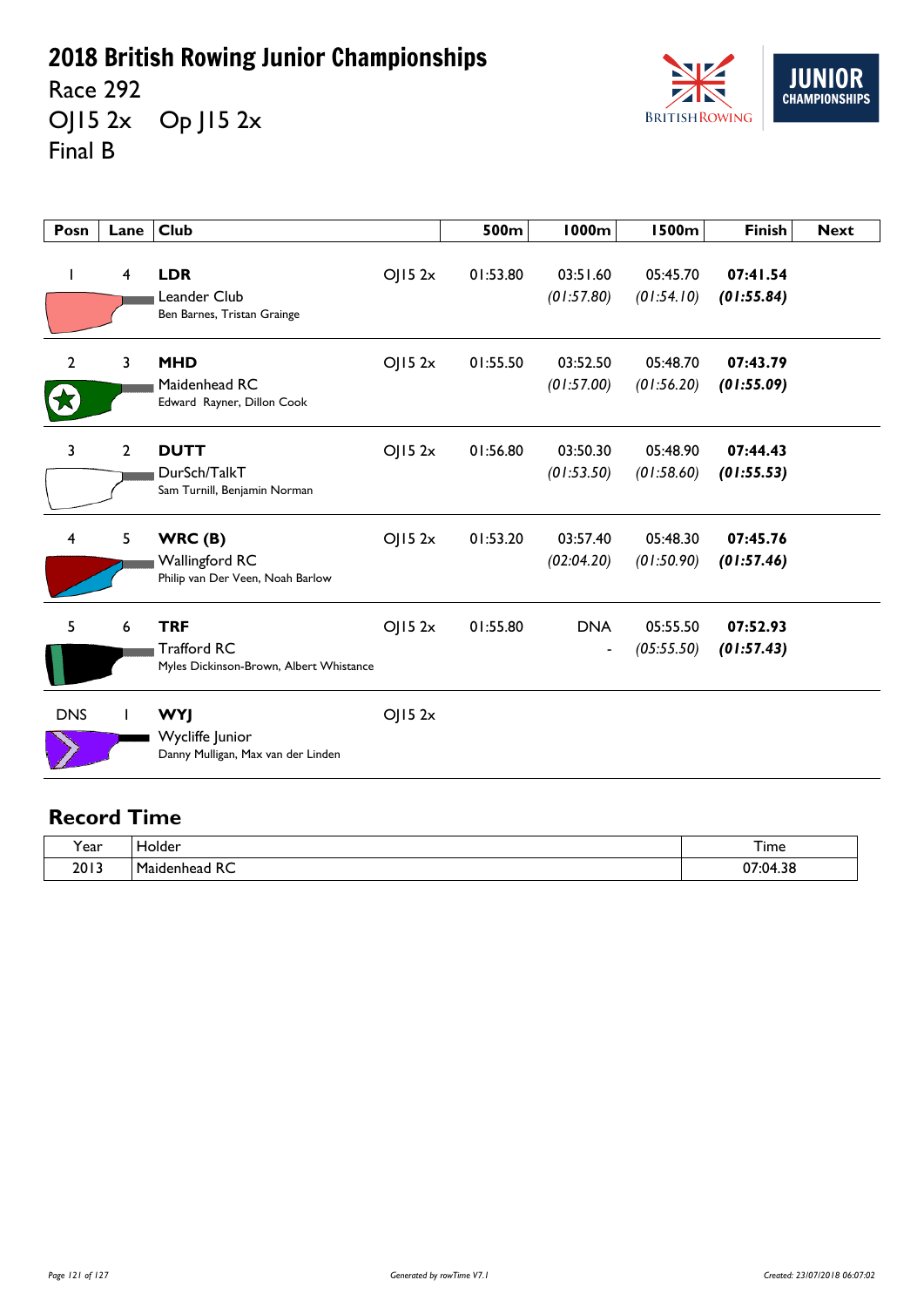Race 293 OJ15 2x Op J15 2x Final A



| Posn           | Lane           | <b>Club</b>                                                         |        | 500m     | <b>1000m</b>           | <b>1500m</b>           | <b>Finish</b>          | <b>Next</b> |
|----------------|----------------|---------------------------------------------------------------------|--------|----------|------------------------|------------------------|------------------------|-------------|
| $\mathbf{I}$   | 3              | EXE(A)<br><b>Exeter RC</b><br>Edward Fuller, Oliver Wickham         | OJ152x | 01:46.70 | 03:38.20<br>(01:51.50) | 05:31.90<br>(01:53.70) | 07:23.13<br>(01:51.23) |             |
| $\overline{2}$ | 5              | <b>SIV</b><br>St Ives RC<br>Samuel Hasted, Rory Crouch              | OJ152x | 01:48.90 | 03:40.10<br>(01:51.20) | 05:33.20<br>(01:53.10) | 07:25.51<br>(01:52.31) |             |
| 3              | 6              | <b>YRK</b><br>York City RC<br>Gonzao Briones, Thomas Mills          | OJ152x | 01:48.60 | 03:43.70<br>(01:55.10) | 05:39.30<br>(01:55.60) | 07:27.72<br>(01:48.42) |             |
| 4              | 4              | <b>ROS</b><br>Ross <sub>RC</sub><br>Ben Clatworthy, Cameron Roberts | OJ152x | 01:49.90 | 03:42.00<br>(01:52.10) | 05:35.10<br>(01:53.10) | 07:27.73<br>(01:52.63) |             |
| 5              | $\overline{2}$ | <b>STK</b><br>Trentham BC<br>Dominic Butters, Jonathan Matthews     | OJ152x | 01:51.40 | 03:46.20<br>(01:54.80) | 05:43.10<br>(01:56.90) | 07:38.42<br>(01:55.32) |             |
| 6              |                | TSS(A)<br>Tideway Sc Sch<br>Finn Regan, Will Grimwood               | OJ152x | 01:56.30 | 03:50.90<br>(01:54.60) | 05:47.90<br>(01:57.00) | 07:44.77<br>(01:56.87) |             |

| . .<br>'ear | <b>lolder</b>                              | --<br>I ime                         |
|-------------|--------------------------------------------|-------------------------------------|
| 2013        | -<br>D.<br>m.<br>1aidenhead<br>ᅐ<br>$\sim$ | $\sim$<br>n c<br>/:04<br>1.JC<br>v, |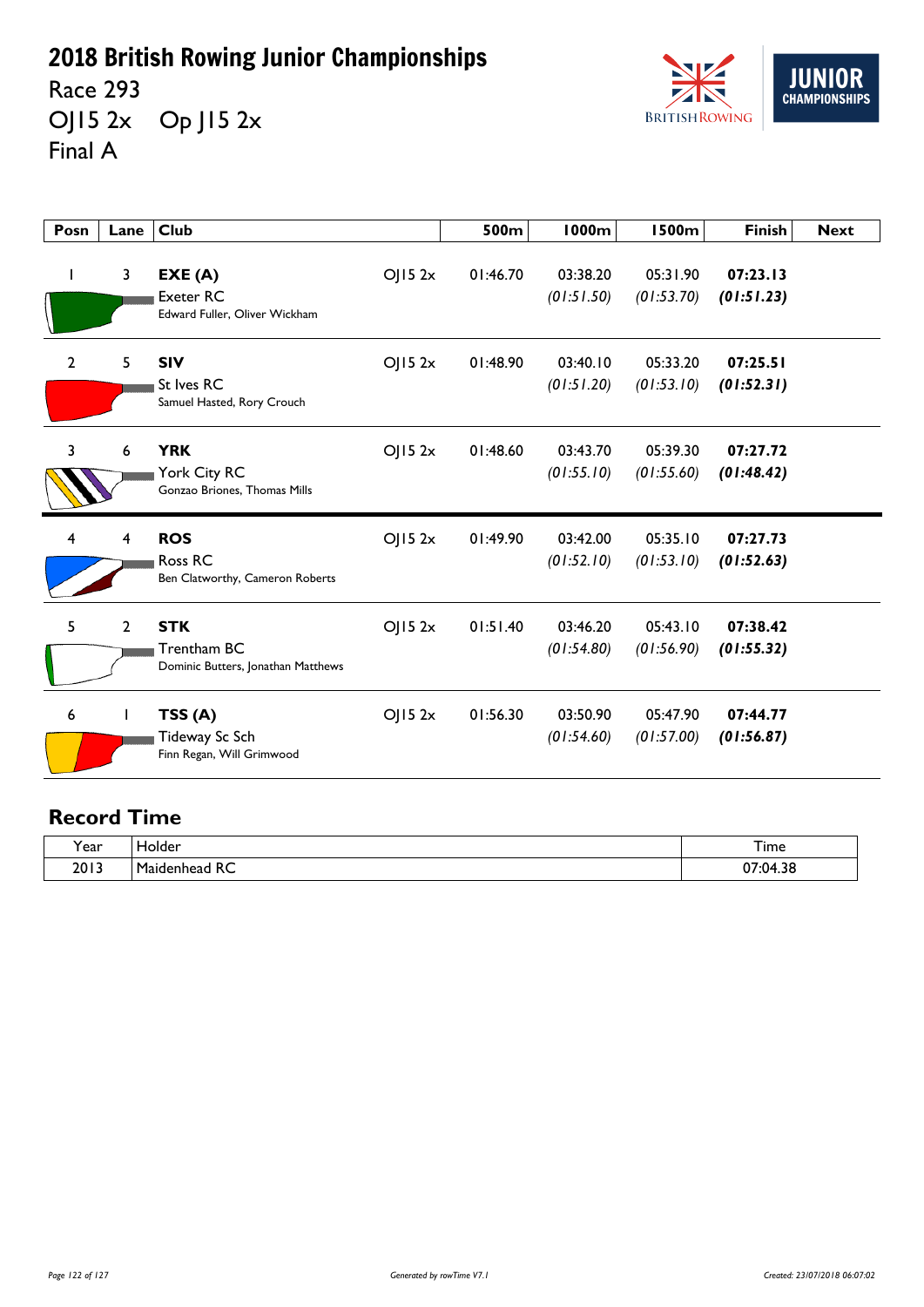Race 294 WJ16 2x W J16 2x Final B



| Posn                          | Lane           | <b>Club</b>                                                            |             | 500m     | <b>1000m</b>           | <b>1500m</b>                           | <b>Finish</b>          | <b>Next</b> |
|-------------------------------|----------------|------------------------------------------------------------------------|-------------|----------|------------------------|----------------------------------------|------------------------|-------------|
| $\mathbf{I}$                  | 4              | <b>NUN</b><br>Nottm & Union<br>Eleanor Dyson, Lucy Patchett            | $W$ ] 16 2x | 02:07.30 | 08:33.50<br>(06:26.20) | <b>DNA</b><br>$\blacksquare$           | 08:31.55<br>(08:31.55) |             |
| $\overline{2}$                | 6              | <b>EVE</b><br>Evesham RC<br>Ella Shalom, Rebecca Parkin                | WJ16 $2x$   | 02:12.10 | 08:45.20<br>(06:33.10) | <b>DNA</b><br>$\overline{\phantom{a}}$ | 08:39.06<br>(08:39.06) |             |
| 3<br>$\overline{\phantom{a}}$ | $\overline{2}$ | <b>TRC</b><br>Thames RC<br>Hannah Steven, Sasha Halsey                 | WJ16 $2x$   | 02:11.80 | 08:34.70<br>(06:22.90) | <b>DNA</b><br>$\blacksquare$           | 08:39.45<br>(08:39.45) |             |
| 4                             | 5              | <b>NOW</b><br>Northwich RC<br>Molly Garlick, Amber Sperring-Toy        | $W$   16 2x | 02:08.80 | 08:41.40<br>(06:32.60) | <b>DNA</b><br>$\blacksquare$           | 08:46.17<br>(08:46.17) |             |
| 5                             |                | <b>LLD</b><br><b>Loch Lomond ARC</b><br>Freya Buchanan, Eilidh McGowan | WJ16 $2x$   | 02:12.60 | 08:48.30<br>(06:35.70) | <b>DNA</b><br>$\blacksquare$           | 08:49.39<br>(08:49.39) |             |
| 6                             | 3              | <b>LIV</b><br>Liverpool Vic<br>Millie Carter, Charlotte Rogers         | WJ16 $2x$   | 02:11.30 | 04:23.30<br>(02:12.00) | <b>DNA</b><br>$\blacksquare$           | 08:53.58<br>(08:53.58) |             |

| $\cdot$      | iolder                                                    | –                                   |
|--------------|-----------------------------------------------------------|-------------------------------------|
| <b>Y</b> ear |                                                           | <b>l</b> ime                        |
| 2013         | $D^{\prime}$<br>$\sim$<br><b>Dxford</b><br>۔utv of<br>KC. | רח חר.<br>$\sim$<br><u>07:35.03</u> |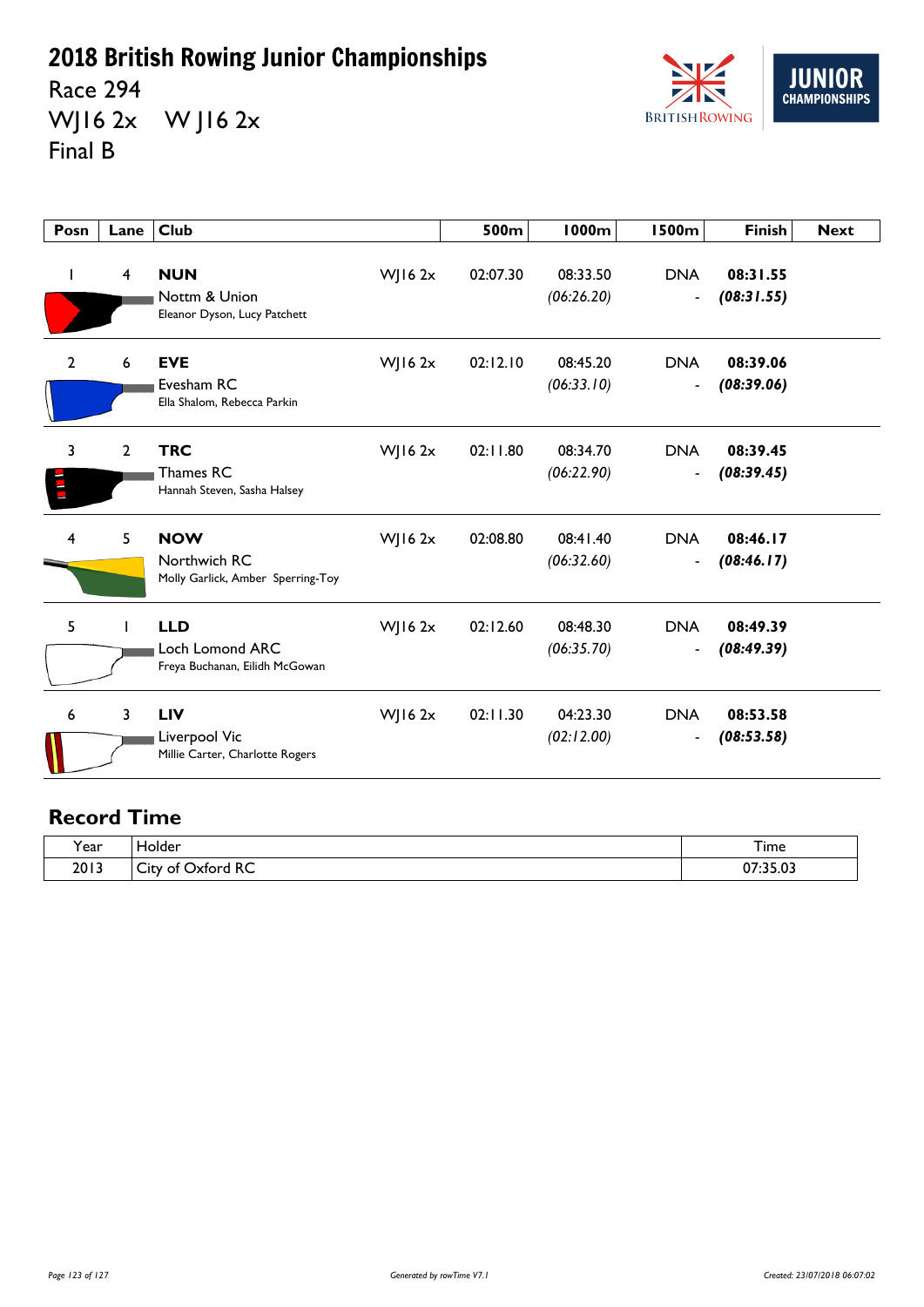Race 295 WJ16 2x W J16 2x Final A



| Posn           | Lane | <b>Club</b>                                                   |             | 500m     | <b>1000m</b>                               | <b>1500m</b>           | <b>Finish</b>          | <b>Next</b> |
|----------------|------|---------------------------------------------------------------|-------------|----------|--------------------------------------------|------------------------|------------------------|-------------|
| ı              | 3    | <b>SWP</b><br>W Perkin's Sch<br>Denise Martin, Eve Linney     | $W$ JI6 2x  | 01:57.80 | <b>DNA</b><br>$\overline{a}$               | 02:08.90<br>(02:08.90) | 08:11.38<br>(06:02.48) |             |
| $\overline{2}$ | 4    | <b>MAR</b><br>Marlow RC<br>Eve Lombardo, Tara Brogan          | WJ16 $2x$   | 02:00.20 | <b>DNA</b><br>$\overline{a}$               | 06:06.60<br>(06:06.60) | 08:17.40<br>(02:10.80) |             |
| $\overline{3}$ | 2    | <b>TSS</b><br>Tideway Sc Sch<br>Amalia White, Ana Mavra       | WJ16 $2x$   | 02:05.10 | <b>DNA</b><br>$\overline{\phantom{a}}$     | 06:11.30<br>(06:11.30) | 08:25.66<br>(02:14.36) |             |
| 4              | 5    | <b>RDG</b><br>Reading RC<br>Anna Kemsley, Portia Threlfall    | $W$ J 16 2x | 02:04.80 | <b>DNA</b><br>$\blacksquare$               | 06:18.30<br>(06:18.30) | 08:29.69<br>(02:11.39) |             |
| 5              | 6    | QPH<br>Queen's Park HS<br>Kiera Burke, Zara Gautier-Price     | WJ16 $2x$   | 02:06.60 | <b>DNA</b><br>$\qquad \qquad \blacksquare$ | 06:22.70<br>(06:22.70) | 08:36.57<br>(02:13.87) |             |
| 6              |      | <b>GWC</b><br>George Watson's<br>Eilidh Dickerson, Katie Hall | $W$ JI6 2x  | 02:06.80 | <b>DNA</b><br>$\overline{\phantom{a}}$     | 06:28.10<br>(06:28.10) | 08:43.47<br>(02:15.37) |             |

| v     | <b>iolder</b>                                 | –                         |
|-------|-----------------------------------------------|---------------------------|
| rear) | ____                                          | <b>l</b> ime              |
| 2013  | <b>xford RC</b><br>N<br>$\sim$<br>∟it⊻<br>ັບເ | 250<br>$\sim$<br>U/:35.U3 |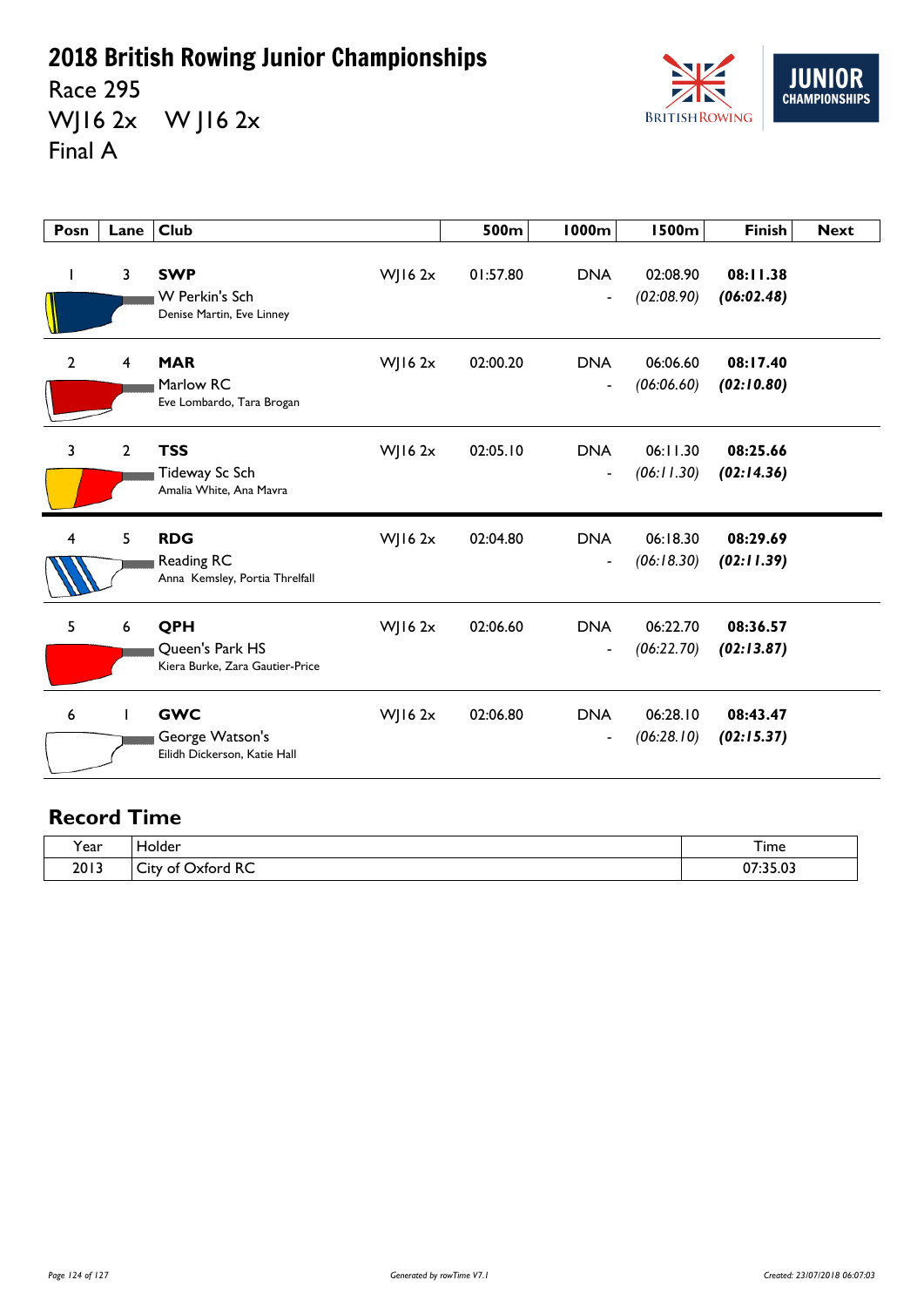Race 296 WJ18 2x W J18 2x Final B



| Posn           | Lane           | <b>Club</b>                                                       |             | 500m     | <b>1000m</b>                           | <b>1500m</b>           | <b>Finish</b>          | <b>Next</b> |
|----------------|----------------|-------------------------------------------------------------------|-------------|----------|----------------------------------------|------------------------|------------------------|-------------|
| I.             | 6              | <b>ETX</b><br><b>Eton Excelsior</b><br>Holly Smith, Amy Donaldson | $W$ ] 18 2x | 01:59.10 | 04:11.00<br>(02:11.90)                 | 06:21.30<br>(02:10.30) | 08:24.59<br>(02:03.29) |             |
| $\overline{2}$ | 4              | NOW (B)<br>Northwich RC<br>Eleanor Heathcock, Lydia Heath         | $W$ JI8 2x  | 02:02.00 | 04:13.60<br>(02:11.60)                 | 06:23.30<br>(02:09.70) | 08:28.84<br>(02:05.54) |             |
| $\overline{3}$ | 5              | <b>HIN</b><br>Hinksey Sc Sch<br>Poppy Marshall, Jessica Foster    | $W$ JI8 2x  | 02:04.60 | 04:18.20<br>(02:13.60)                 | 06:27.50<br>(02:09.30) | 08:32.83<br>(02:05.33) |             |
| $\overline{4}$ |                | <b>PET</b><br>Peterborough<br>Georgina Parker, Hannah Bassett     | $W$ ] 18 2x | 02:04.20 | <b>DNA</b><br>$\overline{\phantom{a}}$ | 06:26.10<br>(06:26.10) | 08:33.91<br>(02:07.81) |             |
| 5              | $\overline{2}$ | <b>ROB</b><br>Rob Roy BC<br>Bunty Blanshard, Flora Turnbull       | $W$ ] 18 2x | 02:04.90 | 04:17.70<br>(02:12.80)                 | 06:29.20<br>(02:11.50) | 08:36.51<br>(02:07.31) |             |
| <b>DNS</b>     | 3              | <b>MHD</b><br>Maidenhead RC<br>Alexandra Hollis, Maja Tomasik     | $W$ ] 18 2x |          |                                        |                        |                        |             |

| $\cdot$             | older.                                        | --                                  |
|---------------------|-----------------------------------------------|-------------------------------------|
| Year                | ____                                          | I ime                               |
| 201F<br><b>ZUIJ</b> | ~~<br>۱W<br>.<br>יי<br>$\cdot$ $\cdot$ $\sim$ | $\sim$ $\sim$ $\sim$<br>$\sim$<br>. |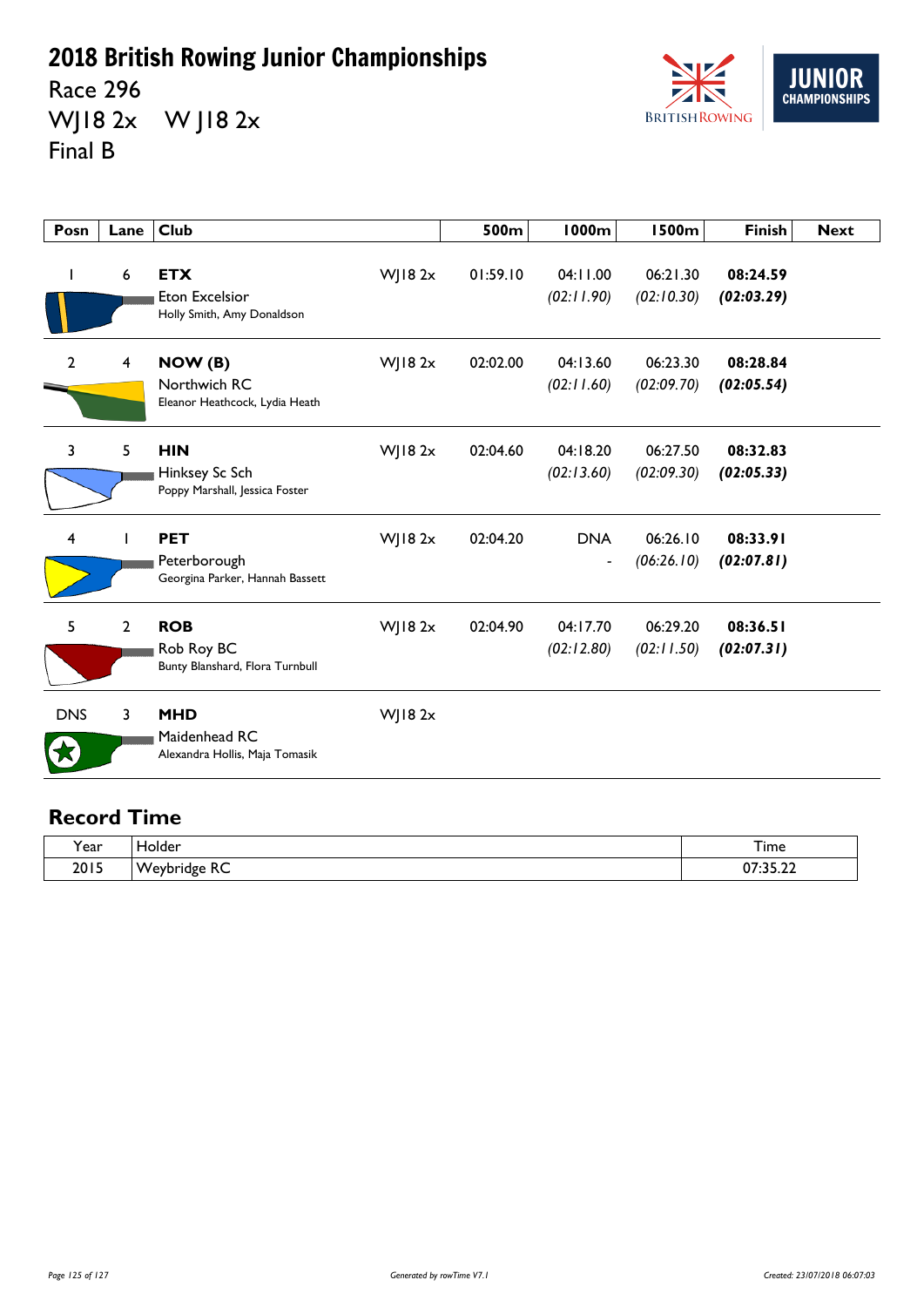Race 297 WJ18 2x W J18 2x Final A



| Posn         | Lane           | <b>Club</b>                                                           |               | 500m     | 1000m                  | <b>1500m</b>           | <b>Finish</b>          | <b>Next</b> |
|--------------|----------------|-----------------------------------------------------------------------|---------------|----------|------------------------|------------------------|------------------------|-------------|
|              | 5              | <b>NCR</b><br><b>NCRA</b><br>Mia O'Donnell, Olivia Bates              | $W$   182 $x$ | 01:55.90 | 03:56.00<br>(02:00.10) | 05:56.60<br>(02:00.60) | 07:50.79<br>(01:54.19) |             |
| $\mathbf{2}$ | 4              | <b>NRTR</b><br>NottRC/Thames<br>Jenna Draycott, Megan Duthart         | WJ18 $2x$     | 01:53.70 | 03:54.20<br>(02:00.50) | 05:55.60<br>(02:01.40) | 07:51.93<br>(01:56.33) |             |
| 3            | 6              | <b>YRK</b><br>York City RC<br>Katarina Bonner, Lucy Edmunds           | WJ18 $2x$     | 01:58.10 | 03:58.40<br>(02:00.30) | 05:58.80<br>(02:00.40) | 07:52.50<br>(01:53.70) |             |
| 4            |                | <b>WTAG</b><br>Warr/Agecroft<br>Libby Myers, Georgina Dooley          | $W$   182 $x$ | 01:59.80 | 04:02.60<br>(02:02.80) | 06:05.80<br>(02:03.20) | 08:02.62<br>(01:56.82) |             |
| 5            | 3              | <b>SWP</b><br>W Perkin's Sch<br>Annabelle Taylor, Olivia Garnham      | WJ18 $2x$     | 01:56.40 | 03:59.40<br>(02:03.00) | 06:03.50<br>(02:04.10) | 08:06.53<br>(02:03.03) |             |
| 6            | $\overline{2}$ | <b>WLT</b><br><b>Walton RC</b><br>Katherine Stenning, Alexandra Poole | WJ18 $2x$     | 01:58.70 | 04:03.30<br>(02:04.60) | 06:09.30<br>(02:06.00) | 08:09.74<br>(02:00.44) |             |

| $\ddot{\phantom{1}}$ | older                             | --                                        |
|----------------------|-----------------------------------|-------------------------------------------|
| <b>r</b> ear         |                                   | <b>l</b> ime                              |
| 2015                 | ~~<br>$M_{\odot}$<br>nridσa<br>NC | $\sim$ $\sim$ $\sim$<br>$\sim$<br>v,<br>. |